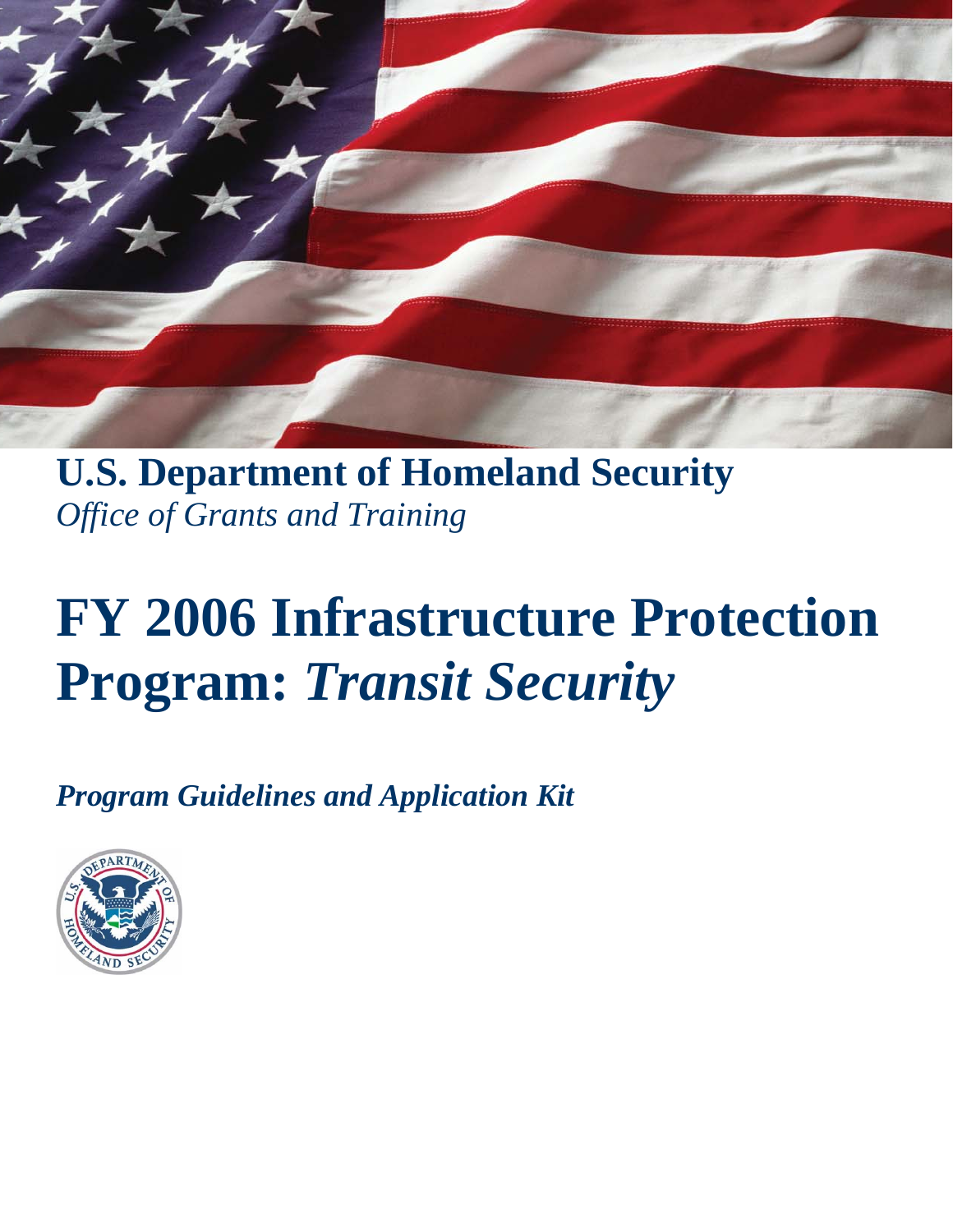# **Foreword**

I am pleased to provide these FY 2006 program guidelines and application materials for the U.S. Department of Homeland Security (DHS) Infrastructure Protection Program.

This is the first grant cycle since completion of the Department's Second Stage Review last summer and our creation of a unified Preparedness Directorate. The preparedness mission transcends the entire Department. Our approach to preparedness aggregates critical assets within DHS to support our operating components and the work of our external partners to prevent, protect against, respond to, and recover from threats to America's safety and security. The Directorate serves a strategic integration function of people, funding and programs.

The new Preparedness Directorate includes the essential work of the Department's Office of Grants and Training. In managing our grant programs, DHS is committed to supporting risk-based investments. We are equally committed to continuous innovation. As new infrastructure is built, existing facilities improved, or as our assessment of specific threats change, DHS grant programs will focus on being nimble and making high-return investments to combat terrorism.

In 2006, \$373 million is available for a package of related infrastructure protection grants. The FY 2006 Transit Security Grant Program makes up \$136 million of the total infrastructure protection grant funds available. These grants are a vital tool in making our nation safer in the war against terror. They provide assistance for physical security enhancements to some of the Nation's most at-risk critical infrastructure.

For each grant, the Preparedness Directorate will rely on an integrated team of subject matter experts drawn from DHS operating components to develop, design, compete, review, and support the infrastructure grants as part of the national preparedness effort. Specifically, with respect to transit security:

- The Transportation Security Administration has the lead, except for Ferry systems where the Coast Guard will have the lead, for assuring that the grants accomplish key objectives such as aligning our grant making to the highest risk transportation facilities using refined risk- and needbased methods developed for grants. This process will hasten the development of an integrated risk-based decision making process for each regional area and agency, and will support implementation of the National Infrastructure Protection Plan (NIPP) and achievement of the National Preparedness Goal.
- The Department of Homeland Security's Office of Grants and Training provides design, facilitation, coordination and financial management administration for these programs. G&T also coordinates with other relevant parts of the DHS family to bring their subject matter expertise to bear on specific grants and initiatives.

DHS is committed to working with the owners and operators of America's critical infrastructure as part of the national effort to reduce the risks from terrorism and other threats to the homeland.

Michael Chertoff **Secretary** Department of Homeland Security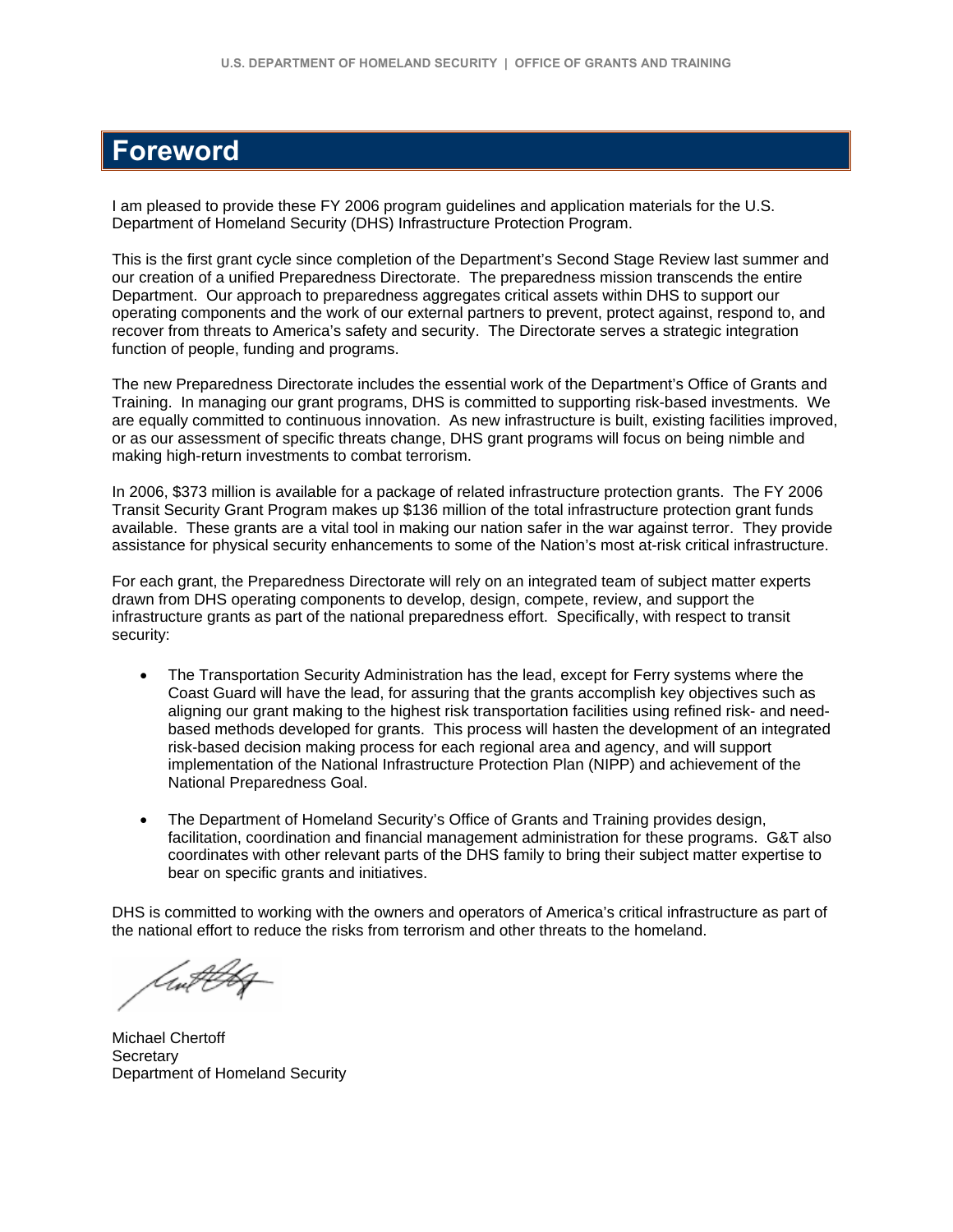# **Contents**

| Part I<br>Part II<br>Part III<br>Part IV<br>Part V<br>Part VI | Introduction<br>$\overline{2}$<br>FY 2006 Transit Security Grant Program<br>8<br>Eligible Applicants and Funding Availability<br>Program and Application Requirements<br>14<br>22<br><b>Assistance Resources and Support</b><br>27<br>Reporting, Monitoring and Closeout Requirements |                                                                                             |  |  |
|---------------------------------------------------------------|---------------------------------------------------------------------------------------------------------------------------------------------------------------------------------------------------------------------------------------------------------------------------------------|---------------------------------------------------------------------------------------------|--|--|
| Appendix A                                                    |                                                                                                                                                                                                                                                                                       | Authorized Program Expenditures Guidance                                                    |  |  |
| Appendix B                                                    |                                                                                                                                                                                                                                                                                       | Master List of RTSWGs and Required Participants                                             |  |  |
| Appendix C                                                    |                                                                                                                                                                                                                                                                                       | <b>Regional Transit Sector Overview Guidance</b>                                            |  |  |
| Appendix D                                                    |                                                                                                                                                                                                                                                                                       | <b>Regional Transit Security Strategy Guidance</b>                                          |  |  |
| Appendix E                                                    |                                                                                                                                                                                                                                                                                       | FTA Top 20 Security Program Action Items                                                    |  |  |
| Appendix F                                                    |                                                                                                                                                                                                                                                                                       | National Environmental Policy Act Guidance                                                  |  |  |
| Appendix G                                                    |                                                                                                                                                                                                                                                                                       | <b>Biannual Strategy Implementation Report Guidance</b>                                     |  |  |
| Appendix H                                                    |                                                                                                                                                                                                                                                                                       | <b>Application Checklist</b>                                                                |  |  |
| Appendix I                                                    |                                                                                                                                                                                                                                                                                       | <b>Grants.gov Quick Start Instructions</b>                                                  |  |  |
| Appendix J                                                    |                                                                                                                                                                                                                                                                                       | <b>Post Award Instructions</b>                                                              |  |  |
| Appendix K                                                    |                                                                                                                                                                                                                                                                                       | Additional Guidance on the National Preparedness Goal and the National<br><b>Priorities</b> |  |  |
| Appendix L                                                    |                                                                                                                                                                                                                                                                                       | <b>Capabilities Based Planning Guidance</b>                                                 |  |  |
| Appendix M                                                    |                                                                                                                                                                                                                                                                                       | National Incident Management System Guidance                                                |  |  |
| Appendix N                                                    |                                                                                                                                                                                                                                                                                       | National Infrastructure Protection Plan Guidance                                            |  |  |
| Appendix O                                                    |                                                                                                                                                                                                                                                                                       | <b>Public Safety Communications and Interoperability Guidance</b>                           |  |  |
| Appendix P                                                    |                                                                                                                                                                                                                                                                                       | <b>Domestic Nuclear Detection Office Guidance</b>                                           |  |  |
| Appendix Q                                                    |                                                                                                                                                                                                                                                                                       | Acronyms and Abbreviations                                                                  |  |  |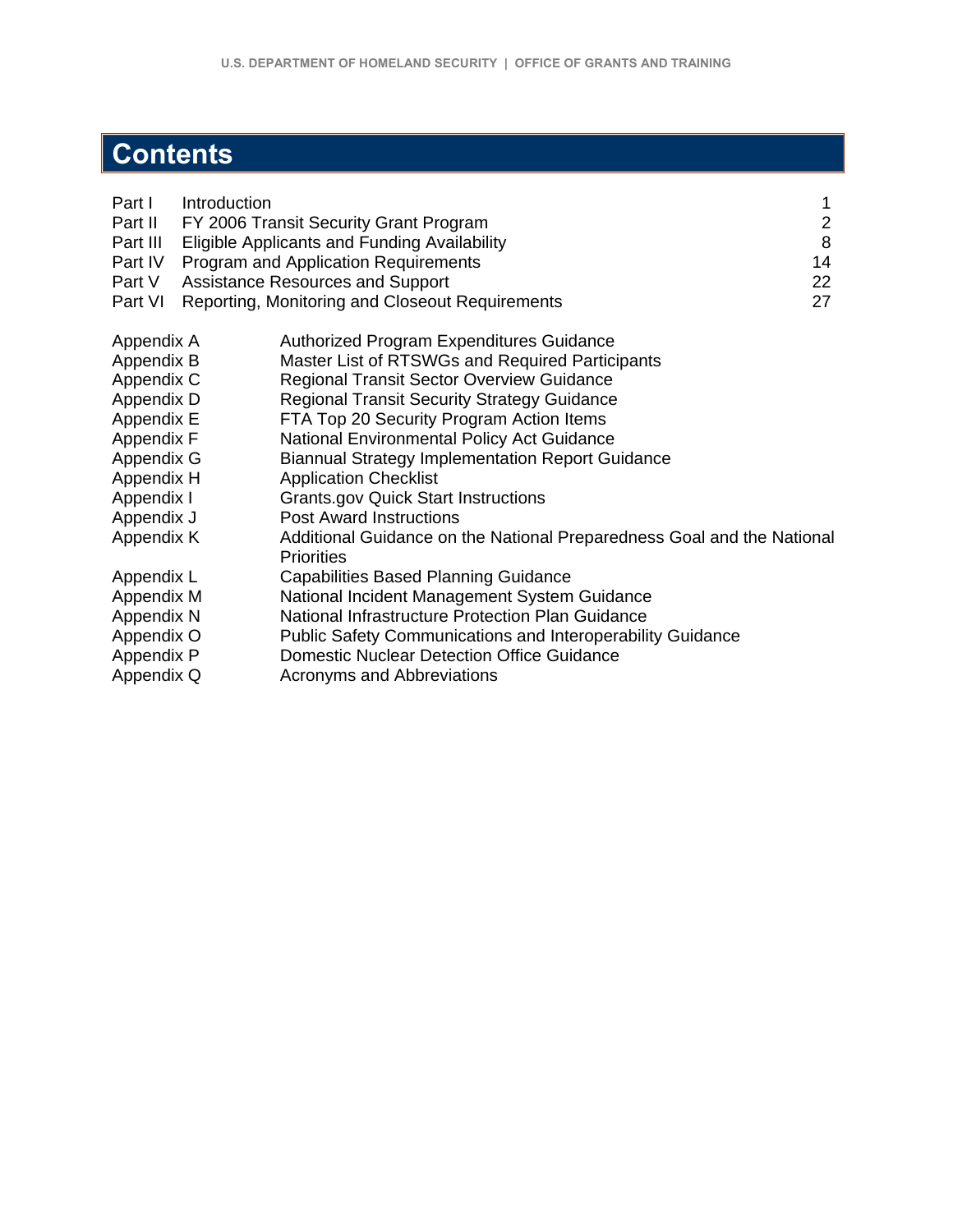# **I. Introduction**

The FY 2006 Transit Security Grant Program (TSGP) is an important component of the Administration's larger, coordinated effort to strengthen the security of America's critical infrastructure. This program implements the objectives addressed in a series of laws, strategy documents, plans and Homeland Security Presidential Directives (HSPDs) outlined in Figure 1. Of particular significance are the National Preparedness Goal (the Goal) and its associated work products, the National Infrastructure Protection Plan (NIPP) and the National Strategy for Transportation Security (NSTS).

#### **Figure 1. Laws, Strategy Documents, Directives and Plans That Impact the Infrastructure Protection Program**



On March 31, 2005, DHS issued the National Preparedness Goal. The Goal establishes a vision for a National Preparedness System. A number of the key building blocks for that system, including the National Planning Scenarios, Universal Task List (UTL), Target Capabilities List (TCL), and the seven National Priorities are important components of a successful Transit Security Grant.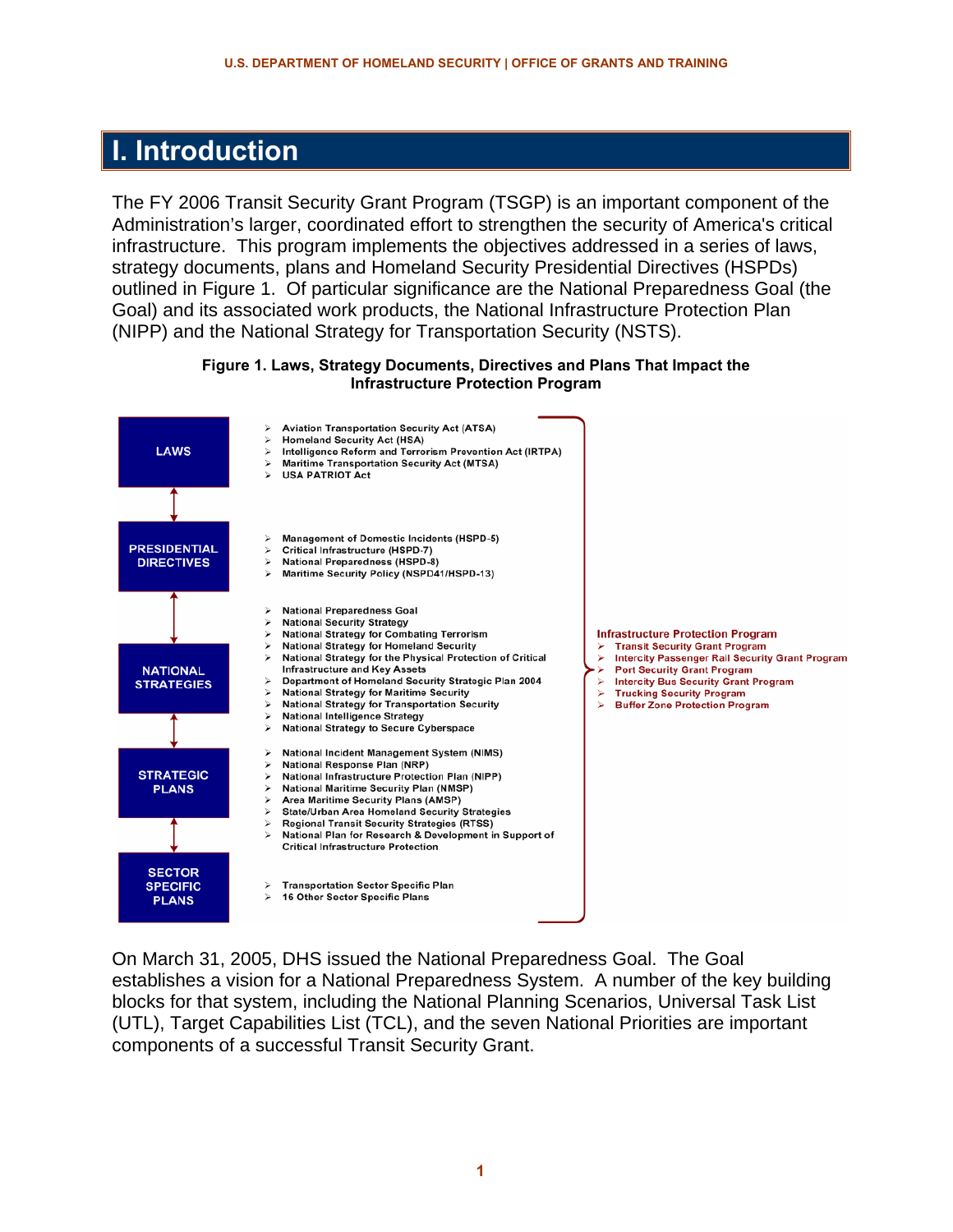# **II. The FY 2006 Transit Security Grant Program**

*The mission of the FY 2006 Transit Security Grant Program is to create a sustainable, risk-based effort for the protection of critical transit infrastructure from terrorism, especially explosives and non-conventional threats that would cause major disruption to commerce and significant loss of life.*

## **A. Program Overview**

As a component of the Infrastructure Protection Program (IPP), the FY 2006 TSGP assists the Nation's transit systems in obtaining the resources required to support the Goal and the associated National Priorities. Through a risk-based approach focused on regional planning, infrastructure protection, improvised explosive devices (IEDs) and other non-conventional methods of attack, as well as training, exercises and citizen preparedness, the FY 2006 TSGP directly addresses six of the seven National Priorities:

- 1) Expanded regional collaboration;
- 2) Implementing National Incident Management System and the National Response Plan;
- 3) Implementing the NIPP;
- 4) Strengthening information sharing and collaboration capabilities;
- 5) Enhancing interoperable communications capabilities; and,
- 6) Strengthening CBRNE detection and response capabilities.

In addition, the FY 2006 TSGP also supports strengthening emergency operations planning and citizen protection capabilities, and assists in addressing security priorities specific to the transit sector.

# **B. Security Priorities Specific to the Intracity Rail Sector**

Equipment acquisitions, drills and exercises, employee training programs, and public awareness programs that focus on mitigating the risk priorities represent appropriate use of rail TSGP funding. The following risk-based priorities should be addressed (as applicable):

- (1) Protection of underwater and other deep bore tunnels and associated track mileage from attacks employing IEDs;
- (2) Development and enhancement of capabilities to prevent, detect, and respond to terrorist attacks employing improvised explosive devices. IEDs pose a threat of great concern to transit systems and infrastructure across the Nation. They have historically been the terrorist weapon of choice because they combine a high degree of effectiveness with minimal cost. Capabilities to protect other assets besides tunnels should focus on passenger trains, stations with high passenger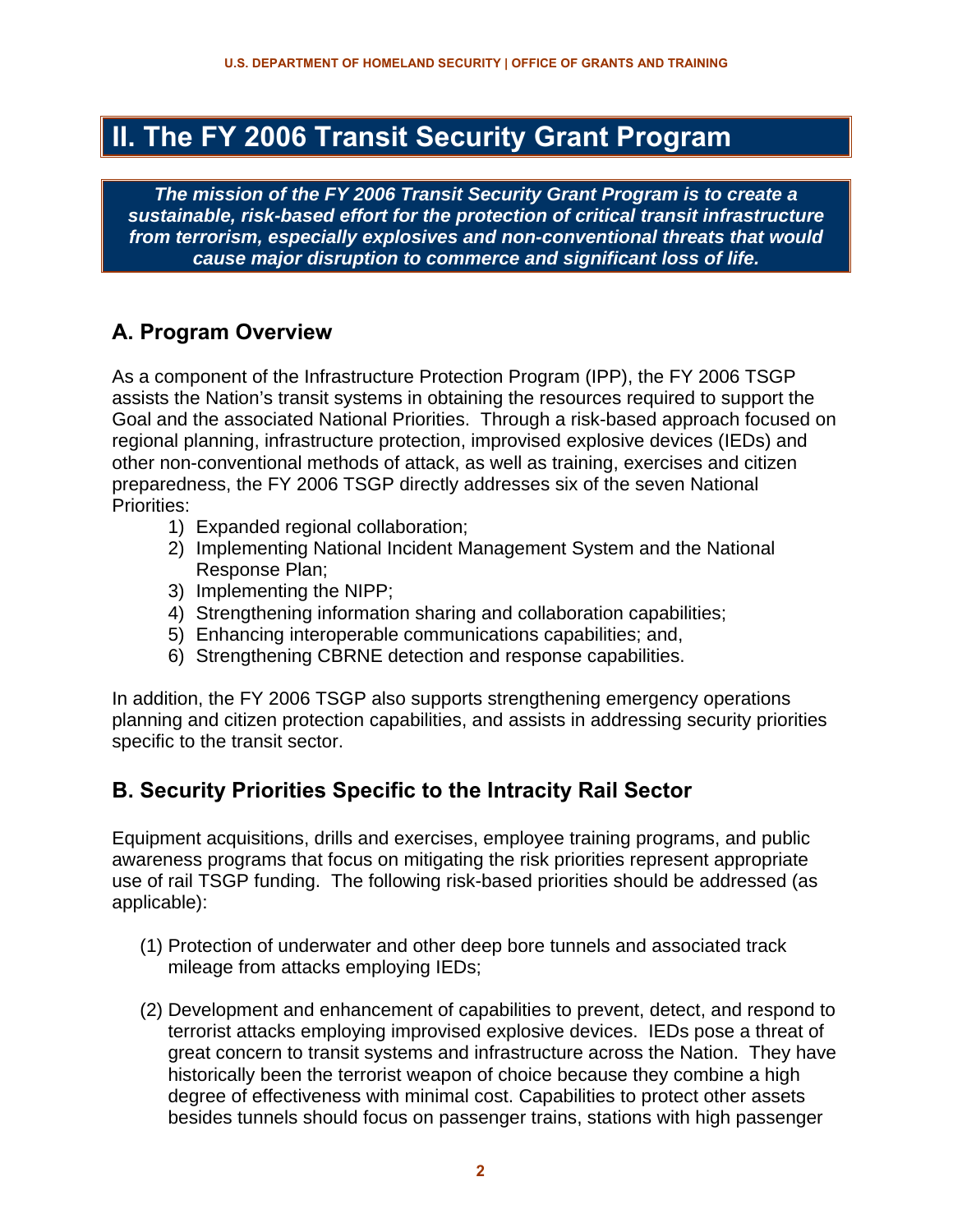throughput thru major urban areas, large rail yards, operations control centers, and high profile, high volume transit and rail bridges and tunnels; and

(3) Mitigation of other high consequence risks identified through individual transit system risk assessments.

The Federal Transit Administration (FTA) has established 20 specific action items for transit system security readiness. Implementation of these action items enhances security posture generally and supports achievement of the National Preparedness Goal and national and regional strategies to mitigate risk. Eligible applicants are encouraged to review these action items and adopt those currently missing from their security program.

The current version of the 20 action items may be accessed at the "Safety and Security" section of the FTA website. The action items and supporting references provide an excellent resource to facilitate development of passenger rail system security plans and programs. Passenger rail owners and operators should periodically review the FTA website for updates to program action items and supplements to the supporting reference materials.

Of note, the action items are being revised in a joint effort by FTA, TSA, and DHS to emphasize current security priorities. The revision will provide guidance to TSA's Surface Transportation Security Inspectors for monitoring the voluntary implementation by industry.

# **C. Security Priorities Specific to the Intracity Bus Sector**

Equipment acquisitions, drills and exercises, employee training programs, and public awareness programs that focus on mitigating the risk priorities represent appropriate use of Intracity bus TSGP funding. The following risk-based priorities should be addressed (as applicable):

- (1) Development and enhancement of capabilities to improve inventory control, such as ignition key-recognition systems and remote tracking/shut-down capabilities. The use of intracity buses as a weapon poses a threat of great concern to intracity bus systems and critical infrastructure;
- (2) Increased perimeter security at intracity bus depots and yards. Related to the first priority, access control at areas of storage is an effective way to deter the use of intracity buses as a vehicle borne IED;
- (3) Development and enhancement of training and awareness among intracity bus operators and employees. Training and awareness should cover the detection and deterrence of efforts by terrorists to use intracity buses as a means to attack critical infrastructure and key resources, in addition to current efforts to deter attacks on the bus as the end target;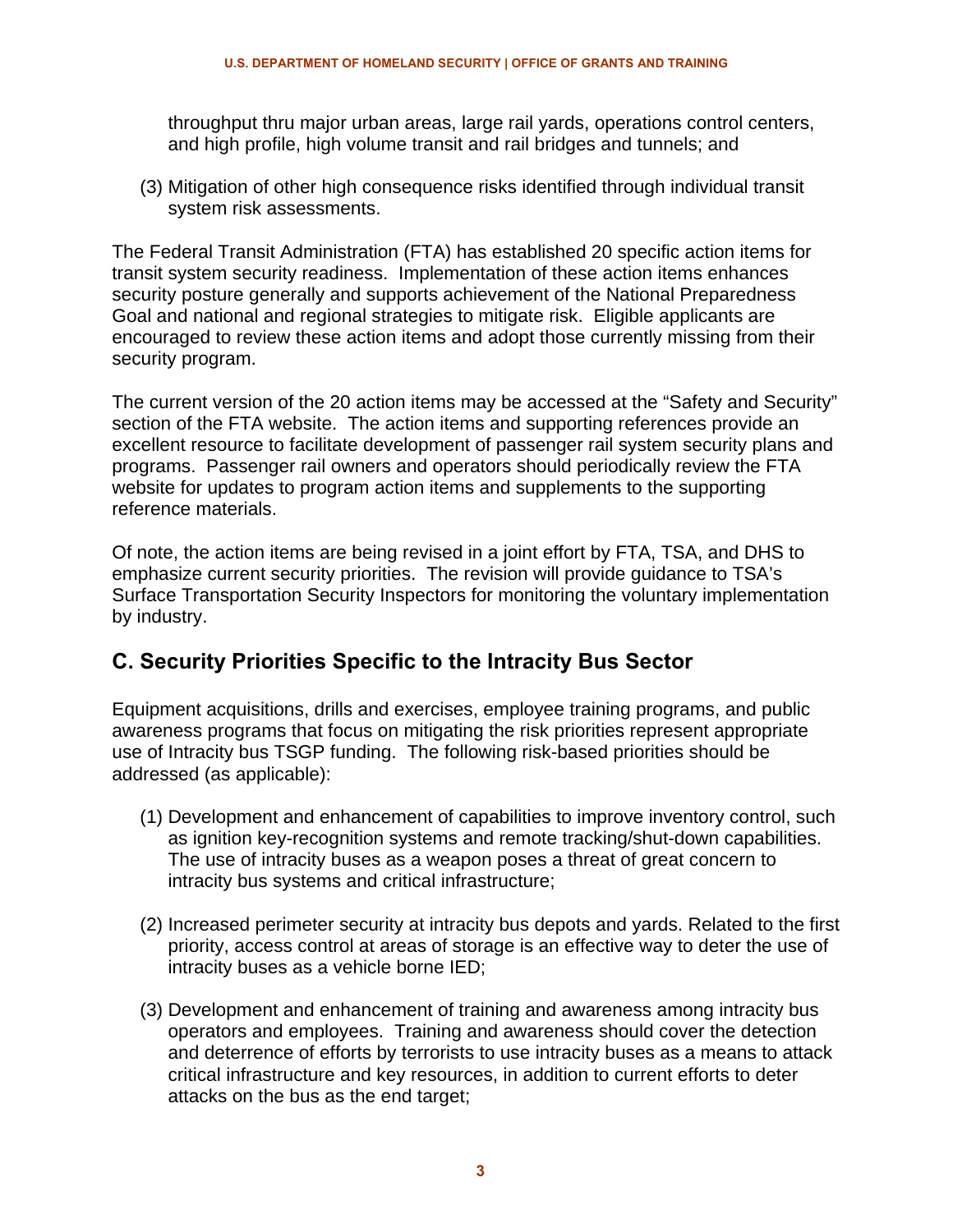- (4) Development of emergency response and preparedness capabilities in the event an intracity bus used as a weapon to inflict damage on critical infrastructure;
- (5) Implementation of technology-driven surveillance (e.g., CCTV). Technologydriven surveillance, either at intracity bus facilities or within the buses, can increase the effectiveness of other detection and deterrence measures; and
- (6) Suspicious activity detection and behavior pattern recognition.

The FTA security program action items in Appendix E apply to Intracity buses as well as rail.

*Appendix E provides a copy of the FTA Top 20 Security Program Action Items, as well as examples of practices that address these priorities.* 

# **D. Application Review Process and Project Selection Criteria for Intracity Rail and Bus Grants**

The FY 2006 TSGP will use risk-based prioritization consistent with DHS policy. The Intracity Rail and Bus Grants will be awarded using a two tiered approach. Grants will be awarded in the first tier to regions, and the regions will have 90 days afterward to submit detailed project plans to TSA for approval. Systems in the first tier may submit project plans as either regions or individual agencies. First tier regions are identified in Table 2 on page 11. Project plans for Tier 1 systems will be evaluated on the following factors:

- Ability to reduce risk of catastrophic events;,
- Overall effect on regional transit security;
- Cost effectiveness to include leveraging additional resources; and
- Ability to complete the proposed project within the proposed timeframes.

Grants for Tier 2 systems will be competitively awarded based on the following factors:

- Ability to reduce risk;
- Cost effectiveness to include leveraging additional resources; and
- Ability to complete the proposed project within the timeframes.

The following method of selection will be used to evaluate Tier 2 system projects:

- 1. Rail and Bus agencies will submit concept papers for consideration. These concept papers will be submitted through grants.gov.
- 2. Concept papers will be reviewed and scored by a Federal Interagency Working Group consisting of TSA, FTA, and the DHS Office of Grants and Training (G&T);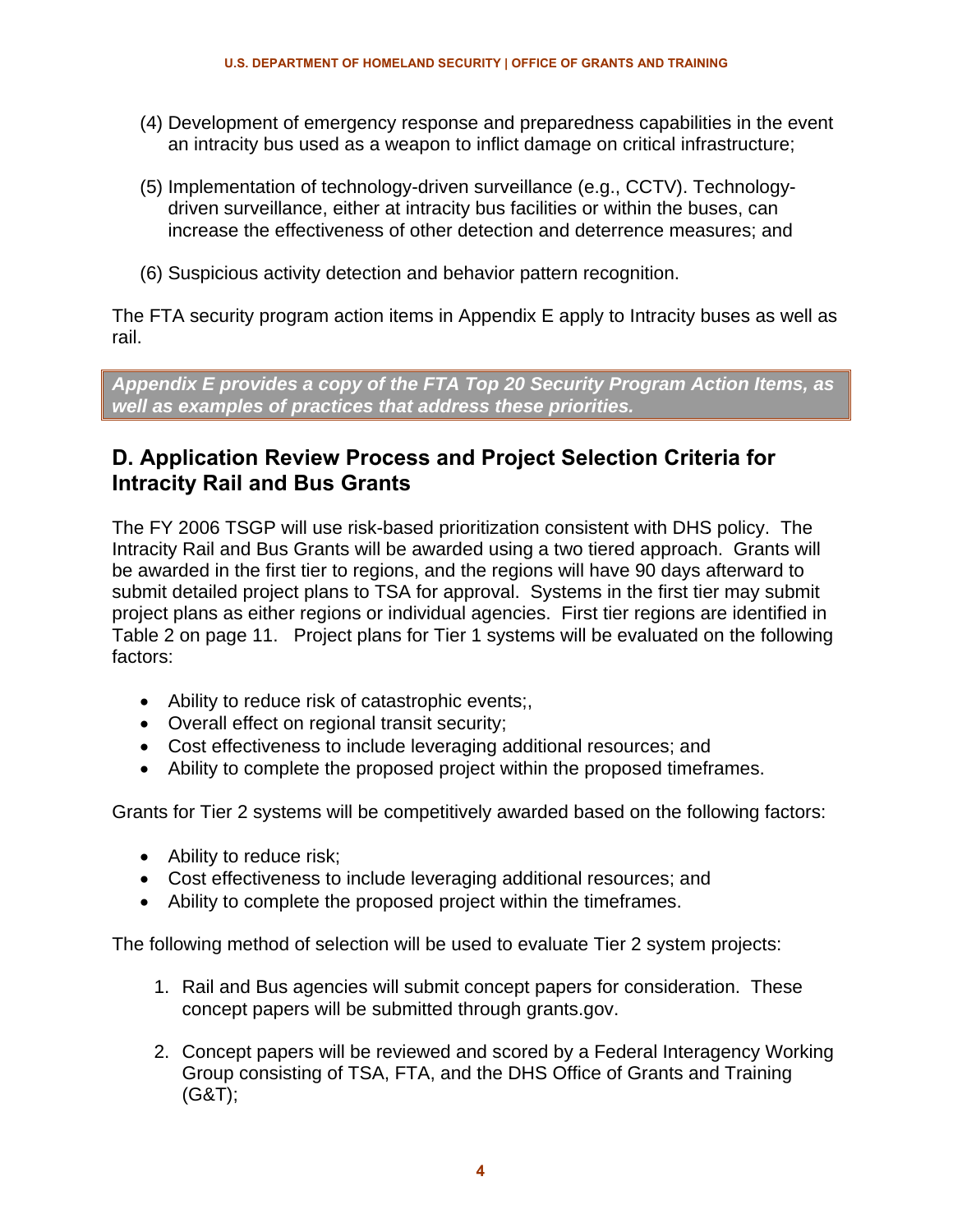- 3. Projects that are accepted will be required to complete full project applications;
- 4. The Preparedness Directorate in conjunction with TSA will verify compliance with each of the administrative and eligibility criteria identified in the application kit;
- 5. TSA will review the Federal Interagency Working Group recommendations and make final selections for funding to G&T and the Secretary. DHS will brief all appropriate agencies on the final selections to ensure consensus and address any remaining issues

In considering project plans for Tier I submissions, and concept papers for Tier II submissions, preference in awarding grants will be given to regions and agencies that propose providing matching funds or operations assets. DHS plans to implement a matching grant program, similar to the port security program, for all FY 2007 transit grants.

# **Common criteria for all concept papers**

In order to receive consideration for an invitation to apply for a Tier II grant the respondent must be able to convey an understanding of the security priorities established under the TSGP guidance. Each concept paper must explain how the proposed project would fit into the overall Infrastructure Protection Program, with particular attention to the ability of the grant to fund a complete project, the extent to which it maximizes the projects risk reduction and cost effectiveness. An agency's response should also illustrate the broader context of the project, such as its ability to leverage operational resources and local law enforcement. Such an explanation could include information on the governance structure overseeing the effort, a communications system plan, a deployment plan, an operations plan or training and exercises.

At a minimum, the concept paper must:

- Define the vision, goals and objectives for the risk reduction the respondent is ultimately trying to achieve and how the proposed project will fit into an overall effort to meet critical infrastructure security priorities, including integration into existing security protocols;
- Describe the specific needs and/or resource limitations that need to be addressed;
- Identify any potential partners and their roles and staffing requirements, and provide information on any existing agreements such as Memorandums of Understanding (MOU);
- Propose a detailed budget and timeline; and
- Adhere to a maximum limit of five (5) pages.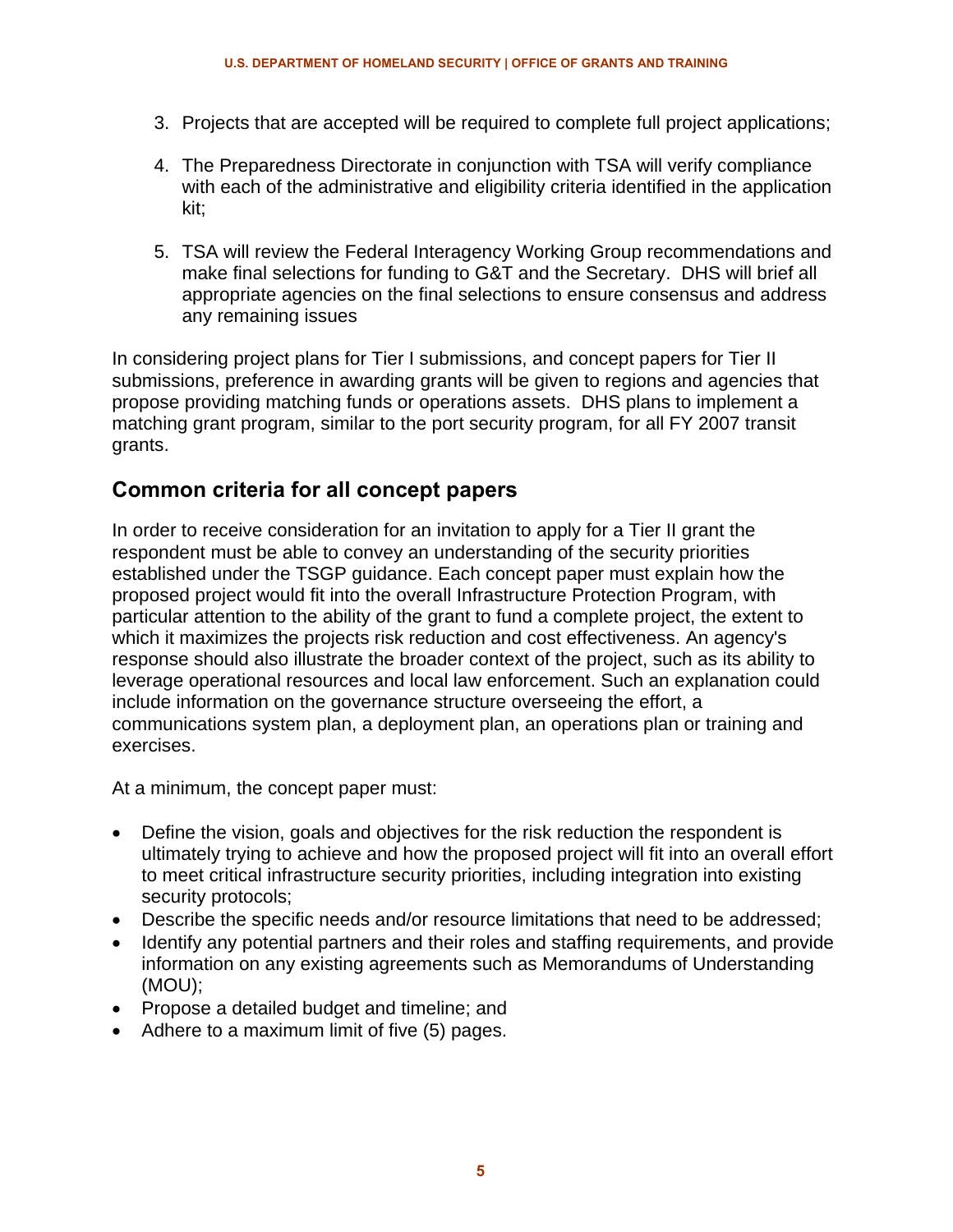## **E. Security Priorities Specific to the Ferry Sector**

Equipment acquisitions, drills and exercises, employee training programs, and public awareness programs that focus on mitigating the risk priorities represent appropriate use of Ferry Security TSGP funding. The following risk-based priorities should be addressed (as applicable):

- (1) Development and enhancement of capabilities to prevent, detect, and respond to terrorist attacks employing improvised explosive devices and vehicle borne improvised explosive devices. IEDs and VBIEDs pose a threat of great concern to ferry systems and infrastructure across the Nation;
- (2) Mitigation of other high consequence risks identified through individual ferry system risk assessments;
- (3) Use of K9 teams at the embarkation and exit points of a system as well as during passage;
- (4) Innovative utilization of mobile technology for prevention and detection of explosives or other threats and hazards. This may include implementation of technology-driven surveillance (e.g., CCTV);
- (5) Development and enhancement of physical and perimeter security capabilities to deny access around maintenance facilities, dry docks, and piers;
- (6) Development and enhancement of training and awareness among ferry operators and employees. Training and awareness should cover the detection and deterrence of efforts by terrorists to use ferries as a means to attack critical infrastructure and key resources;
- (7) Development of emergency response and preparedness capabilities or drills in the event of a ferry being used as a weapon to inflict damage on critical infrastructure (e.g., proximate LNG terminals and vital cargo shipping lanes); and
- (8) Citizen awareness training.

### **F. Application Review Process and Project Selection Criteria for Ferry Grants**

The FY 2006 TSGP will use risk-based prioritization consistent with DHS policy. The following method of selection will be followed under this program:

1. The Preparedness Directorate in conjunction with TSA will verify compliance with each of the administrative and eligibility criteria identified in the application kit;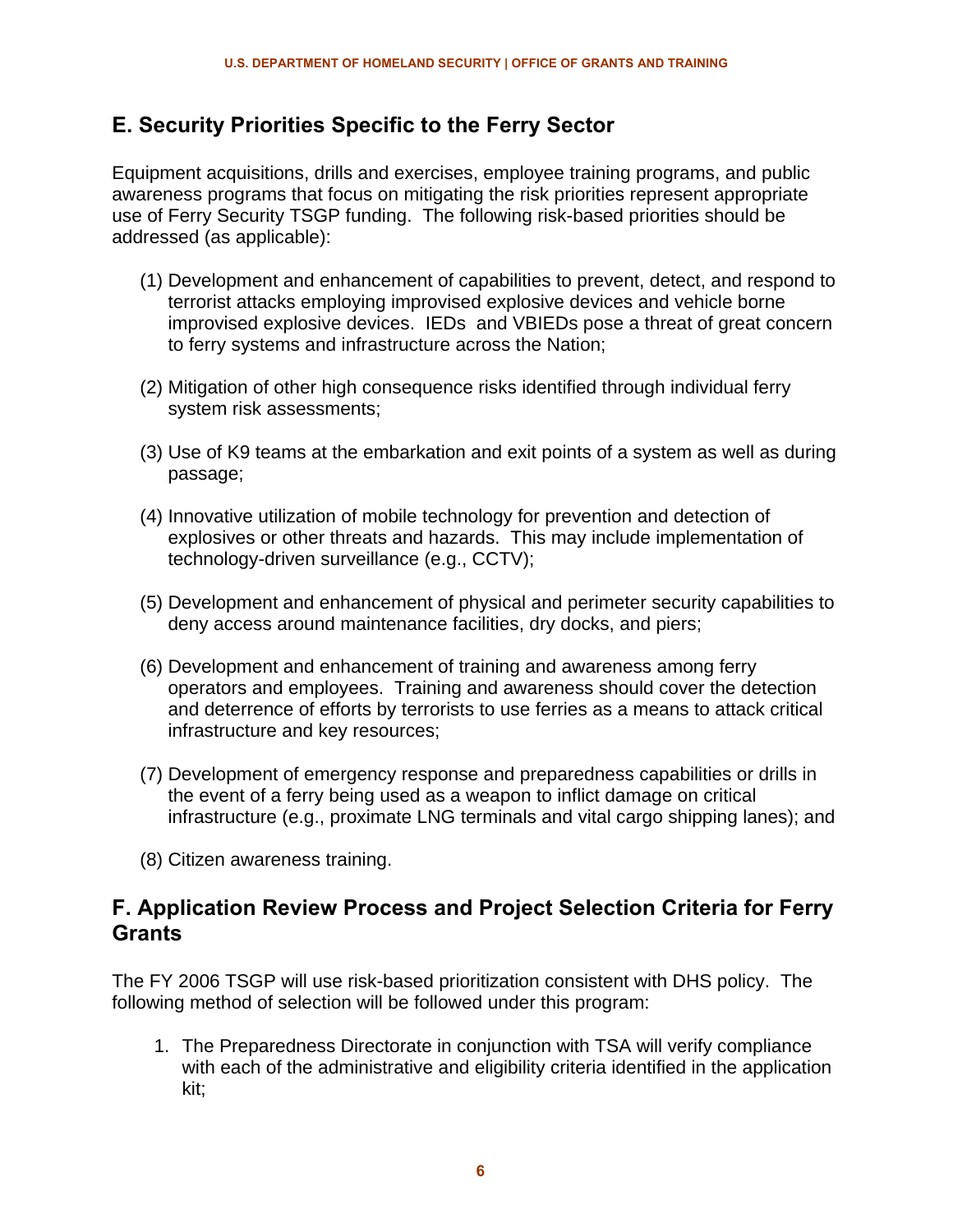- 2. Eligible applications will be reviewed and scored by a Federal Interagency Working Group consisting of TSA, FTA, USCG, and the DHS Office of Grants and Training (G&T);
- 3. TSA will review the Federal Interagency Working Group recommendations and make recommendations for funding to G&T and the Secretary. DHS will brief all appropriate agencies on the final selections to ensure consensus and address any remaining issues.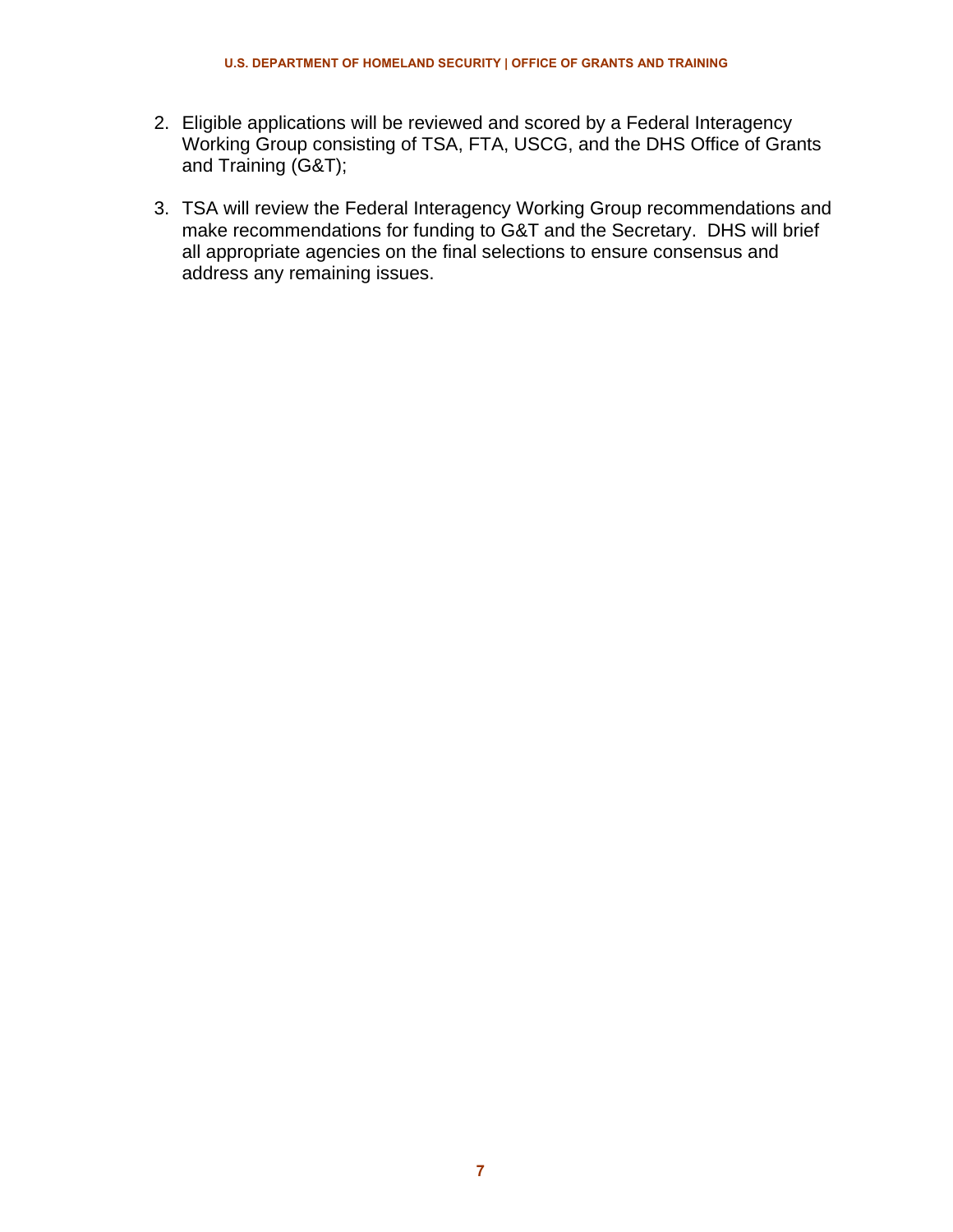# **III. Funding Availability & Eligible Applicants**

# **A. Funding Availability**

The Preparedness Directorate, in conjunction with TSA, will award the available funds to projects offering the greatest risk reduction potential in the Nation's highest risk areas, thereby ensuring the funds are allocated to protect assets of the highest strategic importance nationally*.* Furthermore, the systems are listed alphabetically by state – no additional significance should be attributed to this ordering.

*The Governor of each state and territory has designated a state administrative agency (SAA) to administer DHS funds. Accordingly, the relevant SAA will be the recipient of the funds awarded and responsible for the disbursement of the funds to the grantees.* 

Table 1 below summarizes the funding available through the FY 2006 TSGP by mode.

| <b>Transportation Mode</b>    | FY 2006 Funding |  |  |
|-------------------------------|-----------------|--|--|
| Tier I: Rail Transit          | \$103           |  |  |
| <b>Tier II: Rail Transit</b>  | \$7             |  |  |
| Tier I: Intracity Bus         | \$15            |  |  |
| <b>Tier II: Intracity Bus</b> | \$6             |  |  |
| Ferry                         |                 |  |  |

#### **Table 1. FY 2006 TSGP Funding by Mode (Millions)**

# **B. Regional Allocations**

As part of the FY 2006 TSGP, DHS will use a risk-based approach to allocate TSGP funding on a regional basis. This approach will apply TSGP resources to generate the highest return on investment and, as a result, strengthen the security of the Nation's transit systems in the most effective and efficient manner.

The rail transit systems were divided into two tiers based on risk. Particular emphasis was placed on the passenger volume of the system and the underwater and underground infrastructure of the rail transit systems. Tier I systems are eligible for a regional allocation. Systems may apply as individual agencies or submit regional projects which mitigate the vulnerability of high risk, high consequence assets. Eligible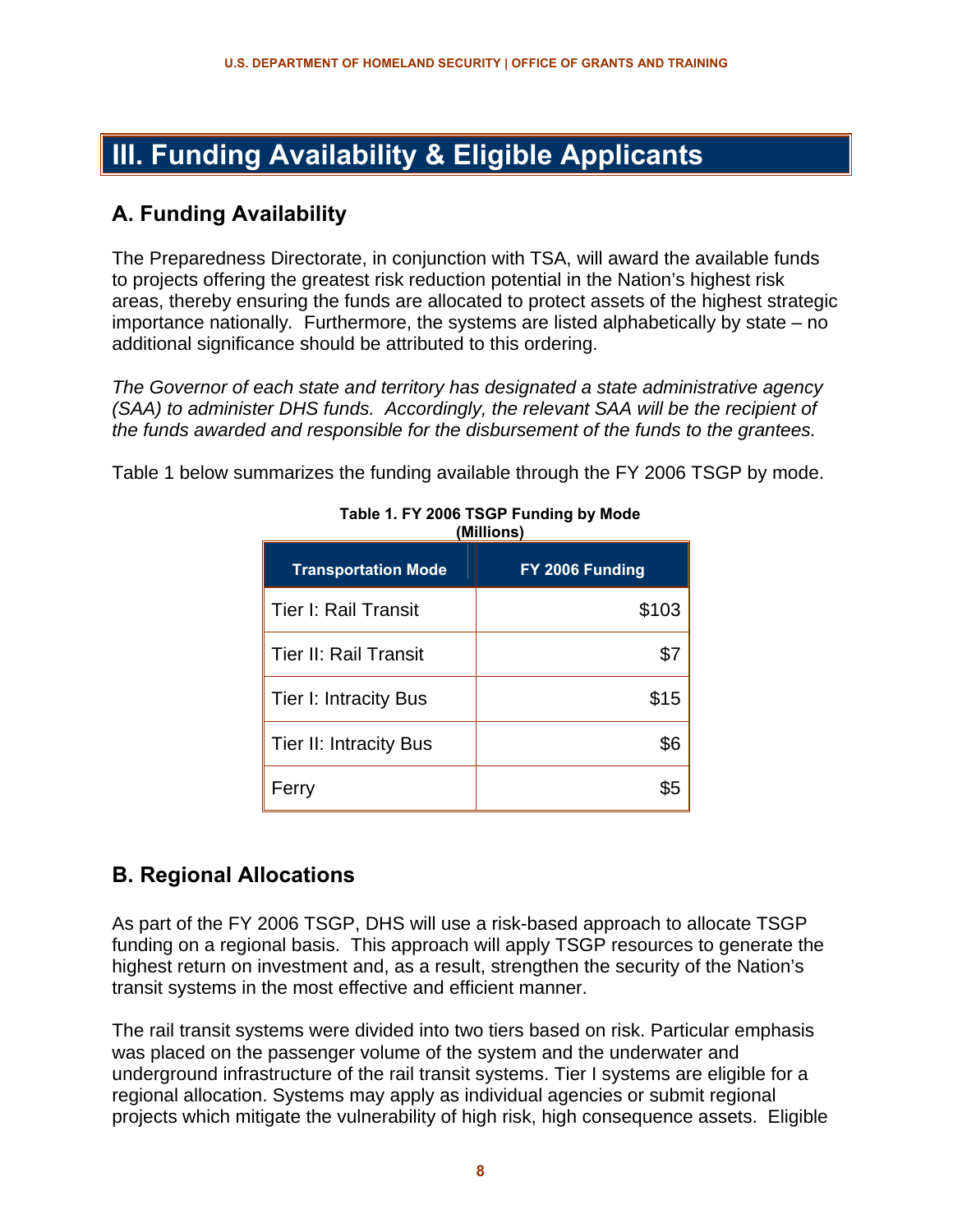systems have to submit project plans to expend the allocated funds within 90 days. Eligible project plans include pilot programs (additional information on pilot programs is available at page 26), and other projects that address the priorities listed. Grants for systems in Tier II will be competitively awarded based on these factors: ability to reduce risk, cost effectiveness, and the ability to complete the proposed project with the funds awarded (as described in more detail in Part II).

The bus transit systems were divided into two tiers based on risk as well. Particular emphasis was placed on ridership, passenger miles, and the number of buses in the system. Tier I systems were awarded allocations that are shown in Table 3. Grants for bus systems in Tier II will be competitively awarded based on the same factors (described more fully in Part II) of ability to reduce risk, cost effectiveness, and likelihood of project completion using the funds awarded.

# **C. Eligible Applicants**

*Tables 2 through 4 identify systems for TSGP funds. Please note that presence on this list does not guarantee the receipt of grant funding.* 

**1. Rail Transit.** Table 2 identifies the eligible rail transit systems for Tier 1 and 2. Eligible systems were determined using a risk-based formula. Tier 1 systems appear in bold.

| <b>State</b>          | <b>Urban Area</b>                                             | FY 2006 Regional<br><b>Allocation</b> | <b>Eligible System</b>                                      | <b>Eligible Mode</b>                     |
|-----------------------|---------------------------------------------------------------|---------------------------------------|-------------------------------------------------------------|------------------------------------------|
|                       |                                                               | \$8.4M                                | Peninsula Corridor Joint Powers<br>Board                    | <b>Commuter Rail</b>                     |
|                       |                                                               |                                       | San Francisco Bay Area Rapid<br><b>Transit District</b>     | Heavy Rail                               |
|                       | <b>Bay Area</b>                                               |                                       | <b>Altamont Commuter Express</b>                            | <b>Commuter Rail</b>                     |
|                       |                                                               |                                       | Santa Clara Valley Transportation<br>Authority              | Light Rail                               |
|                       |                                                               |                                       | San Francisco Municipal Railway                             | Commuter Rail, Light Rail                |
| CA                    | <b>Greater Los Angeles</b><br>Area (Los<br>Angeles/Long Beach | \$4.0M                                | Southern California Regional Rail<br>Authority (Metrolink)  | <b>Commuter Rail</b>                     |
|                       | and Anaheim/Santa<br>Ana UASI Areas)                          |                                       | Los Angeles County Metro<br><b>Transportation Authority</b> | Heavy Rail, Light Rail                   |
|                       | Sacramento                                                    | Tier <sub>2</sub>                     | Sacramento Regional Transit<br><b>District</b>              | Light Rail                               |
|                       | San Diego                                                     | Tier 2                                | North San Diego County Transit<br><b>District</b>           | <b>Commuter Rail</b>                     |
|                       |                                                               |                                       | San Diego Trolley, Inc.                                     | Light Rail                               |
| CO.                   | Denver                                                        | Tier <sub>2</sub>                     | Denver Regional Transportation<br><b>District</b>           | Light Rail                               |
| DC/MD/VA <sup>1</sup> | <b>Greater National</b>                                       | \$13.0M                               | Washington Metropolitan Area<br><b>Transit Authority</b>    | Heavy Rail                               |
|                       | <b>Capital Region (NCR)</b><br>and Baltimore UASI             |                                       | Virginia Railway Express                                    | <b>Commuter Rail</b>                     |
|                       | Areas)                                                        |                                       | Maryland Transit Administration                             | Commuter Rail, Heavy<br>Rail, Light Rail |

**Table 2. Eligible Rail Transit Systems** 

 $\overline{a}$ 

 $1$  The DC SAA will administer these funds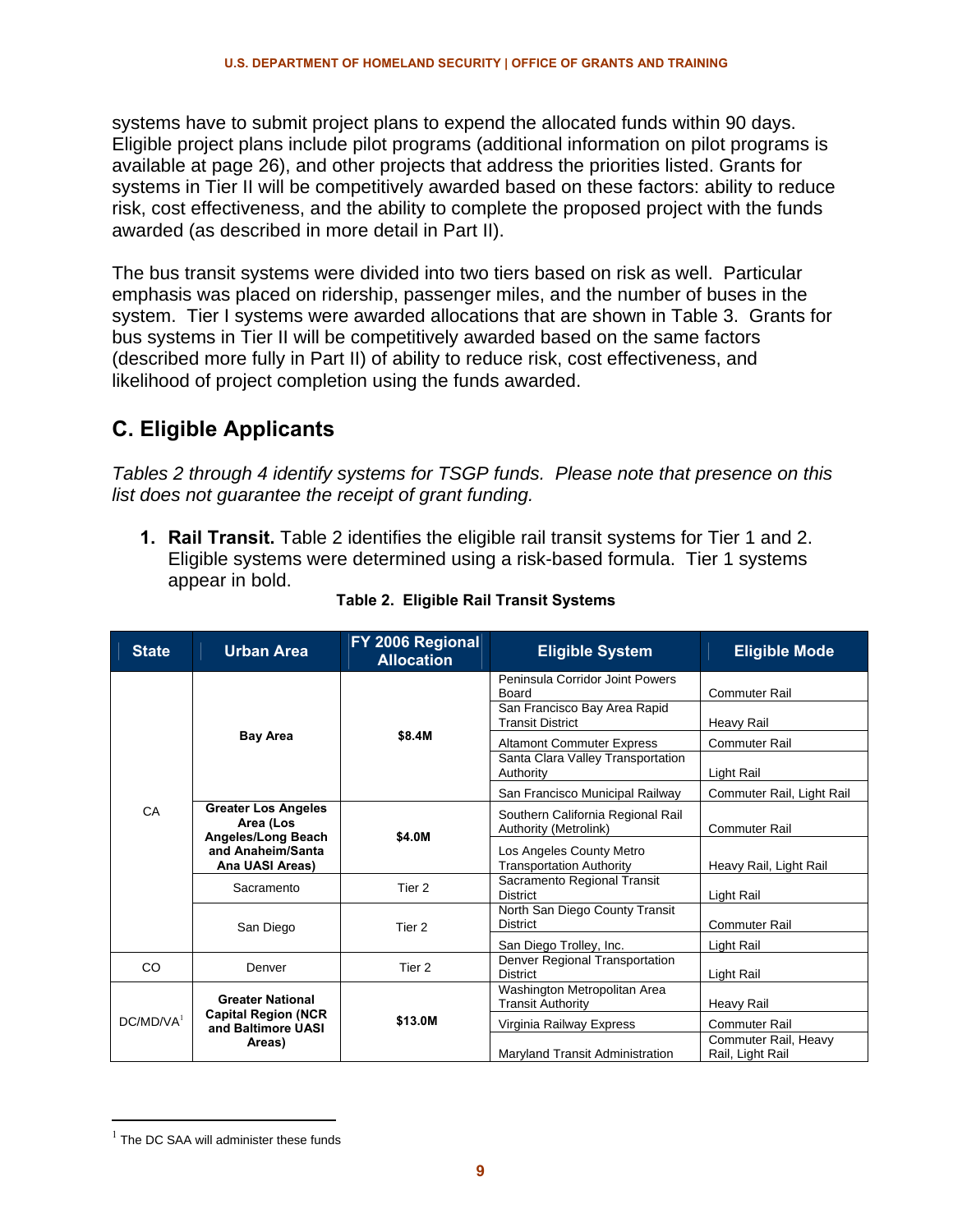#### **U.S. DEPARTMENT OF HOMELAND SECURITY | OFFICE OF GRANTS AND TRAINING**

| <b>State</b>          | <b>Urban Area</b>                                           | FY 2006 Regional<br><b>Allocation</b> | <b>Eligible System</b>                                                | <b>Eligible Mode</b>                     |
|-----------------------|-------------------------------------------------------------|---------------------------------------|-----------------------------------------------------------------------|------------------------------------------|
|                       | Jacksonville                                                | Tier <sub>2</sub>                     | Jacksonville Transportation<br>Authority                              | Other Rail (AG)                          |
| <b>FL</b>             | Miami/Fort                                                  | Tier 2                                | Tri-County Commuter Rail                                              | <b>Commuter Rail</b>                     |
|                       | Lauderdale                                                  |                                       |                                                                       | Heavy Rail, Other Rail<br>(AG)           |
| GA                    | <b>Atlanta</b>                                              | \$2.0M                                | Miami-Dade Transit<br>Metropolitan Atlanta Rapid Transit<br>Authority | Heavy Rail                               |
|                       |                                                             | \$11.0M                               | Northeast Illinois Regional<br><b>Commuter Railroad Corporation</b>   | <b>Commuter Rail</b>                     |
| IL/IN <sup>1</sup>    | Chicago                                                     |                                       | <b>Chicago Transit Authority</b>                                      | <b>Heavy Rail</b>                        |
|                       |                                                             |                                       | Northern Indiana Commuter<br><b>Transportation District</b>           | <b>Commuter Rail</b>                     |
| LA                    | New Orleans                                                 | Tier 2                                | New Orleans Regional Transit<br>Authority                             | Light Rail                               |
| MA                    | <b>Boston</b>                                               | \$9.6M                                | Massachusetts Bay Transportation<br>Authority                         | Commuter Rail, Heavy<br>Rail, Light Rail |
| MI                    | Detroit                                                     | Tier 2                                | City of Detroit Department of<br>Transportation                       | Other Rail (AG)                          |
| <b>MN</b>             | Twin Cities Area                                            | Tier <sub>2</sub>                     | <b>Metro Transit</b>                                                  | Light Rail                               |
| <b>MO</b>             | Saint Louis                                                 | Tier 2                                | <b>Bi-State Development Agency</b>                                    | Light Rail                               |
| NY                    | <b>Buffalo</b>                                              | Tier <sub>2</sub>                     | Niagara Frontier Transp. Authority                                    | Light Rail                               |
|                       | <b>New York</b><br><b>City/Jersey</b><br><b>City/Newark</b> | \$47.0M                               | Metropolitan Transportation<br>Authority                              | Heavy Rail, Commuter Rail                |
| NY/NJ/CT <sup>3</sup> |                                                             |                                       | Port Authority of New York and<br>New Jersey                          | Heavy Rail                               |
|                       |                                                             |                                       | New Jersey Transit Corporation                                        | Light Rail, Commuter Rail                |
|                       |                                                             |                                       | Connecticut Department of<br>Transportation                           | Commuter Rail                            |
| OН                    | Cleveland                                                   | Tier <sub>2</sub>                     | The Greater Cleveland Regional<br><b>Transit Authority</b>            | Heavy Rail, Light Rail                   |
| <b>OR</b>             | Portland                                                    | Tier 2                                | <b>Tri-County Metropolitan</b><br>Transportation District of Oregon   | Light Rail                               |
| PA                    | Pittsburgh                                                  | Tier 2                                | <b>Cambria County Transit Authority</b>                               | Other Rail (IP)                          |
|                       |                                                             |                                       | Port Authority of Allegheny County                                    | Light Rail, Other Rail (IP)              |
|                       |                                                             | \$8.0M                                | Pennsylvania Department of<br>Transportation                          | <b>Commuter Rail</b>                     |
| PA/NJ                 | Philadelphia                                                |                                       | Southeastern Pennsylvania<br><b>Transportation Authority</b>          | Commuter Rail, Heavy<br>Rail, Light Rail |
|                       |                                                             |                                       | Port Authority Transit Corporation                                    | <b>Heavy Rail</b>                        |
|                       |                                                             |                                       | New Jersey Transit Corporation                                        | <b>Commuter Rail</b>                     |
| <b>TN</b>             | Memphis                                                     | Tier <sub>2</sub>                     | Memphis Area Transit Authority                                        | Light Rail                               |
|                       | Dallas/Fort                                                 | Tier 2                                | Dallas Area Rapid Transit                                             | Light Rail                               |
| TX                    | Worth/Arlington                                             |                                       | <b>Trinity Railway Express</b>                                        | <b>Commuter Rail</b>                     |
|                       | Houston                                                     | Tier 2                                | Metropolitan Transit Authority Of<br><b>Harris County</b>             | Light Rail                               |
| <b>WA</b>             | Seattle                                                     | Tier 2                                | Central Puget Sound Regional<br><b>Transit Authority</b>              | Commuter Rail, Light Rail                |

*Note: "Other Rail" Includes:* 

- ¾ *Automated Guideway (AG)*
- ¾ *Cable Car (CC)*
- ¾ *Inclined Plane (IP)*

<sup>&</sup>lt;sup>1</sup> The IL SAA will administer these funds

<sup>&</sup>lt;sup>3</sup> The NY SAA will administer these funds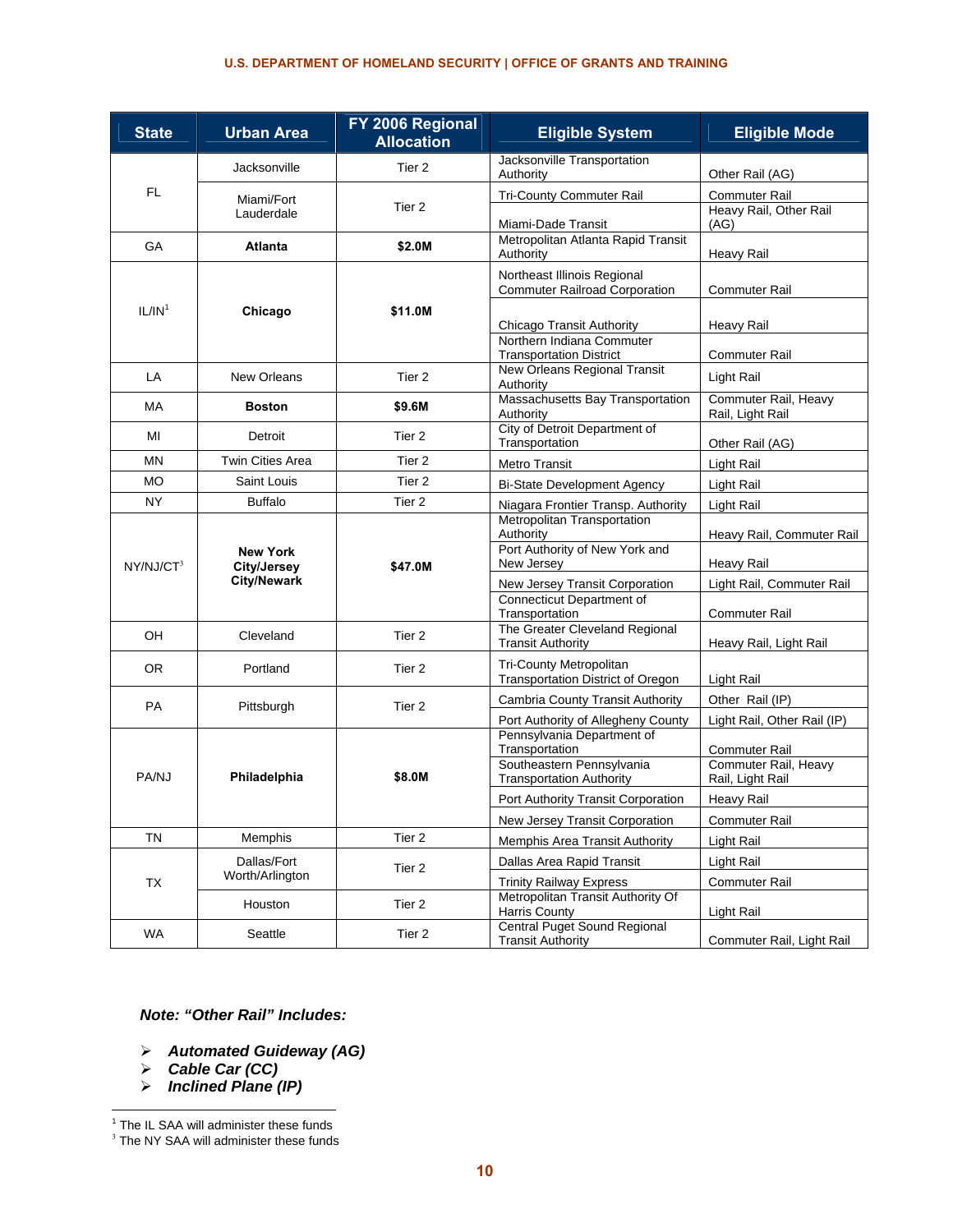**2. Intracity Bus Transit.** Table 3 identifies the eligible bus transit systems. Tier I systems and their allocations are bolded.

| <b>State</b> | <b>Urban Area</b>                                | FY 2006 Regional<br><b>Allocation</b> | <b>Eligible System</b>                                            |
|--------------|--------------------------------------------------|---------------------------------------|-------------------------------------------------------------------|
| <b>AZ</b>    | <b>Phoenix</b>                                   |                                       | Valley Metro Regional Public Transportation Authority             |
|              |                                                  |                                       | <b>City of Phoenix Public Transit Department</b>                  |
|              |                                                  | \$2.1M                                | Alameda-Contra Costa Transit District                             |
|              |                                                  |                                       | Golden Gate Bridge, Highway and Transportation<br><b>District</b> |
|              | <b>Bay Area</b>                                  |                                       | San Francisco Bay Municipal Transportation Authority              |
|              |                                                  |                                       | Santa Clara Valley Transportation Authority                       |
|              |                                                  |                                       | <b>Central Contra Costa Transit Authority</b>                     |
|              |                                                  |                                       | San Mateo County Transit District                                 |
| CA           |                                                  |                                       | <b>Caltrans (Transbay Bus Terminal)</b>                           |
|              | <b>Greater Los</b>                               | \$2.2M                                | Los Angeles County Metro Transportation Authority                 |
|              | <b>Angeles Area (Los</b>                         |                                       | <b>Orange County Transportation Authority</b>                     |
|              | Angeles/Long                                     |                                       | City of Los Angeles Department of Transportation                  |
|              | <b>Beach and</b><br>Anaheim/Santa                |                                       | <b>Foothill Transit</b>                                           |
|              | Ana UASI Areas)                                  |                                       | Santa Monica's Big Blue Bus                                       |
|              |                                                  |                                       | <b>Long Beach Transit</b>                                         |
|              | San Diego                                        | Tier <sub>2</sub>                     | San Diego Metropolitan Transit System                             |
|              |                                                  |                                       | North San Diego County Transit District                           |
| CO           | Denver                                           | Tier <sub>2</sub>                     | Denver Regional Transportation District                           |
|              |                                                  |                                       | Washington Metropolitan Area Transit Authority                    |
|              |                                                  |                                       | Maryland Transit Administration                                   |
|              | <b>Greater National</b>                          |                                       | <b>Ride-On Montgomery County Transit</b>                          |
| DC/MD/VA     | <b>Capital Region (NCR</b><br>and Baltimore UASI | \$1.3M                                | <b>Prince George's County Transit</b>                             |
|              | Areas)                                           |                                       | City of Alexandria - Alexandria Transit Company                   |
|              |                                                  |                                       | <b>Fairfax Connector Bus System</b>                               |
|              |                                                  |                                       | Potomac and Rappahannock Transportation<br>Commission             |
| <b>FL</b>    | Miami/Fort                                       | Tier <sub>2</sub>                     | Miami-Dade Transit                                                |
|              | Lauderdale                                       |                                       | <b>Broward County Mass Transit Division</b>                       |

#### **Table 3. Eligible Intracity Bus Systems**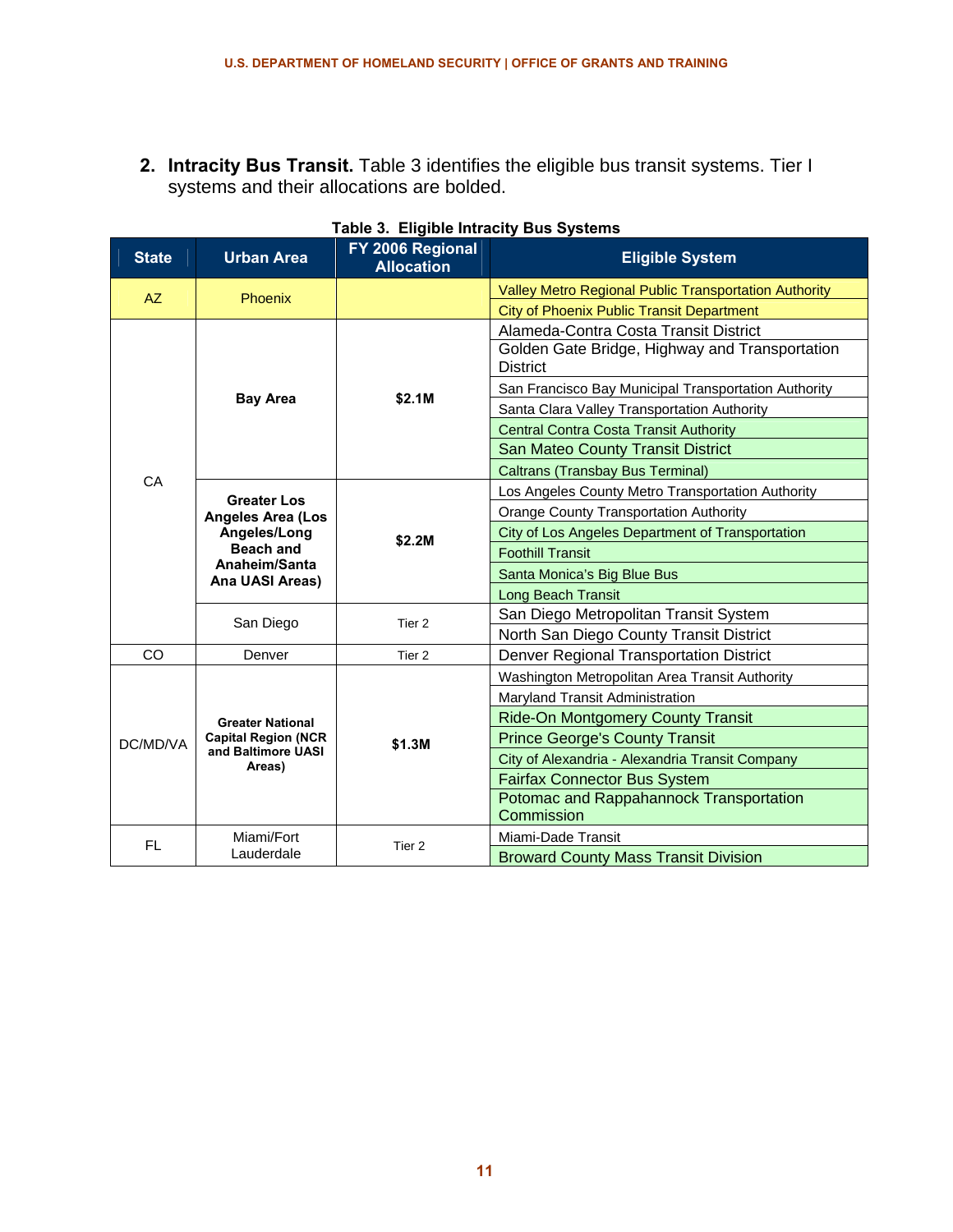| <b>State</b> | <b>Urban Area</b>                                           | FY 2006 Regional<br><b>Allocation</b> | <b>Eligible System</b>                                                               |
|--------------|-------------------------------------------------------------|---------------------------------------|--------------------------------------------------------------------------------------|
|              |                                                             |                                       | Metropolitan Atlanta Rapid Transit Authority                                         |
| GA           | Atlanta                                                     | Tier 2                                | <b>Georgia Regional Transportation Authority</b>                                     |
| HI           | Honolulu                                                    | Tier 2                                | City and County of Honolulu Department of<br><b>Transportation Services</b>          |
| IL/IN        |                                                             | \$1.5M                                | Chicago Transit Authority                                                            |
|              | Chicago                                                     |                                       | Pace - Suburban Bus Division                                                         |
|              |                                                             | Tier 2                                | <b>New Orleans Regional Transit Authority</b>                                        |
| LA           | <b>New Orleans</b>                                          |                                       | <b>Jefferson Parish Department of Transit</b><br>Administration                      |
| MA           | <b>Boston</b>                                               | \$1.0M                                | Massachusetts Bay Transportation Authority                                           |
| MI           | Detroit                                                     | Tier <sub>2</sub>                     | City of Detroit Department of Transportation                                         |
|              |                                                             |                                       | Suburban Mobility Authority for Regional Transportation                              |
| MN           | <b>Twin Cities Area</b>                                     | Tier <sub>2</sub>                     | <b>Metro Transit</b>                                                                 |
| <b>MO</b>    | St. Louis                                                   | Tier <sub>2</sub>                     | <b>Bi-State Development Agency</b>                                                   |
|              |                                                             |                                       | <b>Madison County Transit District</b>                                               |
| <b>NV</b>    | Las Vegas                                                   | Tier 2                                | Regional Transportation Commission of Southern<br>Nevada                             |
|              |                                                             | \$5.5M                                | Metropolitan Transportation Authority                                                |
|              | <b>New York</b><br><b>City/Jersey</b><br><b>City/Newark</b> |                                       | New Jersey Transit Corporation                                                       |
| NY/NJ/CT     |                                                             |                                       | <b>Westchester County Department of Transportation</b>                               |
|              |                                                             |                                       | Port Authority of New York and New Jersey (PANYNJ<br><b>Manhattan Bus Terminals)</b> |
|              | Cincinnati                                                  | Tier <sub>2</sub>                     | Southwest Ohio Regional Transit Authority                                            |
| OH           |                                                             |                                       | <b>Transit Authority of Northern Kentucky</b>                                        |
|              | Cleveland                                                   | Tier 2                                | The Greater Cleveland Regional Transit Authority                                     |
| <b>OR</b>    | Portland                                                    | Tier 2                                | Tri-County Metropolitan Transportation District of<br>Oregon                         |
|              |                                                             |                                       | <b>Clark County Public Transportation Benefit Area</b><br>Authority                  |
| PA           | Pittsburgh                                                  | Tier <sub>2</sub>                     | Port Authority of Allegheny County                                                   |
| PA/NJ        | Philadelphia                                                | \$1.4M                                | Southeastern Pennsylvania Transportation Authority                                   |
|              |                                                             |                                       | New Jersey Transit Corporation                                                       |
|              | Dallas/Forth                                                | Tier 2                                | Dallas Area Rapid Transit                                                            |
| TX           | Worth/Arlington                                             |                                       | Ft. Worth Transportation Authority                                                   |
|              | Houston                                                     | Tier <sub>2</sub>                     | Metropolitan Transit Auth. Of Harris County                                          |
|              |                                                             |                                       | <b>Island Transit</b>                                                                |
|              | San Antonio                                                 | Tier <sub>2</sub>                     | <b>VIA Metropolitan Transit</b>                                                      |
|              |                                                             | Tier 2                                | King County Department of Transportation - Metro<br><b>Transit Division</b>          |
| WA           | Seattle                                                     |                                       | Pierce County Transportation Benefit Area Authority                                  |
|              |                                                             |                                       | <b>Snohomish County Transportation Benefit Area</b><br>Corporation                   |
| WI           | Milwaukee<br>Tier 2                                         |                                       | Milwaukee County Transit System                                                      |

New Urban Areas Eligible in FY 2006 for TSGP  $\parallel$  New Transit Systems Eligible in FY 2006 for TSGP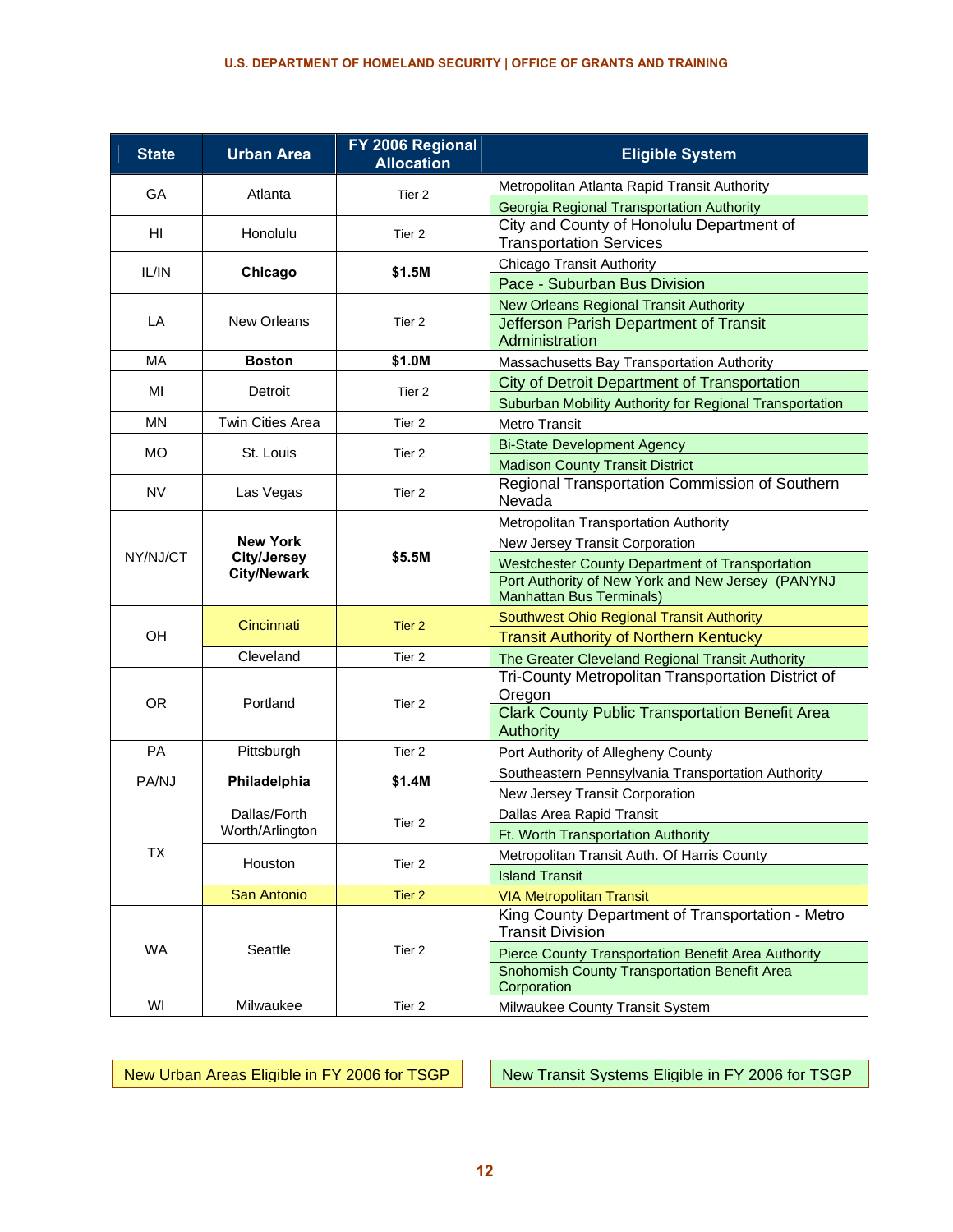**3. Ferry Transit.** Table 4 identifies the eligible ferry transit systems. Eligible systems and their funding were determined using a risk-based formula.

| <b>State</b> | <b>Urban Area</b> | FY 2006 Regional<br><b>Allocation</b> | <b>Eligible System</b>                                                        |
|--------------|-------------------|---------------------------------------|-------------------------------------------------------------------------------|
| CА           |                   | \$0.7M                                | Golden Gate Bridge, Highway and Transportation District                       |
|              | Bay Area          |                                       | City of Alameda Ferry Services (Blue and Gold Lines<br>Fleet)                 |
|              |                   |                                       | City of Vallejo Transportation Program                                        |
| LA           | New Orleans       | \$0.3M                                | Crescent City Connection Division - Louisiana Department<br>of Transportation |
| MA           | <b>Boston</b>     | \$0.4M                                | Massachusetts Bay Transportation Authority                                    |
| NY/NJ        | New York City     | \$1.3M                                | New York City Department of Transportation                                    |
|              |                   |                                       | Port Authority of Trans Hudson Corporation                                    |
| ТX           | Houston           | \$0.3M                                | Texas DOT (Bolivar Roads Ferry)                                               |
| <b>WA</b>    | Seattle           | \$2.0M                                | <b>Washington State Ferries</b>                                               |

#### **Table 4. Eligible Ferry Systems**

New Transit Systems Eligible in FY 2006 for TSGP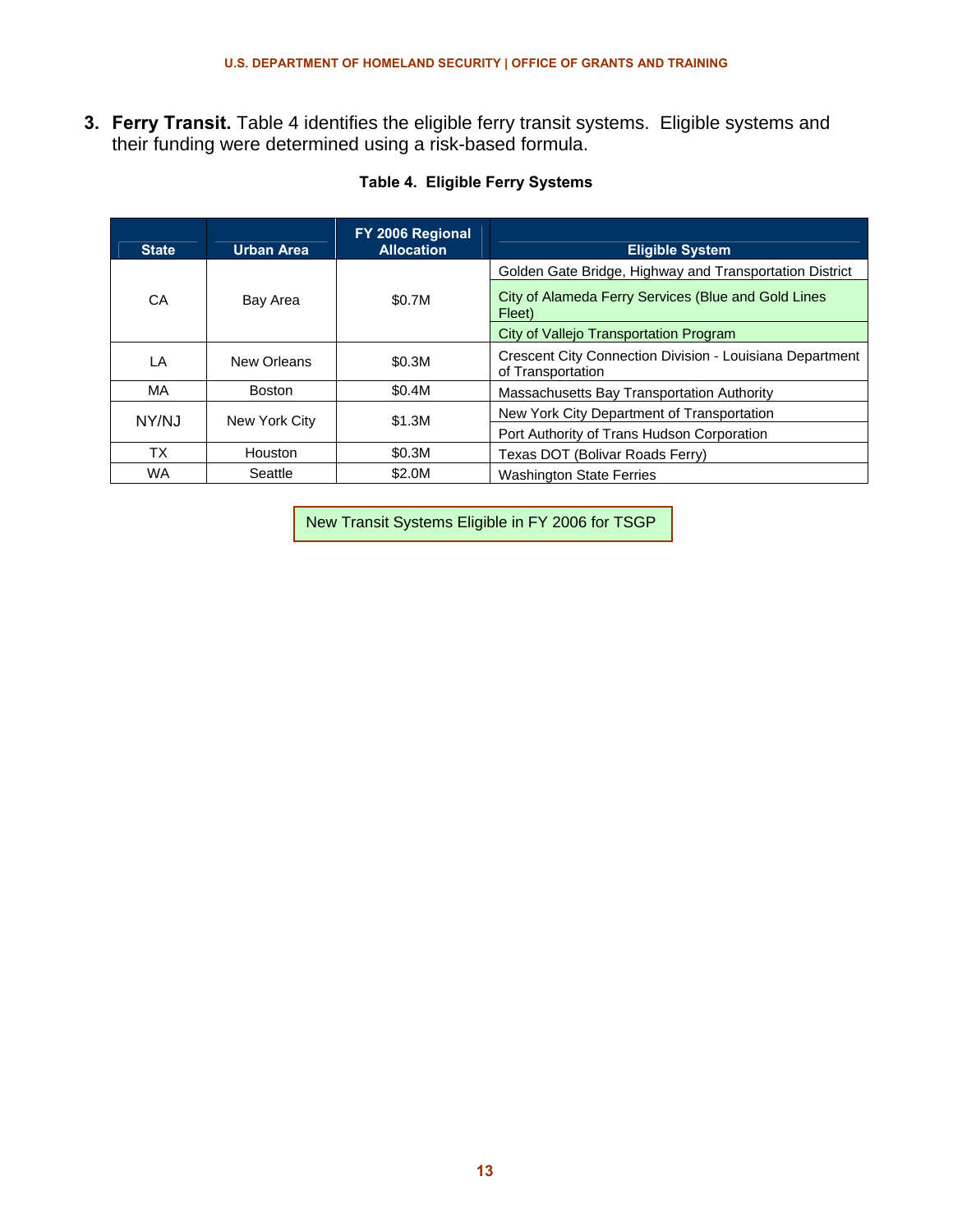# **IV. Program and Application Requirements**

## **A. General Program Requirements**

**Grant Funds.** The SAA must obligate at least **97 percent** of the funds awarded to designated transit systems within **60 days of the receipt of funds<sup>2</sup>.** A maximum of **3 percent** may be retained by the SAA, and any funds retained are to be used solely for management and administrative (M&A) purposes. In addition, transit agencies receiving pass-through funds may also use up to **2.5 percent of their sub-award** for M&A purposes.

## **B. Specific Program Requirements**

#### *The SAA, will be responsible for administration of the FY 2006 TSGP. In administering the program, the SAA must work with the RTSWG and eligible transit systems to comply with the following requirements:*

**1. Update the Regional Transit Security Strategy.** Transit systems eligible for funding may participate in an RTSWG for the purpose of aligning their RTSS with the Goal and the National Priorities. In addition, RTSWGs should also review the RTSS to ensure it adequately addresses the following priorities specific to transit security: 1) the protection of any underwater tunnels and associated track mileage from IED attacks; 2) prevention and detection capabilities for IEDs and other non-conventional weapons generally; 3) other high consequence risks identified through system-wide risk assessments; 4) anti-terrorism training for transit employees; 5) emergency drills; and, 6) citizen awareness activities. RTSWGs must also ensure that each RTSS continues to align with the goals and objectives contained within the relevant state and urban area strategy(ies).

# **C. Application Requirements**

The following steps must be completed using the on-line Grants.gov system to ensure a successful application submission:

#### **1. Application Process**

 $\overline{a}$ 

DHS is participating in the e-Government initiative, one of 25 initiatives included in the President's Management Agenda. Grants.gov, part of this initiative, is a "storefront" that provides a unified process for all customers of Federal grants to find funding opportunities and apply for funding. *This fiscal year, DHS is requiring that all discretionary, competitive grant programs be*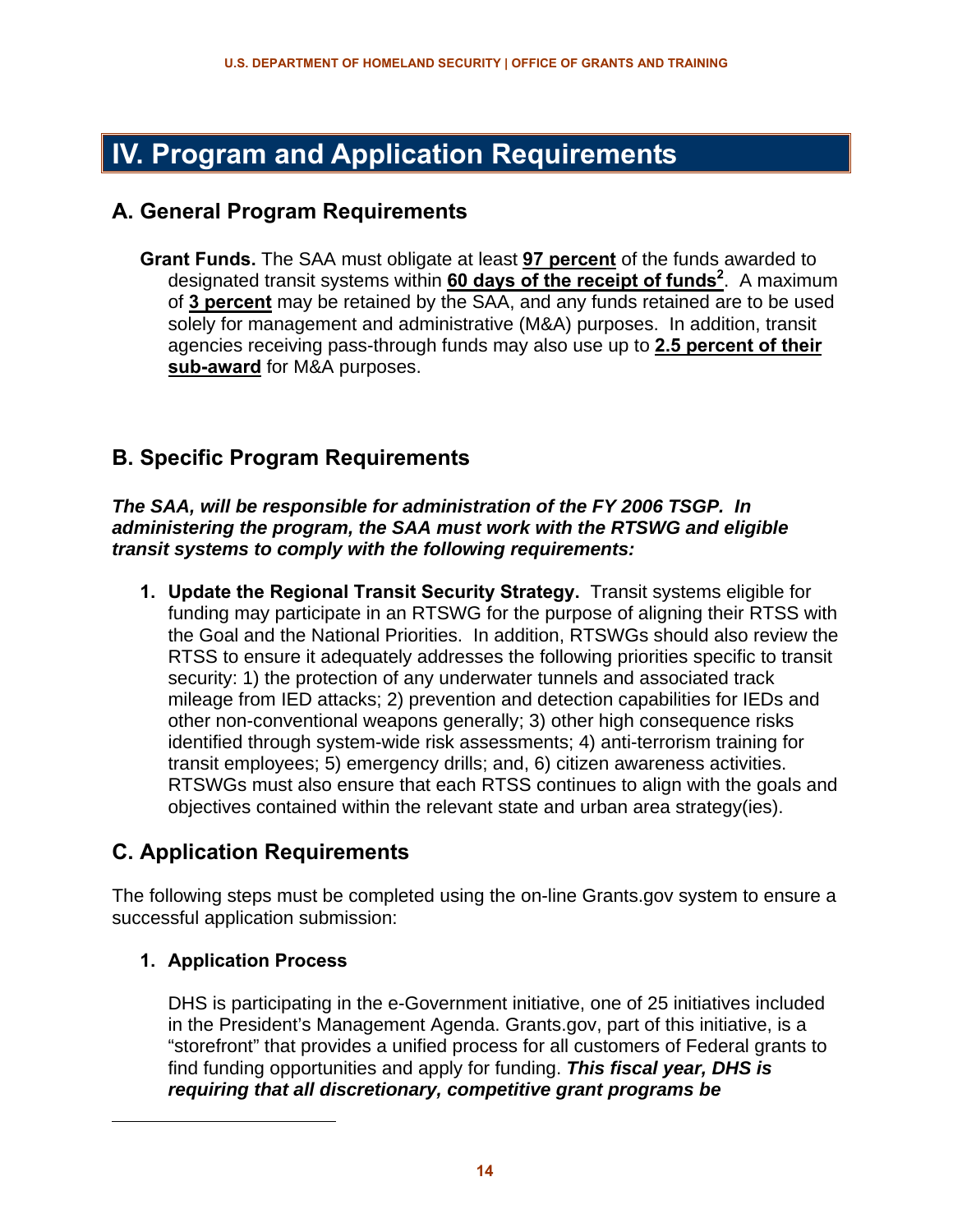*administered through Grants.gov. Eligible applicants must apply for FY 2006 TSGP funding through Grants.gov at http://www.grants.gov. Complete Applications must be received by G&T no later than August 4, 2006 at 11:59pm Eastern Standard Time.* 

#### **2. On-Line Application**

The on-line application must be completed and submitted using Grants.gov. The on-line application replaces the following previously required paper forms:

Standard Form 424, Application for Federal Assistance;

- ¾ Standard Form LLL, Disclosure of Lobbying Activities;
- ¾ OJP Form 4000/3, Assurances;
- ¾ OJP form 4061/6, Certifications;
- ¾ Non-Supplanting Certification.

The program title listed in the Catalog of Federal Domestic Assistance (CFDA) is "*Rail and Transit Security Grant Program."* The CFDA number is **97.075**. When completing the on-line application, applicants should identify their submissions as new, non-construction applications. It is important to note that this is a procedural requirement within Grants.gov and does not prohibit the applicant from submitting construction projects. The project period will be for a period not to exceed **30 months**.

#### **3. National Environmental Policy Act (NEPA)**

NEPA requires G&T to analyze the possible environmental impacts of each construction project. The purpose of a NEPA review is to weigh the impact of major Federal actions or actions undertaken using Federal funds on adjacent communities, water supplies, historical buildings, endangered species, or culturally sensitive areas prior to construction. Grantees wishing to use G&T funding for construction projects must complete and submit a NEPA Compliance Checklist to G&T for review. Additionally, grantees may be required to provide additional detailed information on the activities to be conducted, locations, sites, possible construction activities, possible alternatives, and any environmental concerns that may exist. Results of the NEPA Compliance Review could result in a project not being approved for G&T funding, the need to perform an Environmental Assessment (EA) or draft an Environmental Impact Statement (EIS). This information may be provided using one of the attachment fields within Grants.gov.

**Appendix F provides a copy of the NEPA checklist.** 

**4. Use of a Universal Identifier by Grant Applicants**.

*The applicant must provide a Dun and Bradstreet (D&B) Data Universal Numbering System (DUNS) number with the application. An application*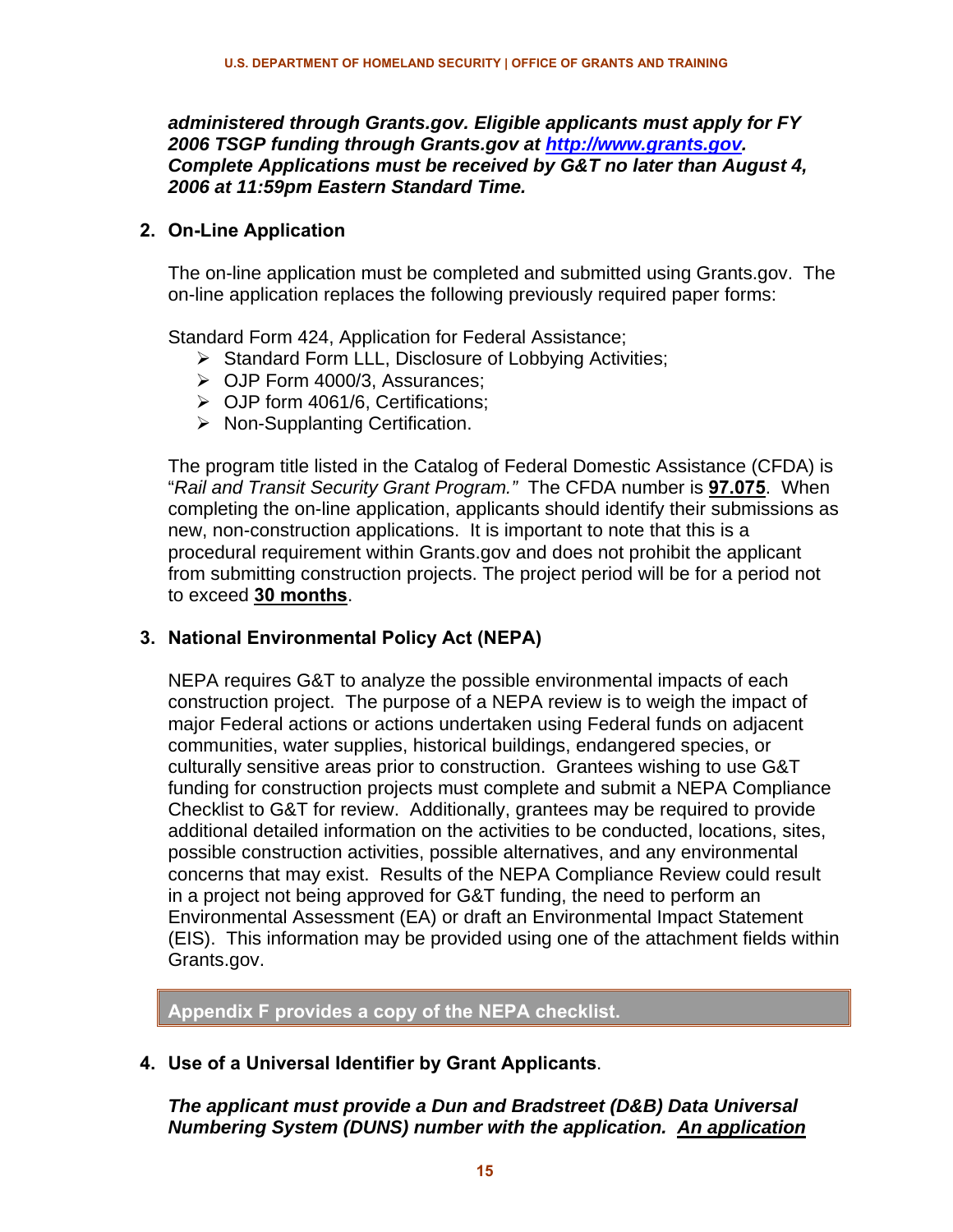*will not be considered complete until a valid DUNS number is provided by the applicant. This number is a required field within Grants.gov.*  Organizations should verify that they have a DUNS number or take the steps necessary to obtain one as soon as possible.

*Applicants can receive a DUNS number at no cost by calling the dedicated toll-free DUNS Number request line at 1-800-333-0505.* 

#### **5. Freedom of Information Act (FOIA)**

G&T recognizes that much of the information submitted in the course of applying for funding under this program, or provided in the course of its grant management activities, may be considered law enforcement sensitive or otherwise important to national security interests. This may include threat, risk, and needs assessment information, and discussions of demographics, transportation, public works, and industrial and public health infrastructures. While this information under Federal control is subject to requests made pursuant to the FOIA, 5. USC §552, all determinations concerning the release of information of this nature are made on a case-by-case basis by the DHS FOIA Office, and may likely fall within one or more of the available exemptions under the Act. Applicants are encouraged to consult their own state and local laws and regulations regarding the release of information, which should be considered when reporting sensitive matters in the grant application, needs assessment and strategic planning process. Applicants may also consult their G&T Program Manager regarding concerns or questions about the release of information under state and local laws. Grantees should be familiar with the regulations governing Protected Critical Infrastructure Information (6 CFR Part 29) and Sensitive Security Information (49 CFR Part 1520), as these designations may provide additional protection to certain classes of homeland security information.

#### **6. Geospatial Guidance**

Geospatial technologies capture, store, analyze, transmit, and/or display location-based information (i.e., information that can be linked to a latitude and longitude). In geospatial systems, this location information is often paired with detailed information about the location such as the following: purpose/use, status, capacity, engineering schematics, operational characteristics, environmental and situational awareness. State and local emergency organizations are increasingly incorporating geospatial technologies and data to prevent, protect against, respond to, and recover from terrorist activity and incidents of national significance. In the preparedness phase, homeland security planners and responders need current, accurate, and easily accessible information to ensure the readiness of teams to respond. Also an important component in strategy development is the mapping and analysis of critical infrastructure vulnerabilities, and public health surveillance capabilities. Geospatial information can provide a means to prevent terrorist activity by detecting and analyzing patterns of threats and possible attacks, and sharing that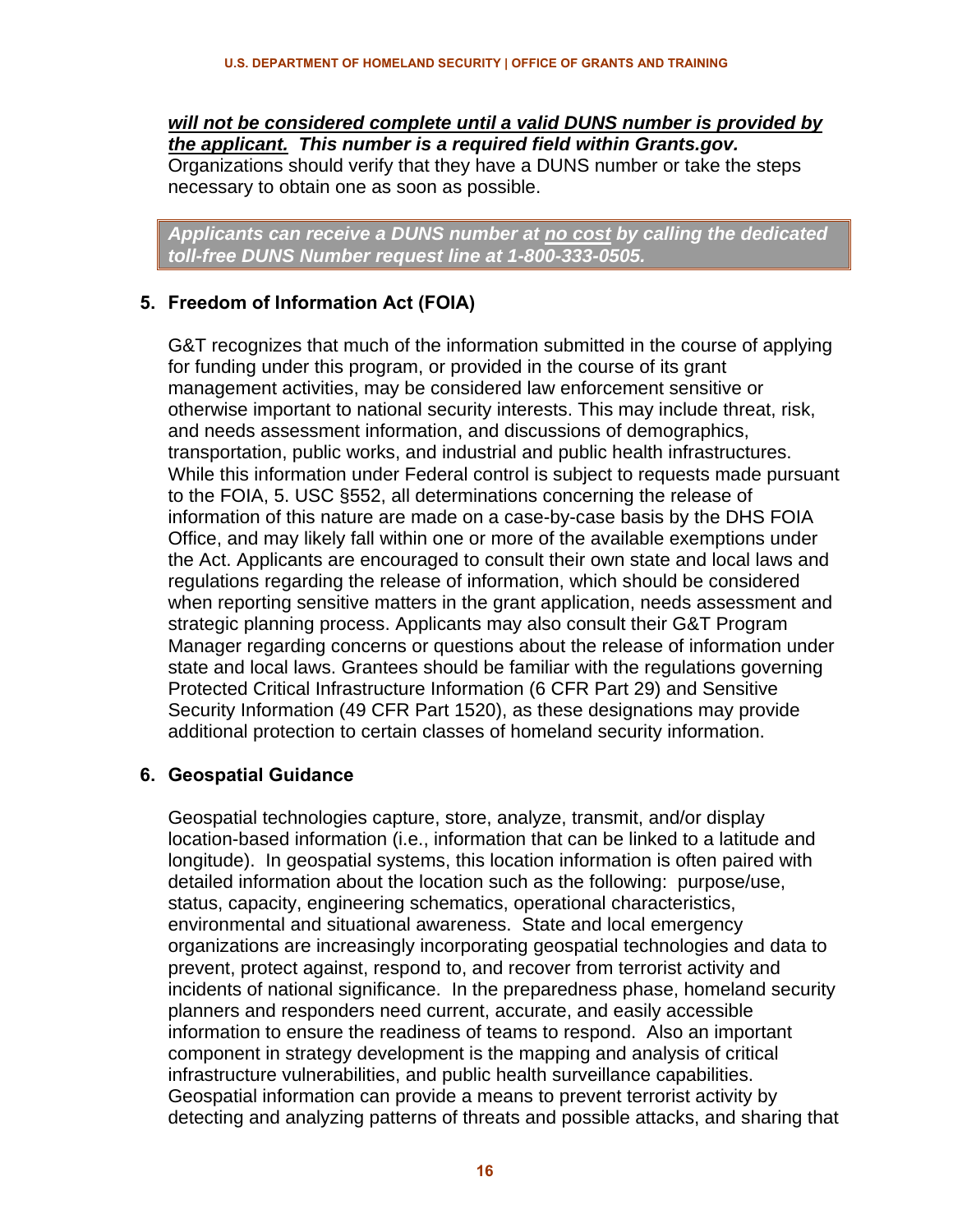intelligence. During response and recovery, geospatial information is used to provide a dynamic common operating picture, coordinated and track emergency assets, enhance 911 capabilities, understand event impacts, accurately estimate damage, locate safety zones for quarantine or detention, and facilitate recovery.

#### **7. Compliance with Federal Civil Rights Laws and Regulations**

Grantees are required to comply with Federal civil rights laws and regulations. Specifically, grantees are required to provide assurances as a condition for receipt of Federal funds from DHS that its programs and activities comply with the following:

- ¾ *Title VI of the Civil Rights Act of 1964, as amended, 42. USC 2000 et. seq.*  – no person on the grounds of race, color or national origin will be excluded from participation in, be denied the benefits of, or be otherwise subjected to discrimination in any program or activity receiving Federal financial assistance;
- ¾ *Section 504 of the Rehabilitation Act of 1973, as amended, 29 USC 794*  no qualified individual with a disability in the United States, shall, by reason of his or her disability, be excluded from the participation in, be denied the benefits of, or otherwise be subjected to discrimination in any program or activity receiving Federal financial assistance;
- ¾ *Title IX of the Education Amendments of 197*2, *as amended, 20 USC 1681 et. seq.* – discrimination on the basis of sex is eliminated in any education program or activity receiving Federal financial assistance;
- ¾ *The Age Discrimination Act of 1975, as amended, 20 USC 6101 et. seq.*  no person in the United States shall be, on the basis of age, excluded from participation in, denied the benefits of or subjected to discrimination under any program or activity receiving Federal financial assistance.

Grantees must comply with all regulations, guidelines, and standards adopted under the above statutes. Grantees are also required to submit information, as required, to the DHS Office for Civil Rights and Civil Liberties concerning its compliance with these laws and their implementing regulations.

#### **8. Financial Requirements**

**Non-Supplanting Certification:** This certification affirms that these grant funds will be used to supplement existing funds, and will not replace (supplant) funds that have been appropriated for the same purpose. Potential supplanting will be addressed in the application review, as well as in the pre-award review, post-award monitoring and any potential audits. Applicants or grantees may be required to supply documentation certifying that a reduction in non-Federal resources occurred for reasons other than the receipt or expected receipt of Federal funds.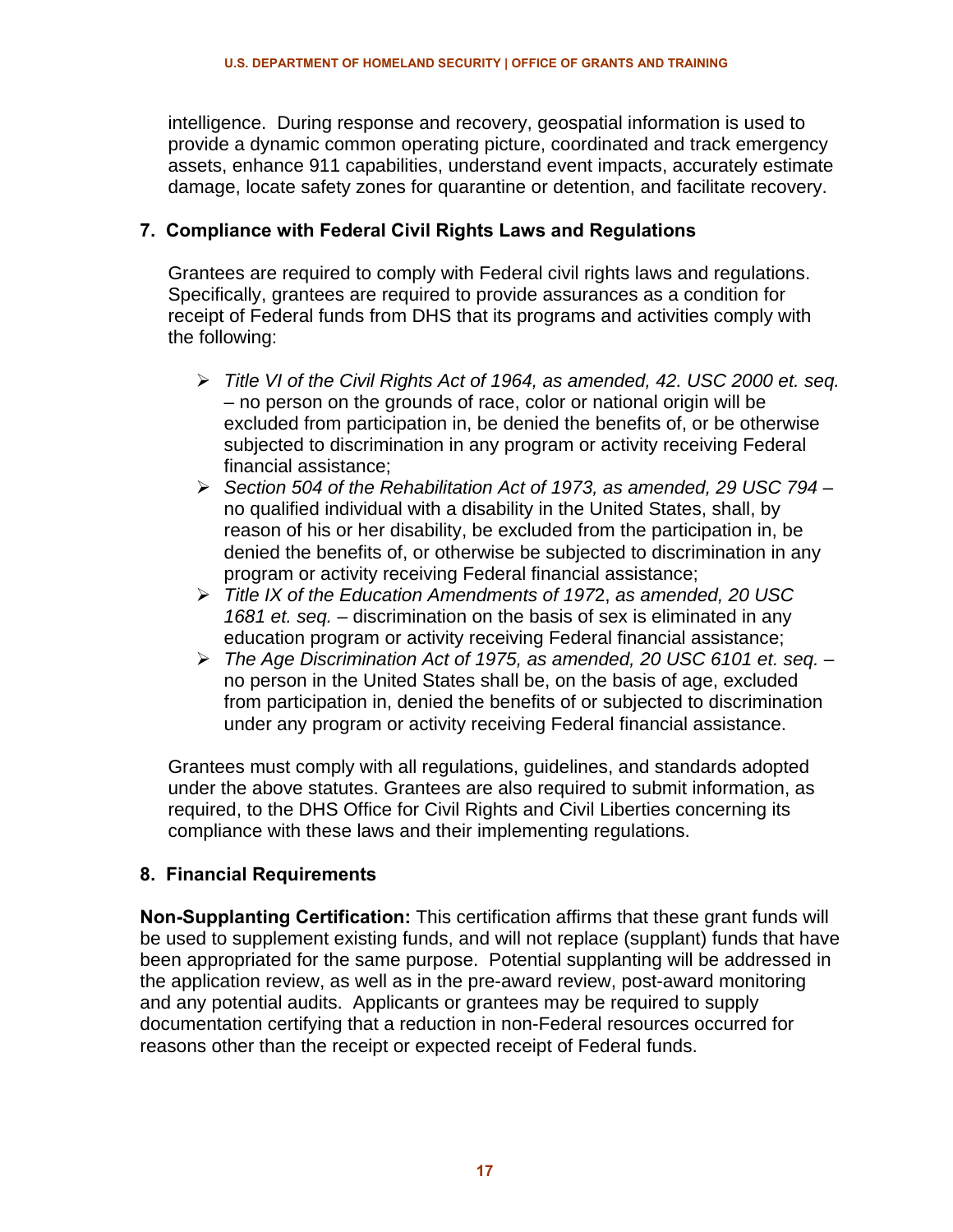¾ **Accounting System and Financial Capability Questionnaire:** All nongovernmental (non-profit and commercial) organizations that apply for funding with G&T that have not previously (or within the last three years) received funding from G&T must complete the Accounting System and Financial Capability Questionnaire. *This information may be provided using one of the attachment fields within the on-line Grants.gov application.*

*The required form can be found at http://www.ojp.usdoj.gov/oc.* 

- ¾ **Assurances:** Assurances forms (SF-424B and SF-424D) can be accessed at http://apply.grants.gov/agency/FormLinks?family=7. It is the responsibility of the recipient of the Federal funds to fully understand and comply with these requirements. Failure to comply may result in the withholding of funds, termination of the award, or other sanctions. The applicant will be agreeing to these assurances upon the submission of the application.
- ¾ **Certifications Regarding Lobbying; Debarment, Suspension, and Other Responsibility Matters; and Drug-Free Workplace Requirement:** This certification, which is a required component of the on-line application, commits the applicant to compliance with the certification requirements under 28 CFR part 67, *Government-wide Debarment and Suspension (Nonprocurement);* 28 CFR part 69, *New Restrictions on Lobbying;* and 28 CFR part 83 *Government-wide Requirements for Drug-Free Workplace (Grants)*. All of these can be referenced at:

http://www.access.gpo.gov/nara/cfr/waisidx\_04/28cfrv2\_04.html.

The certification will be treated as a material representation of the fact upon which reliance will be placed by DHS in awarding grants.

¾ **Suspension or Termination of Funding:** DHS, by written notice, may terminate this grant, in whole or in part, when it is in the Government's interest.

#### **9. Services to Limited English Proficient (LEP) Persons**

Recipients of G&T financial assistance are required to comply with several Federal civil rights laws, including Title VI of the Civil Rights Act of 1964, as amended. These laws prohibit discrimination on the basis of race, color, religion, national origin, and sex in the delivery of services. National origin discrimination includes discrimination on the basis of limited English proficiency. To ensure compliance with Title VI, recipients are required to take reasonable steps to ensure that LEP persons have meaningful access to their programs. Meaningful access may entail providing language assistance services, including oral and written translation, where necessary. Grantees are encouraged to consider the need for language services for LEP persons served or encountered both in developing their proposals and budgets and in conducting their programs and activities. Reasonable costs associated with providing meaningful access for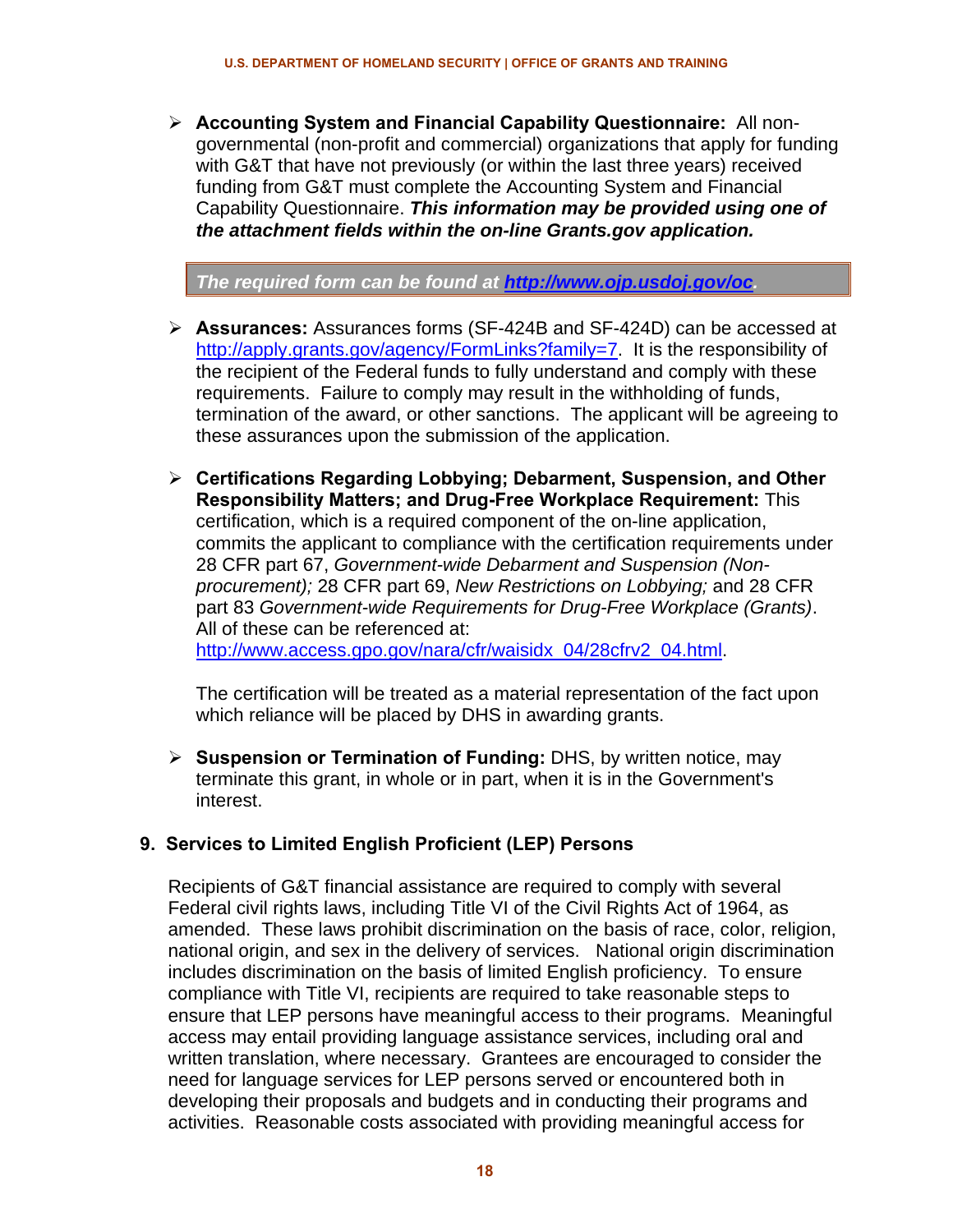LEP individuals are considered allowable program costs. For additional information, please see http://www.lep.gov.

#### **10. Integrating Individuals with Disabilities into Emergency Planning**

Executive Order #13347, entitled "Individuals with Disabilities in Emergency Preparedness" and signed in July 2004, requires the Federal government to support safety and security for individuals with disabilities in situations involving disasters, including earthquakes, tornadoes, fires, floods, hurricanes, and acts of terrorism. Consequently, Federal agencies are required to: 1) encourage consideration of the unique needs of persons with disabilities in emergency preparedness planning; and 2) facilitate cooperation among Federal, state, local, and tribal governments, private organizations, non-governmental organizations, and the general public in the implementation of emergency preparedness plans as they relate to individuals with disabilities. A January 2005 letter to state governors from then-Homeland Security Secretary Tom Ridge asked states to consider several steps in protecting individuals with disabilities:

- $\triangleright$  Ensure that existing emergency preparedness plans are as comprehensive as possible with regard to the issues facing individuals with disabilities.
- $\triangleright$  Ensure that emergency information and resources are available by accessible means and in accessible formats.
- $\triangleright$  Consider expending Federal homeland security dollars on initiatives that address and/or respond to the needs of individuals with disabilities for emergency preparedness, response, and recovery.

Further information can be found at the Disability and Emergency Preparedness Resource Center at http://www.dhs.gov/disabilitypreparedness. This resource center provides information to assist emergency managers in planning and response efforts related to people with disabilities. In addition, all grantees should be mindful of Section 504 of the Rehabilitation Act of 1973 that prohibits discrimination based on disability by recipients of Federal financial assistance.

#### **11. Public Awareness and Citizen Participation**

Citizens are a critical component of homeland security, and to have a fully prepared community, citizens must be fully aware, trained, and practiced on how to detect, deter, prepare for, and respond to emergency situations. Recent surveys indicate that citizens are concerned about the threats facing the Nation and are willing to participate to make their communities safer, yet most Americans have low awareness of Federal, state, and local emergency preparedness plans, are not involved in local emergency drills, and are not adequately prepared at home.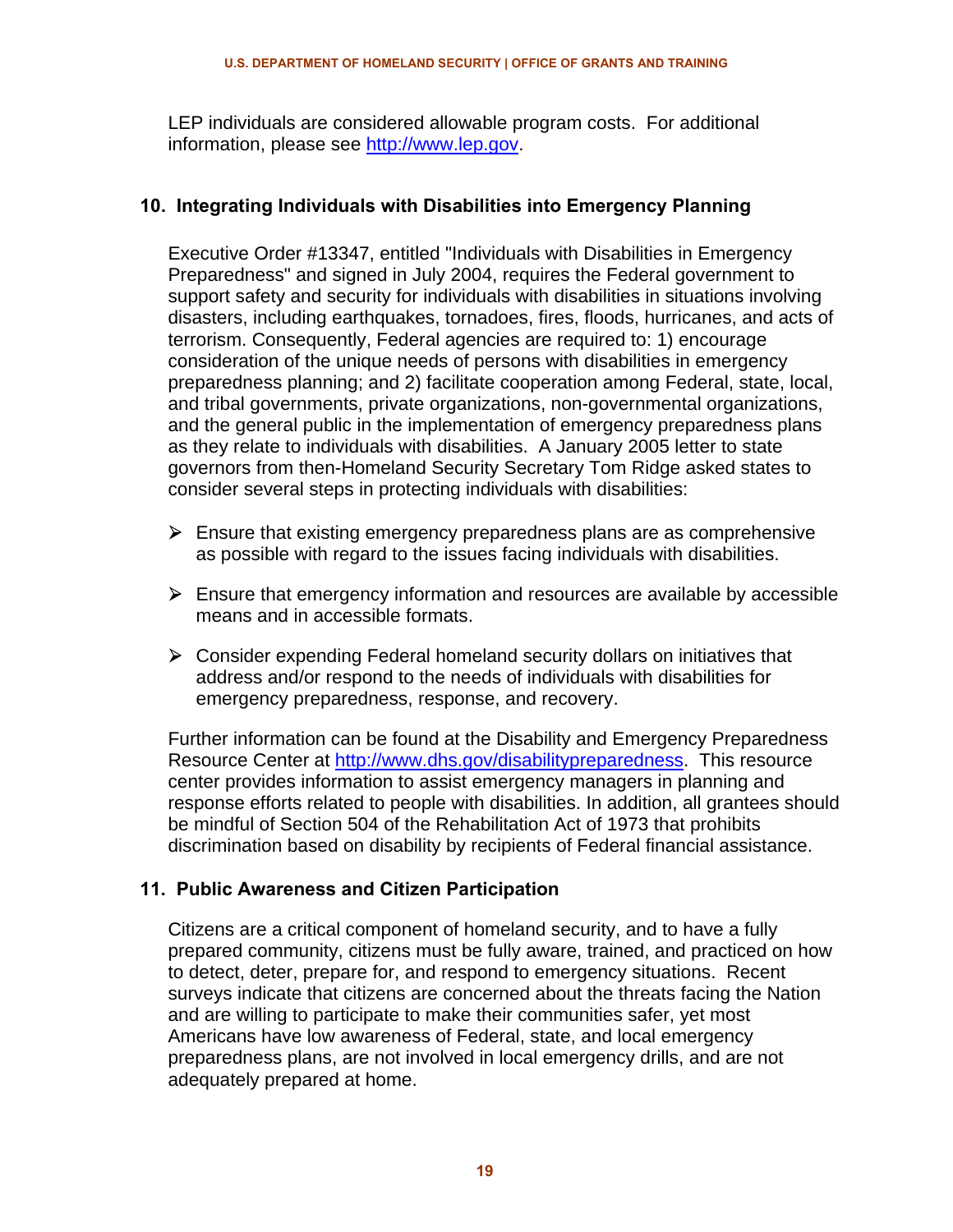Informed and engaged citizens are an essential component of homeland security and the mission of Citizen Corps is to have everyone in America participate in making their community safer, stronger, and better prepared. To achieve this, state, local and tribal Citizen Corps Councils have formed nationwide to help educate and train the public, and to develop citizen/volunteer resources to support local emergency responders, community safety, and disaster relief.

DHS and DOT are currently working to align the Citizen Corps and Transit Watch programs. In support of this initiative, and consistent with the priority that must be given to public awareness, FY 2006 TSGP award recipients should work with the applicable state and local Citizen Corps Councils to more fully engage citizens through the following activities:

- ¾ **Expand plans and task force memberships to address citizen participation.** Develop or revise plans to integrate citizen/volunteer resources and participation, and include advocates for increased citizen participation in task forces and advisory councils;
- ¾ **Awareness and outreach to inform and engage the public.** Educate the public on personal preparedness measures, terrorism awareness, alert and warning systems, and state and local emergency plans via a range of community venues and communication channels;
- ¾ **Include citizens in training and exercises.** Provide emergency preparedness and response training for citizens, improve training for emergency responders to better address special needs populations, and involve citizens in all aspects of emergency preparedness exercises, including planning, implementation, and after action review;
- ¾ **Develop or expand programs that integrate citizen/volunteer support for the emergency responder disciplines.** Develop or expand Citizen Corps Programs into the rail environment, including citizen participation in prevention and response activities;

In addition, FY 2006 TSGP award recipients should also take advantage of the public awareness materials developed through Transit Watch. To facilitate this, *reproduction of official Transit Watch materials is an allowable expense as part of this program.*

#### **12. Transit Safety and Security Roundtables and Connecting Communities**

As part of its post-9/11 security initiative, FTA developed the Transit Safety and Security Roundtables and Connecting Communities programs. The Transit Safety and Security Roundtables offer a mechanism for transit safety and security leaders to share information on technology, best practices and available resources, as well as develop relationships between Federal and local officials working in the area of public transportation safety and security. The Connecting Communities forums offered to a community's transit managers and security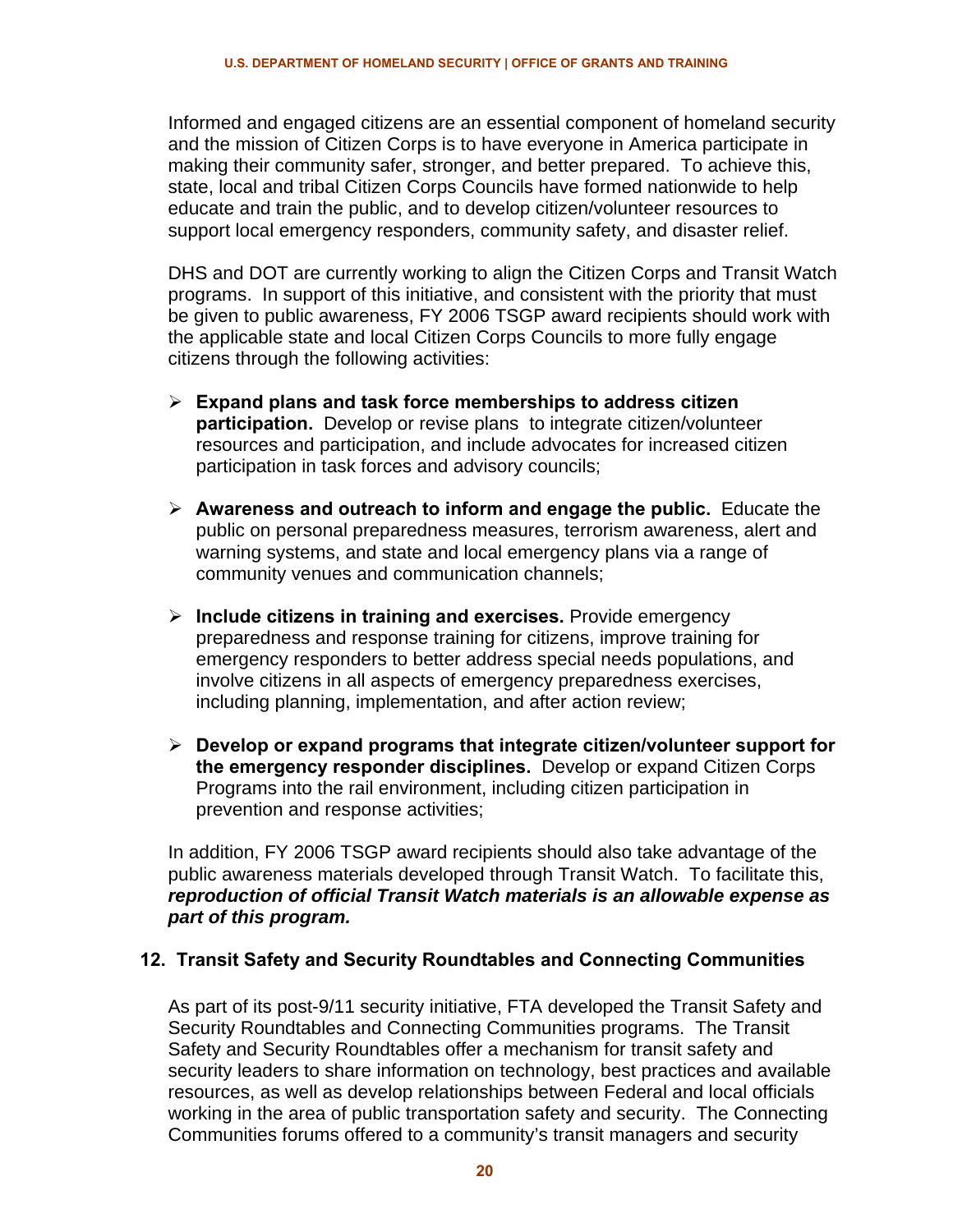personnel, emergency management coordinators, fire response and police personnel, emergency medical services and hospital disaster relief coordinators, among others. Each Connecting Communities forum involves hands-on exercises, discussions, emergency scenarios, group break-out sessions, and presentations, and provides community officials with the opportunity to network and coordinate on emergency response, learn about the role of transit and alternative means of transportation during an emergency, and identify the elements, facilities, and personnel in their community needed for effective emergency response. FTA, TSA and G&T are currently working to develop a process for jointly sponsoring and continuing these important programs. *In support of this, FY 2006 TSGP funding may be used to cover the costs of invitational travel to future Transit Safety and Security Roundtables, as well as for overtime and backfill costs associated with attending locally delivered Connecting Communities forums.* 

#### **13. Training**

FTA, TSA and G&T have developed and currently offer a variety of training programs that address transit security and emergency preparedness. FY 2006 TSGP funding may be used to attend and/or support the local delivery of many of these courses. The system agrees to share with the Department any training developed with grant funds.

*Appendix A provides a listing of allowable training costs.*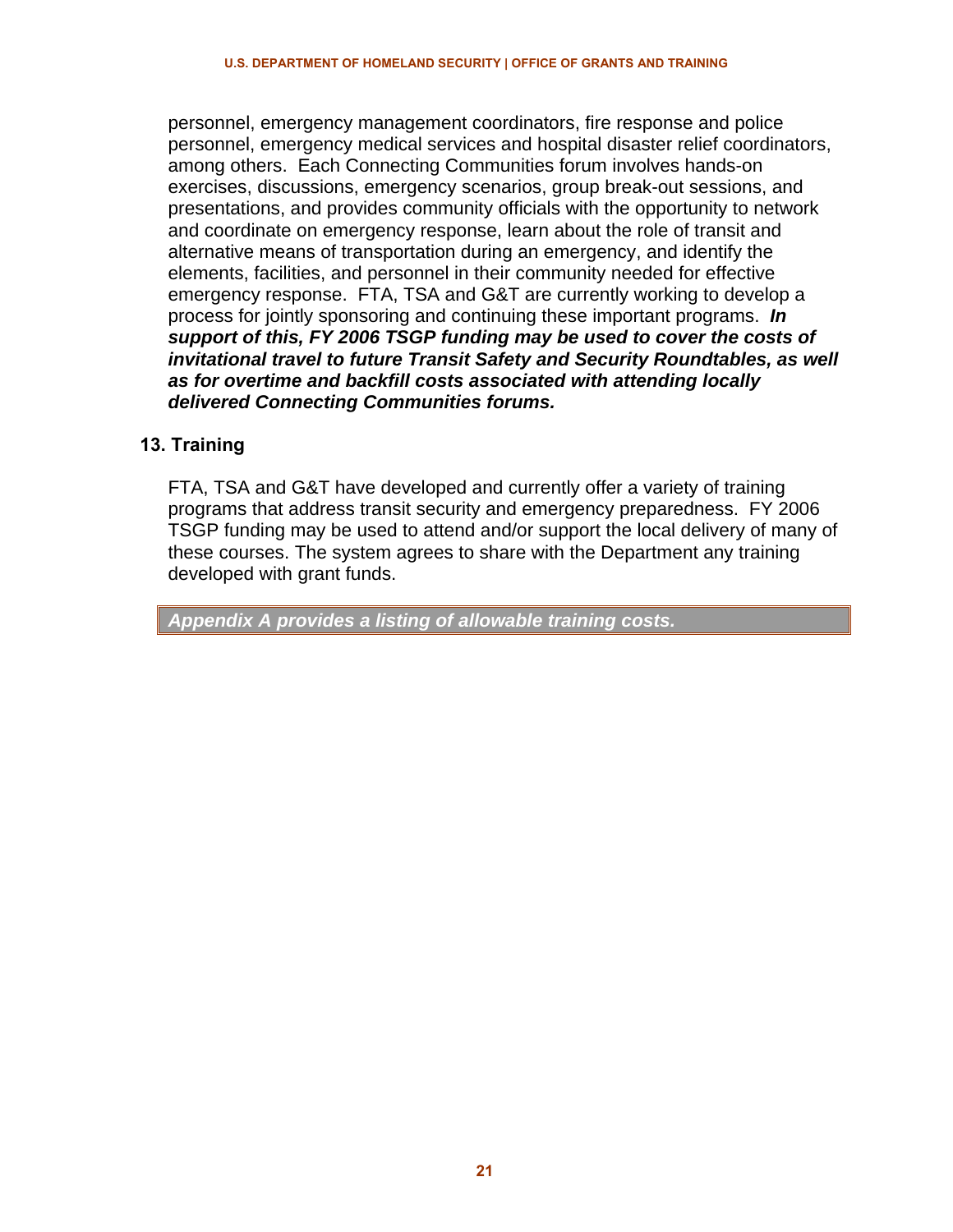# **V. Assistance Resources and Support**

#### **A. Drawdown and Expenditure of Funds.**

G&T's Office of Grant Operations (OGO) will provide fiscal support of the grant programs included in this solicitation, with the exception of payment related issues. For financial and administrative questions, all grant and subgrant recipients should refer to the OGO *Financial Management Guide* or contact OGO at 1-866-9ASKOGO or ask-ogo@dhs.gov. All payment related questions should be referred to OJP/OC's Customer Service at 1-800-458-0786 or askoc@ojp.usdoj.gov. All grant and sub-grant recipients should refer to the OGO *Financial Management Guide*.

Following acceptance of the grant award and release of any special conditions withholding funds, the Grantee can drawdown and expend grant funds through the Automated Standard Application for Payments (ASAP), Phone Activated Paperless System (PAPRS) or Letter of Credit Electronic Certification System (LOCES) payment systems.

In support of our continuing effort to meet the accelerated financial statement reporting requirements mandated by the U. S. Department of the Treasury and the Office of Management and Budget (OMB), payment processing will be interrupted during the last five working days each month. Grantees should make payment requests before the last five working days of the month to avoid delays in deposit of payments.

For example, for the month of June, the last day to request (draw down) payments will be June 23, 2006. Payments requested after June 23, 2006, will be processed when the regular schedule resumes on July 3, 2006. A similar schedule will follow at the end of each month thereafter.

Recipient organizations should request funds based upon immediate disbursement requirements. Funds will not be paid in a lump sum, but rather disbursed over time as project costs are incurred or anticipated. Recipients should time their drawdown requests to ensure that Federal cash on hand is the minimum needed for disbursements to be made immediately or within a few days. Grantees may elect to draw down funds up to 120 days prior to expenditure/disbursement, which echoes the recommendation of the Funding Task Force. G&T strongly encourages recipients to draw down funds as close to expenditure as possible to avoid accruing interest. *Funds received by grantees must be placed in an interest-bearing account and are subject to the rules outlined in the Uniform Rule 28 CFR Part 66, Uniform Administrative Requirements for Grants and Cooperative Agreements to State and Local Governments*, at:

http://www.access.gpo.gov/nara/cfr/waisidx\_04/28cfrv2\_04.html and the Uniform Rule 28 CFR Part 70, Uniform Administrative Requirements for Grants and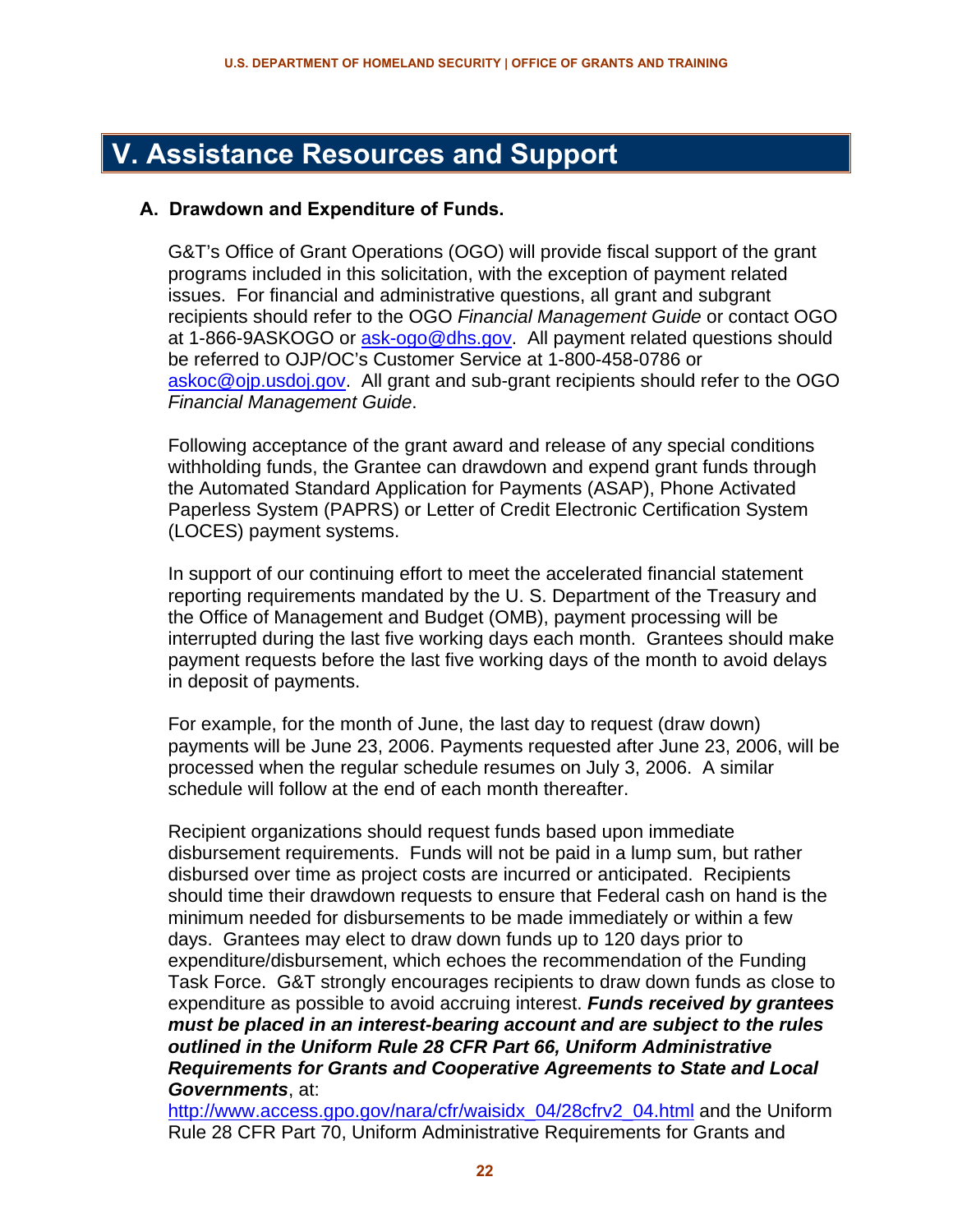Agreements (Including Subawards) with Institutions of Higher Education, Hospitals and other Non-profit Organizations, at: http://www.access.gpo.gov/nara/cfr/waisidx\_04/28cfrv2\_04.html. These guidelines state that entities are required to promptly, but at least quarterly, remit interest earned on advances to:

#### **United States Department of Health and Human Services Division of Payment Management Services P.O. Box 6021 Rockville, MD 20852**

Please consult the OGO *Financial Management Guide* or the applicable OMB Circular for additional guidance.

*Important Note: Although advance drawdown requests may be made, State grantees remain subject to the interest requirements of the Cash Management Improvement Act (CMIA) and its implementing regulations at 31 CFR Part 205. Interest under CMIA will accrue from the time Federal funds are credited to a state account until the time the state pays out the funds for program purposes.* 

# **B. Centralized Scheduling and Information Desk (CSID) Help Line**

The CSID is a non-emergency resource for use by emergency responders across the Nation. CSID is a comprehensive coordination, management, information, and scheduling tool developed by DHS through G&T for homeland security terrorism preparedness activities. A non-emergency resource for use by State and local emergency responders across the nation, the CSID provides general information on all G&T programs and information on the characteristics and control of CBRNE, agriculture, cyber materials, defensive equipment, mitigation techniques, and available Federal assets and resources. The CSID maintains a comprehensive database containing key personnel contact information for homeland security terrorism preparedness programs and events. These contacts include personnel at the Federal, State and local levels.

*The CSID can be contacted at 1-800-368-6498 or askcsid@dhs.gov. CSID hours of operation are from 8:00 am–7:00 pm (EST), Monday-Friday.*

# **C. Office of Grant Operations (OGO)**

G&T's Office of Grant Operations (OGO) will provide fiscal support and oversight of the grant programs included in this solicitation. All grant and sub-grant recipients should refer to the OGO *Financial Management Guide*, available at http://www.dhs.gov/dhspublic/display?theme=18.

*OGO can be contacted at 1-866-9ASK-OGO or by email at ask-OGO@dhs.gov.*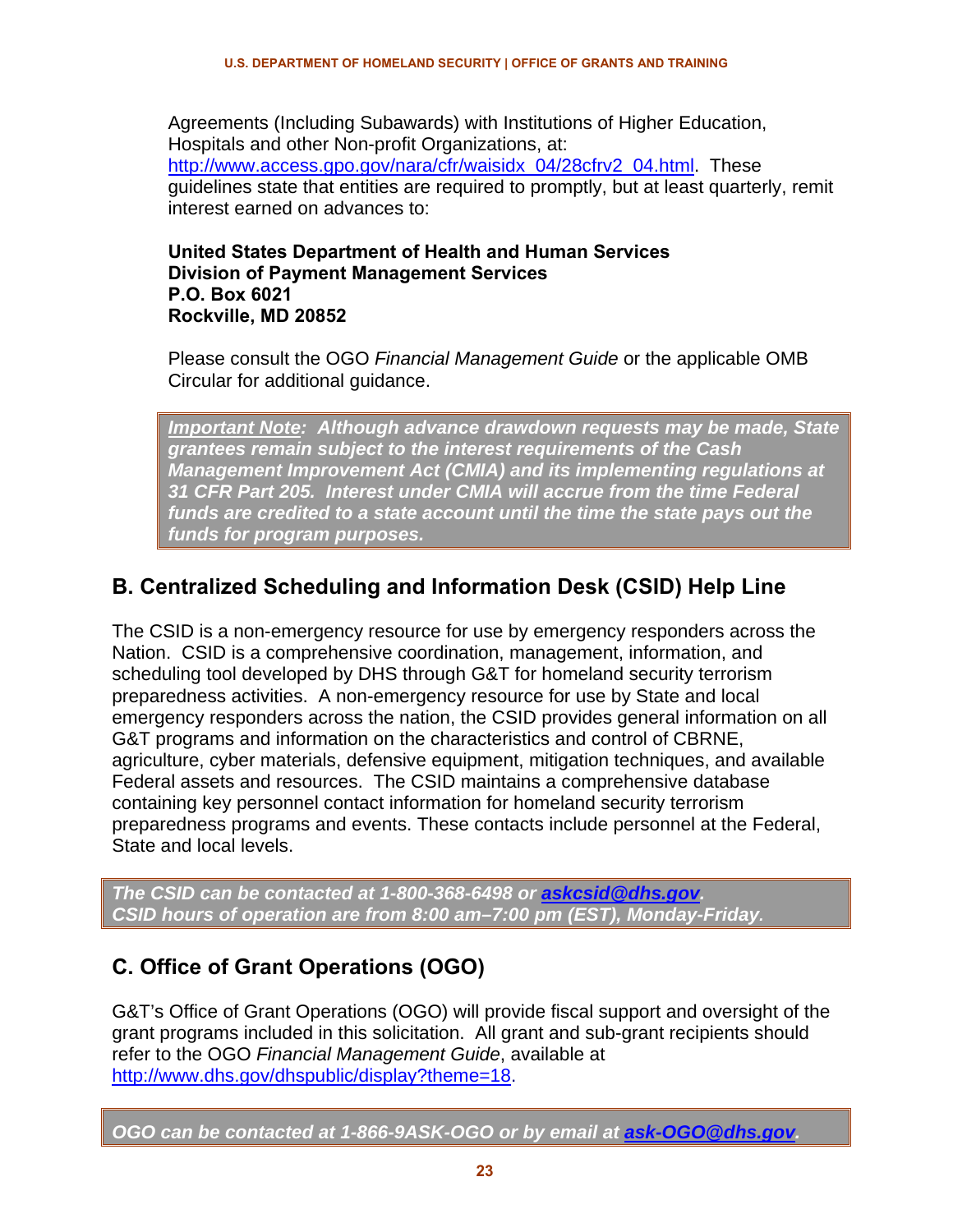# **D. Homeland Security Preparedness Technical Assistance Program**

The Homeland Security Preparedness Technical Assistance Program (HSPTAP) provides technical assistance on a first-come, first-served basis (and subject to the availability of funding) to eligible organizations for enhancing their capacity and preparedness to respond to weapons of mass destruction (WMD) terrorist incidents. In addition to the risk assessment assistance already being provided, G&T also offers a variety of other technical assistance programs.

*Further information on the HSPTAP can be found on G&T's web site at http://www.ojp.usdoj.gov/odp/ta.htm under the Catalog link, or by contacting the CSID.* 

# **E. Homeland Defense Equipment Reuse Program**

The mission of the Homeland Defense Equipment Reuse (HDER) Program is to provide excess radiological detection instrumentation and other equipment, as well as training and technical support, to emergency responder agencies nationwide to immediately enhance their homeland security capabilities. The used but operable instrumentation provided through HDER constitutes a rapid, short-term solution to the immediate needs of emergency responders for this equipment. With the recent adoption of new ANSI standards, it is envisioned that new standards-based equipment will ultimately be substituted for HDER equipment as the new equipment becomes more widely available and as budgets allow.

*For additional information on the equipment, training and technical support available through HDER, please contact the CSID at 1-800-368-6498.* 

# **F. Equipment Purchase Assistance Program**

The Equipment Purchase Assistance Program provides G&T grantees with access to prime vendors through memoranda of agreement with the Defense Logistics Agency (DLA). Benefits of the program include shorter procurement lead times, on-line ordering, a diverse inventory of commercial products and seven-day delivery for routine items. When ordering equipment through this program, grantees may only use funds awarded by G&T; state and local funds may not be used. Establishing an account with DLA is a straightforward process which can be initiated by contacting the appropriate program representative. Additional information on the programs and contact information for program representatives is available in fact sheets posted on the G&T website.

*For information on the Emergency Responder Equipment Purchase Program run through DLA's Defense Supply Center Philadelphia, see http://www.ojp.usdoj.gov/odp/docs/fs-padef.htm.*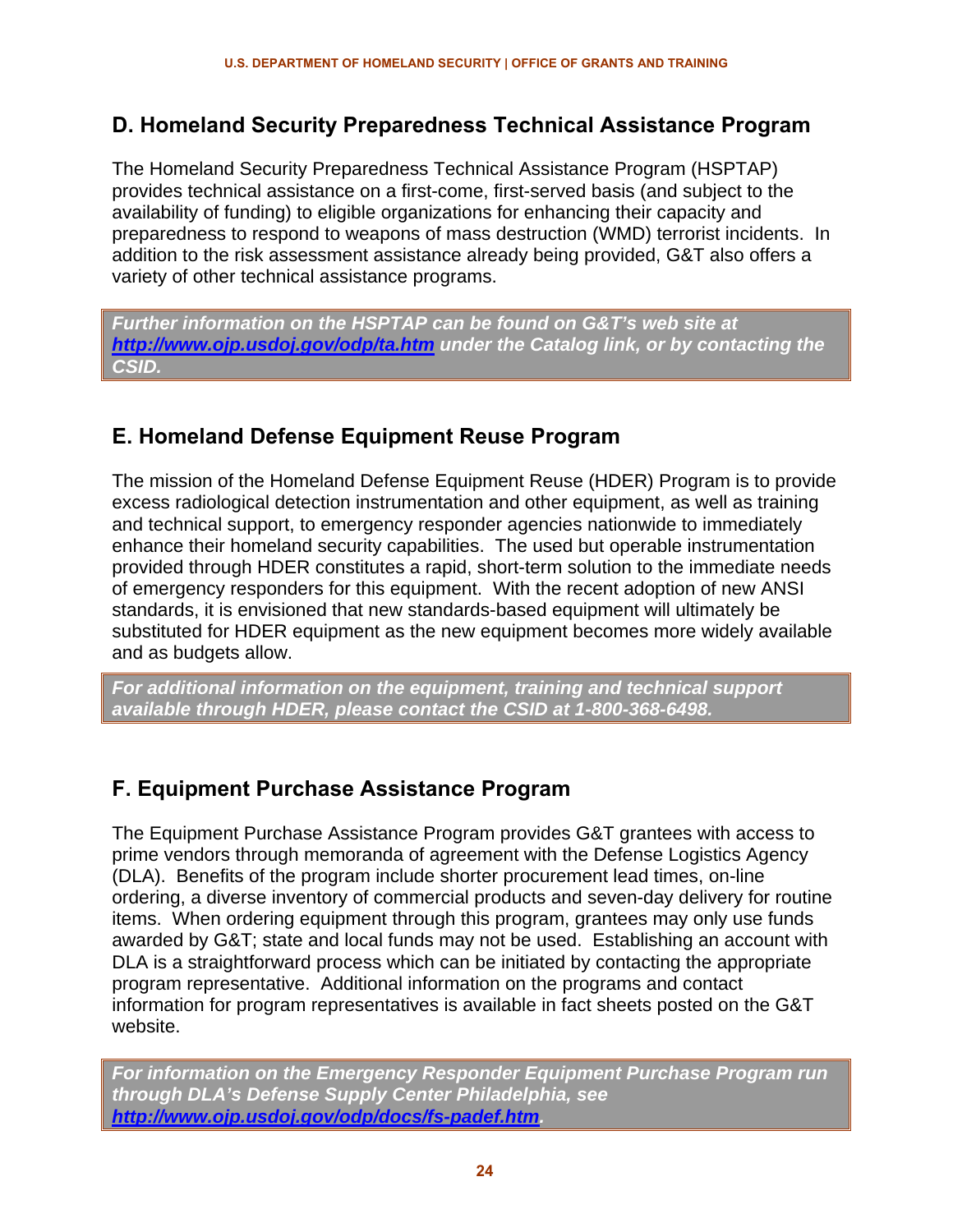## **G. Lessons Learned Information Sharing (LLIS) System**

LLIS is a national, online secure network located at http://www.LLIS.gov that houses a collection of peer-validated lessons learned, best practices, after action reports (AAR) from exercises and actual incidents, and other relevant homeland security documents. LLIS is designed to help emergency response providers and homeland security officials prevent, prepare for, respond to, and recover from acts of terrorism. LLIS will improve preparedness nationwide by allowing response professionals to tap into a wealth of validated front-line expertise on effective planning, training, equipping, and operational practices for homeland security. The system also houses a directory of responders and homeland security officials, as well as an updated list of homeland security exercises, events, and conferences. Additionally, LLIS includes online collaboration tools, including secure email and message boards, where users can exchange information. LLIS uses strong encryption and active site monitoring to protect all information housed on the system.

## **H. TSA Surface Transportation Security Inspection Program**

As a condition of receiving grants, Grantees will be required to provide SSTS's access to their facilities, tracks and vehicles and rolling stock.TSA has deployed Surface Transportation Security Inspectors (STSIs) to work with passenger rail owners and operators to evaluate the security procedures in place and enhance security of the passenger rail system. The foundational legislation for this program is the Department of Homeland Security Appropriations Acts for FY 2005 and FY 2006, which appropriated funds for the hiring and deployment of "Federal rail compliance inspectors" (FY 2005) and "rail inspectors" (FY 2006).

Pursuant to the Aviation and Transportation Security Act (ATSA) (Public Law 107-71), TSA is "responsible for security in all modes of transportation" (49 U.S.C. §114(d)). In meeting this responsibility, the Administrator of TSA is expressly empowered to assess threats to transportation (49 U.S.C. §114(f)(2)); develop policies, strategies, and plans for dealing with threats to transportation security (49 U.S.C. §114(f)(3)); enforce security requirements (49 U.S.C. §114(f)(7)); generally inspect, maintain, and test security facilities, equipment, and systems (49 U.S.C. §114(f)(9)); and ensure the adequacy of security of transportation facilities (49 U.S.C. §114(f)(11)). The Surface Transportation Security Inspection Program represents one means by which TSA implements this authority through compliance inspections and programs to enhance domain awareness and security posture throughout the passenger rail and mass transit mode.

The program focuses on nationwide outreach and liaison activities with the passenger rail and rail transit industry and initiatives aimed at enhancing security in passenger rail and mass transit systems. Inspectors are actively engaged in performing Security Analysis and Action Programs, which constitute a systematic examination of a stakeholder's operations to assess compliance with security requirements, identify security gaps, develop best practices for sharing across the mode, and gathering baseline information on the system, its operations, and its security resources and initiatives. System Security Evaluations assess a system's security posture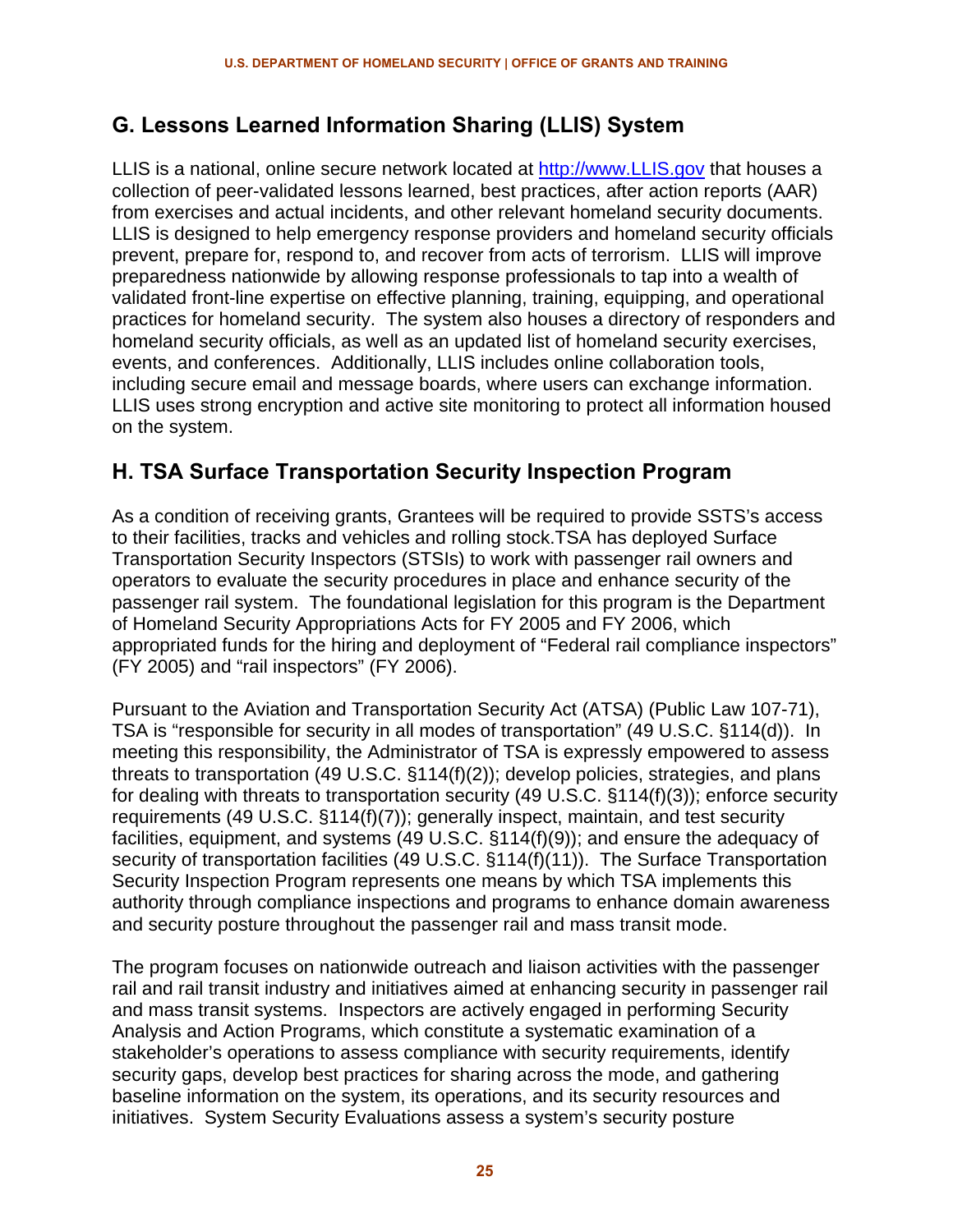comprehensively. Security Directive Reviews are more targeted, assessing the status of compliance with the applicable TSA security directive (SD). Inspectors will also conduct reviews of the FTA/TSA Top 20 Security Program Action Items for Transit Agencies.

RTSWGs and individual transit systems should direct questions concerning integration of STSI program services into their security assessments to the regional or local inspector's office in their area. Questions may also be directed to sd.masstransit@dhs.gov.

## **I. TSA Explosive Detection Canine Program**

An additional resource for enhancing IED prevention and detection capabilities is the TSA Explosives Detection Canine Team Program. *The applicant is encouraged to explore the resources available through this program as a means of further enhancing its IED preventing and detection capabilities.*

The TSA Explosive Detection Canine Program is a partnership with industry in which airports and mass transit systems voluntarily participate and are supported by Federal funds in the amount of \$40,000 per year, per canine team. The TSA pays to purchase and train the dogs, trains the canine handlers, and partially reimburses each participating agency for costs associated with maintaining the teams. Associated costs include handlers' salaries (handlers are usually airport police or local law enforcement personnel), food and veterinarian costs. In turn, the accepting agency agrees to utilize TSA canine teams at least 80 percent of the time in the transportation environment and to maintain a minimum of three certified teams available for around-the-clock incident response.

Each canine team, composed of one dog and one handler, undergoes 10-weeks of intensive training at the Transportation Security Administration Explosives Detection Canine Handler Course at Lackland Air Force Base in San Antonio, Texas. Once the teams are certified by the TSA, they undergo several hours of proficiency training each week in their operational environment, which includes all the smells and distractions associated with a busy airport or mass transit system. The TSA also requires each team to go through an intensive three to four day annual re-certification to demonstrate they continue to meet TSA-certification standards. These standards are some of the most stringent in the Nation and include demonstrated performances in searching aircraft, luggage, terminals, cargo and vehicles.

Inquiries concerning the TSA National Explosives Detection Canine Program should be addressed to:

Director, National Explosives Detection Canine Program Headquarters Transportation Security Administration 601 South 12th Street (TSA-7) Arlington, VA 22202-4220

E-mail: k-9@dhs.gov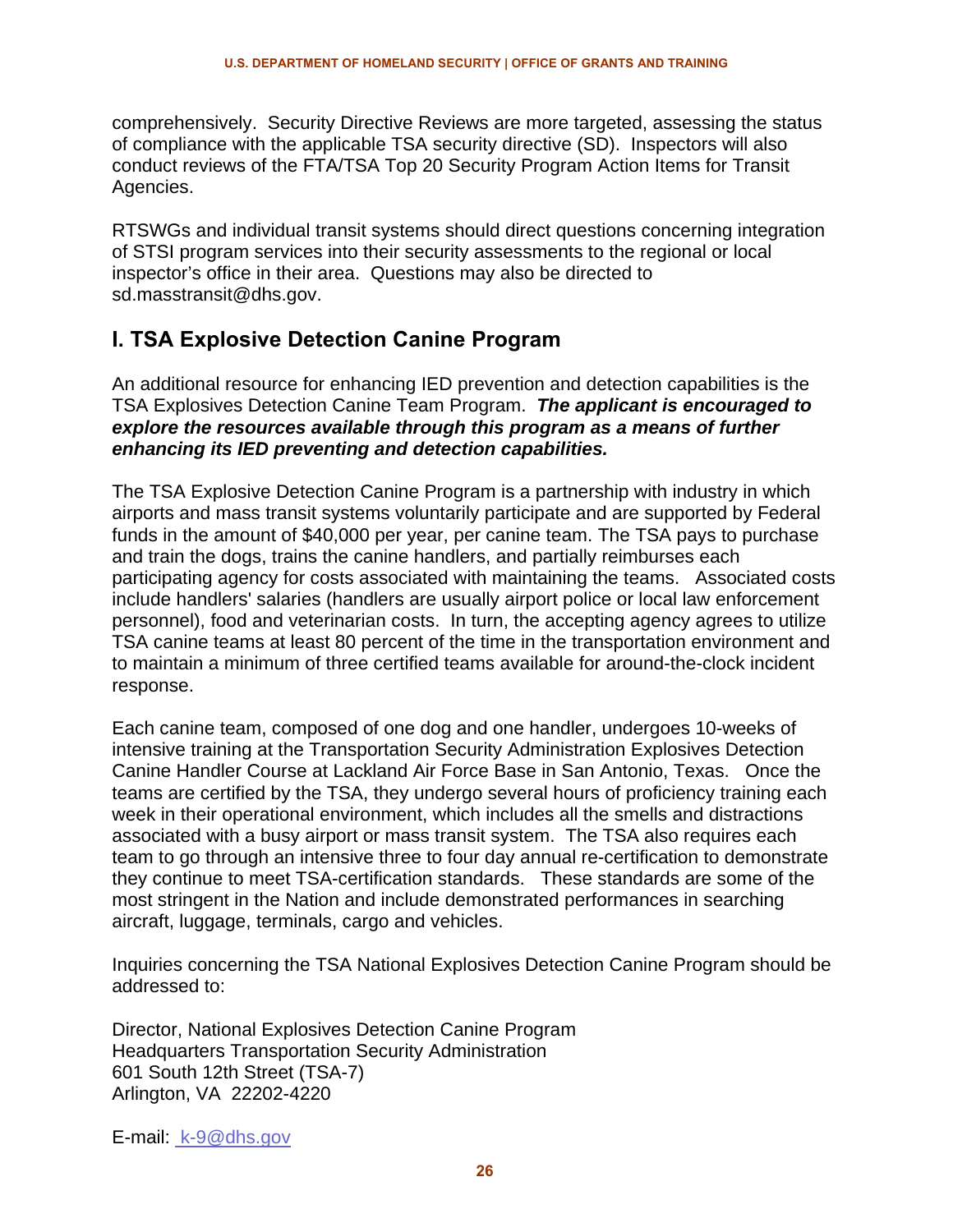# **VI. Reporting, Monitoring and Closeout Requirements**

# **A. Reporting Requirements**

The following reports are required of all program participants:

#### **1. Financial Status Reports (FSRs) – Standard Form 269a**

*Obligations and expenditures must be reported to G&T on a quarterly basis through the FSR, which is due within 30 days of the end of each calendar quarter (e.g., for the quarter ending March 31, FSR is due on April 30).* Please note that this is a change from previous fiscal years. A report must be submitted for every quarter the award is active, including partial calendar quarters, as well as for periods where no grant activity occurs. *Future awards and fund draw downs will be withheld if these reports are delinquent.* 

FSRs **must now be filed online** through the Internet at https://grants.ojp.usdoj.gov. Forms and instructions can be found at http://www.ojp.usdoj.gov/forms.htm.

Grantees are reminded to review the following documents and ensure that grant activities are conducted in accordance with the applicable guidance:

¾ OMB Circular A-102, *Grants and Cooperative Agreements with State and Local Governments*, at http://www.whitehouse.gov/omb/circulars/index.html; ¾ OMB Circular A-87, *Cost Principles for State, Local, and Indian Tribal Governments,* at http://www.whitehouse.gov/omb/circulars/index.html; ¾ OMB Circular A-110, *Uniform Administrative Requirements for Grants and Other Agreements with Institutions of Higher Education, Hospitals and Other Non-Profit Organizations*, at http://www.whitehouse.gov/omb/circulars/index.html; ¾ OMB Circular A-21, *Cost Principles for Educational Institutions,* at http://www.whitehouse.gov/omb/circulars/index.html; ¾ OMB Circular A-122, *Cost Principles for Non-Profit Organizations,* at

http://www.whitehouse.gov/omb/circulars/index.html.

For FY 2006 awards, grant and subgrant recipients should refer to the OGO Financial Guide. All previous awards are still governed by the OJP Financial Guide, available at http://www.ojp.usdoj.gov/FinGuide. OGO can be contacted at 1-866-9ASKOGO or by email at ask-OGO@dhs.gov.

**Required Submission**: Financial Status Report (FSR) SF-269a (due quarterly)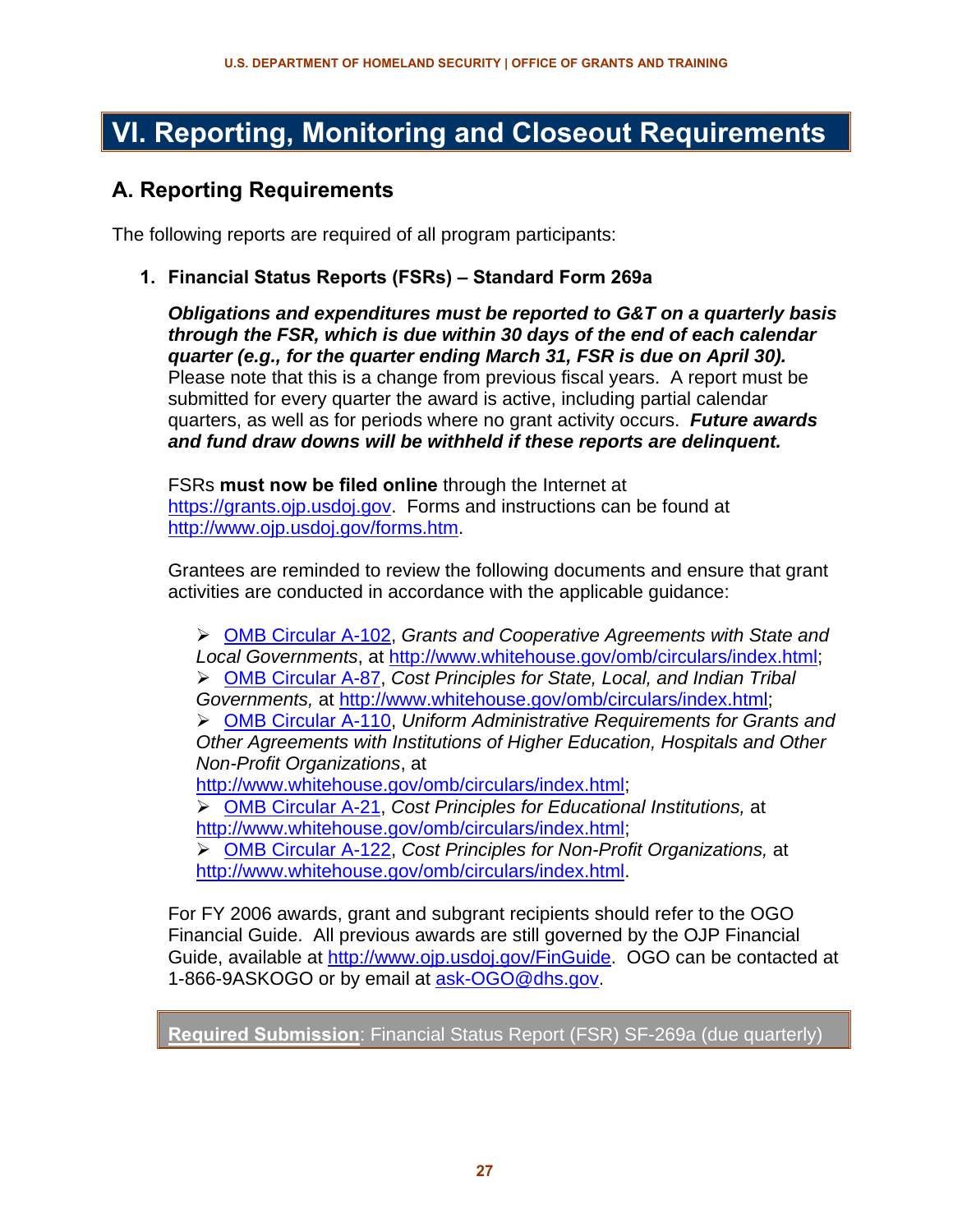#### **2. Categorical Assistance Progress Report (CAPR)/Biannual Strategy Implementation Reports (BSIR)**

Following award of grant, the State and subgrantees will be responsible for providing updated obligation and expenditure information on a regular basis. *The applicable SAAs are responsible for completing and submitting the CAPR/BSIR reports.* The BSIR submission will satisfy the narrative requirement in Box 12 of the biannual Categorical Assistance Progress Report (CAPR – OJP Form 4587/1). SAAs will still be required to submit the CAPR form with a line in box 12 which reads: See BSIR.

*The BSIR and the CAPR are due within 30 days after the end of the reporting period (July 30 with a reporting period of January 1 through June 30, and on January 30 with a reporting period of July 1 though December 31). Grantees will provide initial overall obligation and expenditure information with the CAPR/BSIR submission due January 30, 2007.* Updated obligation and expenditure information must be provided with the BSIR to show progress made toward meeting strategic goals and objectives. G&T will provide a web-enabled application for the BSIR submission to grantees and a copy of the CAPR (OJP Form 4587/1) in the initial award package. *Future awards and fund draw downs may be withheld if these reports are delinquent.*

CAPRs **must be filed online** through the Internet at https://grants.ojp.usdoj.gov. Forms and instructions can be found at http://www.ojp.usdoj.gov/forms.htm.

**Required Submission**: CAPR/BSIR (biannually).

*Important Note: While budget detail worksheets do not need to be submitted with the application, SAAs and transit agencies must maintain complete and accurate accounting records, and use that information in the preparation of the BSIR. In addition, these records must be available to DHS upon request.* 

*Appendix G provides additional guidance on completing the BSIR.* 

#### **3. Exercise Evaluation and Improvement**

Exercises implemented with grant funds should be threat- and performancebased and should evaluate performance of critical prevention and response tasks required to respond to the exercise scenario. Guidance on conducting exercise evaluations and implementing improvement is defined in the *Homeland Security Exercise and Evaluation Program (HSEEP) Volume II: Exercise Evaluation and Improvement* located at http://www.ojp.usdoj.gov/G&T/docs/HSEEPv2.pdf. Recipients must report on scheduled exercises and ensure that an After Action Report (AAR) and Improvement Plan (IP) are prepared for each exercise conducted with G&T support (grant funds or direct support) and submitted to G&T within 60 days following completion of the exercise.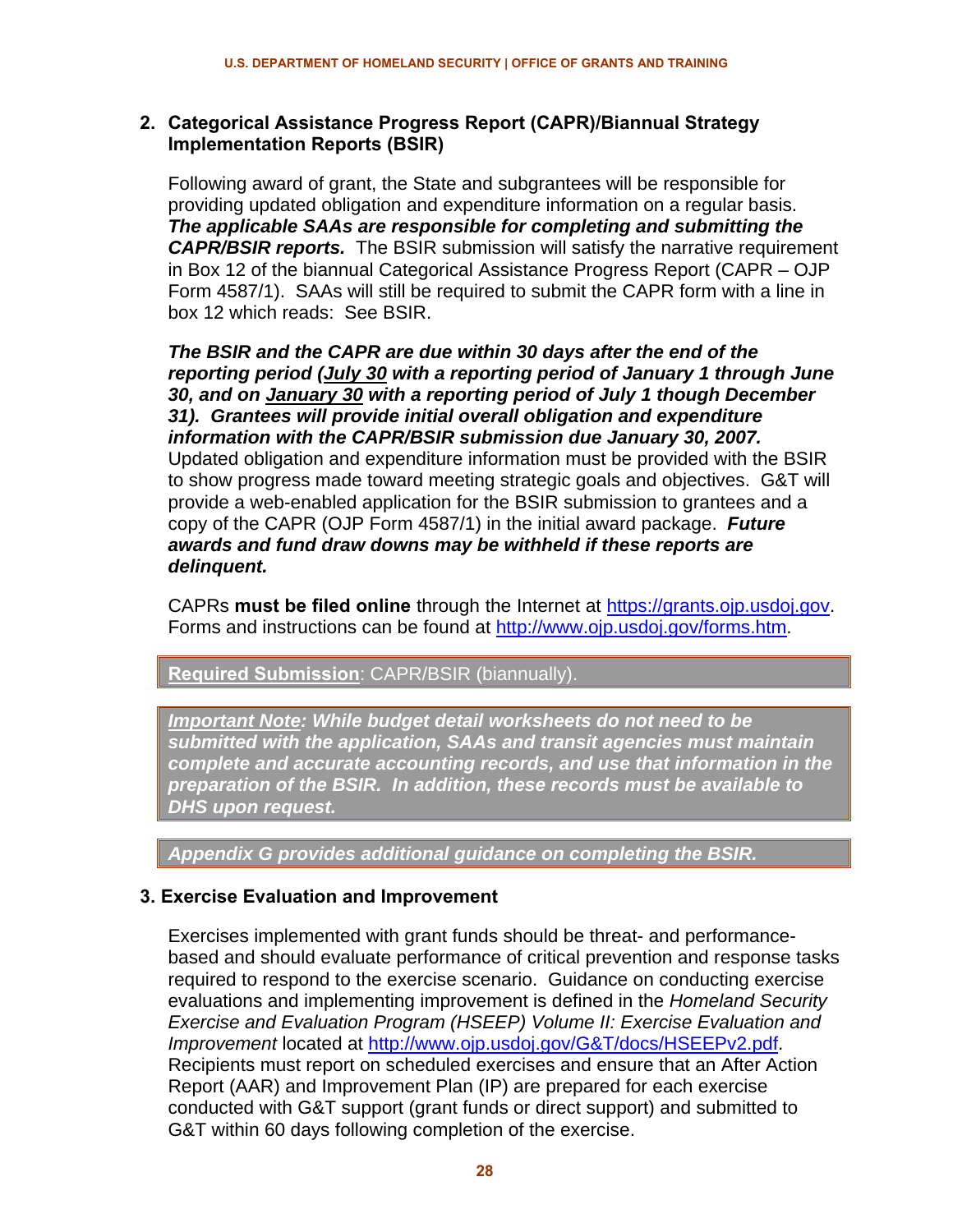The AAR documents the performance of exercise related tasks and makes recommendations for improvements. The IP outlines the actions that the exercising jurisdiction(s) plans to take to address recommendations contained in the AAR. Generally the IP, with at least initial action steps, should be included in the final AAR. G&T is establishing a national database to facilitate the scheduling of exercises, the submission of the AAR/IPs and the tracking of IP implementation. Guidance on the development of AARs and IPs is provided in Volume II of the HSEEP manuals.

#### **Required Submissions**: AARs and IPs (as applicable).

#### **4. Financial and Compliance Audit Report**

Recipients that expend \$500,000 or more of Federal funds during their fiscal year are required to submit an organization-wide financial and compliance audit report. The audit must be performed in accordance with the U.S. General Accountability Office, *Government Auditing Standards*, located at http://www.gao.gov/govaud/ybk01.htm, and *OMB Circular A-133, Audits of States, Local Governments, and Non-Profit Organizations*, located at http://www.whitehouse.gov/omb/circulars/a133/a133.html. Audit reports are currently due to the Federal Audit Clearinghouse no later than nine months after the end of the recipient's fiscal year. In addition, the Secretary of Homeland Security and the Comptroller General of the United States shall have access to any books, documents, and records of recipients of FY 2006 TSGP assistance for audit and examination purposes, provided that, in the opinion of the Secretary of Homeland Security or the Comptroller General, these documents are related to the receipt or use of such assistance. The grantee will also give the sponsoring agency or the Comptroller General, through any authorized representative, access to, and the right to, examine all records, books, papers or documents related to the grant.

The state shall require that subgrantees comply with the audit requirements set forth in *OMB Circular A-133*. Recipients are responsible for ensuring that subrecipient audit reports are received and for resolving any audit findings.

## **B. Monitoring**

Grant recipients will be monitored periodically by G&T program staff, OGO staff, TSA staff, and DHS Infrastructure Protection and TSA Surface Transportation Security Inspectors both programmatically and financially, to ensure that the project goals, objectives, timelines, budgets and other related program criteria are being met. Monitoring will be accomplished through a combination of office-based and on-site monitoring visits conducted jointly by preparedness and TSA (STSI) staff. Monitoring will involve the review and analysis of the financial, programmatic, and administrative issues relative to each program, and will identify areas where technical assistance and other support may be needed.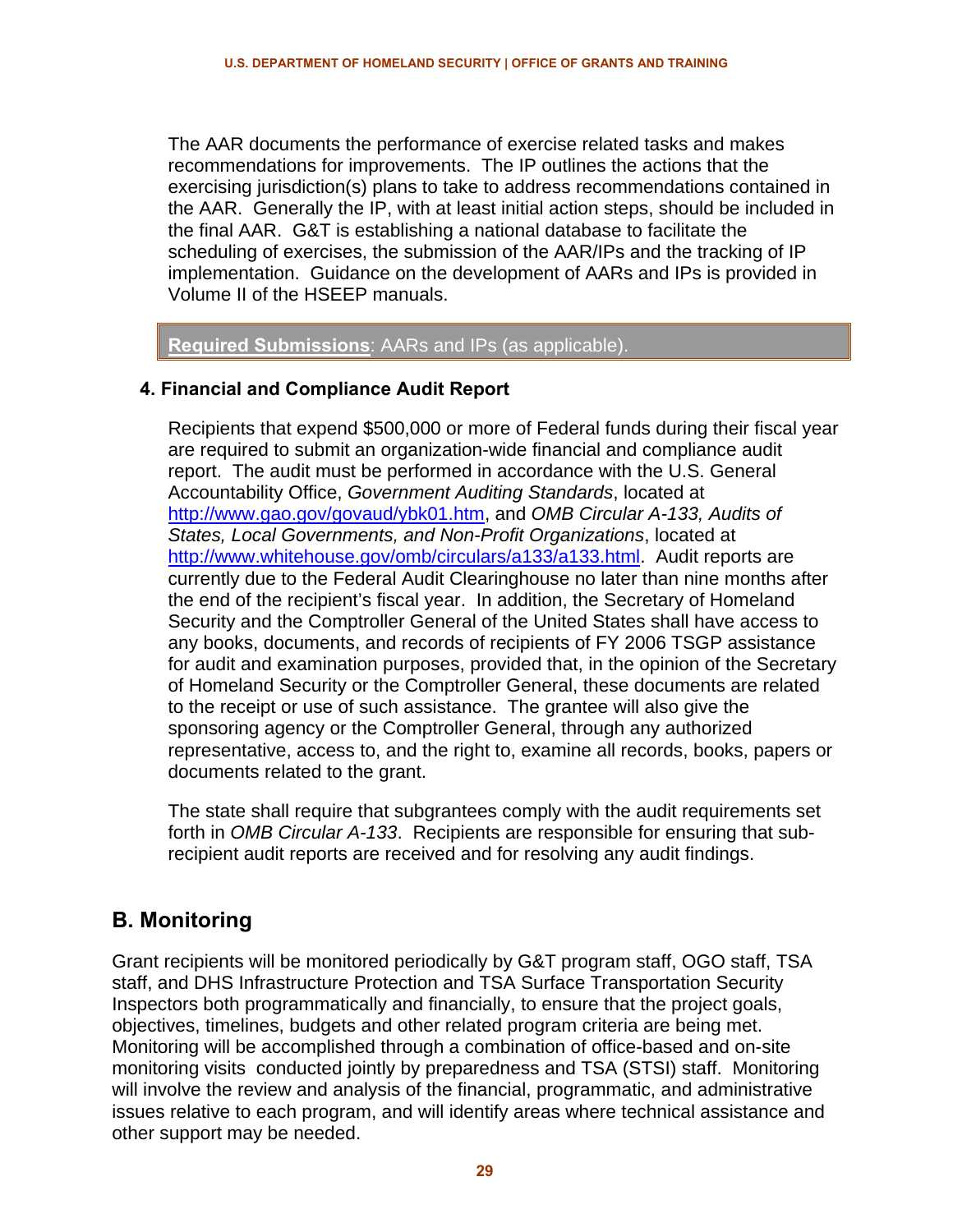The recipient is responsible for monitoring award activities, to include sub-awards, to provide reasonable assurance that the Federal award is administered in compliance with requirements. Responsibilities include the accounting of receipts and expenditures, cash management, the maintaining of adequate financial records, and the refunding of expenditures disallowed by audits.

*G&T will also implement a Mass Transit Homeland Security Assistance Program (MT/HSAP). The purpose of the MT/HSAP is to ensure that RTSWGs are aware of the full range of resources and support available from the Federal government to assist regions in making progress toward the goals and objectives identified in their RTSSs.* The MT/HSAP process will include the following elements:

- **1. Program Observations and Recommendations Report.** In coordination with its Federal partners, *G&T* will conduct detailed reviews of each RTSS and will develop a set of recommendations for implementing these strategies and addressing identified challenges. The product of this analysis will be a draft MT/HSAP Program Observations and Recommendations Report. In the report, *G&T* will detail both internal and external programs and linkages designed to assist in fully implementing the RTSS and overcoming identified challenges.
- **2. Site Visit.** As an element of its Grant Monitoring Program, *G&T* will conduct site visits with each RTSWG through the Surface Transportation Security Inspection (STSI) Program. The focus of this portion of *G&T*'s monitoring activities will be on discussing the RTSS and presenting the draft Program Observations and Recommendations Report. *G&T* will invite other pertinent Federal agencies and programs to ensure that appropriate expertise is available and that a holistic discussion of the RTSS and options can occur. *G&T* will finalize the Program Observations and Recommendations Report following the site visit and prepare a Transit Agency Assistance Plan. *G&T*, again through the STSI Program, will monitor implementation of the Transit Agency Assistance Plan and coordinate the identified Federal support. TSA will provide Subject Matter Expertise where appropriate.

# **C. Grant Closeout Process**

#### *Within 90 days after the end of the award period, SAAs must submit a final FSR, final CAPR, and final BSIR detailing all accomplishments throughout the project.*

Please note that this is a change from previous fiscal years. After these reports have been reviewed and approved by G&T, a Grant Adjustment Notice (GAN) will be completed to close-out the grant. The GAN will indicate the project as being closed, list any remaining funds that will be deobligated, and address the requirement of maintaining the grant records for three years from the date of the final FSR. After the financial information is received and approved by OGO, the grant will be identified as "Closed by the Office of Grant Operations."

**Required Submissions**: 1) Final SF-269a, due 90 days from end of grant period; and, 2) Final CAPR/BSIR, due 90 days from the end of the grant period.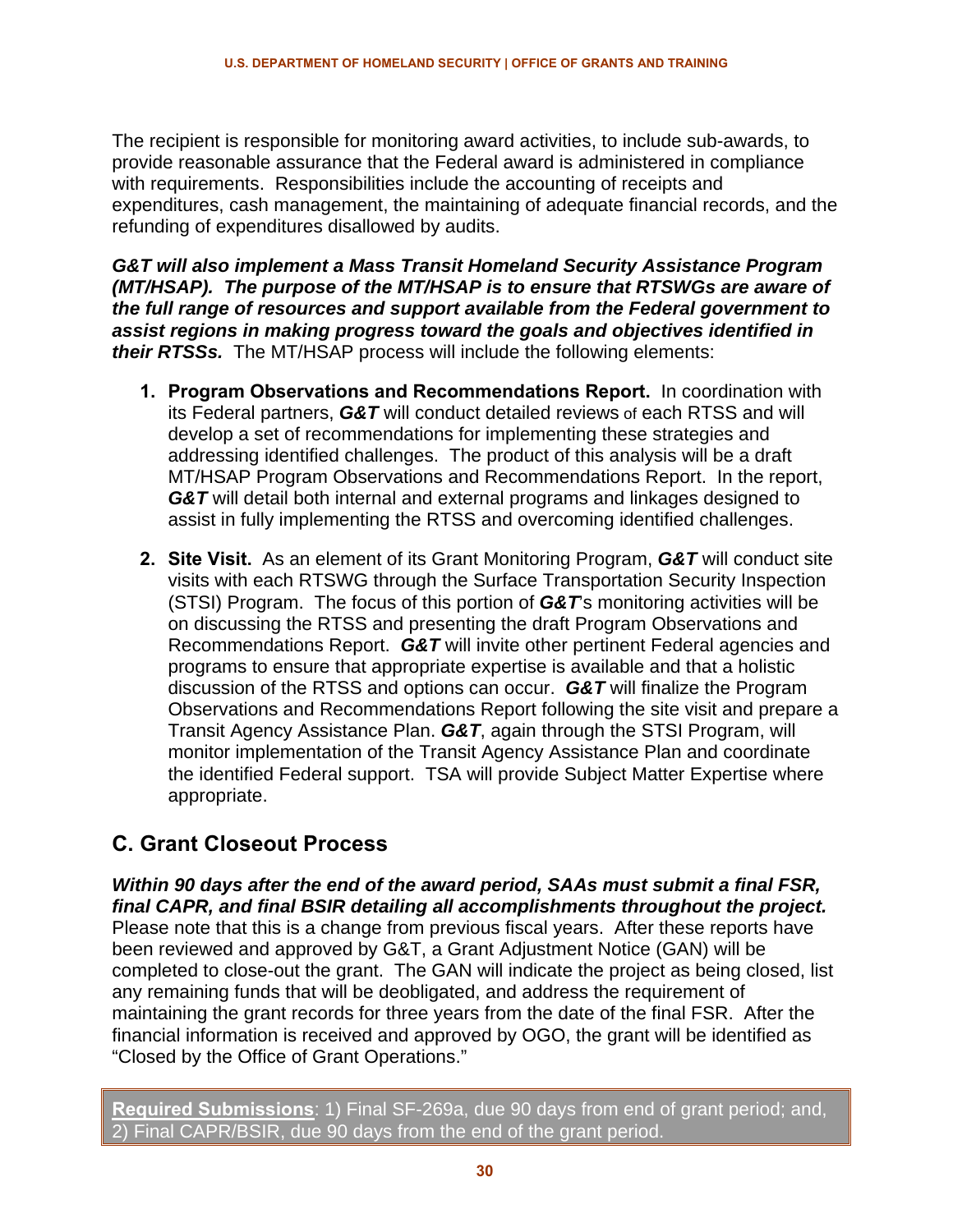

# **AUTHORIZED PROGRAM EXPENDITURES GUIDANCE**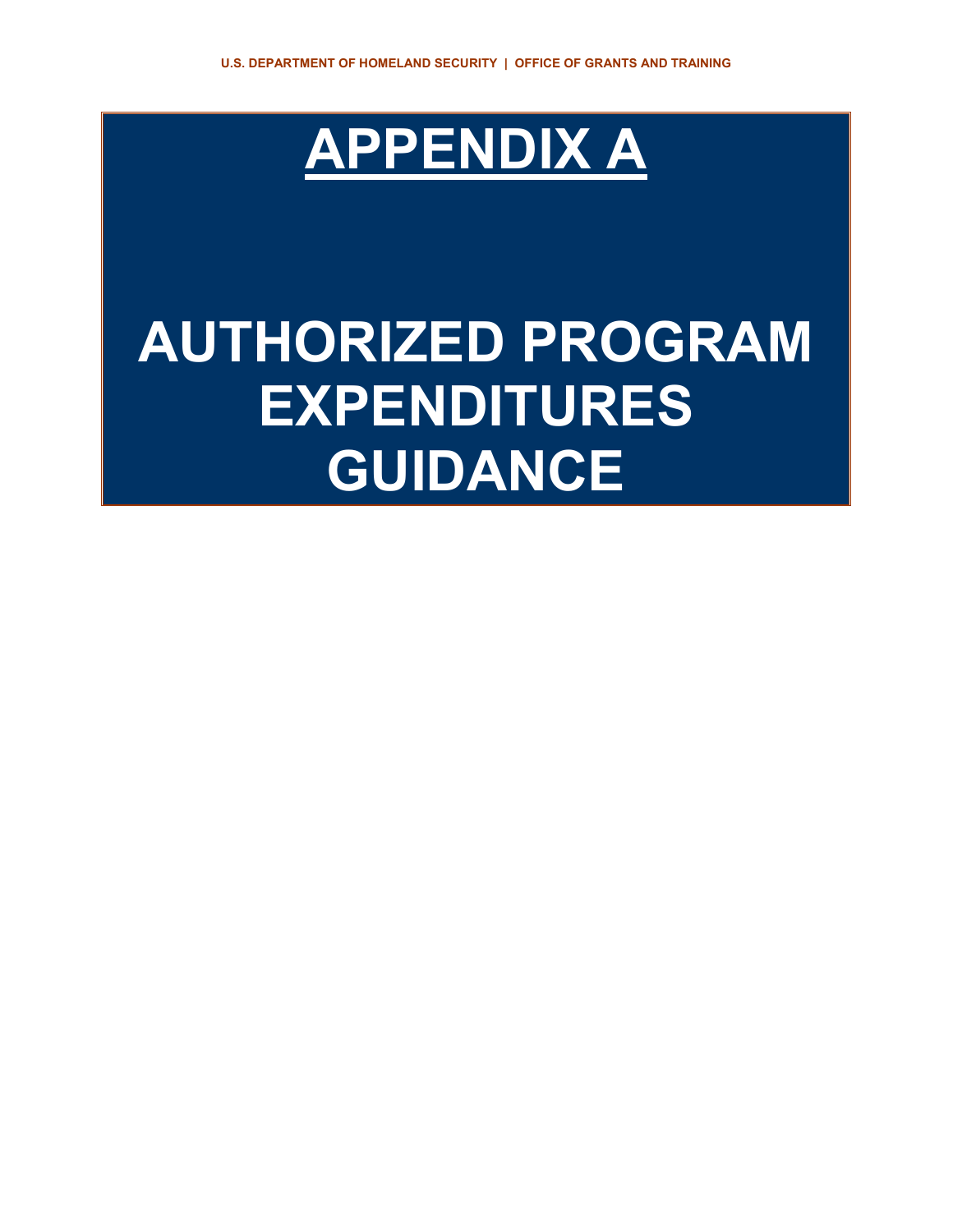# **Authorized Program Expenditures Guidance**

This appendix serves as a guide for program expenditure activities. Applicants are encouraged to contact their G&T Program Manager regarding authorized and unauthorized expenditures.

# **A. Projects that Support the National Transit Security Priorities**

Within project proposals, specific attention must be paid to the prevention, detection, and response to incidents involving improvised explosive devices (IEDs). IEDs pose a threat of great concern to transit systems across the Nation. IEDs have historically been the terrorist weapon of choice because they combine a high degree of effectiveness with minimal cost. Eligible transit systems must leverage FY 2006 TSGP funding to develop capabilities to prevent, detect and respond to IED terrorist attacks. In addition, specific attention must also be paid to prevention, detection and response capabilities related to chemical, biological, radiological and nuclear (CBRN) devices.

The following are examples of security enhancements designed to enhance IED and chemical, biological radiological and nuclear prevention and detection capabilities for rail and intracity bus transit:

#### **1. Operator/Vehicle Protection**

- ¾ Explosive Agent Detection Sensors;
- ¾ Chemical/Biological/Radiological Agent Detection Sensors;
- $\triangleright$  Canines (Start-up Costs and Training);
- **► GPS Tracking Systems:**
- ¾ On Board Camera Systems;
- ¾ Fixed Personnel Protection (driver shields, etc.);
- ¾ Interlock Security Devices;
- $\triangleright$  Kill Switch Technology; and,
- ¾ Interoperable Communications Systems.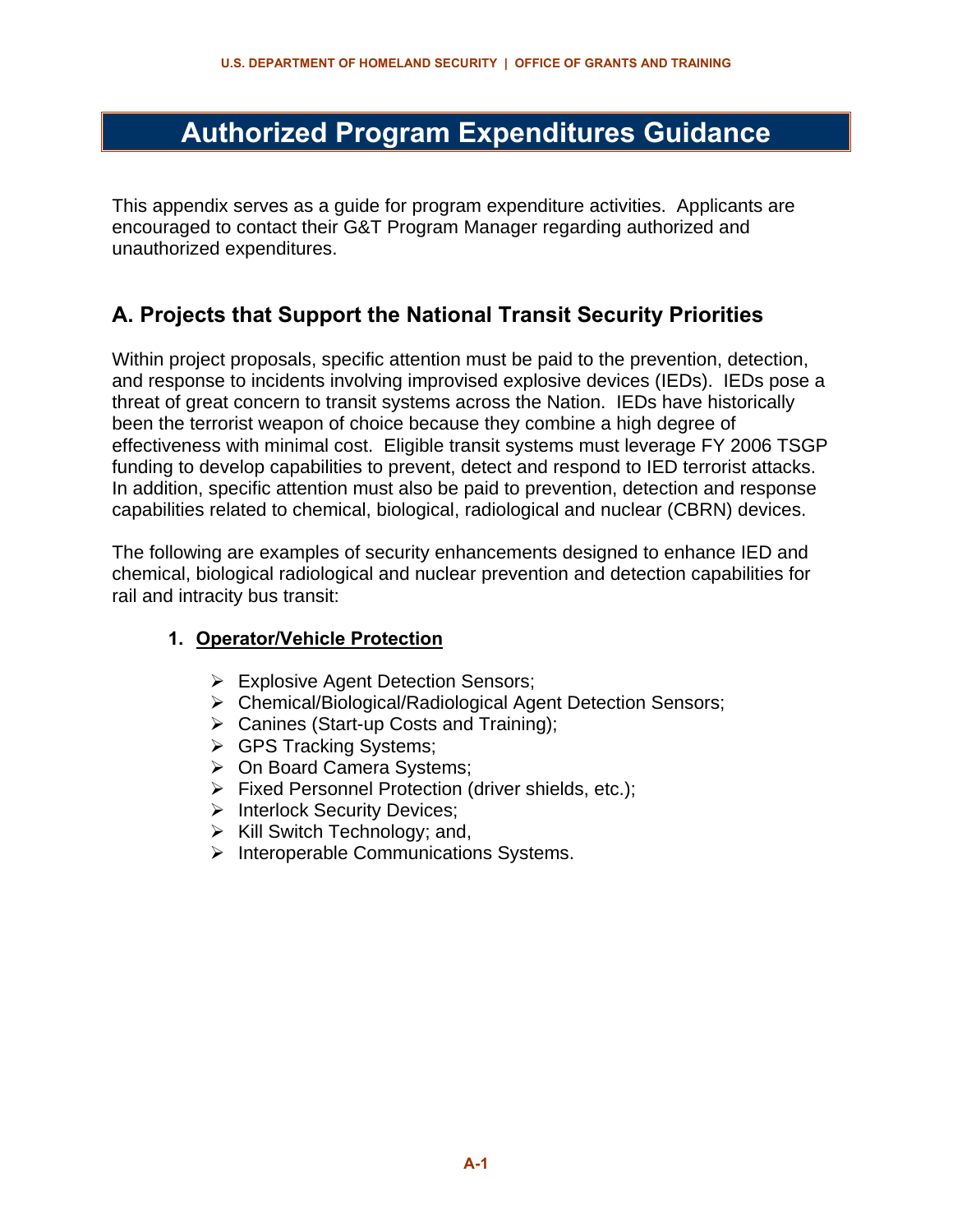#### **2. Facility Security**

- ¾ Explosive Agent Detection Sensors;
- ¾ Chemical/Biological/Radiological Agent Detection Sensors;
- $\triangleright$  Canines (Start-up Costs and Training);
- **E** Blast Curtains:
- ¾ Intrusion Detection;
- ¾ Video Surveillance Systems;
- ¾ Secure Entry ID Systems;
- $\triangleright$  Employee Identification;
- $\triangleright$  Improved Lighting;
- $\triangleright$  Fencing and Secured Gates; and,
- $\triangleright$  Interoperable Communications Systems.

#### **3. Training and Exercises**

- ¾ Behavioral Screening Training for Frontline Employees;
- $\triangleright$  Anti-Terrorism Training;
- $\triangleright$  Anti-Hijacking Training;
- ¾ Public and Employee Awareness Programs;
- $\triangleright$  NIMS Training; and,
- $\triangleright$  Multi-disciplinary, Multi-jurisdictional Terrorism Exercises.

The following are examples of security enhancements designed to enhance IED and chemical, biological radiological and nuclear prevention and detection capabilities for ferry transit:

#### **1. Ferry Terminals**

- ¾ Explosive Agent Detection Sensors;
- ¾ Chemical/Biological/Radiological Agent Detection Sensors;
- $\triangleright$  Canines (Start-up Costs and Training);
- ¾ Intrusion Detection;
- ¾ Video Surveillance Systems;
- ¾ Security Entry/ID Systems;
- $\triangleright$  Employee Identification;
- $\triangleright$  Improved Lighting;
- ¾ Secure Gates and Vehicle Barriers;
- ¾ Floating Protective Barriers;
- ¾ Underwater Intrusion Detection Systems; and,
- $\triangleright$  Communications Equipment (including interoperable communications).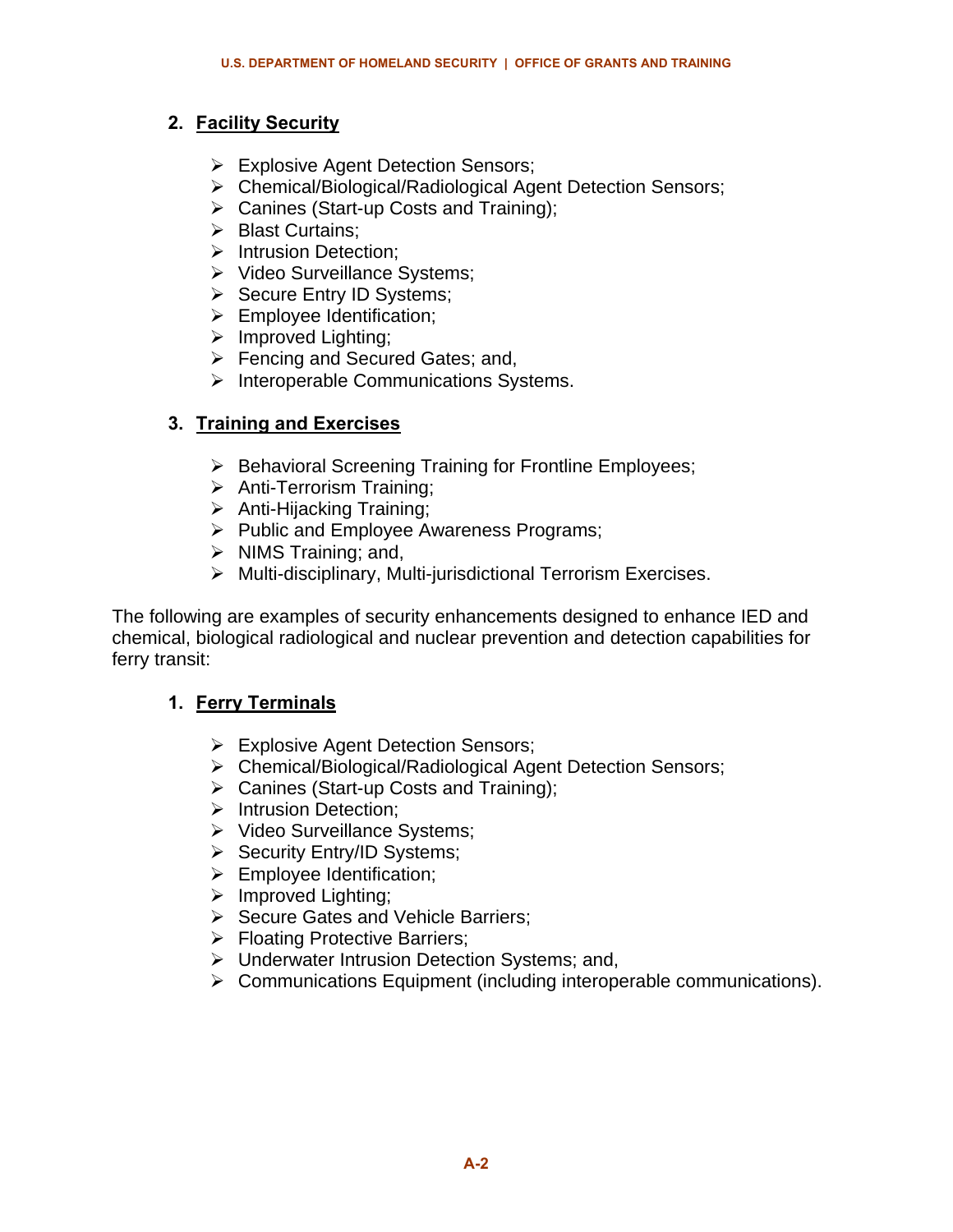### **2. Ferries**

- ¾ Explosive Agent Detection Sensors;
- ¾ Chemical/Biological/Radiological Agent Detection Sensors;
- ¾ Restricted Area Protection (cipher locks, hardened doors, CCTV for bridges and engineering spaces);
- ¾ Interoperable Communications Systems;
- ¾ Canines (start-up costs and training for U.S. vehicle/passenger ferries); and,
- ¾ Floating Protective Barriers.

## **3. Training and Exercises**

- ¾ Behavioral Screening Training for Frontline Employees;
- ¾ Anti-Terrorism Training;
- $\triangleright$  Anti-Hijacking Training;
- ¾ Public and Employee Awareness Programs;
- $\triangleright$  NIMS Training; and,
- ¾ Multi-disciplinary, Multi-jurisdictional Terrorism Exercises.

# **B. Allowable Cost Guidance**

FY 2006 TSGP allowable costs are divided into the following categories:

- o *Planning*
- o *Organizational Activities*
- o *Equipment Acquisitions*
- o *Training*
- o *Exercises*
- o *Management and Administration*

*The following provides general guidance on allowable costs within each of these areas:* 

- **1. Planning Costs.** FY 2006 TSGP funds may be used for the following types of planning activities:
	- ¾ Public Education/Outreach (such as reproduction of Transit Watch materials);
	- $\triangleright$  Development and implementation of homeland security support programs and adoption of ongoing DHS national initiatives;
	- $\triangleright$  Development and enhancement of plans and protocols;
	- $\triangleright$  Development or conduct of assessments;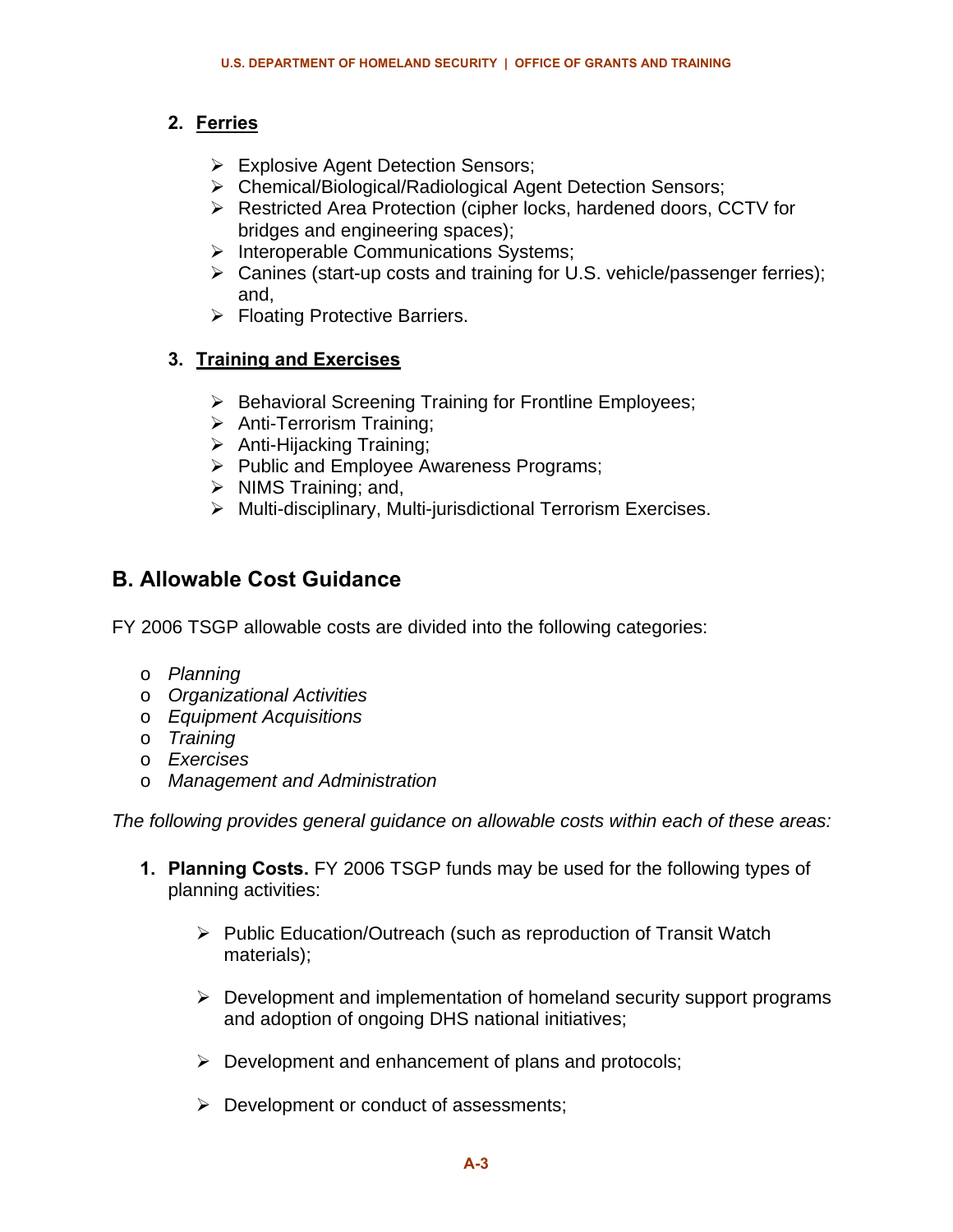- $\triangleright$  Hiring of full or part-time staff or contractors/consultants to assist with planning activities (not for the purpose of hiring public safety personnel);
- $\triangleright$  Conferences to facilitate planning activities;
- $\triangleright$  Materials required to conduct planning activities;
- $\triangleright$  Travel/per diem related to planning activities (such as attendance at Transit Safety and Security Roundtables); and,
- $\triangleright$  Other project areas with prior approval from G&T.
- **2. Organizational Activities.** Transit agencies may use up to **25 percent** of their allocation to support operational overtime costs with written approval from G&T. This includes costs incurred during *Code Orange* and *Code Yellow* alerts (**MARSEC Level 1** or higher for eligible ferry systems) that are associated with increased security measures, as well as operational overtime costs that are associated with increased security measures incurred during *National Security Special Events (NSSE)*, as designated by the Secretary of Homeland Security. Transit agencies may use funds for operational overtime costs associated with increased security measures at critical infrastructure sites and in the following authorized expenditure categories:
	- $\triangleright$  Backfill and overtime expenses for staffing emergency operations centers;
	- $\triangleright$  Hiring of contracted security for critical infrastructure sites; and,
	- $\triangleright$  Public safety overtime.

*Important Note: This does not include consumable costs such as fuel expenses. In addition, funding for ferry services may not be used to supplant ongoing, routine public safety activities of state and local law enforcement, and may not be used to hire staff for operational activities or backfill.* 

- **3. Equipment Acquisition Costs.** FY 2006 TSGP funds may be used for the following categories of equipment. A comprehensive listing of allowable equipment categories and types is found on the web-based Authorized Equipment List (AEL) on the Responder Knowledge Base (RKB) at http://www.rkb.mipt.org.
	- ¾ Personal Protection Equipment (PPE);
	- $\triangleright$  Explosive Device Mitigation and Remediation Equipment;
	- ¾ CBRNE Operational Search and Rescue Equipment;
	- ¾ Information Technology;
	- ¾ Cyber Security Enhancement Equipment;
	- ¾ Interoperable Communications Equipment;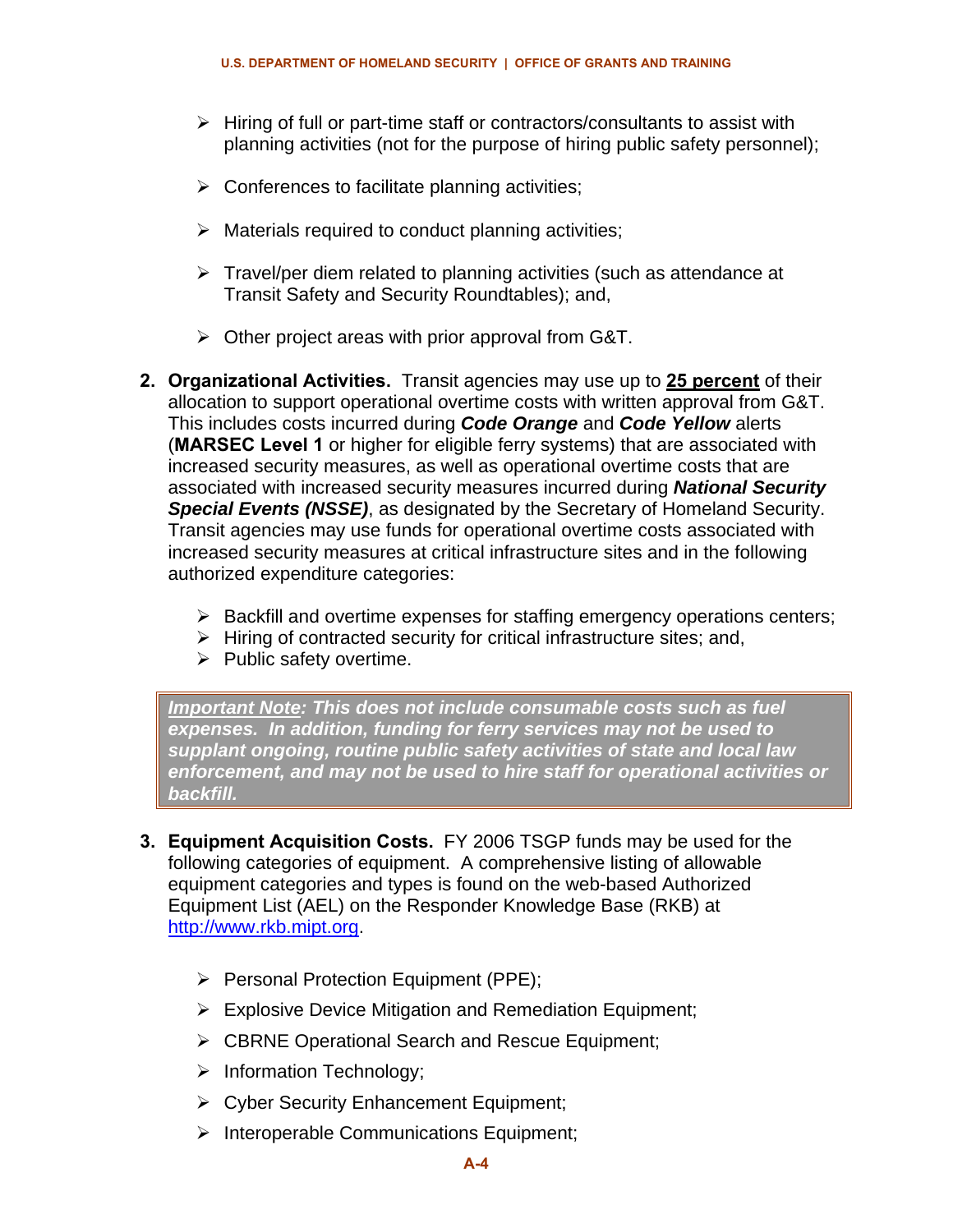- ¾ Detection Equipment;
- $\triangleright$  Decontamination Equipment;
- $\triangleright$  Medical Supplies and Limited Pharmaceuticals;
- ¾ Power Equipment;
- ¾ CBRNE Reference Materials;
- ¾ CBRNE Incident Response Vehicles;
- ¾ Terrorism Incident Prevention Equipment;
- $\triangleright$  Physical Security Enhancement Equipment;
- ¾ CBRNE Response Watercraft;
- ¾ CBRNE Logistical Support Equipment;
- $\triangleright$  Intervention Equipment; and,
- $\triangleright$  Other Authorized Equipment.

To help prevent and detect an event similar to the sarin gas attack on the Tokyo subway system, DHS, Department of Energy (DOE), National Institute of Justice (NIJ) and FTA collaborated on PROTECT (Program for Response Options and Technology Enhancements for Chemical/Biological Terrorism), a systems approach to interior infrastructure protection for chemical incidents. PROTECT has been successfully demonstrated in Washington, DC and Boston.

PROTECT includes facility hardening, detection, emergency management information systems, transport modeling, engineering countermeasures and emergency response. The PROTECT program is aimed at providing an early warning crisis management system in the event of a chemical agent attack in a subway system. Chemical agent detectors are located in stations and activation is electronically reported to the Operations Control Center (OCC). Detector false alarms are eliminated by the requirement for redundancy of alarm activations and/or visual verification that the alarms coincide with patron distress. Response takes place in terms of halting of trains, shutting off station and tunnel ventilation, activation of pedestrian displays, public address announcements, and/or evacuation of critical stations and notification of outside responders. The system is invisible to patrons and may also be used for other emergencies (due to advanced video coverage capability). Responders, such as emergency managers in the OCC and the Incident Commander, can access the PROTECT system through fireman jacks and web connections. These provide: (a) detector alarms at the time of activation; (b) video views of stations under attack; (c) hazard zones above and below ground; (d) response recommendations for police, fire and other responders optimized for the type and size of attack; (e) train locations on a 1-sec updated basis; and, (f) a record of actions already taken by other responders. This information ensures a timely well coordinated response to effectively mitigate a chemical incident.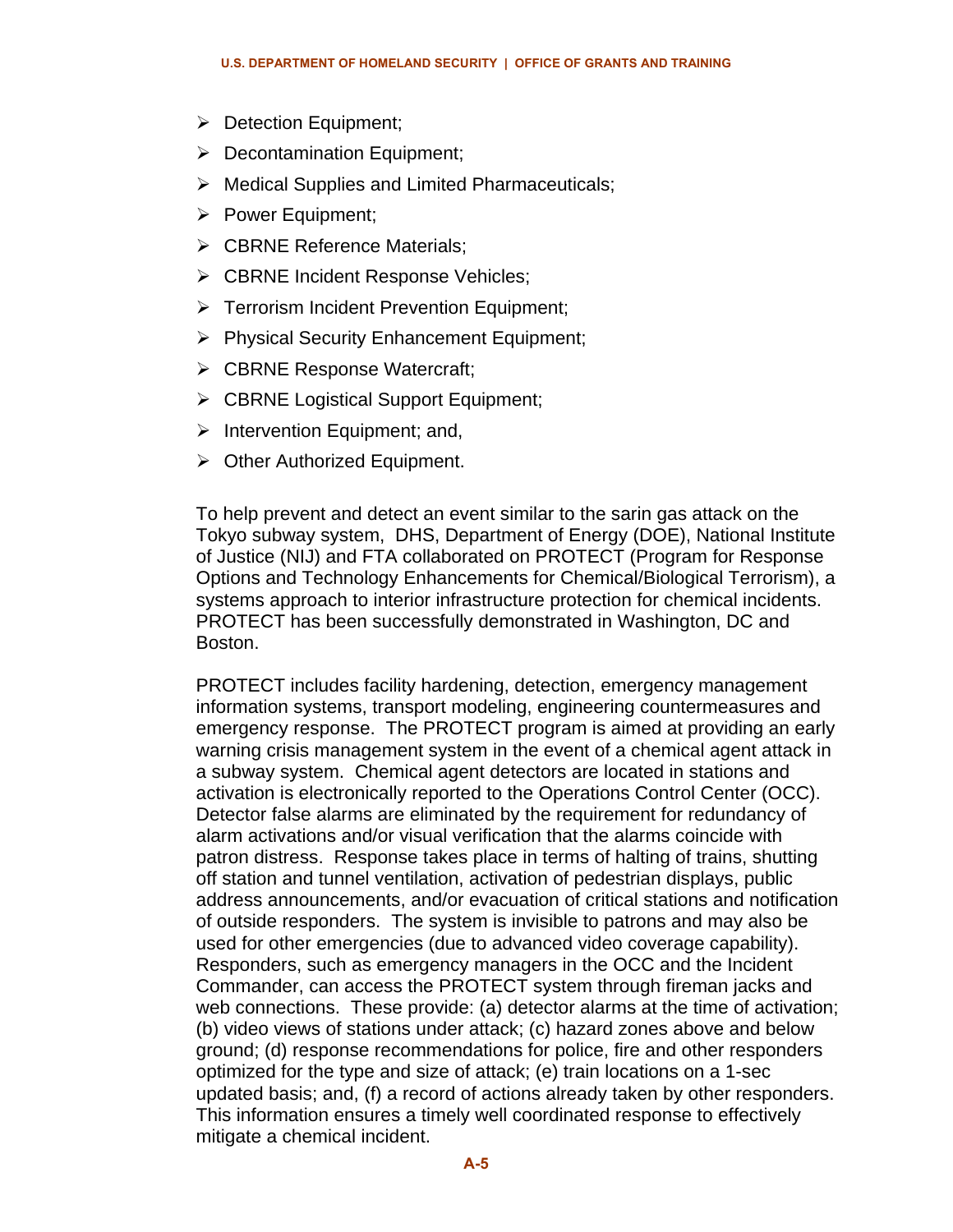Currently, the FTA is compiling technology transfer documentation for PROTECT. In addition, technologies related to PROTECT are an allowable expense through the FY 2006 TSGP. For additional information on PROTECT, contact:

**Lance Brooks Portfolio Manager Science and Technology Directorate Department of Homeland Security Phone: (202) 254-5768 Email: lance.brooks@dhs.gov**

- **4. Training Costs.** FY 2006 TSGP funds may be used for the following training activities:
	- ¾ **Training Workshops and Conferences** Grant funds may be used to plan and conduct training workshops or conferences to include costs related to planning, meeting space and other meeting costs, facilitation costs, materials and supplies, travel and training plan development;
	- ¾ **Full or Part-Time Staff or Contractors/Consultants** Full or part-time staff may be hired to support training-related activities. The services of contractors/ consultants may also be procured by the state in the design, development, conduct, and evaluation of CBRNE training. The applicant's formal written procurement policy or the Federal Acquisition Regulations (FAR) must be followed;
	- ¾ **Overtime and Backfill Costs** Payment of overtime expenses will be for work performed by award (SAA) or sub-award employees in excess of the established work week (usually 40 hours). Further, overtime payments and backfill costs associated with sending personnel to training are allowable, provided that it is G&T approved training. These costs are allowed only to the extent the payment for such services is in accordance with the policies of the state or unit(s) of local government and has the approval of the state or the awarding agency, whichever is applicable. In no case is dual compensation allowable. That is, an employee of a unit of government may not receive compensation from their unit or agency of government AND from an award for a single period of time (e.g., 1:00 pm to 5:00 pm), even though such work may benefit both activities. Fringe benefits on overtime hours are limited to Federal Insurance Contributions Act (FICA), Workers' Compensation and Unemployment Compensation;
	- ¾ **Travel** Travel costs (i.e., airfare, mileage, per diem, hotel, etc.) are allowable as expenses by employees who are on travel status for official business related to the planning and conduct of the training project(s) or for attending G&T-approved courses. These costs must be in accordance with state law as highlighted in the OGO *Financial Management Guide*. For further information on Federal law pertaining to travel costs please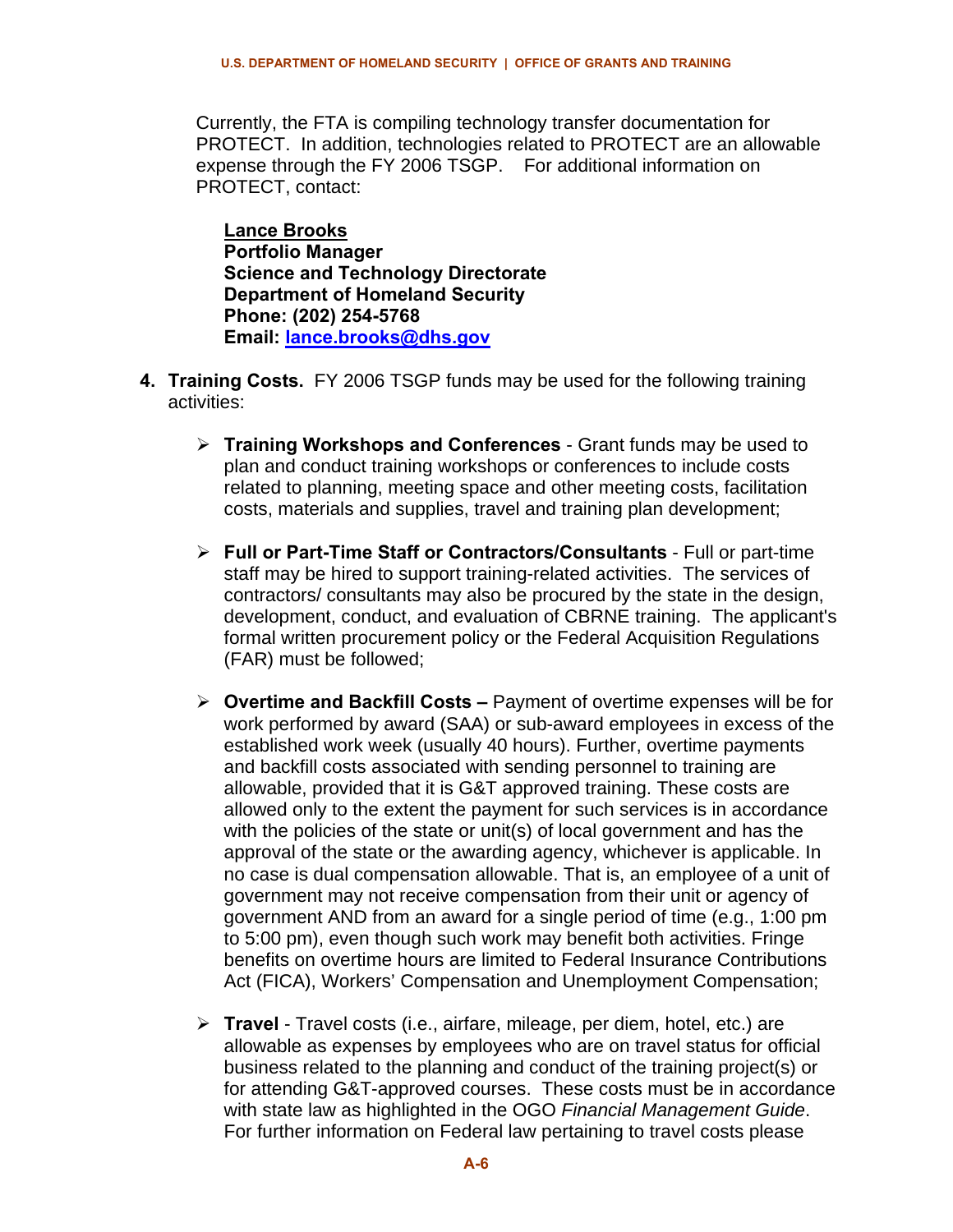refer to the OGO *Financial Management Guide*, available at http://www.dhs.gov/dhspublic/display?theme=18&content=4206;

- ¾ **Supplies** Supplies are items that are expended or consumed during the course of the planning and conduct of the training project(s) (e.g., copying paper, gloves, tape, and non-sterile masks);
- ¾ **Other Items** These costs include the rental of space/locations for planning and conducting training, badges, etc.
- **5. Exercise Costs.** FY 2006 TSGP funds may be used for the following exercise activities:
	- ¾ **Exercise Planning Workshop** Grant funds may be used to plan and conduct an Exercise Planning Workshop to include costs related to planning, meeting space and other meeting costs, facilitation costs, materials and supplies, travel and exercise plan development;
	- ¾ **Full or Part-Time Staff or Contractors/Consultants -** Full or part-time staff may be hired to support exercise-related activities. Payment of salaries and fringe benefits must be in accordance with the policies of the state or unit(s) of local government and have the approval of the state or the awarding agency, whichever is applicable. The services of contractors/consultants may also be procured to support the design, development, conduct and evaluation of CBRNE exercises. The applicant's formal written procurement policy or the Federal Acquisition Regulations (FAR) must be followed;
	- ¾ **Overtime and Backfill Costs –** Overtime and backfill costs associated with the design, development and conduct of CBRNE exercises are allowable expenses. Payment of overtime expenses will be for work performed by award (SAA) or sub-award employees in excess of the established work week (usually 40 hours) related to the planning and conduct of the exercise project(s). Further, overtime payments and backfill costs associated with sending personnel to exercises are allowable, provided that the event being attended is a G&T sponsored exercise. These costs are allowed only to the extent the payment for such services is in accordance with the policies of the state or unit(s) of local government and has the approval of the state or the awarding agency, whichever is applicable. In no case is dual compensation allowable. That is, an employee of a unit of government may not receive compensation from their unit or agency of government AND from an award for a single period of time (e.g., 1:00 pm to 5:00 pm), even though such work may benefit both activities. Fringe benefits on overtime hours are limited to FICA, Workers' Compensation and Unemployment Compensation;
	- ¾ **Travel** Travel costs (i.e., airfare, mileage, per diem, hotel, etc.) are allowable as expenses by employees who are on travel status for official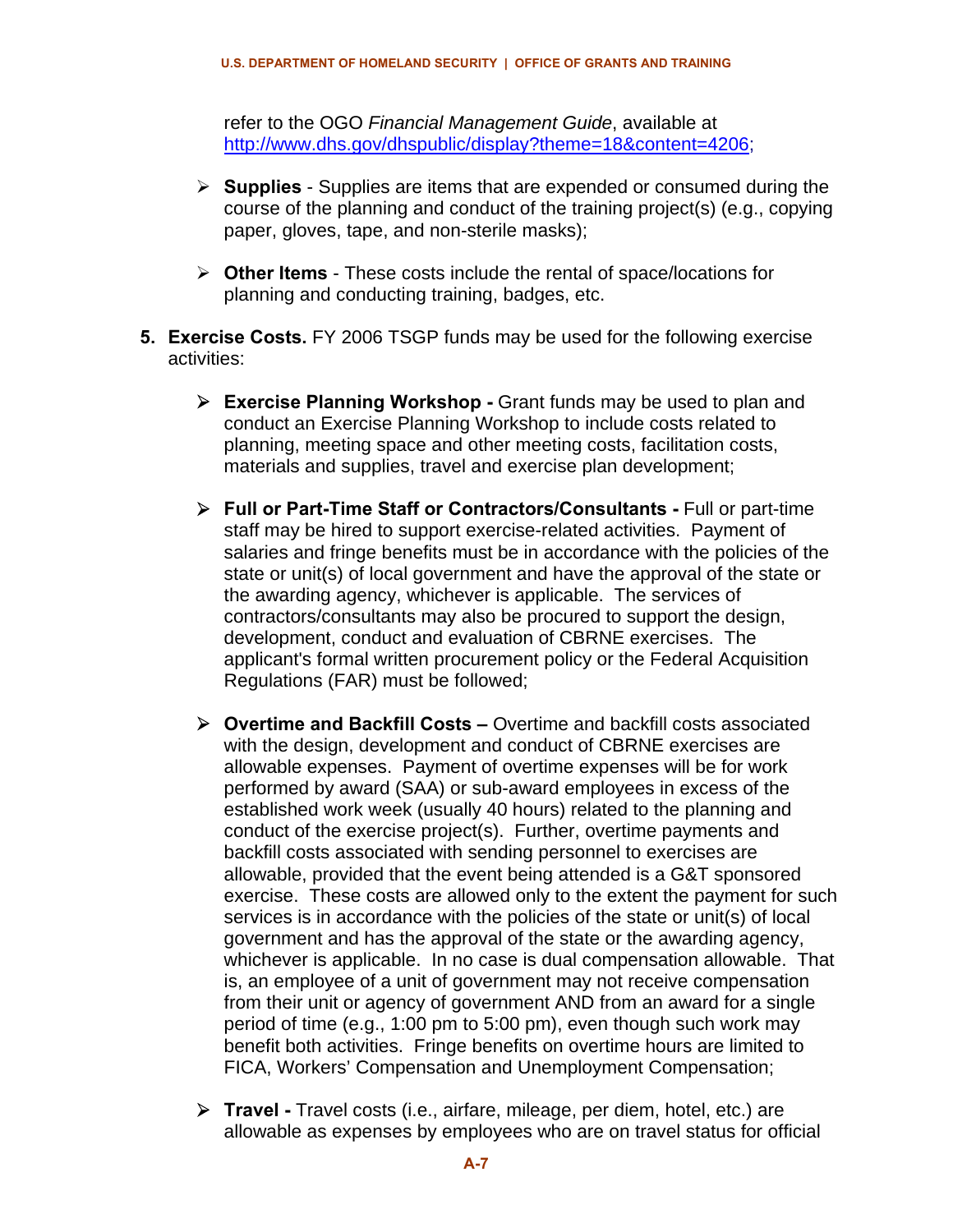business related to the planning and conduct of the exercise project(s). These costs must be in accordance with state law as highlighted in the OGO *Financial Management Guide*. States must also follow state regulations regarding travel. If a state or territory does not have a travel policy they must follow Federal guidelines and rates, as explained in the OGO *Financial Management Guide*. For further information on Federal law pertaining to travel costs please refer to http://www.dhs.gov/dhspublic/display?theme=18&content=4206

- ¾ **Supplies -** Supplies are items that are expended or consumed during the course of the planning and conduct of the exercise project(s) (e.g., copying paper, gloves, tape, non-sterile masks, and disposable protective equipment);
- ¾ **Other Items -** These costs include the rental of space/locations for exercise planning and conduct, exercise signs, badges, etc.
- **6. Management and Administration (M&A) Costs.** FY 2006 TSGP funds may be used for the following M&A costs:
	- $\triangleright$  Hiring of full-time or part-time staff or contractors/consultants:
		- o To assist with the management of the FY 2006 TSGP; and,
		- o To assist with design, requirements, and implementation of the FY 2006 TSGP.
	- $\triangleright$  Hiring of full-time or part-time staff or contractors/consultants and expenses related to:
		- o Pre-application submission management activities and application requirements; and,
		- o Meeting compliance with reporting/data collection requirements, including data calls.
	- $\triangleright$  Development of operating plans for information collection and processing necessary to respond to DHS/G&T data calls;
	- $\triangleright$  Travel expenses;
	- $\triangleright$  Meeting-related expenses (For a complete list of allowable meetingrelated expenses, please review the OGO *Financial Management Guide*  at http://www.dhs.gov/dhspublic/display?theme=18&content=4206); and,
	- $\triangleright$  Acquisition of authorized office equipment, including personal computers, laptop computers, printers and LCD projectors.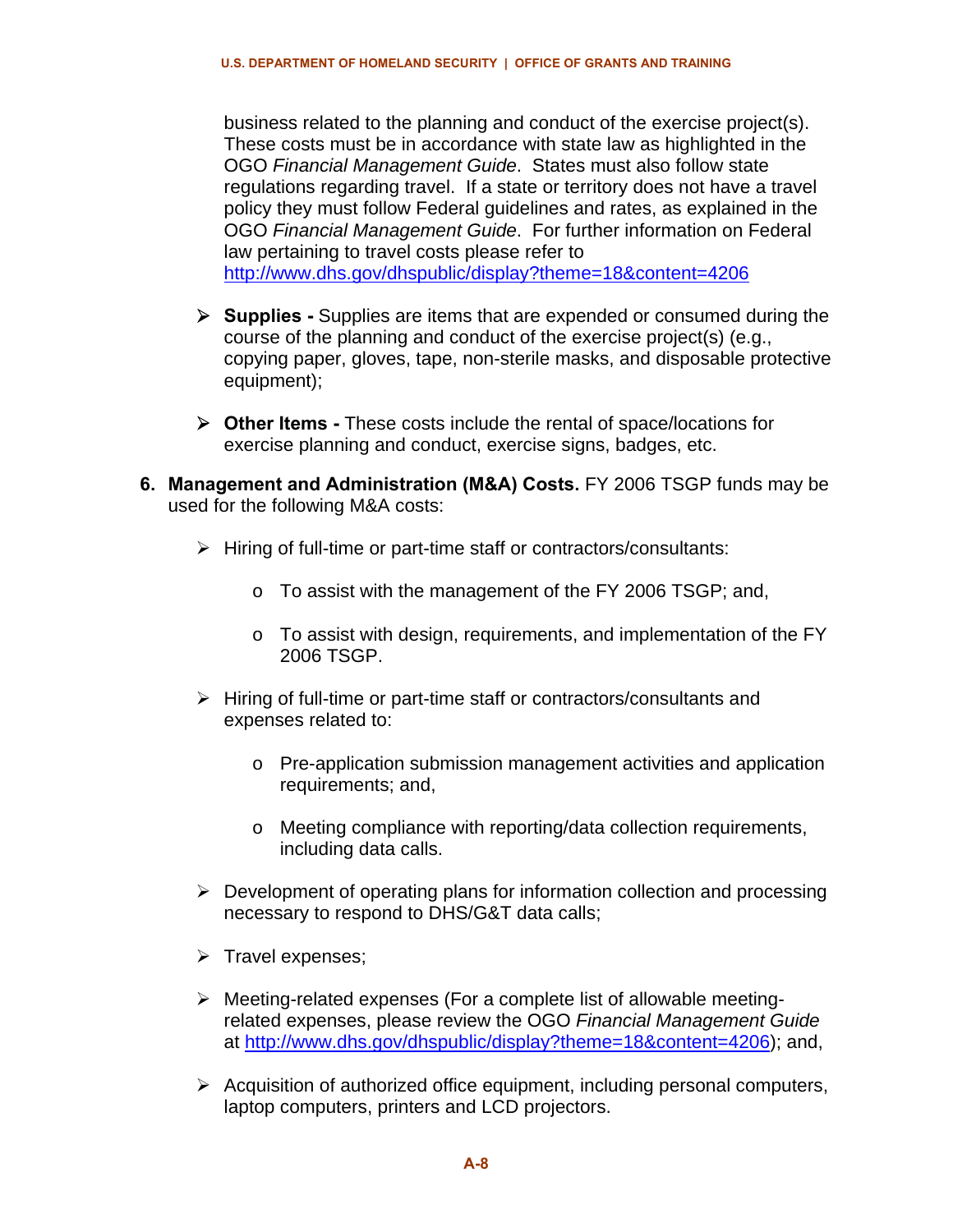- **7. Unauthorized Program Expenditures.** FY 2006 TSGP funds may not be used for the following activities:
	- ¾ Ferry systems participating in the FY 2006 TSGP cannot apply for projects already under consideration for FY 2006 Port Security Grant Program (PSGP) funding;
	- $\triangleright$  Expenditures for items such as general-use software (word processing, spreadsheet, graphics, etc), general-use computers and related equipment (other than for allowable M&A activities, or otherwise associated preparedness or response functions), general-use vehicles, licensing fees, weapons systems and ammunition;
	- $\triangleright$  Personnel costs (except as detailed above);
	- $\triangleright$  Activities unrelated to the completion and implementation of the TSGP; and,
	- $\triangleright$  Other items not in accordance with the AEL or previously listed as allowable costs.

#### **8. Specific Guidance on Canines**

 $\overline{a}$ 

**Eligible Costs**: Eligible costs include the purchasing, training and certification of canines; all medical costs associated with initial procurement of canines; kennel cages used for transportation of the canines and other incidentals associated with outfitting and set-up of canines (such as leashes, collars, initial health costs and shots etc.). Eligible costs also include initial training and certification of handlers.

**Ineligible Costs**: Ineligible costs include but are not limited to hiring, costs associated with handler annual salary, travel and lodging associated with training and certification; meals and incidentals associated with travel for initial certification; vehicles used solely to transport canines; and maintenance / recurring expenses such as annual medical exams, canine food costs, etc.

**Certification**: Canines used to detect explosives must be certified by an appropriate, qualified organization. Such canines should receive an initial basic training course and also weekly maintenance training sessions thereafter to maintain the certification. The basic training averages 10 weeks for the canine team (handler and canine together) with weekly training and daily exercising. Comparable training and certification standards, such as those promulgated by the TSA Explosive Detection Canine Program, the National Police Canine Association (NPCA), the United States Police Canine Association (USPCA) or the International Explosive Detection Dog Association (IEDDA) may be used to meet this requirement<sup>3</sup>.

<sup>&</sup>lt;sup>3</sup> Training and certification information can be found at:  $\frac{http://www.tsa.gov/public/display?theme=32,$ http://www.npca.net, http://www.uspcak9.com/html/home.shtml, and http://www.bombdog.org/.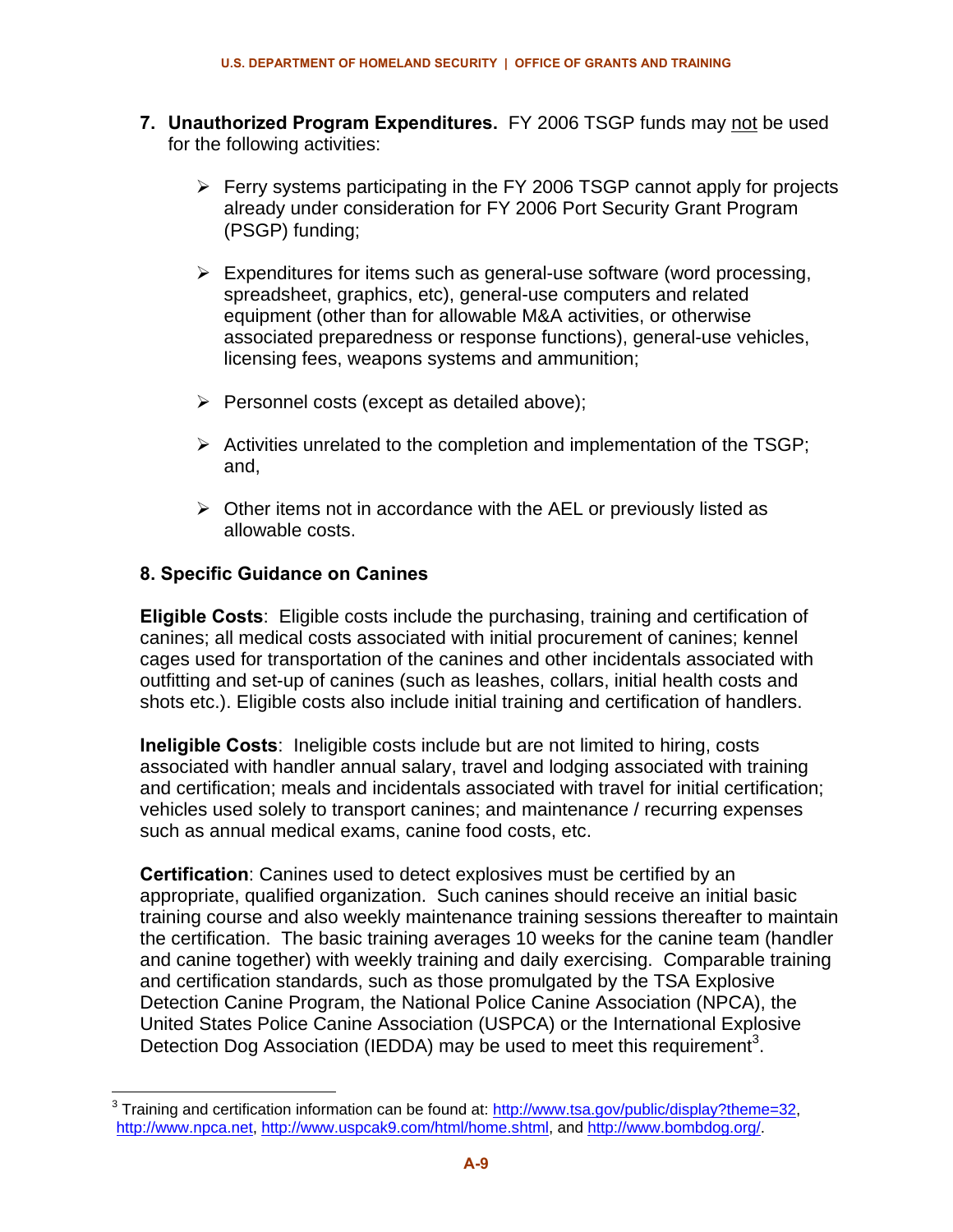

# **MASTER LIST OF RTSWGs AND REQUIRED PARTICIPANTS**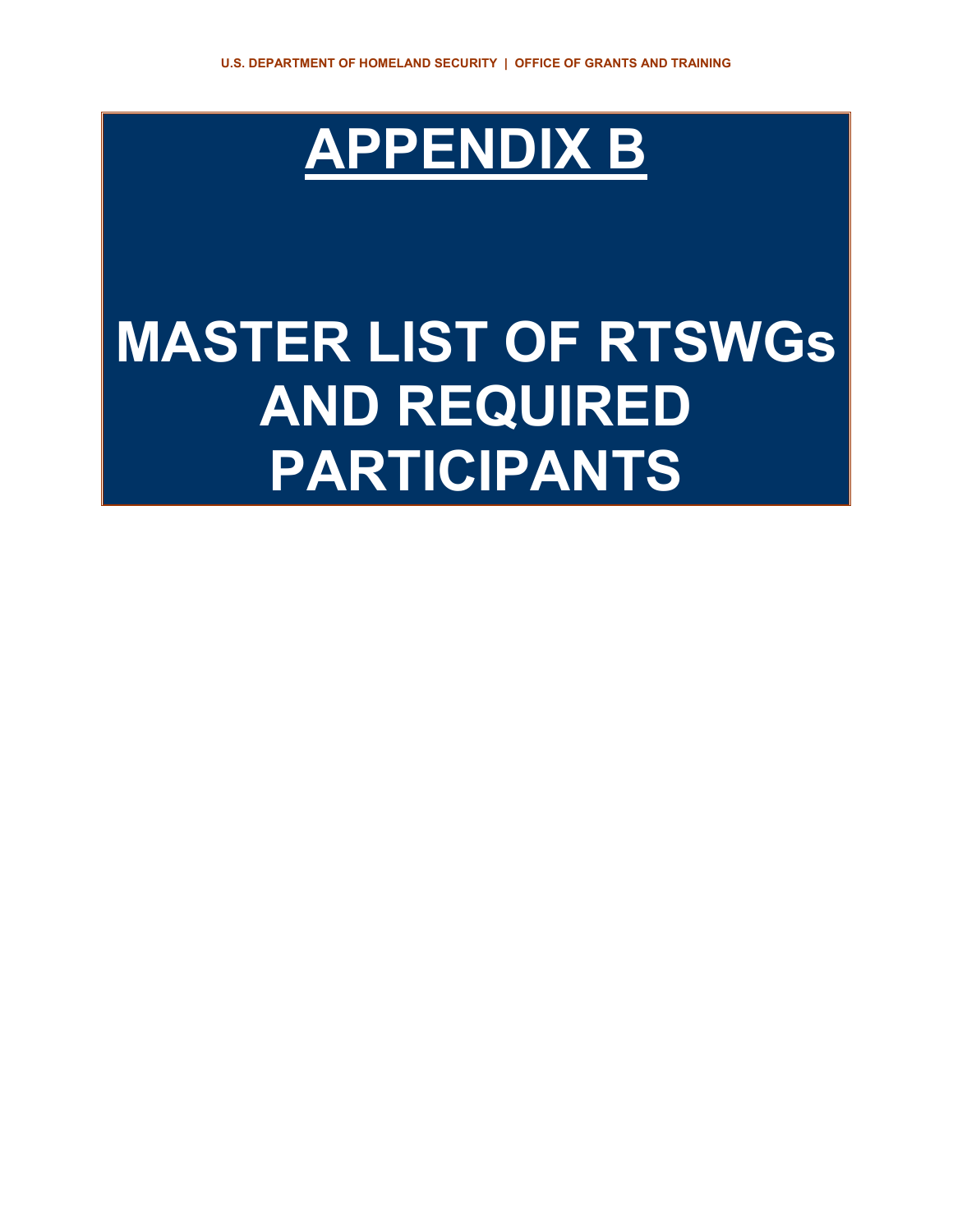# **Master List of RTSWGs and Required Participants**

# **A. Purpose, Role and Composition of the RTSWG**

The FY 2006 TSGP includes an optional requirement that transit systems eligible for funding participate in an RTSWG for the purpose of aligning the RTSS with the Goal and National Priorities..

In addition to the eligible transit systems, the RTSWG must also include representation from the applicable SAA(s) and Urban Area Working Group(s) (UAWG), and it is strongly recommended that other transit agencies whose systems intersect with those of the grant recipients also participate in the RTSWG process. In addition, where transit operations intersect with those of Amtrak in the National Capitol Region, Philadelphia, New York, Boston, Chicago, Seattle, Sacramento, Oakland, San Jose, Los Angeles and San Diego, a representative of Amtrak must be included in the RTSWG and close coordination on the expenditure of funds for security enhancements at shared facilities must occur. RTSWGs should also consider including representatives from existing Metropolitan Planning Organizations (MPOs) and Law Enforcement Planning Commissions (LEPCs), where feasible.

#### *It is the responsibility of the applicable SAA(s) to coordinate and manage this process, and to ensure that updates to the RTSS are conducted in accordance with the guidance provided in this application kit.*



#### **The Regional Transit Security Working Group**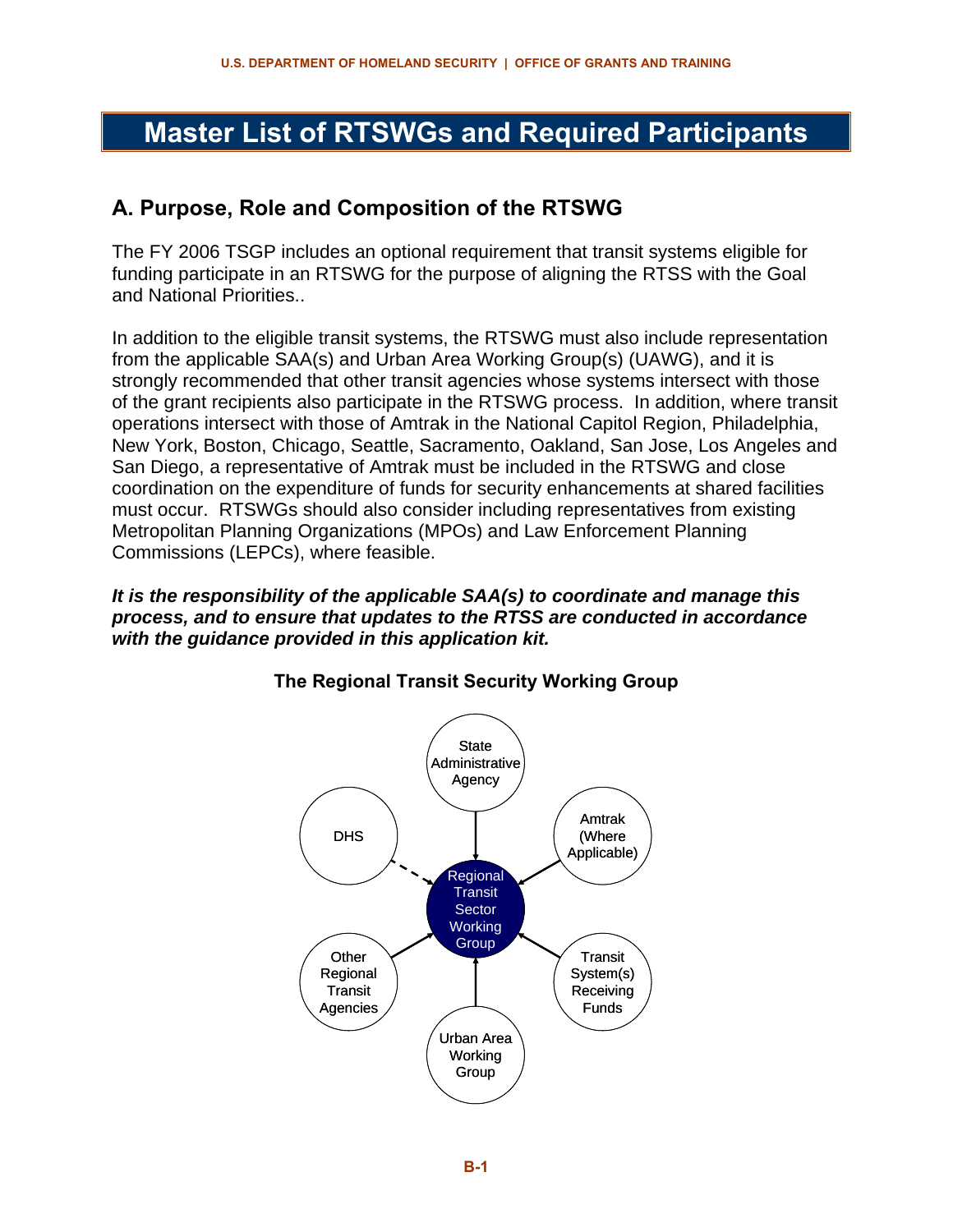# **B. Master List of RTSWGs and Required Participants**

| <b>State</b><br><b>SAA</b> | <b>RTSWG</b>            | <b>Transit System</b>                                                                                                                                                                                                                                                                                      | <b>Other</b><br><b>Participants</b> |
|----------------------------|-------------------------|------------------------------------------------------------------------------------------------------------------------------------------------------------------------------------------------------------------------------------------------------------------------------------------------------------|-------------------------------------|
| AZ                         | Phoenix                 | Regional Public Transportation Authority                                                                                                                                                                                                                                                                   |                                     |
|                            | Los Angeles/Long Beach  | City of Phoenix Public Transit Department<br>Southern CA Regional Rail Authority<br>LA County Metro Transp. Authority<br>City of Los Angeles Department of Transportation<br><b>Orange County Transportation Authority</b><br><b>Foothill Transit</b><br>Santa Monica's Big Blue Bus<br>Long Beach Transit | Amtrak                              |
|                            |                         | Peninsula Corridor Joint Powers Board                                                                                                                                                                                                                                                                      | Amtrak                              |
|                            |                         | SF Bay Area Rapid Transit District                                                                                                                                                                                                                                                                         |                                     |
|                            |                         | <b>Altamont Commuter Express Authority</b>                                                                                                                                                                                                                                                                 |                                     |
|                            |                         | Santa Clara Valley Trans Authority                                                                                                                                                                                                                                                                         |                                     |
|                            |                         | San Francisco Municipal Railway                                                                                                                                                                                                                                                                            |                                     |
| CA                         |                         | San Francisco Bay Municipal Transp. Authority                                                                                                                                                                                                                                                              |                                     |
|                            | Bay Area                | <b>AC Transit</b>                                                                                                                                                                                                                                                                                          |                                     |
|                            |                         | Central Contra Costa Transit Authority                                                                                                                                                                                                                                                                     |                                     |
|                            |                         | San Mateo County Transit Authority                                                                                                                                                                                                                                                                         |                                     |
|                            |                         | Caltrans Transbay Bus Terminal                                                                                                                                                                                                                                                                             |                                     |
|                            |                         | Golden Gate Bridge, Highway and Transportation<br><b>District</b><br>Blue & Gold Fleet (City of Alameda Ferry<br>Services)<br>City of Vallejo Transportation Program                                                                                                                                       |                                     |
|                            | Sacramento              | Sacramento Regional Transit District                                                                                                                                                                                                                                                                       | Amtrak                              |
|                            | San Diego               | North San Diego County Transit District                                                                                                                                                                                                                                                                    | Amtrak                              |
|                            |                         | San Diego Trolley                                                                                                                                                                                                                                                                                          |                                     |
|                            |                         | San Diego Metro Transit System                                                                                                                                                                                                                                                                             |                                     |
| CO                         | Denver                  | <b>Regional Transportation District</b>                                                                                                                                                                                                                                                                    |                                     |
|                            | National Capital Region | Washington Metropolitan Area Transit Authority                                                                                                                                                                                                                                                             | Amtrak                              |
| DC/MD/VA <sup>4</sup>      |                         | Maryland Transit Administration                                                                                                                                                                                                                                                                            |                                     |
|                            |                         | VA Railway Express                                                                                                                                                                                                                                                                                         |                                     |
|                            |                         | Montgomery County Dept. of Transportation                                                                                                                                                                                                                                                                  |                                     |
|                            |                         | Prince George's County Dept. of Public Works &<br>Transportation                                                                                                                                                                                                                                           |                                     |
|                            |                         | City of Alexandria - Alexandria Transit Co.                                                                                                                                                                                                                                                                |                                     |
|                            |                         | Fairfax County Dept. of Transportation                                                                                                                                                                                                                                                                     |                                     |
|                            |                         | Potomac & Rappahannock Transportation<br>Commission                                                                                                                                                                                                                                                        |                                     |

<sup>————————————————————&</sup>lt;br><sup>4</sup> The DC SAA will submit the RTSS, Investment Justification and Regional Transit Sector Overview on behalf of the RTSWG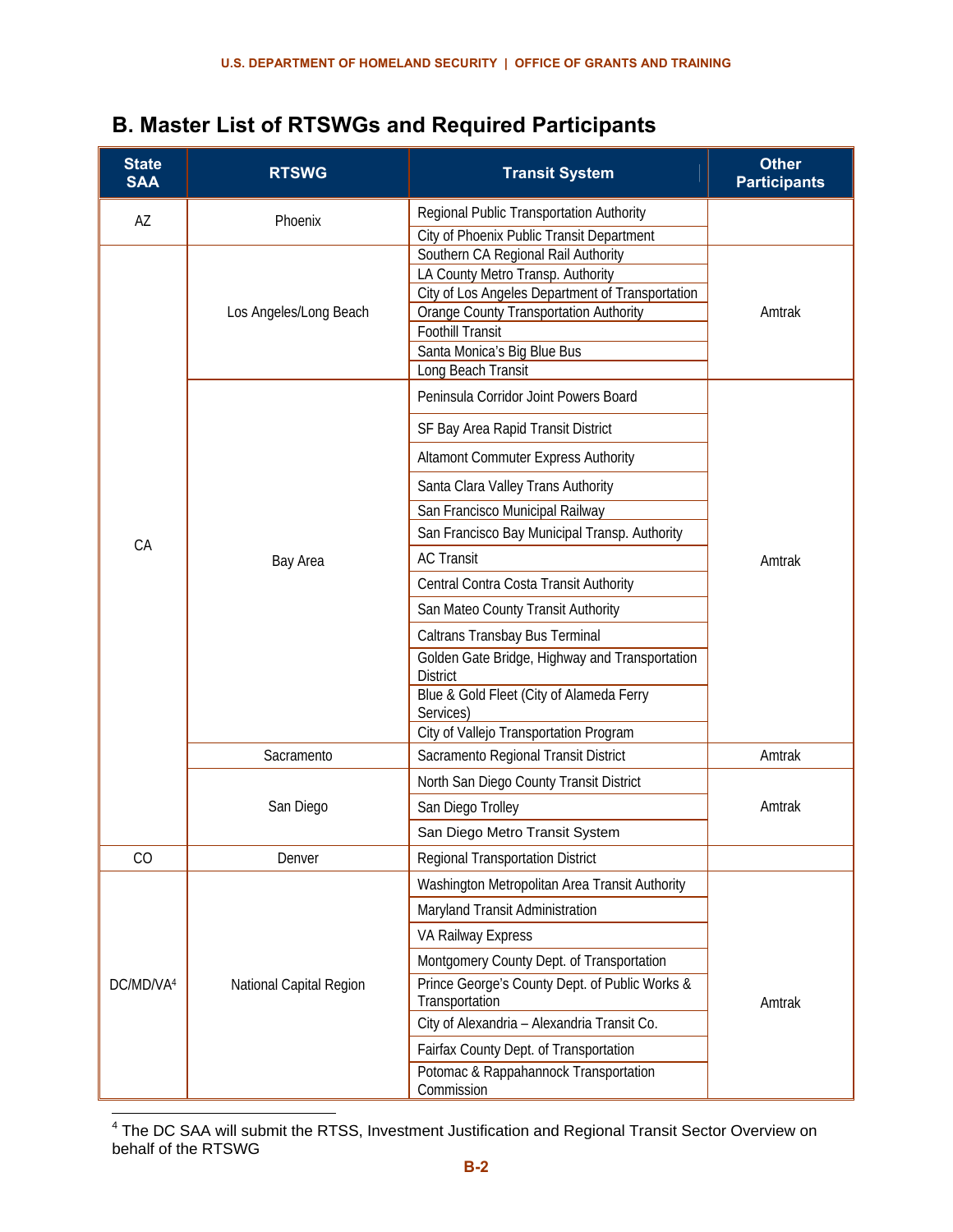| <b>State</b><br><b>SAA</b> | <b>RTSWG</b>                           | <b>Transit System</b>                                                                                                                                                                                         | <b>Other</b><br><b>Participants</b> |
|----------------------------|----------------------------------------|---------------------------------------------------------------------------------------------------------------------------------------------------------------------------------------------------------------|-------------------------------------|
|                            | Jacksonville                           | Jacksonville Transportation Authority                                                                                                                                                                         |                                     |
| <b>FL</b>                  |                                        | Tri-County Commuter Rail                                                                                                                                                                                      |                                     |
|                            | Miami/Fort Lauderdale                  | Miami-Dade Transit Agency                                                                                                                                                                                     |                                     |
|                            |                                        | Broward County Division of Mass Transit                                                                                                                                                                       |                                     |
|                            | Atlanta                                | Metropolitan Atlanta Rapid Transit Authority                                                                                                                                                                  |                                     |
| GA                         |                                        | Georgia Regional Transportation Authority                                                                                                                                                                     |                                     |
| H <sub>l</sub>             | Honolulu                               | City & County of Honolulu DOT Services                                                                                                                                                                        |                                     |
|                            |                                        | NE III Reg Commuter Rail                                                                                                                                                                                      | Amtrak                              |
|                            |                                        | <b>PACE Suburban Bus</b>                                                                                                                                                                                      |                                     |
| IL/IN <sup>5</sup>         | Chicago                                | No. Indiana Commuter Trans Dist                                                                                                                                                                               |                                     |
|                            |                                        | <b>Chicago Transit Authority</b>                                                                                                                                                                              |                                     |
|                            |                                        | New Orleans Regional Transit Authority                                                                                                                                                                        |                                     |
| LA                         | New Orleans                            | Jefferson Parish Department of Transportation                                                                                                                                                                 |                                     |
|                            |                                        | Louisiana Department of Transportation -<br><b>Crescent City Connection</b>                                                                                                                                   |                                     |
| MA                         | <b>Boston</b>                          | Massachusetts Bay Transportation Authority                                                                                                                                                                    | Amtrak                              |
| MI                         | Detroit                                | Detroit Transportation Corp<br>Suburban Mobility Authority for Regional<br>Transportation                                                                                                                     |                                     |
| <b>MN</b>                  | <b>Twin Cities</b>                     | Metro Transit                                                                                                                                                                                                 |                                     |
| <b>MO</b>                  | Saint Louis                            | Bi-State Development Agency                                                                                                                                                                                   |                                     |
|                            |                                        | Madison County Transit District (IL)                                                                                                                                                                          |                                     |
| <b>NV</b>                  | Las Vegas                              | Regional Transportation Commission of Southern<br><b>NV</b>                                                                                                                                                   |                                     |
| <b>NY</b>                  | <b>Buffalo</b>                         | Niagara Frontier Transp. Authority                                                                                                                                                                            |                                     |
| NY/NJ/CT <sup>6</sup>      | New York City<br>Jersey City<br>Newark | Metropolitan Transportation Authority<br>Port Authority of New York and New Jersey<br>Westchester County Department of<br>Transportation<br>New Jersey Transit Corporation<br>CT Department of Transportation | Amtrak                              |
|                            | Cleveland                              | Greater Cleveland Regional Trans Auth                                                                                                                                                                         |                                     |
| OH                         | Cincinnati                             | Southwest Ohio Regional Transit Authority<br>Transit Authority of Northern KY                                                                                                                                 |                                     |
| <b>OR</b>                  | Portland                               | Tri-County Metropolitan Transportation District<br>Clark County Public Transp. Benefit Area Auth.<br>Corp.                                                                                                    |                                     |

 5 The IL SAA will submit the RTSS, IJ and Regional Transit Sector Overview on behalf of the RTSWG 6 The NY SAA will submit the RTSS, IJ and Regional Transit Sector Overview on behalf of the RTSWG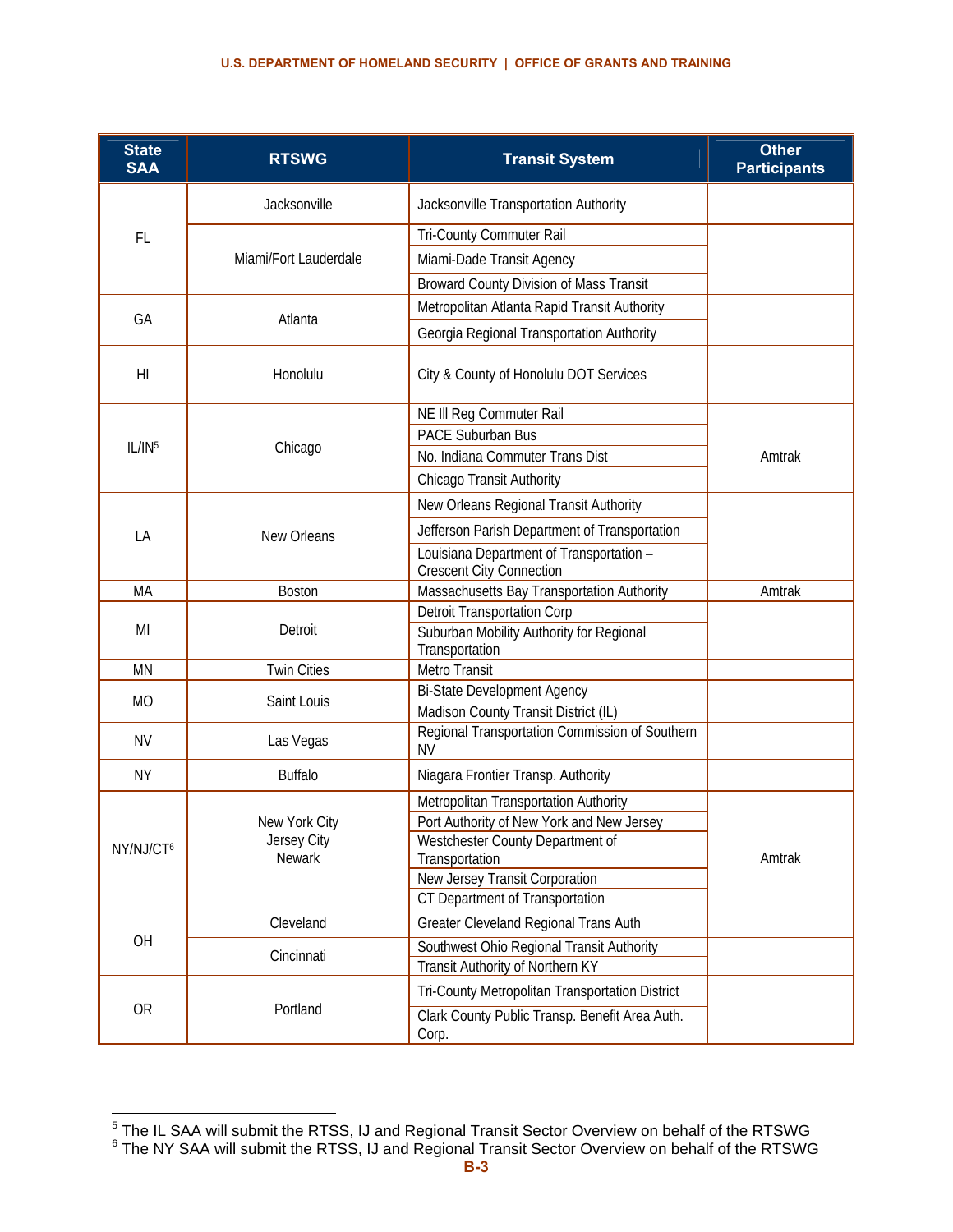| <b>State</b><br><b>SAA</b> | <b>RTSWG</b>                 | <b>Transit System</b>                                                            | <b>Other</b><br><b>Participants</b> |
|----------------------------|------------------------------|----------------------------------------------------------------------------------|-------------------------------------|
| PA                         | Pittsburgh                   | Cambria County Transit Authority                                                 |                                     |
|                            |                              | Port Authority of Allegheny County                                               |                                     |
| PA/NJ7                     |                              | PA Department of Transportation                                                  |                                     |
|                            |                              | Port Authority Transit Corporation                                               |                                     |
|                            | Philadelphia                 | Southeastern Pennsylvania Transportation<br>Authority                            | Amtrak                              |
|                            |                              | New Jersey Transit Corporation                                                   |                                     |
| ΤN                         | Memphis                      | Memphis Area Transit Authority                                                   |                                     |
|                            | Dallas/Forth Worth/Arlington | Dallas Area Rapid Transit                                                        |                                     |
|                            |                              | <b>Trinity Railway Express</b>                                                   |                                     |
|                            |                              | Ft. Worth Transportation Authority                                               |                                     |
| <b>TX</b>                  |                              | <b>Island Transit</b>                                                            |                                     |
|                            | Houston                      | TX Dept. of Transportation (Bolivar Roads Ferry)                                 |                                     |
|                            |                              | Metropolitan Transit Authority of Harris County                                  |                                     |
|                            | San Antonio                  | <b>VIA Metro Transit</b>                                                         |                                     |
| <b>WA</b>                  | Seattle                      | Central Puget Sound Regional Trans Authority                                     | Amtrak                              |
|                            |                              | King County Dept of Transportation                                               |                                     |
|                            |                              | Pierce County Public Transportation Benefit Area<br><b>Authority Corporation</b> |                                     |
|                            |                              | Snohomish County Public Transportation Benefit<br>Area Authority Corporation     |                                     |
|                            |                              | <b>Washington State Ferries</b>                                                  |                                     |
| WI                         | Milwaukee                    | Milwaukee County Transit System                                                  |                                     |

<sup>————————————————————&</sup>lt;br><sup>7</sup> The PA SAA will submit the RTSS, IJ and Regional Transit Sector Overview on behalf of the RTSWG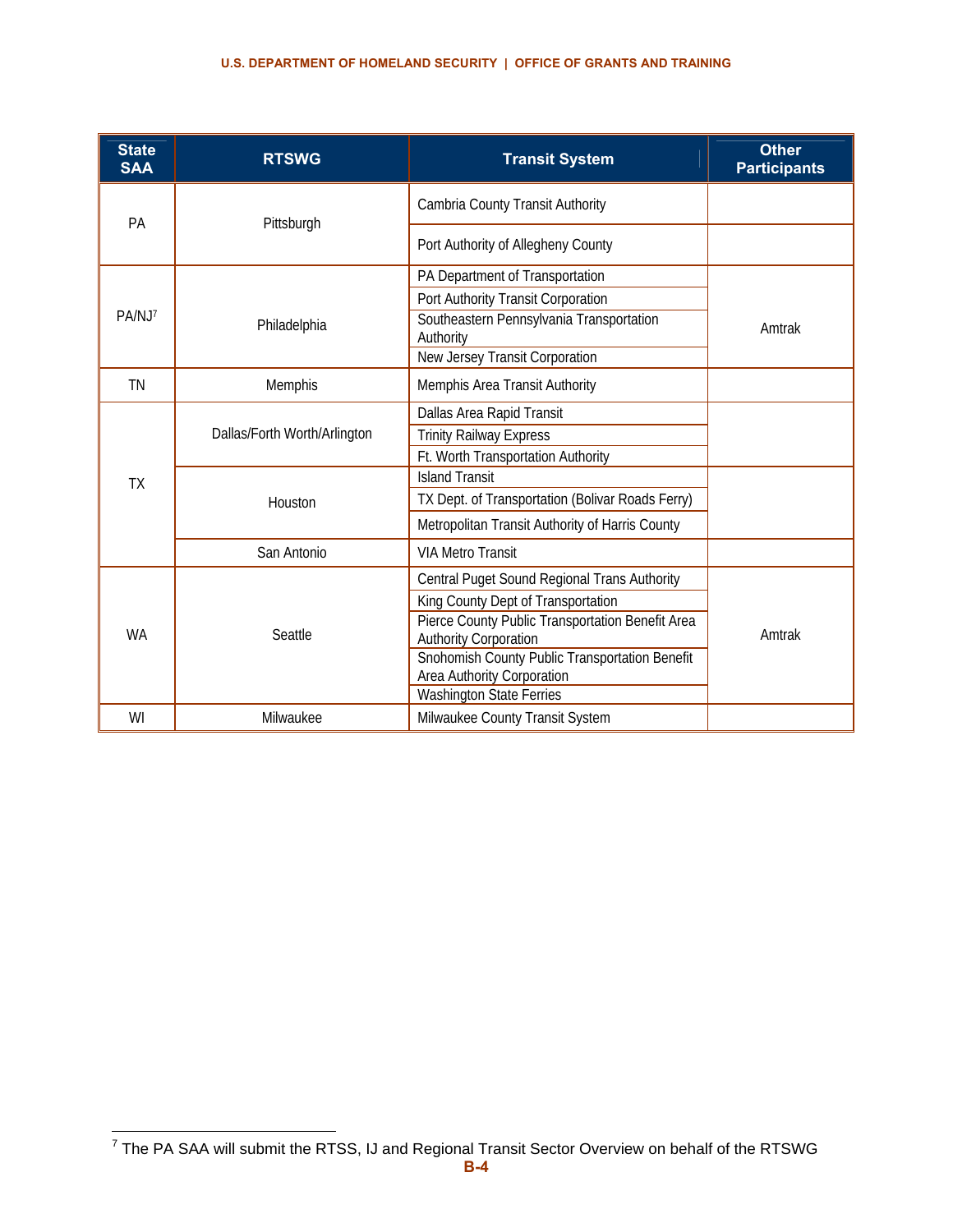

# **REGIONAL TRANSIT SECTOR OVERVIEW GUIDANCE**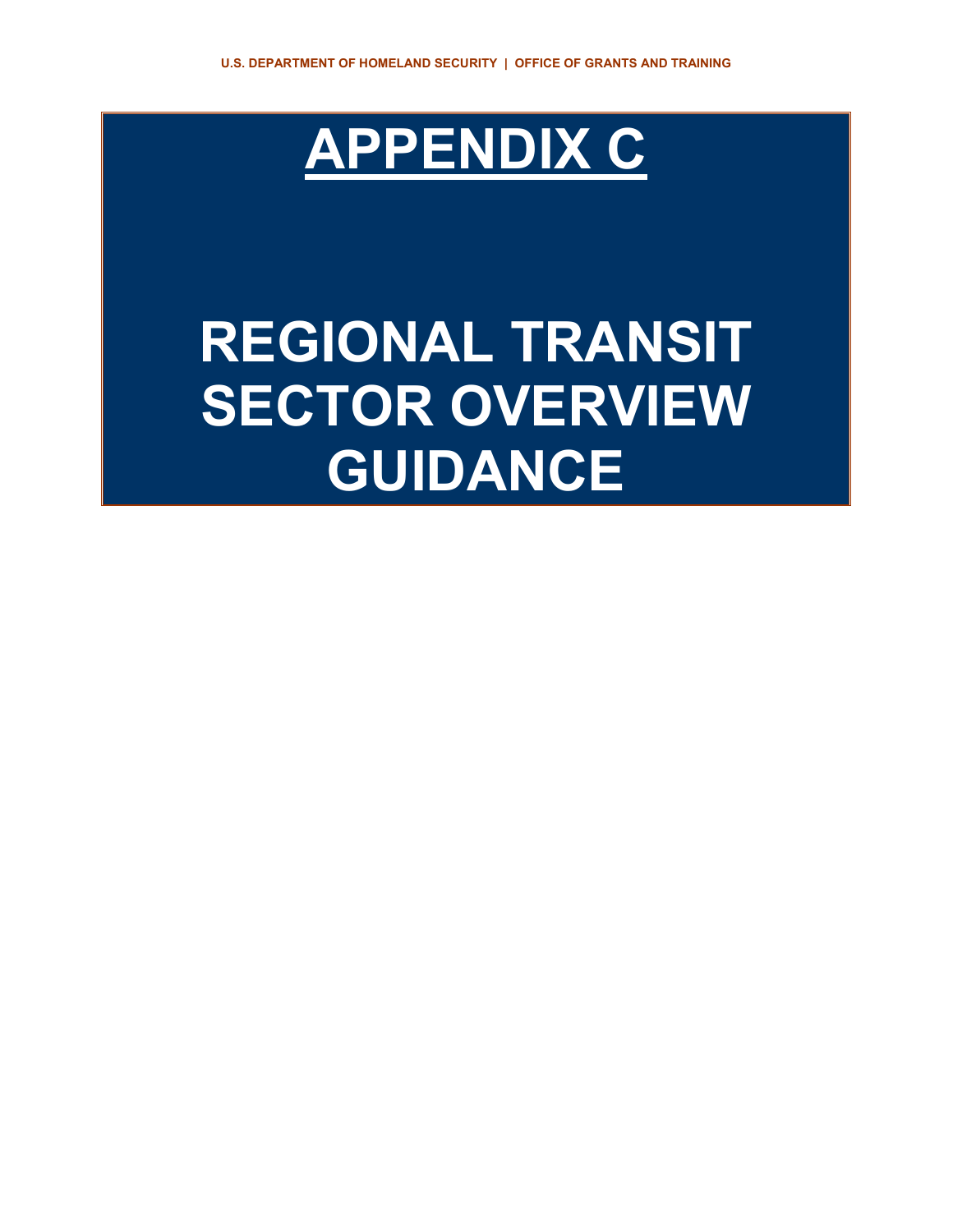# **Regional Transit Sector Overview Guidance**

## **A. Overview of Requirements**

The optional Regional Transit Sector Overview attachment must not exceed 5 pages. The format below is strongly suggested for this file attachment.

#### **1. Transit Agency Contacts (for each eligible transit system)**

- $\triangleright$  Point of contact's (POC) name and title;
- $\triangleright$  POC's full mailing address;
- ¾ POC's telephone number;
- ¾ POC's fax number;
- ¾ POC's email address;
- $\triangleright$  Also include the corresponding information for the single authorizing official for your organization—i.e., the individual authorized to sign a cooperative agreement award.

#### **2. Description of Each Eligible Transit Agency's Operating System**

- ¾ Infrastructure;
- $\triangleright$  Ridership data;
- $\triangleright$  Number of passenger miles;
- $\triangleright$  Number of vehicles and/or vessels:
- $\triangleright$  Types of service and other important features;
- $\triangleright$  System map;
- $\triangleright$  Geographical borders of the system and the cities and counties served;
- $\triangleright$  Other sources of funding being leveraged for security enhancements.

#### **3. IED and CBRN Prevention, Detection and Response Capabilities**

- ¾ Discuss the transit sector's *current* efforts to protect any underwater tunnel infrastructure from attacks involving IEDs:
	- o Specific attention should be paid to any enhancements achieved as a result of FY 2005 TSGP funding;
- ¾ Discuss the transit sector's *current* prevention, detection and response capabilities relative to IEDs and CBRN devices generally (including sensors, canine units, etc.):
	- o Specific attention should be paid to any enhancements in these capabilities achieved as a result of FY 2005 TSGP funding;
- ¾ Discuss the transit sector's *current* additional high consequence risk mitigation efforts, training programs for employees, emergency drills and citizen awareness activities:
	- o Specific attention should be paid to any enhancements in these capabilities achieved as a result of FY 2005 TSGP funding;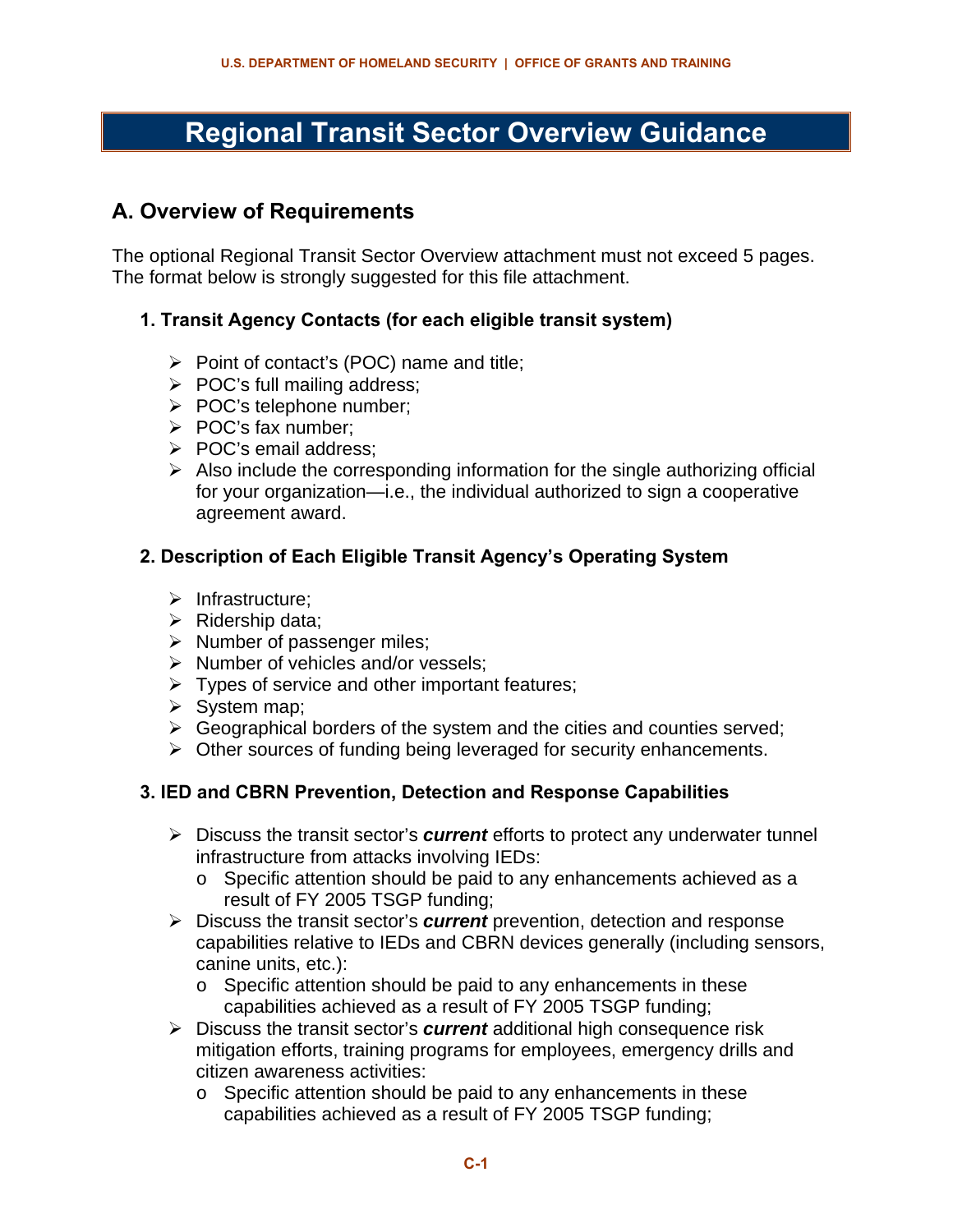- ¾ Discuss the transit sector's *requirements* relative to protection of any underwater tunnel infrastructure from attacks involving IEDs;
- ¾ Discuss the transit sector's *required* prevention, detection and response capabilities relative to IEDs and CBRN devices (including sensors, canine units, etc.);
- ¾ Discuss the transit sector's *required* high consequence risk mitigation needs, anti-terrorism training programs for employees, emergency drills and citizen awareness activities.

## **B. Submitting the Regional Transit Sector Overview**

Release of funding is contingent upon the completion and submission of the Regional Transit Sector Overview. Awards will be special conditioned to prohibit obligation, expenditure and draw down of funds until a copy of Regional Transit Sector Overview is received and approved by DHS. *Regional Transit Sector Overviews must be completed and submitted to G&T, along with the updated RTSS and Funding Justifications, within 90 days of the FY2006 TSGP regional award date..* An electronic copy of the Regional Transit Sector Overview must be provided by the applicable SAA via the G&T secure portal at: https://odp.esportals.com/.

*Important Note: Questions regarding the Regional Transit Sector Overview should be directed to your G&T Program Manager, or to the G&T Centralized Scheduling and Information Desk (CSID). The CSID can be contacted at 1-800- 368-6498 or askcsid@dhs.gov. CSID hours of operation are from 8:00 a.m. to 7:00 p.m. (EST), Monday through Friday.*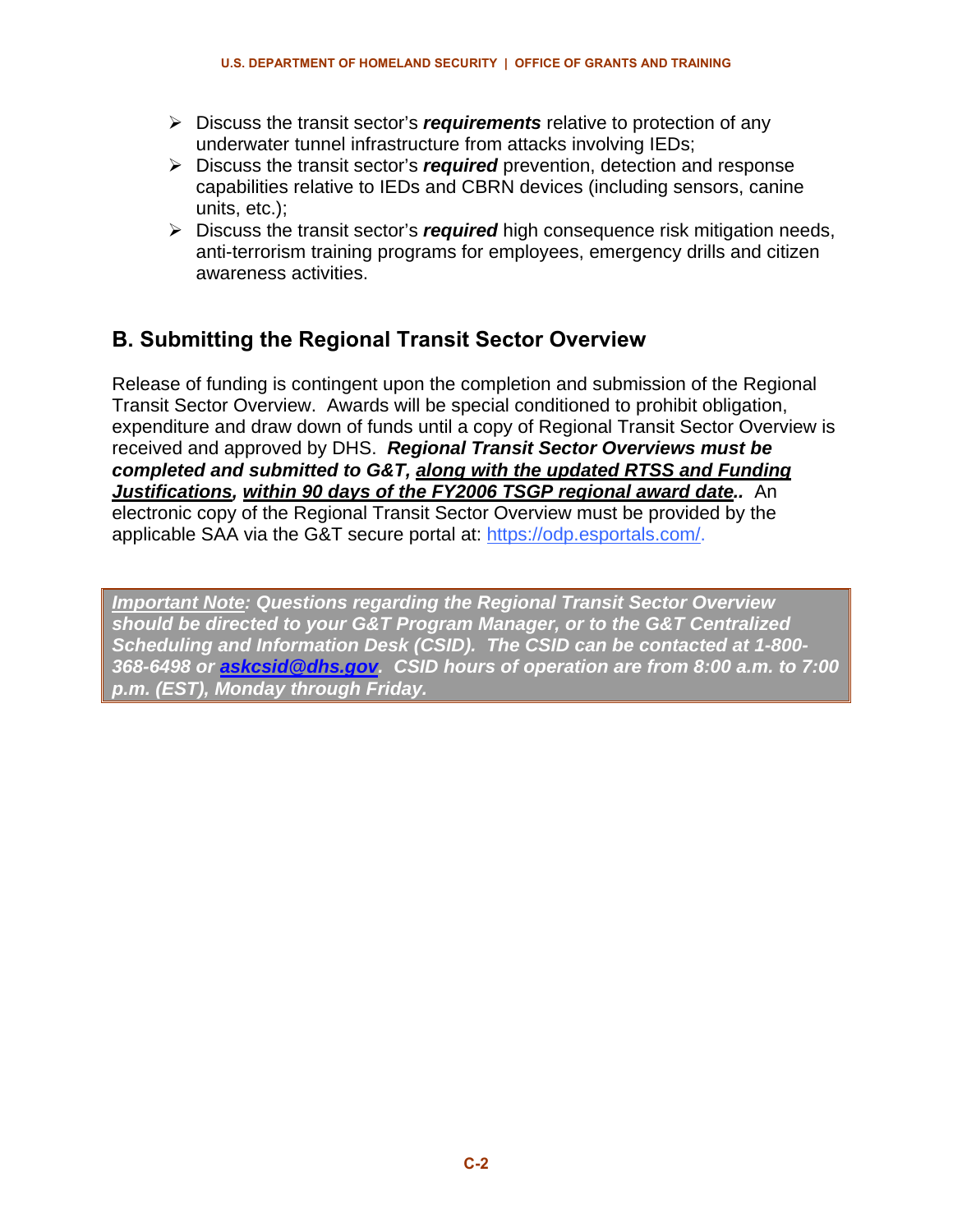

# **REGIONAL TRANSIT SECURITY STRATEGY GUIDANCE**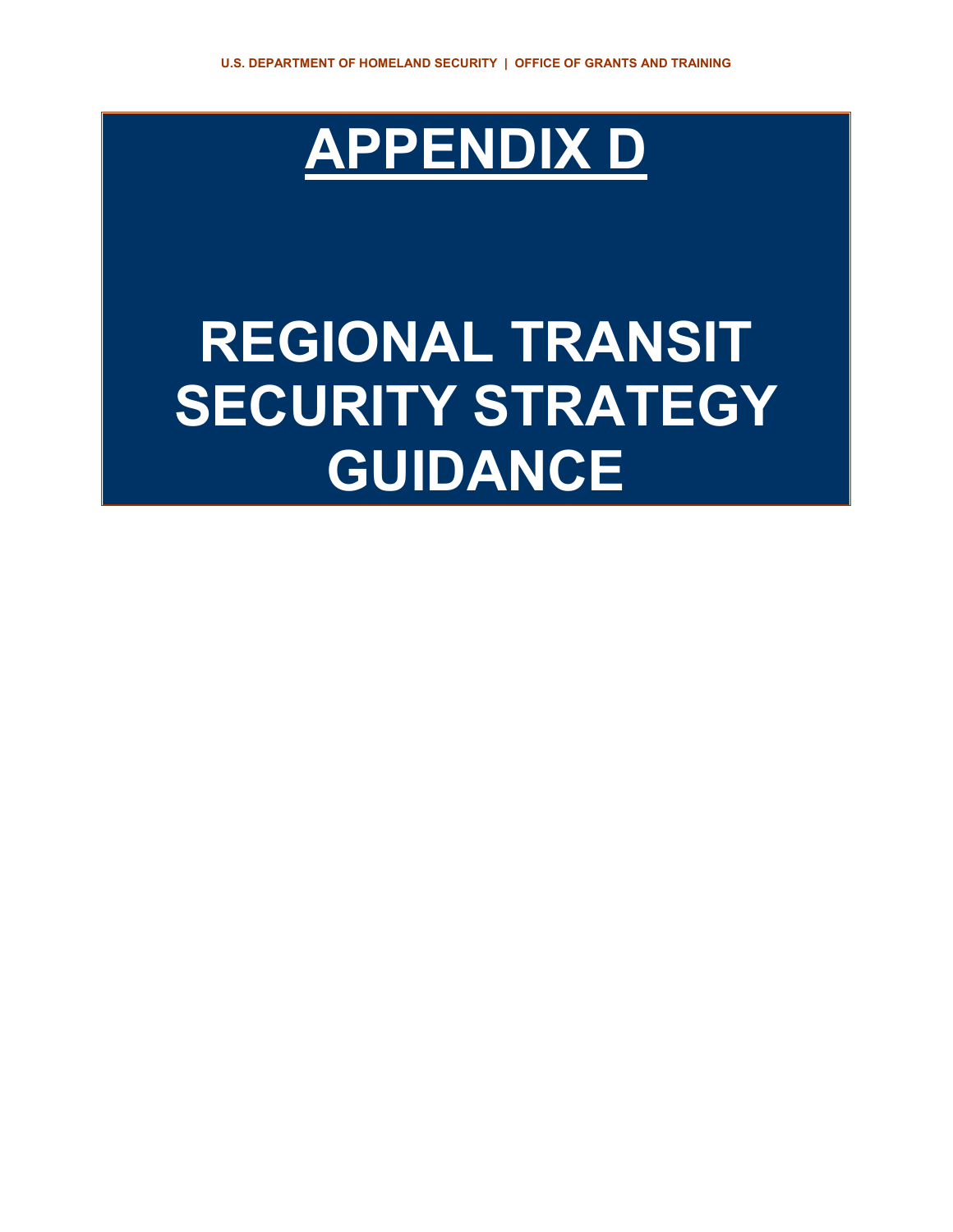# **Regional Transit Security Strategy Guidance**

# **A. Overview of Requirements**

 $\overline{a}$ 

Strategic planning, at its core, is a process that should guide the RTSWGs in achieving their goals and objectives. The current strategies have strong foundations that should support an ongoing process of review and refinement as new lessons are learned, new priorities are realized, and new homeland security guidance is released. With the release of the National Preparedness Goal and Guidance, RTSWGs have an opportunity to address the four core mission areas and reflect the National Priorities in their strategies.

*Although DHS is requiring RTSWGs to revisit their current strategies, the intent of this guidance is not to require that an entirely new strategy be written, but rather to tailor and update, as appropriate, existing goals and objectives to support the National Preparedness Goal and the National Priorities.* States and urban areas recently completed a similar process of alignment for their strategies. The changes required as part of the FY 2006 TSGP, will ensure that each RTSS remains consistent with the associated state and urban area strategies and will promote and allow for further integration of these planning efforts.

*If desired, RTSWGs may conduct a more extensive update or rewrite of their strategies. However, at a minimum, RTSWGs must ensure that their updated strategies address the four mission areas (prevent, protect, respond, recover) and reflect the National Priorities8 . It is important to note that it is not a requirement to provide an individual goal and objective for each National Priority and Action Item; RTSWGs must show, however, how their goals and objectives align to these priorities.* 

*As part of this effort, RTSWGs must also review the RTSS to ensure it adequately addresses the following priorities specific to transit security: 1) the protection of any underwater tunnels from IED attacks; 2) prevention and detection capabilities for IEDs and other non-conventional weapons generally; 3) other high consequence risks identified through system-wide risk assessments; 4) antiterrorism training for transit employees; 5) emergency drills; and, 6) citizen awareness activities. RTSWGs must also ensure that each RTSS continues to align with the goals and objectives contained within the relevant state and urban area strategy(ies).* 

It is recognized that each region has unique needs and capabilities, and the strategies should reflect these attributes. Therefore, strategies should continue to include additional goals and objectives that also reflect specific regional priorities.

 $8$  This does not require an update to existing objectives if those objectives already reflect the National Priorities. However, the alignment of those objectives to the National Priorities should be clearly articulated.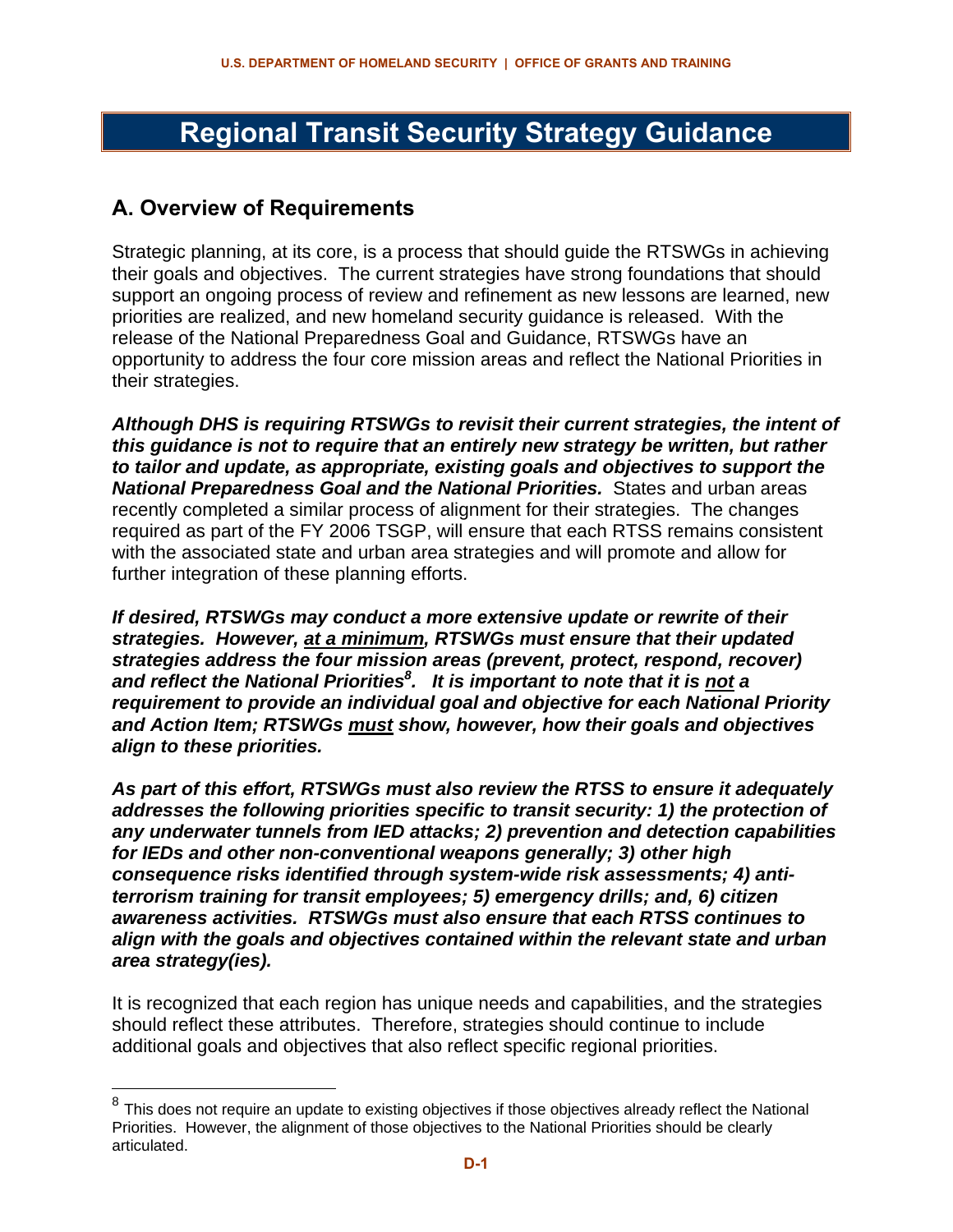The current strategies, developed in FY 2005, are mostly terrorism focused. In updating their strategies this year, RTSWGs should begin the process of evolving their strategies to address not only terrorism, but a broad range of other threats and hazards, founded on a capabilities-based planning approach. In the future, states, urban areas and RTSWGs will be asked to develop enterprise-wide homeland security strategies for 2007, 2008 and 2009 that reflect the necessary integration and collaboration across all mission areas and support the establishment of the National Preparedness System and realization of the Goal.

# **B. Incorporating the National Priorities**

The following paragraphs provide guidance on how to apply each of the relevant National Priorities to the RTSS.

#### **1. How to apply the Expanded Regional Collaboration Priority to the FY 2006 RTSS Update**

Preventing, protecting against, responding to, and recovering from major events (as represented by the National Planning Scenarios) will require that capabilities be drawn from a wide area. The area from which resources will be drawn may or may not expand beyond the transit sector served by the existing RTSWG. In updating their homeland security strategies, RTSWGs are asked to examine current regional collaboration efforts and explore new approaches to developing regional capabilities. The strategy should provide a narrative description of how the RTSWG currently uses and plans to use mutual aid to prevent, protect against, respond to, and recover from major events. The strategy should present the RTSWG's vision for increasing existing collaboration efforts and establishing and enhancing integrated regional operations for all mission areas.

#### *In developing this vision and updating their strategies, RTSWGs should complete the following activities:*

- ¾ *Define current collaboration efforts already undertaken across the transit sector, across jurisdictions and across disciplines;*
- ¾ *Discuss opportunities for future collaboration that can enhance capability within the region;*
- ¾ *Define future goals and objectives for a regional approach for prevention, protection, response, and recovery;*
- ¾ *Outline a process for integrating operational systems from multiple disciplines and jurisdictions for all mission areas.*

It is important to note that regional collaboration is not necessarily a structured, institutionalized program across a region, but better defined as a strategic vision for the future, with a multi-jurisdictional and multi-disciplinary approach to homeland security. There is not a one-size-fits-all approach to regional collaboration, but the RTSWG's vision should support an enterprise-wide approach to building capability for all the mission areas.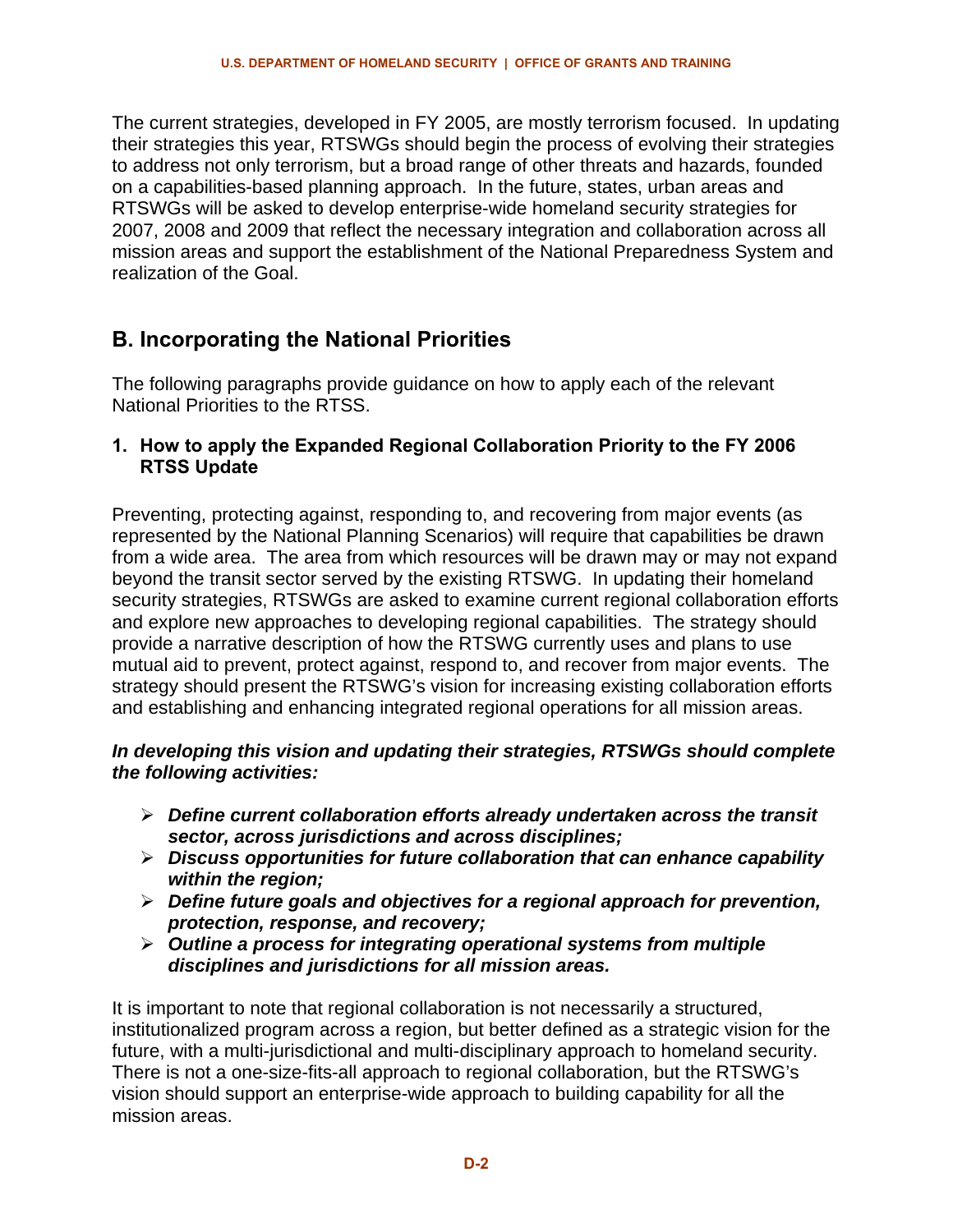#### **2. How to apply the Implement the National Incident Management System (NIMS) and National Response Plan (NRP) Priority to the FY 2006 RTSS Update**

Both the NIMS and the NRP were formally issued by DHS after the initial strategies were submitted to G&T. As such, RTSWGs are being asked to show how their strategic goals and objectives support the implementation of NIMS and the alignment of their operational plans to the NRP; the updated strategies are not, however, intended to reproduce a completed NIMS implementation plan.

Updated strategies should indicate how RTSWGs will incorporate the NIMS/NRP into their emergency response plans, policies and procedures, incident and resource management, trainings, programs, and exercises. Strategies also should reflect how NIMS/NRP will support integrated regional operational systems. This will be part of the consistent nationwide approach for Federal, state, local, and tribal governments, as well as the private sector, to work together more effectively and efficiently to prevent, protect against, respond to, and recover from domestic incidents, regardless of cause, size, or complexity.

*For further information on this priority:* 

- $\triangleright$  The NIMS can be found online at: http://www.fema.gov/pdf/nims/nims\_doc\_full.pdf
- $\triangleright$  The NRP can be found online at: http://www.dhs.gov/interweb/assetlibrary/NRP\_FullText.pdf
- $\triangleright$  Additional information can be found online at: http://www.fema.gov/nims/

#### **3. How to apply the Implement the Interim National Infrastructure Protection Plan (NIPP) Priority to the FY 2006 RTSS Update**

Consistent with HSPD-7, "Critical Infrastructure Identification, Prioritization, and Protection," the NIPP reflects the 17 individual CI/KR sectors identified in the table on the next page.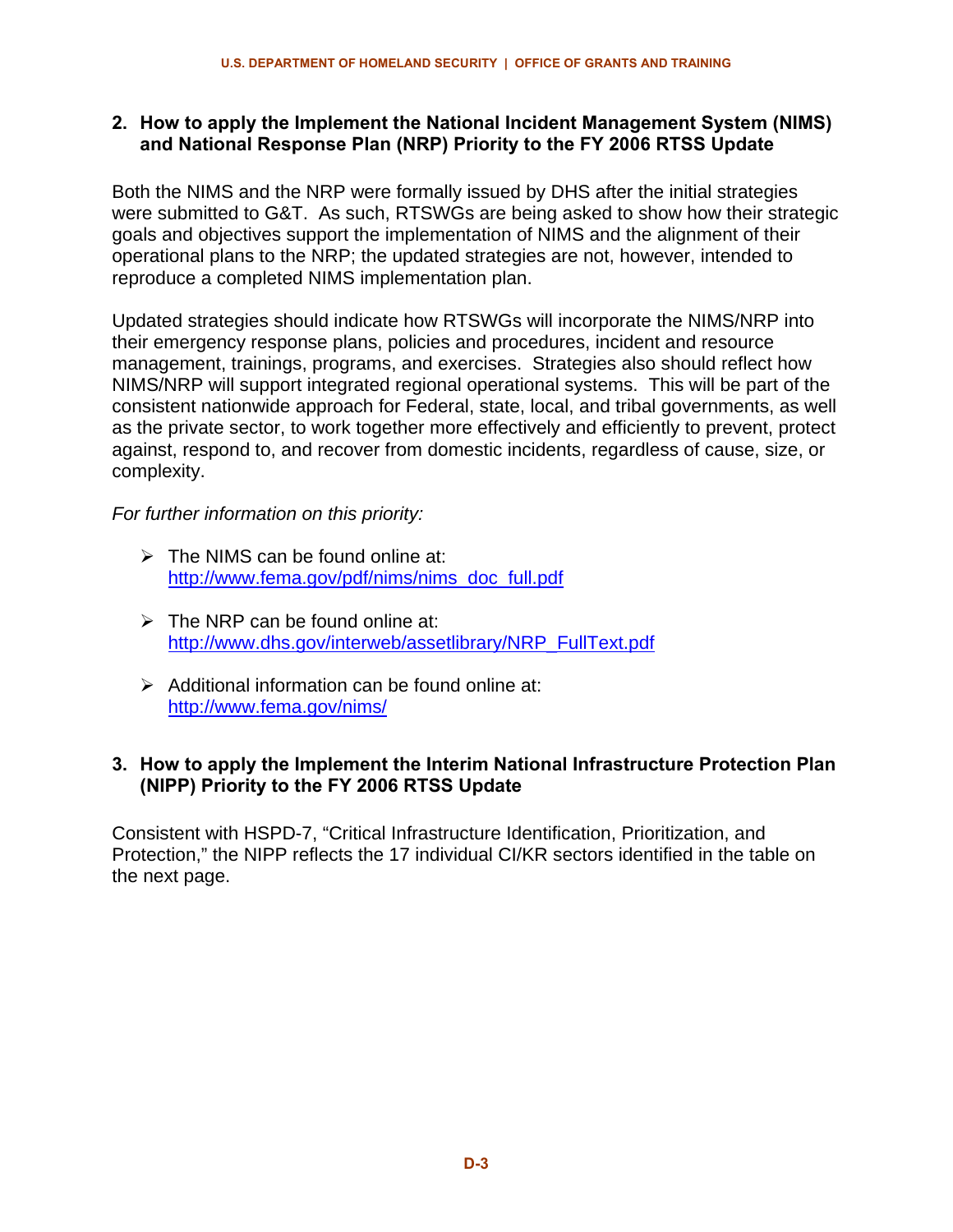#### **Critical Infrastructure and Key Resource Sectors**

| <b>Critical Infrastructure and Key Resource Sectors</b> |
|---------------------------------------------------------|
| Agriculture and Food                                    |
| <b>Public Health and Health Care</b>                    |
| Drinking Water and Wastewater Treatment Systems         |
| Energy                                                  |
| Banking and Finance                                     |
| National Monuments and Icons                            |
| Defense Industrial Base                                 |
| Information Technology                                  |
| Telecommunications                                      |
| Chemical                                                |
| <b>Transportation Systems</b>                           |
| <b>Emergency Services</b>                               |
| Postal and Shipping                                     |
| Dams                                                    |
| <b>Government Facilities</b>                            |
| <b>Commercial Facilities</b>                            |
| Nuclear Reactors, Materials, and Waste                  |

#### *As part of the FY 2006 TSGP, RTSWGs should work with the applicable states and urban areas to develop and implement a critical infrastructure protection program as a component of the overarching homeland security program for the region.*

This program should engage all relevant intergovernmental coordination points (e.g., Federal, state, local, and tribal) to ensure a comprehensive approach to critical infrastructure protection across all appropriate levels of government, across both public and private sectors, within geospatial areas, and across infrastructure sectors.

In updating their strategies, RTSWGs should provide a strategic context and vision for their infrastructure protection programs. In developing this vision, RTSWGs should consider how they will fulfill the following roles:

- $\triangleright$  Build a critical infrastructure protection program that implements the risk management framework outlined in the Interim NIPP. Chapter 3 of the Interim NIPP provides more detailed discussion of the risk management framework and specific approaches to reducing critical infrastructure vulnerability;
- $\triangleright$  Engage all relevant intergovernmental coordination points (e.g., Federal, state, regional, tribal, local) to ensure a comprehensive approach to critical infrastructure protection across all appropriate levels of government and across both public and private sectors;
- $\triangleright$  Develop strategies for the protection of CI/KR assets not on the Federal list, but which are of concern to the region;
- ¾ Incorporate cyber security protection efforts across all sectors of CI/KR.

DHS is currently working in conjunction with Federal, state, local, tribal, and private sector stakeholders to update and finalize the NIPP.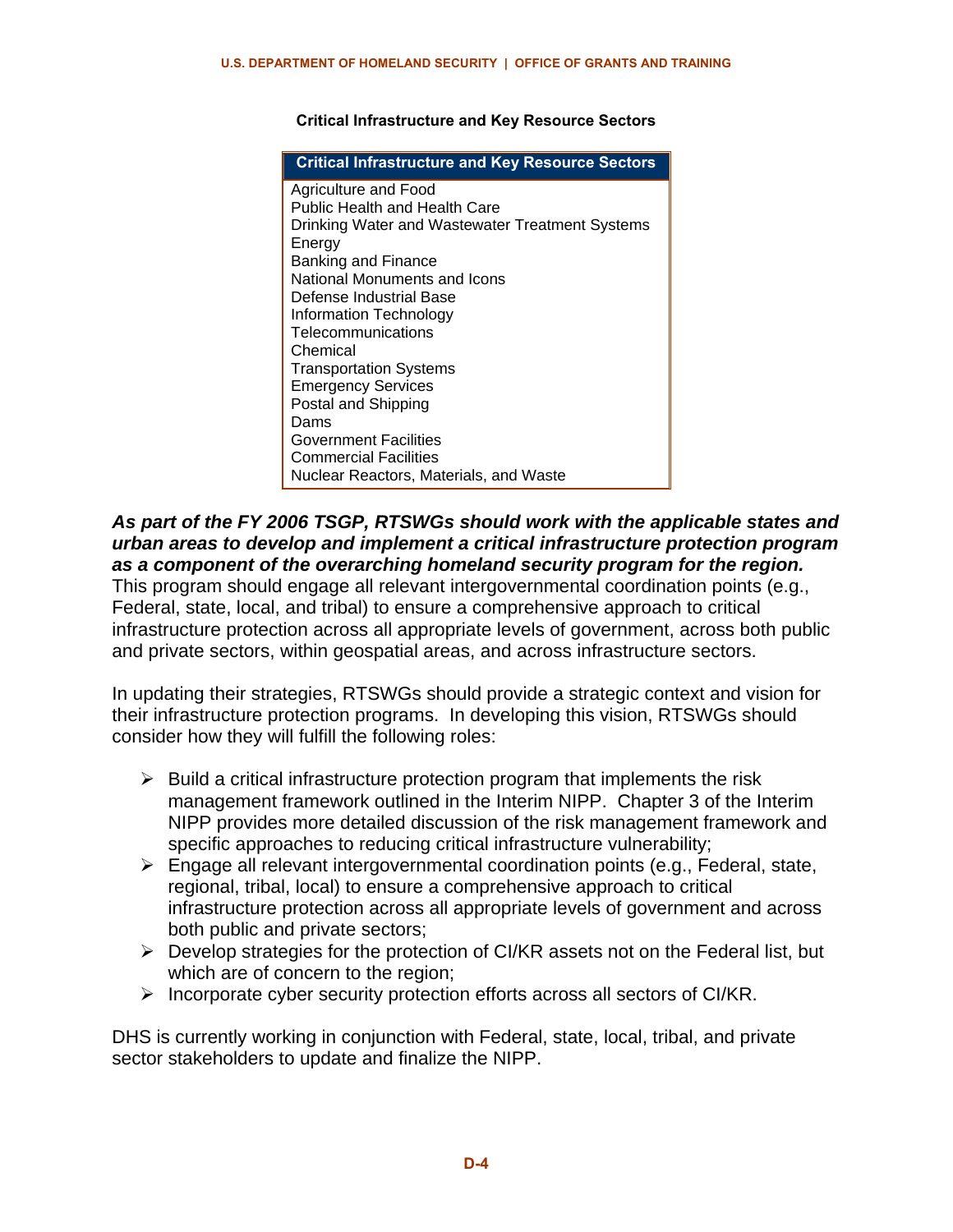*For further information on this priority:* 

- $\triangleright$  Refer to the NIPP or send comments and questions to NIPP@dhs.gov
- $\triangleright$  The Department of Homeland Security's National Strategy for the Physical Protection of Critical Infrastructures and Key Assets: http://www.whitehouse.gov/pcipb/physical.html
- ¾ Homeland Security Presidential Directive 7 (HSPD-7), "Critical Infrastructure Identification, Prioritization, and Protection": http://www.whitehouse.gov/news/releases/2003/12/20031217-5.html
- ¾ The USA PATRIOT Act defines critical infrastructure as "systems and assets, whether physical or virtual, so vital to the United States that the incapacity or destruction of such systems and assets would have a debilitating impact on security, national economic security, national public health or safety, or any combination of these matters.": http://frwebgate.access.gpo.gov/cgibin/getdoc.cgi?dbname=107\_cong\_public\_laws&docid=f:publ056.107
- ¾ The President's *National Strategy for Homeland Security* (NSHS), issued in July 2002, restates the definition of critical infrastructure provided in the USA PATRIOT Act. The Strategy expands on this definition, however, summarizing its rationale for classifying specific infrastructure sectors as critical: http://www.whitehouse.gov/homeland/book/

#### **4. How to apply the Strengthen Information Sharing and Collaboration Capabilities Priority to the FY 2006 RTSS Update**

RTSWGs are encouraged to develop a strategic framework that outlines an overall vision and approach relative to the *Information Sharing and Collaboration Priority*. For the RTSSs, consideration should be given to how the fusion process will be established, i.e., as a stand-alone capacity or through direct integration into a statewide or regional structure, as well as how it will be organized and coordinated.

Some goals to consider in the development of the strategic framework include:

- $\triangleright$  Ensuring that the fusion process is fully capable of communicating effectively and efficiently with the Federal Government through the Homeland Security Information Network (HSIN), the Homeland Security Operations Center (HSOC), the Transportation Security Operations Center (TSOC) and the Department of Transportation's (DOT) Crisis Management Center (CMC), as well as with other intelligence and law enforcement personnel across the Federal Government;
- $\triangleright$  Utilizing HSIN, which will significantly strengthen the flow of real-time threat information to state, local, and private sector partners at the Sensitive-but-Unclassified level, and provide a platform for communications through the classified SECRET level to state offices;
- $\triangleright$  Establishing connectivity with the HSOC, which will be responsible for taking homeland security-related information and intelligence collected and/or produced via the state fusion process, blending it with up-to-date intelligence collected by Federal entities, and sharing the resulting products with state, tribal, local, and private sector entities via the state's fusion process;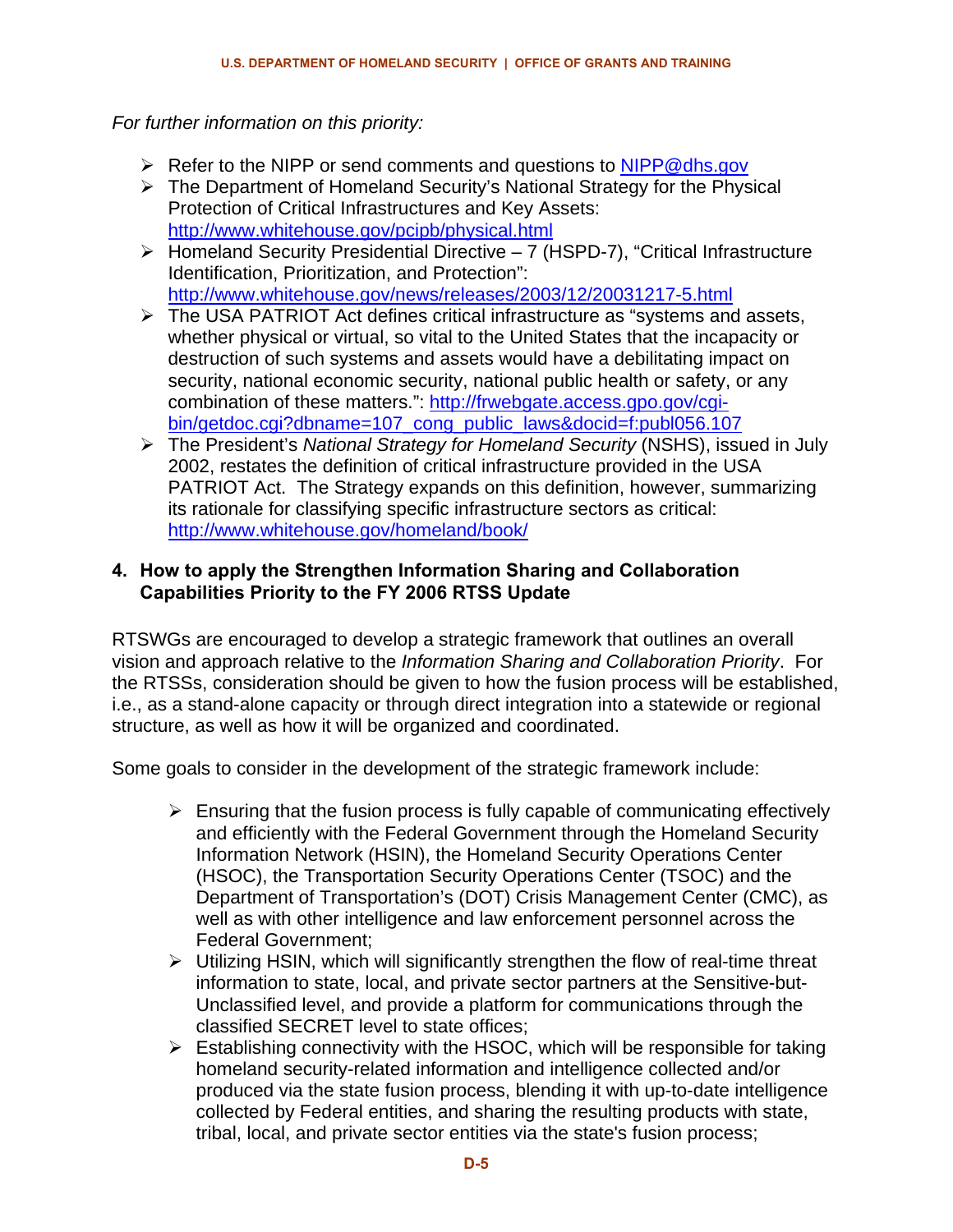$\triangleright$  Integrating and coordinating with key local or regional Federal intelligence entities such as the FBI's Field Intelligence Groups, the Joint Terrorism Task Forces, U.S. Immigration and Customs Enforcement's Field Intelligence Units, the U.S. Coast Guard's Field Intelligence Support Teams, the Drug Enforcement Administration's High Intensity Drug Trafficking Area centers and other field intelligence units is essential.

### *For further information on this priority:*

The Global Justice Information Sharing Initiative will release the 'Recommended Minimum Standards for Establishing and Operating the Intelligence Component of Fusion Centers for Local, State, Tribal, and Federal Law Enforcement,' in the ensuing months.

Information Sharing and Collaboration information can be found at the following web sites:

- ¾ DHS Homeland Security Information Network (HSIN) website: http://www.dhs.gov/dhspublic/display?theme=43&content=3747&print=true
- ¾ Southwest Emergency Response Network website: www.swern.gov
- ¾ NorthWest Warning, Alert & Response Network website: www.nwwarn.gov
- ¾ Homeland Security Advisory Council Intelligence and Information Sharing Initiative:

http://www.dhs.gov/interweb/assetlibrary/HSAC\_IntelInfoSharingReport\_1204.pdf

Information on FBI and related DOJ efforts in this area can be found at: http://www.fbi.gov/terrorinfo/counterrorism/waronterrorhome.htm

#### **5. How to apply the Strengthen Interoperable Communications Capabilities Priority to the FY 2006 RTSS Update**

RTSWGs should show in their updated strategy how they plan to support regional interoperability. The strategy should also illustrate how the process is to be implemented using the five elements within the Interoperability Continuum, and clearly explain how the interoperable communication goal(s) fits into the overall framework of the Continuum.

*For further information on this priority:* 

- ¾ For information on G&T's Interoperable Communications Technical Assistance Program (ICTAP): *http://www.ojp.usdoj.gov/odp/ta\_ictap.htm*
- $\triangleright$  More information on implementing interoperable communications can be obtained from SAFECOM at: http://www.safecomprogram.gov/SAFECOM/grant/default.htm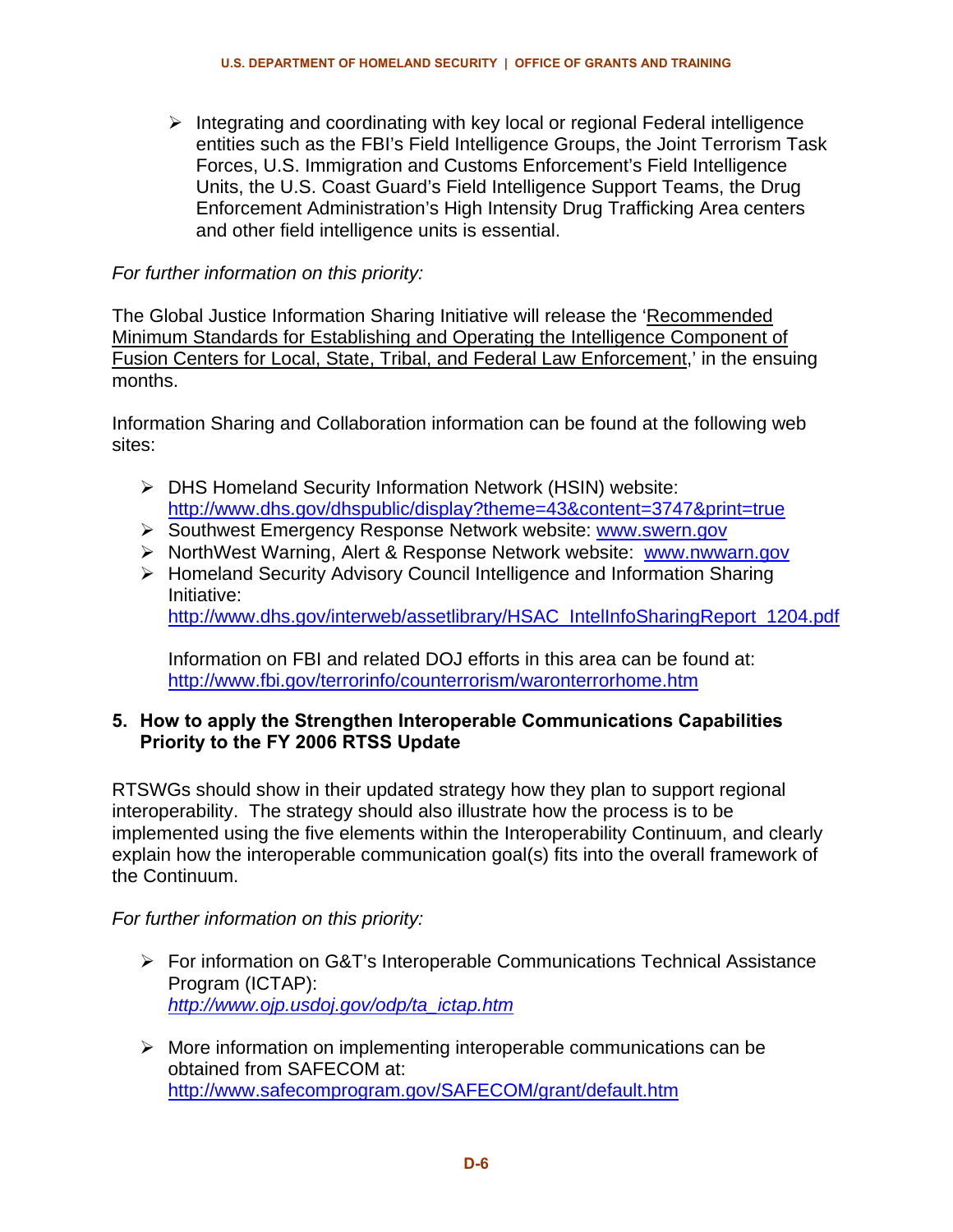$\triangleright$  SAFECOM grant guidance can be found at: http://www.safecomprogram.gov/SAFECOM/grant/default.htm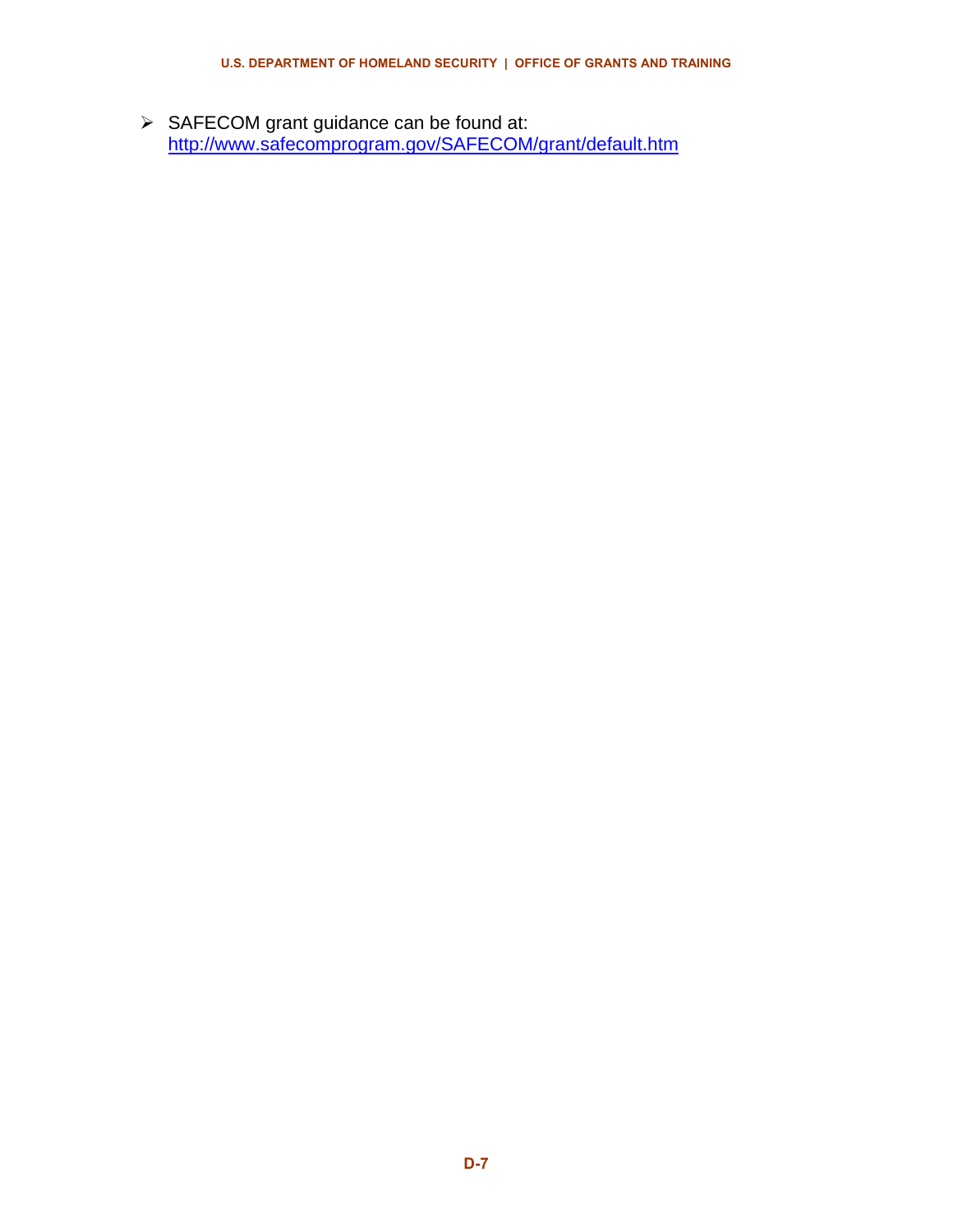

# **THE FTA TOP 20 SECURITY PROGRAM ACTION ITEMS**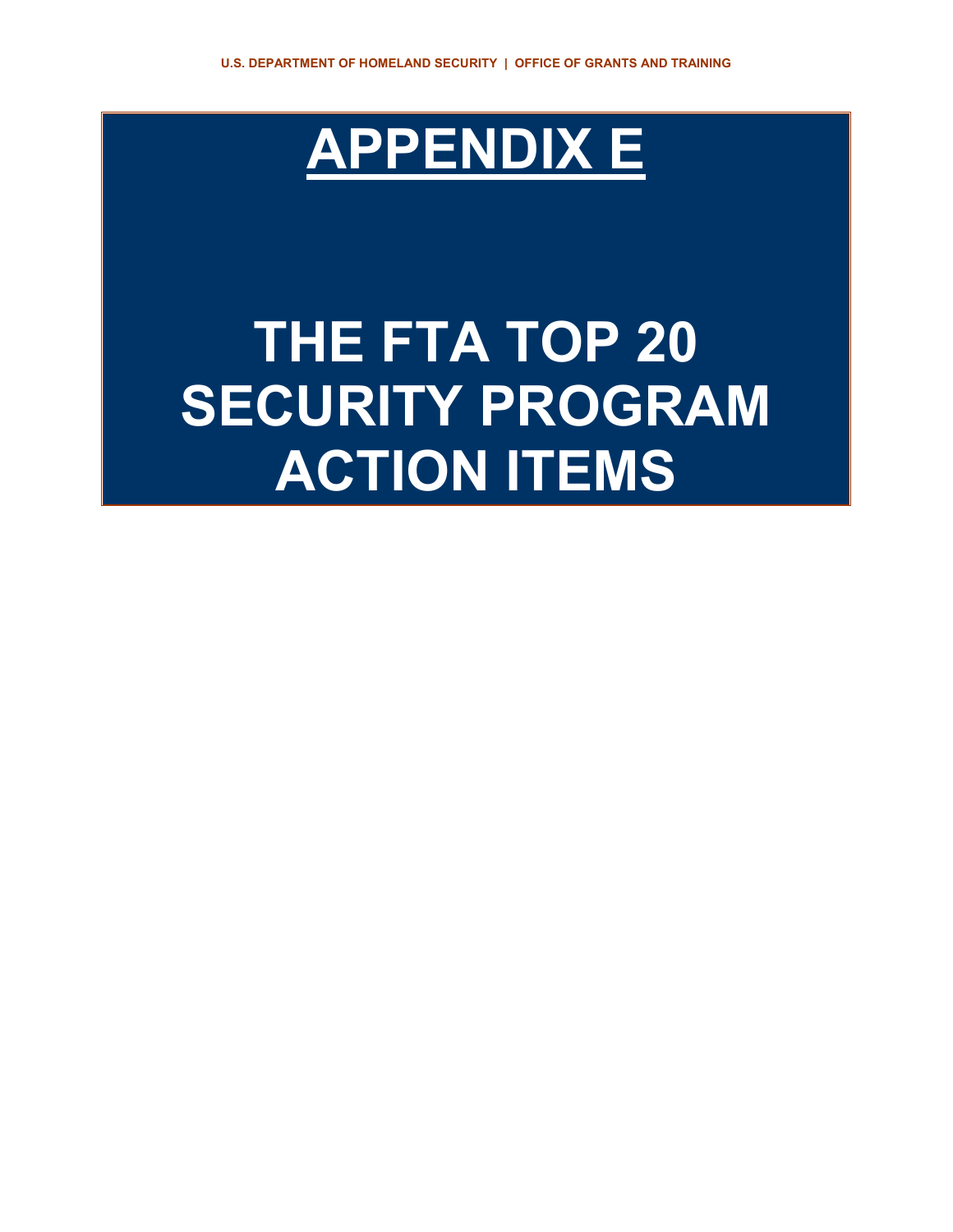# **The FTA Top 20 Security Program Action Items**

## **TOP 20 SELF-ASSESSMENT CHECKLIST**

#### **FTA Top 20 Security Program Action Items for Transit Agencies: Self-Assessment Checklist**

Notice: This document is disseminated by the Department of Transportation in the interest of information exchange. The United States Government assumes no liability for its contents or use thereof.

#### **I. Management and Accountability**

#### **1. Written security program and emergency management plans are established.**

Baseline Practices:

- Does a System Security Plan exist?
- Does an Emergency Management Plan exist?

Do standard and emergency operations procedures (SOPs/EOPs) for each mode operated, including operations control centers, exist?

*Exemplary Practices:* 

*Do Continuity of Operations Plans exist?* 

*Does a Business Recovery Plan (administration, computer systems, operations, etc.) exist?*

#### **2. The security and emergency management plans are updated to reflect anti-terrorist measures and any current threat conditions.**

Baseline Practices:

- $\Box$  What is the date of the latest update?
- $\Box$  Are security plans reviewed at least annually?
- □ Are reviews and changes to the plans documented?
- $\Box$  Does the plan now include weapons of mass destruction protocols?

#### **3. The security and emergency management plans are an integrated system security program, including regional coordination with other agencies, security design criteria in procurements and organizational charts for incident command and management systems.**

Baseline Practices:

 $\Box$  Are emergency management plans integrated with the regional emergency management authority plans?

 $\Box$  Do management & staff participate in planning and conducting emergency security activities (e.g., drills, committees, etc.)?

Does management coordinate with the FTA regional office?

 $\Box$  Are mutual aid agreements with other regional public agencies (e.g., local government, fire, police, other transit agencies, etc.) approved and signed?

Does an inter-departmental program review committee exist and address security issues?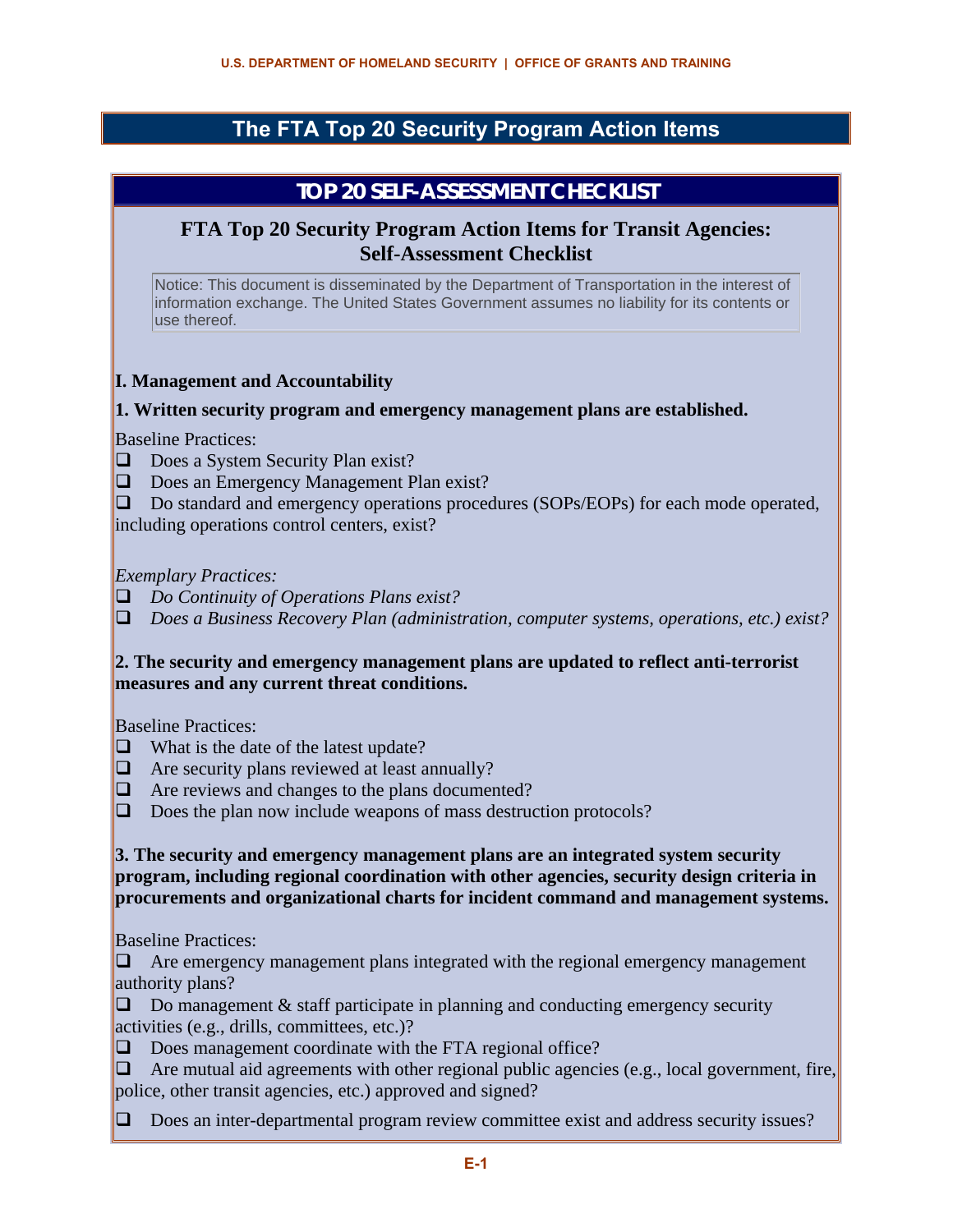*Exemplary Practice:* 

 *Is security design criteria/Crime Prevention Through Environmental Design (CPTED) included in system security program plan?* 

#### **4. The security and emergency management plans are signed, endorsed and approved by top management.**

Baseline Practices:

- $\Box$  Is there a policy statement emphasizing the importance of the security plan?
- $\Box$  Is the security plan approved and signed by the top official?

#### **5. The security and emergency management programs are assigned to a senior level manager.**

Baseline Practices:

What are the name and title of the security program manager?

 $\Box$  Is there a current organizational chart identifying the reporting structure for the security program manager?

#### **6. Security responsibilities are defined and delegated from management through to the front line employees.**

Baseline Practices:

- $\Box$  Are security plans distributed to appropriate departments in the organization?
- Do regular senior and middle management security coordinating meetings occur?
- Do informational briefings occur whenever security protocols are substantially updated?

 $\Box$  Are lines of delegated authority/succession of security responsibilities established and known?

#### **7. All operations and maintenance supervisors, forepersons, and managers are held accountable for security issues under their control.**

Baseline Practices:

 $\Box$  Are regular supervisor and foreperson security review & coordinating briefings held?

Does a security breach reporting system exist and are reports addressed through the security program review committee?

 $\Box$  Is facility security (e.g., perimeter/access control) supervision compliance monitored on a regular basis?

## **II. Security Problem Identification**

### **8. A threat and vulnerability assessment resolution process is established and used.**

Baseline Practices:

 $\Box$  Does a threat and vulnerability process exist and is it documented?

 $\Box$  Is a threat and vulnerability assessment conducted whenever a new asset/facility is added to the system?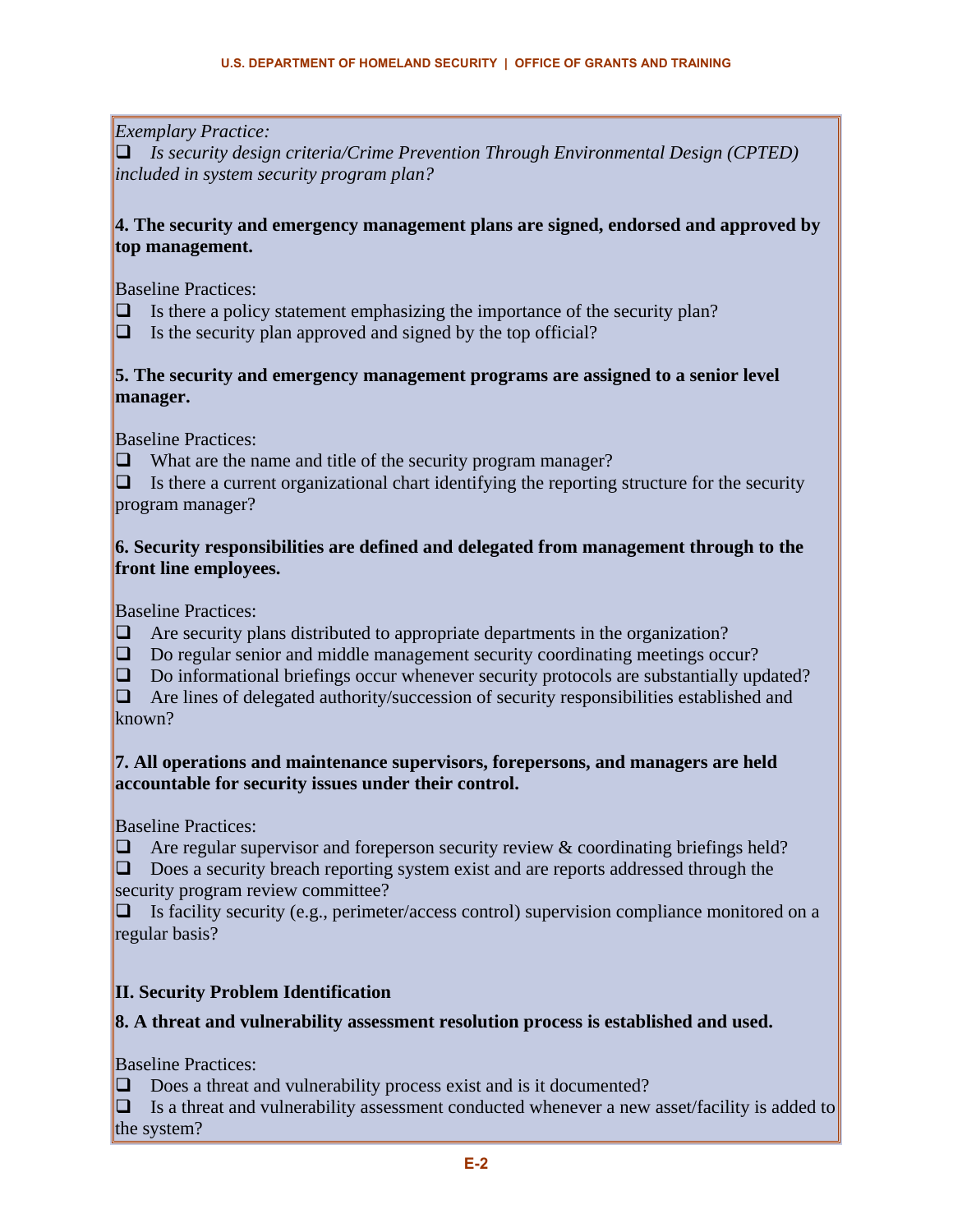$\Box$  Have management & staff responsible for managing the threat and vulnerability assessment process received adequate training?

 $\Box$  Is the threat and vulnerability process used to prioritize security investments?

**9. Security sensitive intelligence information sharing is improved by joining the FBI Joint Terrorism Task Force (JTTF) or other regional anti-terrorism task force; the Surface Transportation Intelligence Sharing & Analysis Center (ISAC); and security information is reported through the National Transit Database (NTD).** 

Baseline Practices:

 $\Box$  Does the transit agency participate in its region's JTTF or coordinate with key police and intelligence agencies?

 $\Box$  Has the transit agency joined the ST-ISAC?

 $\Box$  Does the transit agency provide security information to the National Transit Database?

#### **III. Employee Selection**

#### **10. Background investigations are conducted on all new front-line operations and maintenance employees (i.e., criminal history and motor vehicle records).**

Baseline Practices:

 $\Box$  Are background checks conducted consistent with state and local laws?

 $\Box$  Is the background investigation process documented?

#### **11. Criteria for background investigations are established.**

Baseline Practice:

 $\Box$  Are the criteria for background checks by employee type (operator, maintenance, safety/security sensitive, contractor, etc.) documented?

#### **IV. Training**

#### **12. Security orientation or awareness materials are provided to all front-line employees.**

Baseline Practices:

 $\Box$  Are security orientation and awareness training materials updated to include counterterrorism/WMD information?

 $\Box$  Is there a system in place to track who received what training when?

*Exemplary Practice:*

*Are security awareness pocket guides distributed to all front-line employees?* 

#### **13. Ongoing training programs on safety, security and emergency procedures by work area are provided.**

Baseline Practices:

 $\Box$  Are training programs, materials and informational briefings tailored to specific work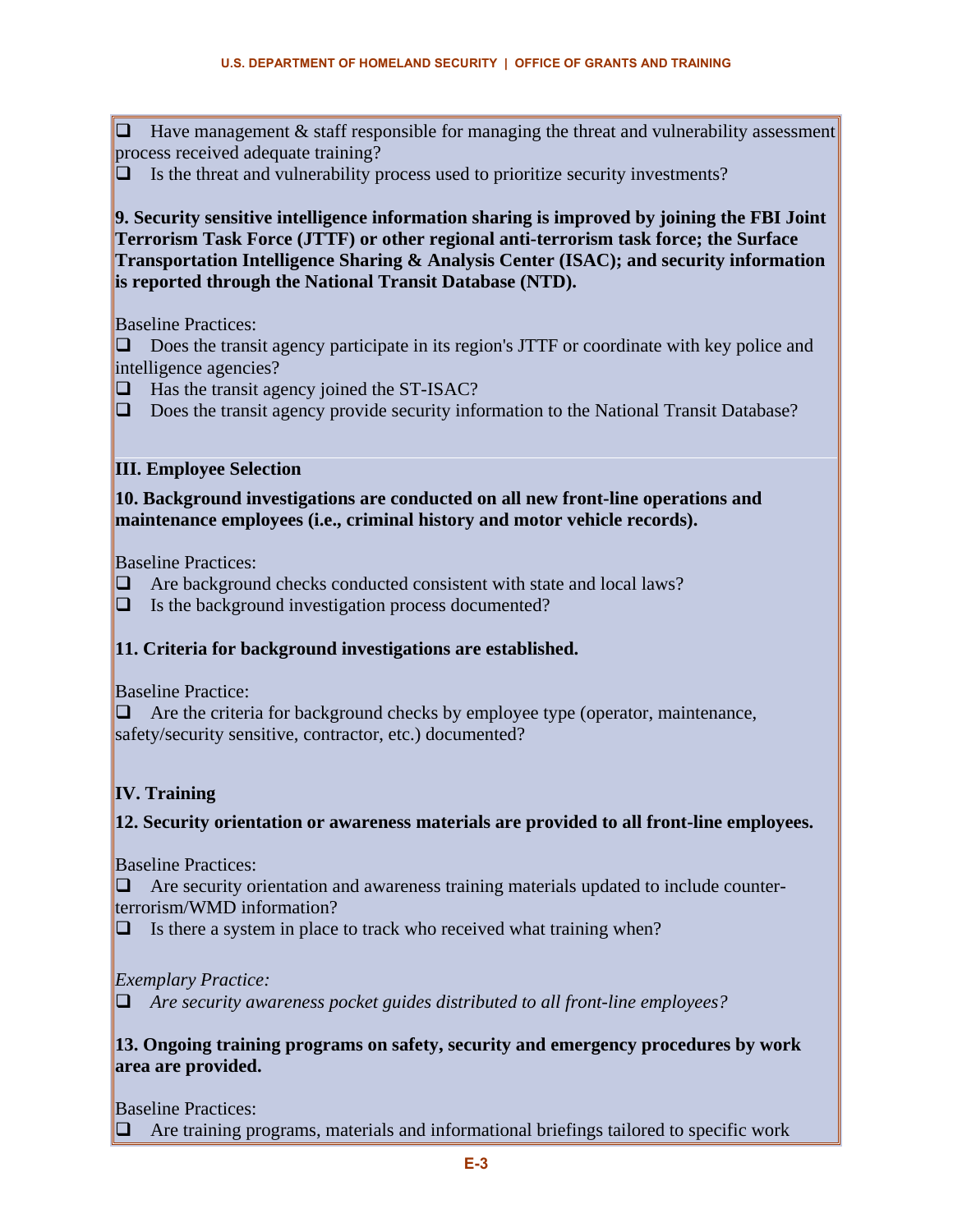groups' activities?

 $\Box$  Are training program campaigns held whenever there are substantial updates to security and emergency management plans?

### **14. Public awareness materials are developed and distributed on a system wide basis.**

Baseline Practice:

 $\Box$  Are security awareness print materials prominently displayed throughout the system (e.g., channel cards, posters, fliers, etc.)?

 $\Box$  Is the transit agency participating in the industry's Transit Watch program?

### **V. Audits and Drills**

### **15. Periodic audits of security policies and procedures are conducted.**

Baseline Practices:

 $\Box$  Are audits conducted periodically?

 $\Box$  Is there a disposition process for handling the findings and recommendations from the audits?

**16. Tabletop and functional drills are conducted at least once every six months and fullscale exercises, coordinated with regional emergency response providers, are performed at least annually.** 

Baseline Practices:

 $\Box$  Are tabletop exercises conducted at least every six months?

 $\square$  Does the agency participate in full-scale, regional field drills, held at least annually?

□ Are tabletop and drill de-briefings conducted?

 $\Box$  Are after-action reports produced and reviewed for all tabletop exercises and field drills?

Are plans, protocols and processes updated to reflect after-action report

recommendations/findings?

## **VI. Document Control**

**17. Access to documents of security critical systems and facilities are controlled.** 

Baseline Practice:

 $\Box$  Have security critical systems, such as tunnel HVAC systems and intrusion alarm detection systems, been identified and documented?

*Exemplary Practices:* 

*Is access to security critical systems' documents controlled?*

*Is there an identified department/person responsible for administering the policy?* 

 *Do regular security committee meetings/briefings include reviewing document control compliance issues?*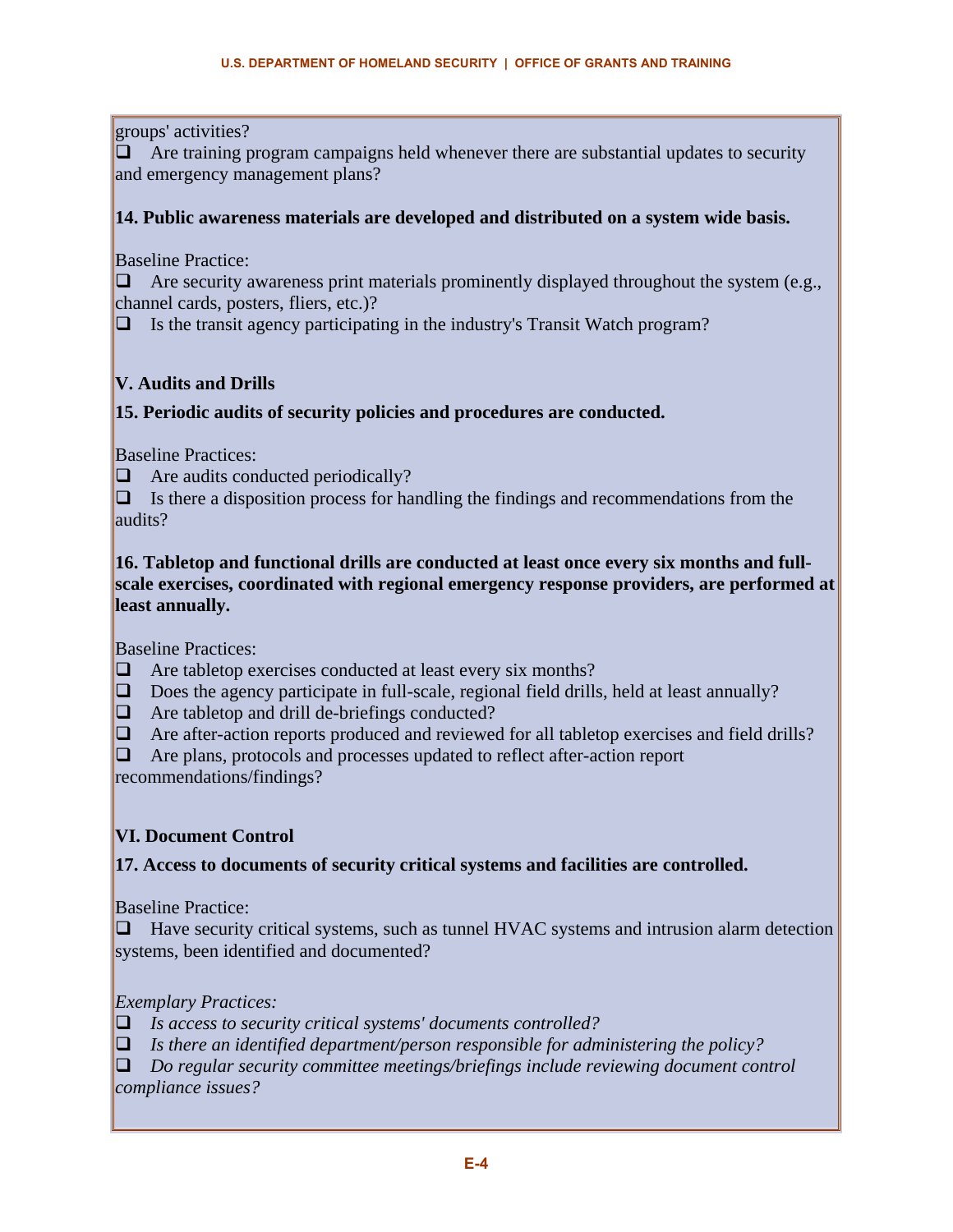#### **18. Access to security sensitive documents is controlled.**

Baseline Practice:

 $\Box$  Have sensitive security information (SSI) documents, such as security plans and protocols, been identified?

*Exemplary Practices:* 

- *Is there a documented policy for designating and properly handling SSI documents?*
- *Do regular security committee meetings/briefings include reviews of SSI related matters?*

#### **VII. Access Control**

#### **19. Background investigations are conducted of contractors or others who require access to security critical facilities, and ID badges are used for all visitors, employees and contractors to control access to key critical facilities.**

Baseline Practices:

- $\Box$  Have security critical facilities been identified?
- $\Box$  Is the contractor background investigation process documented?
- $\Box$  Is the quality control of the process monitored on a regular basis?
- Are the criteria for contractor background checks documented?
- $\Box$  Are ID badges used for employee access control? (both policy and actual practice)
- $\Box$  Are ID badges used for visitors and contractors? (both policy and actual practice)
- $\Box$  Have security critical facilities been identified?
- $\Box$  Are there documented policies for restricting access to security critical facilities?

#### **VIII. Homeland Security**

#### **20. Protocols have been established to respond to the Office of Homeland Security Threat Advisory Levels.**

Baseline Practices:

 HSAS threat advisory levels process integrated into security plans and standard/emergency operating procedures

Are specific protective measures defined and developed?

#### **Notes:**

(1) This checklist covers all modes directly operated by the transit agency (e.g., bus, light rail, heavy rail, etc.), and under contract operation (e.g., paratransit, fixed route bus, vanpools, etc.). (2) Baseline Practices are considered the minimum requirements needed to meet the overall security action item; Exemplary practices are additional/supplemental activities associated with exceeding the minimum requirements and are candidates for industry best practices.

 (3) Additional informational resources/references are available at "FTA Top 20 Security Program Action Items for Transit Agencies" website:

http://transit-safety.volpe.dot.gov/security/SecurityInitiatives/Top20

(4) Questions? Please contact Rick Gerhart, FTA Office of Safety and Security at (202) 366- 8970 or Richard.Gerhart@fta.dot.gov November 7, 2003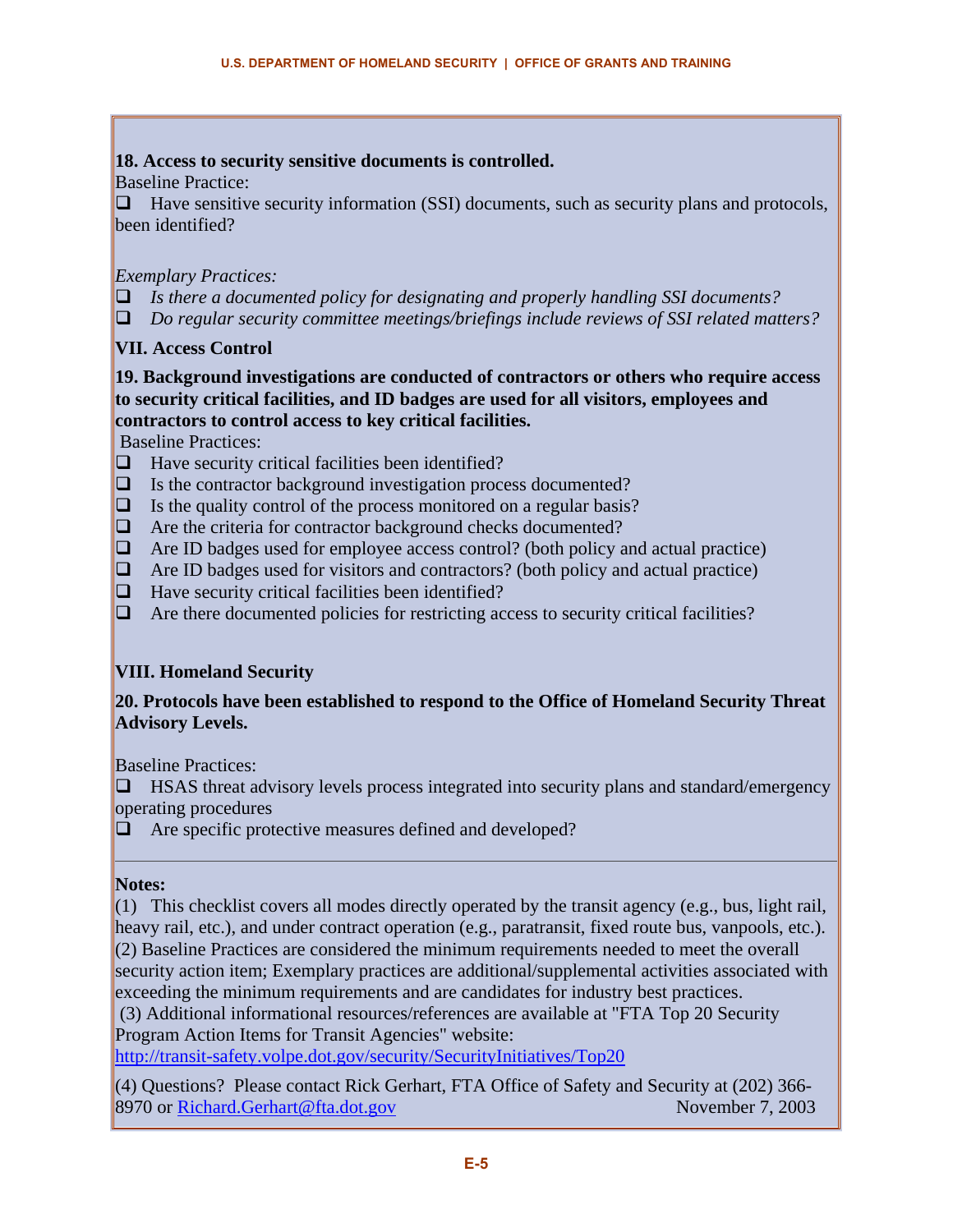

# **NATIONAL ENVIRONMENTAL POLICY ACT GUIDANCE**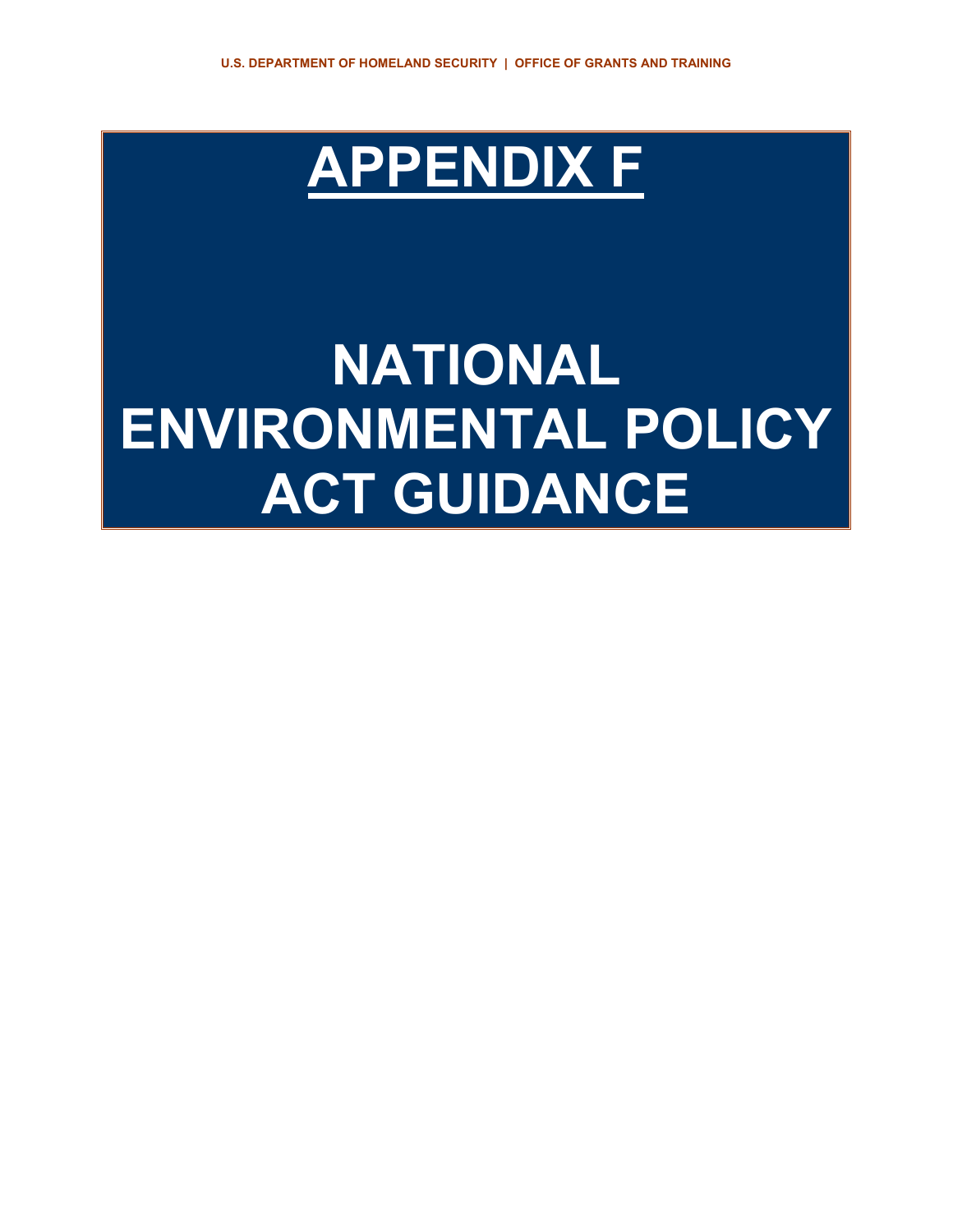# **National Environmental Policy Act Guidance**

The National Environmental Policy Act, 42 USC§§4321-4370d (NEPA) requires, among other things, that Federal agencies consider the environmental impacts of any major Federal action. In order to implement NEPA and its associated regulations, the Office of Grants and Training (G&T) requires Applicants, pursuant to the Assurances related to this grant program, to submit responses to questions regarding the Applicant's proposed project. Applicants are required to submit a brief explanation supporting each response of "yes" or "no". Applicants with multiple projects must submit separate responses for each project, and should consider the cumulative impact of the projects.

Federal agencies may establish categories of actions that, based on experience, do not individually or cumulatively have a significant impact on the human environment and, therefore, can be excluded from NEPA requirements to prepare an Environmental Assessment or Environmental Impact Statement. G&T has adopted certain such Categorical Exclusions. These Categorical Exclusions, however, only apply when the entire action fits within the exclusion, the action has not been segmented, and there are no extraordinary circumstances with the potential for significant impacts relating to the proposed action. The purpose of the questionnaire is to collect information from which a decision can be made whether application of a categorical exclusion is appropriate and whether further environmental analysis is required.

If, in the course of responding to the questions, the Applicant concludes that an Environmental Assessment (EA) under NEPA may be required for the proposed project, the Applicant should submit such EA in conjunction with the responses to the questions, or as soon thereafter as possible. G&T will not issue an award until after NEPA compliance has been completed. G&T may independently conclude, based on its review of the responses to the questions, that an EA is required and will contact the Applicant to notify it of that requirement. Submission of an EA prior to G&T request will eliminate any associated delay in review prior to issuance of an award.

Requirements on the contents of an EA can be found in regulations promulgated by the Council on Environmental Quality (CEQ) at 40 CFR Part 1508.9 (and may be found on the web at http://ceq.eh.doe.gov/nepa/regs/ceq/toc\_ceq.htm). Note that 40 CFR §1508.9 indicates that the EA is a concise document. It is G&T's intention to adhere to this instruction and to require only enough analysis to accomplish the objectives specified by the regulations.

*This information may be provided using one of the attachment fields within Grants.gov.*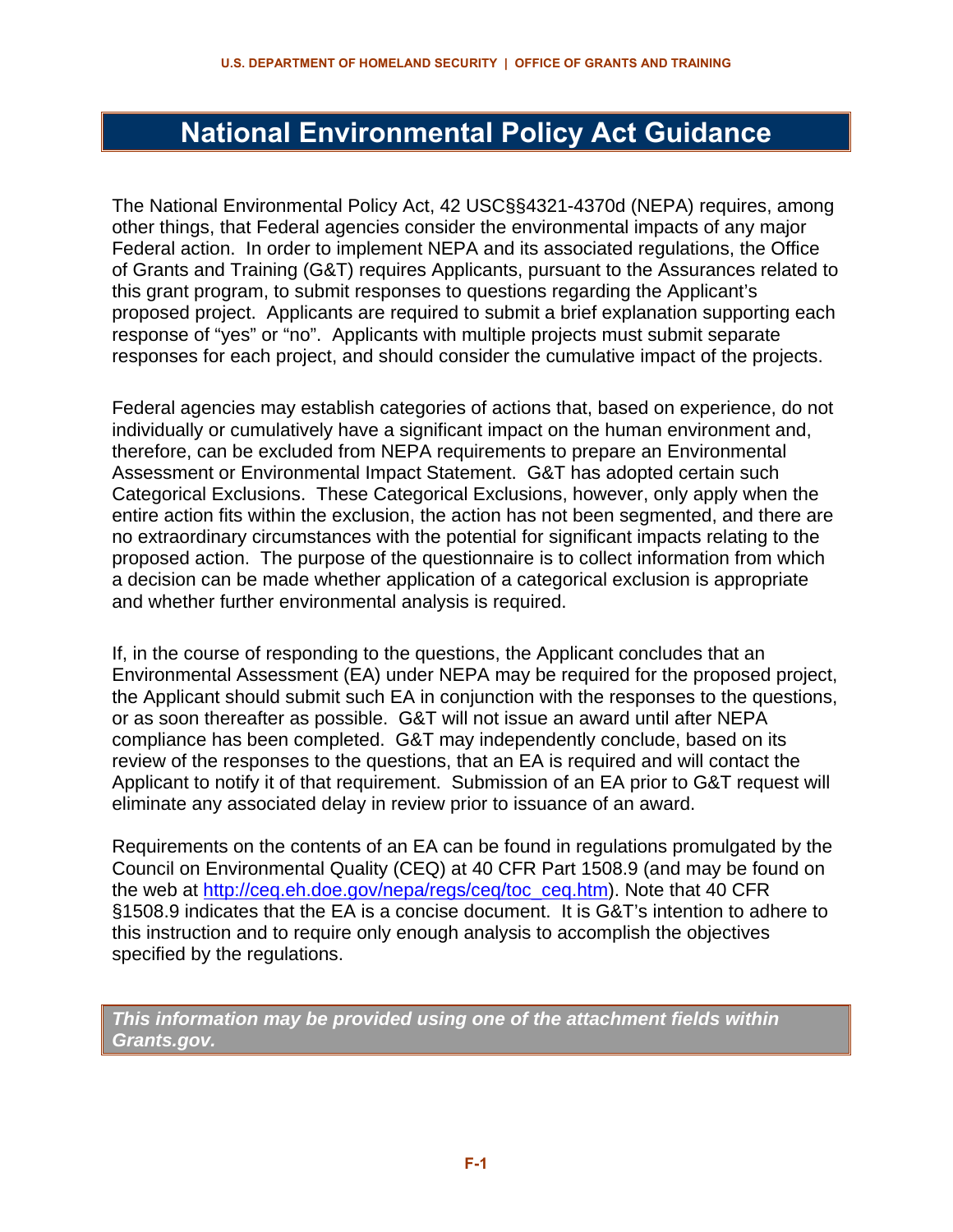# **Transit Security Grant Program NEPA Resource Guide**

#### **Applicant Name: Application Number:**

**Question 1:** Is the project likely to have a significant impact on properties protected under section 106 of the Historic Preservation Act of 1966, as amended (16 USC§470), E.O. 11593 (identification and protection of historic properties), and the Archaeological and Historic Preservation Act of 1974 (16 USC §§469a-1 et. seq.)?

#### *Examples*

*For example, will historic buildings or archeological sites be affected by the project?* 

#### *Helpful Links*

*Historic Preservation Act of 1966, as amended (16 USC§470)* http://www4.law.cornell.edu/uscode/16/470.html

*Executive Order 11593 (identification and protection of historic properties)*  http://gsa.gov/Portal/gsa/ep/contentView.do?P=XAE&contentId=12094&contentType=GSA\_BASIC

*Archaeological and Historic Preservation Act of 1974 (16 USC §§469a-1 et. seq.)*  http://www4.law.cornell.edu/uscode/16/469a-1.html

*National Register of Historic Places*  http://www.cr.nps.gov/nr/

**Question 2:** Is the project likely to be highly controversial on environmental grounds? The project is considered highly controversial when it is opposed on environmental grounds by a Federal, state, or local government agency or by a substantial number of persons affected by the project.

#### *Examples*

*Have you had any Federal, state, or local government opposition to past projects? Are there community advocacy or homeowners groups near your facility that may oppose the project?*

**Question 3:** Is the project likely to have a significant impact on natural, ecological, cultural, or scenic resources of national, state, or local significance?

#### *Examples*

*For example, are there any vistas, landmarks, wetlands, or cultural resources (e.g., areas which have significant cultural importance to Native Americans) that may be affected by the project?*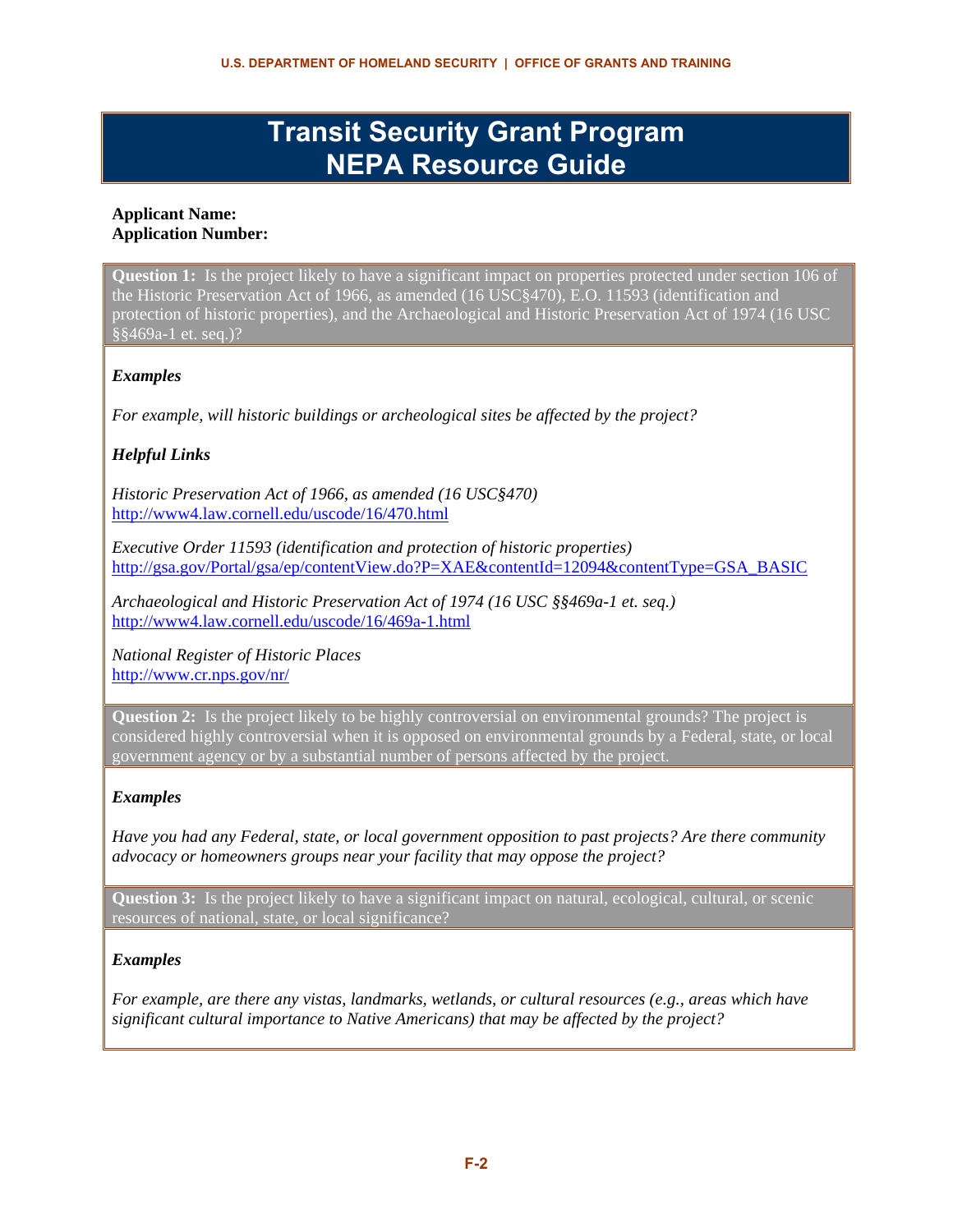#### **U.S. DEPARTMENT OF HOMELAND SECURITY | OFFICE OF GRANTS AND TRAINING**

**Question 4:** Is the project likely to be highly controversial with respect to the availability of adequate relocation housing? In a project involving relocation of persons or businesses, a controversy over the amount of acquisition or relocation payments is not considered to be a controversy with respect to the availability of adequate relocation housing.

#### *Examples*

*Will families or communities be displaced either for short or long term as a result of the project?* 

**Question 5:** Is the project likely to cause substantial division or disruption of an established community, or disrupt orderly, planned development, or is it likely to not be reasonably consistent with plans or goals that have been adopted by the community in which the project is located?

#### *Examples*

*For example, will the project result in road closures or fencing which could impact community accessibility?* 

**Question 6:** Is the project likely to cause a significant increase in surface traffic congestion?

#### *Examples*

*For example, would credential checks at gates or the closing of publicly accessible access roads result in congestion on public roads?* 

**Question 7:** Is the project likely to have a significant impact on noise levels of noise sensitive areas?

#### *Examples*

*For example, would the project create excessive noise resulting in discomfort, inconvenience, or interference with the use and enjoyment of property? Will the project have potential to result in the violation of local noise ordinances? Secondly, many National Parks are imposing restrictions to preserve the natural "soundscapes", or to protect wildlife that could be adversely affected.* 

**Question 8:** Is the project likely to have a significant impact on air quality or violate the local, state or Federal standards for air quality?

#### *Examples*

*Check with your state's Environmental Protection Agency, or some areas have local air quality boards or districts.*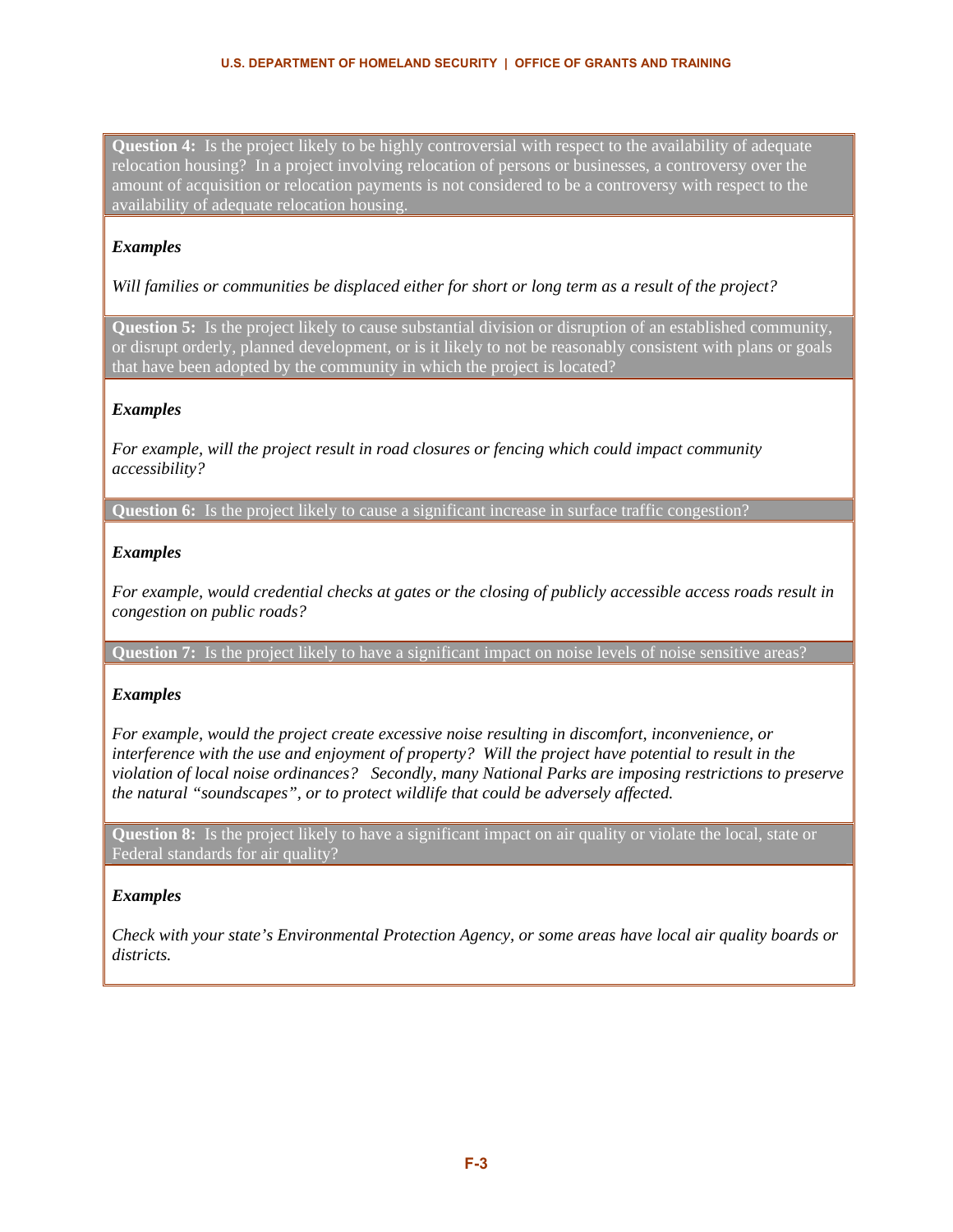**Question 9:** Is the project likely to have a significant impact on water quality or contaminate a public water supply system?

#### *Examples*

*For example, would run off from construction, fencing or barriers affect surface water sources or local reservoirs?* 

**Question 10:** Is the project likely to be inconsistent with any Federal state, or local law or administrative determination relating to the environment?

#### *Helpful Links*

*A good place to check would be your Regional Council of Government. National Association of Regional Councils http://www.narc.org/*

**Question 11:** Is the project likely to directly or indirectly affect human beings by creating a significant impact on the environment?

#### *Helpful Links*

*Definitions of significant impact can be found on the Council of Environmental Quality's website (Sec. 1508.27 Significantly). http://ceq.eh.doe.gov/nepa/regs/ceq/1508.htm#1508.27*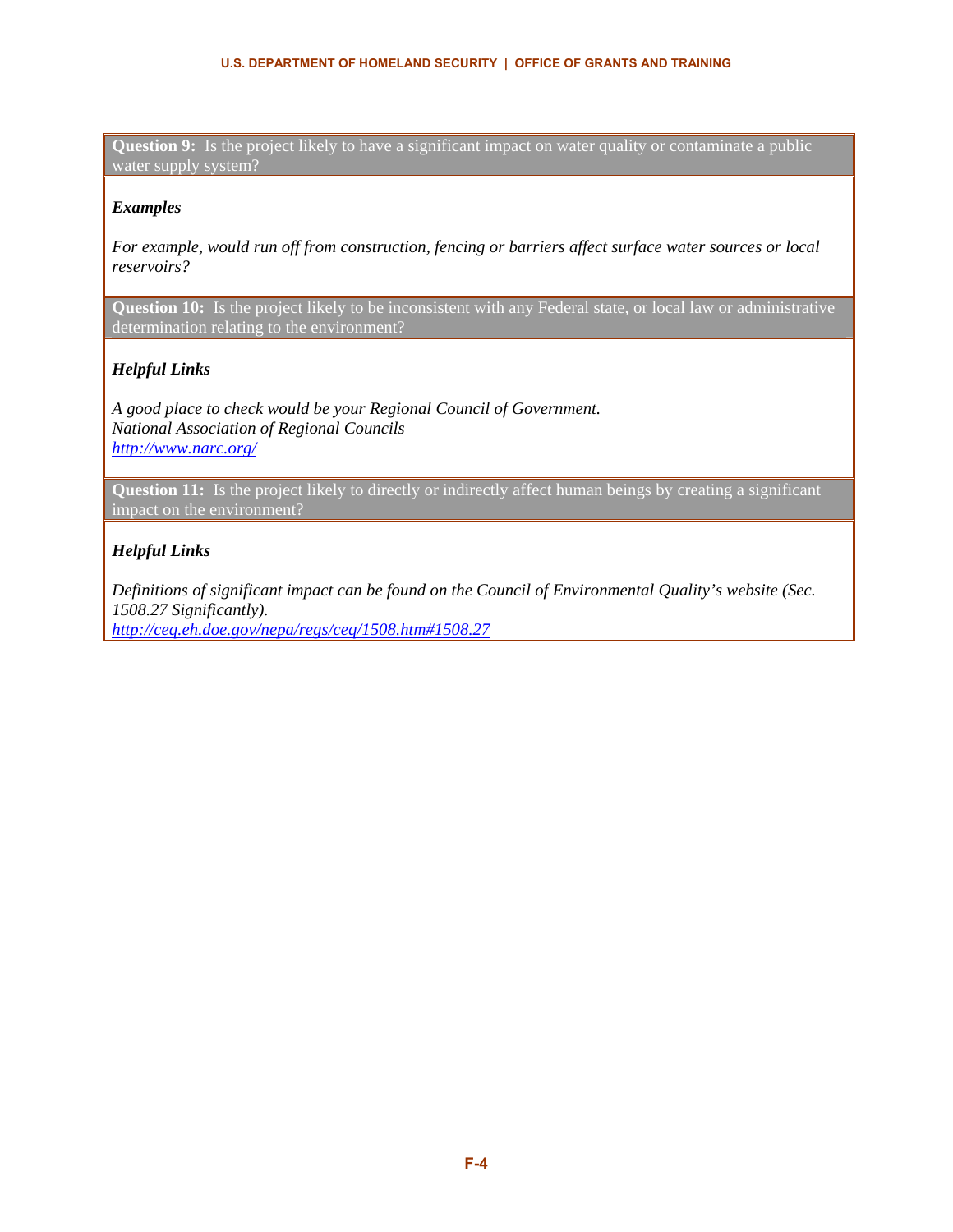

# **BIANNUAL STRATEGY IMPLEMENTATION REPORT GUIDANCE**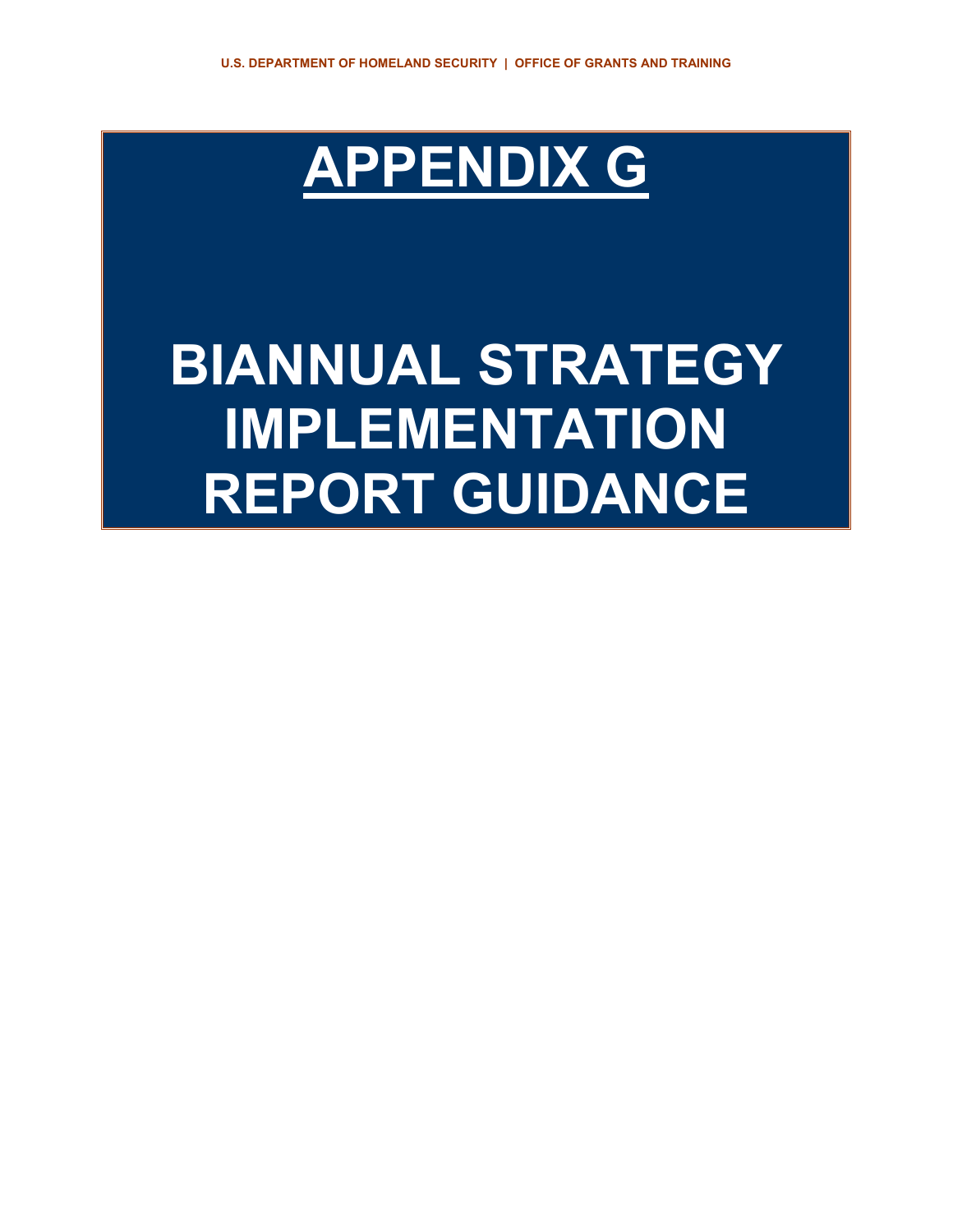# **Biannual Strategy Implementation Report Guidance**

## **A. Biannual Strategy Implementation Report (BSIR) Web Application**

G&T will provide a web application for submission of the BSIR. All reports must be completed and submitted to G&T electronically using the web application. All information submitted to G&T through these reports is considered to be dynamic. Each report submitted will be stored as a historical record of that submission. Updates will be made during subsequent submissions. It is therefore critical that each report submitted be comprehensive and include a thorough update of all information requested. All reports must be transmitted via the web in accordance with G&T-scheduled submission deadlines. The URL to the new web application is https://www.reporting.odp.dhs.gov/.

# **B. BSIR Report**

For this grant process, applicants are not required to provide budget detail worksheets with their application. *However, grantees will be required to submit budget data to G&T via the web as part of their June and December BSIR submissions. The BSIRs should account for all funds awarded, and the applicable SAAs are responsible for completing and submitting all BSIR reports to G&T.* 

The BSIR is a detailed report of the planned activities associated with G&T grant funding. BSIR submissions are required to be completed biannually, and are due on July  $31^{st}$  and January  $31^{st}$  of each year. The BSIR will provide a complete accounting of how the state has complied with the requirement to pass through 97% of all funds to transit agencies, and will also demonstrate how the planned expenditure of grant funds will be used to administer the grant and to fund the critical resource gaps identified in the RTSS. This will be accomplished through the specific identification of a project or projects to be accomplished by each sub-grantee with funds provided during the grant award period. All funds provided must be linked to one or more projects. States are reminded to keep a record of sub-grantee budget worksheets and must make them available for DHS review upon request.

This report must be completed for all funds retained by the state and for each subaward. Allocation of all financial resources provided through the FY 2006 TSGP must be used to fund the critical resource gaps identified in the RTSS.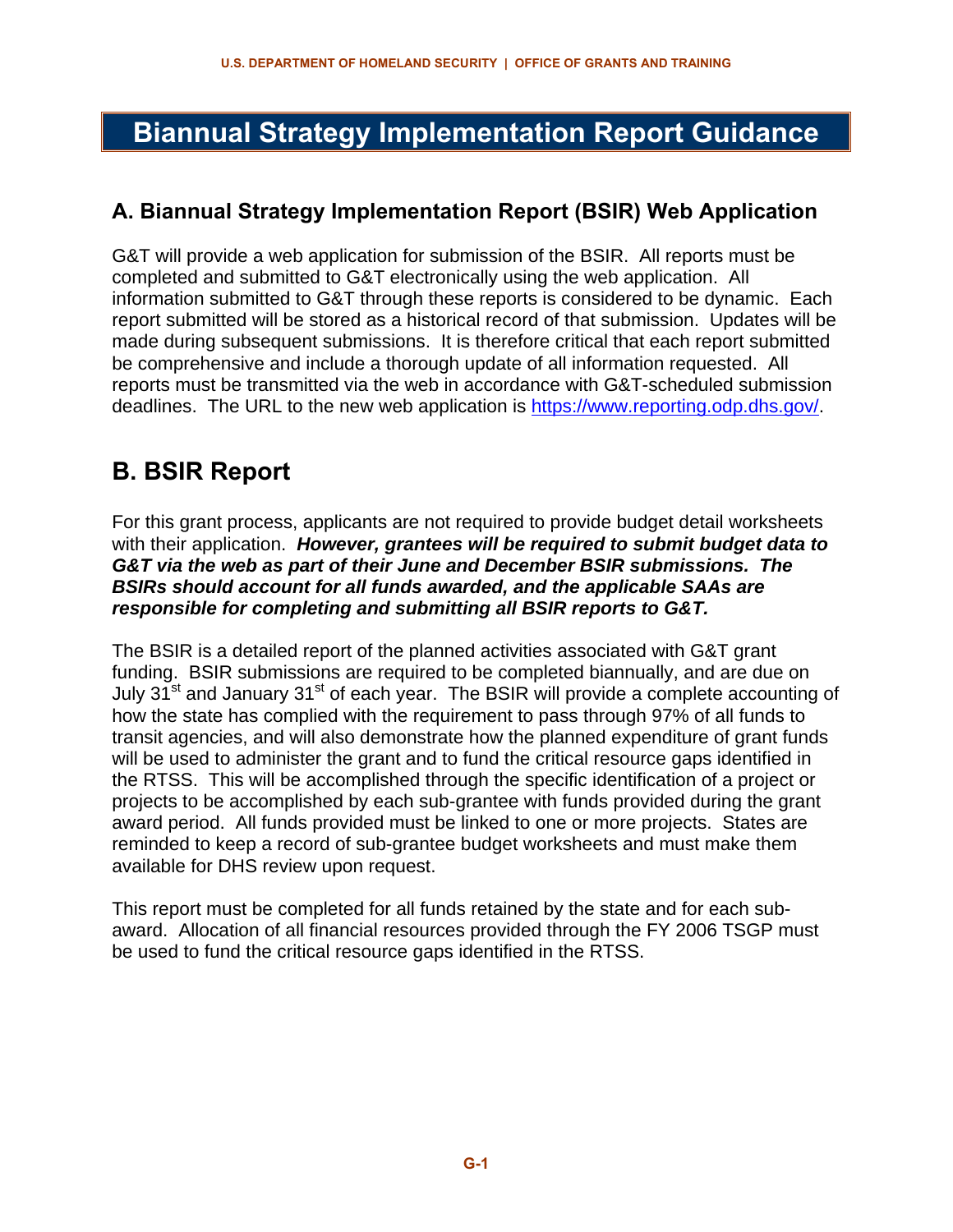## **C. Grant Reporting Timeline**

Based on a 30 month period of performance, G&T expects most grants will have a reporting schedule similar to timeline below (see Figure 1). Most grants will have SEVEN submissions over the course of the period of performance including, *six BSIR submissions, and one final BSIR submission.* 



**Figure 1. Grant Reporting Timeline** 

## **D. Reported Information**

While the web application for the BSIR will be provided to grantees, it is important for applicants to fully understand the data points that must be collected. Each BSIR will include, but is not limited to, the following information for funds provided to each subgrantee and funds retained at the state level:

- 1. Jurisdiction Name
- 2. Total Award Amount
- 3. List the oal or objective that is being supported by the project
- 4. Identify the amount of funding designated for each discipline from each grant program area:

Identify the solution area(s) in which expenditures will be made and the amount that will be expended under each solution area:

- $\triangleright$  Planning
- $\triangleright$  Organization
- $\triangleright$  Equipment
- $\triangleright$  Training
- $\triangleright$  Exercises
- $>$  M&A
- 5. Metrics indicating project progress/success

*Note: The web application provided by G&T will include appropriate data fields for all information discussed above. Additionally, brief narrative descriptions may be required for certain data points, such as project titles, etc.*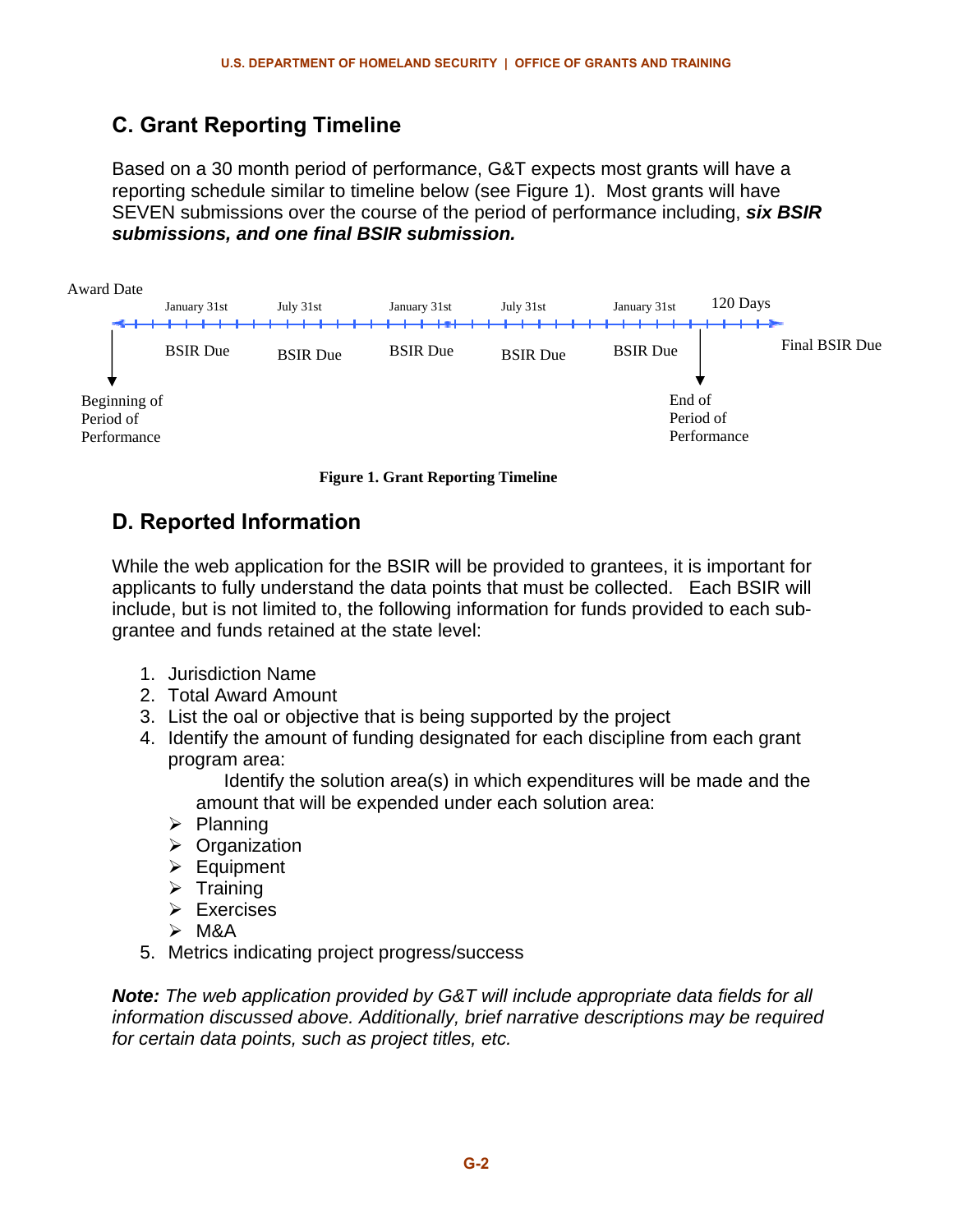

# **APPLICATION CHECKLIST**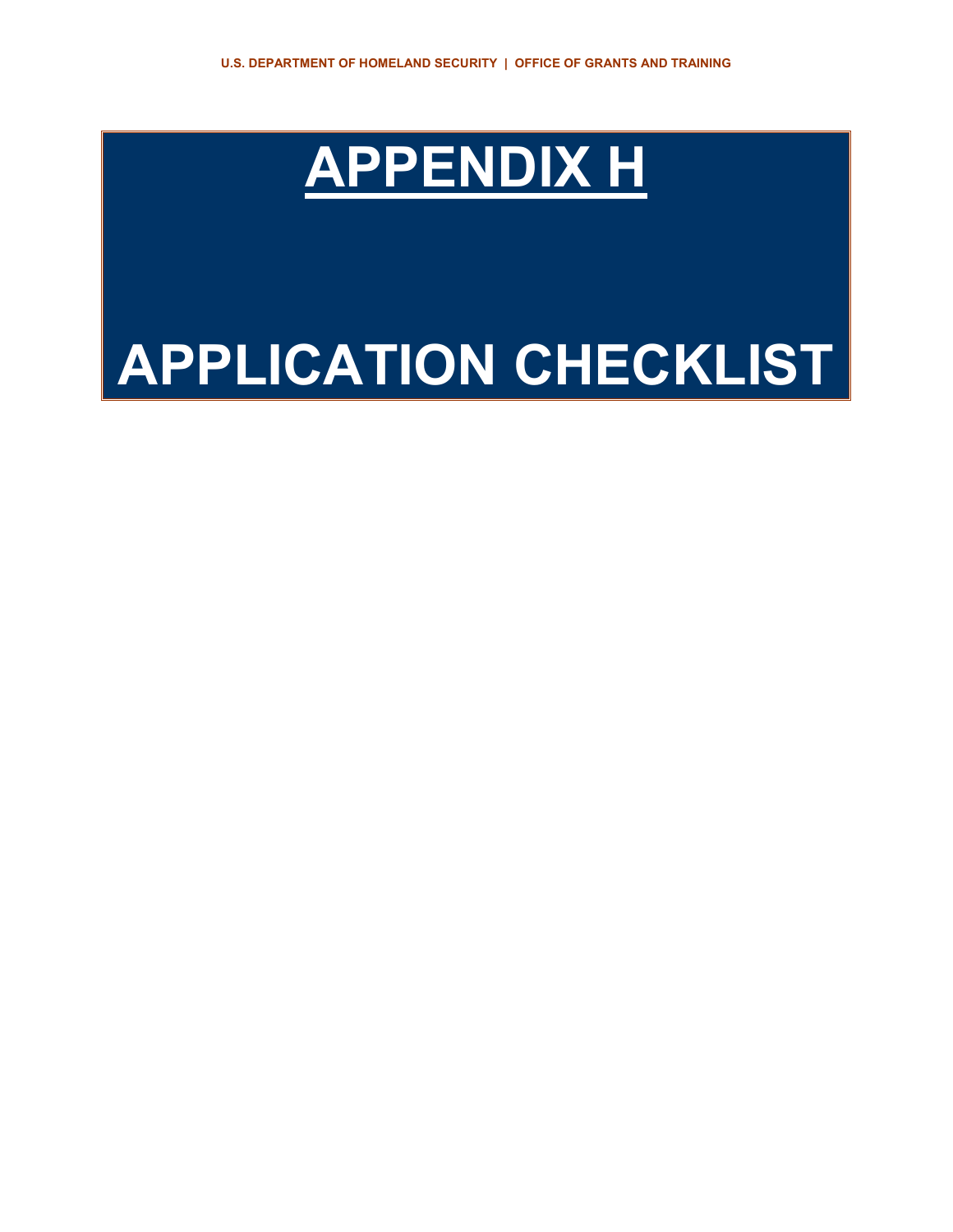## **Application Checklist**

| All G&T TSGP applicants must complete the following:                                                           |
|----------------------------------------------------------------------------------------------------------------|
| <b>SF-424 Grant Application with Certifications (through Grants.gov)</b>                                       |
| □ Non-Supplanting Certification                                                                                |
| $\Box$ Assurances                                                                                              |
| □ Certifications Regarding Lobbying; Debarment, Suspension, and                                                |
| Other Responsibility Matters; and Drug-Free Workplace Requirement                                              |
| □ Regional Transit Sector Overview (optional)                                                                  |
| $\Box$ See guidance in Appendix C                                                                              |
| □ Submit via secure portal at: https://odp.esportals.com/                                                      |
| □ Revised Regional Transit Security Strategy (optional)                                                        |
| □ See guidance in Appendix D                                                                                   |
| □ Submit via secure portal at: https://odp.esportals.com/                                                      |
| $\Box$ NEPA Checklist for each project (as a file attachment in Grants.gov), if applicable                     |
| $\Box$ See form in Appendix F                                                                                  |
| DUNS Number (through Grants.gov form)                                                                          |
|                                                                                                                |
| For New Transit Systems Only (those not eligible for TSGP funding in FY 2005)                                  |
|                                                                                                                |
| the distribution of Constitutions. This is the construction of the constant of the constant of the constant of |

- **□ Individual System Risk Assessment** 
	- **□** Submit via secure portal at: https://odp.esportals.com/
- **□ Individual Agency Security and Emergency Preparedness Plan** 
	- **□** Submit via secure portal at: https://opd.esportals.com/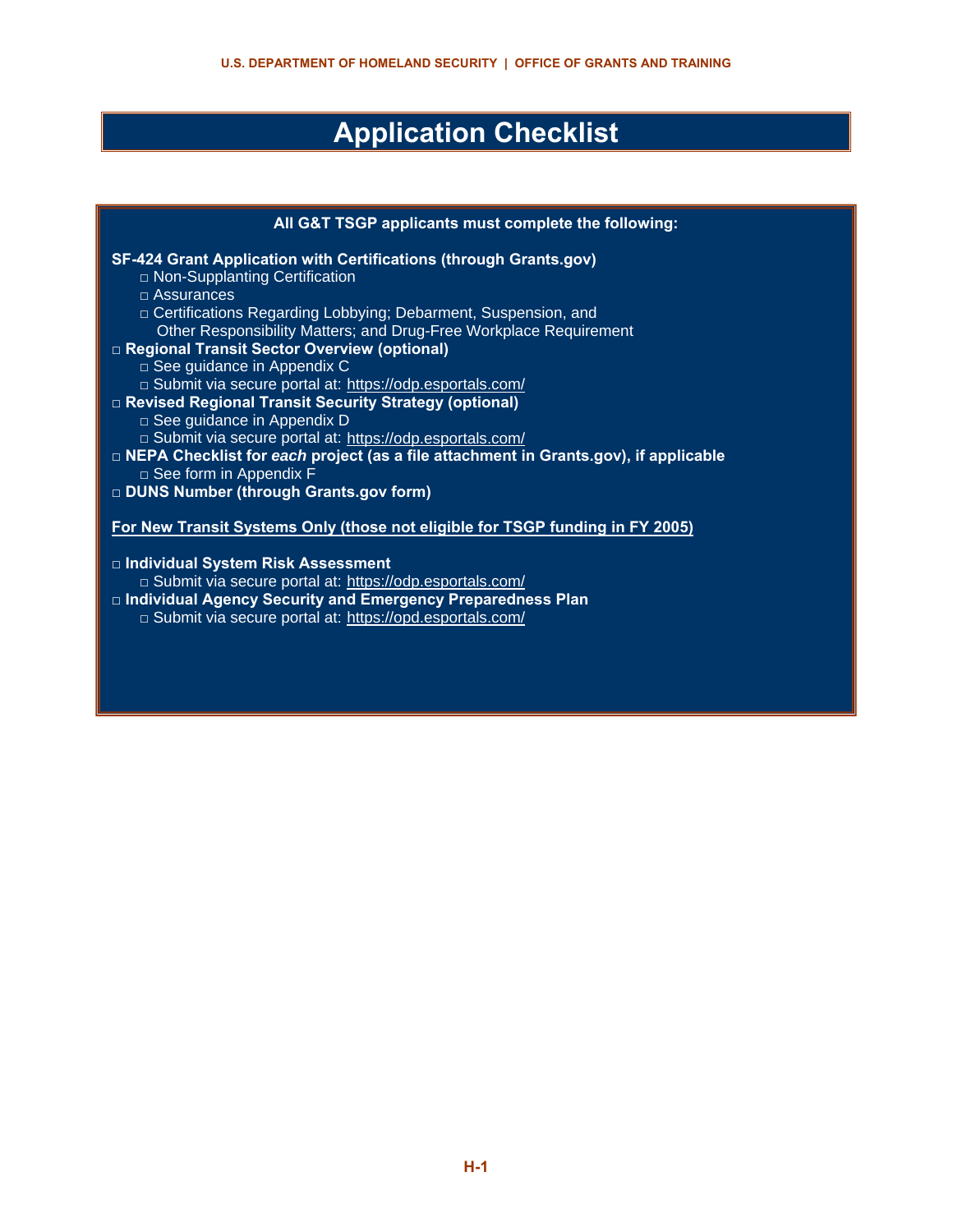

**GRANTS.GOV QUICK-START INSTRUCTIONS**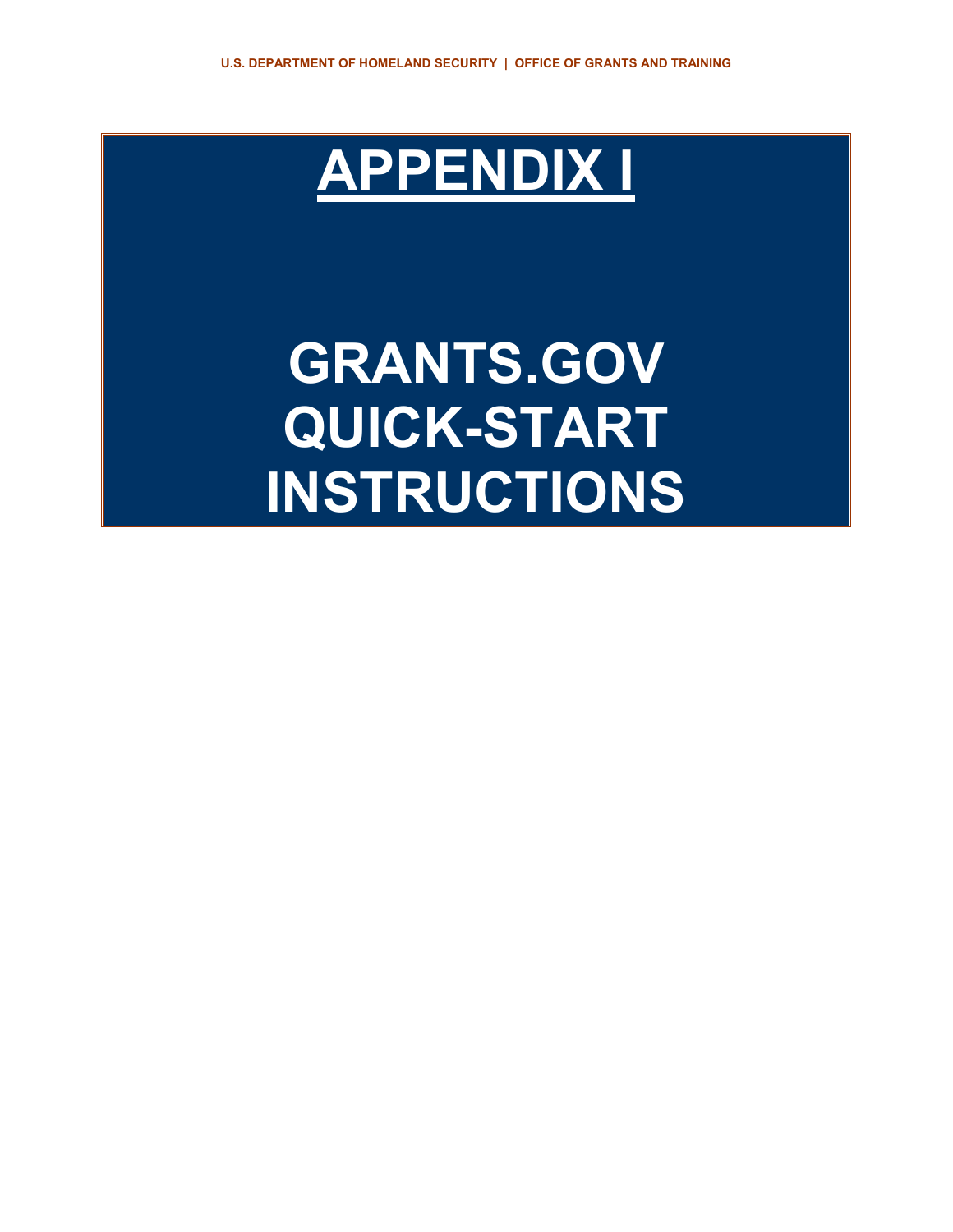## **Grants.gov Quick-Start Instructions**

G&T is participating in the e-Government initiative, one of 25 initiatives included in the President's Management Agenda. Grants.gov, part of this initiative, is a "storefront" that provides a unified process for all customers of Federal grants to find funding opportunities and apply for funding. This fiscal year, G&T is requiring that all discretionary, competitive grant programs be administered through Grants.gov. Application attachments submitted via Grants.gov must be in one of the following formats: Microsoft Word (\*.doc), PDF (\*.pdf), or text (\*.txt).

Use the Catalog of Federal Domestic Assistance (CFDA) number listed in the relevant program guidance section of this document in Grants.gov.

## **Step 1: Registering**

**Note**: Registering with Grants.gov is a one-time process; however, if you are a first time registrant **it could take 3-5 business days to have your registration validated, confirmed, and receive your user name and password**. It is highly recommended you start the registration process as early as possible to prevent delays in submitting your application package to our agency by the deadline specified. While your registration is pending, you may continue with steps 2, 3, and 4 of these instructions. Registration must be complete for you to be able to submit (step 5) and track (step 6) an application.

## **e-Business Point of Contact**

Grants.gov requires an organization to first be registered in the Central Contract Registry (CCR) before beginning the Grants.gov registration process. If you plan to authorize representatives of your organization to submit grant applications through Grants.gov, proceed with the following steps. If you plan to submit a grant application yourself and sign grant applications and provide the required certifications and/or assurances necessary to fulfill the requirements of the application process, proceed to DUNS Number and then skip to the Authorized Organization Representative and Individuals section.

Go to www.grants.gov, and click on the "Get Started" tab at the top of the screen.

¾ Click the "e-Business Point of Contact (POC)" option and click the "GO" button on the bottom right of the screen.

If you have already registered with Grants.gov, you may log in and update your profile from this screen.

 $\triangleright$  To begin the registration process, click the "Register your Organization [Required]" or "Complete Registration Process [Required]" links. You may print a registration checklist by accessing www.grants.gov/assets/OrganizationRegCheck.pdf.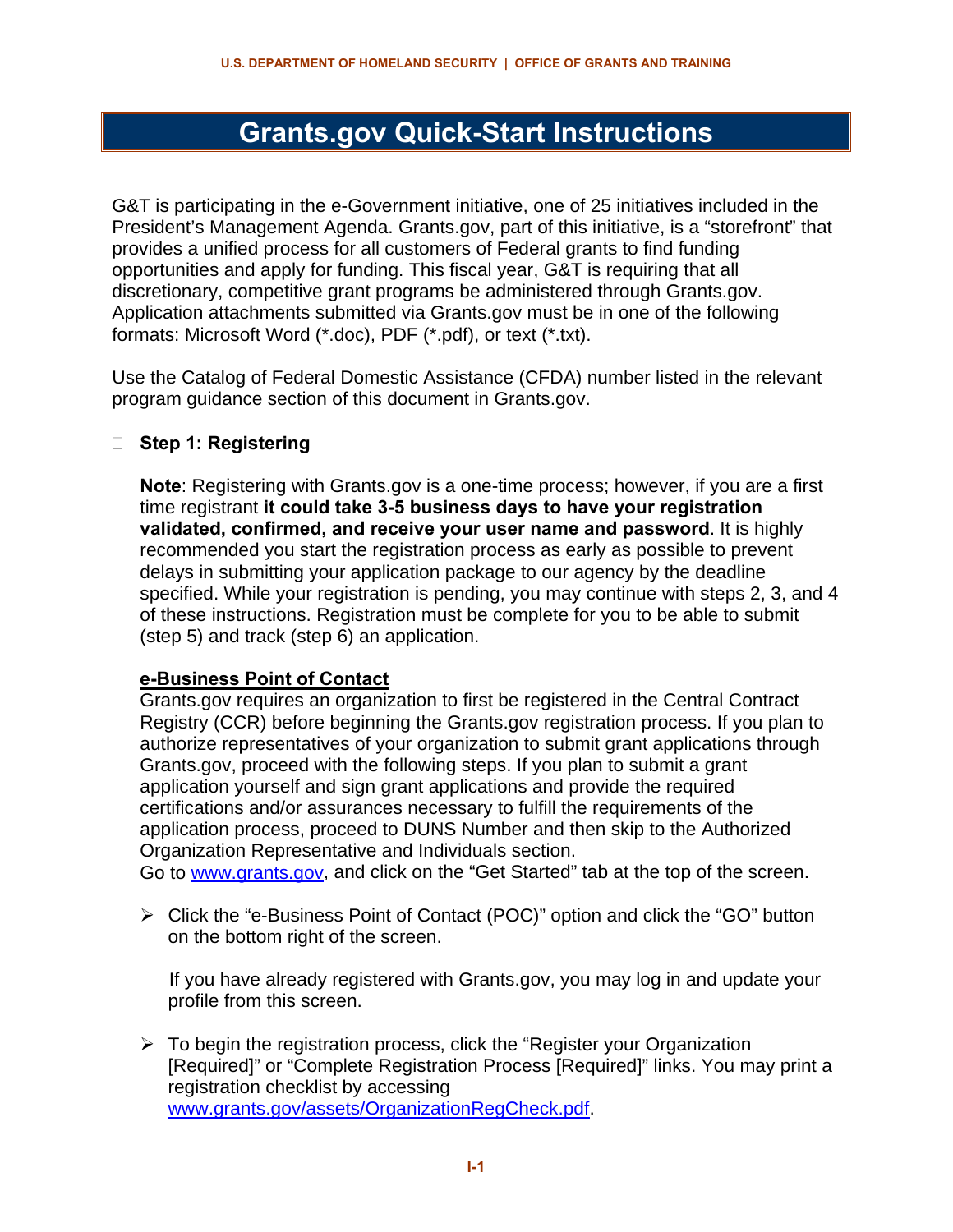## **DUNS Number**

¾ You must first request a Data Universal Numbering System (DUNS) number. Click "Step 1. Request a DUNS Number." If you are applying as an individual, please skip to "Authorized Organization Representative and Individuals." If you are applying on behalf of an organization that already has a DUNS number, please proceed to "Step 2. Register with Central Contractor Registry (CCR)." You may obtain a DUNS number at no cost by calling the dedicated toll-free DUNS number request line at 1–866–705–5711.

## **Central Contractor Registry (CCR)**

**Note:** Registering with the CCR, updating or changing your profile could take up to three to five business days to be confirmed and validated. This delay could prevent your application from being submitted by the deadline specified, so you should register or make changes to your profile as early in the process as possible.

Once you have a DUNS number, click on "Step 2. Register with Central Contractor Registry (CCR)." Here you are required to designate an individual as a point of contact. This point of contact is the sole authority for the organization and has the capability of issuing or revoking another individual's authority to submit grant applications through Grants.gov.

A registration worksheet is provided to assist in the CCR registration process at http://www.ccr.gov/CCRRegTemplate.pdf. It is recommended you review the "Tips for registering with the CCR" at the bottom of this template.

- $\triangleright$  Go to http://www.ccr.gov or click on the CCR icon in the middle of the screen to begin the registration process. To see if your organization is already registered, click "Search CCR" at the top left side of the screen. Search entries must be exact to accurately search the database. If your organization is already registered, you can scroll down and see who the e-Business POC is for your agency. If your organization is not already registered, return to the CCR home page and click "Start New Registration" at the top left of the screen.
- $\triangleright$  If you have problems or questions about the CCR registration process, please contact the CCR Assistance Center at 1–888–227–2423.
- $\triangleright$  Once your registration is complete, you will receive an e-mail with a Trading Partner Identification Number (TPIN) and Marketing Partner Identification Number (MPIN) number. You will need the MPIN number to register with Grants.gov. If your organization is already registered with the CCR, you will need to obtain the MPIN number from your e-Business POC.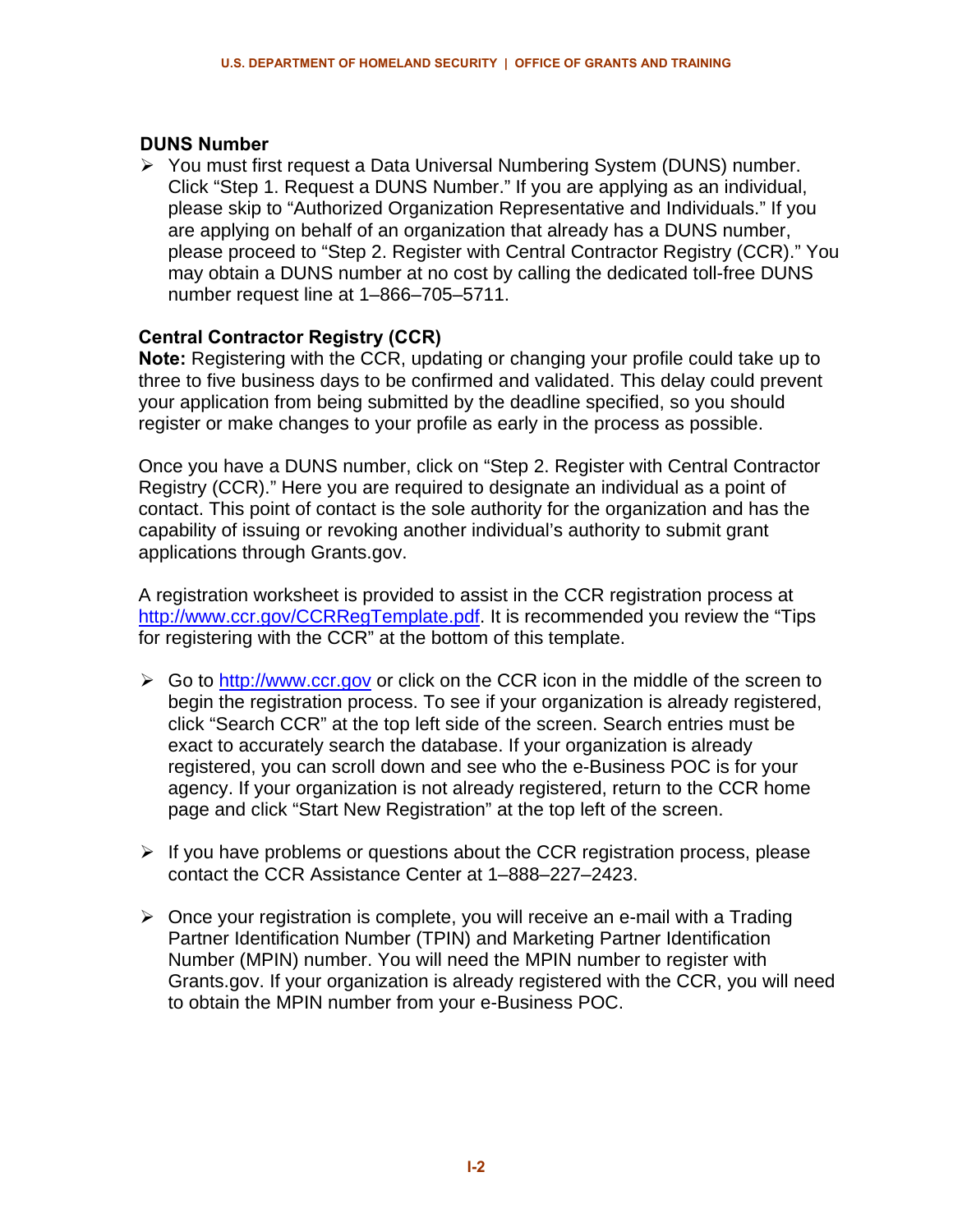#### **Authorize your Organization Representative**

¾ Click "Step 3. Authorize your Organization Representative." Follow steps 1-4. You will need your DUNS + 4 digit number and the MPIN number CCR e-mailed to you.

### **Log in as e-Business Point of Contact**

- ¾ You may now go to "Step 4. Log in as e-Business Point of Contact." Here you may authorize or revoke the authority of the Authorized Organization Representative (AOR).
- ¾ Once you are logged in, go to Step 2. *Downloading the Application Viewer*, below.

## **Authorized Organization Representative and Individuals**

If you plan to submit a grant application as an individual or an Authorized Organization Representative, with authority to sign grant applications and the required certifications and/or assurances necessary to fulfill the requirements of the application process, proceed with the following steps.

- $\triangleright$  Go to www.grants.gov and click on the "Get Started" tab at the top of the screen.
- $\triangleright$  Click the "Authorized Organization Representative (AOR)" option and click the "GO" button to the bottom right of the screen. If you are applying as an individual, click the "Individuals" option and click the "GO" button to the bottom right of the screen.
- $\triangleright$  If you have previously registered as an AOR, you may start searching for this grant opportunity from this page. Otherwise, you must complete the first-time registration by clicking "Complete First-Time Registration [Required]." You also may click on "Review Registration Checklist" and print a checklist for the following steps (see www.grants.gov/assets/AORRegCheck.pdf).
- $\triangleright$  Individuals may click the "registration checklist" for help in walking through the registration process.

## **Credential Provider:**

Once you have entered the registration process, you must register with the credential provider, to safeguard the security of your electronic information. You must have your agency's or individual DUNS + 4 digit number to complete this process. Now, click on "Step 1. Register with a Credential Provider." Enter your DUNS number and click "Register." Once you have entered the required information, click the "Submit" button.

 $\triangleright$  If you should need help with this process, please contact the Credential Provider Customer Service at 1–800–386–6820.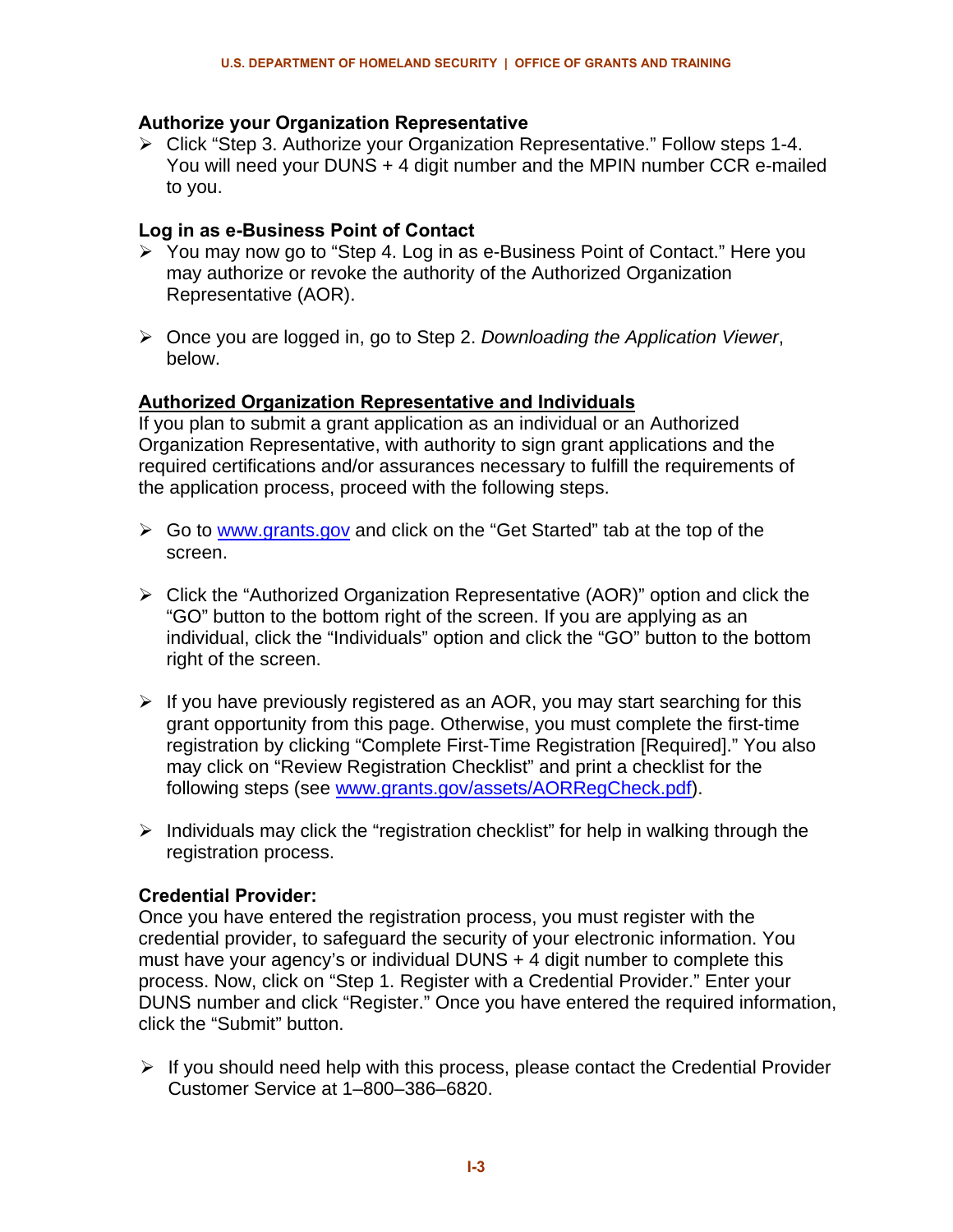$\triangleright$  It can take up to 24 hours for your credential provider information to synchronize with Grants.gov. Attempting to register with Grants.gov before the synchronization is complete may be unsuccessful.

## **Grants.gov:**

- $\triangleright$  After completing the credential provider steps above, click "Step 2. Register with Grants.gov." Enter the same user name and password used when registering with the credential provider. You will then be asked to provide identifying information and your organization's DUNS number. After you have completed the registration process, Grants.gov will notify the e-Business POC for assignment of user privileges.
- ¾ Complete the "Authorized Organization Representative User Profile" screen and click "Submit."

**Note:** Individuals do not need to continue to the "Organizational Approval" step below.

## **Organization Approval:**

- $\triangleright$  Prior to submitting a grant application package, you must receive approval to submit on behalf of your organization. This requirement prevents individuals from submitting grant application packages without permission. A notice is automatically sent to your organization's e-Business POC. Then, your e-Business POC approves your request to become an AOR. You may go to http://www.ccr.gov to search for your organization and retrieve your e-Business POC contact information.
- $\triangleright$  Once organization approval is complete, you will be able to submit an application and track its status.

## **Step 2: Downloading the Application Viewer**

**Note:** You may download the PureEdge Viewer while your registration is in process. You also may download and start completing the application forms in steps 3 and 4 below. This application viewer opens the application package needed to fill out the required forms. The download process can be lengthy if you are accessing the Internet using a dial-up connection.

- $\triangleright$  From the Grants.gov home page, select the "Apply for Grants" tab at the top of the screen.
- ¾ Under "Apply Step 1: Download a Grant Application Package and Applications Instructions," click the link for the PureEdge Viewer (http://www.grants.gov/DownloadViewer). This window includes information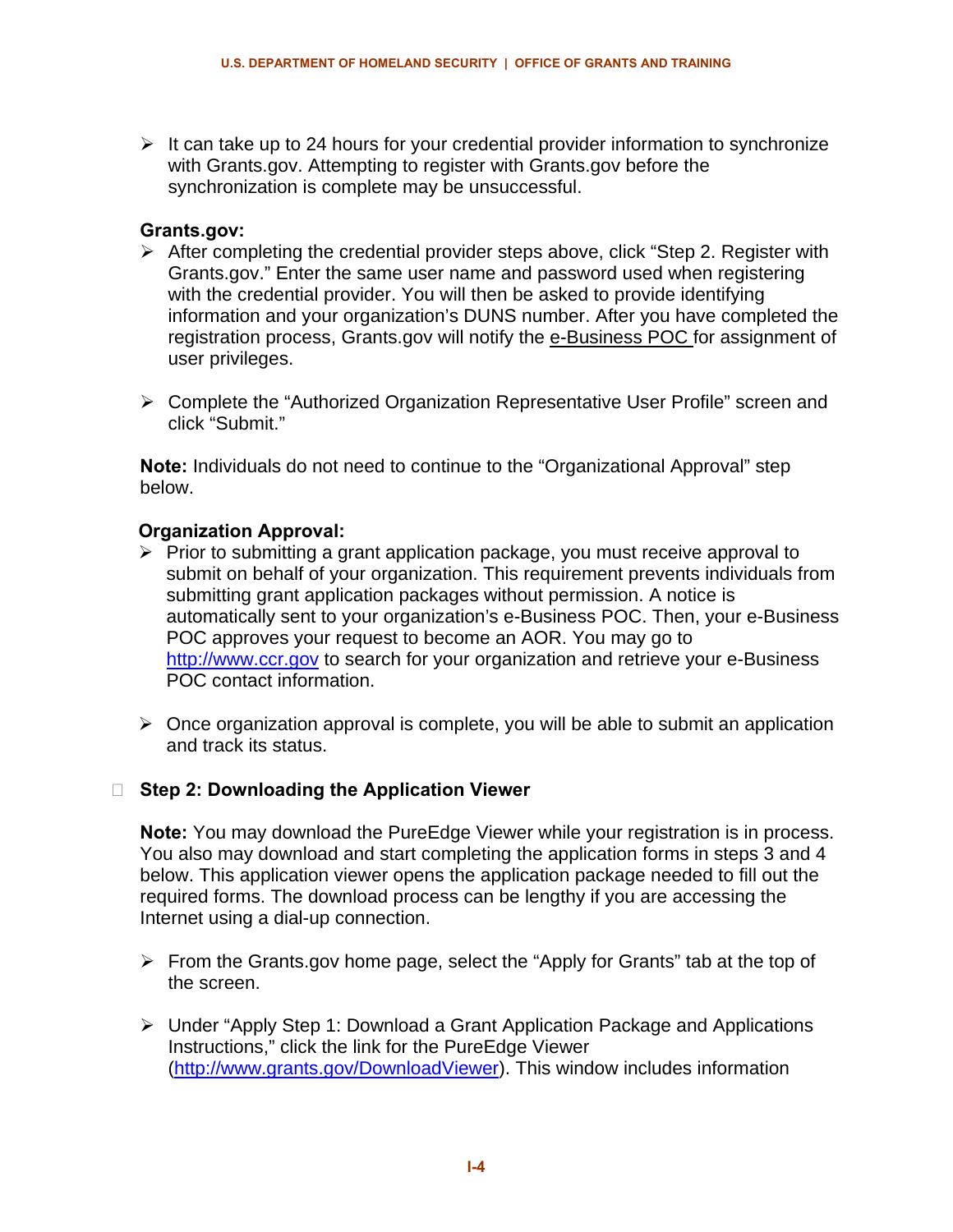about computer system requirements and instructions for downloading and installation.

If you are a Macintosh user, please read the PureEdge Support for Macintosh white paper available at

www.grants.gov/GrantsGov\_UST\_Grantee/!SSL!/WebHelp/MacSupportforPureEdge .pdf.

- $\triangleright$  Scroll down and click on the link to download the PureEdge Viewer (www.grants.gov/PEViewer/ICSViewer602\_grants.exe).
- $\triangleright$  You will be prompted to save the application. Click the "Save" button and the "Save As" window opens. Select the location where you would like to save PureEdge Viewer and click the "Save" button.
- $\triangleright$  A window appears to show the progress of the download. When the downloading is complete, click to close the dialog box.
- $\triangleright$  To install the PureEdge Viewer, locate the file on your computer and click to open it. When you are prompted to run the file, click "RUN." Click "Yes" to the prompt to continue with the installation. The ICS InstallShield Wizard extracts the necessary files and takes you to the "Welcome" page.
- $\triangleright$  Click "Next" to continue.
- ¾ Read the license agreement and click "Yes" to accept the agreement and continue the installation process. This takes you to the "Customer Information" screen.
- $\triangleright$  Enter a User Name and a Company Name in the designated fields and click "Next."
- $\triangleright$  The "Choose Destination Location" window prompts you to select the folder in which PureEdge Viewer will be installed. To save the program in the default folder, click "Next." To select a different folder, click "Browse." Select the folder in which you would like to save the program, click on "OK," then click "Next."
- $\triangleright$  The next window prompts you to select a program folder. To save program icons in the default folder, click "Next." To select a different program folder, type a new folder name or select one from the list of existing folders, then click "Next." Installation will begin.
- ¾ When installation is complete, the "InstallShield Wizard Complete" screen will appear. Click "Finish." This will launch the "ICS Viewer Help Information" window. Review the information and close the window.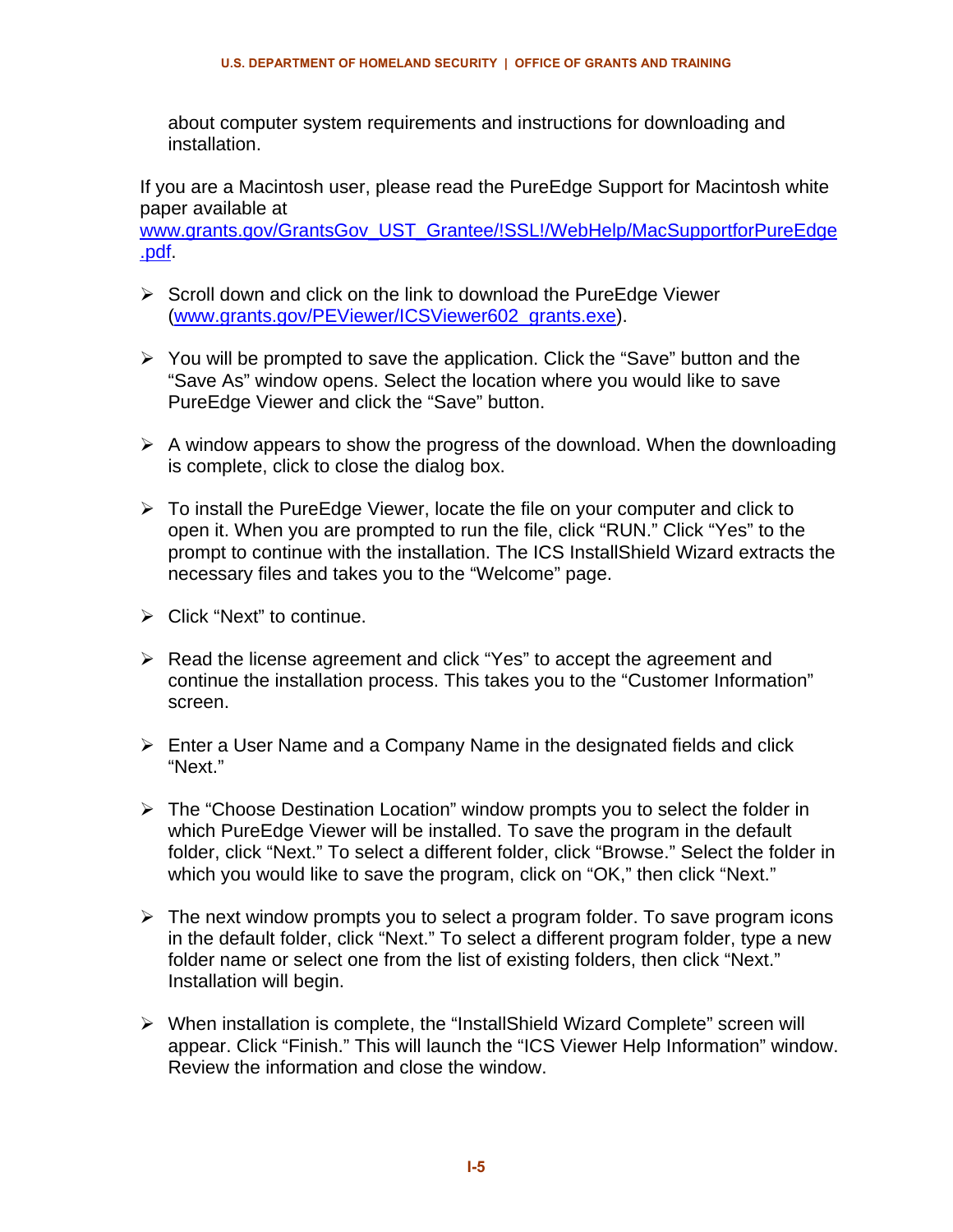## **Step 3: Downloading an Application Package**

- $\triangleright$  Once you have downloaded the PureEdge Viewer, you may download and view this application package and solicitation instructions.
- $\triangleright$  From the Grants.gov home page, select the "Apply for Grants" tab at the top of the screen.
- ¾ Click "Apply Step 1: Download a Grant Application Package and Application Instructions."
- ¾ Enter the CFDA number for this announcement, **97.075**. Then click "Download Package." This will take you to the "Selected Grants Application for Download" results page.
- $\triangleright$  To download an application package and its instructions, click the corresponding download link below the "Instructions and Application" column.
- $\triangleright$  Once you select a grant application, you will be taken to a "Download" Opportunity Instructions and Application" screen to confirm that you are downloading the correct application. If you would like to be notified of any changes to this funding opportunity, enter your e-mail address in the corresponding field, then click the "Submit" button.
- $\triangleright$  After verifying that you have downloaded the correct opportunity information, click the "Download Application Instructions" button. This will open a PDF of this grant solicitation. You may print the solicitation or save it to your computer by clicking either the print icon at the top tool bar or the "File" button on the top tool bar. If you choose to save the file, click on "Save As" and save to the location of your choice.
- ¾ Click the "Back" Navigation button to return to the "Download Opportunity Instructions and Application" page. Click the "Download Application Package" button. The application package will open in the PureEdge Viewer.
- $\triangleright$  Click the "Save" button to save the package on your computer. Because the form is not yet complete, you will see a prompt that one or more fields may be invalid. You will complete these fields in step 4, but for now, select "Yes" to continue. After you click "Yes," the "Save Form" window will open.
- $\triangleright$  Save the application package to your desktop until after submission. Select a name and enter it in the "Application Filing Name" field. Once you have submitted the application through Grants.gov, you may then move your completed application package to the file location of your choice.
- ¾ Click the "Save" button. If you choose, you may now close your Internet browser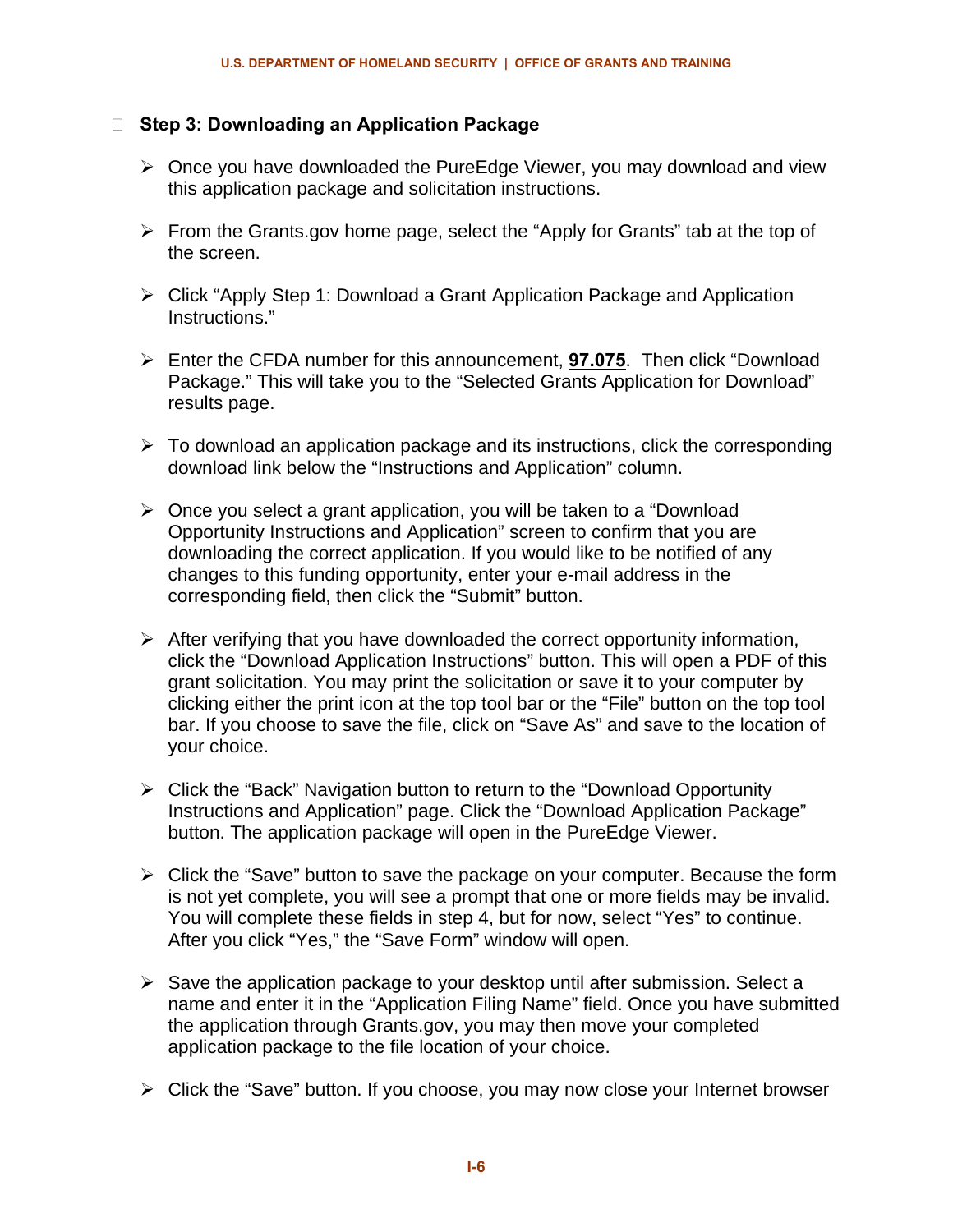and complete your application package offline by double clicking the icon on your desktop. You do not have to be connected to the Internet to complete the application package in step 4 below.

## **Step 4: Completing the Application Package**

**Note:** This application can be completed entirely offline; however, you will need to log in to Grants.gov to submit the application in step 5.

- $\triangleright$  Locate the application package you saved on your computer. When you open the package, it will be in PureEdge Viewer. You may save your application at any time by clicking on the "Save" button at the top of the screen.
- $\triangleright$  Enter a name for your application package in the "Application Filing Name" field. This can be a name of your choice.
- $\triangleright$  Open and complete all the mandatory and optional forms or documents. To complete a form, click to select the form, and then click the "Open" button. When you open a required form, the mandatory fields will be highlighted in yellow. If you enter incomplete information in a mandatory field, you will receive an error message or the field will turn red, indicating a change needs to be made.

Mandatory forms include the: (1) Application for Federal Assistance (SF-424); (2) Assurances for Non-Construction Programs (SF-424B); and (3) Disclosure of Lobbying Activities (SF-LLL). These forms can also be viewed at http://apply.grants.gov/agency/FormLinks?family=7. Other Mandatory forms are identified in Section IV.

- ¾ When you have completed a form or document, click the "Close Form" button at the top of the page. Your information will automatically be saved.
- ¾ Next, click to select the document in the left box entitled "Mandatory Documents." Click the "=>" button to move the form or document to the "Mandatory Completed Documents for Submission" box to the right.
- $\triangleright$  Some mandatory documents will require you to upload files from your computer. To attach a document, select the corresponding form and click "Open." Click the "Add Mandatory Attachment" button to the left. The "Attach File" box will open. Browse your computer to find where your file is located and click "Open." The name of that file will appear in the yellow field. Once this is complete, if you would like to attach additional files, click on the "Add Optional Attachment" button below the "Add Mandatory Attachment" button.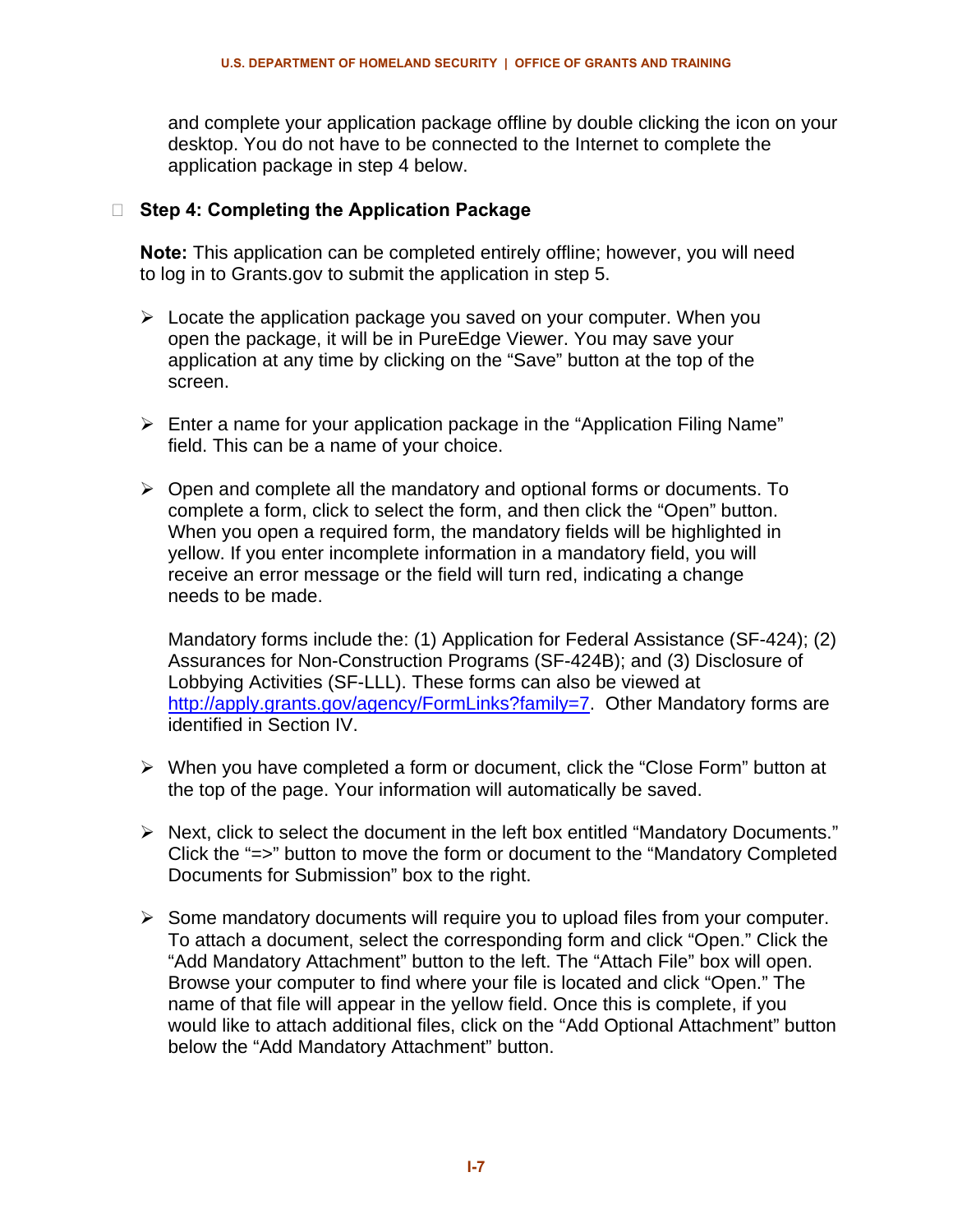- ¾ An "Attachments" window will open. Click the "Attach" button. Locate the file on your computer that you would like to attach and click the "Open" button. You will return to the "Attach" window. Continue this process until you have attached all the necessary documents. You may attach as many documents as necessary.
- ¾ Once you have finished, click the "Done" button. The box next to the "Attach at Least One Optional Other Attachment" will now appear as checked.

**Note:** the name of these buttons will vary depending on the name of the form you have opened at that time; i.e., Budget Narrative, Other Attachment, and Project Narrative File.

 $\triangleright$  To exit a form, click the "Close" button. Your information will automatically be saved.

#### **Step 5: Submitting the Application**

**Note:** Once you have completed all the yellow fields on all the forms and saved the application on your desktop, check the application package for errors. This can be done any time throughout step 4 above and as often as you like.

- $\triangleright$  When you are ready to submit your final application package, the "Submit" button at the top of your screen will be enabled. This button will not be activated unless all mandatory data fields have been completed. When you are ready to submit your application, click on "Submit." This will take you to a "Summary" screen.
- ¾ If your "Submit" button is not activated, then click the "Check Package for Errors" button at the top of the "Grant Application Package" screen. PureEdge Viewer will start with the first form and scan all the yellow fields to make sure they are complete. The program will prompt you to fix one error at a time as it goes through the scan. Once there are no more errors, the system will allow you to submit your application to Grants.gov.
- $\triangleright$  Review the application summary. If you wish to make changes at this time, click "Exit Application" to return to the application package, where you can make changes to the forms. To submit the application, click the "Sign and Submit Application" button.
- $\triangleright$  This will take you to a "Login" screen where you will need to enter the user name and password that you used to register with Grants.gov in "Step 1: Registering." Enter your user name and password in the corresponding fields and click "Login."
- $\triangleright$  Once authentication is complete, your application will be submitted. Print this confirmation screen for your records. You will receive an e-mail message to confirm that the application has been successfully uploaded into Grants.gov.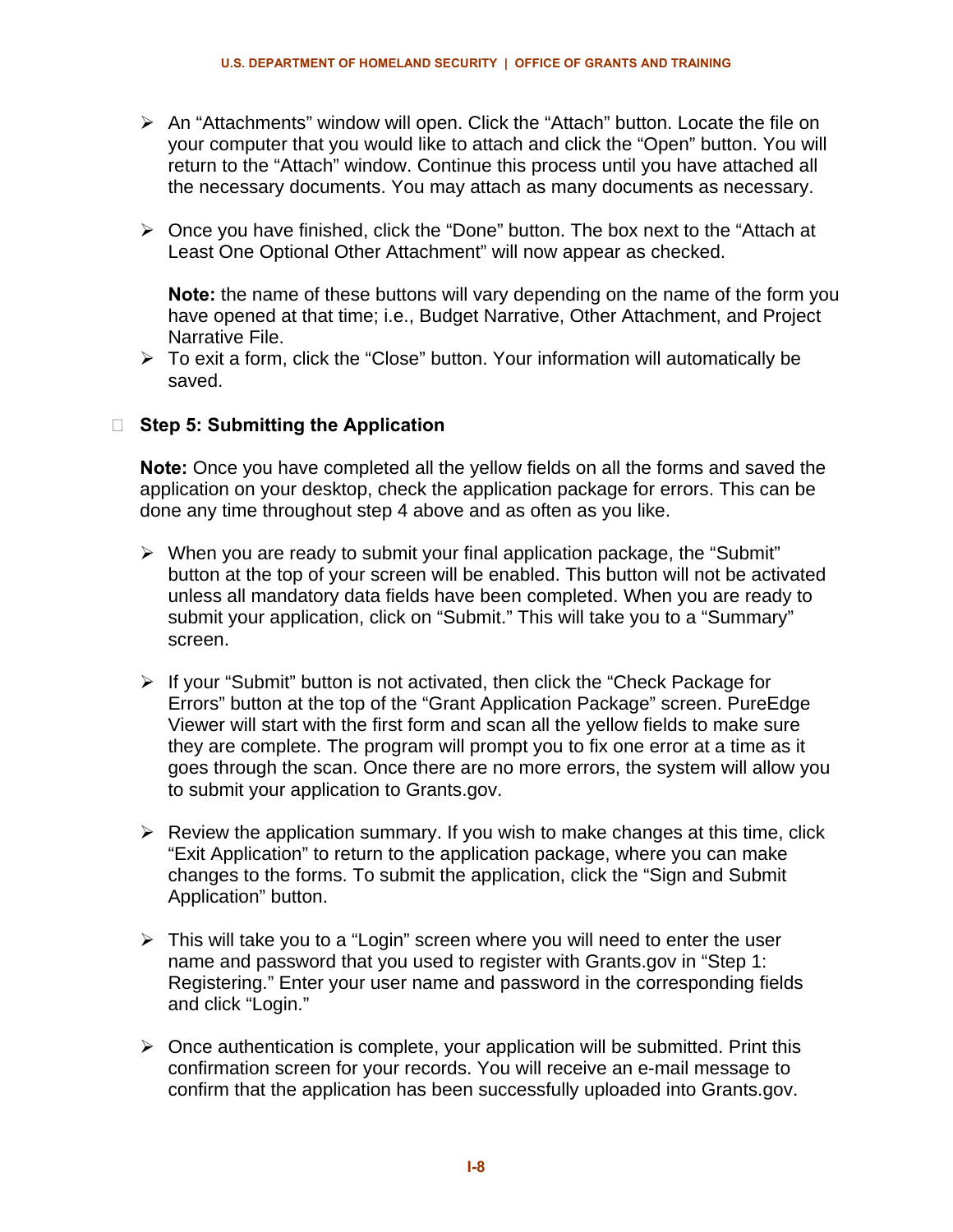The confirmation e-mail will give you a Grants.gov tracking number, which you will need to track the status of your application. The confirmation e-mail will go to the e-Business POC; therefore, if you are submitting on behalf of someone else, be sure the e-Business POC is aware of the submission and that a confirmation e-mail will be sent.

 $\triangleright$  When finished, click the "Close" button.

## □ Step 6: Tracking the Application

- $\triangleright$  After your application is submitted, you may track its status through Grants.gov. To do this, go to the Grants.gov home page at http://www.grants.gov. At the very top of the screen, click on the "Applicants" link. Scroll down the "For Applicants" page and click the "Login Here" button. Proceed to login with your user name and password that was used to submit your application package.
- ¾ Click the "Check Application Status" link to the top left of the screen. A list of all the applications you have submitted through Grants.gov is produced. There are one of four status messages your application can receive in the system:
	- 1. **Validated:** This means your application has been scanned for errors. If no errors were found, it validates that your application has successfully been submitted to Grants.gov and is ready for the agency to download your application.
	- 2. **Received by Agency:** This means our agency has downloaded your application into our electronic Grants Management System (GMS) and your application is going through our validation process to be successfully received on our end.
	- 3. **Agency Tracking Number Assigned:** This means our GMS did not find any errors with your package and successfully downloaded your application into our system.
	- 4. **Rejected With Errors:** This means your application was either rejected by Grants.gov or GMS due to errors. You will receive an e-mail from Grants.gov customer support, providing details of the results and the next steps required. Most applications are rejected because: (1) a virus was detected; (2) you are using a user name and password that has not yet been authorized by the organization's e-Business POC; or (3) the DUNS number you entered on the SF-424 form does not match the DUNS number that was registered in the CCR for this organization.

*Important Note: If you experience difficulties at any point during this process, please call the Grants.gov customer support hotline at 1–800–518–4726.*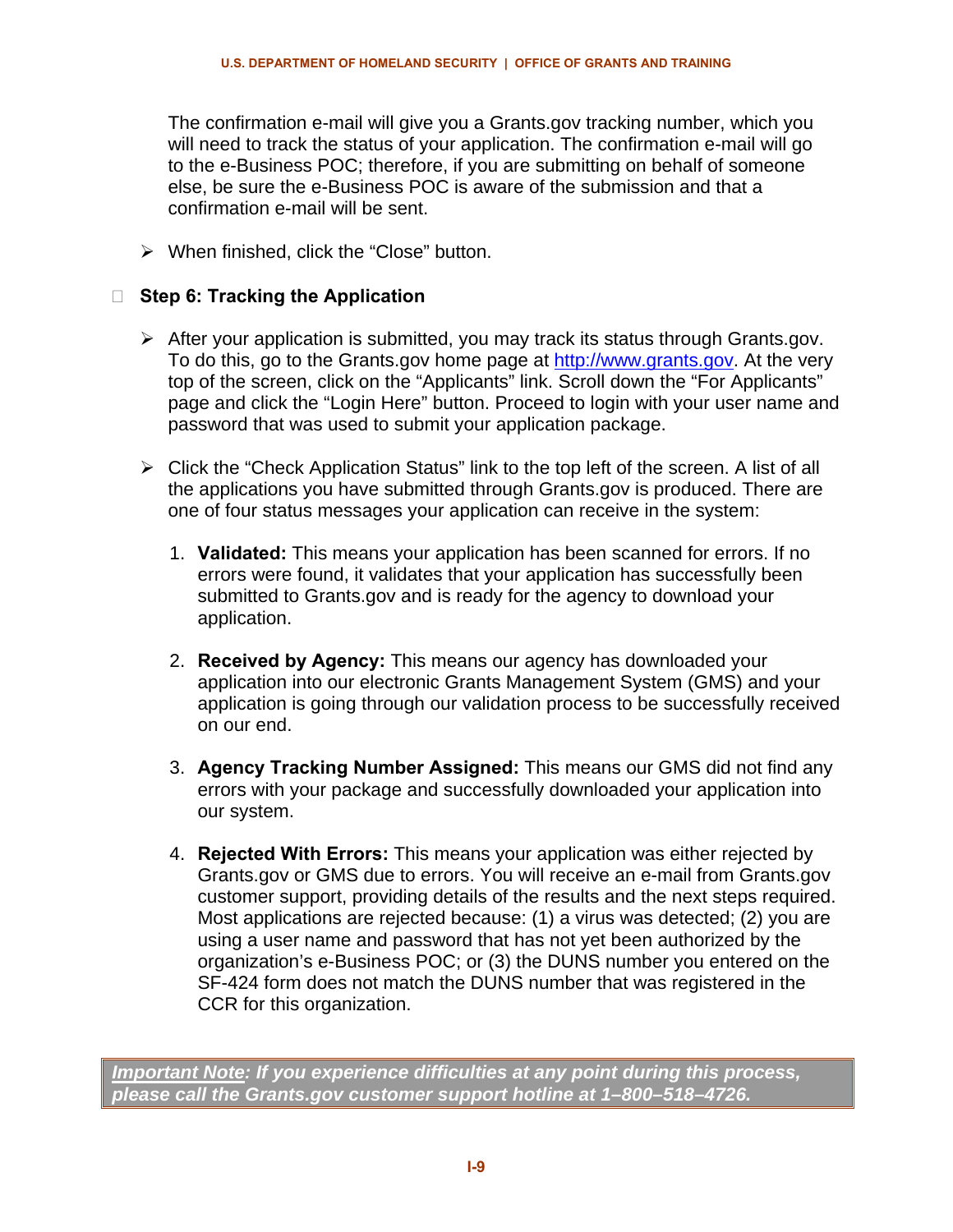

## **POST AWARD INSTRUCTIONS**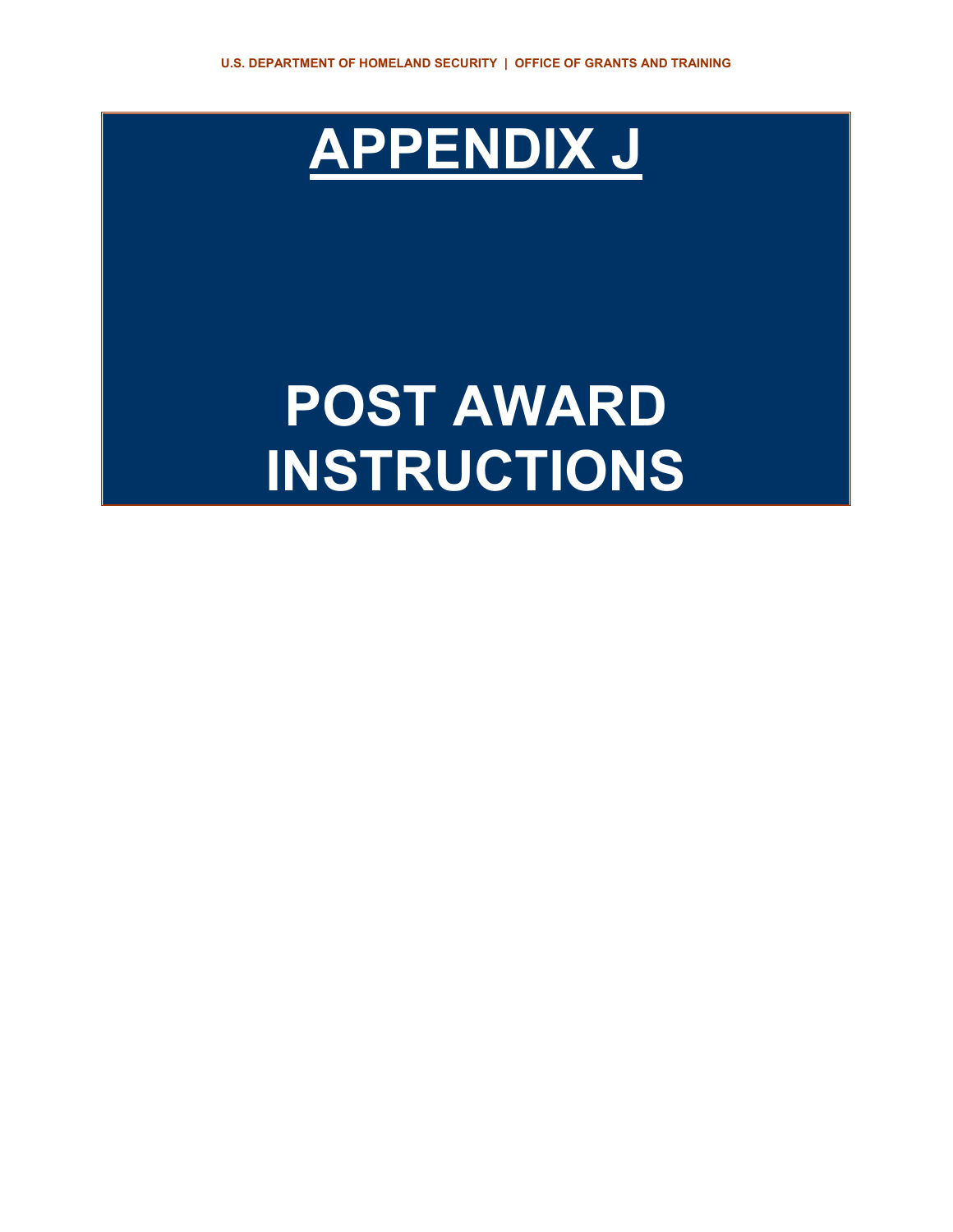## **Post Award Instructions**

## **TAB 1: SAMPLE REVIEW OF AWARD**

**Office of Grants and Training Post Award Instructions for G&T Awards** 

**The Office of Grant Operations will provide fiscal support and oversight of the grant programs, while the OJP Office of the Comptroller will continue to provide support for grant payments. The following is provided as a guide for the administration of awards.** 

**1. Review Award and Special Conditions Document.**

**Notification of award approval is made by e-mail through the OJP Grants Management System (GMS). Once an award has been approved, a notice is sent to the e-mail address of the individual who filed the application, as well as to the authorized grantee official.**

Carefully read the award and any special conditions or other attachments.

**If you agree** with the terms and conditions, the authorized official should sign and date both the original and the copy of the award document page in Block 19. You should maintain a copy and return the original signed documents to:

Office of Justice Programs Attn: Control Desk - G&T Award 810 Seventh Street,  $NW - 5<sup>th</sup>$  Floor Washington, DC 20531

**If you do not agree** with the terms and conditions, contact the awarding G&T Program Manager as noted in the award package.

## **2. Read Guidelines.**

Read and become familiar with the "*OGO Financial Management Guide*" which is available at 1-866-9ASKOGO or online at http://www.dhs.gov/dhspublic/display?theme=18.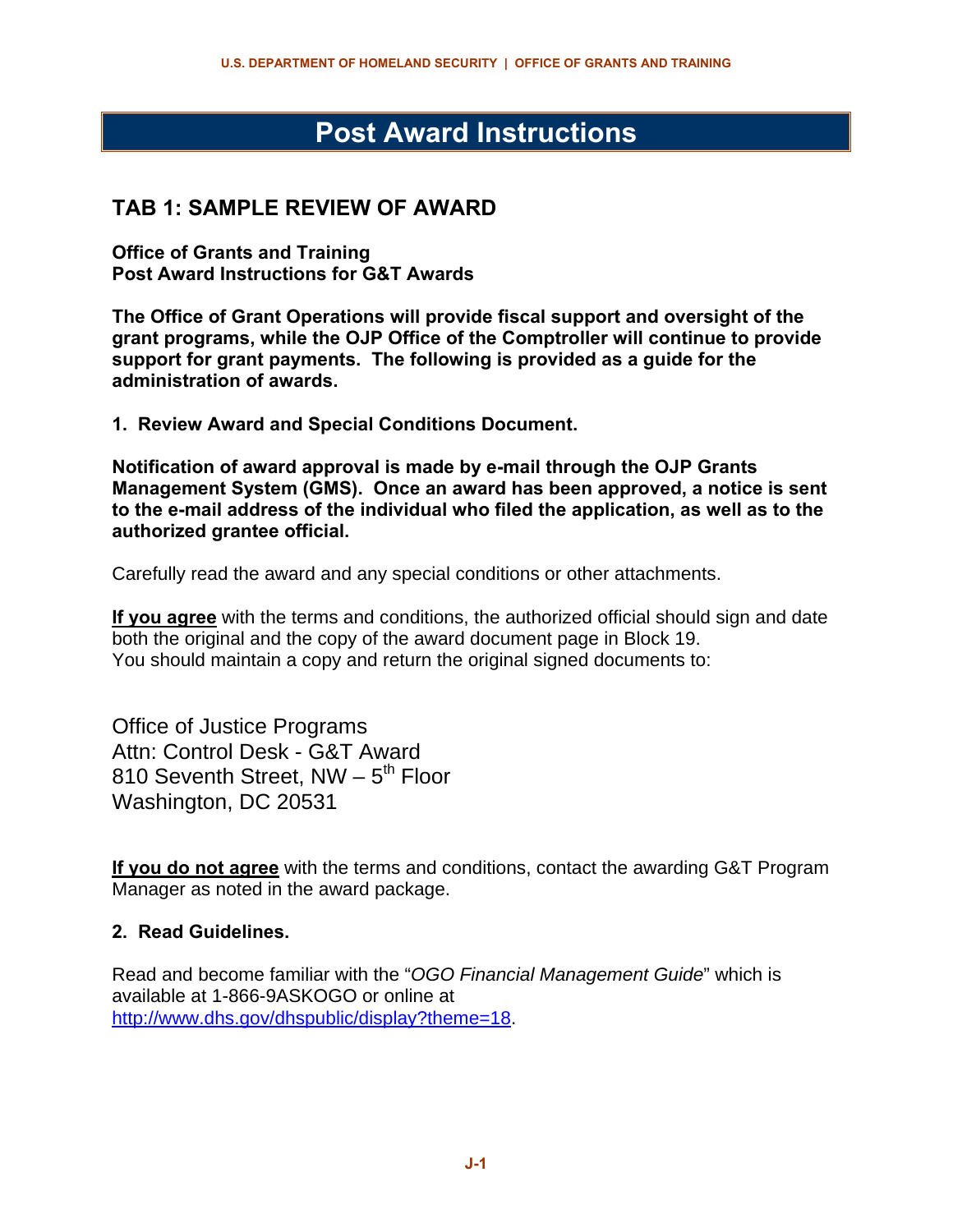## **3. Complete and Return ACH Form.**

The Automated Clearing House (ACH) Vendor/Miscellaneous Payment Enrollment Form (refer to Step 3 attachment) is used to arrange direct deposit of funds into your designated bank account.

## **4. Access to Payment Systems.**

OJP uses two payment systems: Phone Activated Paperless System (PAPRS) and Letter of Credit Electronic Certification System (LOCES) (refer to Step 4 attachment). Current LOCES users will see the addition of new grants on the LOCES grant number listing as soon as the award acceptance has been received. PAPRS grantees will receive a letter with the award package containing their PIN to access the system and Grant ID information.

## **5. Reporting Requirements.**

Reporting requirements must be met during the life of the grant (refer to the *OGO Financial Management Guide* and the specific program guidance for a full explanation of these requirements, special conditions and any applicable exceptions). The payment systems contain edits which will prevent access to funds if reporting requirements are not met on a timely basis. Refer to Step 5 attachments for forms, due date information, and instructions.

## **6. Questions about your award?**

A reference sheet is provided containing frequently asked financial questions and answers. Questions regarding grant **payments** should be addressed to the OJP OC at 1-800-458-0786 or email askoc@ojp.usdoj.gov. Questions regarding all other financial/administrative issues should be addressed to the OGO Information Line at 1- 866-9ASKOGO (927-5646) or email at ask-ogo@dhs.gov.

*Important Note: If you have any questions about GMS, need to establish a GMS account, or require technical assistance with accessing your award, please contact the GMS Hotline at 1-888-549-9901.*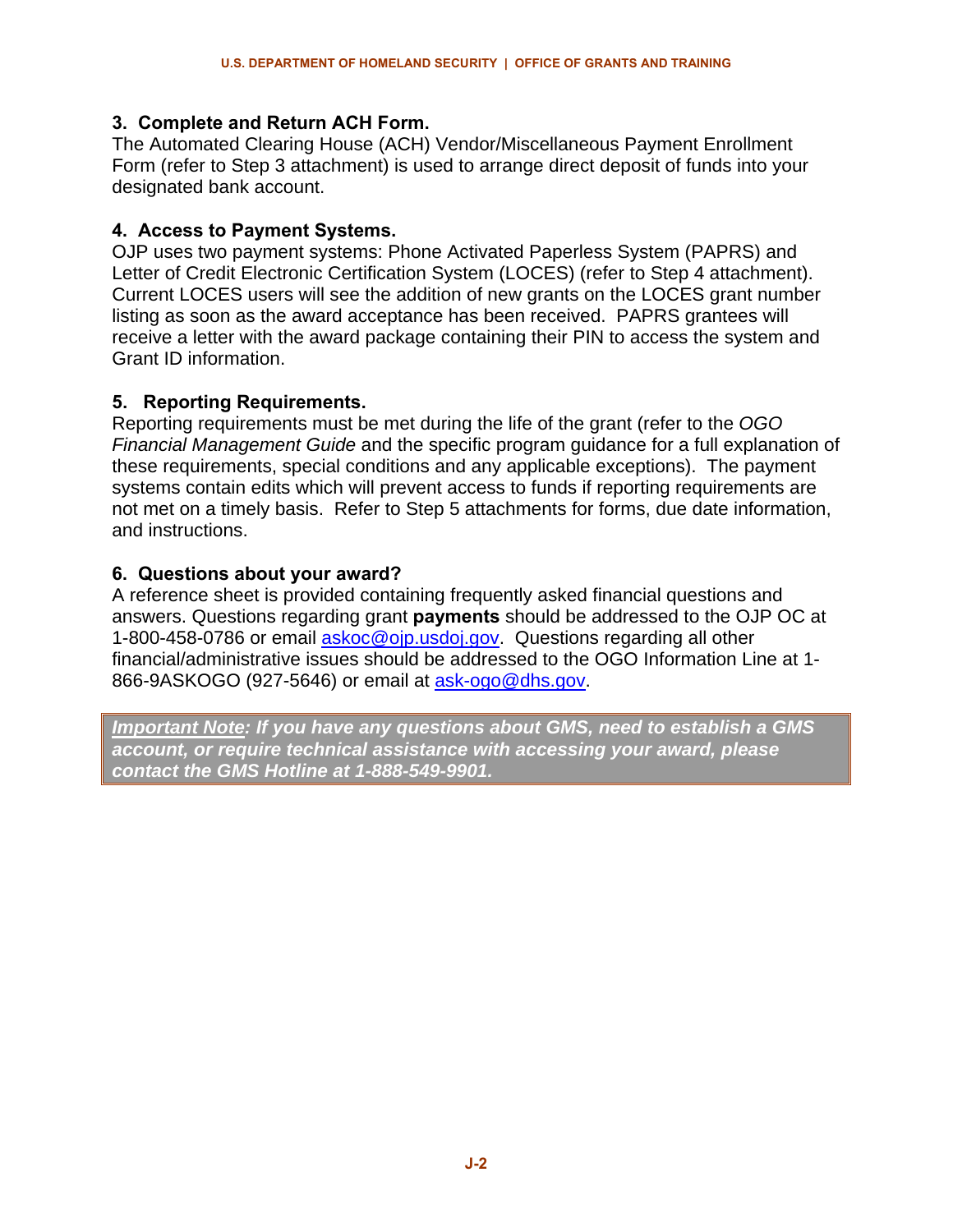

# **ADDITIONAL GUIDANCE ON THE NATIONAL PREPAREDNESS GOAL AND THE NATIONAL PRIORITIES**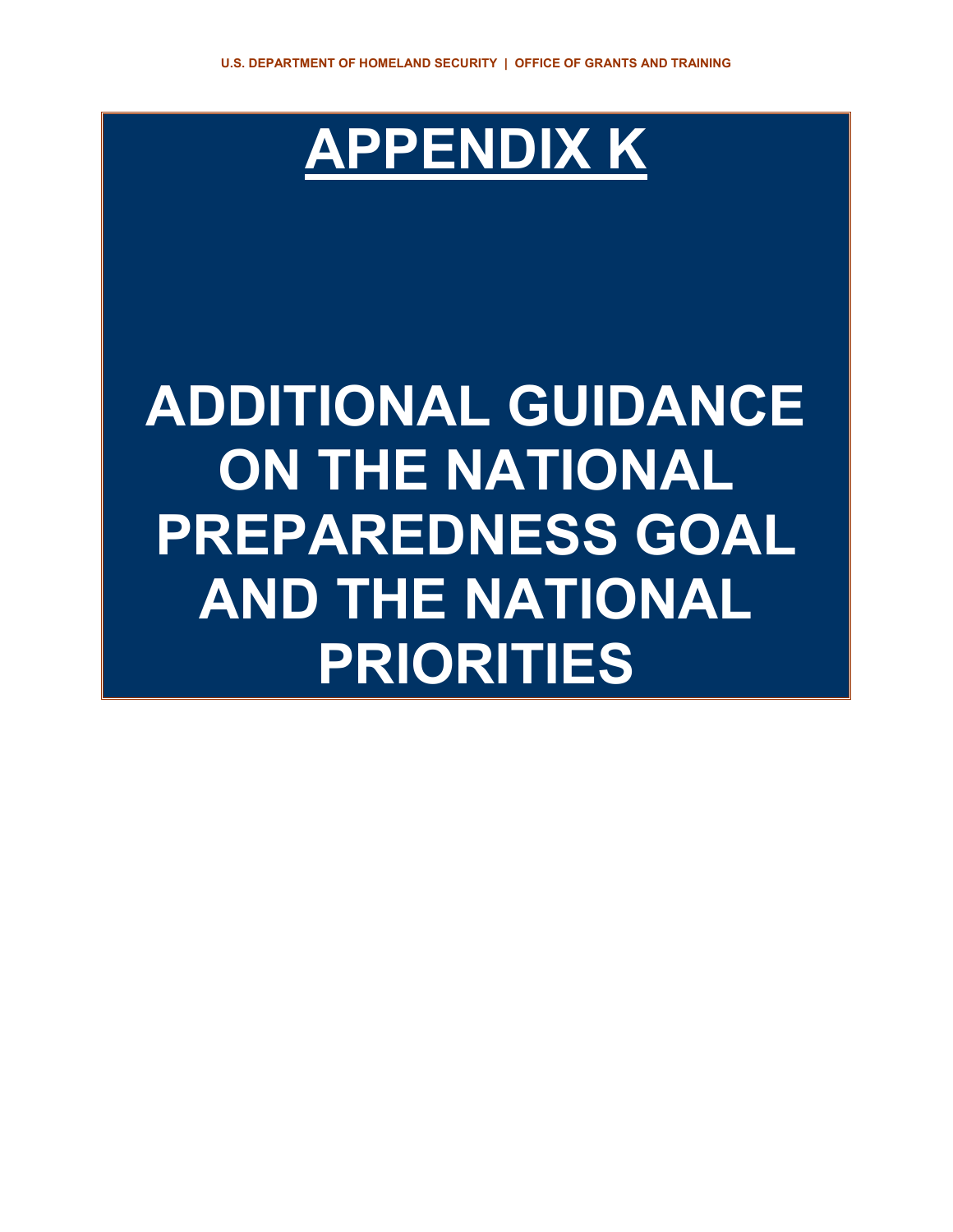## **A. The National Preparedness Goal9**

The Goal establishes a vision for National Preparedness, including National Priorities. The TCL further identifies 37 needed capabilities integral to nationwide all-hazards preparedness, including acts of terrorism.<sup>10</sup> The national preparedness doctrine and operational foundation provided in these documents form the basis for use of Federal grant funds and consistent direction among all stakeholders. The Goal is a significant evolution in securing a sustained national approach to preparedness and homeland security. The Goal is a companion document to the National Response Plan (NRP), National

## *Vision of the National Preparedness Goal*:

*To engage Federal, state, local, and tribal entities, their private and non-governmental partners, and the general public to achieve and sustain risk-based target levels of capability to prevent, protect against, respond to, and recover from major events in order to minimize the impact on lives, property, and the economy.*

Incident Management System (NIMS), and the National Infrastructure Protection Plan (NIPP). The Goal establishes a framework that guides entities at all levels of government in the development and maintenance of the capabilities to prevent, protect against, respond to, and recover from major events, including catastrophic events or Incidents of National Significance as defined in the NRP. The Goal will also assist entities at all levels of government, as well as non-government entities, in the development and maintenance of the capabilities to identify, prioritize, and protect critical infrastructure and key resources as described in the NIPP. Risk and capabilitybased planning for prioritizing homeland security investments will be performed in accordance with the final National Preparedness Goal.

Implementing a common, shared approach to achieving national preparedness requires the Nation to orient its programs and efforts in support of the Goal and the National Priorities. The ability of Federal, state, local and tribal entities to orient their efforts begins with capabilities-based planning. The TCL defines capability-based planning as "planning, under uncertainty, to provide capabilities suitable for a wide range of threats and hazards while working within an economic framework that necessitates prioritization and choice." This planning approach assists leaders at all levels to allocate resources systematically to close capability gaps, thereby enhancing the effectiveness of preparedness efforts. Capabilities-based planning will provide a means for the Nation to achieve the Goal and National Priorities by answering three fundamental questions: "*How prepared do we need to be?"*, *"How prepared are we?"*, and *"How do we prioritize efforts to close the gap?"* At the heart of the Goal and the capabilities-based planning process is the TCL. The capabilities included in the TCL are listed in Figure 1.

 $\overline{a}$ 

 $9$  As this grant guidance went to print, the final Goal document was also being prepared for release.<br><sup>10</sup> This guidance references 37 capabilities based on the most recent draft of the TCL available at the time this guidance went to press.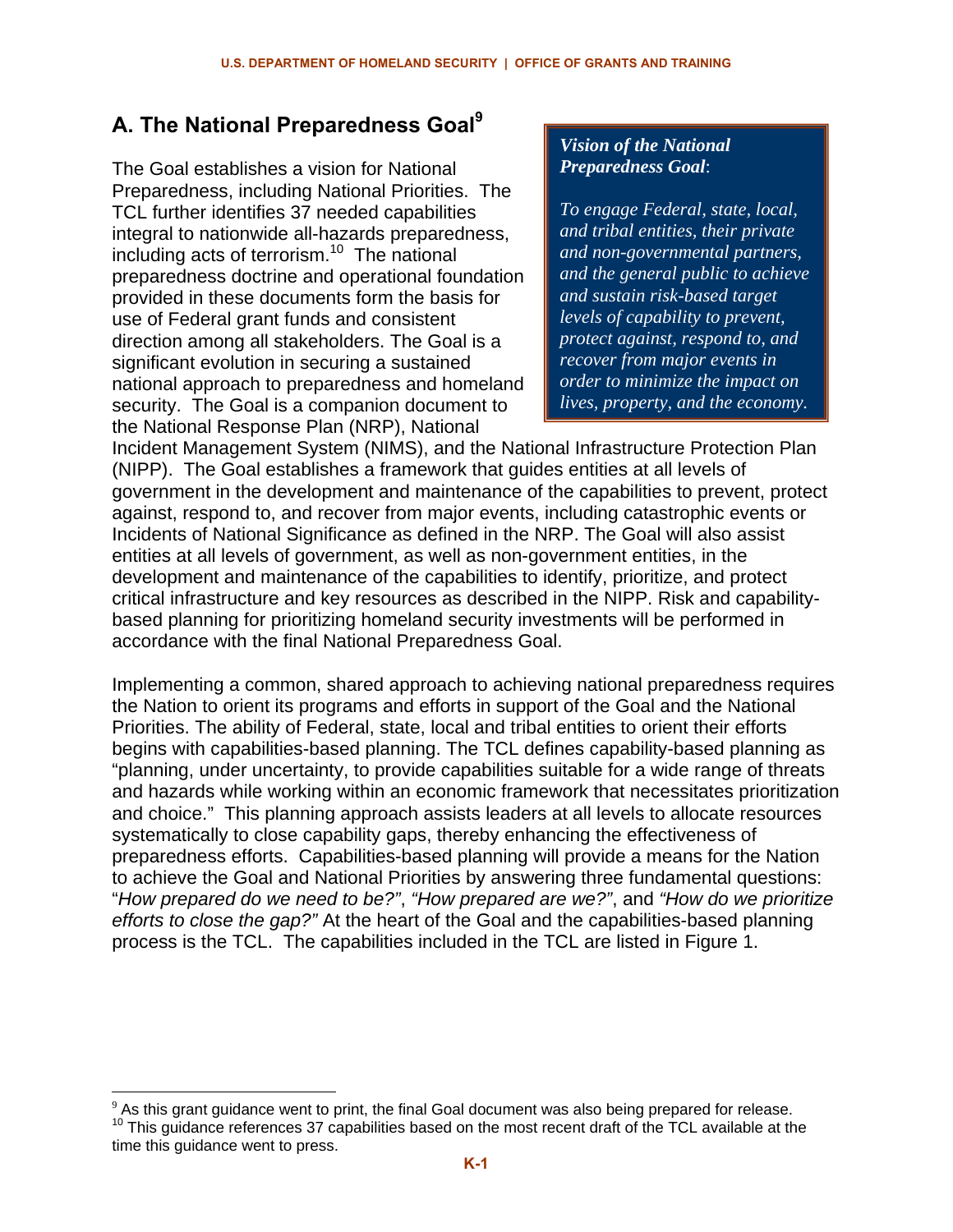| <b>Figure 1. Target Capabilities</b> |  |  |  |  |
|--------------------------------------|--|--|--|--|
|--------------------------------------|--|--|--|--|

|                                          | <b>37 Target Capabilities</b>                       |
|------------------------------------------|-----------------------------------------------------|
| Common                                   | <b>Respond Mission Area</b>                         |
| Planning                                 | Onsite Incident Management                          |
| Communications                           | <b>Emergency Operations Center Management</b>       |
| <b>Risk Management</b>                   | <b>Critical Resource Logistics and Distribution</b> |
| Community Preparedness and               | <b>Volunteer Management and Donations</b>           |
| Participation                            | Responder Safety and Health                         |
| <b>Prevent Mission Area</b>              | <b>Public Safety and Security Response</b>          |
| Information Gathering & Recognition of   | Animal Health Emergency Support                     |
| Indicators & Warnings                    | <b>Environmental Health</b>                         |
| Intelligence Analysis and Production     | <b>Explosive Device Response Operations</b>         |
| Intelligence / Information Sharing and   | <b>Firefighting Operations/Support</b>              |
| <b>Dissemination</b>                     | WMD/HazMat Response and Decontamination             |
| Law Enforcement Investigation and        | Citizen Protection: Evacuation and/or In-Place      |
| <b>Operations</b>                        | Protection                                          |
| <b>CBRNE</b> Detection                   | <b>Isolation and Quarantine</b>                     |
| <b>Protect Mission Area</b>              | $\bullet$                                           |
| Critical Infrastructure Protection (CIP) | Urban Search & Rescue                               |
| Food & Agriculture Safety & Defense      | <b>Emergency Public Information and Warning</b>     |
| Epidemiological Surveillance and         | Triage and Pre-Hospital Treatment                   |
| Investigation                            | <b>Medical Surge</b>                                |
| <b>Public Health Laboratory Test</b>     | Medical Supplies Management and Distribution        |
| <b>Recover Mission Area</b>              | <b>Mass Prophylaxis</b>                             |
| Structural Damage and Mitigation         | Mass Care (Sheltering, Feeding, and Related         |
| Assessment                               | Services)                                           |
| <b>Restoration of Lifelines</b>          | <b>Fatality Management</b>                          |
| Economic & Community Recovery            | $\bullet$                                           |

The capabilities-based planning process makes significant use of the TCL which provides additional levels of detail on the underlying tasks and resources for achieving these capabilities. Each level of government or geographic area will not be expected to develop and maintain all 37 capabilities to the same extent. Capability-based planning requires the prioritization of resources and initiatives among the various capabilities listed in the TCL. Given a limited time and resources, jurisdictions will be expected to prioritize their planning efforts, focusing on the most critical capability gaps. The expectation will vary based upon the risk and needs of different levels of government and geographic areas. For example, basic capability levels may be expected of a lowpopulation jurisdiction, while a more advanced degree of capability may be expected among a group of jurisdictions, an entire state, or the Federal government. Consequently, organizational and operational integration is required across agencies, disciplines and jurisdictions – and across state lines. Mutual aid agreements, interorganizational linkages (including authorities, agencies, non-governmental partners and individual citizens), information sharing, and collaboration that empower this integration become critical elements of the new preparedness landscape.

## *Appendix L provides guidance on how to utilize capabilities based planning to implement the National Preparedness Goal.*

The Goal and the TCL are all-hazard in nature and address a range of major events, including terrorism and the capabilities required to address them. However, consistent with Congressional direction, these particular grant programs remain primarily focused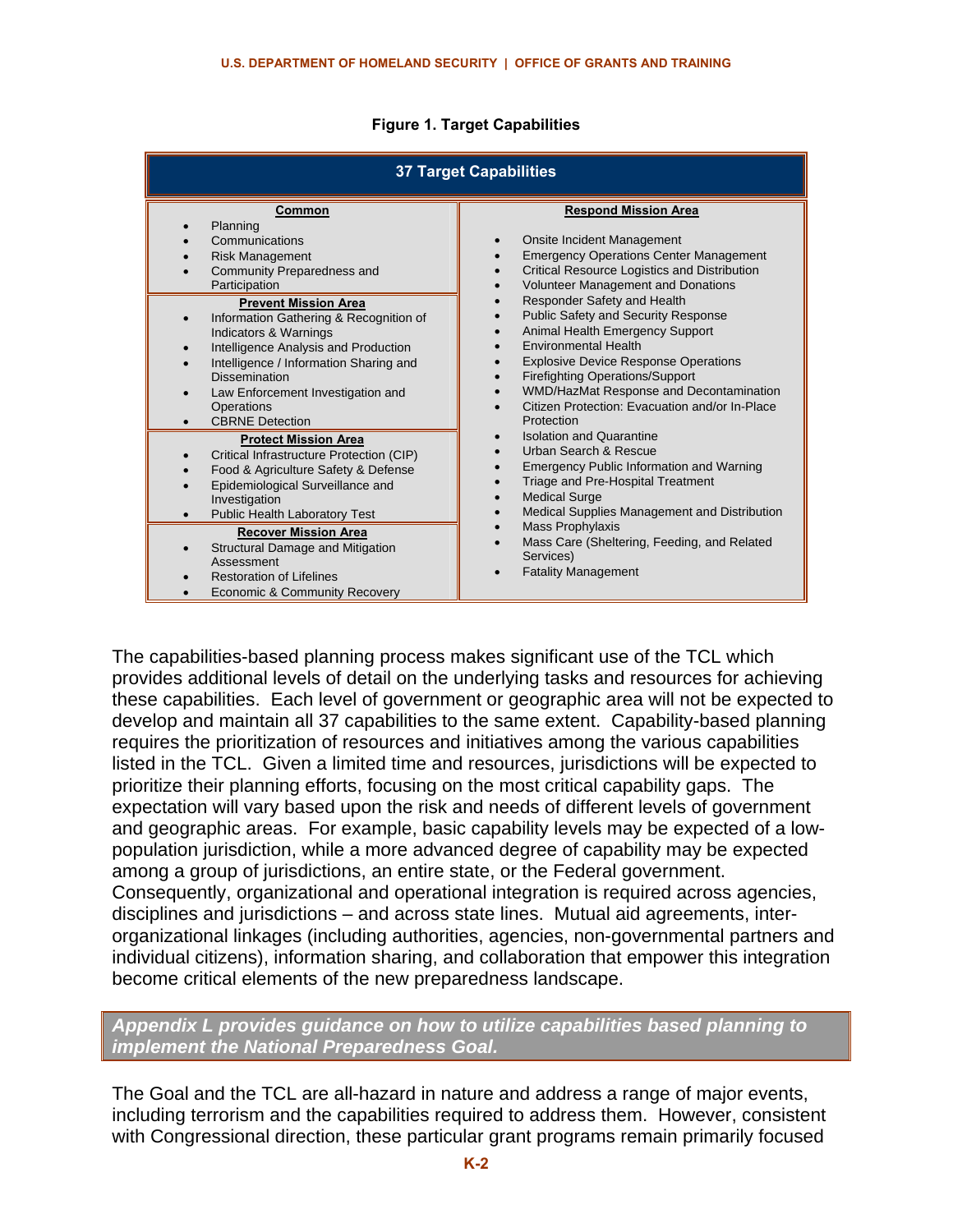on enhancing capabilities to prevent, protect against, respond to, or recover from CBRNE, sabotage, and cyber terrorism incidents. Further, these grant programs do not support all elements within each capability in the TCL. A number of additional resources at different levels of DHS and all of government are available and should be leveraged to build and sustain capabilities. For example, the Critical Infrastructure Protection Capability of the TCL recommends an appropriate number of infrastructure security specialists, however, the costs associated with hiring those personnel are not allowable under these grants.

The Goal encompasses the full spectrum of activities necessary to address the entire range of threats and hazards. In addition to a number of common activities that support preparedness (e.g., planning, interoperable communications, risk management, and citizen preparedness and participation), four mission areas help create a framework for developing the subset of national capabilities that will be supported by DHS preparedness grant program funding as well as state and local funds. The four mission areas are prevent, protect, respond, and recover. As stated in NIMS, mitigation activities are important elements of preparedness and provide a critical foundation across the spectrum from prevention through recovery. The mission areas are discussed in further detail below.

**Prevent:** Actions to avoid an incident or to intervene to stop an incident from occurring. Prevention involves intelligence and deterrence operations; heightened inspections; improved surveillance and security operations; investigations; education and training; enhanced nuclear and radiological detection capabilities; public health and agricultural surveillance and testing processes; immunizations, isolation, or quarantine; and certain law enforcement operations.<sup>11</sup> Public announcements, infrastructure improvements and citizen vigilance also are important, especially when considering an all-hazards approach.

**Protect:** Actions to reduce the vulnerability of critical infrastructure or key resources in order to deter, mitigate, or neutralize terrorist attacks, major disasters, and other emergencies.<sup>12</sup> Protection also includes: continuity of government and operations planning; evacuation planning, awareness elevation and understanding of threats and vulnerabilities to related critical facilities, systems, and functions; promotion of effective sector-specific protection practices and methodologies; and expansion of voluntary security-related information sharing between government and private entities.<sup>13</sup>

**Respond:** Activities that address the short-term, direct effects of an incident. Response includes immediate actions to save lives, protect property, and meet basic human needs. As indicated by the situation, response activities include: applying intelligence and other information to lessen the effects or consequences of an incident; increasing security and law enforcement operations; continuing investigations into the nature and source of the threat; continuing ongoing public health and agricultural surveillance and testing processes; providing immunizations; enforcing isolation or quarantine; and

1

 $11$  NIMS, March 2004.

<sup>12</sup> Homeland Security Presidential Directive-7 (HSPD-7) December 2003.<br><sup>13</sup> The National Strategy for the Physical Protection of Critical Infrastructures and Key Assets, February 2003.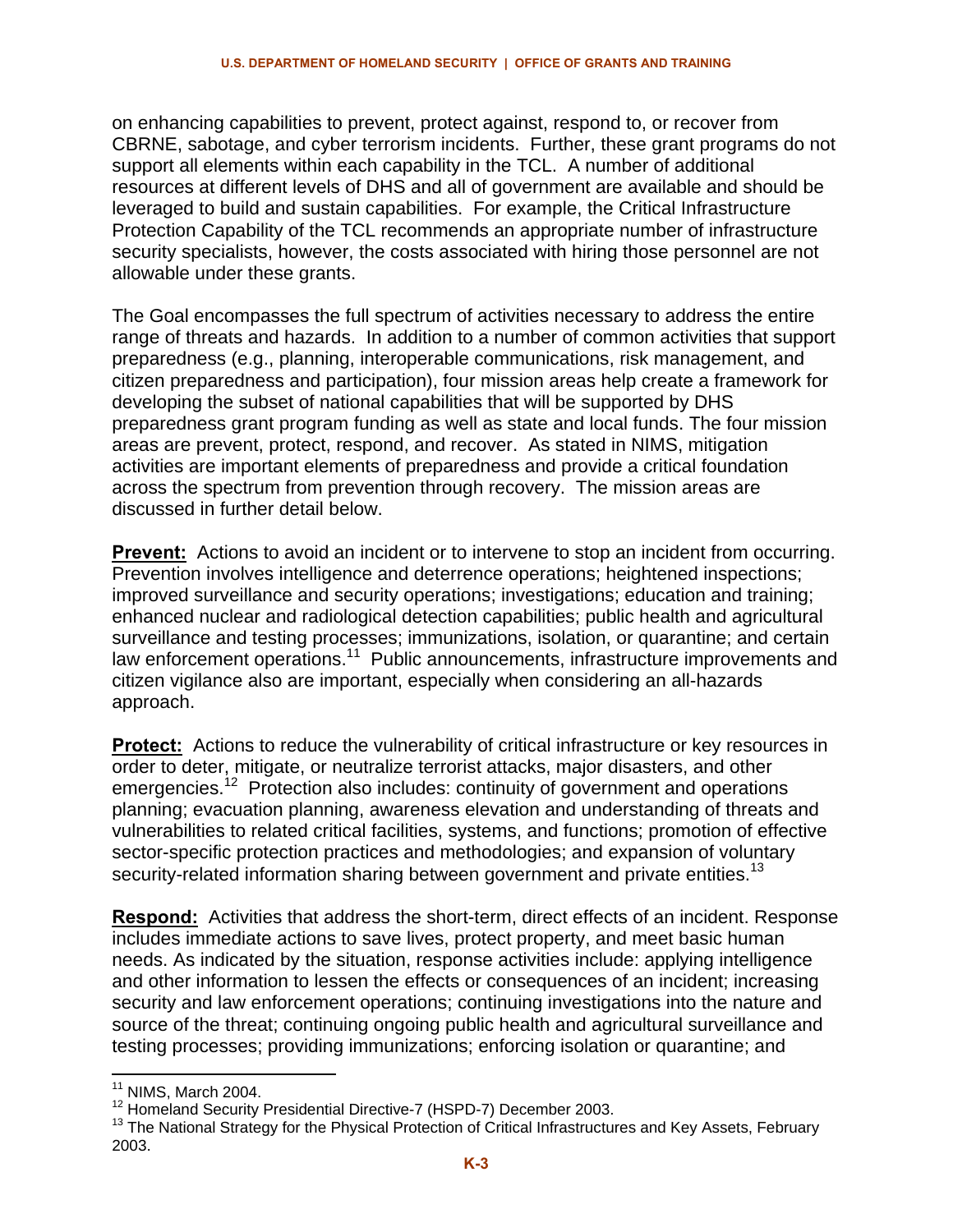allowing appropriate citizen response.<sup>14</sup> A prepared community will also possess sufficient capability for emergency feeding and sheltering of displaced personnel.

**Recover:** The development, coordination, and execution of service and site restoration plans; the reconstitution of government operations and services; individual, privatesector, non-governmental, and public assistance programs to provide housing and to promote restoration; long-term care and treatment of affected persons; additional measures for social, political, environmental, and economic restoration; evaluation of the incident to identify lessons learned; post-incident reporting; and development of initiatives to mitigate the effects of future incidents.<sup>15</sup>

Each mission area includes a collection of capabilities that require integration and collaboration across multiple disciplines, jurisdictions, levels of government, processes, and procedures. Many of these capabilities support the achievement of the National Priorities listed in the Goal.

The Goal and the TCL are evolving documents that will be updated regularly to incorporate new threats, technologies, improvements to capability levels, new preparedness initiatives and priorities, and lessons learned. DHS will coordinate the establishment of a structure and process for the ongoing management and maintenance of the Goal. This structure and process will be coordinated closely with the ongoing management and maintenance of the NIMS, NRP, and NIPP. Such coordination will ensure that national policy and planning for operations and preparedness are mutually supportive.

The Nation's priorities, target levels, and performance metrics within the TCL will be modified to reflect the completion or update of assessments, and will include benchmarks for measuring progress. Additional foreseeable changes to the documents and their implementation will include:

- $\triangleright$  Recommendations and lessons learned from the response to Hurricane Katrina;
- $\triangleright$  Revisions to the NRP;
- $\triangleright$  Capabilities required for implementing the NIPP;
- $\triangleright$  Capabilities required for implementing the National Strategy for Pandemic Influenza;
- $\triangleright$  Prevention tasks and capabilities identified by updated National Planning Scenarios and reflective of current Administration policies on the War on Terror.

State and local governments and public safety entities are encouraged to participate in the maintenance process by submitting questions and comments related to its implementation.

 $\overline{a}$  $14$  NIMS, March 2004.

<sup>15</sup> NIMS, March 2004.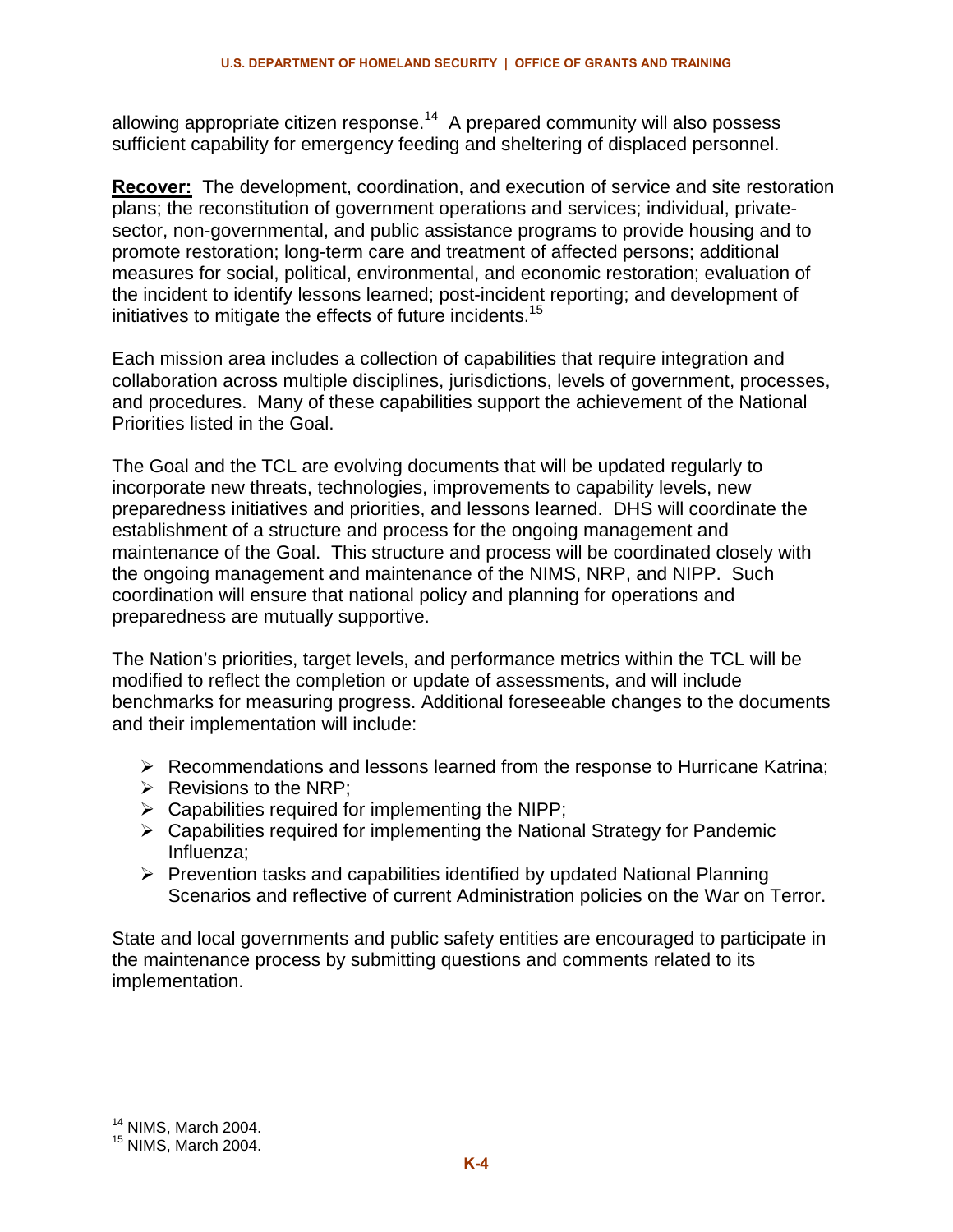## **B. The National Priorities**

The National Priorities in the Goal help guide the Nation's preparedness efforts to meet its most urgent needs. The priorities fall into two categories: (A) Overarching priorities that contribute to the development of multiple capabilities, and (B) Capability-specific priorities that establish selected capabilities for which the Nation has the greatest need.<sup>16</sup> Security partners at all levels of government recently developed homeland security strategies that align with and support the overarching priorities established in the Goal. With the inclusion of NIPP implementation as one of these overarching national priorities, critical infrastructure/key resource (CI/KR) protection programs form an essential component of state, territorial, local, tribal and sector-specific homeland security strategies, particularly with regard to informing funding priorities and security investment decisions. To permit effective NIPP implementation, and use of performance measurement, these protection programs should reference all core elements of the NIPP framework, including key cross-jurisdictional security and information-sharing linkages, as well as specific CI/KR protective programs focused on risk reduction. These programs should also support DHS and sector-specific efforts to identify, ensure connectivity with, and enable the protection of CI/KR of national-level criticality within the jurisdiction.

This *Program Guideline and Application Kit* implements the National Strategy for Transportation Security (NSTS) by addressing several key areas, including:

- $\triangleright$  Identification and evaluation of transportation assets;
- $\triangleright$  Fostering a risk-based approach;
- $\triangleright$  Validating appropriate and practical cost effective means of defending assets from attack;
- $\triangleright$  Assisting in the definition and management of roles and responsibilities between Federal, state, regional, local, and tribal authorities, as well as the private sector: and,
- $\triangleright$  Helping to understand the delineation of roles and responsibilities for Response and Recovery.

Alignment of planning efforts, funding requests, and project plans by eligible transportation sector applicants in response to this *Program Guideline and Application Kit* with the National Priorities and the TCL will further contribute toward efforts to implement the integrated, comprehensive approach to the protection of CI/KR envisioned by these grants.

The following section outlines each of the National Priorities, as well as critical benchmarks developed to assist DHS and grantees in demonstrating progress made toward achieving the National Priorities. The three overarching priorities are:

 $\overline{a}$ <sup>16</sup> One of the four capability-specific priorities, Enhance Medical Surge and Mass Prophylaxis Capabilities is not relevant to the FY 2006 DHS Infrastructure Protection Program.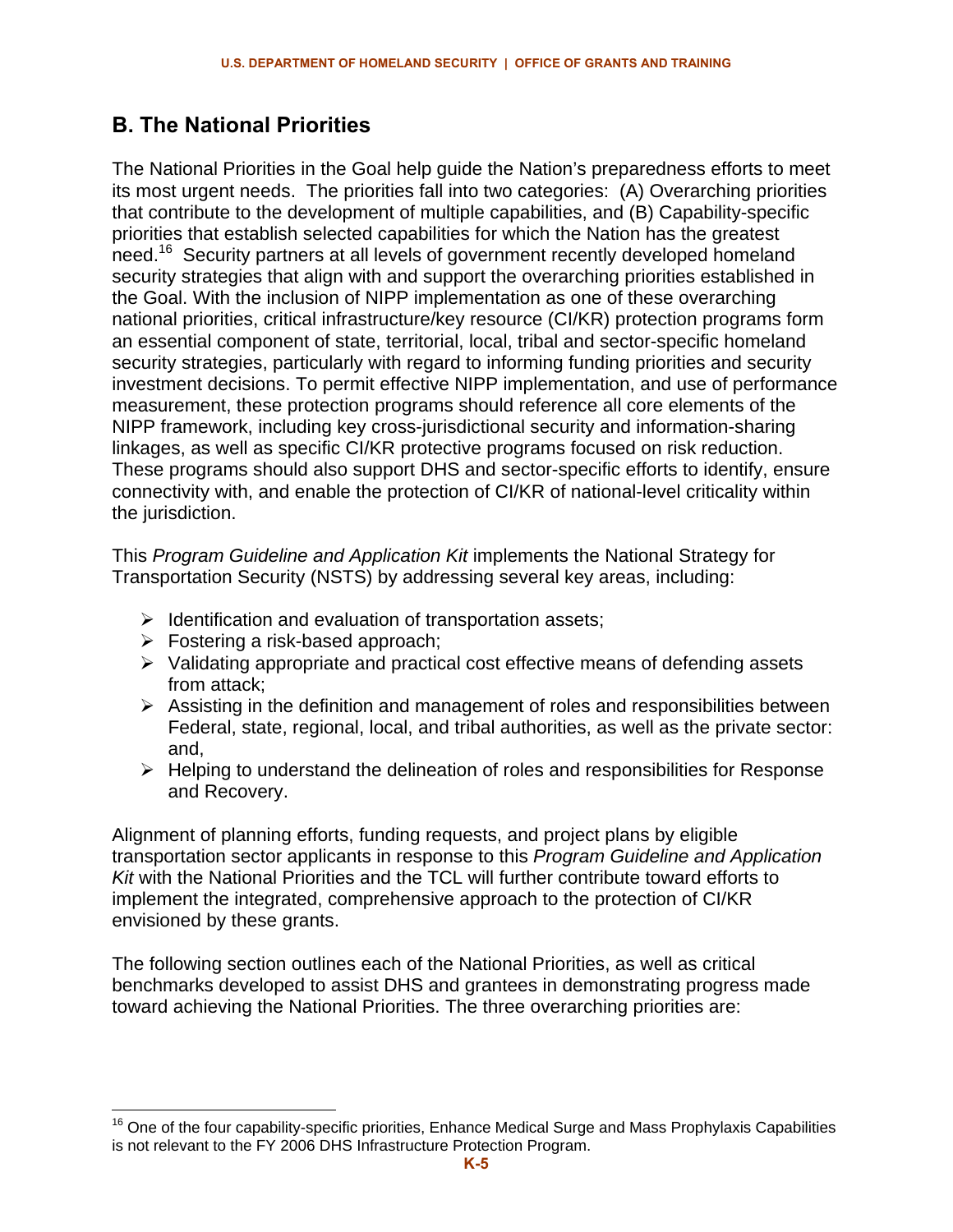## **B.1. Expanded Regional Collaboration**

Major events, especially acts of terrorism, will invariably have cross-geographic consequences and impacts. The Expanded Regional Collaboration Priority highlights the need for embracing partnerships across multiple jurisdictions, regions, and states in building capabilities cooperatively. Successful regional collaboration allows for a multijurisdictional and multi-disciplinary approach to building capabilities for all four mission areas, spreading costs, and sharing risk across geographic areas. This approach increases efficiency and enhances capabilities. Regional collaboration focuses on expanding mutual aid and assistance compacts among contiguous state, local, and tribal entities, and their private and non-governmental partners, and extending the scope of those compacts to include pre-incident preparedness activities (e.g., planning, training, exercising). The intent is to tactically locate capabilities in order to maximize coverage of the U.S. population and the Nation's high priority CI/KR. The Goal establishes as a priority the embracing of regional approaches to building, sustaining, and sharing capabilities at all levels of government.

## **B.2. Implement the NIMS and NRP**

Homeland Security Presidential Directive-5 (HSPD-5), "*Management of Domestic Incidents*," mandated the creation of NIMS and NRP. The NRP establishes a comprehensive all-hazards approach to managing domestic incidents. The plan incorporates best practices and procedures from incident management disciplines – homeland security, emergency management, law enforcement, firefighting, public works, public health, responder and recovery worker health and safety, emergency medical services, and the private sector – and integrates those best practices and procedures into a unified structure. The NIMS provides a consistent framework for entities at all jurisdictional levels to work together to implement the NRP and manage domestic incidents, regardless of cause, size, or complexity. To promote interoperability and compatibility among Federal, state, local, and tribal capabilities, the NIMS includes a core set of guidelines, standards, and protocols for command and management, preparedness, resource management, communications and information management, supporting technologies, and management and maintenance of NIMS. The NRP, using the template established by the NIMS, is an all-discipline, all-hazards plan that provides the structure and mechanisms to coordinate operations for evolving or potential Incidents of National Significance. Based on the criteria established in HSPD-5, Incidents of National Significance are those high-impact events that require a coordinated and effective response by an appropriate combination of Federal, state, local, tribal, private sector, and non-governmental entities in order to save lives, minimize damage, and provide the basis for long-term community recovery and mitigation activities. DHS and other Federal agencies are currently reviewing implementation of the NRP during Hurricanes Katrina and Rita.

The implementation of the NIMS within every state, territory, tribal, and local jurisdiction creates a common framework and system that, once established nationwide, will be the foundation for prevention, protection, response, and recovery operations. Full NIMS implementation is a dynamic and multi-year phase-in process with important linkages to the NRP, HSPD-8 (i.e., the Goal) and the Interim NIPP. The NIMS Integration Center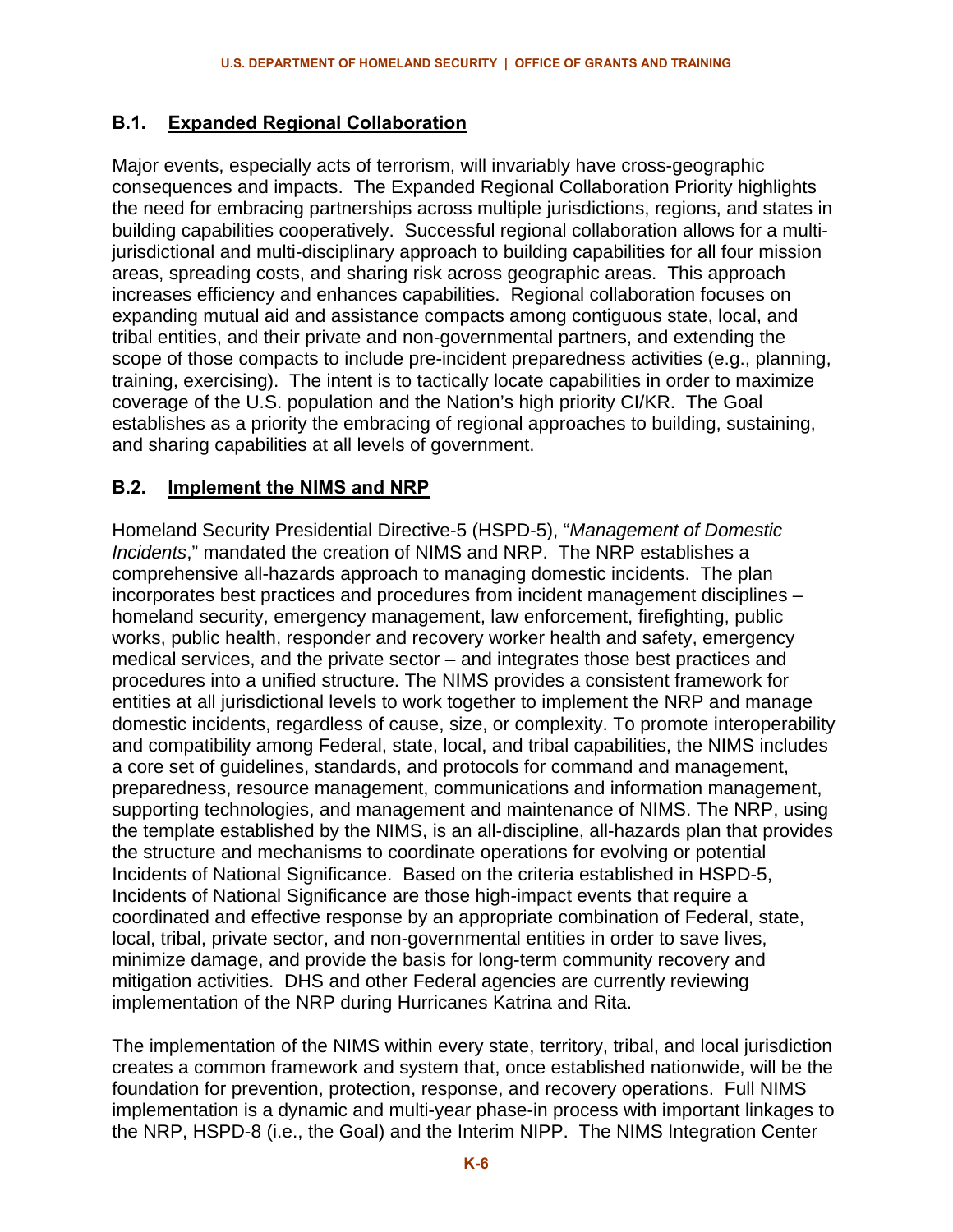(NIC) will continue to work with Federal departments and agencies to ensure Federal implementation of NIMS and that all FY 2006 Federal preparedness assistance programs reflect and support NIMS implementation at the state, local, and tribal government levels as appropriate.

While NIMS is not a specific requirement for the ports under this grant program, States and urban areas are required to meet the FY 2006 NIMS implementation requirements as a condition of receiving Federal preparedness funding assistance next year, in FY 2007. Thus, *transportation and other infrastructure systems participating in should review the NIMS requirements for local jurisdictions, and adopt those that are applicable.* 

Major goals for this priority in FY 2006 are:

- $\triangleright$  Educate all appropriate officials on the incident management roles and responsibilities of the NIMS and NRP through awareness courses provided by DHS.
- ¾ Identify the appropriate infrastructure personnel, public-sector contacts, and protocols for connecting with relevant Federal, state, and local agencies through NIMS and the NRP in the event of an emergency.
- $\triangleright$  Integrate with existing state/local NIMS implementation strategies, as appropriate.
- $\triangleright$  Participate in Federal, state, and local exercises that are designed to test the implementation of NIMS and the NRP.

*Note: G&T will continue to update grantees on NIMS compliance measures as they become available. Additional information about NIMS implementation and resources for achieving compliance are available through the National Integration Center. The NIC web page, http://www.fema.gov/nims, is updated regularly with information about the NIMS and additional guidance for implementation.* 

*Appendix M provides a copy of the NIMS Implementation Matrices.* 

## **B.3. Implement the NIPP**

Infrastructure protection is an integral part of the homeland security mission and overall national preparedness efforts. A key element of the national approach to infrastructure protection is the NIPP, the cornerstone of which is the risk management framework that establishes the processes for combining consequence, vulnerability, and threat information to produce a comprehensive, systematic, and rational assessment of national or sector risk. The NIPP provides the unifying structure for the integration of existing and future CI/KR protection efforts into a single national program.

The NIPP delineates roles and responsibilities for security partners in carrying out implementation activities while respecting the authorities, jurisdictions, and prerogatives of these partners. For example, state, territorial, local, and tribal governments are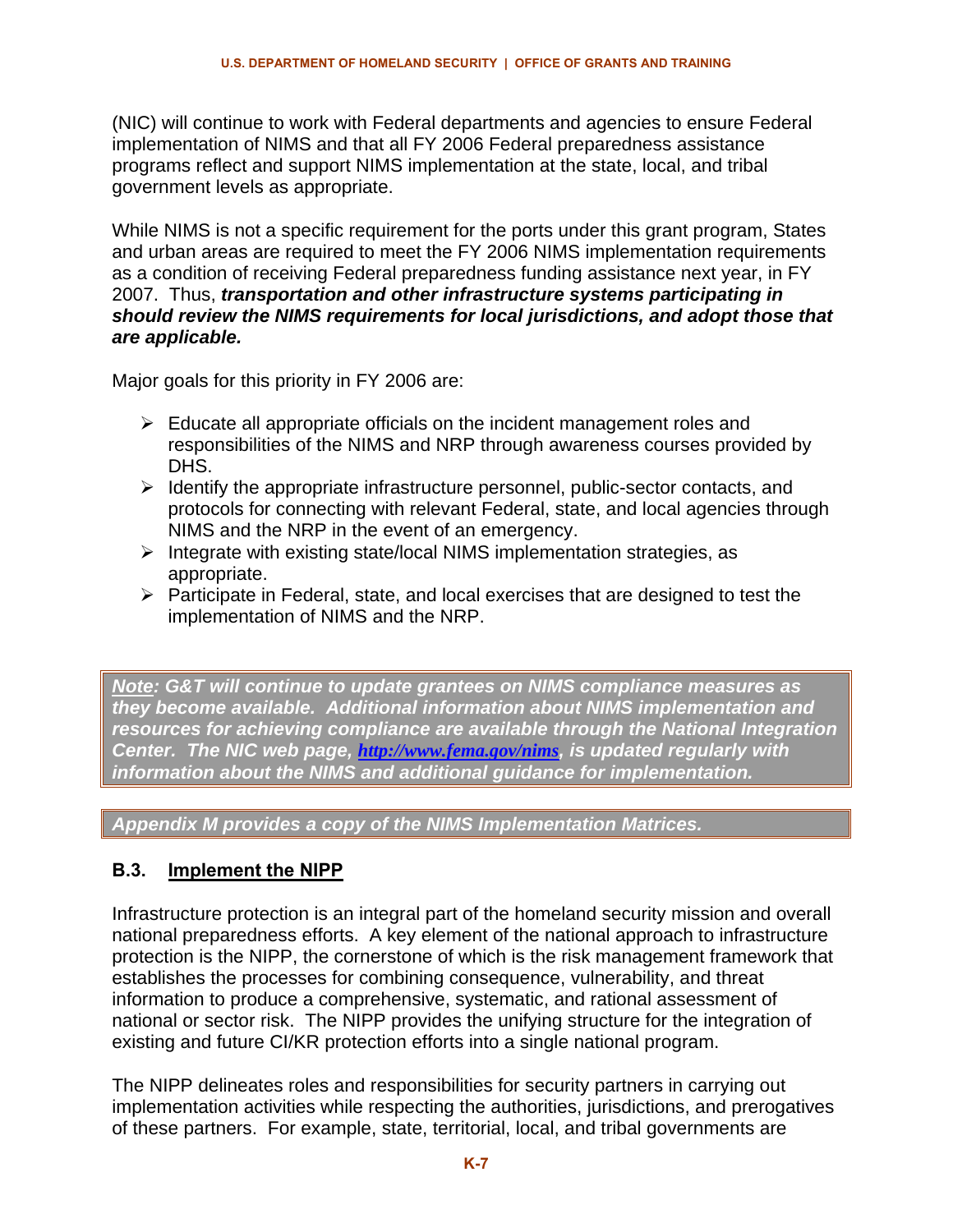responsible for developing and implementing a CI/KR protection program as a component of their overarching homeland security programs. Regional partners use partnerships that cross jurisdictional and sector boundaries to address CI/KR protection within a defined geographical area. Private sector owners and operators are responsible for undertaking CI/KR protection, coordination, and cooperation activities, as necessary. All of these roles and responsibilities are pertinent to the mission and scope of CGP.

The Transit Security Grant Program offers key support to eligible applicants for nationwide CI/KR protection programs. Federal grants that support CI/KR protection can be grouped into two broad categories: (1) overarching homeland security grant programs that provide funding for a broad set of activities in support of homeland security mission areas and the national priorities outlined in the National Preparedness Goal, and (2) targeted programs for specific CI/KR-related protection initiatives and programs within identified jurisdictions. Infrastructure protection programs include grants for specific activities that focus on the protection of CI/KR, such as ports, mass transit, rail transportation, etc. These funds support CI/KR protection capabilities based on risk and need in coordination with DHS, Sector-Specific Agencies (SSA), and Federal priorities.

The major goal for this priority in FY 2006 is the successful implementation of the NIPP. The NIPP was released in February 2005. The revised NIPP Base Plan is expected to be completed in 2006. It will detail milestones and implementation actions to:

- $\triangleright$  Establish the architecture for conducting risk assessment and risk management activities;
- $\triangleright$  Provide processes for coordinating resource priorities;
- $\triangleright$  Strengthen linkages between physical and cyber, domestic and international CI/KR protection efforts;
- ¾ Improve information-sharing and public-private-sector coordination; and,
- ¾ Integrate steady-state protection programs in an all-hazards environment.

Sector-Specific Plans will be delivered to DHS within 180 days of signature of the NIPP Base Plan. Implementing the NIPP and the Sector-Specific Plans (SSP) are important initial steps in achieving and sustaining many of the capabilities identified in the Goal and TCL. The DHS National Infrastructure Protection Plan Program Management Office is responsible for coordinating implementation of the NIPP in partnership with the Sector-Specific Agencies.

Additional information sharing goals DHS will seek to advance with our grant partners during FY 2006 include:

- $\triangleright$  Build a critical infrastructure protection program that implements the risk management framework outlined in the NIPP. Chapter 3 of the NIPP provides details about the risk management framework and specific approaches to reducing critical infrastructure vulnerability.
- $\triangleright$  Engage all relevant intergovernmental coordination points (e.g., Federal, state, regional, tribal, local) to ensure a comprehensive approach to critical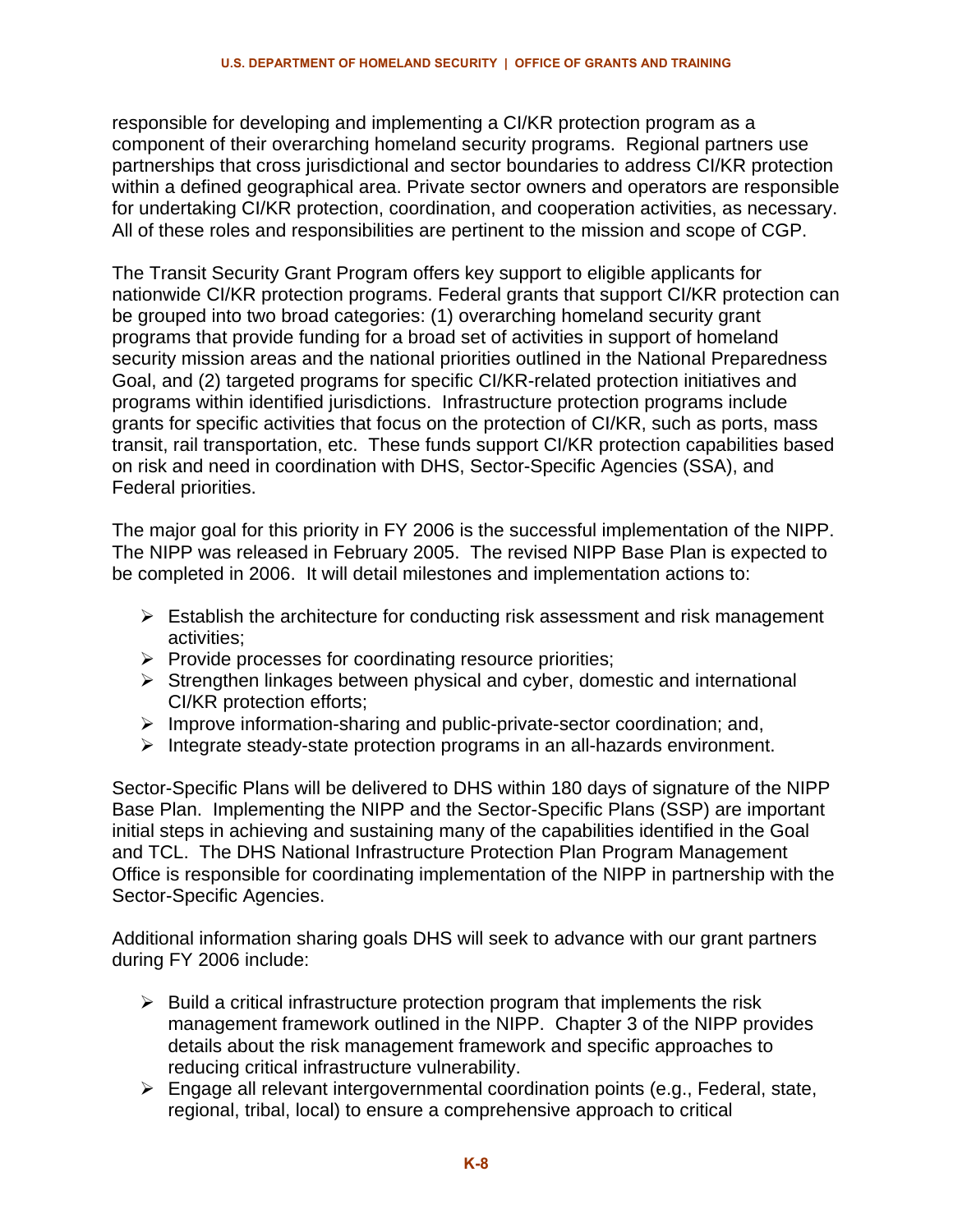infrastructure protection across all appropriate levels of government and across both public and private sectors.

- ¾ Develop strategies for the protection of CI/KR assets not on the Federal list, but which are of concern to the region.
- ¾ Incorporate cyber security protection efforts across all sectors of CI/KR.

*Important Note: G&T will continue to update grantees on release of the NIPP Base Plan and associated activities.* 

*Appendix N provides additional information on the NIPP and its relevance to the transportation sector.* 

In addition to the overarching priorities, there are four capability-specific priorities. Three are listed here – the fourth, Enhance Medical Surge and Mass Prophylaxis Capabilities, is not relevant to activities associated with these grant programs:

## **B.4. Strengthen Information Sharing and Collaboration Capabilities**

Effective terrorism prevention, protection, response, and recovery efforts depend on timely, accurate information about the identities of the enemies, where they operate, how they are supported, and potential methods of attack. Over the next two years, the Federal government will develop an Information Sharing Environment that will enhance existing Federal capabilities and improve linkages with state and local governments.

Major goals for this priority in FY 2006 are:

- $\triangleright$  Establishing protocols for the routine sharing of threat, vulnerability, and consequence information with DHS through the Homeland Security Operations Center (HSOC) and Information Sharing and Analysis Centers (ISAC).
- ¾ Establishing protocols for receiving and acting on threat information from DHS and other Federal agencies, as well as providing appropriate Federal, state, and local agencies with immediate threat information that may be useful for alerting proper authorities and the public.
- $\triangleright$  Ensuring that the information fusion process is fully capable of communicating effectively and efficiently with the Federal Government through the Homeland Security Information Network (HSIN), the HSOC, the Transportation Security Operations Center (TSOC) and the Department of Transportation's (DOT) Crisis Management Center (CMC), as well as with other intelligence and law enforcement personnel across the Federal Government.
- $\triangleright$  Utilizing HSIN), which will significantly strengthen the flow of real-time threat information to state, local, and private sector partners at the Sensitive-but-Unclassified level, and provide a platform for communications through the classified SECRET level to state offices.
- $\triangleright$  Establishing connectivity with the HSOC), which will be responsible for taking homeland security-related information and intelligence collected and/or produced via the state fusion process, blending it with up-to-date intelligence collected by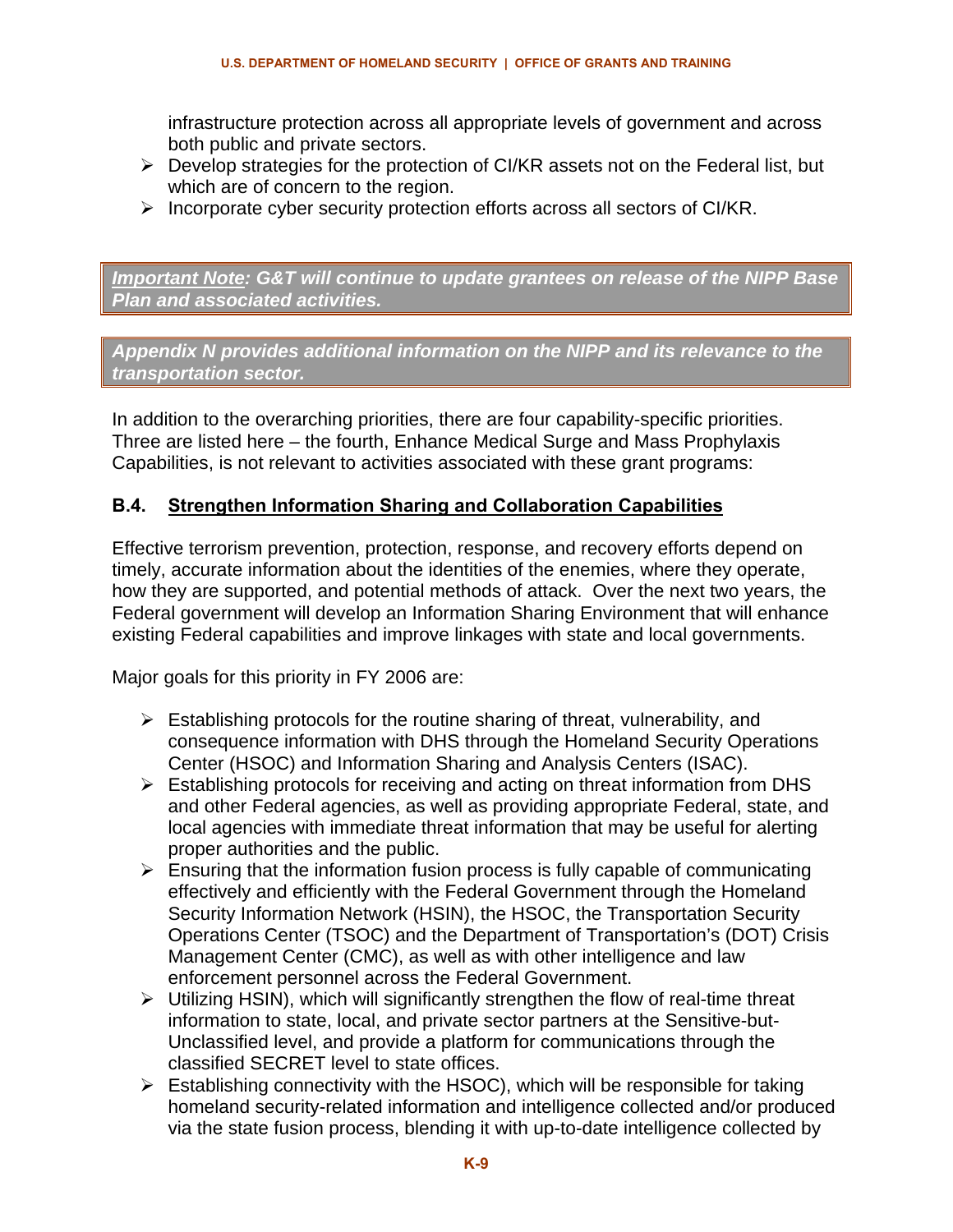Federal entities, and sharing the resulting products with state, tribal, local, and private sector entities via the state's fusion process;

 $\triangleright$  Integrating and coordinating with key local or regional Federal intelligence entities such as the FBI's Field Intelligence Groups, the Joint Terrorism Task Forces (JTTF), U.S. Immigration and Customs Enforcement's Field Intelligence Units, the U.S. Coast Guard's Field Intelligence Support Teams, the Drug Enforcement Administration's High Intensity Drug Trafficking Area centers and other field intelligence units.

## **B.5. Strengthen Interoperable Communications Capabilities**

The lack of interoperable wireless communication systems is an issue that continues to affect public safety agencies in communities across the country. In many cases, agencies are unable to communicate or share critical voice and data information with other jurisdictions or disciplines during major events or even day-to-day operations. Interoperable communications, a capability-specific priority, is the ability to provide an uninterrupted flow of critical information among responding multi-disciplinary and multijurisdictional agencies at all levels of government before, during, and after an event. Communications interoperability underpins the ability of Federal, state, local, and tribal entities to work together effectively to prevent, protect against, respond to, and recover from terrorist attacks, major disasters, and other emergencies.

The Interoperability Continuum illustrates the five critical elements of success – governance, standard operating procedures, technology, training and exercises, and usage of equipment – that support robust interoperability solutions. These elements include the following activities:

- $\triangleright$  Governance A common governing structure for addressing interoperability issues will improve the policies, processes, and procedures of any major project by enhancing communication, coordination, and cooperation; establishing guidelines and principles; and reducing internal jurisdictional conflicts;
- ¾ Standard Operating Procedures (SOP) SOPs are formal written guidelines or instructions for incident response. SOPs typically have both operational and technical components;
- $\triangleright$  Technology The technology used to implement interoperable communications is dependent upon existing infrastructure within the region. Multiple technology solutions may be required to support large events;
- $\triangleright$  Training and Exercises Proper training and regular exercises are critical to the implementation and maintenance of a successful interoperability solution;
- $\triangleright$  Usage of Equipment Usage refers to how often interoperable communication technologies are used.

Major goals for the Communications priority in FY 2006 are:

 $\triangleright$  Acquisition, implementation, operations, and training on Project 25 standard interoperable digital 2-way wireless communication products and systems.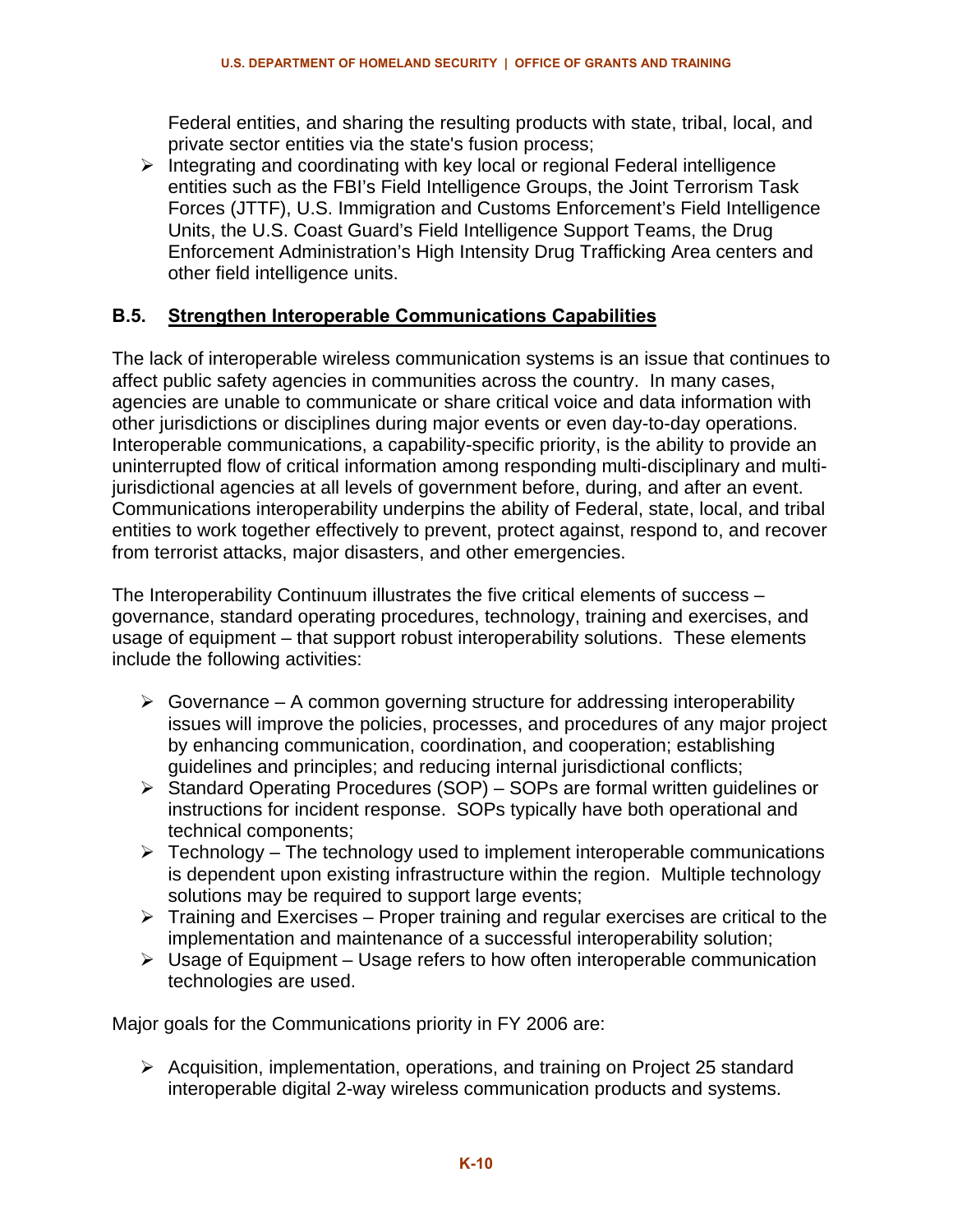- $\triangleright$  Integrating infrastructure communications with state-wide and regional operations plans and procedures to improve public safety and critical infrastructure communications operability and interoperability.
- $\triangleright$  Training and exercises on public-private partnerships and multi-jurisdictional communications implementation, maintenance, and protocols.
- $\triangleright$  Establishing public-private assistance or other agreements with surrounding public safety entities in order to effectively maintain or quickly restore emergency communications capabilities and network restoration following a catastrophic event.

*Appendix O provides additional information on public safety communications and interoperability.* 

## **B.6. Strengthen Chemical, Biological, Radiological/Nuclear, and Explosive (CBRNE) Detection, Response, and Decontamination Capabilities**

This priority seeks to leverage efforts to develop robust capabilities to detect, neutralize, contain, dismantle, and dispose of CBRNE materials, and decontaminate exposed personnel and property. These efforts were heavily emphasized in previous years' G&T grant program guidance.

With specific regard to radiological or nuclear (RAD/NUC) threats, the newly-formed Domestic Nuclear Detection Office (DNDO) plays an essential role in developing and implementing a multi-layered defensive strategy, with domestic and international programs and systems, to protect the Nation from terrorist RAD/NUC attacks. DNDO is working in close coordination with G&T and other Federal, state, local, and tribal entities to develop program guidance that supports the planning, organization, equipment, training, and exercise (POETE) activities related to the enhancement and development of RAD/NUC preventive detection programs at the state and local level. DNDO is also developing operational support systems to assist in the implementation of these programs. State and local grantees are encouraged to work closely with DNDO when developing or enhancing preventive RAD/NUC detection programs in order to ensure compliance with DNDO program guidance and to ensure that state and local programs are effectively integrated into national systems.

Major FY 2006 objectives for the CBRNE Detection priority are as follows:

- $\triangleright$  Acquisition and deployment of radiological detectors as validated by the DNDO deployment plan.
- $\triangleright$  Acquisition and deployment of chemical/biological detection systems with a focus on broad system-wide protection for high density, urban transit systems and critical vulnerabilities, specifically infrastructure hubs and nodes.

*Appendix P provides additional information on CBRNE threats and information on DNDO.*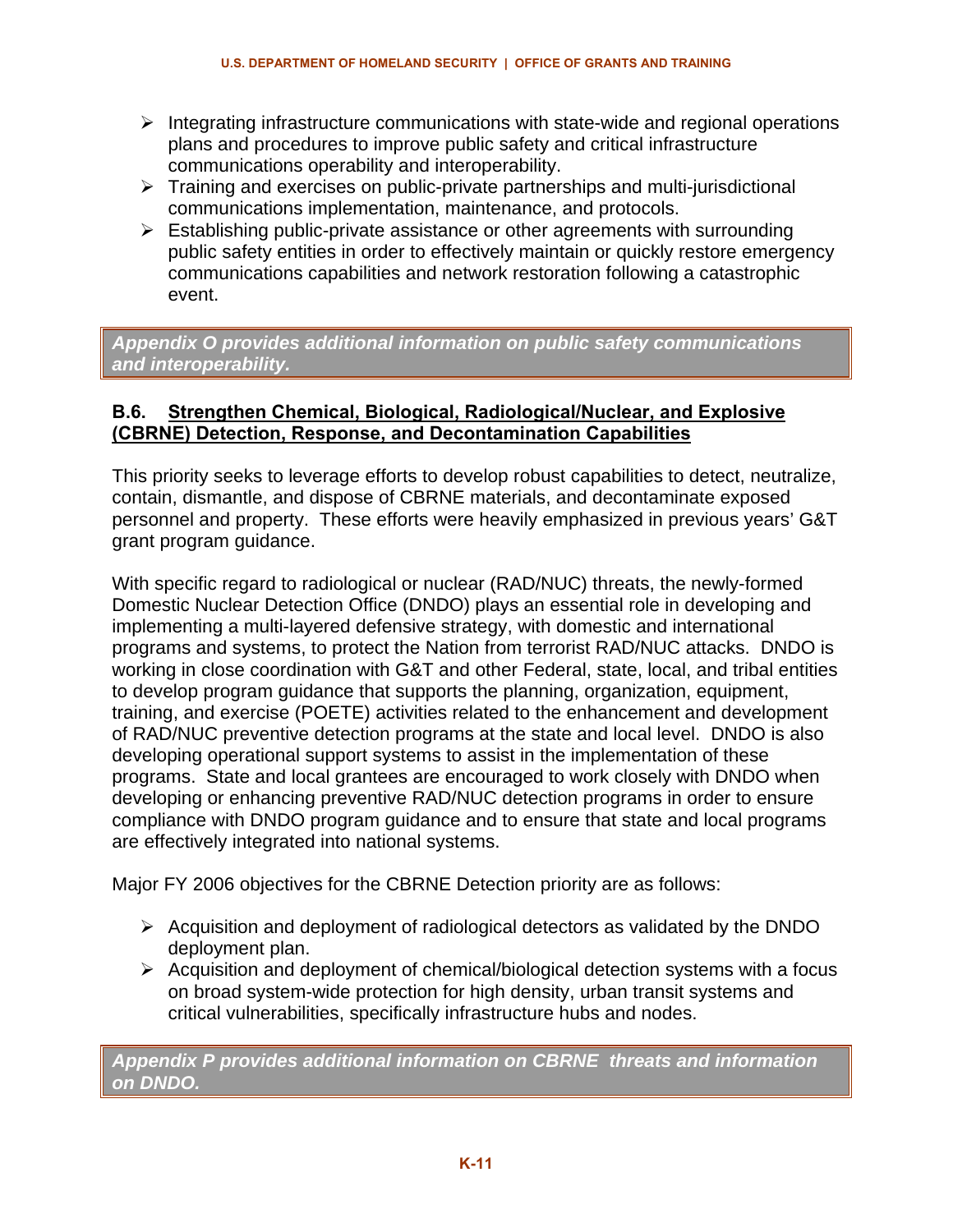

# **CAPABILITIES BASED PLANNING GUIDANCE**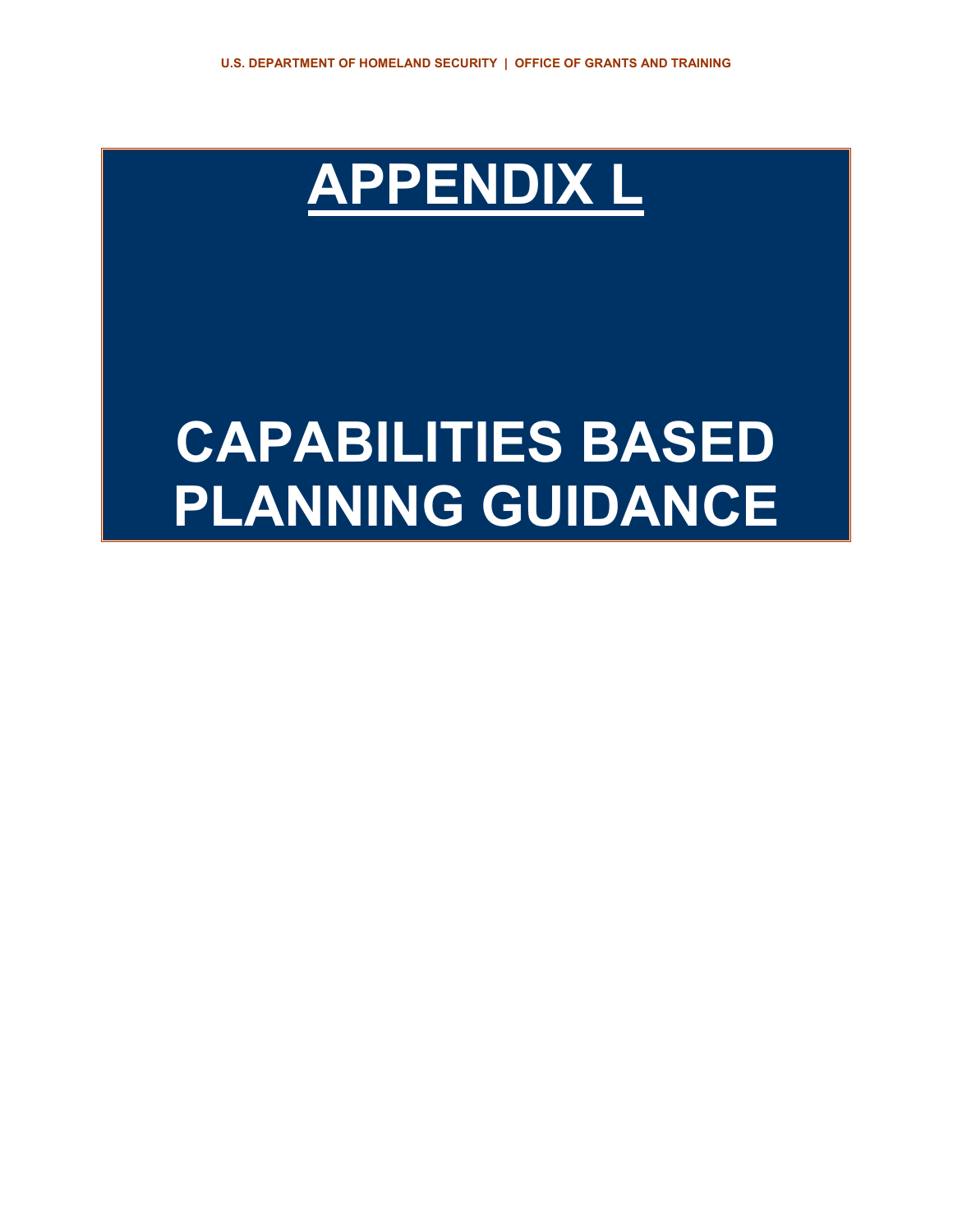## **Capabilities Based Planning Guidance**

## **A. Step-by-Step Guide to Capabilities Based Planning**

The general process of capabilities based planning is depicted in the figure below. This simple, step-by-step sequence illustrates how process and tools are combined to clearly identify and prioritize requirements, assess current capabilities, and then allocate available resources and emphasis to the most urgently needed capabilities. This description will be refined over time with user feedback and supplemented with specific instructions in annual program guidance.



#### **Capabilities-Based Planning Process**

## Step 1: Convene a Working Group

For transit agencies this role could be filled by the RTSWG, the AMSC in port areas, or internal working groups.

## Step 2: Determine Capability Requirements

The working group will determine risk-based target levels for each capability by reviewing the TCL and analyses of risk, threat, vulnerability and likelihood of occurrence. Such "target levels" should take into account current capabilities and resources, and a realistic appraisal of what additional resources may be available or appropriate for the particular jurisdiction.

*The TCL provides a series of examples of how the 37 Capabilities may apply to jurisdictions of different sizes. These examples are intended to provide guidance on how the target levels listed in the individual Capabilities will vary based on the region and implementing agency.* The TCL is *not* intended to direct resource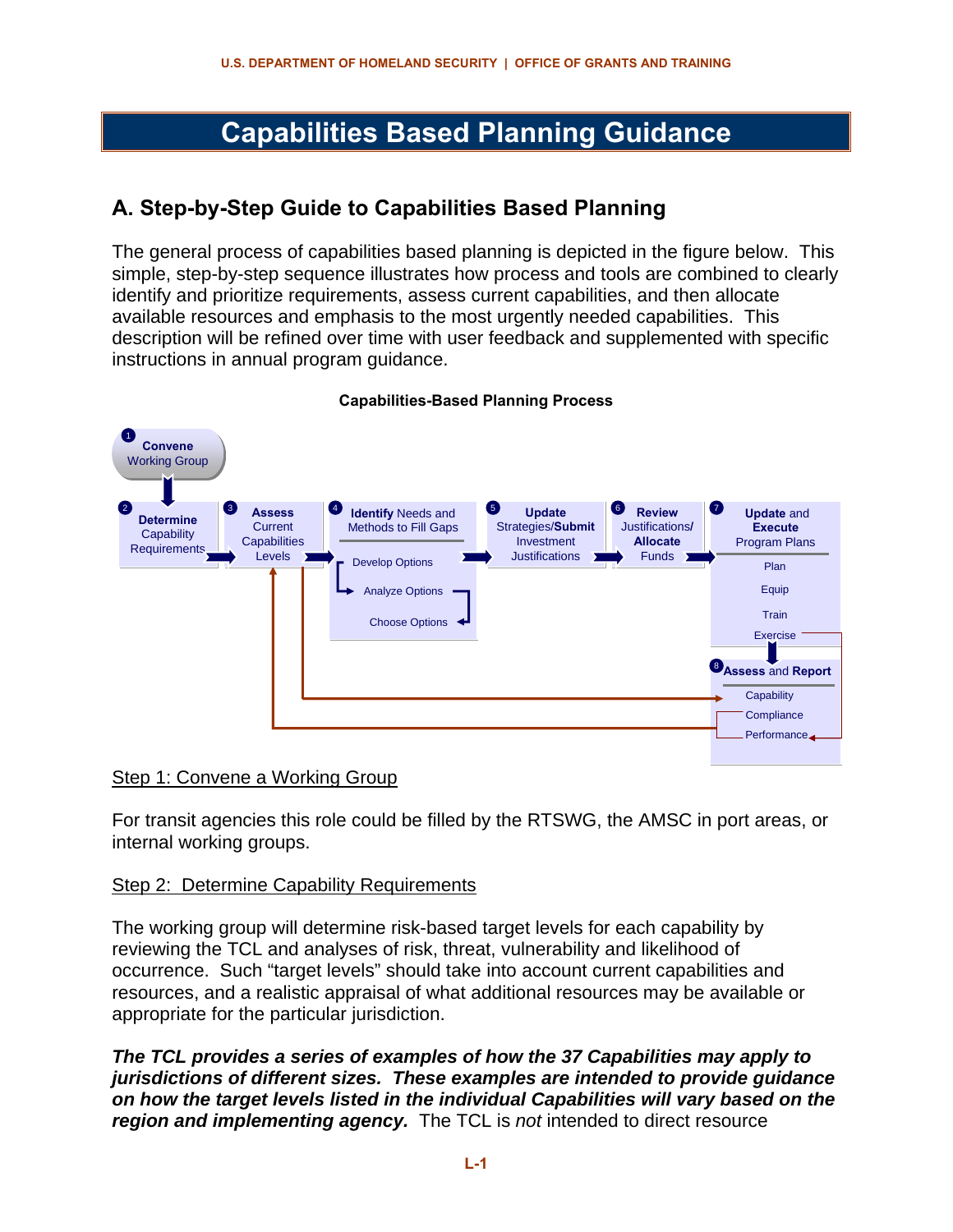requirements for every agency or jurisdiction for each year, nor is it descriptive of the resources necessary for every type of scenario. Step 3: Assess Current Capability Levels

The core of the capabilities-based planning approach is the need to compare current capabilities with risk-based target levels. The working group will coordinate an assessment of current level of capability of the entities represented on the working group. Capability assessments measure current level of capability against the target levels of capability from the TCL applicable to the level of government. Comparison will reveal "gaps" (implying outcomes cannot be accomplished with current capabilities); "excesses" (unnecessary redundancy exists or a specific capability is no longer needed); and "deficiencies" (a capability exists, but is insufficient to provide a reasonable assurance of success against a specified scenario). All required capabilities and expertise will not be present in the state or jurisdiction. Many will be secured through multi-agency coordination (i.e., mutual aid, acquisition through contracting, and resources from non-governmental and private sector partners).

### *DHS is currently conducting a pilot project in coordination with other Federal departments and agencies to aid in the development of a standard methodology for capability assessments. More specific information will be provided in future year program guidance.*

## Step 4: Identify, Analyze and Choose Options

An important aspect of capabilities-based planning is in selecting methods to fill capability gaps and deficiencies. This step is involves translating a capability gap or deficiency into specific needs and determining a mix of resource needs. The approach involves an analytical process using comparative, trade-off, and risk analysis. Recognizing that there is usually more than one resource combination that can address a capability gap or deficiency, the analysis involves identifying options, analyzing options, and choosing options, using the recommended resources identified in the TCL as a guide. This analysis provides senior decision makers with alternative combinations of resources or solution sets for each capability gap or deficiency. The analysis components are described below:

¾ *Identify Options –* In identifying options, the range of options should be kept to a manageable number, but solutions should be framed in ways to implement a capability. In reviewing options, the effectiveness of applying mutual aid between geographic areas and levels of government should be considered. A capability may be delivered with any combination of properly planned, organized, equipped, trained and exercised personnel that achieve the desired outcome. These elements of capability are described in detail in the Figure on the next page.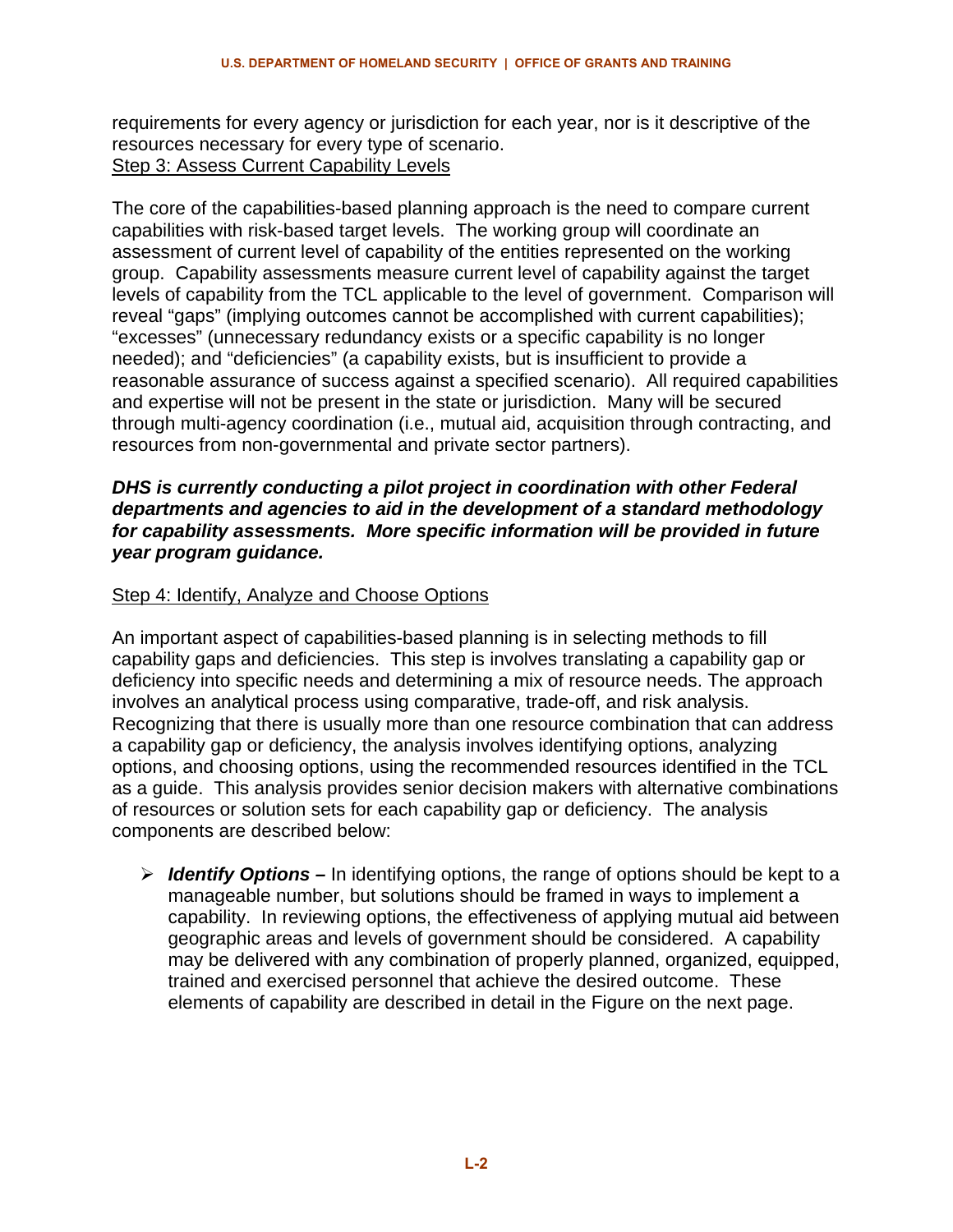#### **Elements of Capability**

|                      | Paid and volunteer staff who meet relevant qualification and        |
|----------------------|---------------------------------------------------------------------|
| <b>Personnel</b>     | certification standards necessary to perform assigned missions and  |
|                      | tasks.                                                              |
|                      | Collection and analysis of intelligence and information, and        |
|                      | development of policies, plans, procedures, mutual aid              |
| <b>Planning</b>      |                                                                     |
|                      | agreements, strategies, and other publications that comply with     |
|                      | relevant laws, regulations, and guidance necessary to perform       |
|                      | assigned missions and tasks.                                        |
| Organization         | Individual teams, an overall organizational structure, and          |
|                      | leadership at each level in the structure that comply with relevant |
| and                  | laws, regulations, and guidance necessary to perform assigned       |
| Leadership           | missions and tasks.                                                 |
|                      | Major items of equipment, supplies, facilities, and systems that    |
| <b>Equipment and</b> | comply with relevant standards necessary to perform assigned        |
| <b>Systems</b>       | missions and tasks.                                                 |
|                      | Content and methods of delivery that comply with relevant training  |
| <b>Training</b>      | standards necessary to perform assigned missions and tasks.         |
|                      | Exercises, self-assessments, peer-assessments, outside review,      |
| Exercises,           | compliance monitoring, and actual major events that provide         |
|                      | opportunities to demonstrate, evaluate, and improve the combined    |
| Evaluations,         |                                                                     |
| and Corrective       | capability and interoperability of the other elements to perform    |
| <b>Actions</b>       | assigned missions and tasks to standards necessary to achieve       |
|                      | successful outcomes.                                                |

NOTE: Elements of capability are consistent with NIMS

- ¾ *Analyze Options.* Once a range of options are identified, each should be analyzed and prioritized against a standard set of criteria. The analysis will determine which combination of resources may provide the desired capability or capabilities and address risk appropriately. Examples of criteria include:
	- Ability of the identified approaches to provide the desired capability. It may not be required to invest in all six elements at one time in order to achieve a capability due to prior investments;
	- Ability of the approaches to deliver the total capability. If it cannot deliver the total capability, evaluate how much of the capability can be met;
	- Delivery time frame; and
	- **EXECTED EXECTED EXECTED FIGGS Relative improvement in capability level provided by the approaches as** compared to the existing capability; and cost to develop, procure and sustain the approaches versus the cost to sustain the existing capability.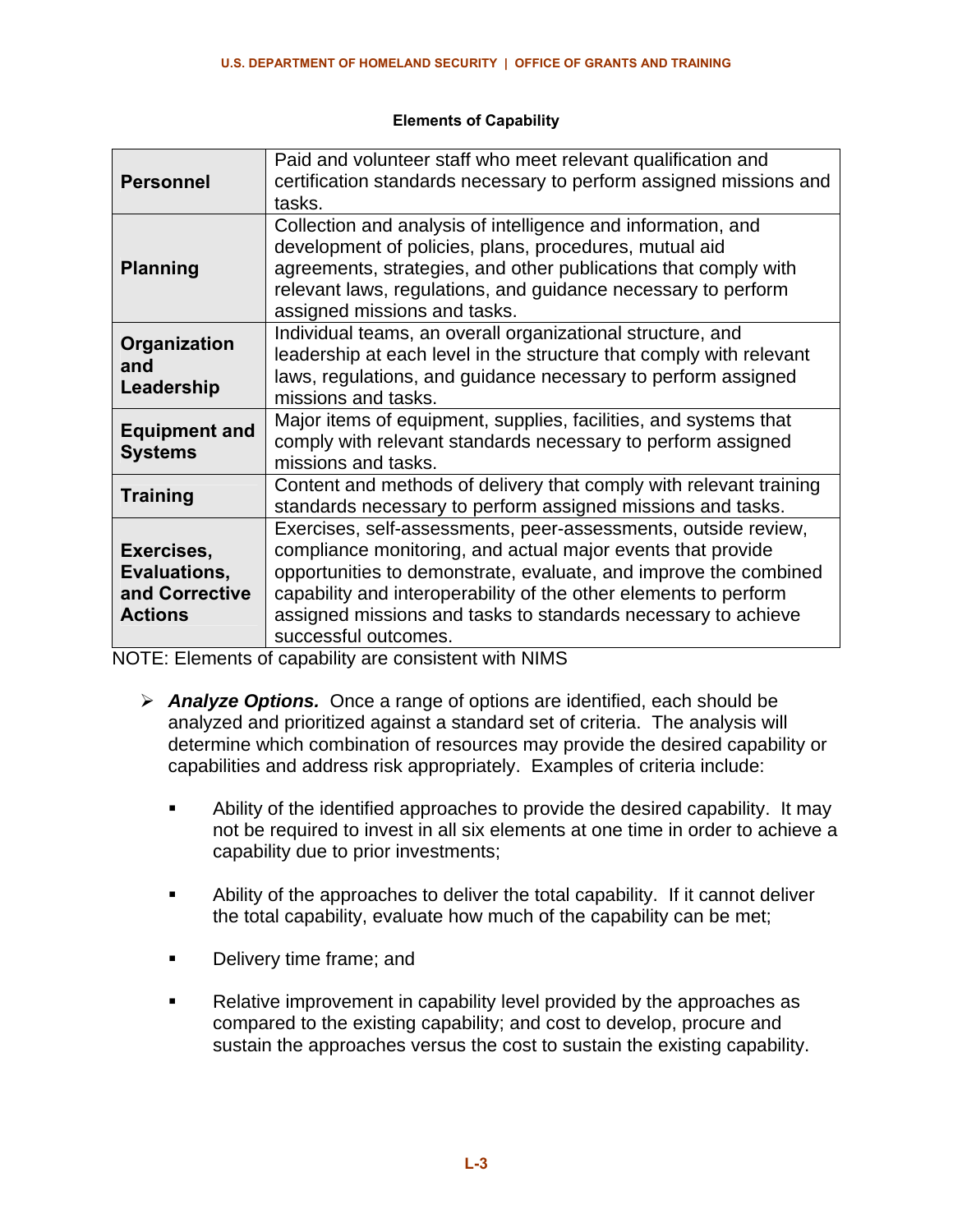- ¾ *Choose Options.* The results of the analysis are presented to senior decision makers for consideration. Risk determinations are embedded in the decision making process. Risk determinations will consider the range of capability gaps, excesses, and deficiencies; issues identified during analysis (as identified in the analyze options component criteria); strategic concerns and implications; and consider the following:
	- Can the capability outcome be accomplished and provide a reasonable assurance of success?
	- What are the potential costs as compared to other options? Are the costs appropriate for the benefit gained and does the timing impact results?
	- **What is the impact on planning?** Is the solution compatible with other solutions available through the same or different Federal assistance programs and can mutual aid be applied?

By applying known constraints and examining all capabilities, a preferred solution set will be selected by conducting comparative, trade-off and risk analysis. The results will be consolidated into a prioritized, balanced, resource-constrained portfolio across all relevant capabilities.

*The following steps (5-8) are focused toward state or regional planning groups or*  entities that currently have the ability to allocate funds based on regional *preparedness strategies. However, the process will still provide valuable guidance on the identification of cost effective projects that address strategic preparedness goals and objectives.* 

## Step 5: Update Strategies and Submit Funding Justifications

Once options are chosen, entities can update their preparedness strategies and prepare and submit annual Funding Justifications. The strategies should be aligned with the National Preparedness Goal, State and Urban Area Homeland Security Strategies, and support and facilitate cooperation and mutual aid. Strategies are multi-year planning vehicles supported by specific annual work plans that describe each year's approach to meeting the longer term strategy. Funding Justifications should identify prioritized resource needs to close capability gaps.

## Step 6: Review Justifications and Allocate Funds

The review of Funding Justifications and allocation of funds occurs at all levels of government. At each level, relevant decision makers will lead a comparison of Funding Justifications and map these to current resources under their control or to potential sources of funding. Using capabilities-based planning, the aim is to produce an effective mixed preparedness portfolio across the Nation. Ultimately, balancing the Federal preparedness portfolio will contribute to a more prepared Nation through the following: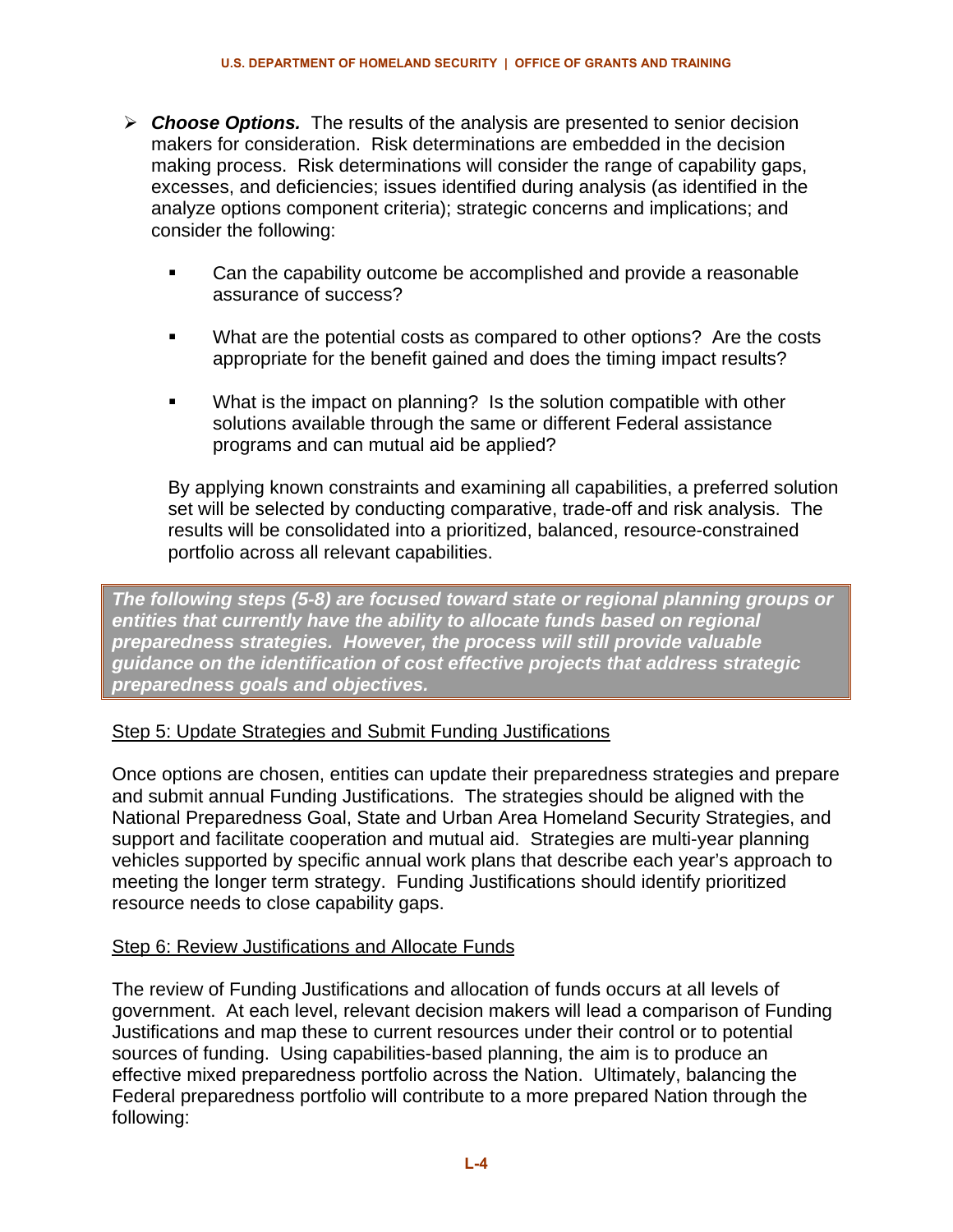- ¾ Maximizing the allocation of national preparedness investments and resources in compliance with homeland security strategies and the National Preparedness Goal to improve preparedness in the most efficient and effective manner;
- ¾ Providing clarity in resource allocation decisions based on consistent criteria and decision-making framework; and,
- $\triangleright$  Encouraging a regional and/or mutual-aid partner approach to national preparedness.

Once funds are allocated, annual work plans may be updated to reflect the funding received and the associated courses of action to build capabilities in accordance with the overall guiding strategy.

## Step 7: Update and Execute Program Plans

Execution is where the strategies and plans previously developed and/or updated are implemented. Annual work plans are carried out by all relevant stakeholders. Execution is focused on:

- $\triangleright$  Administering programs;
- $\triangleright$  Conducting planning and coordination;
- $\triangleright$  Purchasing equipment in accordance with documented needs and specified standards, as well as preparing and maintaining such equipment to be readily available as needed;
- $\triangleright$  Developing and conducting training to fill capability gaps; and,
- $\triangleright$  Developing and conducting exercises to demonstrate performance.

## Step 8: Assess and Report

An assessment process provides a continuously validated baseline for preparedness levels. Capability, compliance, and performance assessments provide the basis to determine the preparedness of individual areas and levels of governments, as well as serve to view preparedness from a national perspective. Capability assessments are discussed in Step 3. Other types of assessment include performance and compliance assessments. Performance and compliance assessments serve to validate levels of capability. Compliance assessments will provide insight into conformance with requirements (e.g., NIMS and other national programs). Performance assessments will be provided through exercise program results.

Assessments should be performed on a regular basis. Data from assessments serve to update and validate the preparedness baseline. Information from these assessments provides a comprehensive indicator for how well capability levels are achieved and maintained. The results of these assessments will be presented to decision makers for discussion and will be used as a mechanism to develop subsequent guidance. Analysis from assessments will enable decision makers at all levels to ensure the appropriate balance among resources allocated to strengthen specific capabilities. This analysis will also help to develop a comprehensive "snapshot" of national preparedness. Overall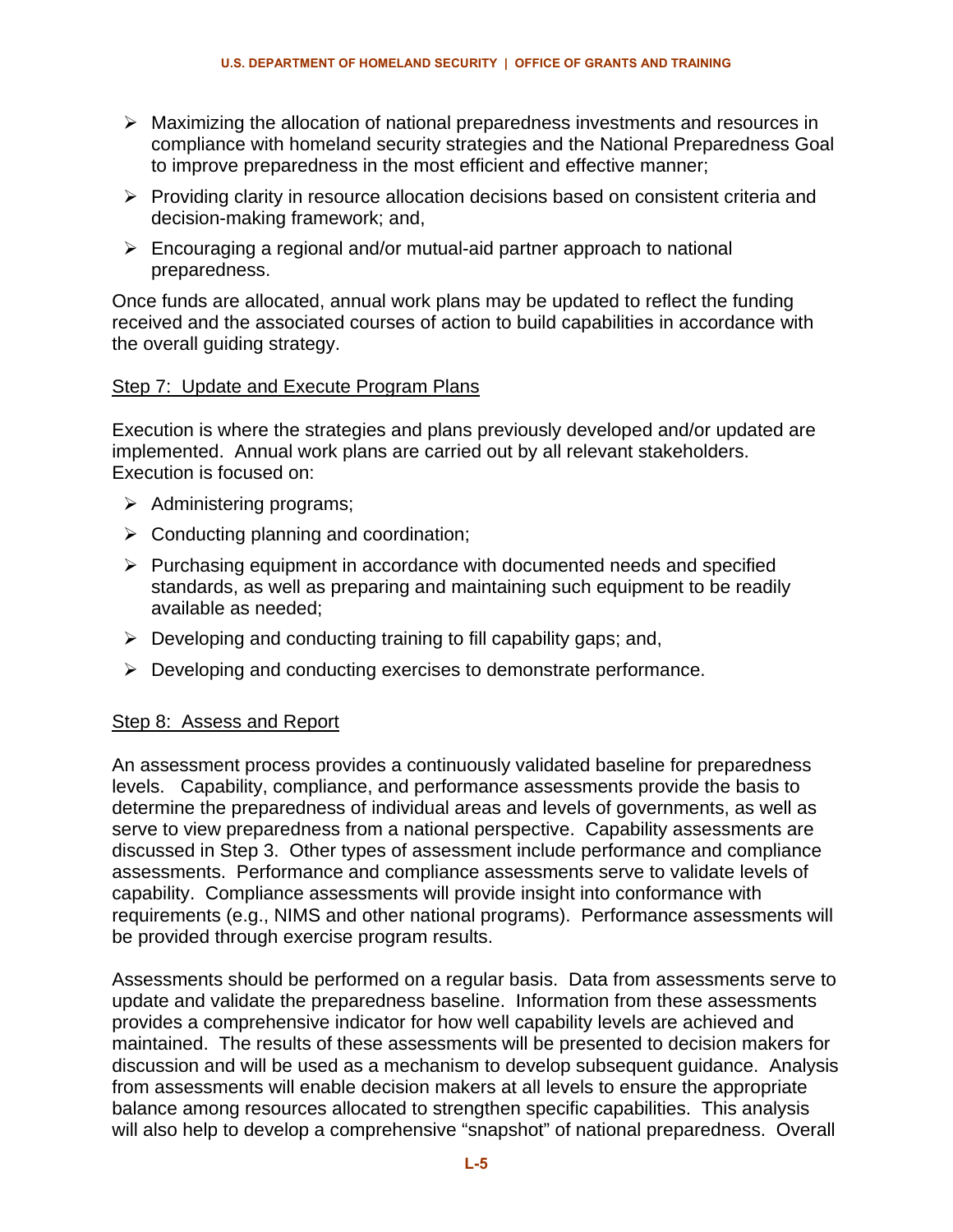progress towards increasing our national level of preparedness will be documented and communicated through a national reporting cycle and Annual Status Report.

The desired end state is to move the Nation forward to meet the National Preparedness Goal and achieve fully integrated, unified homeland security capabilities. At all levels, information from capabilities-based planning will be used by preparedness programs to refine program structures and strategies. This requires an understanding of needs at the national level through analysis of assessment data. Results of the analyses will be used to update national priorities in the National Preparedness Goal and provide enhanced strategic direction for the Nation.

In conformance with HSPD-8, Federal Departments and Agencies will facilitate the use of a capabilities-based planning process within appropriate homeland security assistance programs. Though specific decision-making processes will vary, they should be able to address similar analytical questions and policy decisions.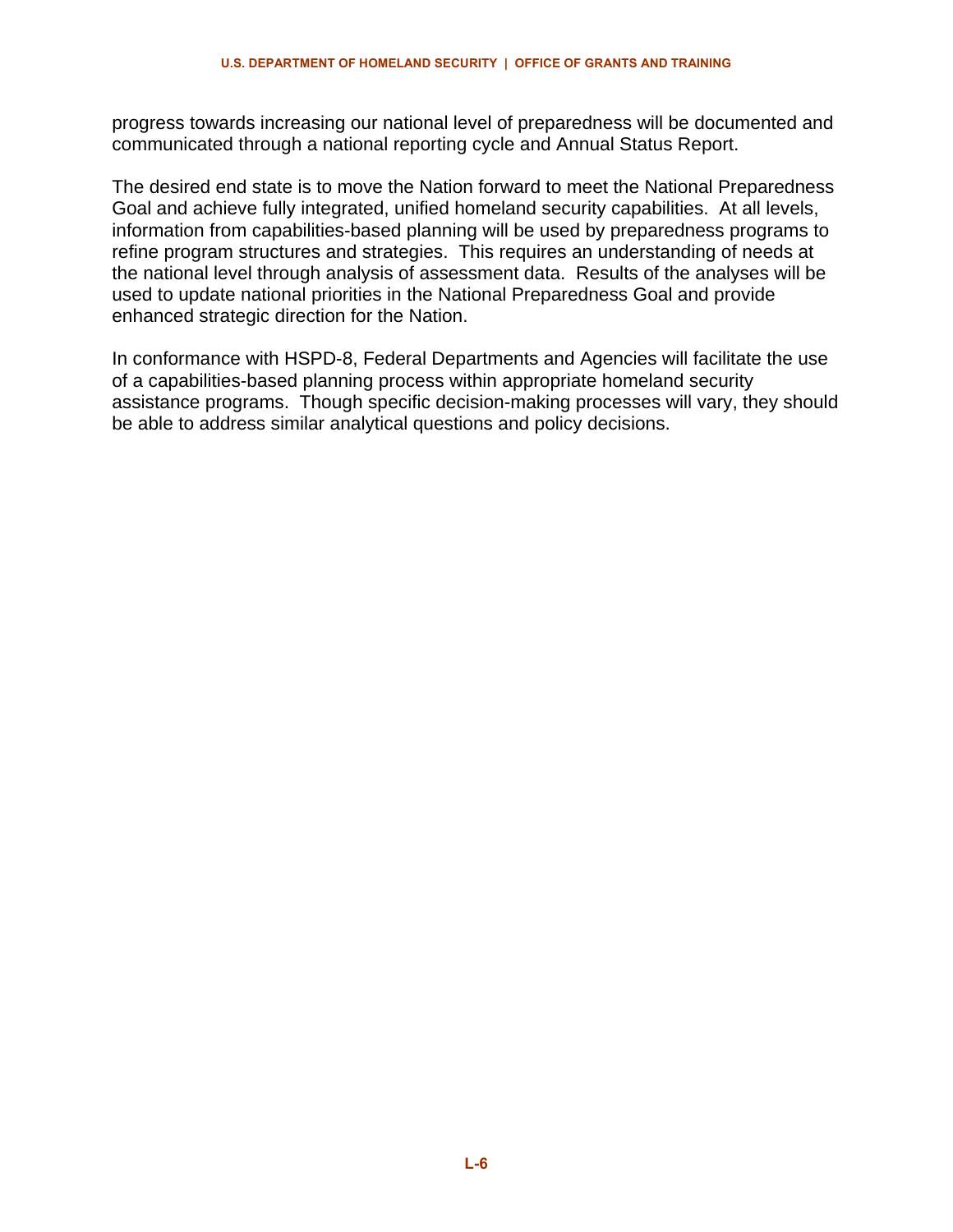# **APPENDIX M**

# **NATIONAL INCIDENT MANAGEMENT SYSTEM GUIDANCE**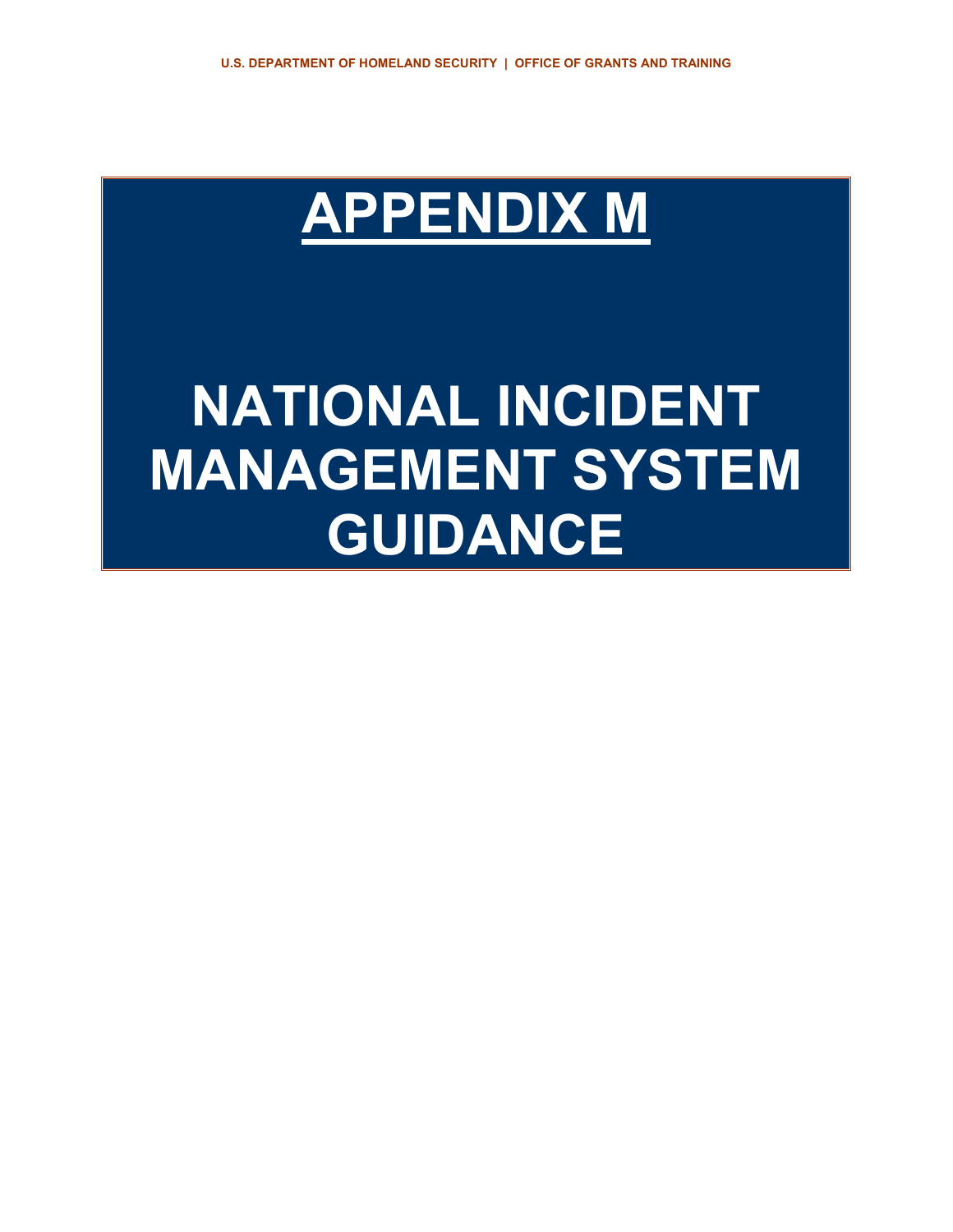# **National Incident Management System Guidance**

### **A. NIMS Compliance Activities**

1

The NIMS is a comprehensive system that will improve response operations through the use of the Incident Command System (ICS) and other standard procedures and preparedness measures. It will also promote development of cross-jurisdictional, statewide and interstate regional mechanisms for coordinating incident management and obtaining assistance during large-scale or complex incidents.

The NIMS Integration Center (NIC) recognizes that the overwhelming majority of emergency incidents are handled on a daily basis by a single jurisdiction at the local level. However, it is critically important that all jurisdictions comply with the NIMS because the challenges we face as a Nation are far greater than the capabilities of any one jurisdiction; they are not, however, greater than the sum of all of us working together through mutual support. Homeland Security Presidential Directive 5 (HSPD-5), *Management of Domestic Incidents*, requires all Federal Departments and agencies to adopt and implement the NIMS, and requires states, territories, tribes and local governments to implement the NIMS to receive Federal preparedness funding.

States<sup>17</sup> play the integral role in ensuring the effective implementation of the NIMS. They must ensure that the systems and processes are in place to communicate the NIMS requirements to local<sup>18</sup> jurisdictions and support them in implementing the NIMS. The NIMS implementation requirements for local jurisdictions are available in a separate matrix to support this communication and coordination between the states and local jurisdictions. States must also implement specific NIMS implementation actions as outlined in this matrix.

States should encourage and support a regional approach to NIMS implementation among its jurisdictions. In some instances smaller communities may not have the resources to implement all elements of NIMS on their own. However, by working together with other localities in their regions, they will be able to pool their resources to implement NIMS.

When NIMS is fully implemented, states and local jurisdictions will be able to:

 $17$  As defined in the Homeland Security Act of 2002, the term "State" means any State of the United States, the District of Columbia, the Commonwealth of Puerto Rico, Guam, American Samoa, the Commonwealth of the Northern Mariana Islands, and any possession of the United States." 6 USC 101 (14)

 $18$  As defined in the Homeland Security Act of 2002, Section 2(10): the term "local government" means "(A) county, municipality, city, town, township, local public authority, school district, special district, intrastate district, council of governments… regional or interstate government entity, or agency or instrumentality of a local government: an Indian tribe or authorized Tribal organization, or in Alaska a Native village or Alaska Regional Native Corporation; and a rural community, unincorporated town or village, or other public entity." 6 USC 101(10)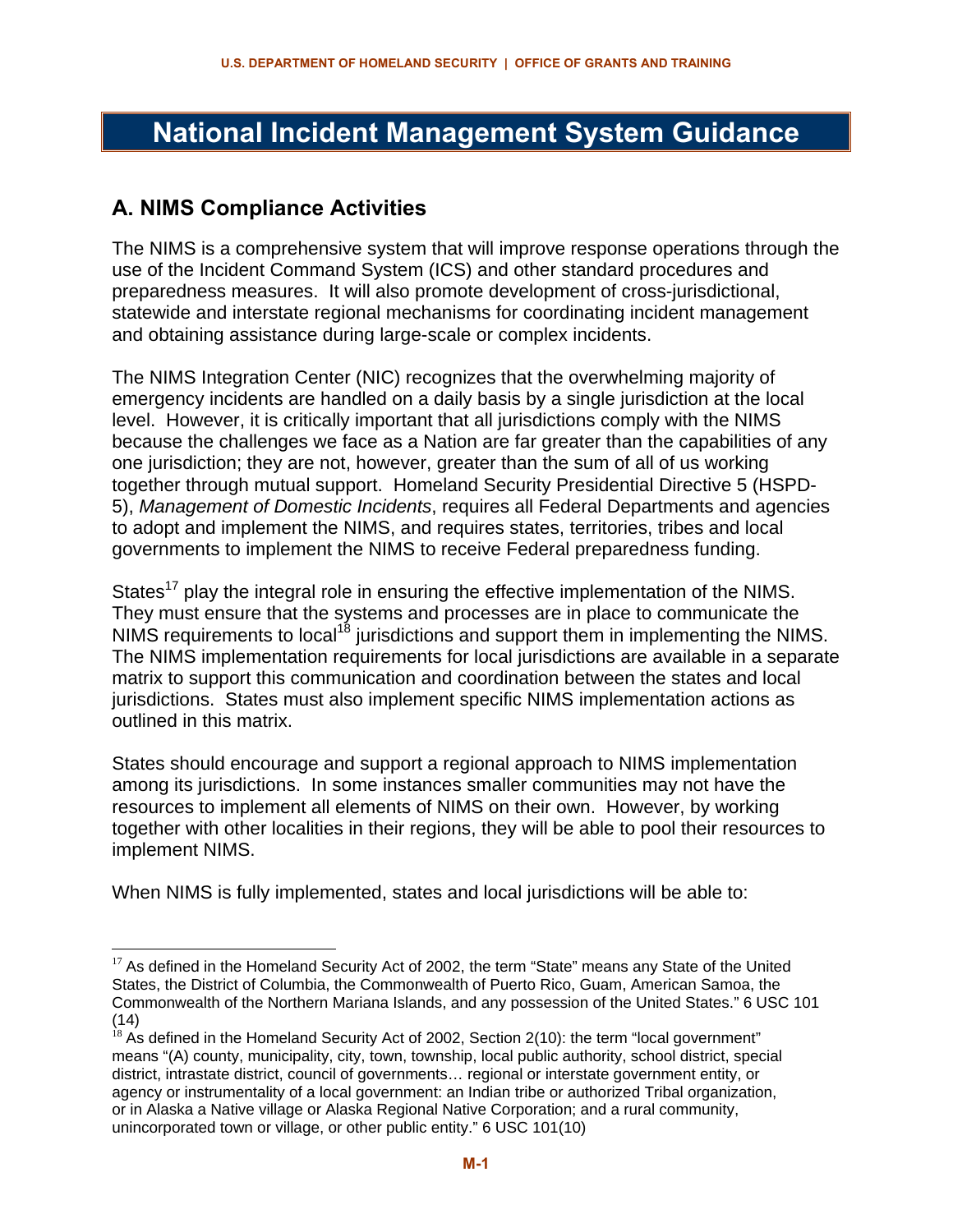- $\triangleright$  Ensure common and proven incident management doctrine, practices and principles are used to plan for, protect against, respond to and recover from emergency incidents and preplanned events;
- $\triangleright$  Maintain a response operation capable of expanding to meet an escalating situation and the ability to integrate resources and equipment from intrastate and interstate mutual aid agreements, state-provided assistance and Federal government response;
- $\triangleright$  Order and track response assets using common resource typing and definitions, and draw on mutual aid agreements for additional assistance;
- $\triangleright$  Establish staging and allocation plans for the re-distribution of equipment, supplies and aid coming into the area from other localities, states or the Federal government through mutual aid agreements;
- $\triangleright$  Conduct situational assessments and establish the appropriate ICS organizational structure to effectively manage the incident;
- $\triangleright$  Establish communication processes, procedures and protocols that will ensure effective interoperable communications among emergency responders, 9-1-1 centers and multi-agency coordination systems such as Emergency Operations Centers (EOC).

#### *How NIMS Applies to the Transportation Sector:*

States should encourage and support a regional approach to NIMS implementation among its homeland security partners, including the transportation sector. Further, owners and operators of CI/KR should be well educated on NIMS, as Federal, state, and local responder agencies will utilize its Incident Command System and resource typing in the event of an emergency that impacts their operations or requires their assistance.

For example, the National Response Plan (NRP) incorporates NIMS as the overarching organizational authority that outlines the roles and responsibilities of the Federal government during an Incident of National Significance. The NRP outlines 15 Emergency Support Functions (ESF) that provide the structure for coordinating Federal interagency support, most of which have direct implications to the Nation's infrastructure:

- ESF 1: Transportation
- ESF 2: Communications
- ESF 3: Public Works and Engineering
- ESF 4: Fire Fighting
- ESF 5: Emergency Management
- ESF 6: Mass Care
- ESF 7: Resource Support
- ESF 8: Health and Medical Services
- ESF 9: Search and Rescue
- ESF 10: Hazardous Materials Response
- ESF 11: Food
- ESF 12: Energy
- ESF 13: Public Safety and Security
- ESF 14: Long-Term Recovery and Mitigation
- ESF 15: External Affairs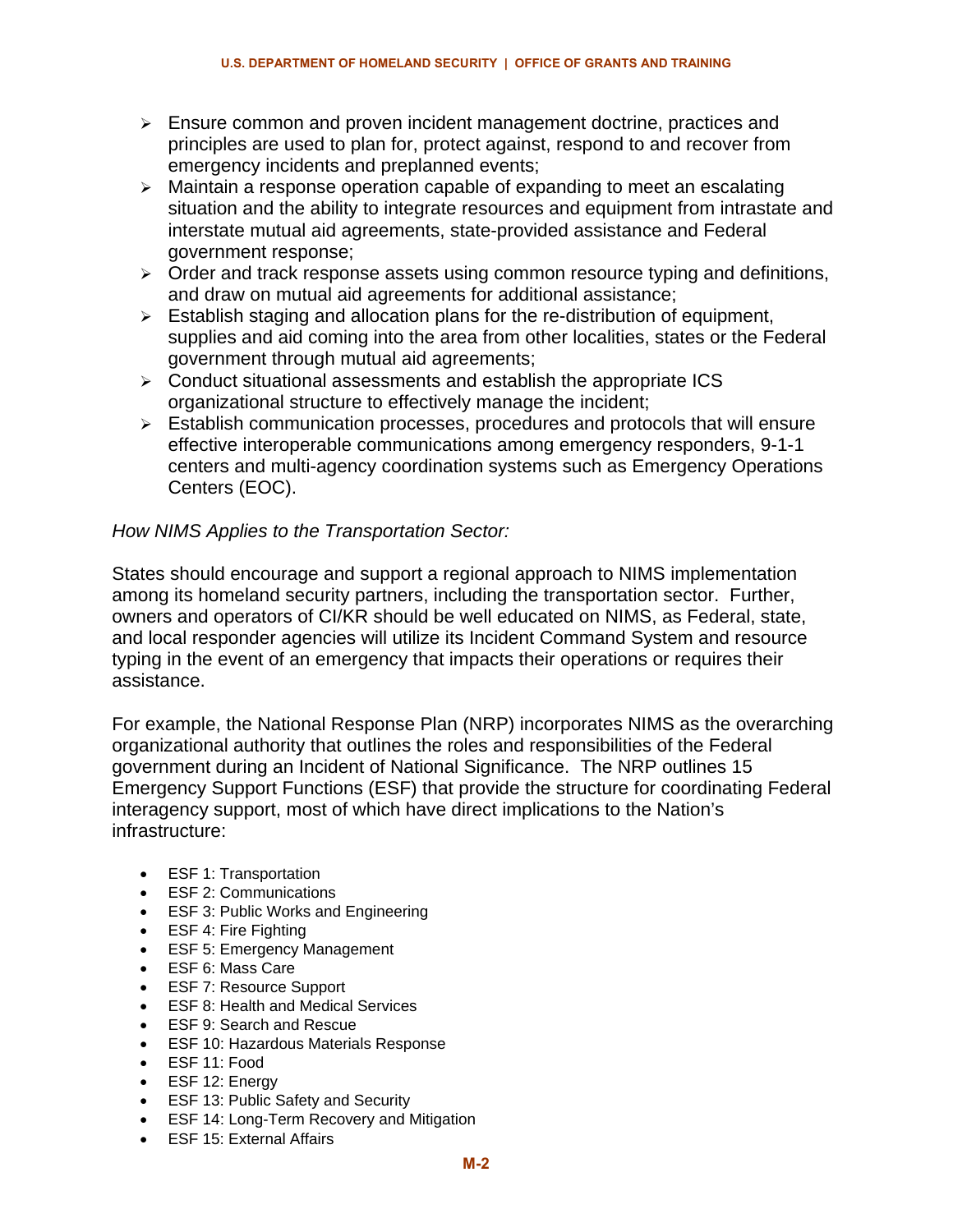In addition, the NRP outlines 10 Support annexes that provide the framework through which Federal departments and agencies, state, local, and tribal entities, the private sector; volunteer organizations and non-governmental organizations coordinate and execute the common functional processes and administrative requirements necessary to ensure efficient and effective incident management.

In order to effectively provide services to assist Federal, state, local and tribal governments in managing an Incident of National Significance, or alternatively, to promptly benefit from response efforts in the event of an emergency, CI/KR owners and operators must be fluent in NIMS.

To prepare for the implementation of NIMS at the Federal, state, and local government levels, owners and operators of CI/KR should:

- $\triangleright$  Learn the NIMS system, protocols, and terminologies through free, on-line awareness courses provided by DHS;
- $\triangleright$  Participate in regional homeland security exercises;
- ¾ Identify appropriate points of contact and roles within the CI/KR entity to effectively operate with public safety entities in an ICS structure;
- $\triangleright$  Understand the phased implementation process for states, tribal governments and local jurisdictions to comply with NIMS requirements; and,
- $\triangleright$  Integrate with existing state/local NIMS implementation strategies, as appropriate.

# **B. FY 2006 State and Territorial NIMS Compliance Requirements**

In Federal Fiscal Year 2005, the Secretary of Homeland Security provided guidance to each state, outlining initial actions that should be taken to implement the NIMS. The letter to the Nation's governors included a list of actions for states and territories to take towards NIMS compliance. A copy of this letter is posted on the NIMS webpage at: http://www.fema.gov/nims/nims**\_**compliance.shtm. Minimum FY 2005 NIMS activities included:

- $\triangleright$  Incorporating NIMS into existing training programs and exercises;
- $\triangleright$  Ensuring that Federal preparedness funding (including DHS Homeland Security Grant Program, Urban Area Security Initiative (UASI) funds) support NIMS implementation at the state and local levels (in accordance with the eligibility and allowable uses of the grants);
- ¾ Incorporating NIMS into Emergency Operations Plans (EOP);
- $\triangleright$  Promotion of intrastate mutual aid agreements;
- ¾ Coordinating and providing technical assistance to local entities regarding NIMS;
- $\triangleright$  Institutionalizing the use of the Incident Command System (ICS).

To receive FY 2006 preparedness grant funds from any Federal Department or agency, states will have to self-certify that they have met the minimum FY 2005 requirements. A self-certification letter will be provided to each state and territory. Additional information is also available on the NIMS Web page at: www.fema.gov/nims.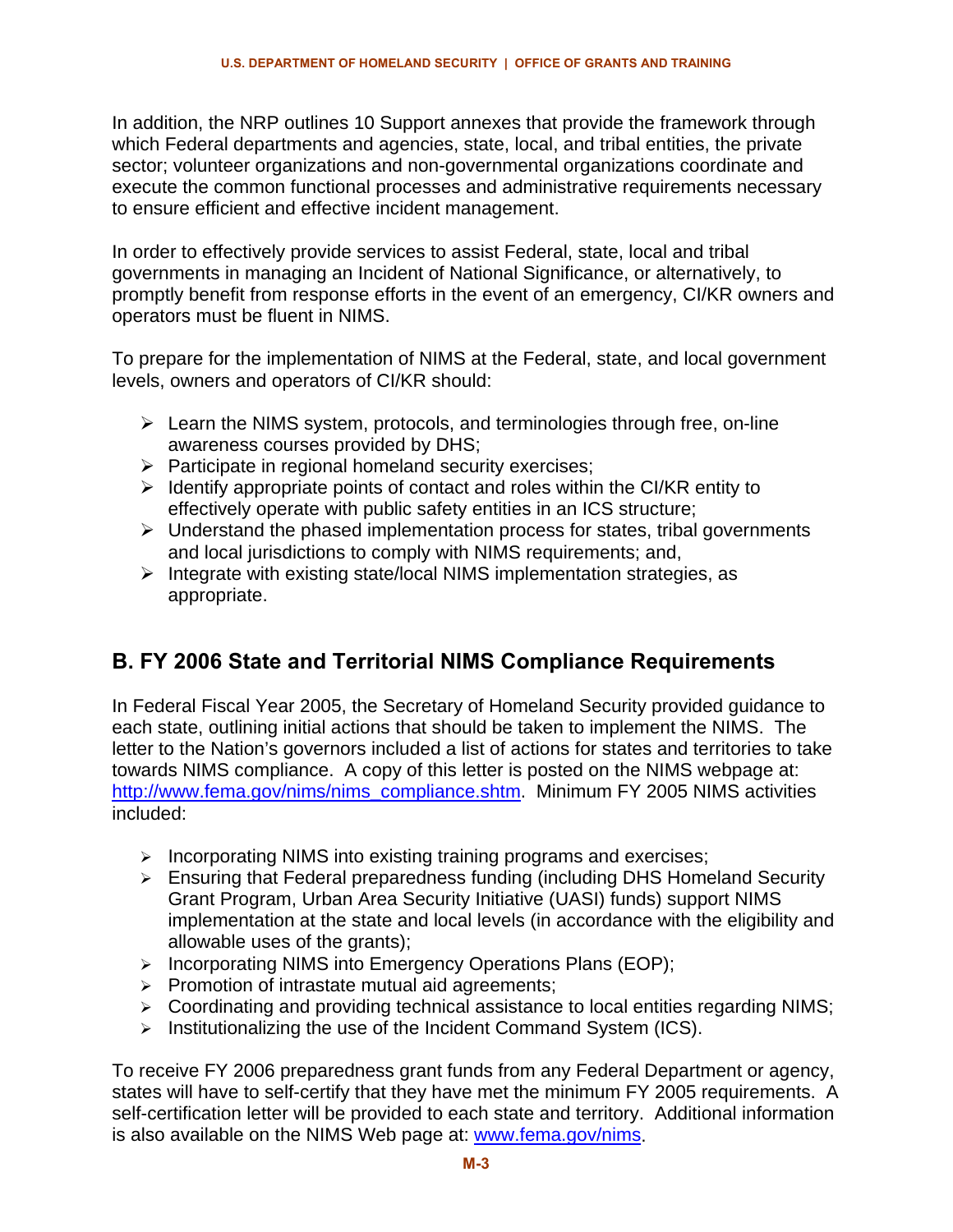In Fiscal Year 2006, states, territories, tribes and local communities will be required to complete several activities to comply with the NIMS. The attached implementation matrix describes the actions that states must take by the end of Federal FY 2006 (September 30, 2006) to be compliant with NIMS. These implementation requirements are in addition to the FY 2005 NIMS requirements as established in the Sept. 8, 2004, letter to the governors. A copy of that letter is available on the NIMS Web page at: www.fema.gov/nims.

Beginning in FY 2007, which starts on October 1, 2006, all Federal preparedness funding will be conditioned upon full compliance with the NIMS. By completing the FY 2005 activities as well as the FY 2006 activities outlined in this matrix, states and territories will have achieved what is considered to be full NIMS implementation by FY 2007.

Completion of the FY 2006 actions will result in a statewide infrastructure that will support NIMS implementation among all state and territorial agencies as well as at the tribal and local levels. The effective and consistent implementation of the NIMS in every state and territory will result in a strengthened national capability to prepare for, respond to and recover from any type of incident. The matrix identifies activities that are underway by the NIMS Integration Center to support the effective implementation of NIMS as well as activities that will be required for NIMS implementation in future years.

The matrix also provides information on where to find technical assistance resources to support these compliance actions. For example, the National Incident Management Capability Assessment Support Tool (NIMCAST) is a product designed to assist communities in determining their current NIMS compliance baseline. The NIMS is much more than just a list of required elements; it is a new approach to the way we prepare for and manage incidents, one that will lead to a more effective utilization of resources and enhanced prevention, preparedness and response capabilities. Moreover, full NIMS implementation is a dynamic and multi-year phase-in process with important linkages to the National Response Plan (NRP), the Goal and the National Infrastructure Protection Plan (NIPP). Future refinement to the NIMS will evolve as policy and technical issues are further developed and clarified at the national level. This may well result in additional requirements being issued by the NIC as to what will constitute continuous full NIMS compliance in FY 2007 and beyond.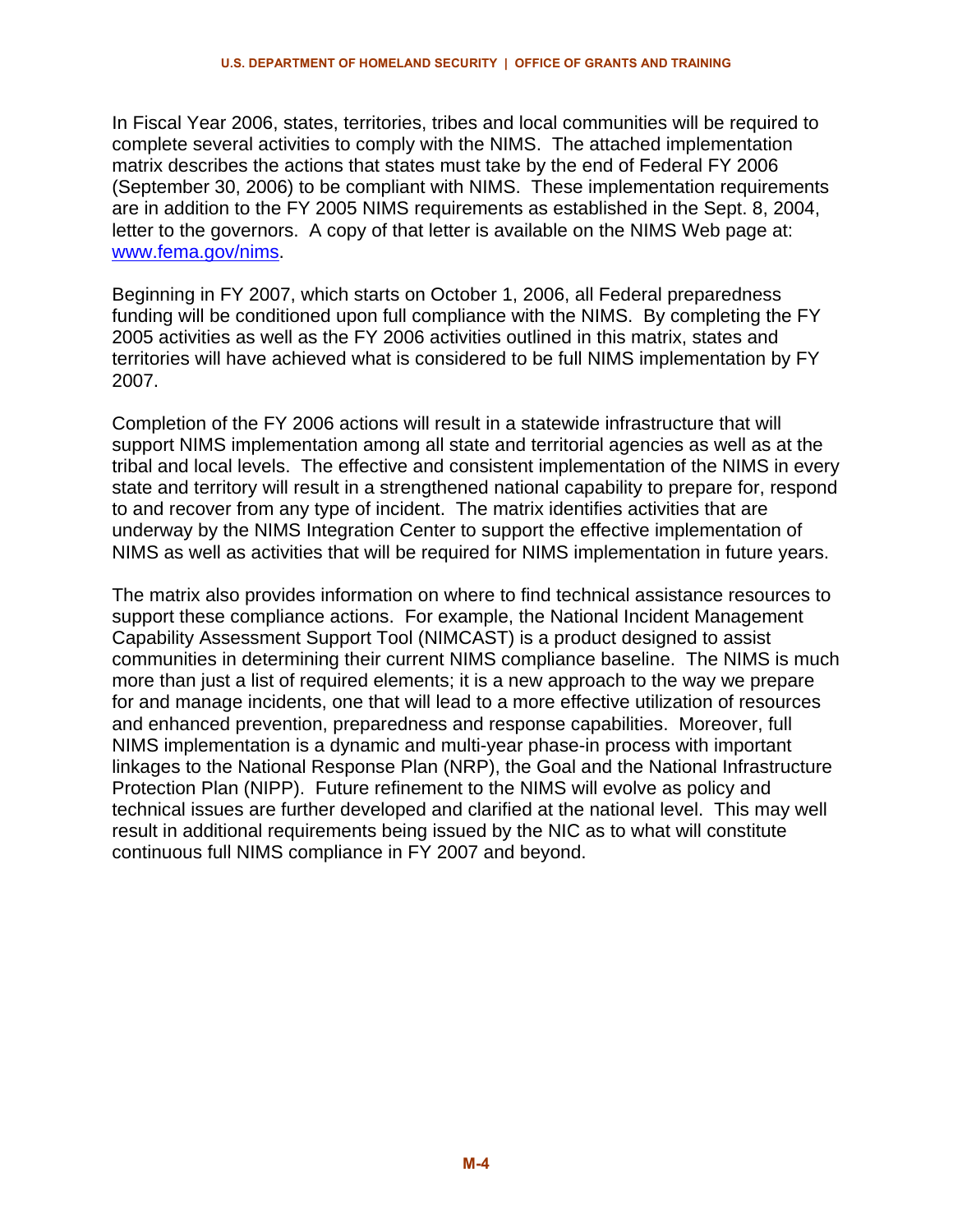### **NIMS Implementation Matrix for States and Territories**

| FY 2006 Compliance Activities                                                                                                                                                                                                                                                                                                                                                                |                                                                                                                                                                                                                                                                                                                                                                                                                                                                                                                                                                   |                                               |
|----------------------------------------------------------------------------------------------------------------------------------------------------------------------------------------------------------------------------------------------------------------------------------------------------------------------------------------------------------------------------------------------|-------------------------------------------------------------------------------------------------------------------------------------------------------------------------------------------------------------------------------------------------------------------------------------------------------------------------------------------------------------------------------------------------------------------------------------------------------------------------------------------------------------------------------------------------------------------|-----------------------------------------------|
| <b>Required</b><br><b>State/Territorial Action</b><br>for FY 2006 Compliance                                                                                                                                                                                                                                                                                                                 | <b>Guidance and Technical Assistance</b><br><b>Resources</b>                                                                                                                                                                                                                                                                                                                                                                                                                                                                                                      | <b>Future Activities</b>                      |
|                                                                                                                                                                                                                                                                                                                                                                                              | <b>State Adoption and Infrastructure</b>                                                                                                                                                                                                                                                                                                                                                                                                                                                                                                                          |                                               |
| Adopt NIMS at the state/<br>territorial level for all<br>government Departments<br>and agencies; as well as<br>promote and encourage<br>NIMS adoption by<br>associations, utilities,<br>non-governmental<br>organizations (NGOs) and<br>private sector incident<br>management and<br>response organizations.<br>Monitor formal adoption of<br>NIMS by all tribal and<br>local jurisdictions. | • Adopt NIMS through executive order,<br>proclamation, resolution or legislation as the<br>state's official all-hazards, incident response<br>system.<br>• Develop a baseline assessment of NIMS<br>requirements that your jurisdiction already meets<br>and using that baseline, develop a strategy for full<br>NIMS implementation and maintenance.<br>• The NIMS Capability Assessment Support Tool<br>(NIMCAST) is available at:<br>www.fema.gov/nimcast/index.jsp<br>• Sample templates for executives:<br>www.fema.gov/nims/nims_toolsandtemplates.sht<br>m | • Amend or re-<br>authorize, as<br>necessary. |
| Establish a planning<br>process to ensure the<br>communication and<br>implementation of NIMS<br>requirements across the<br>state, including local<br>governments and tribes.<br>This process must<br>provide a means for<br>measuring progress and<br>facilitate reporting.                                                                                                                  | • FY 2006 NIMS Implementation Matrix for Local<br><b>Jurisdictions</b>                                                                                                                                                                                                                                                                                                                                                                                                                                                                                            |                                               |
| Designate a single point<br>of contact within the state<br>government to serve as<br>the principal coordinator<br>for NIMS implementation<br>statewide.                                                                                                                                                                                                                                      | • Consider establishing new or leverage existing<br>cross-jurisdictional and cross-discipline advisory<br>group to assist and ensure full implementation of<br>NIMS.                                                                                                                                                                                                                                                                                                                                                                                              |                                               |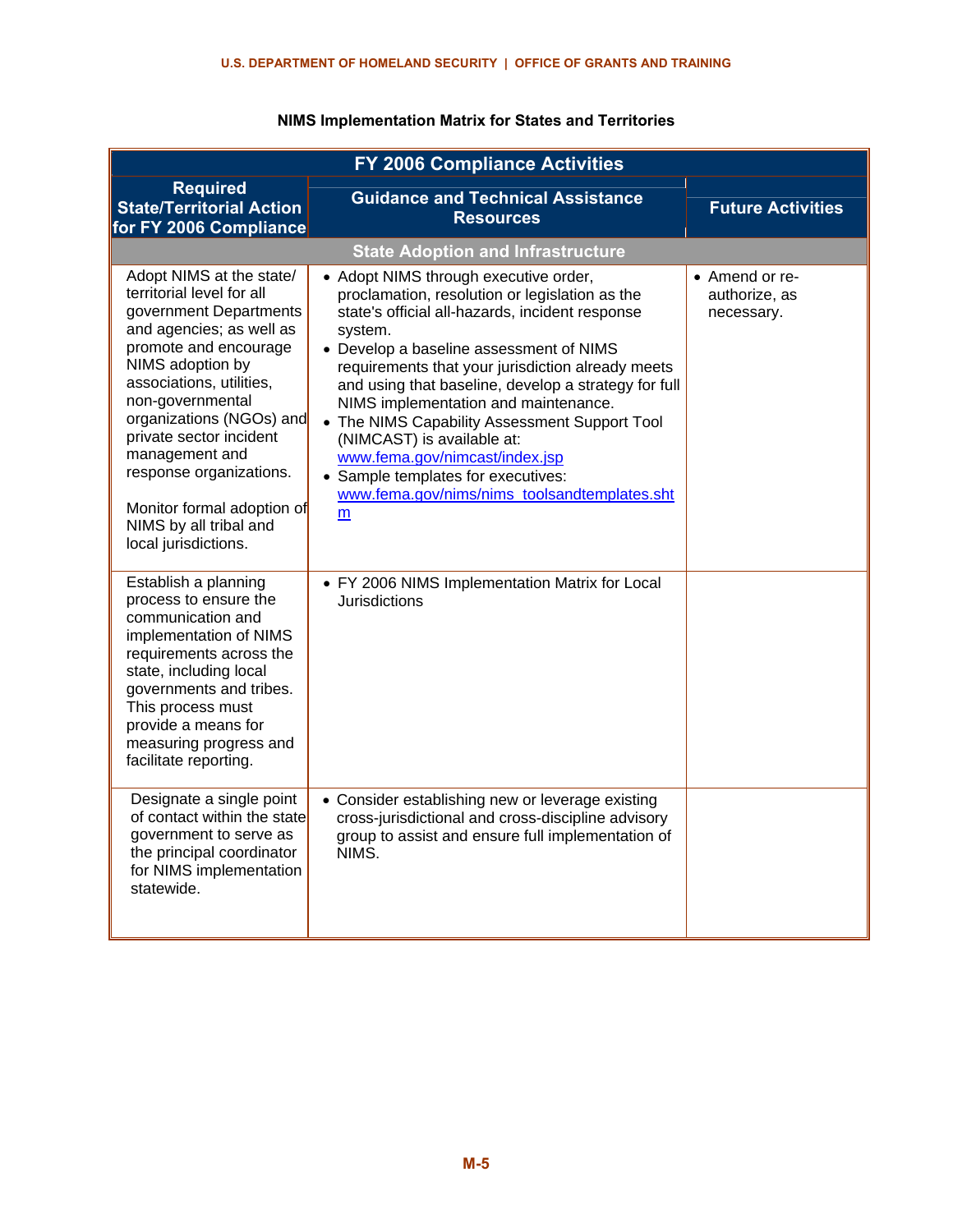| FY 2006 Compliance Activities                                                                                                                                                                                                                                                                                                                                                          |                                                                                                                                                                                                                                                                                                                                                                                                                                                                                                                                                                                                                                                                                                                         |                                                            |
|----------------------------------------------------------------------------------------------------------------------------------------------------------------------------------------------------------------------------------------------------------------------------------------------------------------------------------------------------------------------------------------|-------------------------------------------------------------------------------------------------------------------------------------------------------------------------------------------------------------------------------------------------------------------------------------------------------------------------------------------------------------------------------------------------------------------------------------------------------------------------------------------------------------------------------------------------------------------------------------------------------------------------------------------------------------------------------------------------------------------------|------------------------------------------------------------|
| <b>Required</b><br><b>State/Territorial Action</b><br>for FY 2006 Compliance                                                                                                                                                                                                                                                                                                           | <b>Guidance and Technical Assistance</b><br><b>Resources</b>                                                                                                                                                                                                                                                                                                                                                                                                                                                                                                                                                                                                                                                            | <b>Future Activities</b>                                   |
| To the extent permissible<br>by law, ensure that<br>Federal preparedness<br>funding to state and<br>territorial agencies and<br>tribal and local<br>jurisdictions is linked to<br>the satisfactory progress<br>in meeting the<br>requirements related to<br><b>FY 2006 NIMS</b><br>implementation<br>requirements.                                                                     | • The National Incident Management System<br>(NIMS) March 2004, the NIMS implementation<br>requirements, and Homeland Security Presidential<br>Directive 5 are all available on the NIMS Web<br>page at: www.fema.gov/nims<br>• NIMS Capability Assessment Support Tool<br>(NIMCAST): www.fema.gov/nimcast/index.jsp<br>• 2005 Homeland Security Grant Program<br>Guidance:<br>http://www.ojp.usdoj.gov/odp/docs/fy05hsgp.pdf<br>• National Preparedness Goal and National<br>Preparedness Guidance:<br>http://www.ojp.usdoj.gov/odp/assessments/hspd8.<br>htm                                                                                                                                                          |                                                            |
| To the extent permissible<br>by state and territorial law<br>and regulations, audit<br>agencies and review<br>organizations should<br>routinely include NIMS<br>implementation<br>requirements in all audits<br>associated with Federal<br>preparedness grant<br>funds. This process will<br>validate the self-<br>certification process for<br>NIMS compliance.                       | • The National Incident Management System<br>(NIMS) March 2004, the NIMS implementation<br>requirements, and Homeland Security Presidential<br>Directive 5 are all available on the NIMS Web<br>page at: www.fema.gov/nims<br>• NIMS Capability Assessment Support Tool<br>(NIMCAST): www.fema.gov/nimcast/index.jsp<br>• A list of the Federal preparedness grant programs<br>that have been reported to the NIC are available<br>on the NIMS Web page at: www.fema.gov/nims<br>• 2005 Homeland Security Grant Program<br>Guidance:<br>http://www.ojp.usdoj.gov/odp/docs/fy05hsgp.pdf<br>• National Preparedness Goal and National<br>Preparedness Guidance:<br>http://www.ojp.usdoj.gov/odp/assessments/hspd8.<br>htm |                                                            |
|                                                                                                                                                                                                                                                                                                                                                                                        | <b>Command and Management</b>                                                                                                                                                                                                                                                                                                                                                                                                                                                                                                                                                                                                                                                                                           |                                                            |
| <b>Incident Command</b><br>System (ICS):<br>Manage all emergency<br>incidents and preplanned<br>(recurring/special) events<br>in accordance with ICS<br>organizational structures,<br>doctrine and procedures,<br>as defined in NIMS. ICS<br>implementation must<br>include the consistent<br>application of Incident<br>Action Planning and<br>Common<br><b>Communications Plans.</b> | • Institutionalize ICS: Terms and definitions:<br>www.fema.gov/txt/nims/institutionalizing_ics.txt<br>• Incorporate concepts and principles of NIMS<br>Chapter II, Command and Management including<br>ICS characteristics such as common terminology,<br>modular organization, management by objectives,<br>incident action planning, manageable span of<br>control, pre-designated incident facilities,<br>comprehensive resource management, integrated<br>communications, transfer of command, unity of<br>command, unified command, personnel and<br>resource accountability and information and<br>intelligence management.                                                                                       | • Continue to manage<br>incidents and events<br>using ICS. |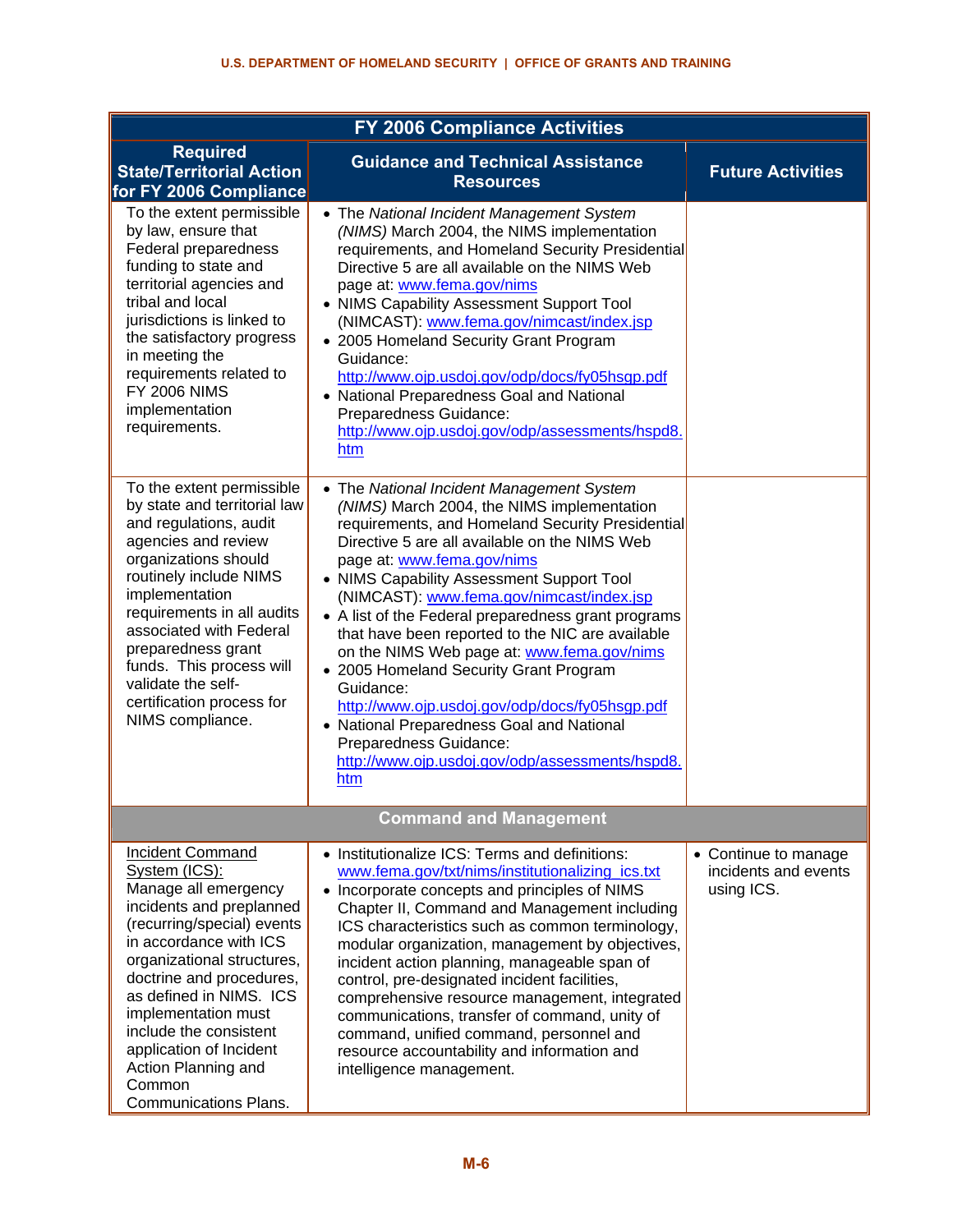| FY 2006 Compliance Activities                                                                                                                                                                                                                                                                                                                                                                                                                                                                                                                                                                                       |                                                                                                                                                                                  |                                                                                                                                                                                                                                                                                                                                                                                                                                                                                                                                                                                                                                   |
|---------------------------------------------------------------------------------------------------------------------------------------------------------------------------------------------------------------------------------------------------------------------------------------------------------------------------------------------------------------------------------------------------------------------------------------------------------------------------------------------------------------------------------------------------------------------------------------------------------------------|----------------------------------------------------------------------------------------------------------------------------------------------------------------------------------|-----------------------------------------------------------------------------------------------------------------------------------------------------------------------------------------------------------------------------------------------------------------------------------------------------------------------------------------------------------------------------------------------------------------------------------------------------------------------------------------------------------------------------------------------------------------------------------------------------------------------------------|
| <b>Required</b><br><b>State/Territorial Action</b><br>for FY 2006 Compliance                                                                                                                                                                                                                                                                                                                                                                                                                                                                                                                                        | <b>Guidance and Technical Assistance</b><br><b>Resources</b>                                                                                                                     | <b>Future Activities</b>                                                                                                                                                                                                                                                                                                                                                                                                                                                                                                                                                                                                          |
| <b>Multi-agency Coordination</b><br>System:<br>Coordinate and support<br>emergency incident and<br>event management<br>through the development<br>and use of integrated<br>multi-agency coordination<br>systems, i.e. - develop<br>and maintain connectivity<br>capability between local<br><b>Incident Command Posts</b><br>(ICP), local 911 Centers,<br>local Emergency<br><b>Operations Centers</b><br>(EOCs), the state EOC<br>and regional and/Federal<br>EOCs and /NRP<br>organizational elements.                                                                                                            | • NIMS Chapter II, Command and Management                                                                                                                                        | • Revise and update<br>processes and plans.<br>• The Emergency<br>Management Institute<br>(EMI) is currently<br>developing an<br>independent study and<br>classroom course on<br><b>NIMS Multi-Agency</b><br>Coordination Systems.<br>Additional information<br>will be posted on the<br><b>NIMS</b> Integration<br>Center Web page<br>when available. See<br>http://www.fema.gov/ni<br>ms.<br>• The NIMS Integration<br>Center will feature<br>best practices on the<br>NIMS Web page. See<br>http://www.fema.gov/ni<br>ms.                                                                                                      |
| Public Information<br>System:<br>Institutionalize, within the<br>framework of ICS, the<br><b>Public Information</b><br>System, comprising of the<br>Joint Information System<br>(JIS) and a Joint<br>Information Center (JIC).<br>The Public Information<br>System will ensure an<br>organized, integrated, and<br>coordinated mechanism<br>to perform critical<br>emergency information,<br>crisis communications<br>and public affairs<br>functions which is timely,<br>accurate, and consistent.<br>This includes training for<br>designate participants<br>from the Governor's office<br>and key state agencies | • NIMS Chapter II, Command and Management<br>• Public Information Training (E388, Advanced<br>Public Information Officers and G290, Basic<br><b>Public Information Officers)</b> | • Revise and update<br>processes and plans.<br>• The Emergency<br>Management Institute<br>(EMI) is currently<br>developing an<br>independent study and<br>classroom course on<br><b>NIMS Public</b><br>Information Systems.<br>Additional information<br>will be posted on the<br><b>NIMS</b> Integration<br>Center Web page<br>when available. See<br>http://www.fema.gov/ni<br>ms.<br>• Information on who<br>should complete these<br>courses also will be<br>posted on the NIMS<br>Web page.<br>• The NIMS Integration<br>Center will feature<br>best practices on the<br>NIMS Web page. See<br>http://www.fema.gov/ni<br>ms. |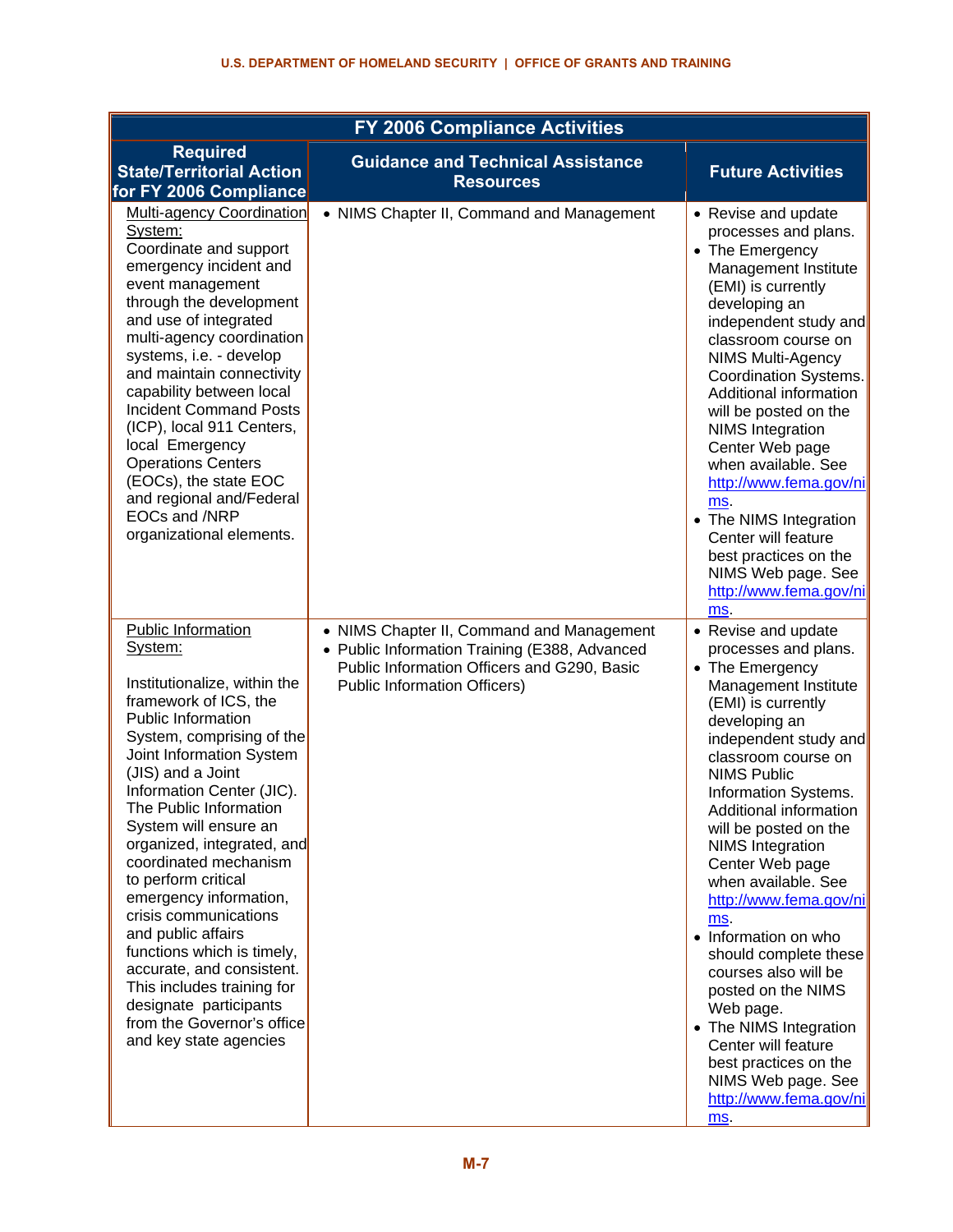| FY 2006 Compliance Activities                                                                                                                                                                                                                                 |                                                                                                                                                                                                                                                                                                                                                                                                                                                                                         |                                                                                                                                                                                                                                                                                                                   |
|---------------------------------------------------------------------------------------------------------------------------------------------------------------------------------------------------------------------------------------------------------------|-----------------------------------------------------------------------------------------------------------------------------------------------------------------------------------------------------------------------------------------------------------------------------------------------------------------------------------------------------------------------------------------------------------------------------------------------------------------------------------------|-------------------------------------------------------------------------------------------------------------------------------------------------------------------------------------------------------------------------------------------------------------------------------------------------------------------|
| <b>Required</b><br><b>State/Territorial Action</b><br>for FY 2006 Compliance                                                                                                                                                                                  | <b>Guidance and Technical Assistance</b><br><b>Resources</b>                                                                                                                                                                                                                                                                                                                                                                                                                            | <b>Future Activities</b>                                                                                                                                                                                                                                                                                          |
|                                                                                                                                                                                                                                                               | <b>Preparedness: Planning</b>                                                                                                                                                                                                                                                                                                                                                                                                                                                           |                                                                                                                                                                                                                                                                                                                   |
| Establish the state's<br>NIMS baseline against<br>the FY 2005 and FY 2006<br>implementation<br>requirements                                                                                                                                                   | • Assess which NIMS implementation requirements<br>the state already meets. The NIMS Capability<br>Assessment Support Tool (NIMCAST) is available<br>to facilitate this: www.fema.gov/nimcast/index.jsp                                                                                                                                                                                                                                                                                 | • Update state's<br><b>Homeland Security</b><br>strategy and any other<br>state preparedness<br>strategies and plans<br>as appropriate and<br>close capability gap.                                                                                                                                               |
| Coordinate and leverage<br>all Federal preparedness<br>funding to implement the<br>NIMS.                                                                                                                                                                      | • A list of the Federal preparedness grant programs<br>that have been reported to the NIC are available<br>on the NIMS Web page at: www.fema.gov/nims<br>• 2005 Homeland Security Grant Program<br>Guidance:<br>http://www.ojp.usdoj.gov/odp/docs/fy05hsgp.pdf<br>• National Preparedness Goal and National<br>Preparedness Guidance:<br>http://www.ojp.usdoj.gov/odp/assessments/hspd8.<br>htm<br>• Catalog of Federal Domestic Preparedness<br>Assistance (CFDA): http://www.cfda.gov |                                                                                                                                                                                                                                                                                                                   |
| Revise and update plans<br>and SOPs to incorporate<br><b>NIMS and National</b><br>Response Plan (NRP)<br>components, principles<br>and policies, to include<br>planning, training,<br>response, exercises,<br>equipment, evaluation<br>and corrective actions | • National Response Plan (NRP):<br>http://www.dhs.gov/nationalresponseplan<br>• 2005 Homeland Security Grant Program<br>Guidance:<br>http://www.ojp.usdoj.gov/odp/docs/fy05hsgp.pdf<br>• National Preparedness Goal and National<br>Preparedness Guidance:<br>http://www.ojp.usdoj.gov/odp/assessments/hspd8.<br>htm                                                                                                                                                                    | • Update plans and<br>SOPs, incorporating<br>lessons learned and<br>best practices from<br>exercises and<br>response operations.<br>• Emergency<br><b>Operations Plan</b><br>(EOP) guidance is<br>under development<br>and will be posted on<br>the NIMS Integration<br>Center Web page at:<br>www.fema.gov/nims. |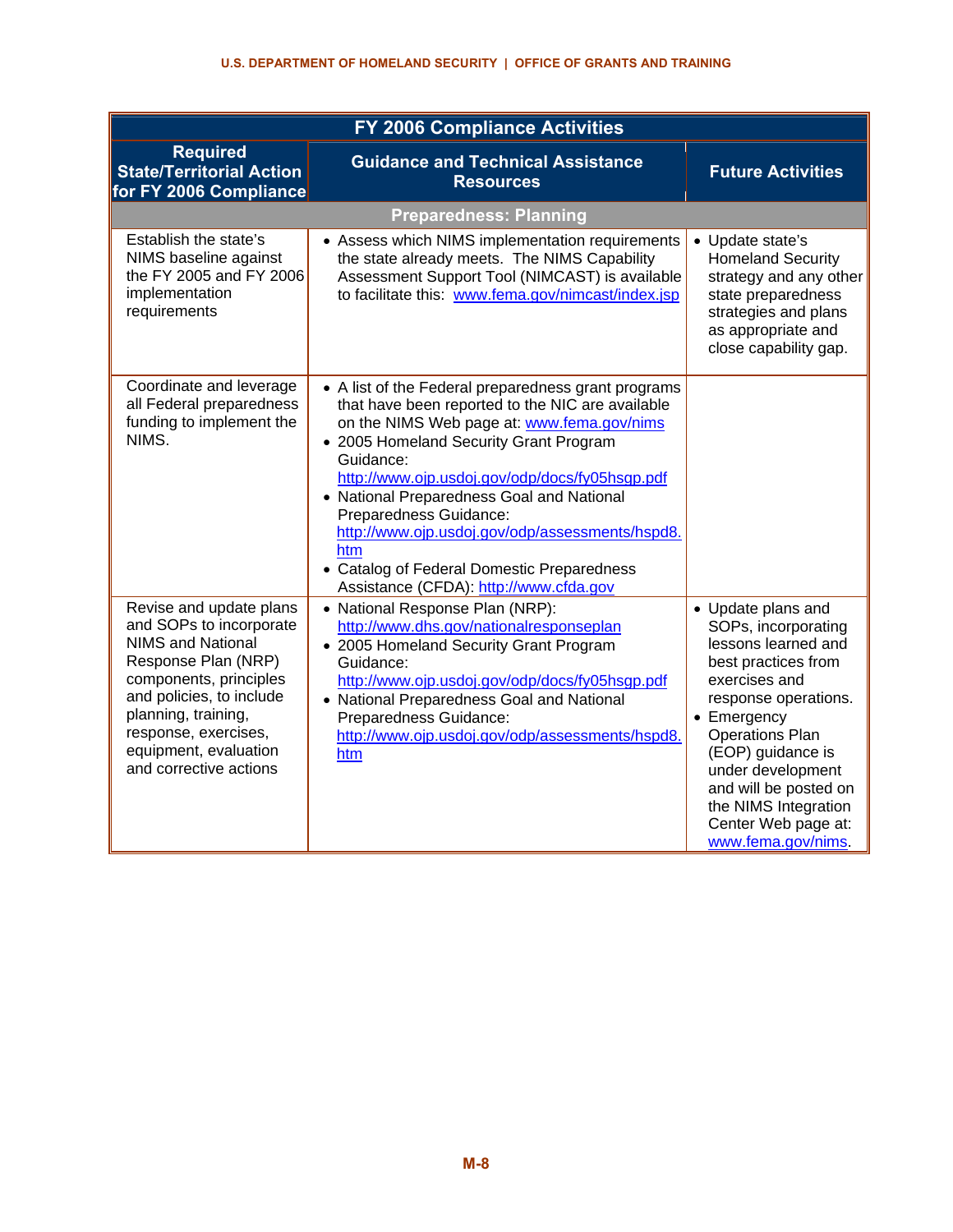| FY 2006 Compliance Activities                                                                                                                                                |                                                                                                                                                                                                                               |                                                                                                                                                                                                                                                                                                                                                                                                                                                                                                                                                                                                                 |  |
|------------------------------------------------------------------------------------------------------------------------------------------------------------------------------|-------------------------------------------------------------------------------------------------------------------------------------------------------------------------------------------------------------------------------|-----------------------------------------------------------------------------------------------------------------------------------------------------------------------------------------------------------------------------------------------------------------------------------------------------------------------------------------------------------------------------------------------------------------------------------------------------------------------------------------------------------------------------------------------------------------------------------------------------------------|--|
| <b>Required</b><br><b>State/Territorial Action</b><br>for FY 2006 Compliance                                                                                                 | <b>Guidance and Technical Assistance</b><br><b>Resources</b>                                                                                                                                                                  | <b>Future Activities</b>                                                                                                                                                                                                                                                                                                                                                                                                                                                                                                                                                                                        |  |
| Promote intrastate and<br>interagency mutual aid<br>agreements, to include<br>agreements with the<br>private sector and non-<br>governmental<br>organizations.               | • EMAC model state-county mutual aid deployment<br>contract: http://www.emacweb.org/?123<br>• EMAC model intrastate mutual aid legislation:<br>http://www.emacweb.org/docs/NEMA%20Propose<br>d%20Intrastate%20Model-Final.pdf | • Expand mutual aid<br>agreements beyond<br>support services and<br>equipment to include<br>information sharing.<br>• Support and adopt the<br>ongoing efforts of the<br><b>NIMS</b> Integration<br>Center (NIC) to<br>develop a national<br>credentialing system.<br>• Credentialing<br>guidance is under<br>development by the<br><b>NIMS</b> Integration<br>Center. Throughout<br>the development<br>process, drafts will be<br>posted on the NIMS<br>Web page for review<br>and comment by<br>interested<br>stakeholders.<br>• Credential first<br>responders in<br>conformance with<br>national standards. |  |
|                                                                                                                                                                              | <b>Preparedness: Training</b>                                                                                                                                                                                                 |                                                                                                                                                                                                                                                                                                                                                                                                                                                                                                                                                                                                                 |  |
| Leverage training facilities<br>to coordinate and deliver<br><b>NIMS</b> training<br>requirements in<br>conformance with the<br><b>NIMS National Standard</b><br>Curriculum. | • NIMS National Standard Curriculum Training<br>Development Guidance:<br>http://www.fema.gov/pdf/nims/nims_training_devel<br>opment.pdf                                                                                       |                                                                                                                                                                                                                                                                                                                                                                                                                                                                                                                                                                                                                 |  |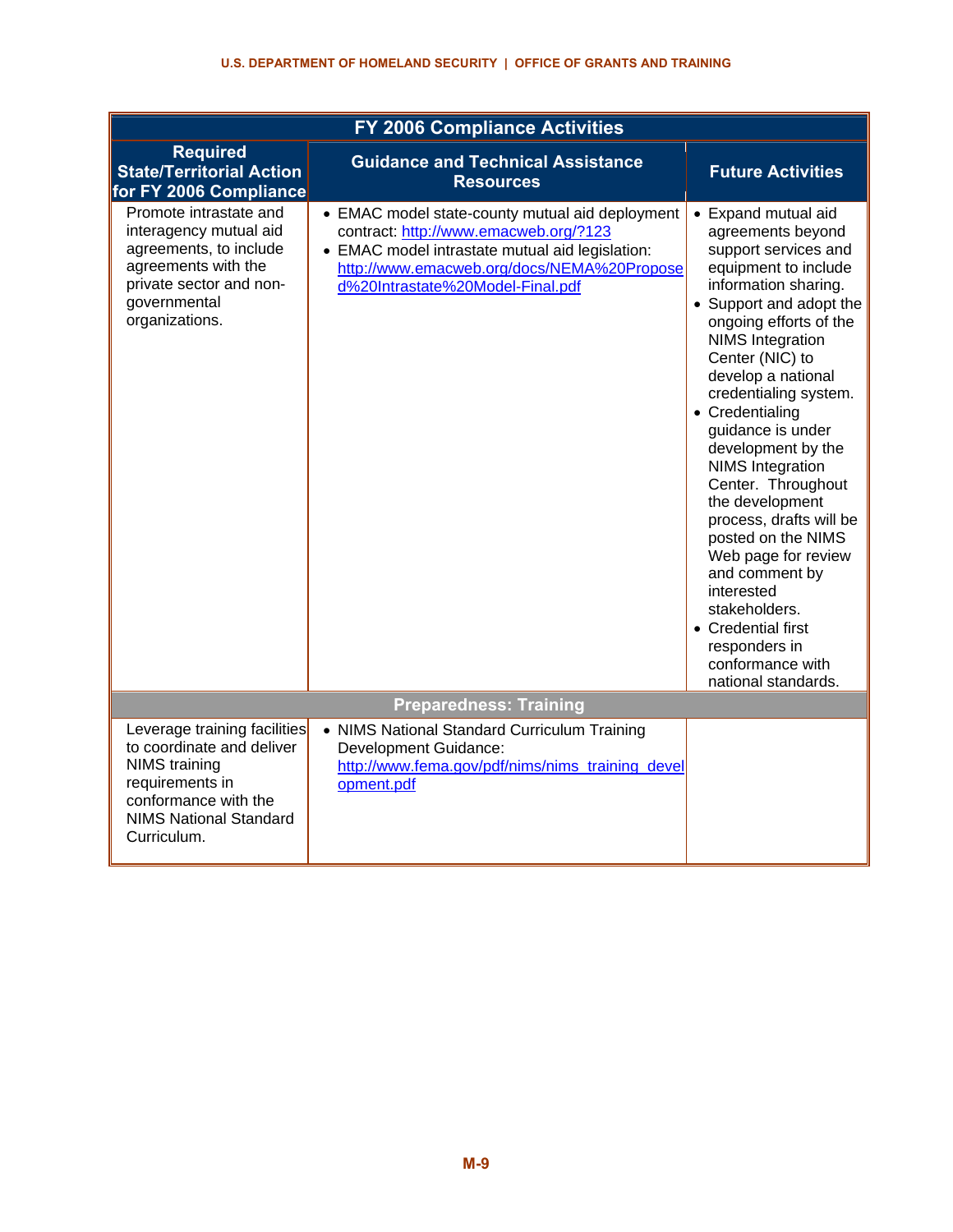| FY 2006 Compliance Activities                                                |                                                                                                                                                                                                                                                                                                                                                  |                                                                                                                                                                                                                                                                                                                                                                                                                                                                           |
|------------------------------------------------------------------------------|--------------------------------------------------------------------------------------------------------------------------------------------------------------------------------------------------------------------------------------------------------------------------------------------------------------------------------------------------|---------------------------------------------------------------------------------------------------------------------------------------------------------------------------------------------------------------------------------------------------------------------------------------------------------------------------------------------------------------------------------------------------------------------------------------------------------------------------|
| <b>Required</b><br><b>State/Territorial Action</b><br>for FY 2006 Compliance | <b>Guidance and Technical Assistance</b><br><b>Resources</b>                                                                                                                                                                                                                                                                                     | <b>Future Activities</b>                                                                                                                                                                                                                                                                                                                                                                                                                                                  |
| Complete IS-700 NIMS:<br>An Introduction                                     | • On-line course:<br>http://training.fema.gov/EMIWeb/IS/is700.asp<br>• NIMS National Standard Curriculum Training<br>Development Guidance:<br>http://www.fema.gov/pdf/nims/nims_training_devel<br>opment.pdf<br>• All personnel with a direct role in emergency<br>preparedness, incident management or response<br>must complete this training. | • Ensure that NIMS is<br>part of the program for<br>all new employees,<br>recruits and first<br>responders.<br>• The NIMS Integration<br>Center is working to<br>establish a<br>mechanism that will<br>allow states and local<br>jurisdictions direct<br>access to course<br>completion data.<br>Additional information<br>will be posted on the<br><b>NIMS</b> Integration<br>Center Web page<br>when available. See<br>http://www.fema.gov/ni<br>ms.                    |
| Complete IS-800 NRP:<br>An Introduction                                      | • On-line course available at:<br>http://www.training.fema.gov/emiweb/IS/is800.asp<br>• NIMS National Standard Curriculum Training<br>Development Guidance:<br>http://www.fema.gov/pdf/nims/nims_training_devel<br>opment.pdf<br>• The NIMS Web page provides guidance for who<br>should complete this training.<br>http://www.fema.gov/nims     | • Ensure that NRP<br>training is part of the<br>program for all<br>appropriate<br>employees, recruits<br>and first responders.<br>• The NIMS Integration<br>Center is working to<br>establish a<br>mechanism that will<br>allow states and local<br>jurisdictions direct<br>access to course<br>completion data.<br>Additional information<br>will be posted on the<br><b>NIMS</b> Integration<br>Center Web page<br>when available. See<br>http://www.fema.gov/ni<br>ms. |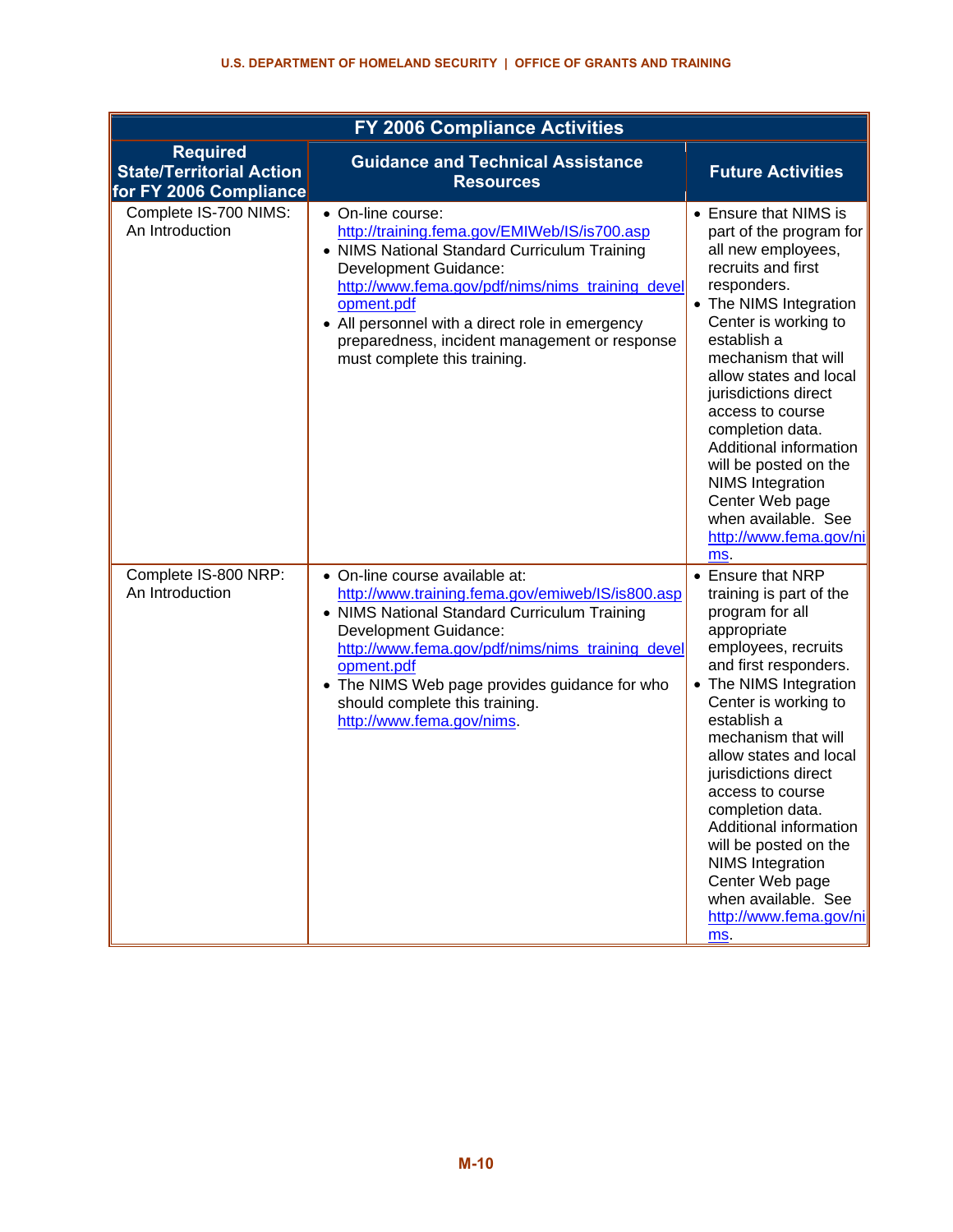| FY 2006 Compliance Activities                                                                                                                              |                                                                                                                                                                                                                                                                                                                                                                                                                                                                                                    |                                                                                                                                                                                                                                                    |
|------------------------------------------------------------------------------------------------------------------------------------------------------------|----------------------------------------------------------------------------------------------------------------------------------------------------------------------------------------------------------------------------------------------------------------------------------------------------------------------------------------------------------------------------------------------------------------------------------------------------------------------------------------------------|----------------------------------------------------------------------------------------------------------------------------------------------------------------------------------------------------------------------------------------------------|
| <b>Required</b><br><b>State/Territorial Action</b><br>for FY 2006 Compliance                                                                               | <b>Guidance and Technical Assistance</b><br><b>Resources</b>                                                                                                                                                                                                                                                                                                                                                                                                                                       | <b>Future Activities</b>                                                                                                                                                                                                                           |
| Complete ICS 100 and<br>ICS 200 Training                                                                                                                   | • ICS 100:<br>http://www.training.fema.gov/emiweb/IS/is100.asp<br>• ICS 100: http://www.usfa.fema.gov/training/nfa<br>• ICS 200:<br>http://www.training.fema.gov/emiweb/IS/is200.asp<br>• ICS 200: http://www.usfa.fema.gov/training/nfa<br>• NIMS National Standard Curriculum Training<br>Development Guidance:<br>http://www.fema.gov/pdf/nims/nims_training_devel<br>opment.pdf<br>• The NIMS Web page provides guidance for who<br>should complete this training.<br>http://www.fema.gov/nims | • Complete ICS 300 and<br>ICS 400.<br>• Complete training that<br>may be required to<br>satisfy credentialing<br>standards.<br>• Ensure that ICS<br>training is part of the<br>program for all new<br>employees, recruits<br>and first responders. |
|                                                                                                                                                            | <b>Preparedness: Exercises</b>                                                                                                                                                                                                                                                                                                                                                                                                                                                                     |                                                                                                                                                                                                                                                    |
| Incorporate NIMS/ICS<br>into all state and regional<br>training and exercises.                                                                             | • NIMS training information:<br>www.fema.gov/nims/nims training.shtm<br>• NIMS National Standard Curriculum Training<br>Development Guidance:<br>http://www.fema.gov/pdf/nims/nims_training_devel<br>opment.pdf<br>• DHS G&T Exercise Information:<br>http://www.ojp.usdoj.gov/odp/exercises.htm                                                                                                                                                                                                   | • Continue to<br>incorporate NIMS into<br>all state training and<br>exercises, to include<br>drills, tabletop<br>exercises, functional<br>exercises and full-<br>scale exercises.                                                                  |
| Participate in an all-<br>hazard exercise program<br>based on NIMS that<br>involves responders from<br>multiple disciplines and<br>multiple jurisdictions. | • 2005 Homeland Security Grant Program<br>Guidance:<br>http://www.ojp.usdoj.gov/odp/docs/fy05hsgp.pdf<br>• National Preparedness Goal and National<br>Preparedness Guidance:<br>http://www.ojp.usdoj.gov/odp/assessments/hspd8.<br>htm<br>• DHS G&T Exercise Information:<br>http://www.ojp.usdoj.gov/odp/exercises.htm<br>• NIMS National Standard Curriculum Training<br>Development Guidance:<br>http://www.fema.gov/pdf/nims/nims_training_devel<br>opment.pdf                                 | • Continue to participate<br>in NIMS -oriented<br>exercises, to include<br>drills, tabletop<br>exercises, functional<br>exercises and full-<br>scale exercises.                                                                                    |
| Incorporate corrective<br>actions into preparedness<br>and response plans and<br>procedures.                                                               | • DHS G&T Exercise Information:<br>http://www.ojp.usdoj.gov/odp/exercises.htm                                                                                                                                                                                                                                                                                                                                                                                                                      |                                                                                                                                                                                                                                                    |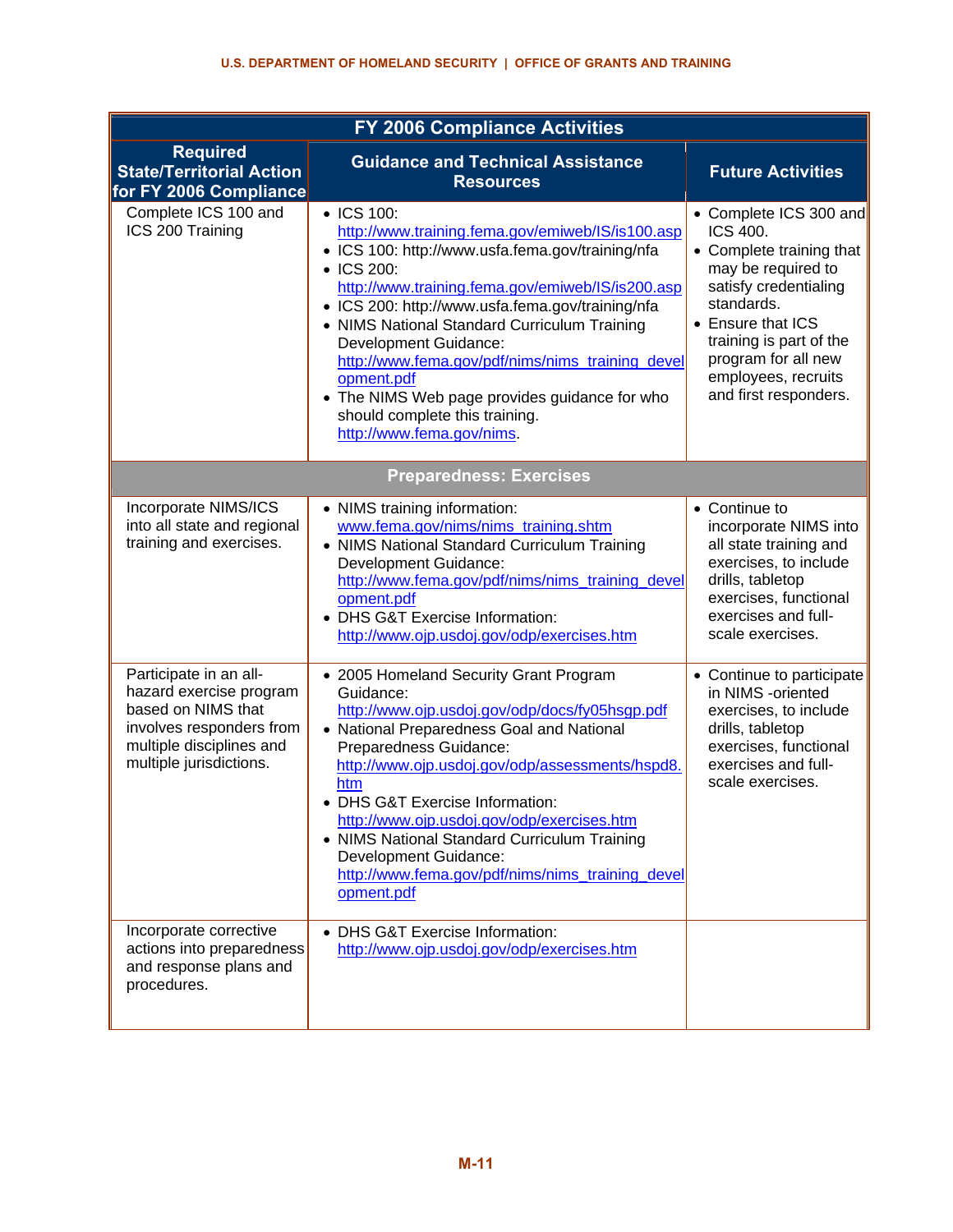| FY 2006 Compliance Activities                                                                                                                                                                                                                                  |                                                                                                                                                                                                                                                                                                                                                                                        |                                                                                                                                                                                                                                                                                                                                                                                      |
|----------------------------------------------------------------------------------------------------------------------------------------------------------------------------------------------------------------------------------------------------------------|----------------------------------------------------------------------------------------------------------------------------------------------------------------------------------------------------------------------------------------------------------------------------------------------------------------------------------------------------------------------------------------|--------------------------------------------------------------------------------------------------------------------------------------------------------------------------------------------------------------------------------------------------------------------------------------------------------------------------------------------------------------------------------------|
| <b>Required</b><br><b>State/Territorial Action</b><br>for FY 2006 Compliance                                                                                                                                                                                   | <b>Guidance and Technical Assistance</b><br><b>Resources</b>                                                                                                                                                                                                                                                                                                                           | <b>Future Activities</b>                                                                                                                                                                                                                                                                                                                                                             |
|                                                                                                                                                                                                                                                                | <b>Resource Management</b>                                                                                                                                                                                                                                                                                                                                                             |                                                                                                                                                                                                                                                                                                                                                                                      |
| Inventory state response<br>assets to conform to<br>homeland security<br>resource typing<br>standards.                                                                                                                                                         | • Resource typing definitions:<br>http://www.fema.gov/nims/mutual_aid.shtm<br>• Propose modifications or new resource definitions<br>to the NIMS Integration Center for inclusion in the<br>resource typing effort.                                                                                                                                                                    | • Develop and<br>implement a resource<br>inventory, ordering<br>and tracking system.<br>• The Emergency<br>Management Institute<br>(EMI) is currently<br>developing a course<br>on NIMS Resource<br>Management.<br>Additional information<br>will be posted on the<br><b>NIMS</b> Integration<br>Center Web page at<br>http://www.fema.gov/ni<br>ms when the course is<br>available. |
| Develop state plans for<br>the receipt and<br>distribution of resources<br>as outlined in the National<br>Response Plan (NRP)<br>Catastrophic Incident<br>Annex and Catastrophic<br>Incident Supplement                                                        | • http://www.dhs.gov/nationalresponseplan                                                                                                                                                                                                                                                                                                                                              |                                                                                                                                                                                                                                                                                                                                                                                      |
| To the extent permissible<br>by state and local law,<br>ensure that relevant<br>national standards and<br>guidance to achieve<br>equipment,<br>communication and data<br>interoperability are<br>incorporated into state<br>and local acquisition<br>programs. | • G&T Equipment Program:<br>http://www.ojp.usdoj.gov/odp/grants_goals.htm<br>• 2005 Homeland Security Grant Program<br>Guidance:<br>http://www.ojp.usdoj.gov/odp/docs/fy05hsgp.pdf<br>• National Preparedness Goal and National<br>Preparedness Guidance:<br>http://www.ojp.usdoj.gov/odp/assessments/hspd8.<br>htm<br>• DHS SAFECOM Program:<br>http://www.safecomprogram.gov/SAFECOM |                                                                                                                                                                                                                                                                                                                                                                                      |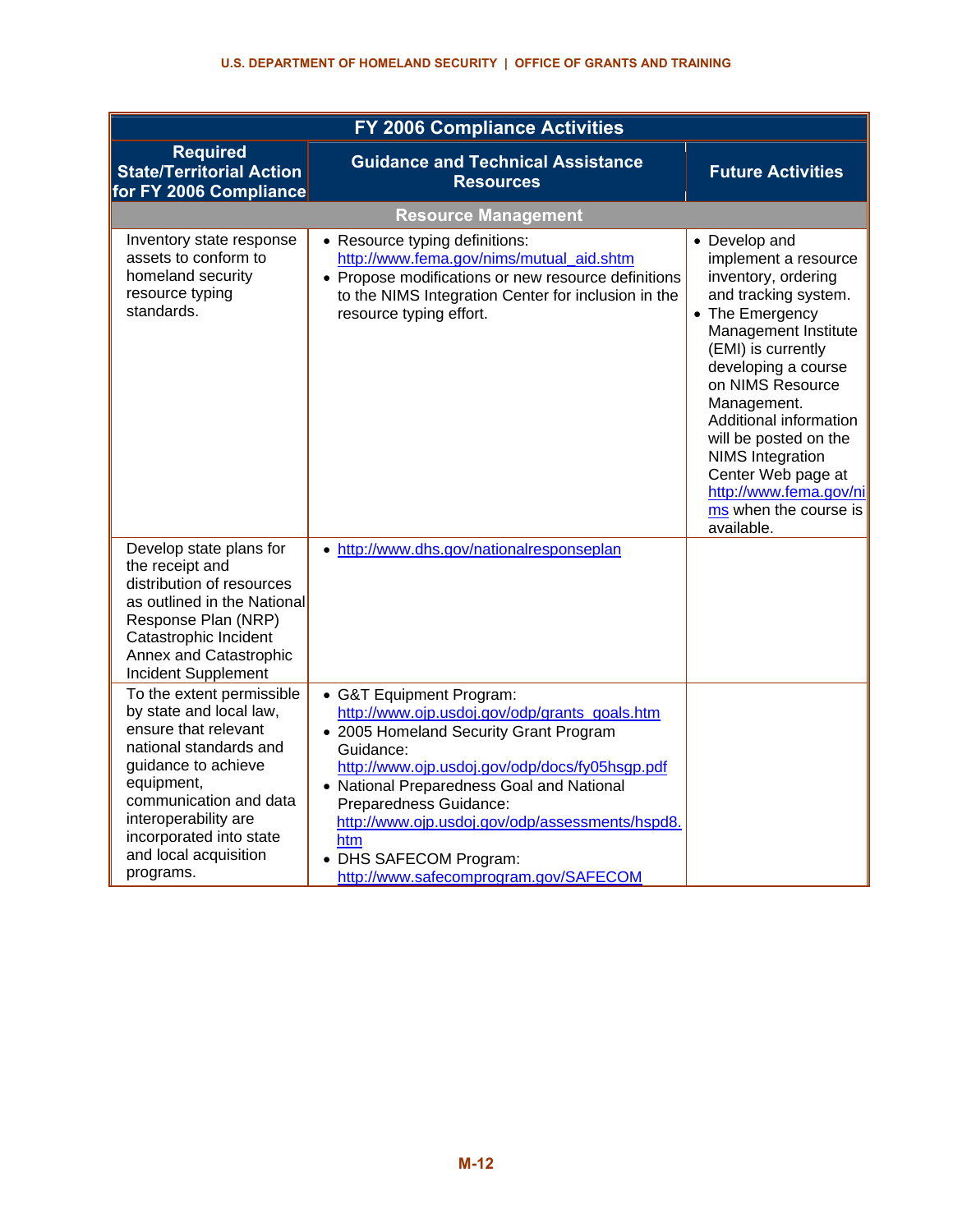| FY 2006 Compliance Activities                                                                                                                                       |                                                                                                                                                                                                                                                                                                                                                                                                 |                                                                                                                                                                                                                                                                                                                                                                                                                                                                                                                                                                               |
|---------------------------------------------------------------------------------------------------------------------------------------------------------------------|-------------------------------------------------------------------------------------------------------------------------------------------------------------------------------------------------------------------------------------------------------------------------------------------------------------------------------------------------------------------------------------------------|-------------------------------------------------------------------------------------------------------------------------------------------------------------------------------------------------------------------------------------------------------------------------------------------------------------------------------------------------------------------------------------------------------------------------------------------------------------------------------------------------------------------------------------------------------------------------------|
| <b>Required</b><br><b>State/Territorial Action</b><br>for FY 2006 Compliance                                                                                        | <b>Guidance and Technical Assistance</b><br><b>Resources</b>                                                                                                                                                                                                                                                                                                                                    | <b>Future Activities</b>                                                                                                                                                                                                                                                                                                                                                                                                                                                                                                                                                      |
|                                                                                                                                                                     | <b>Communication &amp; Information Management</b>                                                                                                                                                                                                                                                                                                                                               |                                                                                                                                                                                                                                                                                                                                                                                                                                                                                                                                                                               |
| Apply standardized and<br>consistent terminology,<br>including the<br>establishment of plain<br>English communications<br>standards across public<br>safety sector. | • Incident response communications (during<br>exercises and actual incidents) should feature<br>plain English commands so they will be able to<br>function in a multi-jurisdiction environment. Field<br>manuals and training should be revised to reflect<br>the plain English standard.<br>• '10' codes may continue to be used during non-<br>emergency, internal department communications. | • Continue featuring<br>common terminology<br>and plain English<br>commands for all<br>response activities.<br>• The Emergency<br>Management Institute<br>(EMI) is currently<br>developing an<br>independent study<br>and classroom<br>course on NIMS<br>Communication and<br>Information<br>Management.<br>Additional information<br>will be posted on the<br><b>NIMS</b> Integration<br>Center Web page<br>when available. See<br>http://www.fema.gov/<br>nims.<br>• Information on who<br>should complete these<br>courses also will be<br>posted on the NIMS<br>Web page. |

### **C. FY 2006 Tribal Government and Local Jurisdiction NIMS Compliance Requirements**

In March 2004, the Secretary of Homeland Security, at the request of the President, released the National Incident Management System (NIMS). The NIMS is a comprehensive system that improves tribal and local response operations through the use of the Incident Command System (ICS) and the application of standardized procedures and preparedness measures. It promotes development of crossjurisdictional, statewide, and interstate regional mechanisms for coordinating response and obtaining assistance during a large-scale or complex incident.

Tribal and local authorities, not Federal, have the primary responsibility for preventing, responding to, and recovering from emergencies and disasters. The overwhelming majority of emergency incidents are handled on a daily basis by a single jurisdiction at the local level. It is critically important that all jurisdictions comply with the NIMS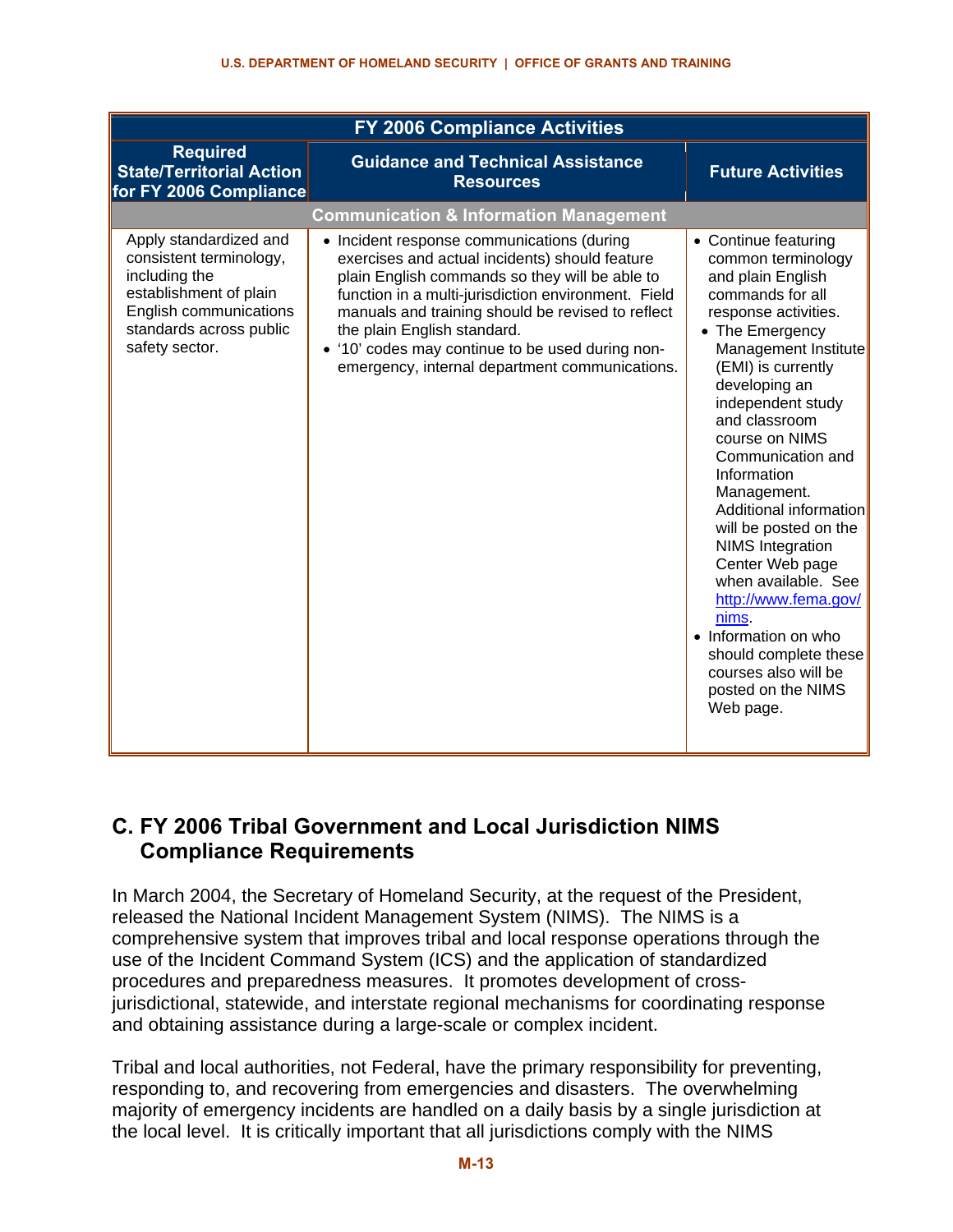because the challenges we face as a Nation are far greater than the capabilities of any one jurisdiction; they are not, however, greater than the sum of all of us working together through mutual support. Homeland Security Presidential Directive 5 (HSPD-5), *Management of Domestic Incidents*, requires all Federal Departments and agencies to adopt and implement the NIMS, and requires state<sup>19</sup> and local<sup>20</sup> jurisdictions to implement the NIMS to receive Federal preparedness funding.

NIMS compliance should be considered and undertaken as a community-wide effort. The benefit of NIMS is most evident at the local level, when a community as a whole prepares for and provides an integrated response to an incident. Incident response organizations (to include local public health, public works, emergency management, fire, emergency medical services, law enforcement, hazardous materials, private sector entities, non-governmental organizations, medical organizations, utilities, and others) must work together to comply with NIMS components, policies, and procedures. Implementation of the NIMS in every tribal and local jurisdiction establishes a baseline capability that once established nationwide, can be used as a foundation upon which more advanced homeland security capabilities can be built.

Small and/or rural jurisdictions will benefit from a regional approach. In many instances smaller communities may not have the resources to implement all elements of NIMS on their own. However, by working together with other localities in their regions, these jurisdictions will be able to pool their resources to implement NIMS.

When NIMS is fully implemented, your local community or jurisdiction will be able to:

- $\triangleright$  Ensure common and proven incident management doctrine, practices, and principles are used to plan for, protect against, respond to, and recover from emergency incidents and preplanned events;
- ¾ Maintain a response operation capable of expanding to meet an escalating situation and the ability to integrate resources and equipment from intrastate and interstate mutual aid agreements, state-provided assistance, and Federal government response;
- $\triangleright$  Order and track response assets using common resource typing and definitions, and draw on mutual aid agreements for additional assistance;
- $\triangleright$  Establish staging and allocation plans for the re-distribution of equipment, supplies, and aid coming into the area from other localities, states, or the Federal government through mutual aid agreements;
- $\triangleright$  Conduct situational assessments and establish the appropriate ICS organizational structure to effectively manage the incident; and

 $\overline{a}$ <sup>19</sup> As defined in the Homeland Security Act of 2002, the term "state" means any State of the United States, the District of Columbia, the Commonwealth of Puerto Rico, Guam, American Samoa, the Commonwealth of the Northern Mariana Islands, and any possession of the United States." 6 USC 101 (14)

 $^{20}$  As defined in the Homeland Security Act of 2002, Section 2(10): the term "local government" means "(A) county, municipality, city, town, township, local public authority, school district, special district, intrastate district, council of governments… regional or interstate government entity, or agency or instrumentality of a local government: an Indian tribe or authorized Tribal organization, or in Alaska a Native village or Alaska Regional Native Corporation; and a rural community, unincorporated town or village, or other public entity." 6 USC 101(10)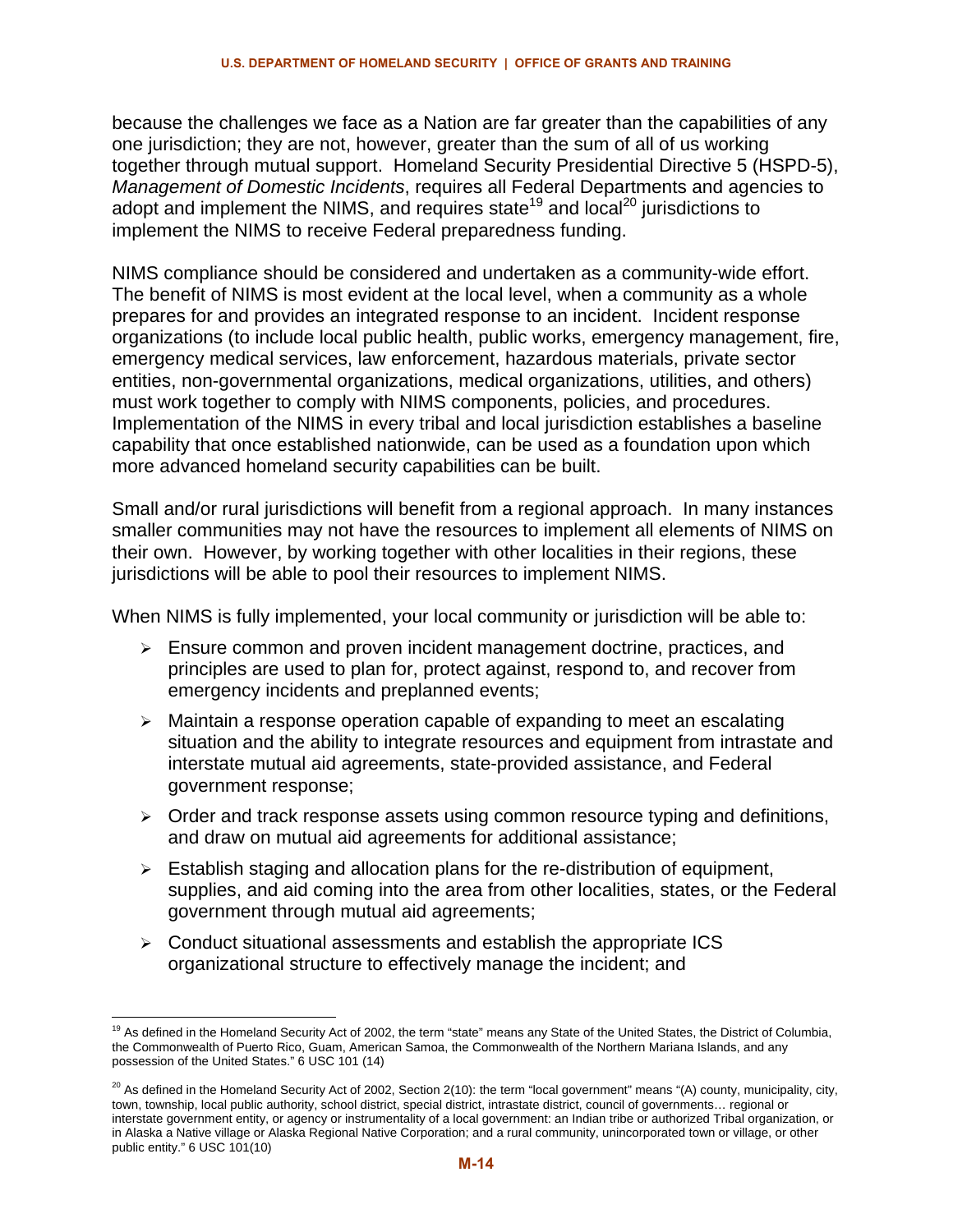$\triangleright$  Establish communication processes, procedures and protocols that will ensure effective interoperable communications among emergency responders, 9-1-1 centers, and multi-agency coordination systems (Emergency Operations Centers).

In Federal Fiscal Year 2005, the Secretary of Homeland Security provided guidance to each state, outlining initial actions that should be taken to implement the NIMS. The letter to the Nation's governors included a list of recommended actions for tribal and local governments to help them work towards NIMS compliance. A copy of this letter is posted on the NIMS webpage at: http://www.fema.gov/nims/nims\_compliance.shtm. Recommended FY 2005 NIMS activities included:

- $\triangleright$  Institutionalize the use of the Incident Command System;
- ¾ Complete the NIMS awareness course IS-700 NIMS: An Introduction;
- ¾ Formally recognize NIMS and adopt NIMS principles and policies;
- $\triangleright$  Establish a NIMS compliance baseline by determining the NIMS requirements that have already been met; and
- ¾ Develop a strategy and timeline for full NIMS implementation.

By completing these activities, communities will have made substantial progress toward full NIMS implementation by the start of Fiscal Year 2007 (i.e. October 1, 2006). In Federal Fiscal Year 2006, tribes and local communities will be required to complete several activities to comply with the NIMS. The following implementation matrix describes the actions that jurisdictions must take by September 30, 2006 to be compliant with NIMS.

Completion of these actions will position tribal and local communities to better manage prevention, response and recovery efforts. The matrix identifies activities that are underway by the NIMS Integration Center (NIC) to support the effective implementation of NIMS as well as activities that will be required for NIMS implementation in future years.

The matrix also provides information on where to find technical assistance resources to support these compliance actions. For example, the National Incident Management Capability Assessment Support Tool (NIMCAST) is an example of a product designed to assist communities in determining their current NIMS compliance baseline. The NIMS is much more than just a list of required elements; it is a new approach to the way we prepare for and manage incidents, one that will lead to a more effective utilization of resources and enhanced prevention, preparedness, and response capabilities. Moreover, full NIMS implementation is a dynamic and multi-year phase-in process with important linkages to the National Response Plan (NRP), the Homeland Security Presidential Directive - 8 (i.e. the "National Preparedness Goal") and the National Infrastructure Protection Plan (NIPP). Future refinement to the NIMS will evolve as policy and technical issues are further developed and clarified at the national level. This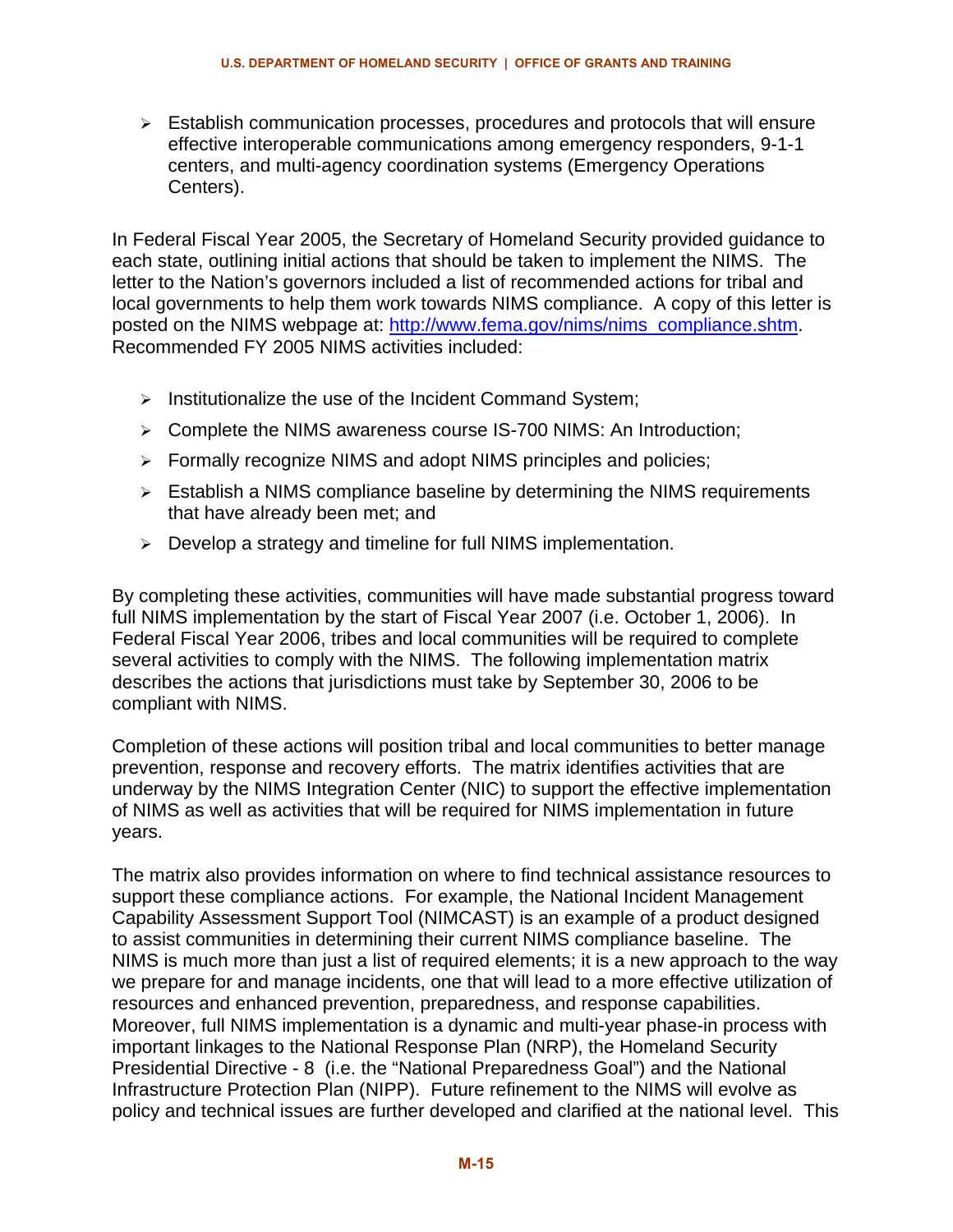may well result in additional requirements being issued by the NIC as to what will constitute continuous full NIMS compliance in FY 2007 and beyond.

| FY 2006 Compliance Activities                                                                                                                                                                                                                                                                                                                                                 |                                                                                                                                                                                                                                                                                                                                                                                                                                                                                                                                                                                                                                                       |                                                            |
|-------------------------------------------------------------------------------------------------------------------------------------------------------------------------------------------------------------------------------------------------------------------------------------------------------------------------------------------------------------------------------|-------------------------------------------------------------------------------------------------------------------------------------------------------------------------------------------------------------------------------------------------------------------------------------------------------------------------------------------------------------------------------------------------------------------------------------------------------------------------------------------------------------------------------------------------------------------------------------------------------------------------------------------------------|------------------------------------------------------------|
| <b>Required Tribal/Local</b><br><b>Jurisdiction Action for</b><br>FY 2006 Compliance                                                                                                                                                                                                                                                                                          | <b>Guidance and Technical Assistance</b><br><b>Resources</b>                                                                                                                                                                                                                                                                                                                                                                                                                                                                                                                                                                                          | <b>Future Activities</b>                                   |
|                                                                                                                                                                                                                                                                                                                                                                               | <b>Community Adoption</b>                                                                                                                                                                                                                                                                                                                                                                                                                                                                                                                                                                                                                             |                                                            |
| Adopt NIMS at the community<br>level for all government<br>Departments and agencies; as<br>well as promote and encourage<br>NIMS adoption by associations,<br>utilities, non-governmental<br>organizations (NGOs), and<br>private sector incident<br>management and response<br>organizations.                                                                                | • Adopt NIMS through executive order,<br>proclamation, resolution, or legislation<br>as the jurisdiction's official all-<br>hazards, incident response system.<br>• Develop a baseline assessment of the<br>NIMS implementation requirements<br>that your jurisdiction already meets<br>and using that baseline, develop a<br>strategy for full NIMS implementation<br>and maintenance.<br>• The NIMS Capability Assessment<br>Support Tool (NIMCAST) is available<br>at: www.fema.gov/nimcast/index.jsp<br>• Sample templates for executives:<br>www.fema.gov/nims/nims_toolsandte<br>mplates.shtm                                                   | • Amend or re-authorize, as<br>necessary.                  |
|                                                                                                                                                                                                                                                                                                                                                                               | <b>Command and Management</b>                                                                                                                                                                                                                                                                                                                                                                                                                                                                                                                                                                                                                         |                                                            |
| Incident Command System<br>(ICS):<br>Manage all emergency<br>incidents and preplanned<br>(recurring/special) events in<br>accordance with ICS<br>organizational structures,<br>doctrine, and procedures, as<br>defined in NIMS. ICS<br>implementation must include<br>the consistent application of<br>Incident Action Planning and<br><b>Common Communications</b><br>Plans. | • Institutionalize ICS: Terms and<br>definitions:<br>www.fema.gov/txt/nims/institutionalizi<br>ng ics.txt<br>• Incorporate concepts and principles of<br>NIMS Chapter II, Command and<br>Management including ICS<br>characteristics such as common<br>terminology, modular organization,<br>management by objectives, incident<br>action planning, manageable span of<br>control, pre-designated incident<br>facilities, comprehensive resource<br>management, integrated<br>communications, transfer of<br>command, unity of command, unified<br>command, personnel and resource<br>accountability, and information and<br>intelligence management. | • Continue to manage<br>incidents and events using<br>ICS. |

#### **NIMS Implementation Matrix for Tribal and Local Jurisdictions**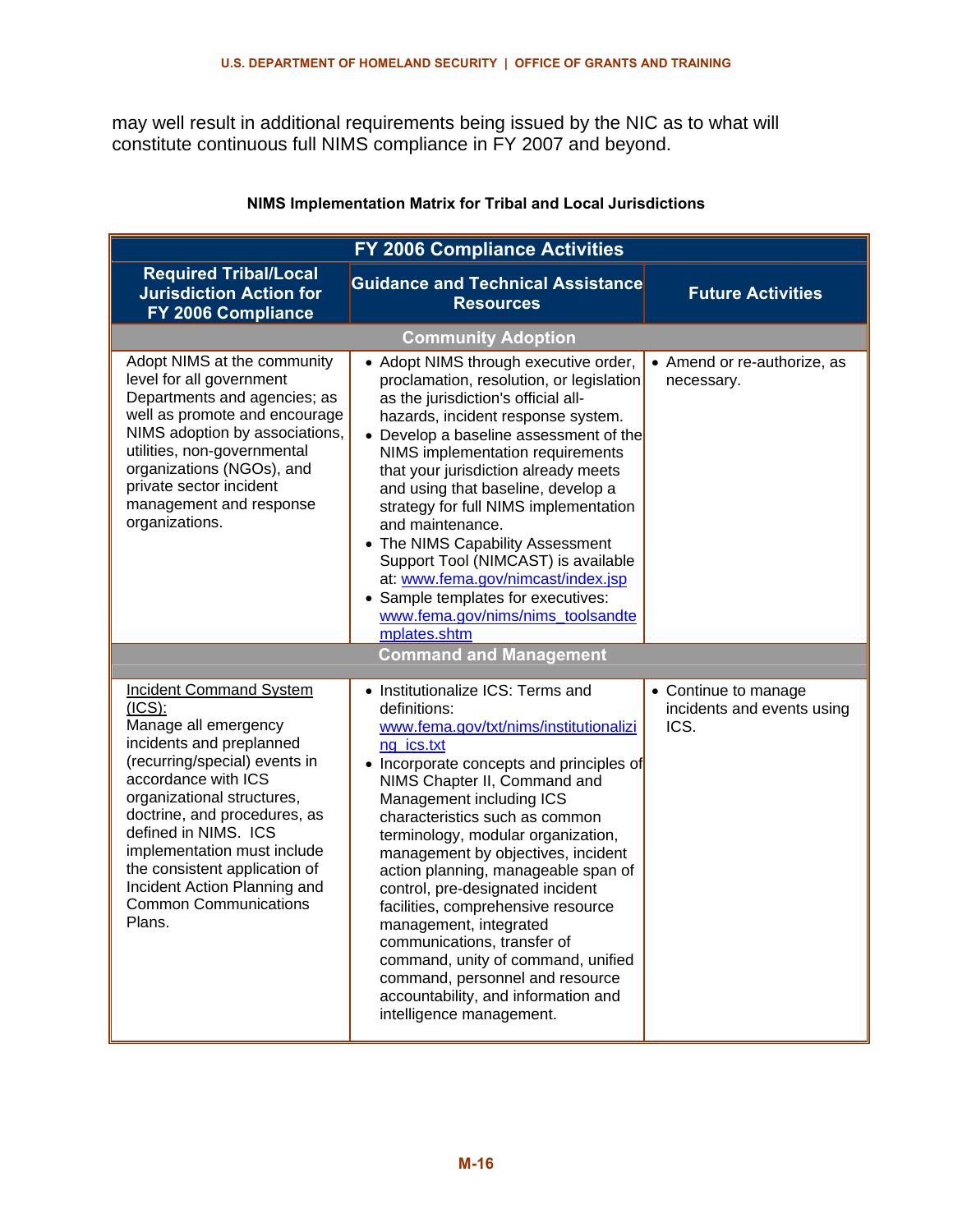|                                                                                                                                                                                                                                                                                                                                                                                                                  | FY 2006 Compliance Activities                                                                                                                                                                                      |                                                                                                                                                                                                                                                                                                                                                                                                                                                                                                                                                                                              |
|------------------------------------------------------------------------------------------------------------------------------------------------------------------------------------------------------------------------------------------------------------------------------------------------------------------------------------------------------------------------------------------------------------------|--------------------------------------------------------------------------------------------------------------------------------------------------------------------------------------------------------------------|----------------------------------------------------------------------------------------------------------------------------------------------------------------------------------------------------------------------------------------------------------------------------------------------------------------------------------------------------------------------------------------------------------------------------------------------------------------------------------------------------------------------------------------------------------------------------------------------|
| <b>Required Tribal/Local</b><br><b>Jurisdiction Action for</b><br>FY 2006 Compliance                                                                                                                                                                                                                                                                                                                             | <b>Guidance and Technical Assistance</b><br><b>Resources</b>                                                                                                                                                       | <b>Future Activities</b>                                                                                                                                                                                                                                                                                                                                                                                                                                                                                                                                                                     |
| <b>Multi-agency Coordination</b><br>System:<br>Coordinate and support<br>emergency incident and event<br>management through the<br>development and use of<br>integrated multi-agency<br>coordination systems, i.e.<br>develop and maintain<br>connectivity capability between<br>local Incident Command Posts<br>(ICPs, local 911 Centers, local<br><b>Emergency Operations Centers</b><br>(EOCs) and state EOC. | • NIMS Chapter II, Command and<br>Management                                                                                                                                                                       | • Revise and update<br>processes and plans.<br>• The Emergency<br>Management Institute (EMI)<br>is currently developing an<br>independent study and<br>classroom course on NIMS<br>Multi-Agency Coordination<br>Systems. Additional<br>information will be posted on<br>the NIMS Integration Center<br>Web page when available.<br>See<br>http://www.fema.gov/nims.<br>• The NIMS Integration Center<br>will feature best practices on<br>the NIMS Web page. See<br>http://www.fema.gov/nims.                                                                                                |
| <b>Public Information System:</b><br>Implement processes,<br>procedures, and/or plans to<br>communicate timely, accurate<br>information to the public during<br>an incident through a Joint<br>Information System and Joint<br>Information Center.                                                                                                                                                               | • NIMS Chapter II, Command and<br>Management<br>• Public Information Training (E388,<br><b>Advanced Public Information Officers</b><br>and G290, Basic Public Information<br>Officers)                             | • Revise and update<br>processes and plans.<br>• The Emergency<br>Management Institute (EMI)<br>is currently developing an<br>independent study and<br>classroom course on NIMS<br>Public Information Systems.<br>Additional information will be<br>posted on the NIMS<br>Integration Center Web page<br>when available. See<br>http://www.fema.gov/nims.<br>• Information on who should<br>complete these courses also<br>will be posted on the NIMS<br>Web page.<br>• The NIMS Integration Center<br>will feature best practices on<br>the NIMS Web page. See<br>http://www.fema.gov/nims. |
|                                                                                                                                                                                                                                                                                                                                                                                                                  | <b>Preparedness: Planning</b>                                                                                                                                                                                      |                                                                                                                                                                                                                                                                                                                                                                                                                                                                                                                                                                                              |
| Establish the community's<br>NIMS baseline against the FY<br>2005 and FY 2006<br>implementation requirements.                                                                                                                                                                                                                                                                                                    | • Assess which NIMS implementation<br>requirements your community already<br>meets. The NIMS Capability<br>Assessment Support Tool (NIMCAST)<br>is available to facilitate this:<br>www.fema.gov/nimcast/index.jsp | • Update strategy as<br>appropriate and close<br>capability gap.                                                                                                                                                                                                                                                                                                                                                                                                                                                                                                                             |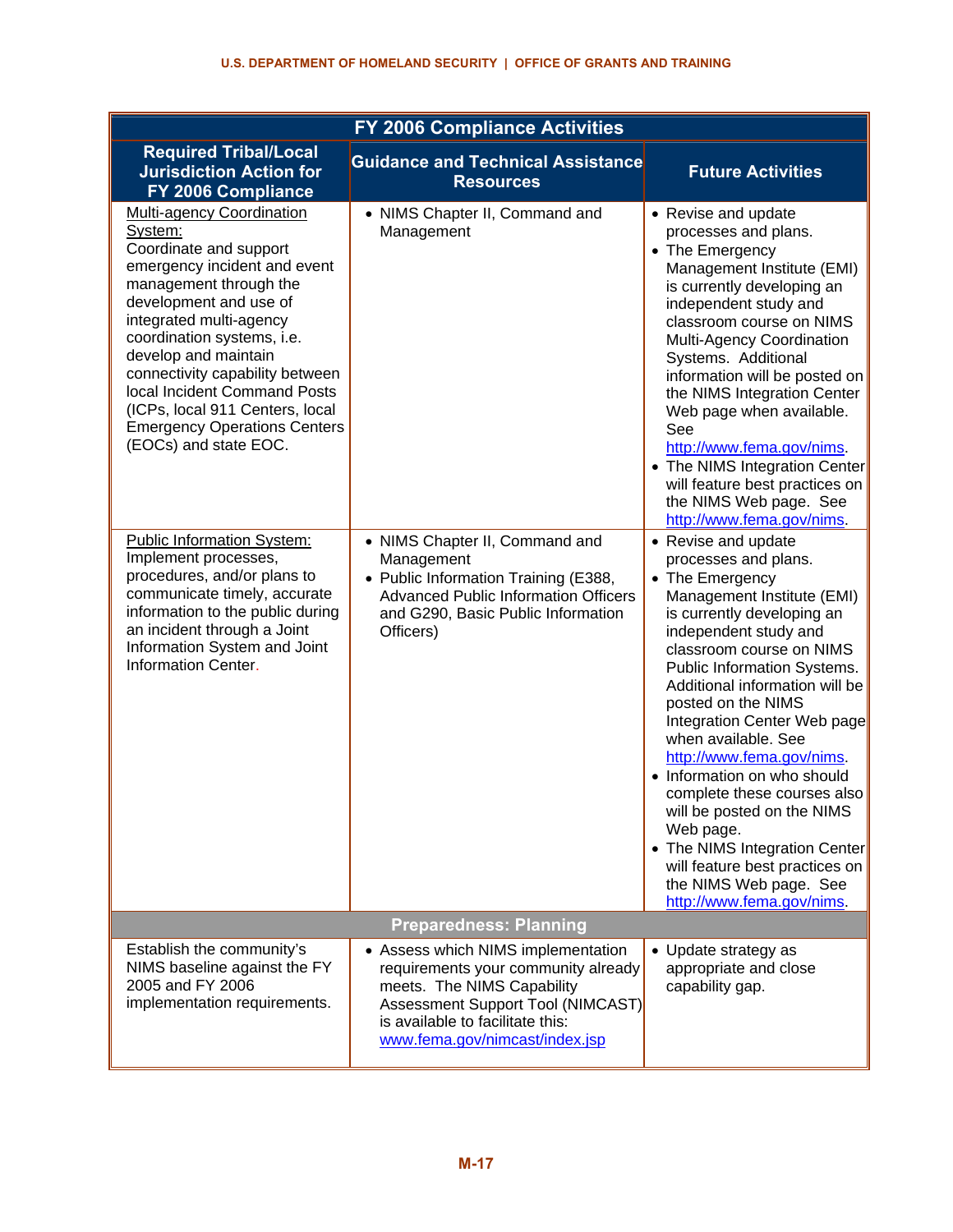|                                                                                                                                                                                                               | FY 2006 Compliance Activities                                                                                                                                                                                                                                                                                                                                                                                                                                                                        |                                                                                                                                                                                                                                                                                                                                                                                                                                                                                                                                                                                 |
|---------------------------------------------------------------------------------------------------------------------------------------------------------------------------------------------------------------|------------------------------------------------------------------------------------------------------------------------------------------------------------------------------------------------------------------------------------------------------------------------------------------------------------------------------------------------------------------------------------------------------------------------------------------------------------------------------------------------------|---------------------------------------------------------------------------------------------------------------------------------------------------------------------------------------------------------------------------------------------------------------------------------------------------------------------------------------------------------------------------------------------------------------------------------------------------------------------------------------------------------------------------------------------------------------------------------|
| <b>Required Tribal/Local</b><br><b>Jurisdiction Action for</b><br>FY 2006 Compliance                                                                                                                          | <b>Guidance and Technical Assistance</b><br><b>Resources</b>                                                                                                                                                                                                                                                                                                                                                                                                                                         | <b>Future Activities</b>                                                                                                                                                                                                                                                                                                                                                                                                                                                                                                                                                        |
| Develop and implement a<br>system to coordinate all Federal<br>preparedness funding to<br>implement the NIMS across the<br>community.                                                                         | • A list of the Federal preparedness<br>grant programs that have been<br>reported to the NIC are available on<br>the NIMS Web page at:<br>www.fema.gov/nims<br>• 2005 Homeland Security Grant<br>Program Guidance:<br>http://www.ojp.usdoj.gov/odp/docs/fy0<br>5hsgp.pdf<br>• National Preparedness Goal and<br>National Preparedness Guidance:<br>http://www.ojp.usdoj.gov/odp/assessm<br>ents/hspd8.htm<br>• Catalog of Federal Domestic<br>Preparedness Assistance (CFDA):<br>http://www.cfda.gov |                                                                                                                                                                                                                                                                                                                                                                                                                                                                                                                                                                                 |
| Revise and update plans and<br>SOPs to incorporate NIMS<br>components, principles and<br>policies, to include planning,<br>training, response, exercises,<br>equipment, evaluation, and<br>corrective actions | • 2005 Homeland Security Grant<br>Program Guidance:<br>http://www.ojp.usdoj.gov/odp/docs/fy0<br>5hsgp.pdf<br>• National Preparedness Goal and<br>National Preparedness Guidance:<br>http://www.ojp.usdoj.gov/odp/assessm<br>ents/hspd8.htm                                                                                                                                                                                                                                                           | • Update plans and SOPs,<br>incorporating lessons<br>learned and best practices<br>from exercises and response<br>operations.<br>• Emergency Operations Plan<br>(EOP) guidance is under<br>development and will be<br>posted on the NIMS<br>Integration Center Web page<br>at: www.fema.gov/nims.                                                                                                                                                                                                                                                                               |
| Participate in and promote<br>intrastate and interagency<br>mutual aid agreements, to<br>include agreements with the<br>private sector and non-<br>governmental organizations.                                | • EMAC model state-county mutual aid<br>deployment contract:<br>http://www.emacweb.org/?123<br>• EMAC model intrastate mutual aid<br>legislation:<br>http://www.emacweb.org/docs/NEMA<br>%20Proposed%20Intrastate%20Mod<br>el-Final.pdf                                                                                                                                                                                                                                                              | • Expand mutual aid<br>agreements beyond support<br>services and equipment to<br>include information sharing.<br>• Support and adopt the<br>ongoing efforts of the NIMS<br>Integration Center (NIC) to<br>develop a national<br>credentialing system.<br>• Credentialing guidance is<br>under development by the<br>NIMS Integration Center.<br>Throughout the development<br>process, drafts will be<br>posted on the NIMS Web<br>page for review and<br>comment by interested<br>stakeholders.<br>• Credential first responders in<br>conformance with national<br>standards. |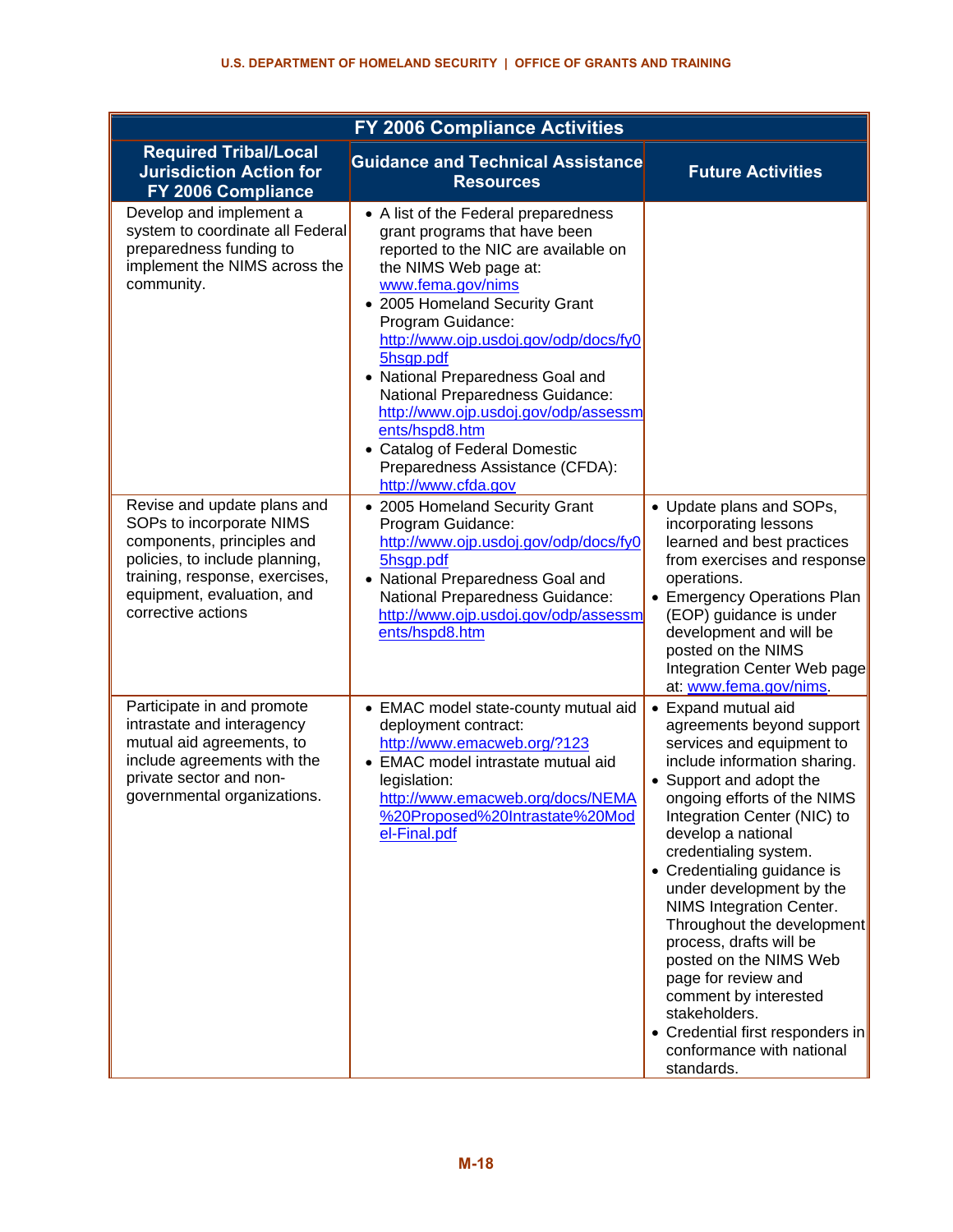| FY 2006 Compliance Activities                                                               |                                                                                                                                                                                                                                                                                                                                                                           |                                                                                                                                                                                                                                                                                                                                                                                                                                                                                                                                  |  |
|---------------------------------------------------------------------------------------------|---------------------------------------------------------------------------------------------------------------------------------------------------------------------------------------------------------------------------------------------------------------------------------------------------------------------------------------------------------------------------|----------------------------------------------------------------------------------------------------------------------------------------------------------------------------------------------------------------------------------------------------------------------------------------------------------------------------------------------------------------------------------------------------------------------------------------------------------------------------------------------------------------------------------|--|
| <b>Required Tribal/Local</b><br><b>Jurisdiction Action for</b><br><b>FY 2006 Compliance</b> | <b>Guidance and Technical Assistance</b><br><b>Resources</b>                                                                                                                                                                                                                                                                                                              | <b>Future Activities</b>                                                                                                                                                                                                                                                                                                                                                                                                                                                                                                         |  |
|                                                                                             | <b>Preparedness: Training</b>                                                                                                                                                                                                                                                                                                                                             |                                                                                                                                                                                                                                                                                                                                                                                                                                                                                                                                  |  |
| Complete IS-700 NIMS: An<br>Introduction                                                    | • On-line course:<br>http://training.fema.gov/EMIWeb/IS/is<br>$700 \text{.}$ asp<br>• NIMS National Standard Curriculum<br><b>Training Development Guidance:</b><br>http://www.fema.gov/pdf/nims/nims_tr<br>aining_development.pdf<br>• All personnel with a direct role in<br>emergency preparedness, incident<br>management, or response must<br>complete this training | • Ensure that NIMS training is<br>part of the program for all<br>new employees, recruits and<br>first responders who have a<br>direct role in emergency<br>preparedness, incident<br>management, or response.<br>The NIMS Integration Center<br>is working to establish a<br>mechanism that will allow<br>state and local jurisdictions<br>direct access to course<br>completion data. Additional<br>information will be posted on<br>the NIMS Integration Center<br>Web page when available.<br>See<br>http://www.fema.gov/nims |  |
| Complete IS-800 NRP: An<br>Introduction                                                     | • On-line course available at:<br>http://www.training.fema.gov/emiweb/l<br>S/is800.asp<br>• NIMS National Standard Curriculum<br><b>Training Development Guidance:</b><br>http://www.fema.gov/pdf/nims/nims_tr<br>aining_development.pdf<br>The NIMS Web page provides for who<br>$\bullet$<br>should complete this training.<br>http://www.fema.gov/nims                 | Ensure that NRP training is<br>part of the program for all<br>appropriate new employees,<br>recruits and first responders.<br>• The NIMS Integration Center<br>is working to establish a<br>mechanism that will allow<br>state and local jurisdictions<br>direct access to course<br>completion data. Additional<br>information will be posted on<br>the NIMS Integration Center<br>Web page when available.<br>See<br>http://www.fema.gov/nims.                                                                                 |  |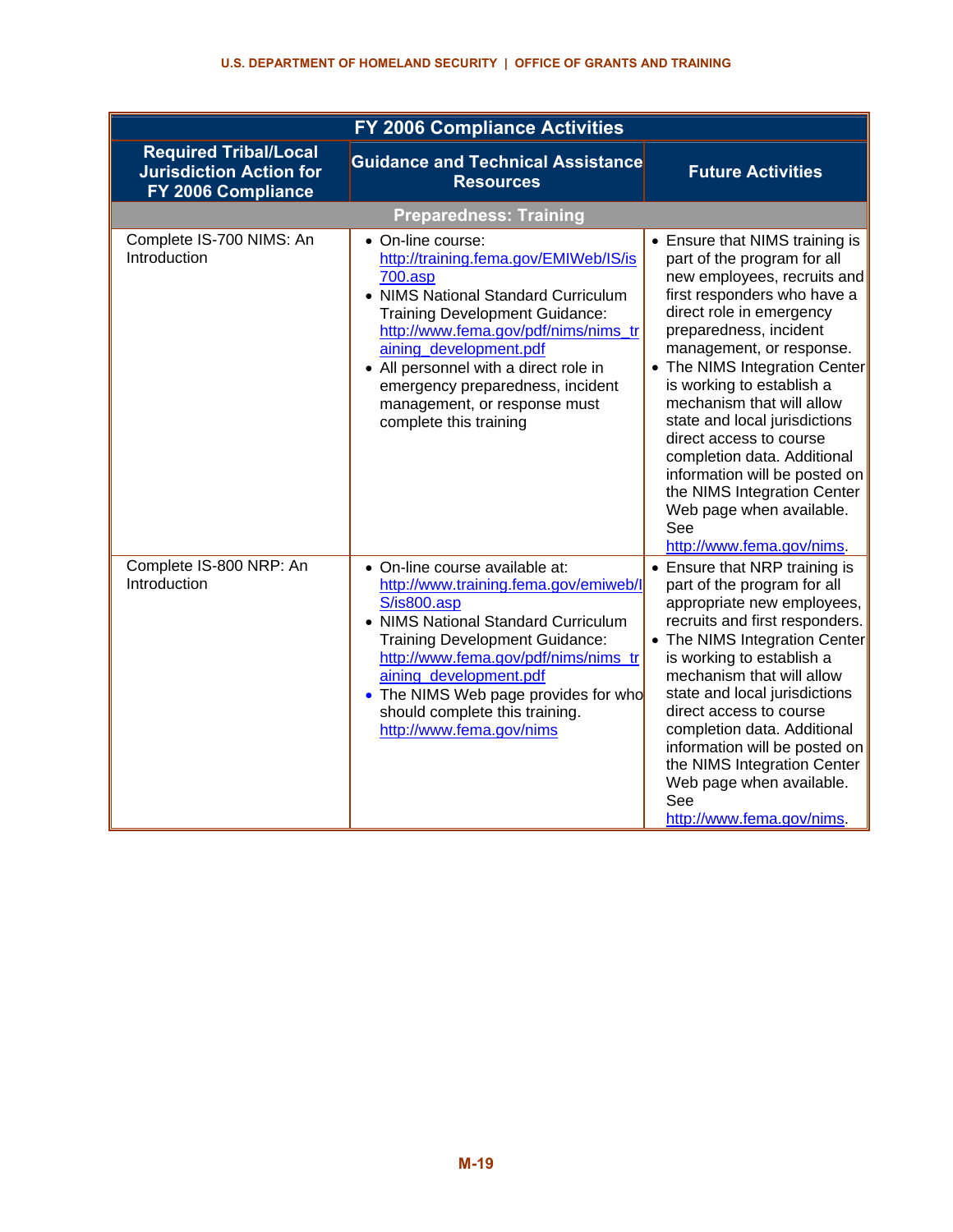| FY 2006 Compliance Activities                                                                                                                          |                                                                                                                                                                                                                                                                                                                                                                                                                                                                                                                             |                                                                                                                                                                                                                                                                                                                                                                                                                                                                                                                                                                   |  |  |
|--------------------------------------------------------------------------------------------------------------------------------------------------------|-----------------------------------------------------------------------------------------------------------------------------------------------------------------------------------------------------------------------------------------------------------------------------------------------------------------------------------------------------------------------------------------------------------------------------------------------------------------------------------------------------------------------------|-------------------------------------------------------------------------------------------------------------------------------------------------------------------------------------------------------------------------------------------------------------------------------------------------------------------------------------------------------------------------------------------------------------------------------------------------------------------------------------------------------------------------------------------------------------------|--|--|
| <b>Required Tribal/Local</b><br><b>Jurisdiction Action for</b><br>FY 2006 Compliance                                                                   | <b>Guidance and Technical Assistance</b><br><b>Resources</b>                                                                                                                                                                                                                                                                                                                                                                                                                                                                | <b>Future Activities</b>                                                                                                                                                                                                                                                                                                                                                                                                                                                                                                                                          |  |  |
| Complete ICS 100 and ICS 200<br>Training                                                                                                               | • ICS 100:<br>http://www.training.fema.gov/emiweb/l<br>S/is100.asp<br>• ICS 100:<br>http://www.usfa.fema.gov/training/nfa<br>• ICS 200:<br>http://www.training.fema.gov/emiweb/l<br>S/is200.asp<br>• ICS 200:<br>http://www.usfa.fema.gov/training/nfa<br>• NIMS National Standard Curriculum<br><b>Training Development Guidance:</b><br>http://www.fema.gov/pdf/nims/nims_tr<br>aining_development.pdf<br>• The NIMS Web page provides<br>guidance for who should complete<br>this training.<br>http://www.fema.gov/nims. | • Complete ICS 300 and ICS<br>400.<br>• Complete training that may<br>be required to satisfy<br>credentialing standards.<br>• Ensure that ICS training is<br>part of the program for all<br>new employees, recruits and<br>first responders.<br>The NIMS Integration Center<br>is working to establish a<br>mechanism that will allow<br>states and local jurisdictions<br>direct access to course<br>completion data. Additional<br>information will be posted on<br>the NIMS Integration Center<br>Web page when available.<br>See<br>http://www.fema.gov/nims. |  |  |
| <b>Preparedness: Exercises</b>                                                                                                                         |                                                                                                                                                                                                                                                                                                                                                                                                                                                                                                                             |                                                                                                                                                                                                                                                                                                                                                                                                                                                                                                                                                                   |  |  |
| Incorporate NIMS/ICS into all<br>tribal, local and regional training<br>and exercises.                                                                 | • NIMS training information:<br>http://www.fema.gov/nims/nims_traini<br>ng.shtm<br>• NIMS National Standard Curriculum<br>Training Development Guidance:<br>http://www.fema.gov/pdf/nims/nims_tr<br>aining development.pdf<br>• DHS G&T Exercise Information:<br>http://www.ojp.usdoj.gov/odp/exercise<br>s.htm                                                                                                                                                                                                             | • Continue to incorporate<br>NIMS into all local training<br>and exercises, to include<br>drills, tabletop exercises,<br>functional exercises, and<br>full-scale exercises.                                                                                                                                                                                                                                                                                                                                                                                       |  |  |
| Participate in an all-hazard<br>exercise program based on<br>NIMS that involves responders<br>from multiple disciplines and<br>multiple jurisdictions. | • 2005 Homeland Security Grant<br>Program Guidance:<br>http://www.ojp.usdoj.gov/odp/docs/fy0<br>5hsgp.pdf<br>• National Preparedness Goal and<br>National Preparedness Guidance:<br>http://www.ojp.usdoj.gov/odp/assessm<br>ents/hspd8.htm<br>• DHS G&T Exercise Information:<br>http://www.ojp.usdoj.gov/odp/exercise<br>s.htm<br>• NIMS National Standard Curriculum<br><b>Training Development Guidance:</b><br>http://www.fema.gov/pdf/nims/nims_tr<br>aining development.pdf                                           | • Continue to participate in<br>NIMS -oriented exercises, to<br>include drills, tabletop<br>exercises, functional<br>exercises, and full-scale<br>exercises.                                                                                                                                                                                                                                                                                                                                                                                                      |  |  |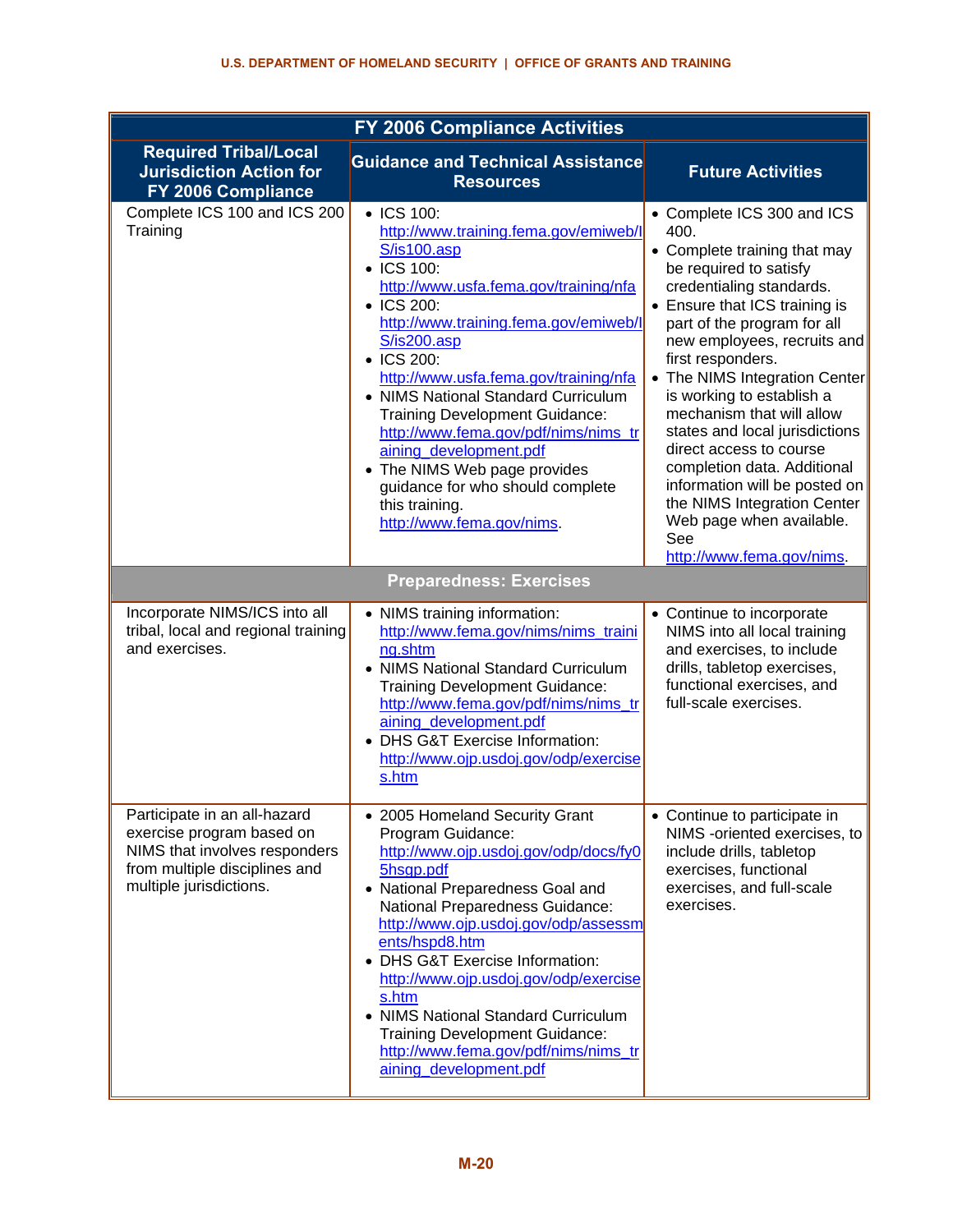| FY 2006 Compliance Activities                                                                                                                                                                                                           |                                                                                                                                                                                                                                                                                                                                                                                                           |                                                                                                                                                                                                                                                                                                                                                                         |  |
|-----------------------------------------------------------------------------------------------------------------------------------------------------------------------------------------------------------------------------------------|-----------------------------------------------------------------------------------------------------------------------------------------------------------------------------------------------------------------------------------------------------------------------------------------------------------------------------------------------------------------------------------------------------------|-------------------------------------------------------------------------------------------------------------------------------------------------------------------------------------------------------------------------------------------------------------------------------------------------------------------------------------------------------------------------|--|
| <b>Required Tribal/Local</b><br><b>Jurisdiction Action for</b><br>FY 2006 Compliance                                                                                                                                                    | <b>Guidance and Technical Assistance</b><br><b>Resources</b>                                                                                                                                                                                                                                                                                                                                              | <b>Future Activities</b>                                                                                                                                                                                                                                                                                                                                                |  |
| Incorporate corrective actions<br>into preparedness and<br>response plans and procedures.                                                                                                                                               | • DHS G&T Exercise Information:<br>http://www.ojp.usdoj.gov/odp/exercise<br>s.htm                                                                                                                                                                                                                                                                                                                         |                                                                                                                                                                                                                                                                                                                                                                         |  |
|                                                                                                                                                                                                                                         | <b>Resource Management</b>                                                                                                                                                                                                                                                                                                                                                                                |                                                                                                                                                                                                                                                                                                                                                                         |  |
| Inventory community response<br>assets to conform to homeland<br>security resource typing<br>standards.                                                                                                                                 | • Propose modifications or new<br>resource definitions to the NIMS<br>Integration Center for inclusion in the<br>resource typing effort.<br>• Resource typing definitions:<br>http://www.fema.gov/nims/mutual_aid.<br>shtm                                                                                                                                                                                | • Develop and implement a<br>resource inventory,<br>ordering, and tracking<br>system.<br>• The Emergency<br>Management Institute (EMI)<br>is currently developing a<br>course on NIMS Resource<br>Management. Additional<br>information will be posted<br>on the NIMS Integration<br>Center Web page at<br>http://www.fema.gov/nims<br>when the course is<br>available. |  |
| To the extent permissible by<br>law, ensure that relevant<br>national standards and<br>guidance to achieve equipment,<br>communication, and data<br>interoperability are incorporated<br>into tribal and local acquisition<br>programs. | • G&T Equipment Program:<br>http://www.ojp.usdoj.gov/odp/grants_g<br>oals.htm<br>• 2005 Homeland Security Grant<br>Program Guidance:<br>http://www.ojp.usdoj.gov/odp/docs/fy0<br>5hsgp.pdf<br>• National Preparedness Goal and<br>National Preparedness Guidance:<br>http://www.ojp.usdoj.gov/odp/assessm<br>ents/hspd8.htm<br>• DHS SAFECOM Program:<br>http://www.safecomprogram.gov/SAF<br><b>ECOM</b> |                                                                                                                                                                                                                                                                                                                                                                         |  |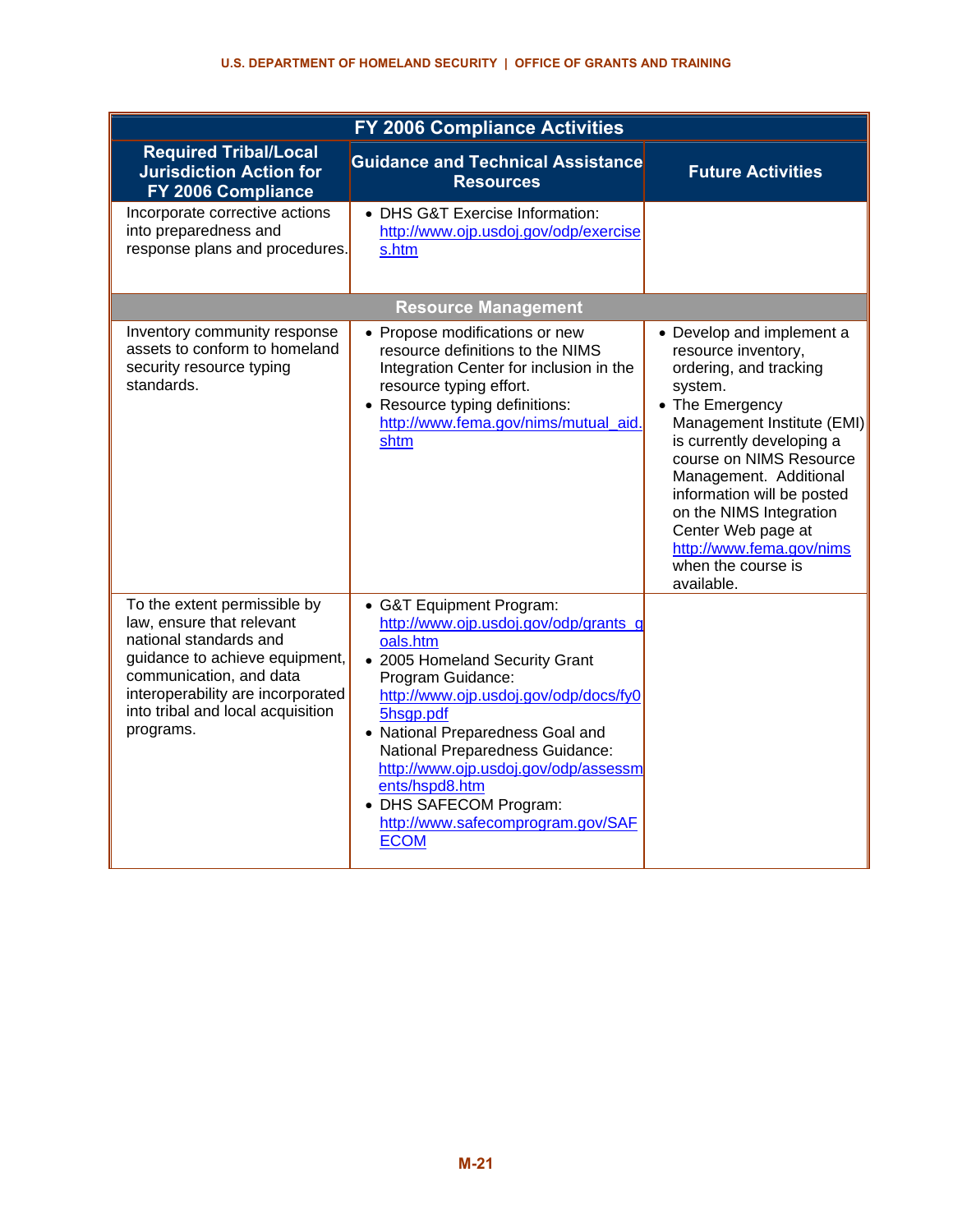| <b>FY 2006 Compliance Activities</b>                                                                                                                             |                                                                                                                                                                                                                                                                                                                                                                                                         |                                                                                                                                                                                                                                                                                                                                                                                                                              |  |  |
|------------------------------------------------------------------------------------------------------------------------------------------------------------------|---------------------------------------------------------------------------------------------------------------------------------------------------------------------------------------------------------------------------------------------------------------------------------------------------------------------------------------------------------------------------------------------------------|------------------------------------------------------------------------------------------------------------------------------------------------------------------------------------------------------------------------------------------------------------------------------------------------------------------------------------------------------------------------------------------------------------------------------|--|--|
| <b>Required Tribal/Local</b><br><b>Jurisdiction Action for</b><br><b>FY 2006 Compliance</b>                                                                      | <b>Guidance and Technical Assistance</b><br><b>Resources</b>                                                                                                                                                                                                                                                                                                                                            | <b>Future Activities</b>                                                                                                                                                                                                                                                                                                                                                                                                     |  |  |
| <b>Communication &amp; Information Management</b>                                                                                                                |                                                                                                                                                                                                                                                                                                                                                                                                         |                                                                                                                                                                                                                                                                                                                                                                                                                              |  |  |
| Apply standardized and<br>consistent terminology,<br>including the establishment of<br>plain English communications<br>standards across public safety<br>sector. | • Incident response communications<br>(during exercises and actual<br>incidents) should feature plain English<br>commands so they will be able to<br>function in a multi-jurisdiction<br>environment. Field manuals and<br>training should be revised to reflect<br>the plain English standard.<br>• '10' codes may continue to be used<br>during non-emergency, internal<br>Department communications. | • Continue featuring common<br>terminology and plain<br>English commands for all<br>response activities.<br>• The Emergency<br>Management Institute (EMI)<br>is currently developing a<br>course on NIMS<br>Communication and<br>Information Management.<br>Additional information will<br>be posted on the NIMS<br><b>Integration Center Web</b><br>page at<br>http://www.fema.gov/nims<br>when the course is<br>available. |  |  |

*Important Note: Additional information on NIMS, NIMS compliance and answers to frequently asked questions are available on the NIMS Integration Center Web page (http://www.fema.gov/nims).*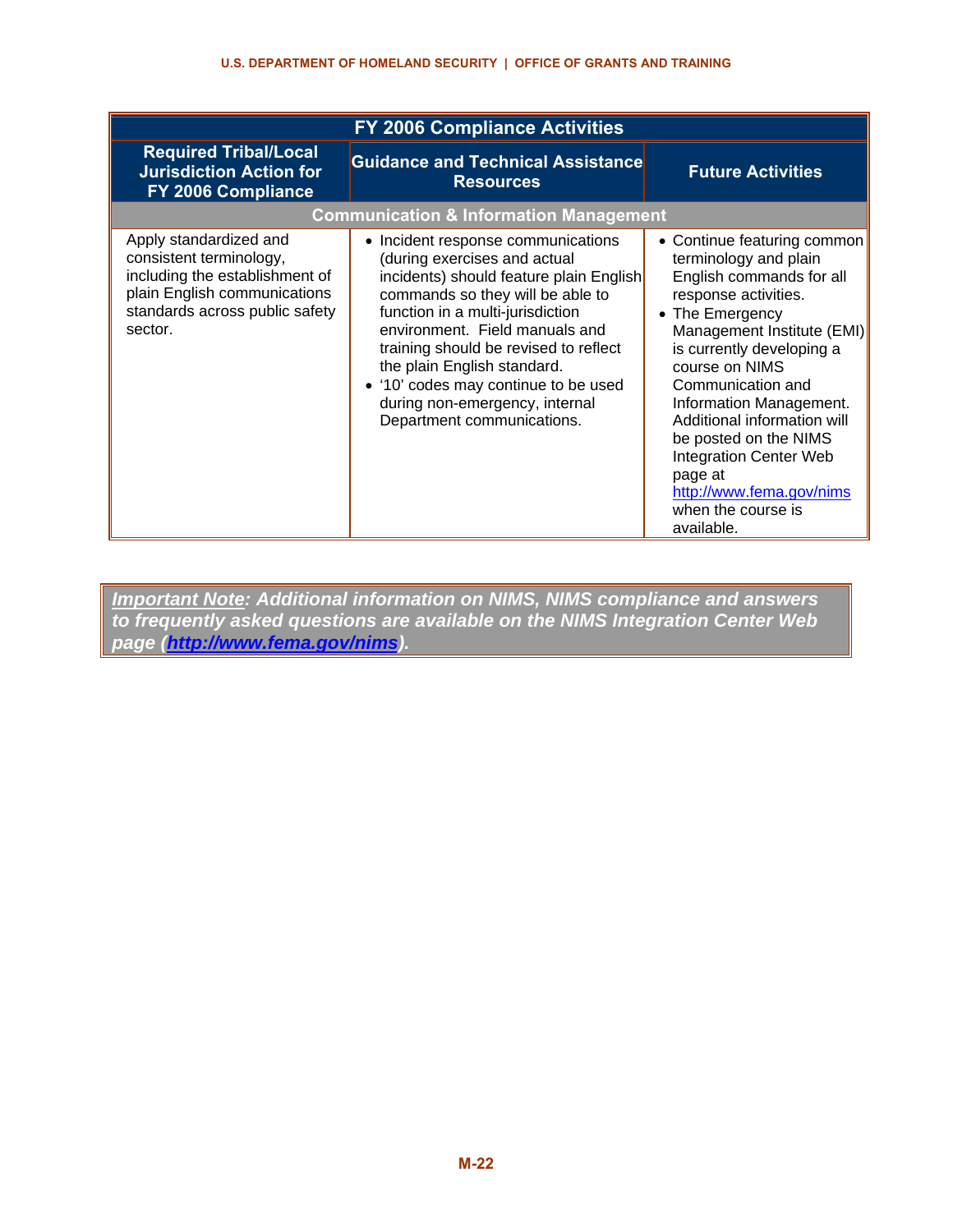

# **NATIONAL INFRASTRUCTURE PROTECTION PLAN GUIDANCE**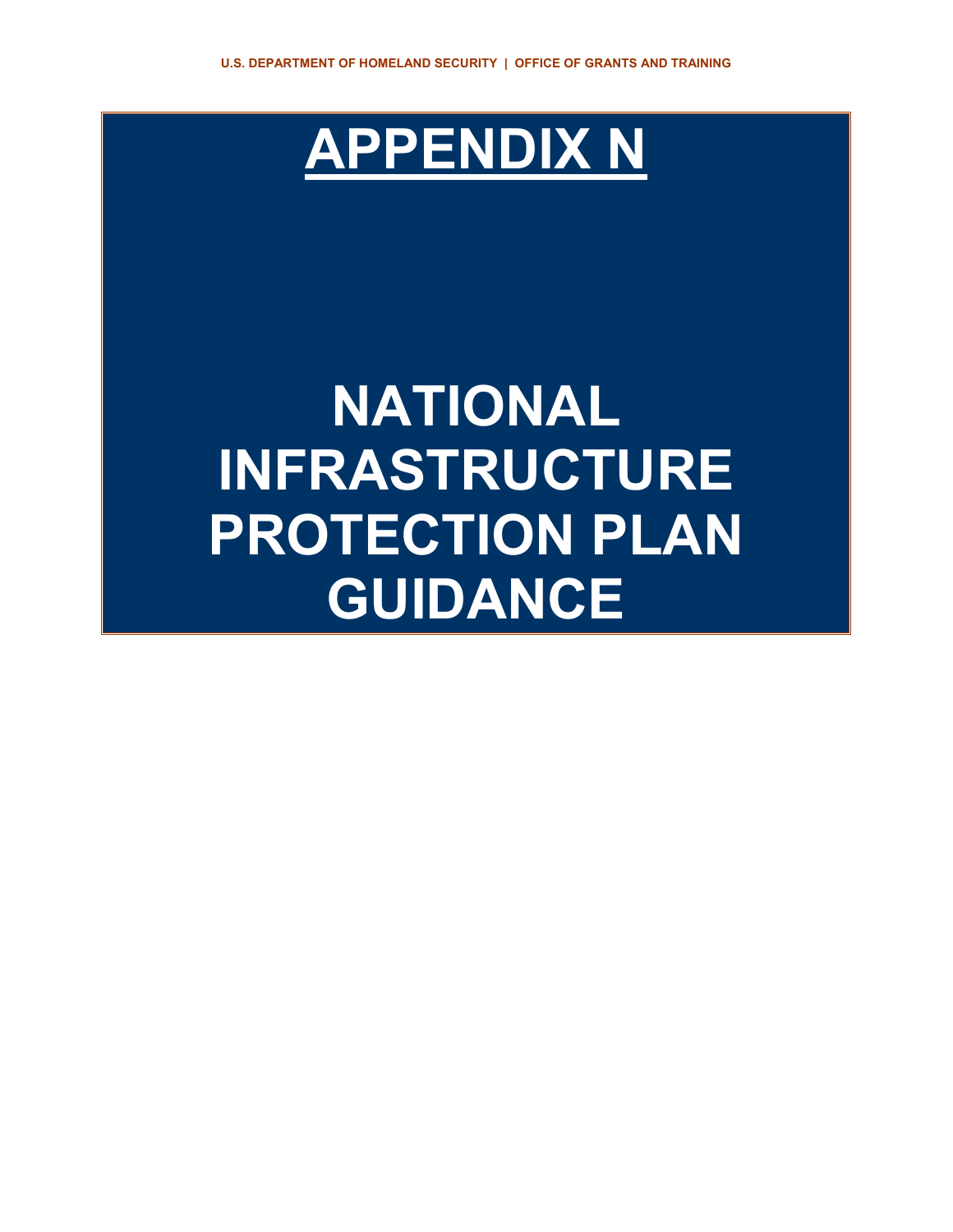# **National Infrastructure Protection Plan**

The overarching goal of the NIPP is to:

*Build a safer, more secure, and more resilient America by enhancing protection of the Nation's CI/KR to prevent, deter, neutralize, or mitigate the effects of deliberate efforts by terrorists to destroy, incapacitate, or exploit them; and enabling national preparedness, timely response, and*  rapid recovery in the event of an attack, natural disaster, or other *emergency.* 

Achieving this goal requires meeting a series of objectives that include: understanding and sharing information about terrorist threats and other hazards, building security partnerships, implementing a long-term risk-management program and maximizing the efficient use of resources. Measuring progress toward achieving the NIPP goal requires that CI/KR security partners have:

- ¾ Coordinated risk-based CI/KR plans and programs in place addressing known and foreseeable threats and hazards;
- $\triangleright$  Structures and processes that are flexible and adaptable both to incorporate lessons learned and best practices and also to quickly adapt to a changing threat or incident environment;
- $\triangleright$  Processes in place to identify and address dependencies and interdependencies to allow for more timely and effective implementation of short-term protective actions and more rapid response and recovery; and
- $\triangleright$  Access to robust information-sharing networks that include relevant intelligence and threat analysis and real-time incident reporting.

# **A. The NIPP Value Proposition**

The public-private partnership called for in the NIPP provides the foundation for effective CI/KR protection. Government and private sector partners bring core competencies that add value to the partnership. Prevention, protection, response and recovery efforts are most efficient and effective when there is full participation at all levels of government and with industry partners.

The success of the partnership depends on articulating the mutual benefits to government and private sector partners. While the value proposition to the government is clear, it is often more difficult to articulate the direct benefits to participation for the private sector. Industry provides the following capabilities, outside of government core competencies:

- $\triangleright$  Ownership and management of a vast majority of critical infrastructures in most sectors;
- $\triangleright$  Visibility into CI/KR assets, networks, facilities, functions, and other capabilities;
- $\triangleright$  Ability to take actions as first responders to incidents;
- $\triangleright$  Ability to innovate and to provide products, services, and technologies to quickly focus on requirements; and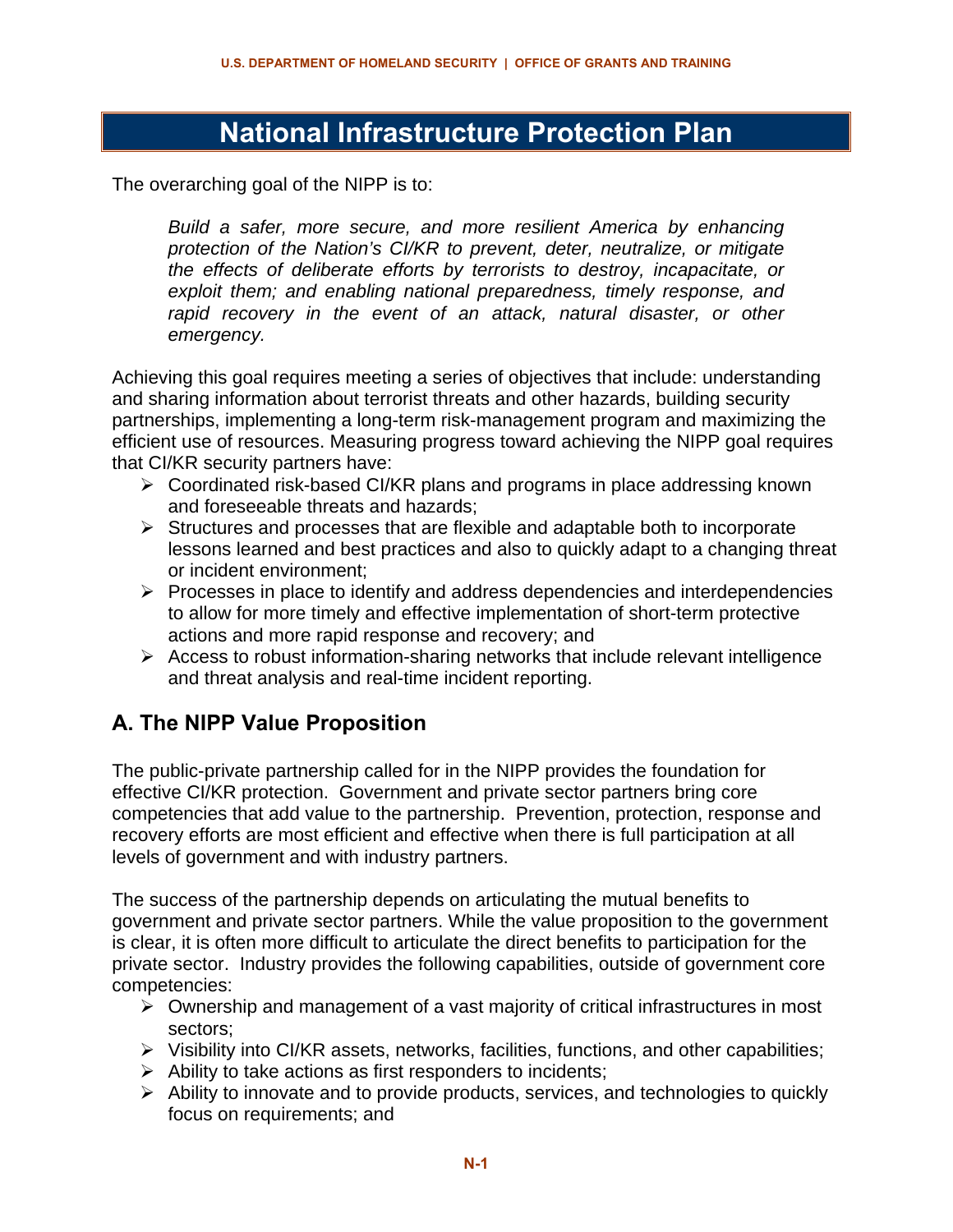$\triangleright$  Existing, robust mechanisms useful for sharing and protecting sensitive information on threats, vulnerabilities, countermeasures, and best practices.

In assessing the value proposition for the private sector, there is a clear national security and homeland security interest in ensuring the protection of the Nation's CI/KR. Government can encourage industry to go beyond efforts already justified by their corporate business needs to assist in broad-scale infrastructure protection through activities such as:

- $\triangleright$  Providing owners and operators timely, analytical, accurate, and useful information on threats to CI/KR;
- $\triangleright$  Ensuring industry is engaged, as early as possible in the development of initiatives and policies related to the implementation and, as needed, revision of the NIPP base plan;
- $\triangleright$  Ensuring industry is engaged, as early as possible the development and revision of the Sector-Specific Plans (SSPs) and in planning and other CI/KR protection initiatives;
- $\triangleright$  Articulating to corporate leaders, through the use of public platforms and private communications, both the business and national security benefits of investing in security measures that exceed their business case;
- $\triangleright$  Creating an environment that encourages and supports incentives for companies to voluntarily adopt widely accepted, sound security practices;
- $\triangleright$  Working with industry to develop and clearly prioritize key missions and enable their protection or restoration;
- ¾ Providing support for research needed to enhance future CI/KR protection efforts;
- $\triangleright$  Developing the resources to engage in cross-sector interdependency studies, through exercises and computer modeling, that result in guided decision support for business continuity planning; and
- ¾ Enabling time-sensitive restoration and recovery support to priority CI/KR facilities and services during incidents in accordance with provisions of the Robert T. Stafford Disaster Relief and Emergency Assistance Act and the NRP.

# **B. Risk Management Framework**

The above examples illustrate some of the ways in which the government can, by actively partnering with the private sector, add value to industry's ability to assess its own risk and refine its business continuity plans, as well as contribute to the security and economic vitality of the Nation. The NIPP outlines the high-level value in the overall public-private partnership for CI/KR protection. The SSPs will outline specific future activities and initiatives that articulate the corresponding valued to those sector-specific CI/KR partnerships and protection activities.

The cornerstone of the NIPP is its risk management framework. Risk, in the context of the NIPP, is defined as the potential for loss, damage or disruption to the Nation's CI/KR resulting from destruction, incapacitation or exploitation during some future man-made or naturally occurring event. The NIPP risk management framework establishes the process for combining consequence, vulnerability and threat information to produce a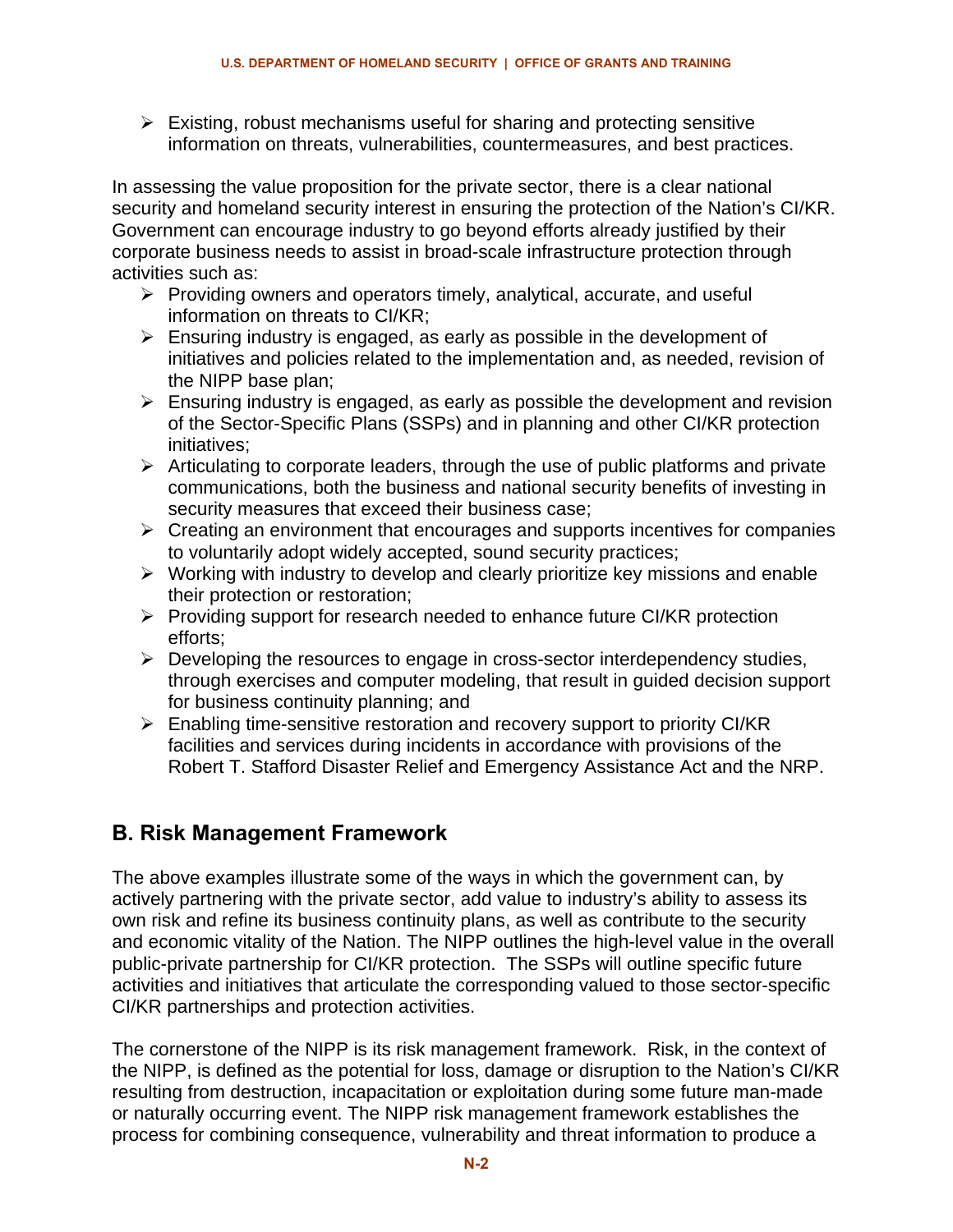comprehensive, systematic and rational assessment of national or sector-specific risk that drives CI/KR-protection activities. The framework applies to the general threat environment, as well as to specific threats or incident situations. The NIPP risk management framework includes the following activities:

- ¾ **Set security goals:** Define specific outcomes, conditions, end points or performance targets that collectively constitute an effective protective posture.
- ¾ **Identify assets, systems, networks, and functions:** Develop an inventory of the assets, systems, and networks, including those located outside the United States, that compose the Nation's infrastructure and the critical functionality therein; collect information pertinent to risk management that takes into account the fundamental characteristics of each sector.
- ¾ **Assess risks:** Determine risk by combining potential direct and indirect consequences of a terrorist attack or other hazards (including seasonal changes in consequences, dependencies and interdependencies associated with each identified asset, system, or network), known vulnerabilities to various potential attack vectors, and general or specific threat information.
- ¾ **Prioritize:** Aggregate and analyze risk assessment results to develop a comprehensive picture of asset, system, and network risk; establish priorities based on risk and determine protection and business continuity initiatives that provide the greatest reduction in risk for the allocation of resources.
- ¾ **Implement protective programs:** Select sector-appropriate protective actions or programs to reduce or manage the risk identified; secure the resources needed to address priorities.
- ¾ **Measure effectiveness:** Use metrics and other evaluation procedures at the national and sector levels to measure progress and assess the effectiveness of the national CI/KR protection program in improving protection, reducing risk, and increasing resiliency.



Continuous improvement to enhance protection of CI/KR

The NIPP provides the framework for the unprecedented cooperation that is needed to develop, implement, and maintain a coordinated national effort that brings together government at all levels, the private sector and international organizations and allies. In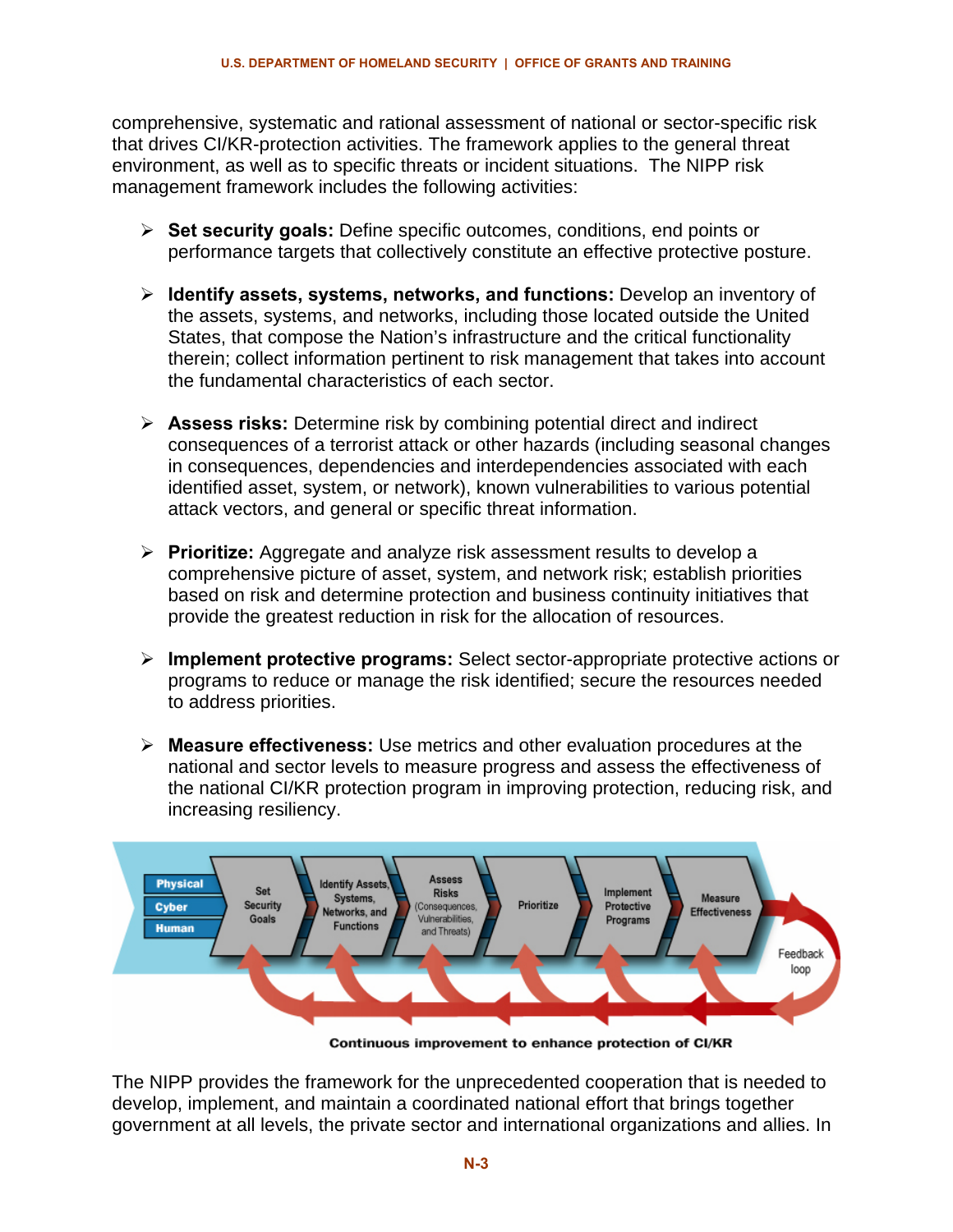addition, the SSPs mandated by the NIPP detail the application of the NIPP framework to each CI/KR sector. SSPs are developed by the designated Federal Sector-Specific Agencies (SSAs) in coordination with sector security partners. Together, these plans provide the mechanisms for identifying assets, systems and networks; understanding threats, assessing vulnerabilities and consequences; prioritizing protection initiatives and investments based on costs and benefits so that they are used where they offer the greatest reduction of risk; and, implementing information-sharing and protection measures within and across CI/KR sectors.

The NIPP also delineates the roles and responsibilities for carrying out these activities while respecting the authorities, jurisdictions and prerogatives of the various public and private sector security partners involved. Implementing the NIPP will involve the integrated and coordinated support of all security partners with infrastructure protection responsibilities across the country and internationally.

The NIPP covers the full range of CI/KR sectors as defined in HSPD-7. The framework is applicable to all security partners with CI/KR protection responsibilities and includes explicit roles and responsibilities for the Federal government, including CI/KR under the control of the legislative, executive or judicial branches. Federal departments and agencies with specific responsibilities for CI/KR protection are required to take actions in accordance with the NIPP. The NIPP also provides an organizational structure, protection guidelines and recommended activities for other security partners to help ensure consistent implementation of the national framework and the most effective use of resources.

### **C. Example: Leveraging Resources to Support Homeland Security and CI/KR Protection Activities of a Mass Transit System**

The following example provides an illustration of how the various funding sources described in this chapter can work together in a practical situation to address the CI/KR protection needs of a local system that, through implementation of the NIPP Risk Management Framework and SSP processes, is deemed to be critical to the Nation. This example focuses on a mass transit system in a community that participates in the UASI program. In this situation, the following resources may be applied to support the safety and security of the mass transit system:

#### *Owner Operator Responsibilities*

The local mass transit authority, as the owner and operator of the system, funds system-specific protection and security measures including resiliency and business continuity planning activities for the system on a day-to-day basis.

### *State, Local, and Tribal Government Responsibilities*

The State and local governments supports the day-to-day protection of the public; enforce security, protective and preventive measures around the system's facilities; and, provide response and/or recovery capabilities should an incident occur.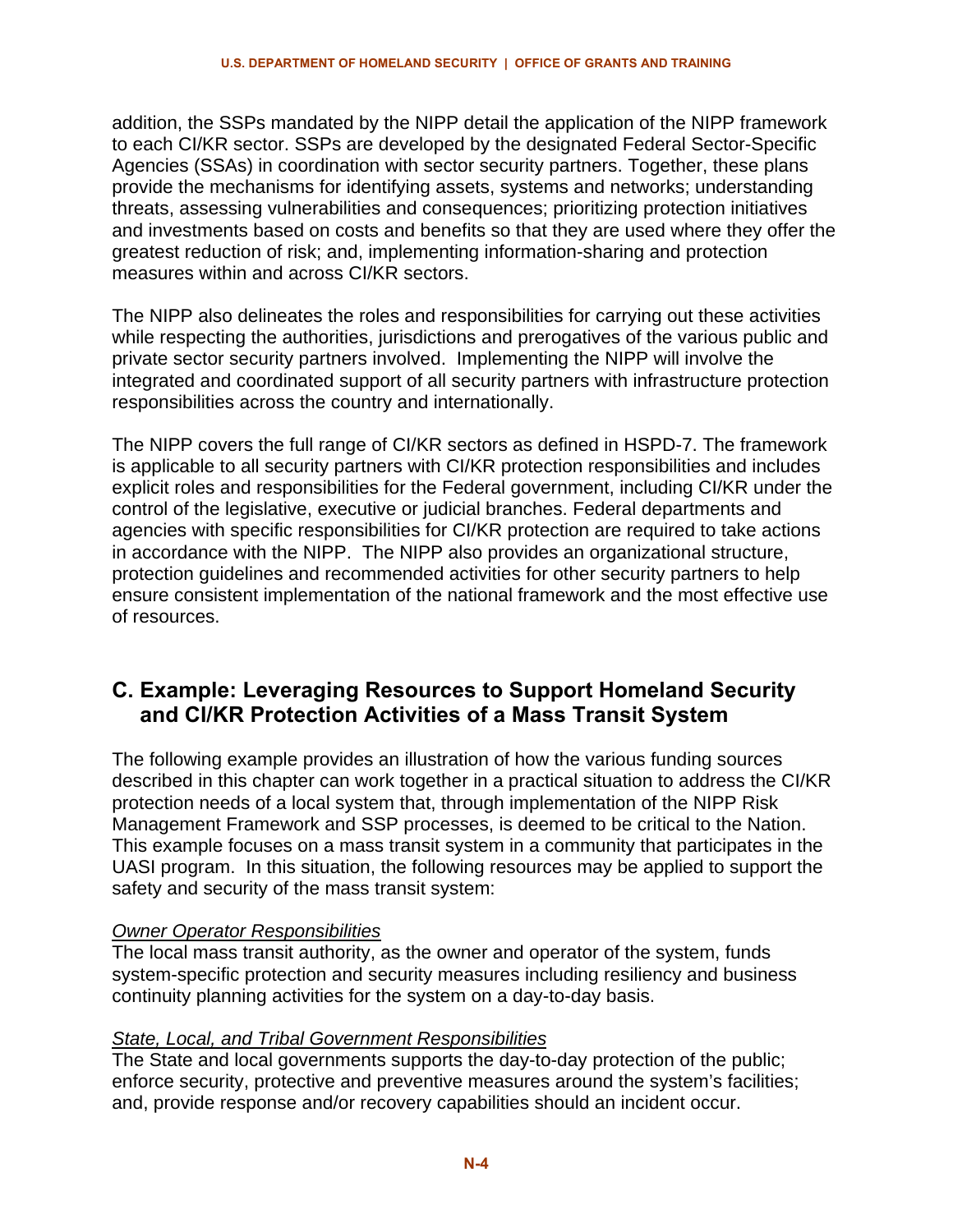### *Federal Support and Grant Funding*

Assistance from the Federal Government through variety of resources, including grants (both targeted infrastructure protection grant programs and overarching homeland security grant programs), training, technical assistance and exercises, further support and enhance ongoing homeland security and CI/KR protection activities. In this example, DHS (as the SSA for the Transportation Sector) and the Department of Transportation (DOT) may contribute to the protection efforts through either appropriated program funds or grants. The range of grants that, based on eligibility, may support of the overall protection of this system includes:

- $\triangleright$  If the mass transit system is eligible for infrastructure protection program funding, such as the **FY 2006 TSGP**, this funding source may be leveraged to support security enhancements for the mass transit system.
- ¾ If the mass transit system is eligible under the **BZPP**, this funding source may also be leveraged to improve security around the system or enhance preparedness capabilities within the surrounding community.
- ¾ **Homeland Security Grant Program** funding from programs such as **State Homeland Security Program, Urban Areas Security Initiative, and Law Enforcement Terrorism Prevention Program**, may be leveraged to enhance prevention, protection, response, and recovery capabilities in and around the mass transit system, if the system is deemed critical by the state and/or local authorities within their homeland security strategies and priorities, and in accordance with allowable cost guidance.
- ¾ **The Assistance to Firefighters Grant (AFG)** program may be leveraged to support preparedness capabilities of the local fire department that are necessary to protect the system within the city.
- ¾ DOT's **Federal Transit Administration** grant programs to support metropolitan and state planning may be leveraged to provide planning for upgrades to the system which include more resilient CI/KR design, and the major capital investments and special flexible funding grant programs may be leveraged to help build these improvements.

All of these resources, used in support of the region's mass transit system, are coordinated with State and Urban Area homeland security strategies, as well as the applicable RTSS. Additionally, other services, training, exercises, and/or technical assistance (for example, the DHS/G&T Mass Transit Technical Assistance Program, which includes a facilitated risk assessment) may be leveraged from a variety of Federal partners.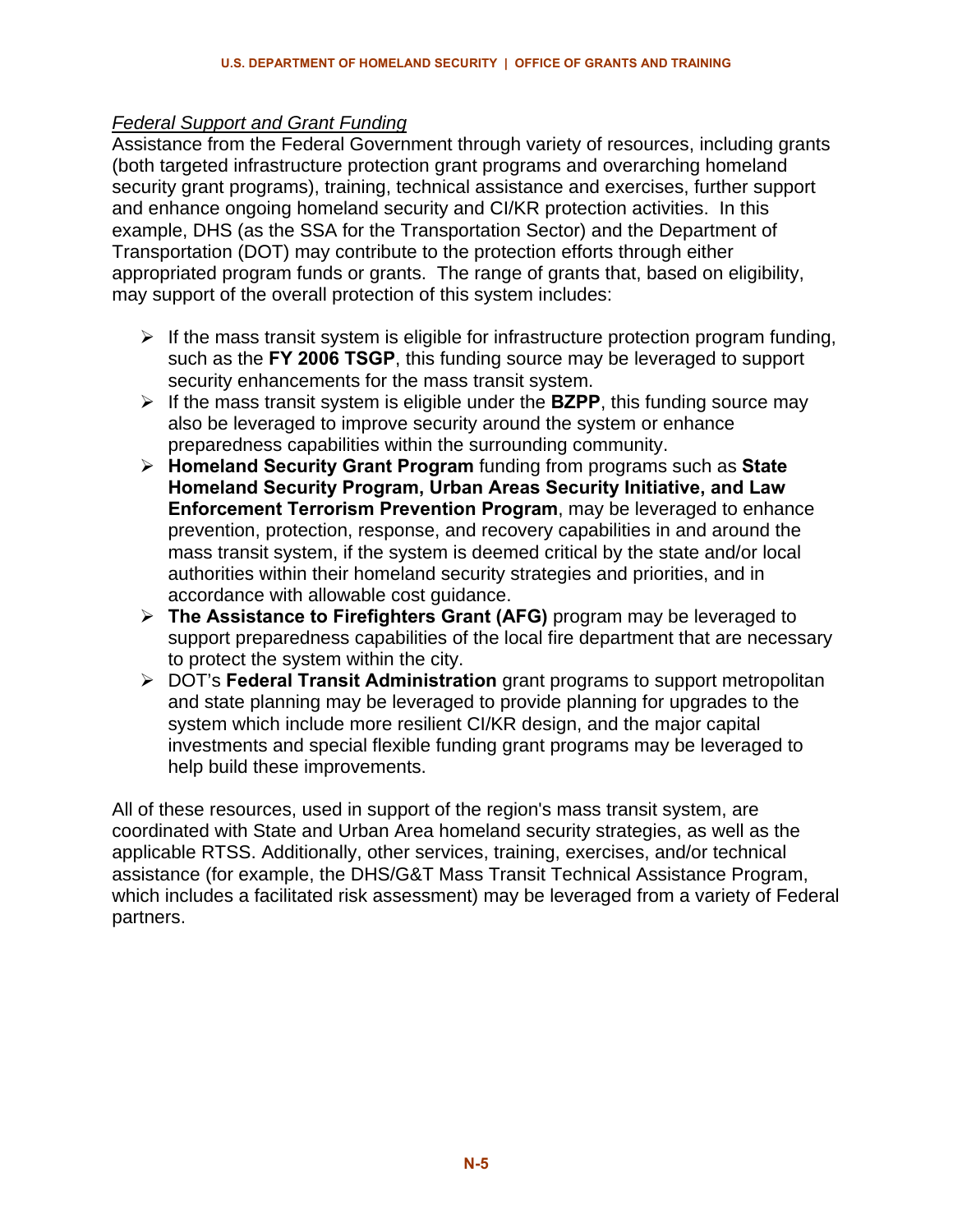# **APPENDIX O**

# **PUBLIC SAFETY COMMUNICATIONS AND INTEROPERABILITY GUIDANCE**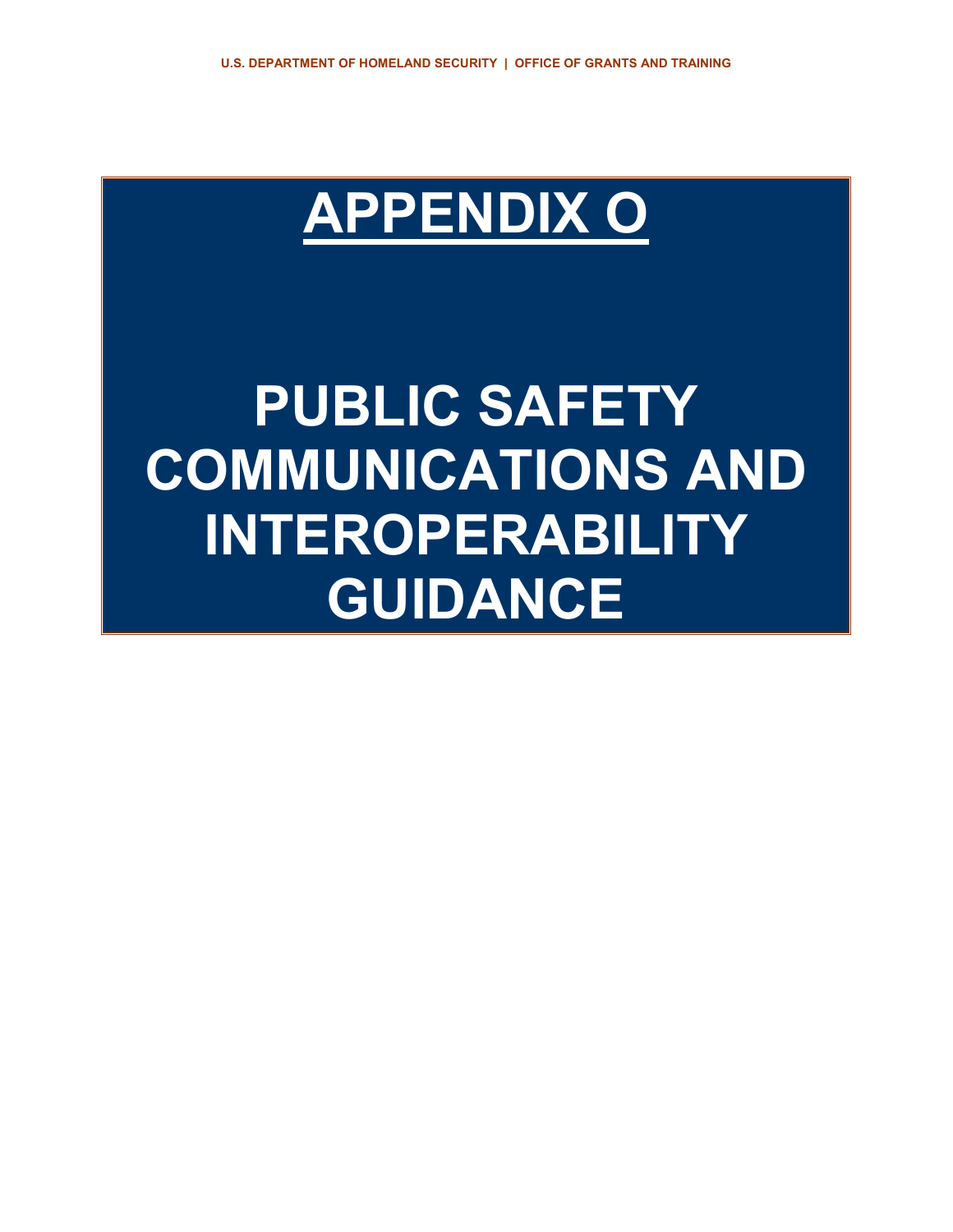# **Public Safety Communications and Interoperability Guidance**

# **A. Introduction**

One of the major issues facing the Emergency Services Sector is the inability of emergency service workers, including traditional "first responders," to communicate with one another when the need arises. These emergency first responders have long been defined as the "first arriving organized responders with the capability and mission to contain, mitigate, and resolve the emergency at hand." Their effective and efficient emergency response requires coordination, communication, and sharing of vital information among numerous public safety agencies. As the *National Strategy for the Physical Protection of Critical Infrastructures and Key Assets observes, "Most systems* supporting emergency response personnel, however, have been specifically developed and implemented with respect to the unique needs of each agency." Such specification without regard to the need for interoperability tends to complicate the ability of those agencies to effectively communicate with others in the future—a problem echoed by the public safety community in the National Task Force on Interoperability report: *Why Can't We Talk - Working Together To Bridge the Communications Gap to Save Lives.*

In line with the needs of public safety and the national strategy, Fiscal Year 2006 Appropriations make grant funding available to improve the effectiveness of public safety communications systems and to resolve interoperability shortfalls. By definition, communications interoperability refers to the ability of public safety agencies to talk across disciplines and jurisdictions via radio communications systems and to exchange voice and/or data with one another on demand, in real time, when needed, and as authorized. The Federal program offices recognize that many law enforcement, fire service, emergency medical service and other emergency response personnel currently lack effective and modern communication systems within their respective organizations. The programs support the need to improve those systems so long as the improvement planning includes a vision for improved interoperability with other agencies. Additionally, the programs require emergency response agencies developing systems to improve communications and interoperability to ensure that their solutions are compliant with the concepts, processes, and protocols set forth in the NIMS. In an effort to coordinate the way in which funding is allocated and to maximize the prospects for interoperable communications, some general grant criteria have been developed in concert with representatives of the public safety community. What follows is an outline of grant applicant eligibility, purposes for grant fund usage and guidelines for implementing a wireless communications system.

This appendix provides general criteria relating to public safety communications grants, suggested considerations based on the lifecycle of public safety communications projects and further criteria specific to block grants allocated to states, as well as additional guidelines, examples and resources for improving public safety communications and interoperability.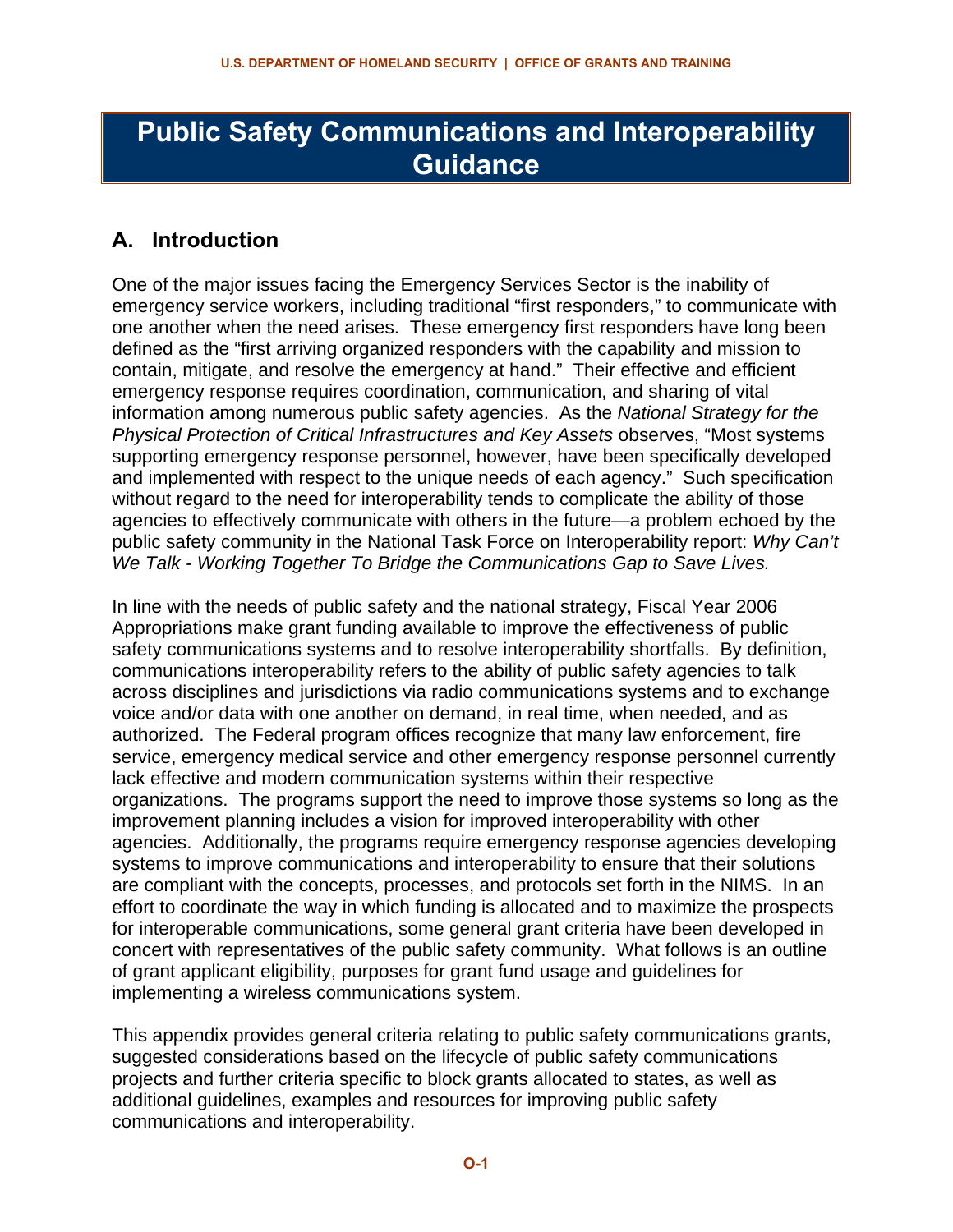# **B. General Public Safety Communications Related Grant Criteria**

### 1. Who should be involved with Public Safety Communications Interoperability

Federal funds that are allocated for improving public safety communications and interoperability should only be provided to public safety agencies or organizations at the regional, state, local, or tribal, level. This includes:

- ¾ Emergency Medical Services (EMS) agencies
- $\triangleright$  Fire Service agencies
- $\triangleright$  Law Enforcement agencies
- $\triangleright$  An organization representing the aforementioned agencies

### 2. Lifecycle of Public Safety Communications Projects

While applying for equipment grants, applications should be capable of addressing each of the following aspects within the lifecycle of public safety communications:

- ¾ *Planning* for public safety communication systems
- ¾ *Designing* public safety communication systems
- ¾ *Building* public safety communication systems
- ¾ *Developing* operational and technical policies and procedures
- ¾ *Upgrading/enhancing* public safety communication systems and equipment
- ¾ *Replacing* public safety communication systems and equipment
- ¾ *Maintaining* public safety communication systems and equipment
- ¾ *Training* public safety staff on procedures for interagency communications
- ¾ *Exercising* public safety procedures and systems
- ¾ *Using* public safety interoperability solutions regularly to ensure ongoing familiarity
- ¾ *Managing* public safety communications projects

# **C. Common Public Safety Communications Goals**

Grants will be awarded to applicants that aim to achieve the following goals identified and supported by the public safety community and each grant-making agency.

- $\triangleright$  Applicants should provide a clear and measurable plan for communications interoperability between first responders of regional, state, local, and tribal public safety agencies or other partnering agencies or organizations from Federal, regional, state, local, and tribal jurisdictions, particularly in times of natural disaster and major criminal or terrorist acts. Measurable means the goals and objectives of the plan, wherever possible, are quantifiable, and the plan reflects how it contributes to achieving interoperable communications for the grant recipient and for the Nation.
- $\triangleright$  Applicants should demonstrate how funds would be used to upgrade or enhance "mission critical" networks with interoperable communications equipment for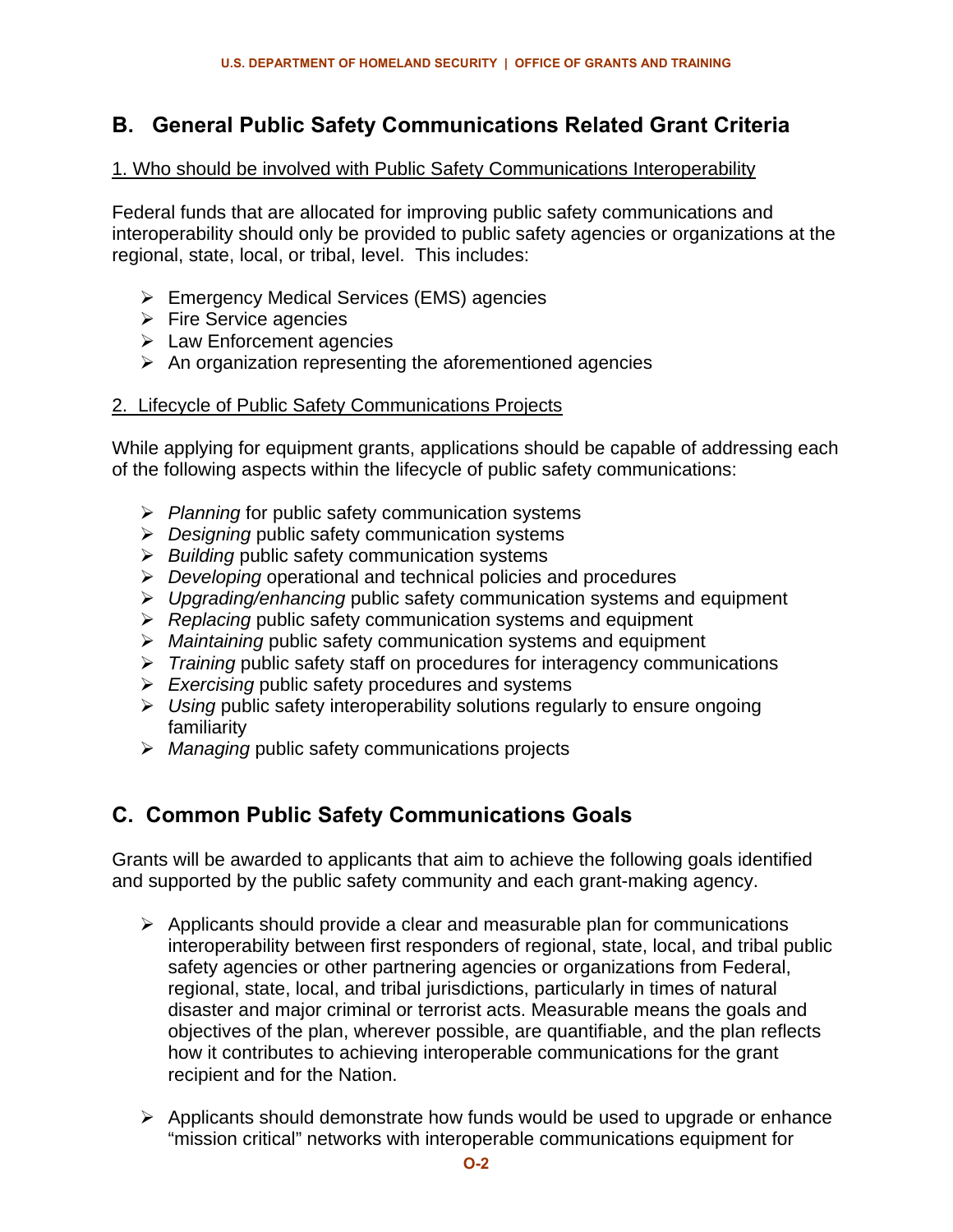everyday use to ensure the safety and well-being of first responders and the public they serve. The National Task Force on Interoperability defined mission critical as "Transmissions necessary for the preservation of life and property." The *Final Report of the Public Safety Wireless Advisory Committee* adds further clarification: "A mission critical communication is that which must be immediate, ubiquitous, reliable, and, in most cases, secure. Mission critical communications require the highest level of assurance that the message will immediately be transmitted and received regardless of the location of the operating units within the designed coverage area."

## **D. Common Criteria for All Grant Applicants**

In order to receive funding, the applicant must be able to convey an understanding of the first responder needs and a clear path towards interoperability. Each grant application must explain how the proposed project would fit into an overall effort to increase interoperability. Even if the funding sought is only for a piece of an interoperability endeavor (i.e., training for staff, procurement of new equipment), an executive summary should be provided to illustrate the broader context of the agency/jurisdiction's interoperability plans. Such an explanation could include information on the governance structure overseeing the effort, a communications system plan, a deployment plan, an operations, maintenance and training plan, and a financial plan.

At a minimum, the applicant must:

- $\triangleright$  Define the vision, goals, and objectives of what the applicant is ultimately trying to accomplish and how the proposed project would fit into an overall effort to increase interoperability, including integration into regional and state plans/strategies;
- $\triangleright$  Describe the specific problems or needs that are to be addressed;
- $\triangleright$  Identify any potential partners and their roles and staffing requirements, and provide information on any existing agreements such as a Memorandum of Understanding (MOU) or Mutual Response Agreement (MRA);
- $\triangleright$  Propose a detailed budget and timeline; and,
- $\triangleright$  Include an operational plan that addresses how the effort will be funded now and in the future.

# **E. Standards**

When procuring equipment for communication system development and expansion, a standards-based approach should be used to begin migration to multi-jurisdictional and multi-disciplinary interoperability. Specifically, all new voice systems should be compatible with the Project 25 (P25) suite of standards. This recommendation is intended for government-owned or -leased land mobile public safety radio equipment, and its purpose is to make sure that such equipment or systems are capable of interoperating with other public safety land mobile equipment or systems. It is not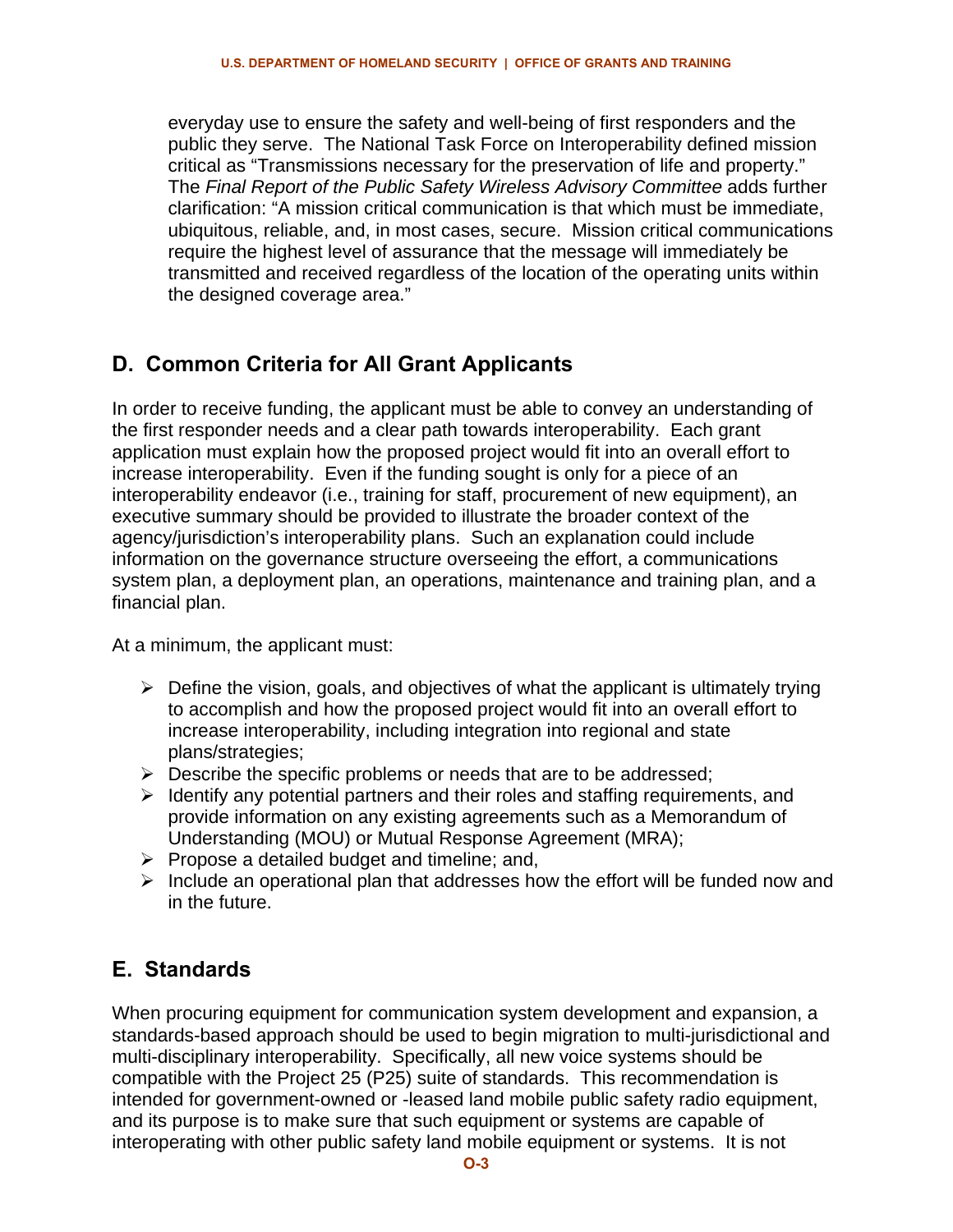intended to apply to commercial services that offer other types of interoperability solutions and does not exclude any application if it demonstrates that the system or equipment being proposed will lead to enhanced interoperability.

With input from the user community, these standards have been developed to allow for backward compatibility with existing digital and analog systems and to provide for interoperability in future systems. The Federal Communications Commission (FCC) has chosen the P25 suite of standards for voice and low-moderate speed data interoperability in the new nationwide 700 MHz frequency band, and the Integrated Wireless Network (IWN) of the U.S. Justice and Treasury Departments has chosen the P25 suite of standards for their new radio equipment. P25 has also been endorsed by the U.S. Department of Defense for Land Mobile Radio (LMR) systems.

*However, the first priority of Federal funding for improving public safety communications is to provide basic, operable communications within a department with safety as the overriding consideration. Funding requests by agencies to replace or add radio equipment to an existing non-P25 system will be considered if there is an explanation as to how their radio selection will allow for improving interoperability or eventual migration to interoperable systems. This guidance does not preclude funding of non-P25 equipment when there are compelling reasons for using other solutions. Absent these compelling reasons, SAFECOM intends that P25 equipment will be preferred for digital systems to which the standard applies.* 

### **F. Governance**

There needs to be consistent leadership and management to ensure that the planning, equipment procurement, training and funding are in place when developing a public safety communications improvement or interoperability project. A common governing structure should improve the policies, processes and procedures of any major project by enhancing communication, coordination and cooperation; establishing guidelines and principles; and, reducing any internal turf battles. This group should consist of Federal, state, local and tribal entities as well as representatives from all pertinent public safety disciplines. Frequently, when multiple agencies/jurisdictions are involved, this management is in the form of a governing body that makes decisions, solicits funding and oversees the implementation of an interoperability initiative.

## **G. Additional Criteria on the Lifecycle of Public Safety Communications Projects**

Planning for, building, upgrading, enhancing, replacing, maintaining, training staff and managing projects for a public safety communications system are arduous tasks that require both short- and long-term strategies. Whether it is the development of a technical plan, training exercise or system upgrade, any effort that ultimately leads to improved interoperability must include participation from all of the relevant agencies, jurisdictions or other organizations that contribute to an effective emergency response.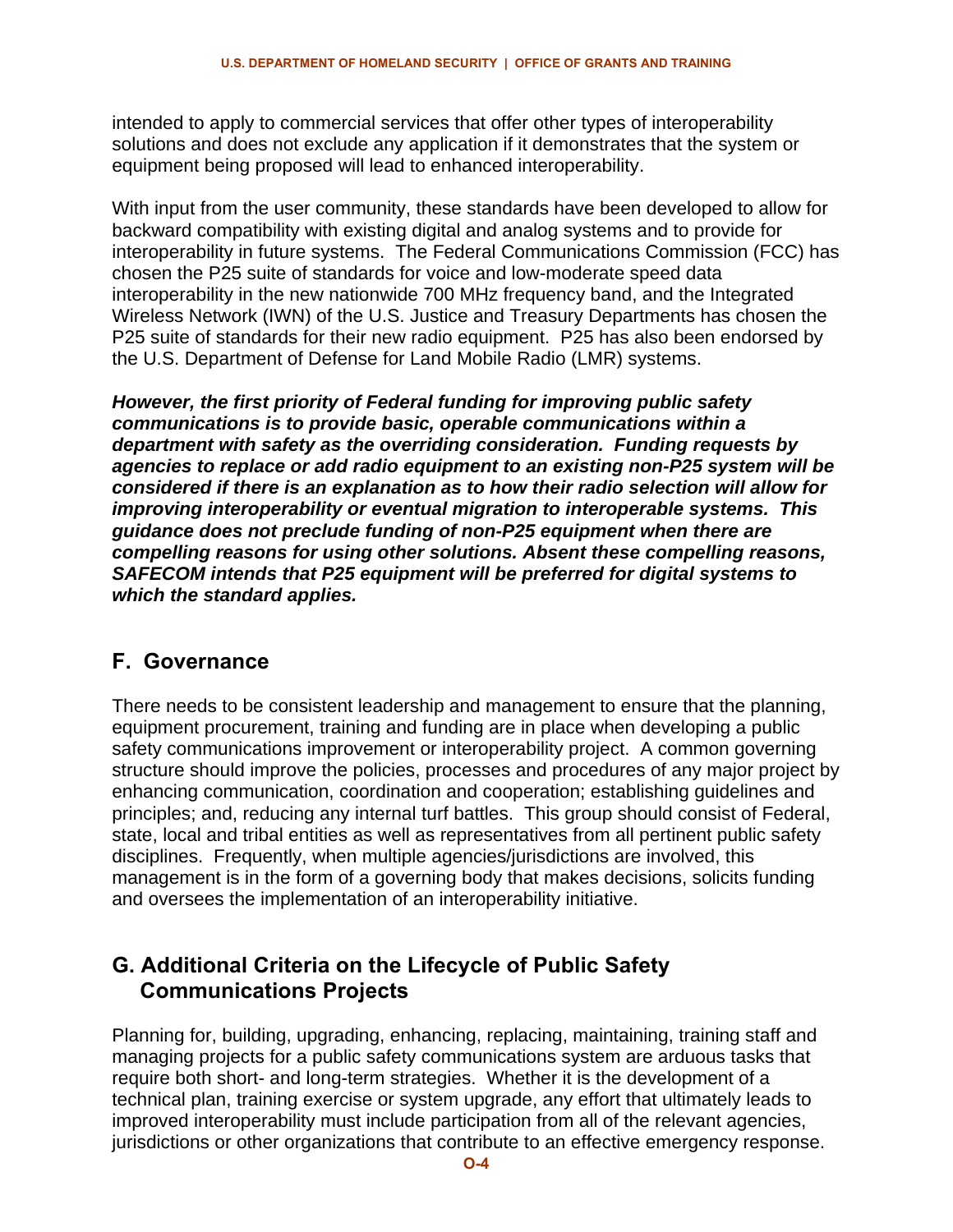This participation is frequently exhibited through a governing structure that improves the process of any major project by enhancing communication, coordination and cooperation; establishing guidelines and principles; and, reducing any internal turf battles. This group should consist of Federal, state, local and tribal entities, as well as representatives from all pertinent public safety disciplines.

Answers to the following questions will help provide the applicant with a fuller vision of how the proposed project or effort will ultimately improve interoperability. Sections addressing the building, upgrading, enhancing, replacing phases of the lifecycle have been grouped together as they address needs and recommendations specific to public safety communications equipment*.*

### 1. *Planning* for Public Safety Communication Systems

There are three types of planning for public safety communications: operational, technical and governance. Operational planning for public safety communications projects includes defining standard operating procedures, training/exercises and regular use for the equipment. Technical planning for public safety communications projects may include needs and requirements assessments, development of the system network architecture, propagation studies and similar technical proposals. Governance planning for public safety interoperability projects may include development of needs assessments, strategic plans and financial plans. Questions that an applicant for communication systems planning funds should address are listed below.

The following questions will provide the grant-making agencies with an understanding of the applicants planning efforts:

Has the applicant considered the communication needs and requirements of its public safety community?

- $\triangleright$  With whom does the agency/jurisdiction need to communicate?
- $\triangleright$  How does the agency/jurisdiction need to communicate?
- $\triangleright$  What information needs to be exchanged?
- $\triangleright$  When does the agency/jurisdiction need to communicate and exchange information (i.e., daily, weekly, infrequently)?
- $\triangleright$  Under what circumstances does the agency/jurisdiction need to communicate (i.e., frequently occurring emergencies, major crimes or incidents, large-scale disasters)?

Does the applicant plan to include nearby agencies/jurisdictions from other disciplines or other Federal, state, local, or tribal partners in its planning effort?

- $\triangleright$  Who are the stakeholders that need to be involved in the planning?
- $\triangleright$  Which decision makers should be involved in planning?
- $\triangleright$  What type of technical and field expertise will be needed to develop the plan?
- $\triangleright$  Will outside expertise be needed to develop this plan?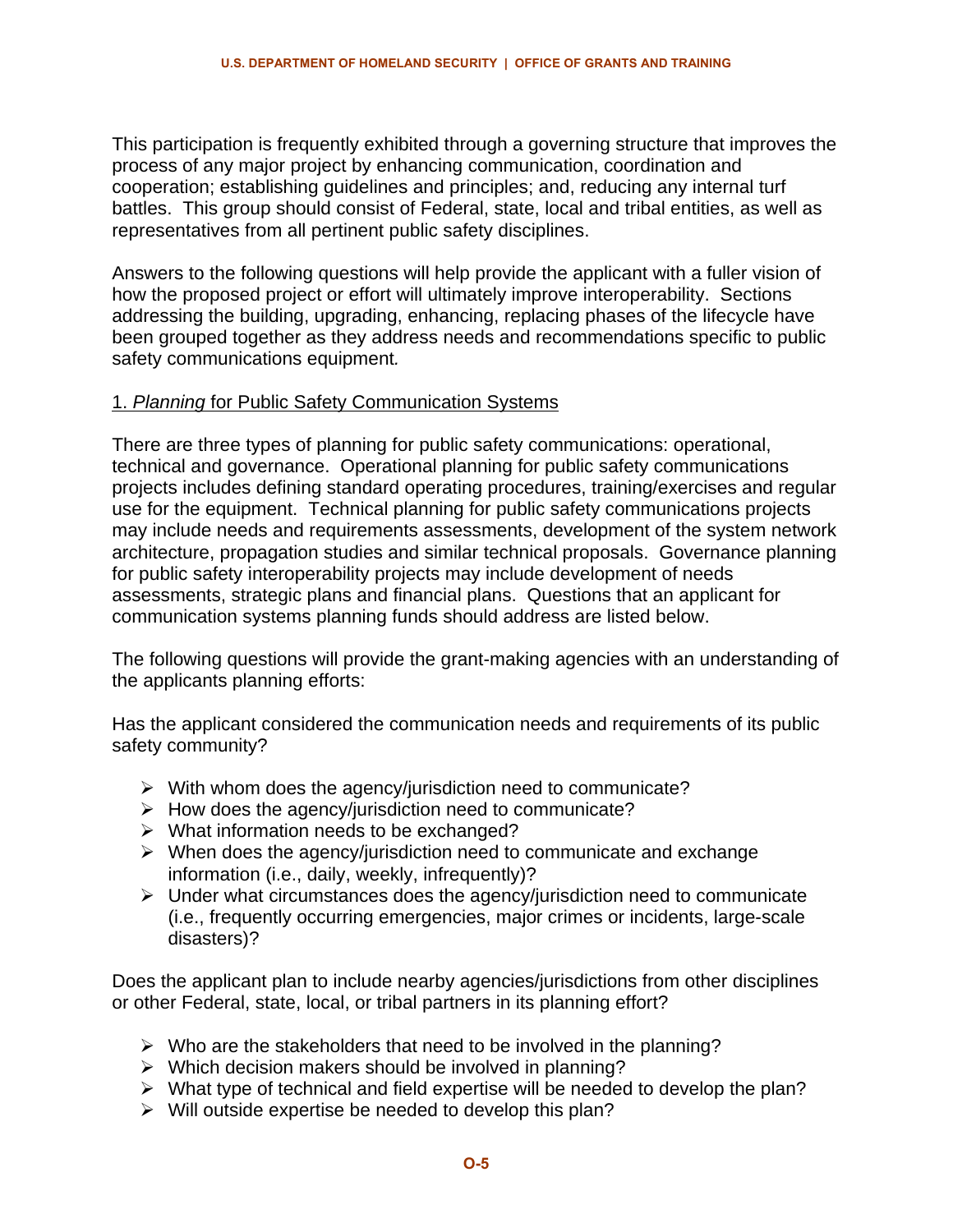- $\triangleright$  What are the roles and responsibilities of all agencies that are involved? (Include a list of partnering agencies.)
- $\triangleright$  Are there any mutual response agreements in place?
- $\triangleright$  What type of governing structure exists to improve the processes involved in executing any planned project?

Does the potential plan take into account both short- and long-term goals?

- $\triangleright$  What should be done in the first phase (most critical)?
- $\triangleright$  How many phases will the plan require?
- $\triangleright$  How much time is needed to accomplish the plan?
- $\triangleright$  What are the technical solutions available to address the problem?
- $\triangleright$  What funding is available to address the problem?

### 2. *Building, Upgrading, Enhancing, Replacing, and Maintaining* Public Safety Communications Systems and Equipment

Public safety interoperable communication grants can be used to build, upgrade, enhance, or replace communications equipment. Communication systems and equipment are expensive, and before a procurement decision is made, there must be an assessment of the current communication system and future needs. Additionally, funds should be directed at the improvement of existing systems, where applicable, rather than at the development of completely new infrastructure using proprietary equipment.

The following questions provide guidance for fulfilling public safety communications goals:

Has the applicant already completed a plan that illustrates the agency/jurisdiction's commitment to the aforementioned public safety priorities?

- $\triangleright$  Please provide an executive summary that clearly illustrates how the proposed effort will lead to enhanced public safety communications interoperability.
- $\triangleright$  What type of multi-jurisdictional or multi-disciplinary agreements does the agency possess (i.e., MOUs, interstate compacts, mutual response agreements)?

Has the applicant considered public safety's operational needs of the communications equipment?

- $\triangleright$  In what type of topography/terrain does the agency operate?
- $\triangleright$  In what types of structures does the agency need to communicate (i.e., tunnels, high-rise buildings)?
- $\triangleright$  What methods of communication does the agency use (i.e., e-mail, paging, cellular calls, portable radio communications)?
- $\triangleright$  What is the process for dispatching calls?
- $\triangleright$  Is the communications center independently owned and operated by the agency? Does it serve several public safety agencies in the jurisdiction? Is it a multiagency, multi-jurisdictional facility?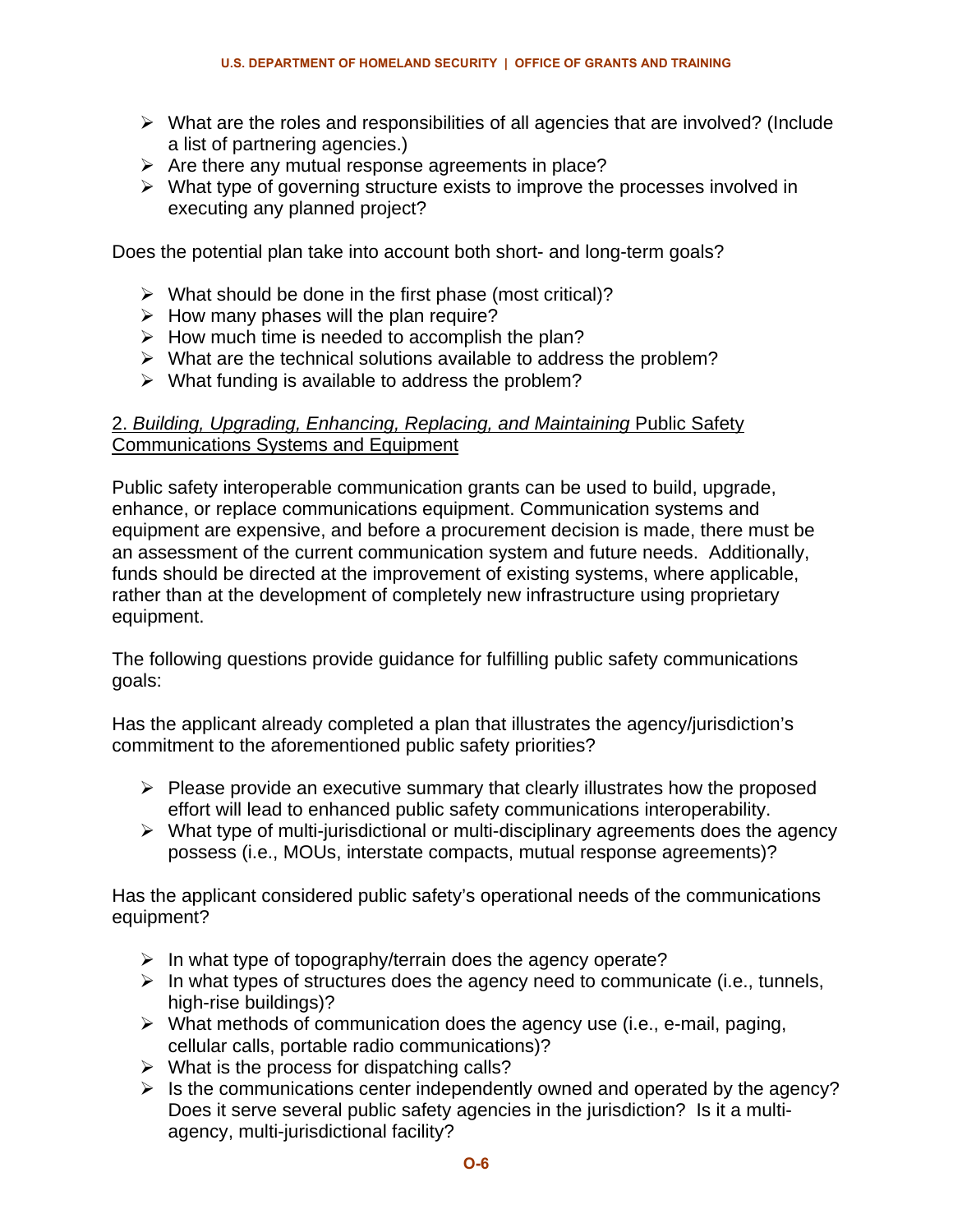- $\triangleright$  Does the agency have the ability to patch across channels? If so, how many patches can be simultaneously set up? Is a dispatcher required to set up and break the patches down?
- $\triangleright$  What is the primary radio language used by the agency when communicating with other agencies or organizations (i.e., 'plain' English, code)?
- $\triangleright$  What types of equipment can immediately be deployed to provide short-term solutions for improved communications?

Has the applicant considered the system requirements to ensure interoperability with systems used by other disciplines or other levels of government?

- $\triangleright$  What type of equipment is currently used by the agency?
- $\triangleright$  Is there a regional, multi-jurisdictional, or statewide system in place that requires interoperability in order to communicate with other agencies? If so, how will the applicant interoperate/connect to that system?
- $\triangleright$  Is the equipment compatible with the P25 suite of standards?
- $\triangleright$  For data-related systems, is the applicant using XML standards?
- $\triangleright$  How scalable is the system? Can it be used locally between agencies and jurisdictions, statewide, and at a multi-state or national level?
- $\triangleright$  What internal and external security requirements exist in the architecture to secure information and maintain privacy levels for data as required by law?
- $\triangleright$  Is the infrastructure shared with any other agency or organization? Is it owned or leased?
- $\triangleright$  Does the agency use analog or digital radio systems or both?
- $\triangleright$  Is the system conventional or trunked?
- $\triangleright$  Which radio frequencies are used to communicate with other public safety agencies?
- $\triangleright$  How many channels does the agency have solely designated for communicating with other agencies?

Has the applicant considered a plan for backup communications capabilities in the event that the primary communications systems are significantly damaged or otherwise unable to function?

- $\triangleright$  Will equipment caches be in place?
- $\triangleright$  Are survey teams available for quick deployment to assess damages?
- $\triangleright$  Who will lead the effort?

### 3. *Training* Public Safety Staff on Issues Related to Emergency Response **Communications**

For equipment to be used properly and effectively in emergency situations, Emergency Service personnel must be trained through joint exercises that afford them the ability to practice standard operating procedures, become familiar with the equipment, and enhance their capacity and preparedness to respond to all types of emergencies. Eligible applicants should exhibit multi-disciplinary and multi-jurisdictional training in their overall public safety communications plan.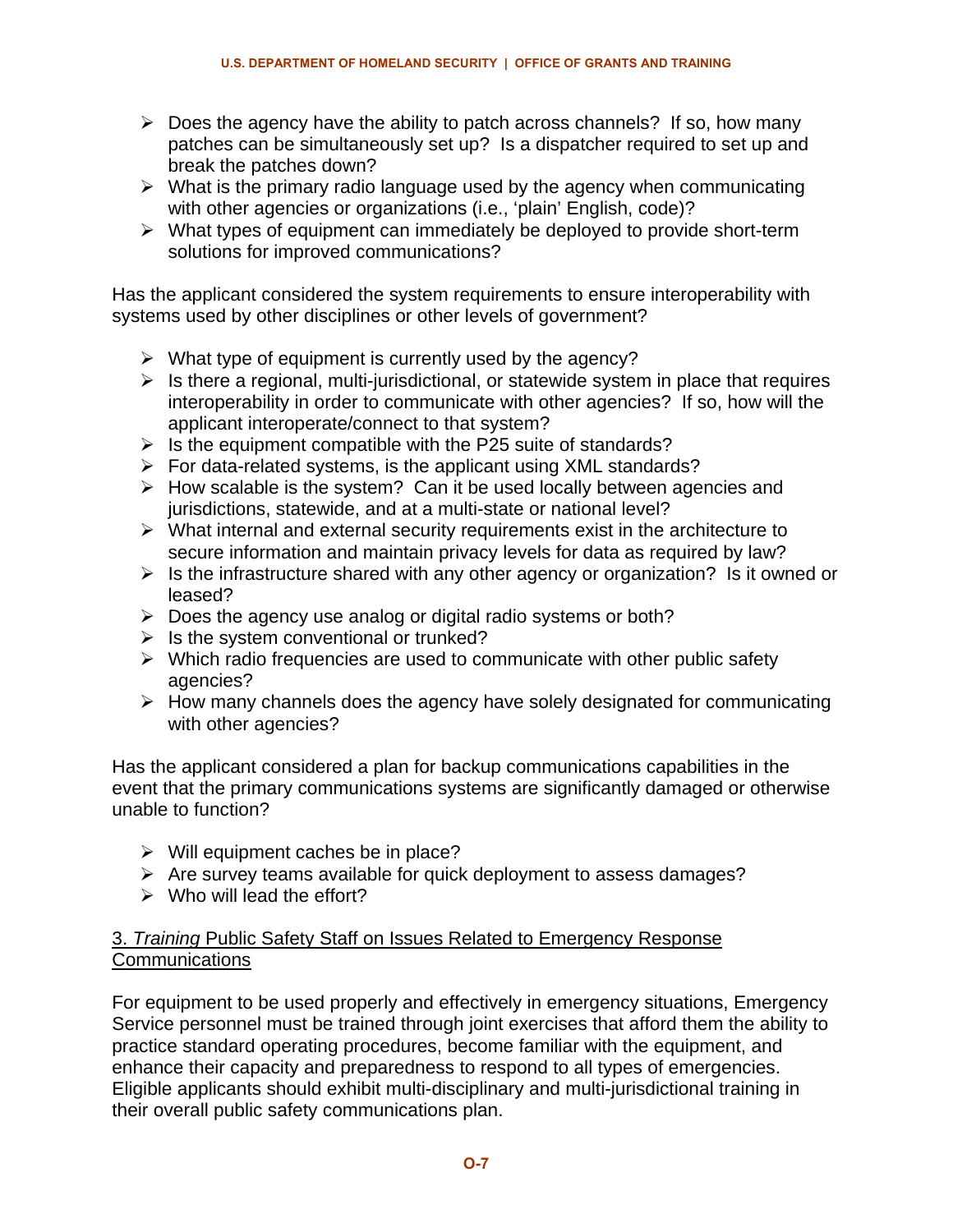Do the applicant's training plans include exercises with other agencies/jurisdictions?

- $\triangleright$  Do the agency's training plans include participation from all levels and functions of emergency response (i.e., Federal, state, local, fire, law enforcement, emergency medical services)?
- $\triangleright$  How often will training take place?
- $\triangleright$  Who will conduct the training?
- $\triangleright$  Where will the training be held? Will it be onsite or at a specified training facility?
- $\triangleright$  What maintenance efforts will exist to keep personnel up to date with changes in procedure, equipment functions, or other relevant policies?
- $\triangleright$  How will lessons learned from training exercises be applied to operational procedures? Will there be post-exercise evaluations or analyses?

### 4. *Managing* Public Safety Communications Projects

There needs to be consistent leadership and management to ensure that the planning, equipment procurement, training, and funding are in place when developing a public safety communications improvement or interoperability project. Frequently, when multiple agencies/jurisdictions are involved, this management is in the form of a governing body that makes decisions, solicits funding and oversees the implementation of an interoperability initiative. Organizations that govern such projects must be comprised of the relevant law enforcement, fire and emergency agencies in order to qualify for grant awards.

Is the communications project consistent with similar efforts in the region?

 $\triangleright$  Does the applicant have agreements in place with other agencies/jurisdictions that illustrate the cooperative and interoperable approach to managing the communications improvement or interoperability project?

Does the project have the support of the relevant governing body (state or local authority)?

 $\triangleright$  What other funding sources has the applicant sought for the ongoing administrative costs of program management?

### 5. *Using* Public Safety Emergency Response Communications Solutions

No matter the level of management, planning, technology, standard operating procedures and training that is adopted by an agency, interoperability solutions must be routinely used so that agency staff is familiar with the equipment and procedures. Emergency response personnel in high stress situations revert to using equipment and procedures that they are familiar with and are comfortable using. Thus, unless both operable and interoperable communications solutions are used as part of routine operations every day (as applicable), they will not be used during major incidents. Just as with an agency's general staff, its supervisors and command staff must likewise be familiar with the equipment and protocols required to use the various communications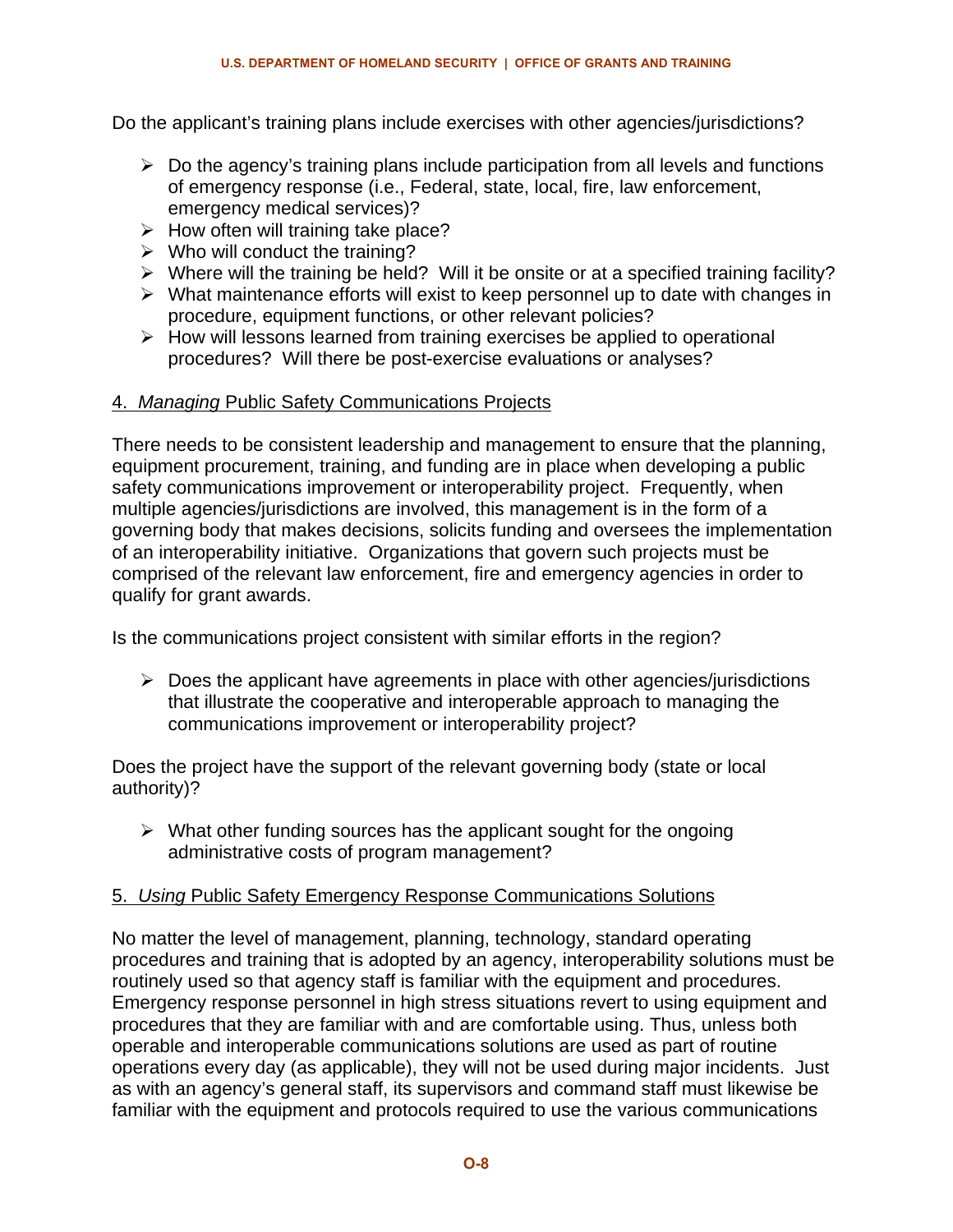solutions that are available to the agency if they are going to direct its activation; the best way to enforce this familiarity is through daily use of solutions.

## **H. Additional Guidelines for Implementing a Wireless Communications System**

As an additional resource for any agency or region addressing communications and interoperability needs of its public safety community, the Interoperability Continuum is designed to help the public safety community and Federal, state, local and tribal policy makers address critical elements for success as they plan and implement interoperability solutions. The Continuum highlights that a number of different elements are essential to success, including frequency of use of the interoperable communications, governance, standard operating procedures, technology and training/exercises.

Movement along all elements of the Continuum is crucial as all elements are interdependent.



To drive progress on the Continuum and improve interoperability, public safety practitioners should:

- $\triangleright$  Gain leadership commitment from all disciplines (law enforcement, fire, EMS)
- $\triangleright$  Foster collaboration across disciplines through leadership support
- $\triangleright$  Interface with policy makers to gain leadership commitment and resource support
- $\triangleright$  Use interoperability solutions on a regular basis
- $\triangleright$  Ensure collaboration and coordination across all elements (frequency of use, governance, standard operating procedures, technology, training/exercises)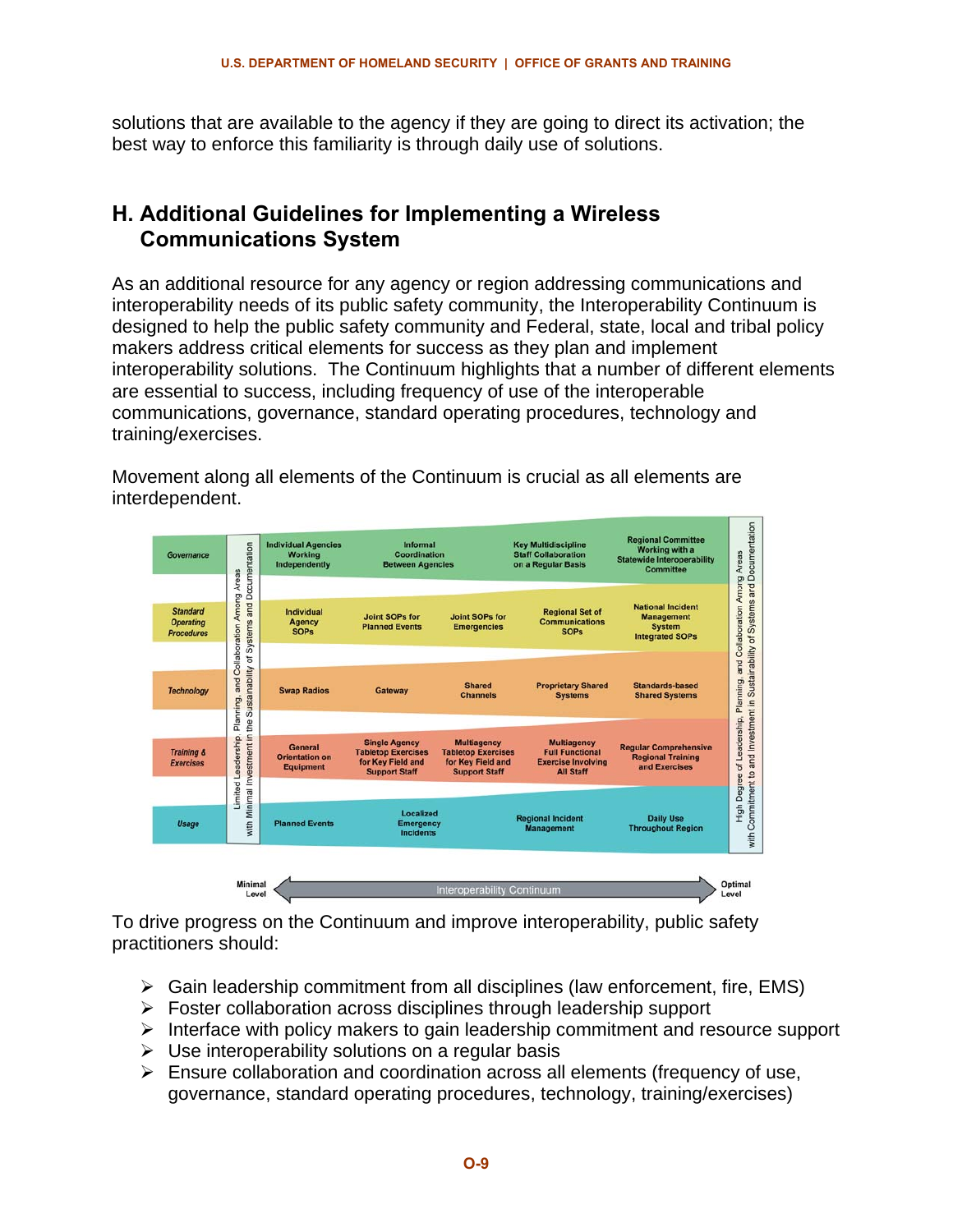More detailed information on the Interoperability Continuum can be found on the SAFECOM Web site at http://www.safecomprogram.gov.

## **I. Generic Examples of Linking Disparate Public Safety Communications Systems**

There are multiple approaches for linking disparate networks. Descriptions of common technologies are provided below.

### 1. Cross band/In-Band Repeater Gateways

Although there are more robust solutions available today, repeaters still provide improved interoperability for agencies needing to link disparate systems.

Cross band/in-band repeater gateways instantly retransmit signals input from one channel/system to another. These may be in the same or a different frequency band. Cross band repeaters range from simple devices supporting frequency transfers across two channels/bands (e.g., ultra high frequency [UHF] and very high frequency [VHF]) to more complex devices capable of bridging multiple frequency channels/systems/bands (e.g., UHF, VHF Low Band, VHF High Band, and 800 MHz). Within minutes after arriving on the scene of an incident, a portable gateway can be quickly programmed to support the frequencies of participating agency radios. Some of these solutions also allow access to disparate systems via the Public Switched Telephone Network (PSTN).

### 2. Network-to-Network Gateways

Numerous initiatives are already underway to implement short-term integration technologies that provide a reasonable level of interoperability among disparate networks.

Network-to-network gateways provide radio interoperability during missions requiring communications between diverse organizations using different systems and technologies across multiple frequency bands. Network-to-network gateways offer a standard way to link wireless infrastructures. These gateways are usually at fixed locations and often support the passing of more advanced features such as unit ID between participating systems. As with the prior solution, many of these gateways allow access to disparate systems via the PSTN, as well as to share data. Minimum specifications have been developed for instances where gateway (either cross band/in-band or network-to-network) solutions are to be implemented. Where such interconnect devices are to be used, the following specifications should be followed:

### $\triangleright$  Operating Modes

o The device must be able to retransmit the audio of radios that operate in different parts of the radio spectrum, use different modulation and access techniques, and use analog or digital encoding. The audio shall be distributed or switched throughout a shared audio distribution bus, where it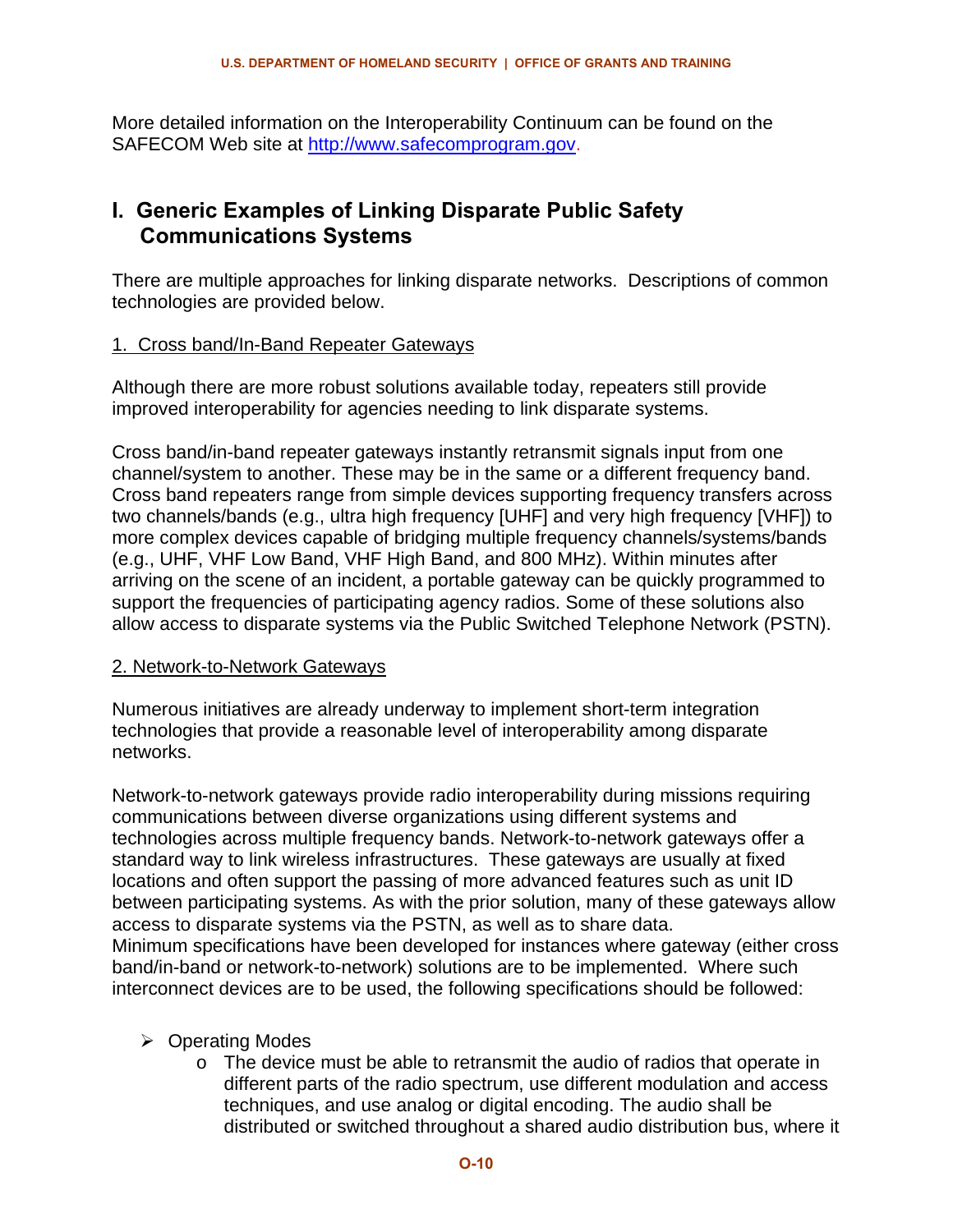can be presented to and shared among all or a selected subset of radios interfaced to the device.

- $\triangleright$  Capacity
	- $\circ$  The device must support a minimum of four LMR in different operating modes. The ability to support cellular phones and connection to PSTN is desirable.
- ¾ Power Sources and Physical Features
	- o The device must be capable of being powered either from vehicular power, battery power, or portable AC power sources.
	- o The device must accommodate being rack mounted or standing alone in a portable enclosure. The device must be able to withstand shock and vibration typically encountered in field operations activity.
	- o The device must include documented cable specifications for audio (speaker and microphone) and control (push-to-talk, or PTT) in order to interface with the basic audio and transmit controls for standard off-theshelf LMR manufacturers' subscriber units that are typically employed by public safety.
	- o The device must have input mechanisms or modules that can support balanced or unbalanced two- or four-wire circuits.
	- o The device must have input mechanisms or modules that can transmit (TX) audio, receive (RX) audio, PTT, and Carrier Operated Relay/Carrier Operated Squelch (COR/COS) signaling. Ability for supporting Tone Remote Control (TRC) and Voice Operated Transmit (VOX) signaling is desirable. Some form of adjustable automatic gain control should be provided for each device interface.
- $\triangleright$  Control and Administration
	- o The device must provide local control to establish two or more talk groups of the radios/phone interfaces that are provided.
	- o The device must provide adjustable audio/PTT delay to the radio interfaces to allow the supported radios and associated infrastructure to reach full transmit power and to accommodate unknown repeater operating parameters such as hang times and squelch trails.
	- o The device must be easily configurable with short set up times.

### 3. Console Interfaced Gateways

Similar to fixed network-to-network gateways, some consoles provide similar support either manually or electronically. Console interfaced gateways (i.e., "patches") route audio signals from one channel or system to other channels and/or systems through a dispatch console, either by dispatcher intervention or by a pre-wired configuration through the console electronics, thereby supporting direct connections between disparate systems.

### 4. Shared Networks

Many states and regions have significant investments in large-scale, shared networks, briefly described below. These networks offer a high degree of interoperability within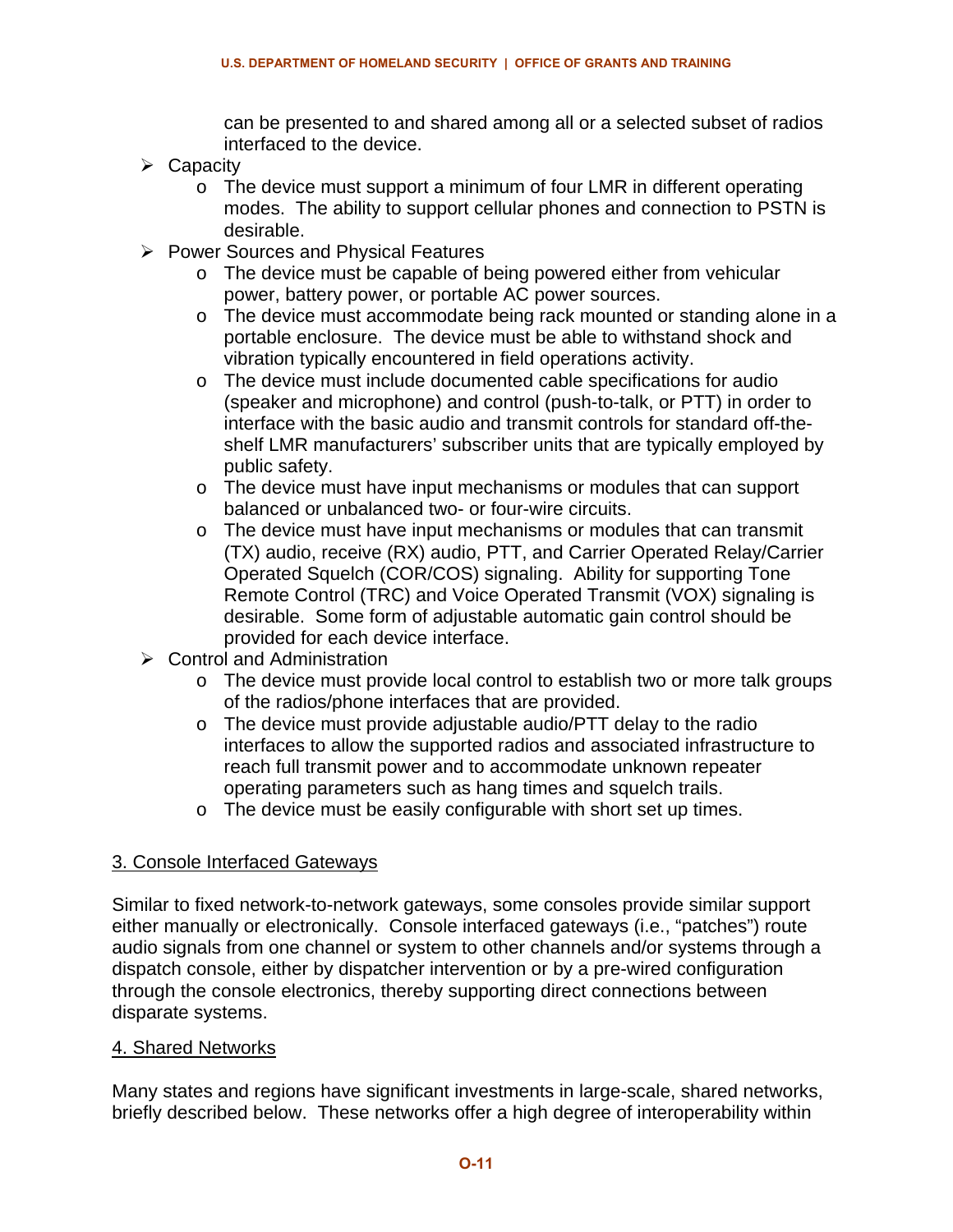their geographic coverage areas and can be linked to other networks through networkto-network gateways. Some of these networks meet the P25 suite of standards.

Shared networks have common backbone infrastructures and interfaces. These are often single vendor solutions covering large geographic areas and/or commercial networks. The typical model calls for participating jurisdictions to purchase subscriber radios compatible with the network and to pay a monthly service fee.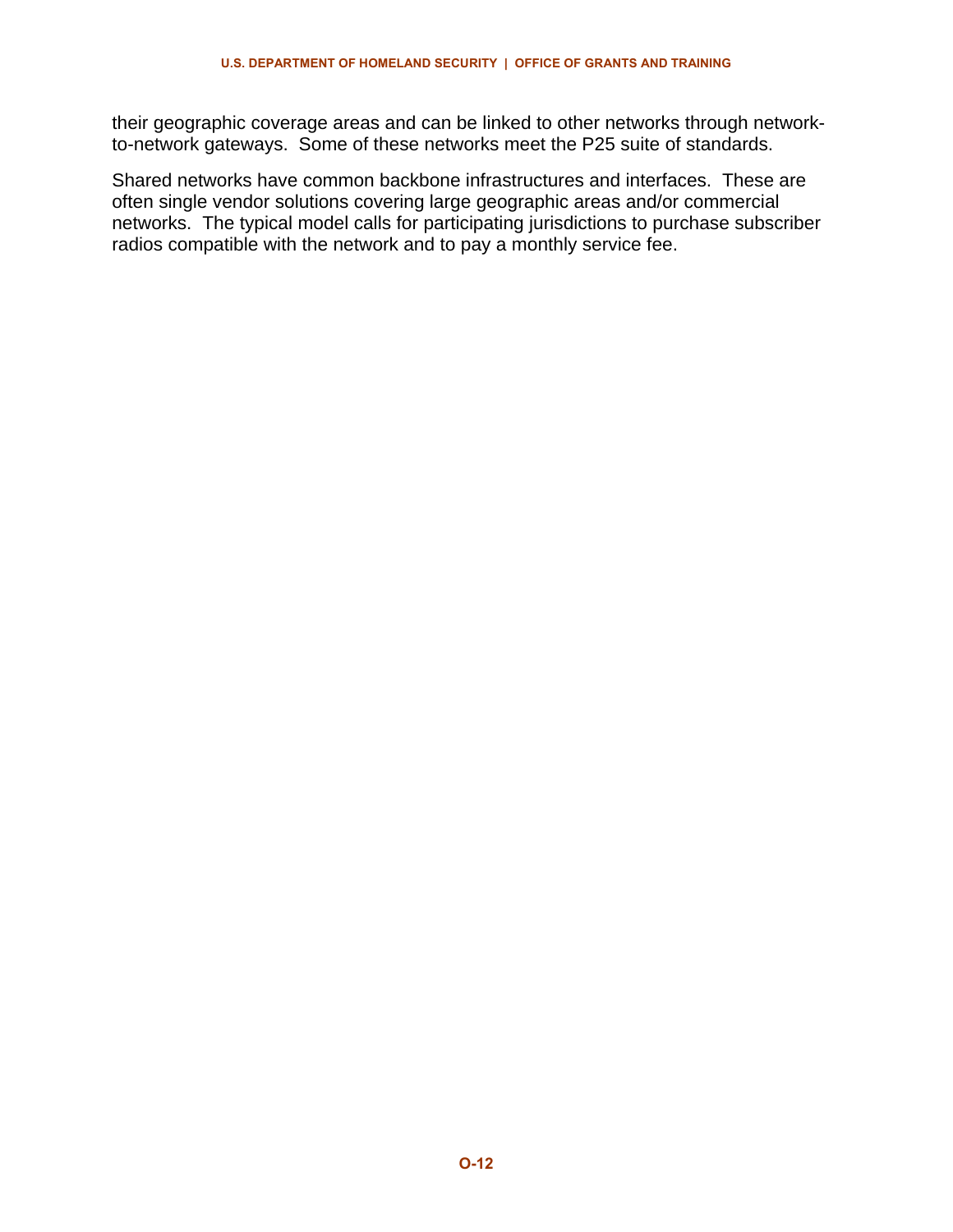# **APPENDIX P**

# **DOMESTIC NUCLEAR DETECTION OFFICE GUIDANCE**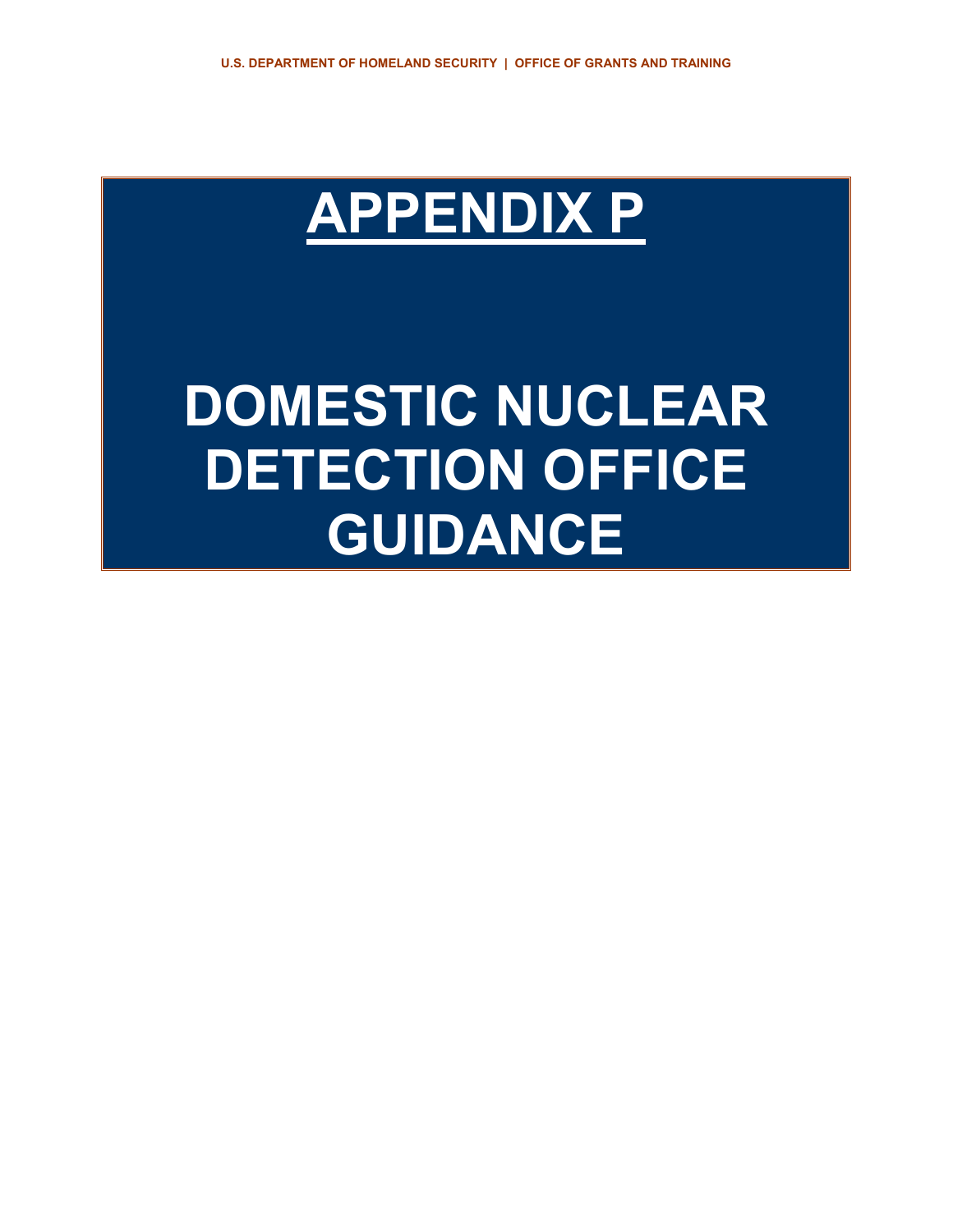## **Domestic Nuclear Detection Office Guidance**

## **A. Mission and Vision**

As part of the national effort to protect the Nation from radiological and nuclear threats, the Domestic Nuclear Detection Office (DNDO) was established by Presidential Directive on April 15, 2005. The DNDO is now the primary interagency within the U.S. Government responsible for developing the Global Nuclear Detection Architecture, and acquiring and supporting the deployment of the domestic detection system to detect and report attempts to import or transport a nuclear device or fissile or radiological material, intended for illicit use. The Director of DNDO reports to the Secretary, DHS.

Among these program initiatives, DNDO is conducting both evolutionary (near-term requirements-driven) and transformational (long-term, high pay-off) research, development, test, and evaluation (RDT&E) programs to improve the Nation's capabilities for detection, identification, and reporting of radiological and nuclear materials. By integrating these RDT&E programs with operational support responsibilities, the DNDO will ensure that all technologies will be appropriately deployed, with training materials and well-developed operational response protocols, and that systems that are fielded are complementary and not duplicative, so that the resources and components comprising the global architecture are maximally effective.

DNDO plays an essential role in creating and implementing a multi-layered defensive strategy, with domestic and international programs, to protect the Nation from a terrorist nuclear or radiological attack. No single layer within the strategy will be capable of providing one hundred percent effectiveness in detecting and interdicting nuclear materials intended for illicit use.

## **B. Critical Infrastructure Partnerships**

G&T recognizes the important contribution that effective sharing and use of nuclear detection-related information, intelligence, and systems play in strengthening our Nation's security posture. DNDO will integrate crucial overseas detection programs with domestic nuclear detection systems and other nuclear detection efforts undertaken by Federal, state, local, and tribal governments and private sector. To facilitate an effective engagement with owners and operators of CI/KR that are involved in RAD/NUC preventive detection activities, DNDO is developing a database of entities pursuing preventive detection programs and will engage with them in the incremental deployment of a layered defense strategy.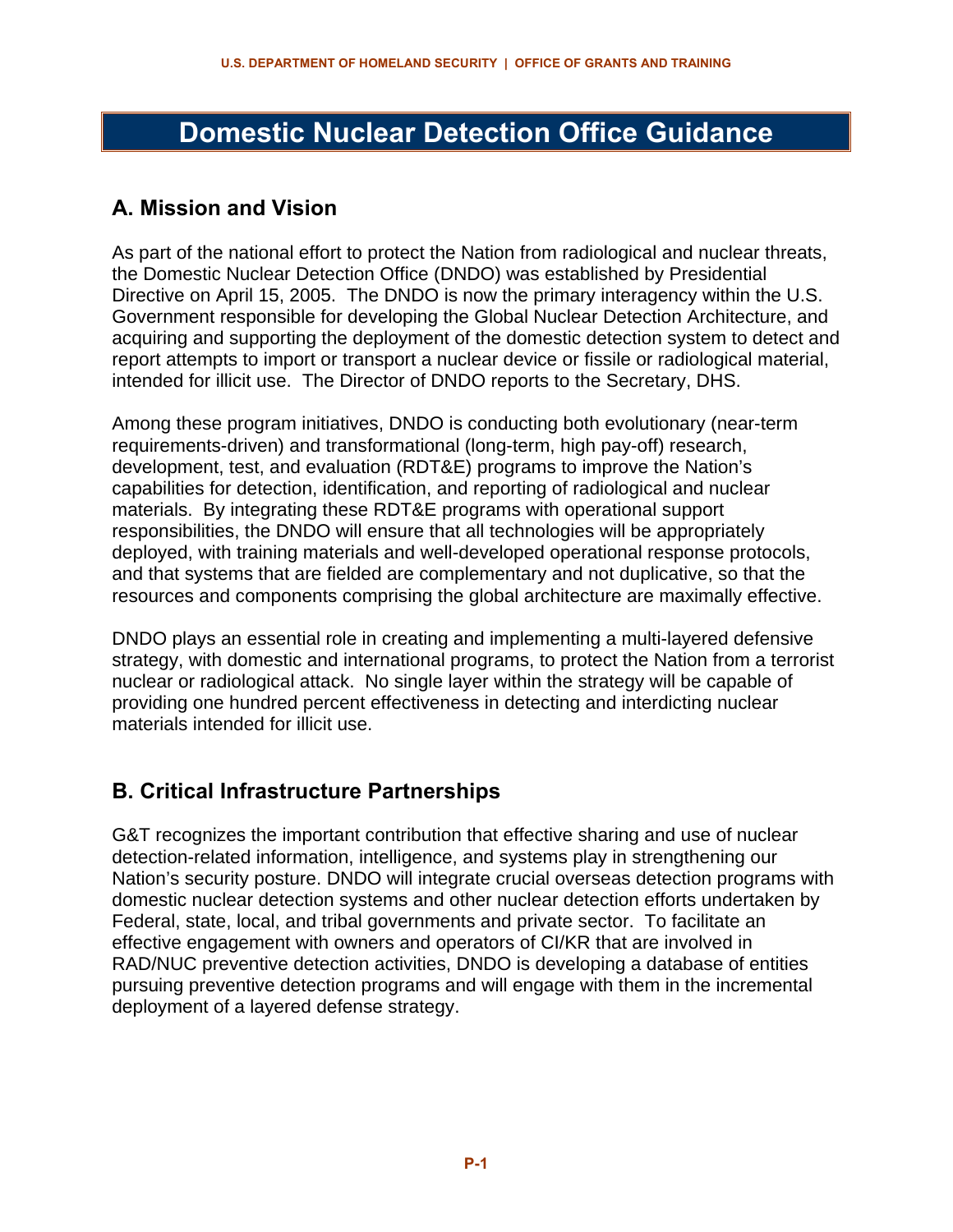## **C. Allowable Costs**

DNDO encourages states and regions to implement a comprehensive nuclear detection program capable of detecting nuclear weapons and radiological dispersal devices in support of and in concert with the national global nuclear detection architecture. DNDO believes that implementation of a comprehensive program will take several years, and will require substantial interstate and Federal coordination. As such, DNDO intends, to the extent possible, to partner with state, local, and tribal agencies, as well as the private sector choosing to implement nuclear detection systems with regard to architecture design, subsystem configuration, upgrades and coordinated operations, communications and interoperability.

DNDO believes that an initial layer of detection may include fixed and mobile radiation portal monitors, handheld and other mobile nuclear detection devices as well as radiography systems.

Funding from the TSGP can be used to enhance existing or establish new preventive RAD/NUC detection programs. However, grantees must contact DNDO prior to initiating program activities and provide a point of contact for each detection program to whom DNDO can provide program guidance and updates. Please contact DNDO with this information at DNDO.SLA@hq.dhs.gov.

## **D. Establishing and Enhancing Programs**

DNDO is working in close coordination with G&T and other Federal, state, and local entities to develop technical assistance (TA) programs for the enhancement and development of RAD/NUC preventive detection programs that support planning, organization, equipment, training, and exercises activities (POETE). This POETE framework matches to the Goal, RTSS and all reporting requirements for G&T grant programs. DNDO is also developing operational support systems to assist in the implementation of these programs.

In FY 2006, TA will include making equipment test results available on the Responder Knowledge Base (RKB) to inform stakeholder's procurement decisions. Additionally, in FY 2006 DNDO anticipates publishing guidance for establishing response protocols; guidance on linking programs to state fusion centers; and guidance on utilizing operational support systems. The table below provides an overview of the types of guidance and support systems that DNDO will develop.

An example of detection enhancement that DNDO specifically supports and endorses is commercial vehicle inspection (CVI) related programs. CVI programs should consist of both fixed and mobile systems, and will tie into DNDO's global and domestic nuclear detection reporting system. By the end of 2006, DNDO anticipates developing program guidance and operational support mechanisms specifically related to commercial vehicle inspection, to include guidance on protocols, equipment procurement, training,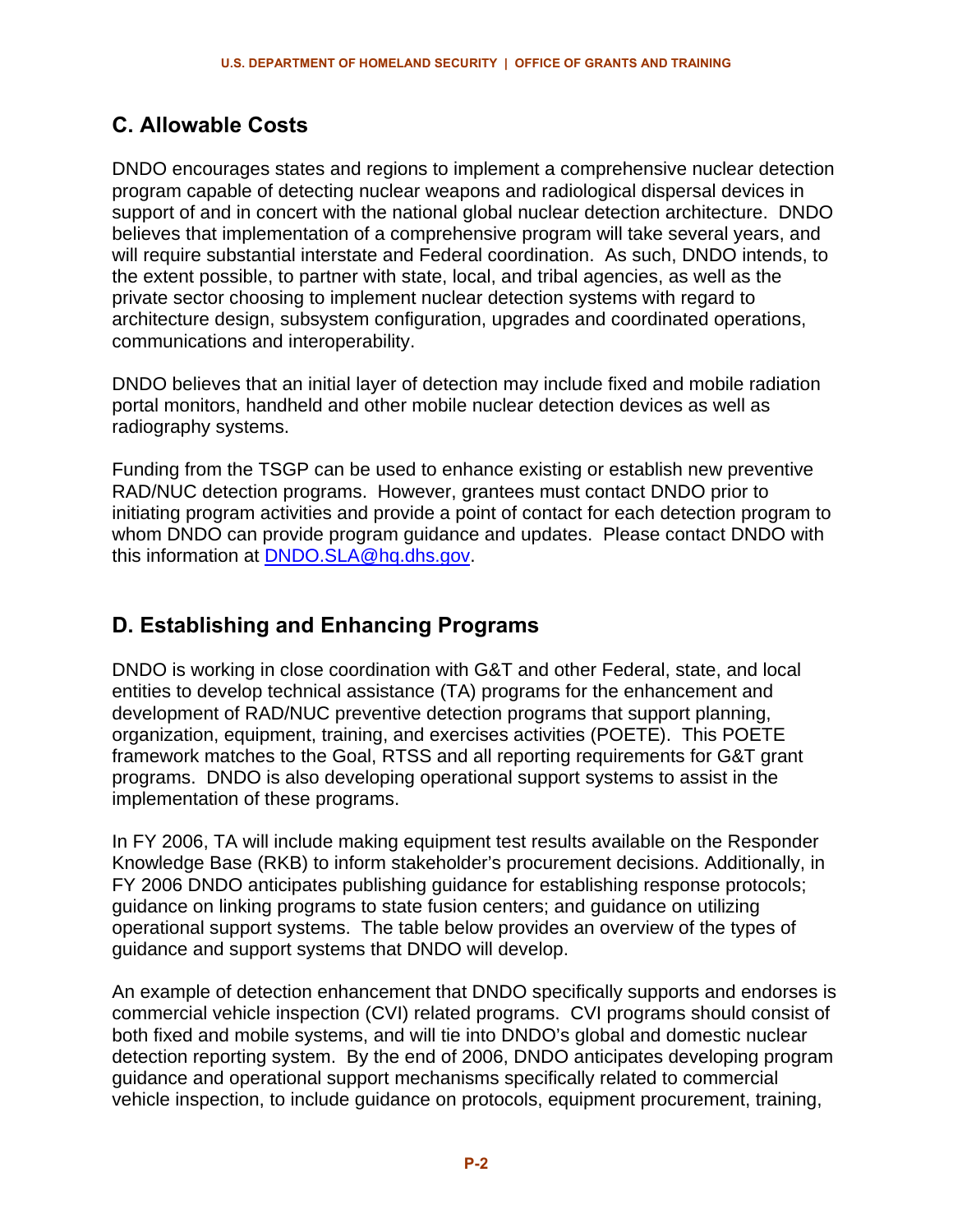and exercises that can be customized for specific state/regional programs. Grant applicants are encouraged to consider developing or enhancing detection capabilities in this area, and to work closely with DNDO in that process. In addition to the CVI program, DNDO is developing program guidance for the employment of mobile and human portable detection equipment to enhance static detection programs such as CVI. These programs will be focused on providing standardization in flexible detection resources and, like CVI, will include guidance on protocols, equipment procurement, training and exercises.

In all cases where grant applicants are developing or enhancing preventive detection capabilities, it is important to link those systems into DNDO's domestic and global detection reporting system. The architecture is being designed to provide 24/7 global awareness on RAD/NUC issues (shipments, alerts, etc.) and provide technical operational support (reachback) for detection alarm resolution. Information about DNDO's operational support and other programs can be obtained by contacting DNDO at the e-mail address noted above.

| Planning               | DNDO will provide assistance with planning and development of protocols and<br>programs.                                 |
|------------------------|--------------------------------------------------------------------------------------------------------------------------|
| Organization           | DNDO will provide guidance for organizational structures to support successful<br>RAD/NUC preventive detection programs. |
| <b>Equipment</b>       | DNDO will identify equipment and integrated layers of equipment to meet detection<br>and response mission priorities.    |
| Training               | DNDO will help develop and implement training and training guidelines.                                                   |
| <b>Exercises</b>       | DNDO will provide assistance with enhancing and developing exercise guidelines<br>and support.                           |
| Operational<br>Support | DNDO is establishing technical reachback support systems and other 24/7<br>information sharing systems                   |

#### **TA for RAD/NUC Preventive Detection Programs**

Grantees are encouraged to work closely with DNDO as they develop preventive RAD/NUC detection programs in order to ensure compliance with DNDO program guidance and to ensure that national operational support systems are effectively integrated into their programs.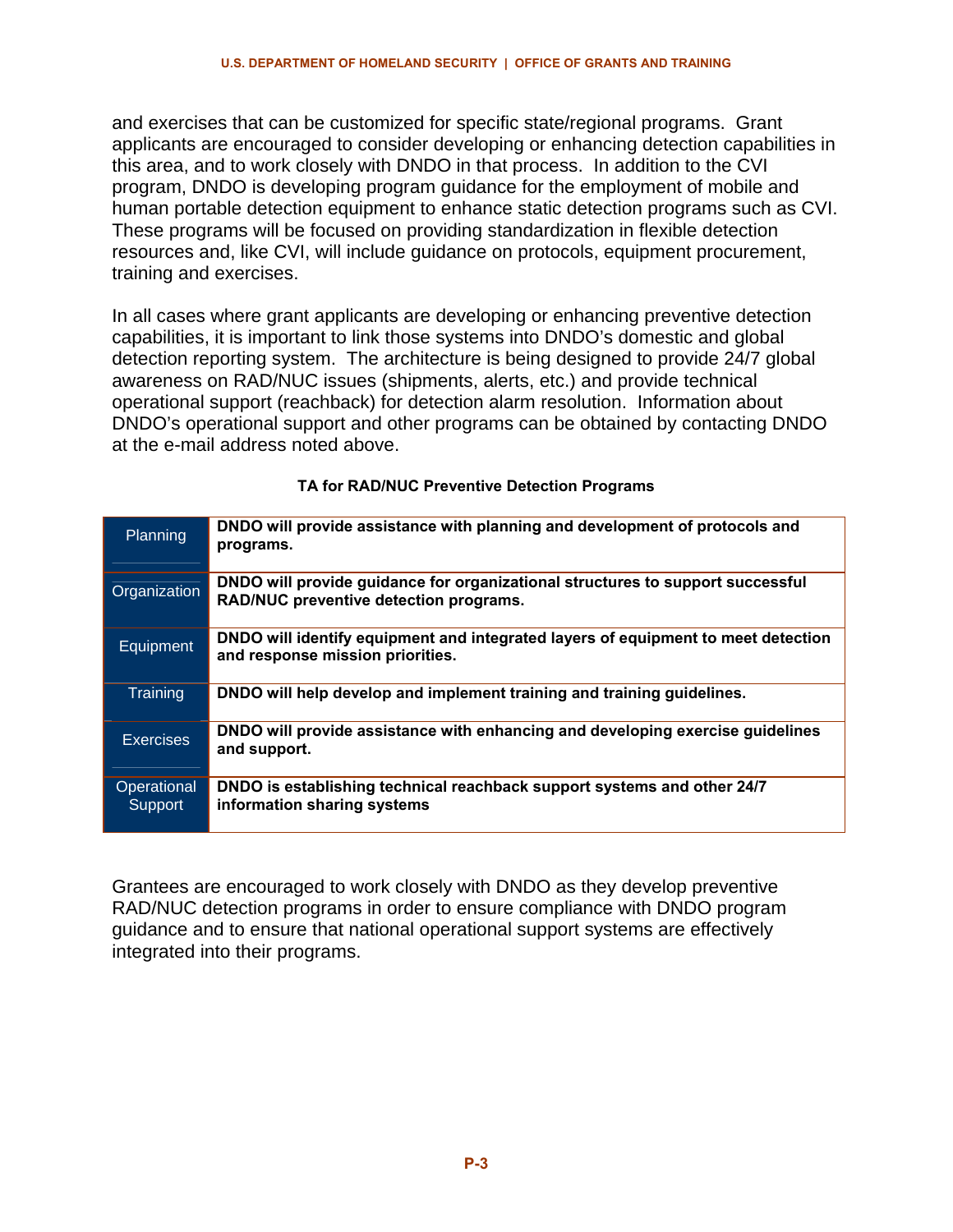

# **ACRONYMS AND ABBREVIATIONS**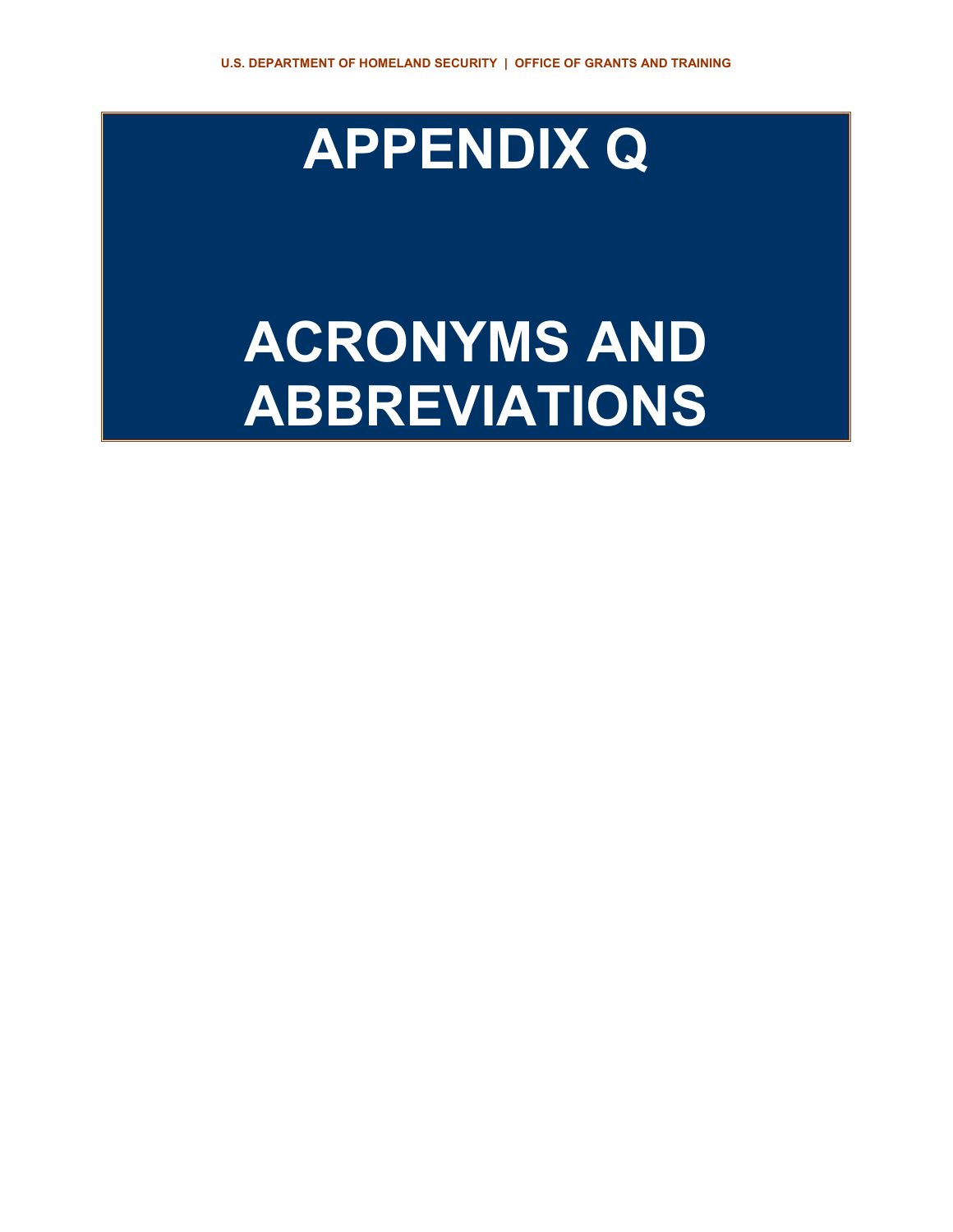## **Acronyms and Abbreviations**

| A      |                                                                                                                                                                                                                  |                                                                                                                                                                                                                                                                                                                                                                                                                                                                                                                                                                                                                                                                                    |
|--------|------------------------------------------------------------------------------------------------------------------------------------------------------------------------------------------------------------------|------------------------------------------------------------------------------------------------------------------------------------------------------------------------------------------------------------------------------------------------------------------------------------------------------------------------------------------------------------------------------------------------------------------------------------------------------------------------------------------------------------------------------------------------------------------------------------------------------------------------------------------------------------------------------------|
|        | <b>AAR</b><br>ACH<br>AG<br>AEL.<br><b>AFG</b><br><b>ANSI</b><br>AOR<br>ASAP                                                                                                                                      | <b>After Action Reports</b><br><b>Automated Clearing House</b><br><b>Automated Guideway</b><br><b>Authorized Equipment List</b><br><b>Assistance to Firefighters Grant</b><br>American National Standards Institute<br><b>Authorized Organization Representative</b><br><b>Automated Standard Application for Payments</b>                                                                                                                                                                                                                                                                                                                                                         |
| B<br>C | <b>BSIR</b><br><b>BZPP</b>                                                                                                                                                                                       | <b>Biannual Strategy Implementation Reports</b><br><b>Buffer Zone Protection Program</b>                                                                                                                                                                                                                                                                                                                                                                                                                                                                                                                                                                                           |
|        | <b>CAP</b><br><b>CAPR</b><br><b>CBRNE</b><br>CC<br><b>CCR</b><br><b>CCTV</b><br>CEQ.<br><b>CFDA</b><br><b>CFR</b><br>CI/KR<br><b>CMC</b><br><b>CMIA</b><br>COR/COS<br><b>CRWG</b><br><b>CPTED</b><br><b>CSID</b> | <b>Corrective Action Plan</b><br><b>Categorical Assistance Progress Reports</b><br>Chemical, Biological, Radiological, Nuclear, and Explosive<br>Cable Car<br><b>Central Contract Registry</b><br><b>Closed Circuit Television</b><br><b>Council on Environmental Quality</b><br><b>Catalog of Federal Domestic Assistance</b><br>Code of Federal Regulations<br>Critical Infrastructure/Key Resource<br><b>Crisis Management Center</b><br>Cash Management Improvement Act<br>Carrier Operated Relay/Carrier Operated Squelch<br><b>Comprehensive Review Working Group</b><br>Crime Prevention Through Environmental Design<br><b>Centralized Scheduling and Information Desk</b> |
| D<br>Е | D&B<br><b>DHS</b><br>DLA<br><b>DNDO</b><br><b>DOE</b><br><b>DOT</b><br><b>DUNS</b>                                                                                                                               | Dun and Bradstreet<br>U.S. Department of Homeland Security<br><b>Defense Logistics Agency</b><br><b>Domestic Nuclear Detection Office</b><br>U.S. Department of Energy<br>U.S. Department of Transportation<br>Data Universal Numbering System                                                                                                                                                                                                                                                                                                                                                                                                                                     |
|        | EA<br><b>EIS</b><br>EMI<br><b>EMS</b><br><b>EOC</b><br><b>EOP</b>                                                                                                                                                | <b>Environmental Assessment</b><br><b>Environmental Impact Statement</b><br><b>Emergency Management Institute</b><br><b>Emergency Medical Service</b><br><b>Emergency Operations Center</b><br><b>Emergency Operations Plans</b>                                                                                                                                                                                                                                                                                                                                                                                                                                                   |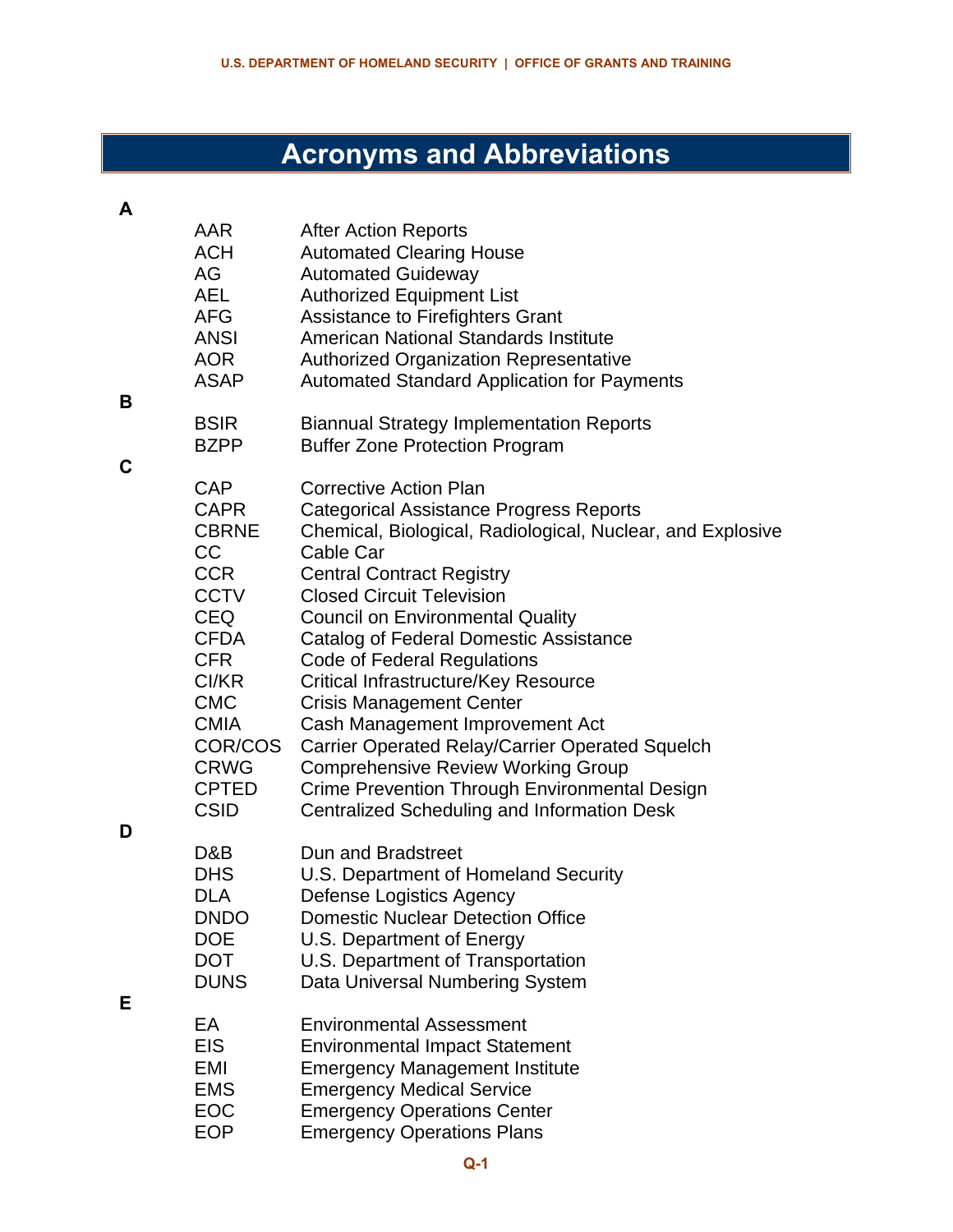**F** 

ESF Emergency Support Functions

- FAR Federal Acquisition Regulations
- FCC Federal Communications Commission
- FICA Federal Insurance Contributions Act
- FOIA Freedom of Information Act<br>FSR Financial Status Report
- **Financial Status Report** 
	- FTA Federal Transit Administration
- FTE Full-Time Employees
- FJ Funding Justification
- **G**

**H** 

**I** 

| ΓJ<br><b>FY</b>                                                                                                                       | Funding Justification<br><b>Fiscal Year</b>                                                                                                                                                                                                                                                                                                                                                                                                                   |
|---------------------------------------------------------------------------------------------------------------------------------------|---------------------------------------------------------------------------------------------------------------------------------------------------------------------------------------------------------------------------------------------------------------------------------------------------------------------------------------------------------------------------------------------------------------------------------------------------------------|
| G&T<br><b>GAN</b><br><b>GMS</b><br><b>GPS</b>                                                                                         | <b>Office of Grants and Training</b><br><b>Grant Adjustment Notice</b><br><b>Grants Management System</b><br><b>Global Positioning Systems</b>                                                                                                                                                                                                                                                                                                                |
| <b>HDER</b><br><b>HHS</b><br><b>HRSA</b><br><b>HSEEP</b><br><b>HSGP</b><br><b>HSIN</b><br><b>HSOC</b><br><b>HSPD</b><br><b>HSPTAP</b> | <b>Homeland Defense Equipment Reuse</b><br>U.S. Department of Health and Human Services<br><b>Health Resources and Services Administration</b><br>Homeland Security Exercise and Evaluation Program<br><b>Homeland Security Grant Program</b><br><b>Homeland Security Information Network</b><br><b>Homeland Security Operations Center</b><br><b>Homeland Security Presidential Directive</b><br>Homeland Security Preparedness Technical Assistance Program |
| <b>IAB</b><br><b>ICS</b><br><b>ICTAP</b><br>ID<br><b>IED</b><br><b>IEDDA</b><br>IP<br><b>IPP</b><br><b>ISAC</b><br><b>IWN</b>         | <b>Interagency Board</b><br>Incident command system<br>Interoperable Communications Technical Assistance Program<br>Identity<br><b>Improvised Explosive Device</b><br>International Explosive Detection Dog Association<br>Improvement Plan<br>Infrastructure Protection Program<br><b>Information Sharing &amp; Analysis Center</b><br><b>Integrated Wireless Network</b>                                                                                    |
| <b>JIC</b><br><b>JIS</b><br><b>JTTF</b>                                                                                               | <b>Joint Information Center</b><br>Joint Information System<br><b>Joint Terrorism Task Force</b>                                                                                                                                                                                                                                                                                                                                                              |
| <b>LEP</b><br><b>LLIS</b><br><b>LMR</b><br><b>LOCES</b>                                                                               | <b>Limited English Proficiency</b><br><b>Lessons Learned Information Sharing</b><br>Land Mobile Radio<br>Letter of Credit Electronic Certification System                                                                                                                                                                                                                                                                                                     |

**M** 

**J** 

**L** 

M&A Management and Administrative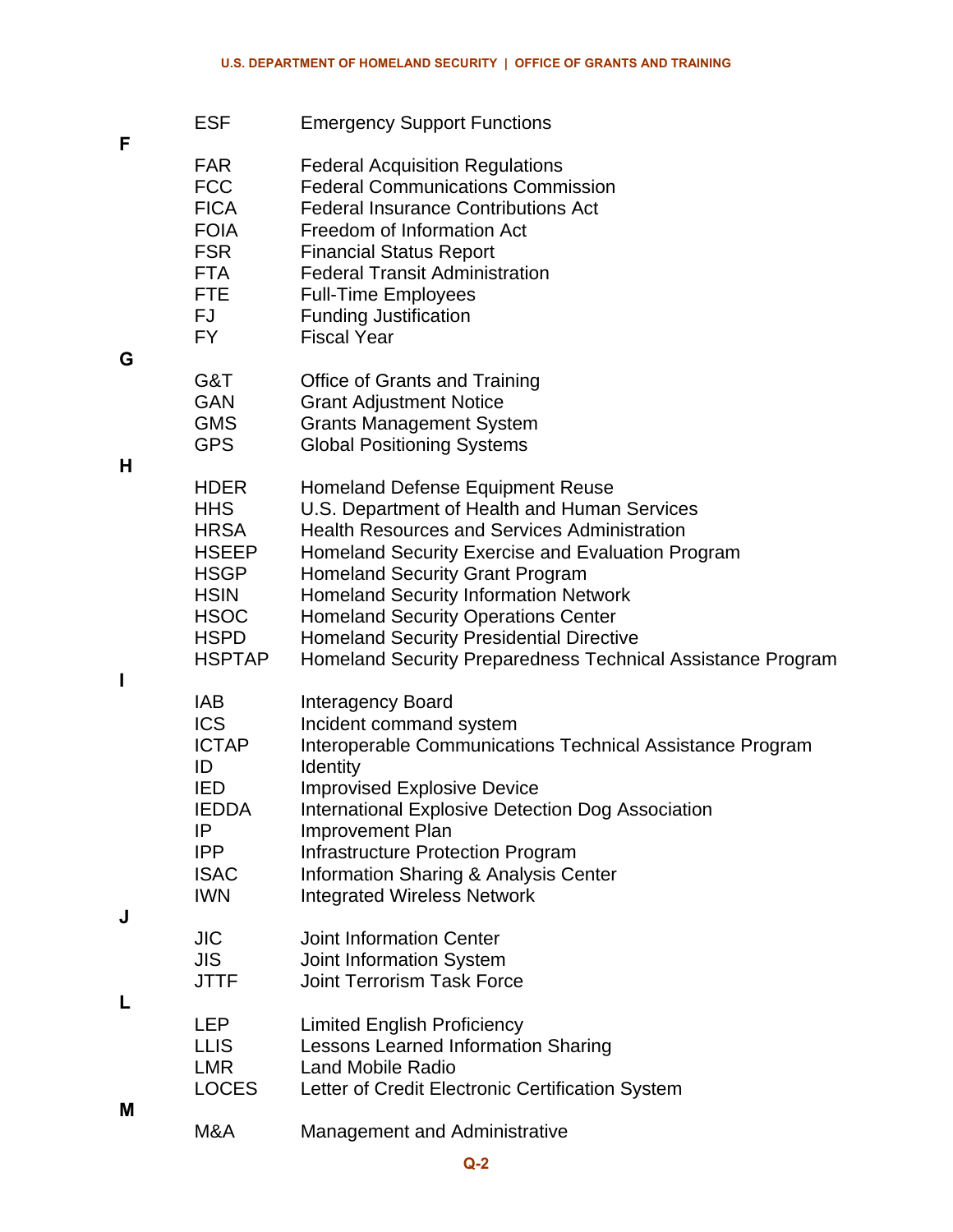| <b>MARSEC</b><br><b>MIPT</b><br><b>MO</b><br><b>MOU</b><br><b>MPIN</b><br><b>MRA</b><br>MT/HSAP<br><b>MTSA</b>                                                                                                             | <b>Maritime Security</b><br>Memorial Institute for the Prevention of Terrorism<br>Monorail<br>Memorandum of Understanding<br><b>Marketing Partner Identification Number</b><br><b>Mutual Response Agreement</b><br>Mass Transit Homeland Security Assistance Program<br><b>Maritime Transportation Security Act</b>                                                                                                                                                                                                                                                                                                                       |
|----------------------------------------------------------------------------------------------------------------------------------------------------------------------------------------------------------------------------|-------------------------------------------------------------------------------------------------------------------------------------------------------------------------------------------------------------------------------------------------------------------------------------------------------------------------------------------------------------------------------------------------------------------------------------------------------------------------------------------------------------------------------------------------------------------------------------------------------------------------------------------|
| <b>NCJA</b><br><b>NEPA</b><br><b>NGO</b><br><b>NIC</b><br><b>NIJ</b><br><b>NIMCAST</b><br><b>NIMS</b><br><b>NIPP</b><br><b>NPCA</b><br><b>NPG</b><br><b>NRP</b><br><b>NSHS</b><br><b>NSSE</b><br><b>NSTS</b><br><b>NTD</b> | <b>National Criminal Justice Association</b><br><b>National Environmental Policy Act</b><br>Non-governmental Organization<br><b>NIMS Integration Center</b><br>National Institute of Justice<br><b>NIMS Capability Assessment Support Tool</b><br>National Incident Management System<br>National Infrastructure Protection Plan<br><b>National Police Canine Association</b><br><b>National Preparedness Guidance</b><br>National Response Plan<br><b>National Strategy for Homeland Security</b><br><b>National Security Special Events</b><br><b>National Strategy for Transportation Security</b><br><b>National Transit Database</b> |
| OC<br>OCC<br><b>OCMI</b><br><b>OGO</b><br><b>OIC</b><br><b>OJP</b><br><b>OGC</b><br><b>OMB</b>                                                                                                                             | Office of the Comptroller<br><b>Operations Control Center</b><br>Officer in Charge of Marine Inspection<br><b>Office of Grant Operations</b><br>Office for Interoperability and Compatibility<br><b>Office of Justice Programs</b><br><b>Office of General Counsel</b><br>Office of Management and Budget                                                                                                                                                                                                                                                                                                                                 |
| <b>PAPRS</b><br><b>POC</b><br><b>POETE</b><br><b>PORR</b><br><b>PPE</b><br><b>PROTECT</b><br><b>PSGP</b><br><b>PSTN</b><br><b>PTT</b>                                                                                      | <b>Phone Activated Paperless Request System</b><br><b>Point of Contact</b><br>Planning, Organization, Equipment, Training, and Exercises<br>Program Observation and Recommendation Report<br><b>Personal Protective Equipment</b><br>Program for Response Options and Technology Enhancements for<br><b>Chemical/Biological Terrorism</b><br><b>Port Security Grant Program</b><br><b>Public Switched Telephone Network</b><br>Push-to-Talk                                                                                                                                                                                               |
| RAD/NUC<br>DNTRE                                                                                                                                                                                                           | Radiological/Nuclear<br><b>Possarch, Davelopment, Tost and Evaluation</b>                                                                                                                                                                                                                                                                                                                                                                                                                                                                                                                                                                 |

### **N**

**O** 

| ×        |
|----------|
| ۰,<br>۰. |
|          |

**R** 

|       | RAD/NUC Radiological/Nuclear               |
|-------|--------------------------------------------|
| RDT&E | Research, Development, Test and Evaluation |
| RKB   | Responder Knowledge Base                   |